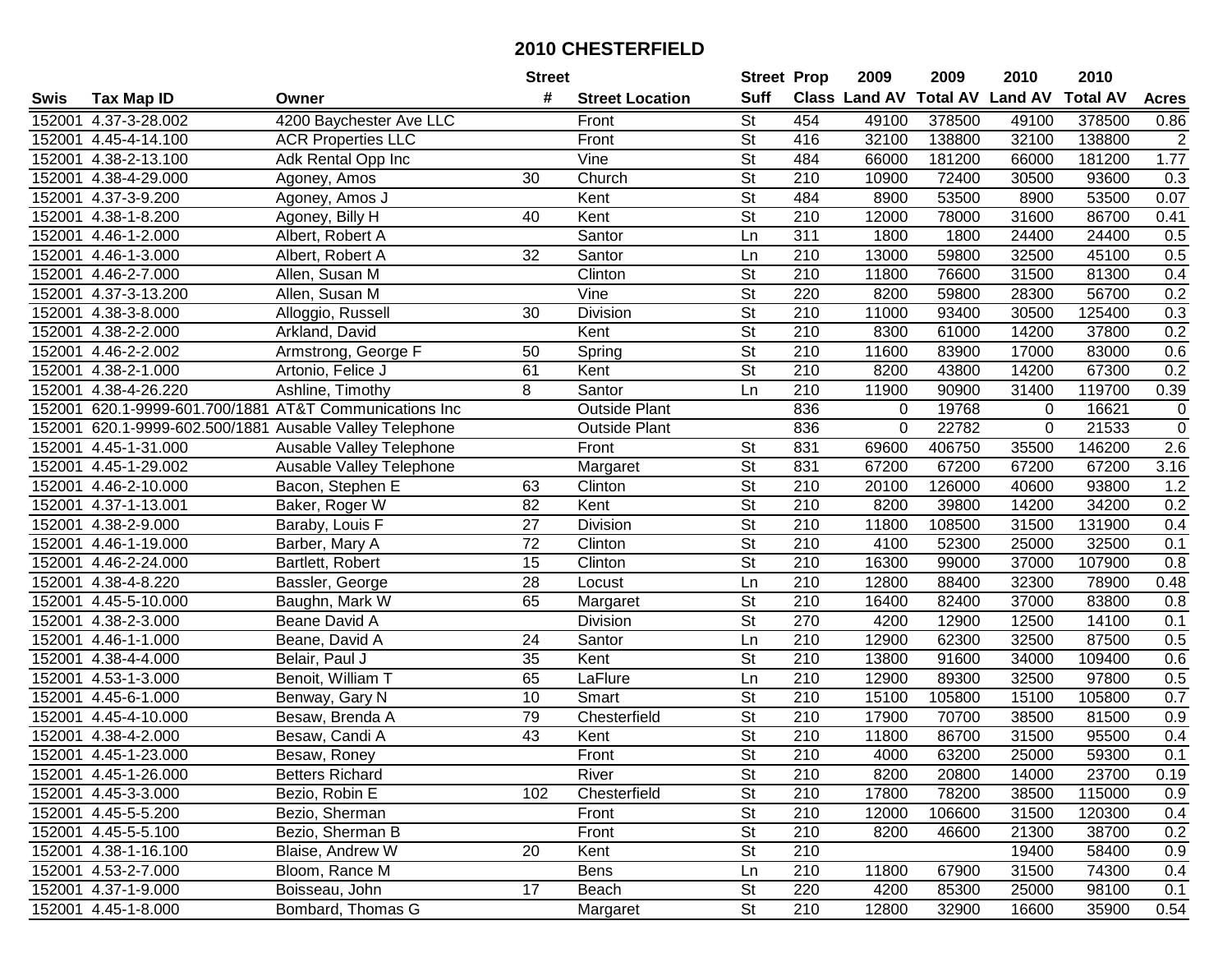|        |                      |                           | <b>Street</b>   |                        | <b>Street Prop</b>       |                  | 2009  | 2009   | 2010                                    | 2010   |              |
|--------|----------------------|---------------------------|-----------------|------------------------|--------------------------|------------------|-------|--------|-----------------------------------------|--------|--------------|
| Swis   | <b>Tax Map ID</b>    | Owner                     | #               | <b>Street Location</b> | <b>Suff</b>              |                  |       |        | Class Land AV Total AV Land AV Total AV |        | <b>Acres</b> |
|        | 152001 4.45-1-5.000  | Bombard, Thomas G         |                 | LaFlure                | Ln                       | 311              | 1000  | 1000   | 1100                                    | 1100   | 0.4          |
|        | 152001 4.45-2-6.003  | Booth, Nancy              | 37              | Spring                 | <b>St</b>                | 210              | 15800 | 47500  | 20800                                   | 48800  | 1.3          |
|        | 152001 4.38-4-18.000 | Bordeau, Gloria           | 5               | Pond                   | St                       | 210              | 10700 | 75000  | 30500                                   | 116900 | 0.3          |
|        | 152001 4.38-4-22.000 | Bordeau, Shelly A         | $\overline{20}$ | Santor                 | Ln                       | 210              | 12900 | 12900  | 31500                                   | 93900  | 0.4          |
|        | 152001 4.37-2-7.000  | Bosley, Daniel A          |                 | Front                  | $\overline{\mathsf{St}}$ | 481              | 20000 | 125000 | 20000                                   | 125000 | 0.13         |
|        | 152001 4.38-1-1.000  | Botsford, Suellen         | 80              | Kent                   | $\overline{\mathsf{St}}$ | 210              | 7200  | 77900  | 30500                                   | 77800  | 0.3          |
|        | 152001 4.53-2-15.000 | <b>Bottling Group LLC</b> |                 | <b>Bens</b>            | Ln                       | 330              | 13500 | 13500  | 40000                                   | 40000  | $\mathbf 1$  |
|        | 152001 4.53-2-16.000 | <b>Bottling Group LLC</b> |                 | Front                  | $\overline{\mathsf{St}}$ | 330              | 15500 | 15500  | 43100                                   | 43100  | 2.1          |
|        | 152001 4.38-4-3.000  | Bowlen, Neil W            | $\overline{39}$ | Kent                   | $\overline{\mathsf{St}}$ | $\overline{210}$ | 13000 | 70700  | 32500                                   | 93000  | 0.5          |
|        | 152001 4.45-4-3.000  | Boynton, Michael          |                 | Chesterfield           | $\overline{\mathsf{St}}$ | 210              | 14100 | 29600  | 34000                                   | 38400  | 0.6          |
|        | 152001 4.45-4-19.000 | Boynton, Sheldon Jr       | 1632            | Front                  | $\overline{\mathsf{St}}$ | 210              | 16000 | 86700  | 36700                                   | 105700 | 0.78         |
|        | 152001 4.38-3-14.000 | <b>Bresette Maurice D</b> | 15              | Church                 | <b>St</b>                | 210              | 8200  | 62900  | 28300                                   | 61600  | 0.2          |
|        | 152001 4.46-1-10.000 | Bresette, Richard B       | 46              | Clinton                | $\overline{St}$          | 210              | 12900 | 102000 | 32500                                   | 125800 | 0.5          |
|        | 152001 4.46-2-21.000 | Bressette, John           | 29              | Clinton                | $\overline{\mathsf{St}}$ | 210              | 15200 | 79500  | 36000                                   | 41300  | 0.73         |
|        | 152001 4.54-1-6.000  | <b>Brown Carrie B</b>     |                 | Chesterfield           | $\overline{\mathsf{St}}$ | 210              | 20600 | 98100  | 41100                                   | 120400 | 1.39         |
|        | 152001 4.45-7-7.000  | <b>Brown Family</b>       | 39              | LaFlure                | Ln                       | 210              | 11900 | 107300 | 31500                                   | 117500 | 0.4          |
|        | 152001 4.37-2-5.200  | Brown, Carrie             |                 | Front                  | $\overline{St}$          | 481              | 1800  | 70200  | 1800                                    | 70200  | 0.03         |
| 152001 | 4.45-6-6.200         | Brown, Michael J          |                 | Margaret               | $\overline{St}$          | 484              | 17900 | 34700  | 17900                                   | 34700  | 0.4          |
|        | 152001 4.45-1-9.000  | Brunk, Philip             | 67              | River                  | $\overline{\mathsf{St}}$ | 210              | 19600 | 61700  | 30200                                   | 64700  | 1.07         |
|        | 152001 4.37-3-5.000  | Buck JC Inc               |                 | Kent                   | St                       | 436              | 6400  | 64000  | 6400                                    | 64000  | 0.1          |
|        | 152001 4.38-4-9.000  | Buckley, Wayne            | 25              | Locust                 | Ln                       | 270              | 10900 | 23900  | 15300                                   | 20200  | 0.3          |
|        | 152001 4.37-2-18.000 | Calkins, Wayne R          | 1687            | Front                  | St                       | 210              | 10900 | 70000  | 30500                                   | 71500  | 0.3          |
| 152001 | 4.54-1-13.000        | Camp, Robert              | 13              | <b>Bens</b>            | Ln                       | 210              | 4300  | 28500  | 12500                                   | 61600  | 0.1          |
| 152001 | 4.53-2-12.100        | Carron, Marcia            | 37              | <b>Bens</b>            | Ln                       | 210              | 16400 | 42000  | 18500                                   | 106800 | 0.8          |
| 152001 | 4.45-1-24.000        | Carter Jack E             |                 | River                  | $\overline{\mathsf{St}}$ | $\overline{210}$ | 4200  | 27500  | 4200                                    | 27500  | 0.1          |
| 152001 | 4.38-3-13.000        | Casey, John S             | 18              | Division               | $\overline{\mathsf{St}}$ | 210              | 8300  | 65200  | 28300                                   | 90900  | 0.2          |
| 152001 | 4.37-3-14.000        | Chandler, Sharon M        | 9               | Vine                   | $\overline{\mathsf{St}}$ | $\overline{210}$ | 8200  | 67300  | 28300                                   | 70800  | 0.2          |
| 152001 | 4.45-1-30.000        | Christian, John A         | 31              | River                  | <b>St</b>                | 270              | 13800 | 28700  | 17000                                   | 26800  | 0.6          |
|        | 152001 4.45-1-21.000 | Clark, Alice L            |                 | Front                  | $\overline{St}$          | 220              | 8200  | 86300  | 28300                                   | 77700  | 0.2          |
|        | 152001 4.45-3-4.000  | Clark, Cathryn M          | 94              | Chesterfield           | $\overline{St}$          | 210              | 20200 | 56200  | 40300                                   | 64300  | 1.12         |
|        | 152001 4.45-6-9.000  | Clark, Theodore R         | 56              | Margaret               | <b>St</b>                | 210              | 15100 | 61300  | 35500                                   | 112600 | 0.7          |
|        | 152001 4.38-3-11.100 | Clodgo, Anita             | $\overline{21}$ | Church                 | $\overline{\mathsf{St}}$ | $\overline{210}$ | 8200  | 86900  | 28300                                   | 83100  | 0.2          |
|        | 152001 4.46-2-14.001 | Clodgo, Joann             | 70              | Chesterfield           | $\overline{\mathsf{St}}$ | 210              | 14000 | 50100  | 34000                                   | 87300  | 0.55         |
|        | 152001 4.38-3-11.200 | Clodgo, Kathleen A        |                 | Division               | $\overline{\mathsf{St}}$ | 311              | 8400  | 17400  | 21300                                   | 21300  | 0.2          |
|        | 152001 4.38-3-12.000 | Clodgo, Kathleen A        | 17              | Church                 | <b>St</b>                | 210              | 12800 | 49800  | 32400                                   | 49400  | 0.49         |
|        | 152001 4.46-2-15.000 | Clodgo, Leon H            | 51              | Clinton                | <b>St</b>                | 210              | 19600 | 78400  | 40300                                   | 84300  | 1.1          |
|        | 152001 4.38-3-3.000  | Clodgo, Marjorie Anna     | 40              | Division               | <b>St</b>                | 210              | 11100 | 66800  | 33000                                   | 72100  | 0.53         |
|        | 152001 4.45-1-7.000  | Colegrove, Frederick C    | 73              | River                  | <b>St</b>                | 210              | 14900 | 70500  | 24900                                   | 77500  | 0.7          |
|        | 152001 4.38-1-14.120 | Coleman Gail C            | 22              | Kent                   | <b>St</b>                | 210              | 5800  | 43800  | 13200                                   | 38400  | 0.14         |
|        | 152001 4.38-3-10.000 | Colozza Christopher C     | 27              | Church                 | <b>St</b>                | 210              | 12100 | 73600  | 32500                                   | 78300  | 0.5          |
|        | 152001 4.38-4-12.200 | Cook, Heidi               |                 | Santor                 | Ln                       | 311              | 44300 | 44300  | 45200                                   | 45200  | 9.45         |
|        | 152001 4.38-4-6.002  | Cook, Heidi A             | 32              | Church                 | $\overline{\mathsf{St}}$ | 210              | 13900 | 70000  | 31500                                   | 67300  | 0.4          |
|        |                      |                           |                 |                        |                          |                  |       |        |                                         |        |              |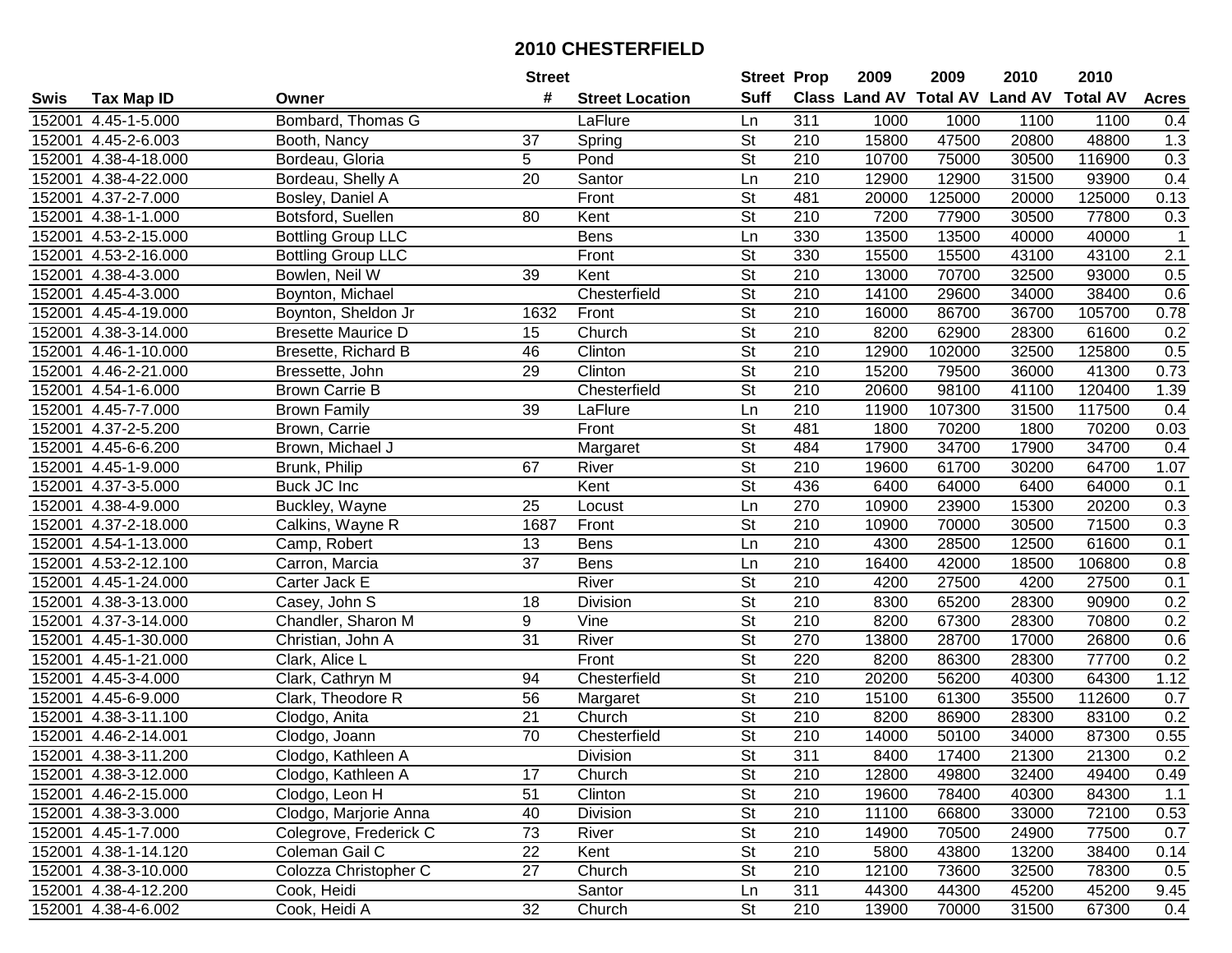| #<br><b>Suff</b><br><b>Class Land AV Total AV</b><br><b>Land AV</b><br><b>Total AV</b><br><b>Acres</b><br><b>Tax Map ID</b><br><b>Street Location</b><br>Swis<br>Owner<br>Cook, Susan L<br>72<br><b>St</b><br>4.45-6-15.000<br>210<br>14300<br>60600<br>34300<br>65400<br>0.62<br>152001<br>Margaret<br>210<br>152001<br>4.53-1-1.000<br>53<br>LaFlure<br>Ln<br>12000<br>82800<br>31500<br>91300<br>0.4<br>Corbett Gerald E<br><b>St</b><br>152001<br>4.45-1-13.000<br>River<br>311<br>1500<br>1500<br>1800<br>1800<br>0.66<br>Correa, Jose<br>$\overline{\mathsf{St}}$<br>Clinton<br>210<br>12900<br>70000<br>32500<br>111200<br>0.5<br>152001<br>4.46-1-16.000<br>Costin, Thomas J<br>14<br>311<br>1.3<br>152001<br>$\overline{4.38}$ -1-8.100<br>Craig, Ronald D<br>Kent<br><b>St</b><br>14700<br>14700<br>3600<br>3600<br>River<br>$\overline{\mathsf{St}}$<br>$\overline{210}$<br>0.1<br>152001<br>Crowningshield, Bruce D<br>4200<br>41800<br>12500<br>21200<br>4.45-1-19.000<br>Cumber, Tabitha<br>312<br>1300<br>2400<br>2400<br>0.39<br>152001<br>4.54-1-14.100<br><b>Bens</b><br>Ln<br>1300<br>$\overline{\mathsf{St}}$<br>210<br>152001<br>Chesterfield<br>11700<br>35400<br>31400<br>40300<br>0.39<br>4.54-1-14.200<br>Cumber, Tabitha<br>$\overline{\mathsf{St}}$<br>$\overline{210}$<br>67100<br>152001<br>4.45-3-5.000<br>Cumm, Terrance H<br>88<br>13900<br>34000<br>58600<br>0.6<br>Chesterfield<br>$\overline{2}$<br>$\overline{\mathsf{St}}$<br>220<br>28300<br>0.2<br>$\overline{4.38-3-5.001}$<br>Division<br>8300<br>60300<br>53400<br>152001<br>Cumm, Theodore R<br>$\overline{\mathsf{St}}$<br>27<br>270<br>0.2<br>152001<br>4.45-1-28.000<br>Dadds, William R<br>River<br>8200<br>31300<br>14200<br>21300<br><b>St</b><br>330<br>152001<br>4.37-2-3.000<br>Dake Bros Inc<br>Front<br>4200<br>4200<br>9300<br>9300<br>0.1<br>$\overline{\mathsf{St}}$<br>Main<br>438<br>31700<br>0.1<br>4.37-2-2.000<br>6200<br>31700<br>6200<br>152001<br>Dake Bros Inc<br>$\overline{\mathsf{St}}$<br>486<br>7800<br>4.37-2-4.200<br>Front<br>7800<br>154300<br>154300<br>0.05<br>152001<br>Dake Bros Inc<br>$\overline{\mathsf{St}}$<br>210<br>72200<br>0.7<br>152001<br>4.38-4-28.000<br>28<br>Church<br>15100<br>69600<br>35500<br>Darling, Nancy A<br>$\overline{\mathsf{St}}$<br>210<br>152001<br>4.45-5-7.000<br>1625<br>Front<br>72600<br>40000<br>98900<br>DAscoli, Joanna B<br>19400<br>-1<br>$\overline{St}$<br>$\overline{210}$<br>37<br>Clinton<br>152001<br>4.46-2-19.000<br>11900<br>94200<br>31500<br>102800<br>0.4<br>Dashnaw, Wayne N<br>$\overline{\mathsf{St}}$<br>Clinton<br>311<br>152001<br>4.46-2-20.200<br>10900<br>10900<br>15300<br>15300<br>0.3<br>Dashnaw, Wayne N<br>$\overline{\mathsf{St}}$<br>Clinton<br>210<br>0.3<br>152001<br>$\overline{4.46}$ -1-11.000<br>42<br>10800<br>77600<br>30500<br>85900<br>DeGroat, Robert E<br><b>St</b><br>152001<br>4.45-7-3.000<br>Delumyea, Francis G<br>17<br>Smart<br>210<br>11900<br>96700<br>31500<br>85700<br>0.4<br>$\overline{\mathsf{St}}$<br>0.3<br>Front<br>411<br>11000<br>11000<br>63800<br>152001<br>4.45-1-17.000<br>Deneale, Richard J<br>63800<br><b>St</b><br>152001<br>4.37-2-16.000<br>Dennett, Paul<br>Clinton<br>210<br>10900<br>55700<br>25000<br>41000<br>0.1<br>Kent<br><b>St</b><br>210<br>0.9<br>152001<br>$\overline{4.38}$ -1-4.000<br>Dennett, Paul F<br>17800<br>83000<br>38500<br>61100<br>0.2<br>152001<br>Santor<br>210<br>8400<br>66800<br>28300<br>62700<br>4.38-4-21.000<br>Derenberger, Judith A<br>Ln<br>3<br>$\overline{\mathsf{St}}$<br>$\overline{210}$<br>0.3<br>Pond<br>10800<br>99100<br>128100<br>152001<br>4.38-4-17.000<br>30500<br>Desautels, Paul R<br>Clinton<br>$\overline{\mathsf{St}}$<br>311<br>2500<br>4.37-4-3.200<br>Desorcie, Marshia E<br>2500<br>700<br>700<br>0.24<br>152001<br>$\overline{\mathsf{St}}$<br>92<br>Clinton<br>210<br>8300<br>28300<br>80900<br>0.2<br>152001<br>4.37-4-4.000<br>Desorcie, Marshia E<br>77900<br>$\overline{\mathsf{St}}$<br>210<br>7200<br>109300<br>152001<br>4.45-1-32.000<br>43<br>River<br>63000<br>33000<br>0.53<br>Desotell, Floyd<br>$\overline{\mathsf{St}}$<br>River<br>433<br>4.45-1-33.000<br>7900<br>39700<br>7900<br>39700<br>0.42<br>152001<br>Desotell, Floyd<br>$\overline{\mathsf{St}}$<br>210<br>116900<br>32500<br>118200<br>152001<br>4.45-5-11.000<br>57<br>12400<br>57<br>Devins, Jeremy W<br>Margaret<br>$\overline{\mathsf{St}}$<br>210<br>4.45-7-4.000<br>111600<br>133100<br>0.4<br>152001<br>Dixon, Andrew M<br>15<br>11900<br>31500<br>Smart<br>311<br>7100<br>7100<br>3.6<br>152001<br>4.45-1-1.000<br>LaFlure<br>Ln<br>28800<br>28800<br>Dixon, Andrew M<br>$\overline{\mathsf{St}}$<br>152001<br>4.37-3-13.100<br>484<br>42900<br>0.2<br><b>DND Properties LLC</b><br>Vine<br>13800<br>42900<br>13800<br>$\overline{\mathsf{St}}$<br>39<br>$\overline{210}$<br>0.3<br>152001 4.38-3-2.000<br>Church<br>72000<br>30500<br>94000<br>Dobbs, Gerald<br>11100<br>152001 4.38-2-11.000<br>Dooley, John<br>79<br>Kent<br>St<br>210<br>12900<br>79800<br>32500<br>88800<br>0.5<br>33<br>Clinton<br><b>St</b><br>152001 4.46-2-20.100<br>Douglas, Michelle L<br>210<br>9500<br>65300<br>29300<br>54800<br>0.23<br>14<br><b>St</b><br>210<br>4000<br>35300<br>152001 4.37-4-1.000<br>Douglas, Reginald F<br>Vine<br>47300<br>25000<br>0.1<br>Chesterfield<br><b>St</b><br>152001 4.54-1-4.000<br>Doyle, Richard K<br>210<br>20600<br>20600<br>41100<br>41100<br>1.4<br><b>St</b><br>210<br>101200<br>152001 4.37-3-23.000<br>Ducatte, Dorothy<br>Front<br>19900<br>40300<br>115600<br>1.1<br>Vine<br><b>St</b><br>311<br>152001 4.37-4-2.120<br>Duntley, Russell<br>16200<br>16200<br>37900<br>37900<br>0.86<br>152001 4.45-2-5.000<br>Durland, Tammy T<br>47<br><b>St</b><br>210<br>11900<br>83700<br>31500<br>65100<br>Spring<br>0.4<br>8<br>210<br>152001 4.38-4-5.100<br>Easter, Thomas W<br>10800<br>30500<br>87600<br>Ln<br>86400<br>0.3<br>Locust |  | <b>Street</b> | <b>Street Prop</b> | 2009 | 2009 | 2010 | 2010 |  |
|---------------------------------------------------------------------------------------------------------------------------------------------------------------------------------------------------------------------------------------------------------------------------------------------------------------------------------------------------------------------------------------------------------------------------------------------------------------------------------------------------------------------------------------------------------------------------------------------------------------------------------------------------------------------------------------------------------------------------------------------------------------------------------------------------------------------------------------------------------------------------------------------------------------------------------------------------------------------------------------------------------------------------------------------------------------------------------------------------------------------------------------------------------------------------------------------------------------------------------------------------------------------------------------------------------------------------------------------------------------------------------------------------------------------------------------------------------------------------------------------------------------------------------------------------------------------------------------------------------------------------------------------------------------------------------------------------------------------------------------------------------------------------------------------------------------------------------------------------------------------------------------------------------------------------------------------------------------------------------------------------------------------------------------------------------------------------------------------------------------------------------------------------------------------------------------------------------------------------------------------------------------------------------------------------------------------------------------------------------------------------------------------------------------------------------------------------------------------------------------------------------------------------------------------------------------------------------------------------------------------------------------------------------------------------------------------------------------------------------------------------------------------------------------------------------------------------------------------------------------------------------------------------------------------------------------------------------------------------------------------------------------------------------------------------------------------------------------------------------------------------------------------------------------------------------------------------------------------------------------------------------------------------------------------------------------------------------------------------------------------------------------------------------------------------------------------------------------------------------------------------------------------------------------------------------------------------------------------------------------------------------------------------------------------------------------------------------------------------------------------------------------------------------------------------------------------------------------------------------------------------------------------------------------------------------------------------------------------------------------------------------------------------------------------------------------------------------------------------------------------------------------------------------------------------------------------------------------------------------------------------------------------------------------------------------------------------------------------------------------------------------------------------------------------------------------------------------------------------------------------------------------------------------------------------------------------------------------------------------------------------------------------------------------------------------------------------------------------------------------------------------------------------------------------------------------------------------------------------------------------------------------------------------------------------------------------------------------------------------------------------------------------------------------------------------------------------------------------------------------------------------------------------------------------------------------------------------------------------------------------------------------------------------------------------------------------------------------------------------------------------------------------------------------------------------------------------------------------------------------------------------------------------------------------------------------------------------------------------------------------------------------------------------------------------------------------------------------------------------------------------------------------------------------------------------------------------------------------------------------------------------------------------------------------------------------------------------|--|---------------|--------------------|------|------|------|------|--|
|                                                                                                                                                                                                                                                                                                                                                                                                                                                                                                                                                                                                                                                                                                                                                                                                                                                                                                                                                                                                                                                                                                                                                                                                                                                                                                                                                                                                                                                                                                                                                                                                                                                                                                                                                                                                                                                                                                                                                                                                                                                                                                                                                                                                                                                                                                                                                                                                                                                                                                                                                                                                                                                                                                                                                                                                                                                                                                                                                                                                                                                                                                                                                                                                                                                                                                                                                                                                                                                                                                                                                                                                                                                                                                                                                                                                                                                                                                                                                                                                                                                                                                                                                                                                                                                                                                                                                                                                                                                                                                                                                                                                                                                                                                                                                                                                                                                                                                                                                                                                                                                                                                                                                                                                                                                                                                                                                                                                                                                                                                                                                                                                                                                                                                                                                                                                                                                                                                                                                         |  |               |                    |      |      |      |      |  |
|                                                                                                                                                                                                                                                                                                                                                                                                                                                                                                                                                                                                                                                                                                                                                                                                                                                                                                                                                                                                                                                                                                                                                                                                                                                                                                                                                                                                                                                                                                                                                                                                                                                                                                                                                                                                                                                                                                                                                                                                                                                                                                                                                                                                                                                                                                                                                                                                                                                                                                                                                                                                                                                                                                                                                                                                                                                                                                                                                                                                                                                                                                                                                                                                                                                                                                                                                                                                                                                                                                                                                                                                                                                                                                                                                                                                                                                                                                                                                                                                                                                                                                                                                                                                                                                                                                                                                                                                                                                                                                                                                                                                                                                                                                                                                                                                                                                                                                                                                                                                                                                                                                                                                                                                                                                                                                                                                                                                                                                                                                                                                                                                                                                                                                                                                                                                                                                                                                                                                         |  |               |                    |      |      |      |      |  |
|                                                                                                                                                                                                                                                                                                                                                                                                                                                                                                                                                                                                                                                                                                                                                                                                                                                                                                                                                                                                                                                                                                                                                                                                                                                                                                                                                                                                                                                                                                                                                                                                                                                                                                                                                                                                                                                                                                                                                                                                                                                                                                                                                                                                                                                                                                                                                                                                                                                                                                                                                                                                                                                                                                                                                                                                                                                                                                                                                                                                                                                                                                                                                                                                                                                                                                                                                                                                                                                                                                                                                                                                                                                                                                                                                                                                                                                                                                                                                                                                                                                                                                                                                                                                                                                                                                                                                                                                                                                                                                                                                                                                                                                                                                                                                                                                                                                                                                                                                                                                                                                                                                                                                                                                                                                                                                                                                                                                                                                                                                                                                                                                                                                                                                                                                                                                                                                                                                                                                         |  |               |                    |      |      |      |      |  |
|                                                                                                                                                                                                                                                                                                                                                                                                                                                                                                                                                                                                                                                                                                                                                                                                                                                                                                                                                                                                                                                                                                                                                                                                                                                                                                                                                                                                                                                                                                                                                                                                                                                                                                                                                                                                                                                                                                                                                                                                                                                                                                                                                                                                                                                                                                                                                                                                                                                                                                                                                                                                                                                                                                                                                                                                                                                                                                                                                                                                                                                                                                                                                                                                                                                                                                                                                                                                                                                                                                                                                                                                                                                                                                                                                                                                                                                                                                                                                                                                                                                                                                                                                                                                                                                                                                                                                                                                                                                                                                                                                                                                                                                                                                                                                                                                                                                                                                                                                                                                                                                                                                                                                                                                                                                                                                                                                                                                                                                                                                                                                                                                                                                                                                                                                                                                                                                                                                                                                         |  |               |                    |      |      |      |      |  |
|                                                                                                                                                                                                                                                                                                                                                                                                                                                                                                                                                                                                                                                                                                                                                                                                                                                                                                                                                                                                                                                                                                                                                                                                                                                                                                                                                                                                                                                                                                                                                                                                                                                                                                                                                                                                                                                                                                                                                                                                                                                                                                                                                                                                                                                                                                                                                                                                                                                                                                                                                                                                                                                                                                                                                                                                                                                                                                                                                                                                                                                                                                                                                                                                                                                                                                                                                                                                                                                                                                                                                                                                                                                                                                                                                                                                                                                                                                                                                                                                                                                                                                                                                                                                                                                                                                                                                                                                                                                                                                                                                                                                                                                                                                                                                                                                                                                                                                                                                                                                                                                                                                                                                                                                                                                                                                                                                                                                                                                                                                                                                                                                                                                                                                                                                                                                                                                                                                                                                         |  |               |                    |      |      |      |      |  |
|                                                                                                                                                                                                                                                                                                                                                                                                                                                                                                                                                                                                                                                                                                                                                                                                                                                                                                                                                                                                                                                                                                                                                                                                                                                                                                                                                                                                                                                                                                                                                                                                                                                                                                                                                                                                                                                                                                                                                                                                                                                                                                                                                                                                                                                                                                                                                                                                                                                                                                                                                                                                                                                                                                                                                                                                                                                                                                                                                                                                                                                                                                                                                                                                                                                                                                                                                                                                                                                                                                                                                                                                                                                                                                                                                                                                                                                                                                                                                                                                                                                                                                                                                                                                                                                                                                                                                                                                                                                                                                                                                                                                                                                                                                                                                                                                                                                                                                                                                                                                                                                                                                                                                                                                                                                                                                                                                                                                                                                                                                                                                                                                                                                                                                                                                                                                                                                                                                                                                         |  |               |                    |      |      |      |      |  |
|                                                                                                                                                                                                                                                                                                                                                                                                                                                                                                                                                                                                                                                                                                                                                                                                                                                                                                                                                                                                                                                                                                                                                                                                                                                                                                                                                                                                                                                                                                                                                                                                                                                                                                                                                                                                                                                                                                                                                                                                                                                                                                                                                                                                                                                                                                                                                                                                                                                                                                                                                                                                                                                                                                                                                                                                                                                                                                                                                                                                                                                                                                                                                                                                                                                                                                                                                                                                                                                                                                                                                                                                                                                                                                                                                                                                                                                                                                                                                                                                                                                                                                                                                                                                                                                                                                                                                                                                                                                                                                                                                                                                                                                                                                                                                                                                                                                                                                                                                                                                                                                                                                                                                                                                                                                                                                                                                                                                                                                                                                                                                                                                                                                                                                                                                                                                                                                                                                                                                         |  |               |                    |      |      |      |      |  |
|                                                                                                                                                                                                                                                                                                                                                                                                                                                                                                                                                                                                                                                                                                                                                                                                                                                                                                                                                                                                                                                                                                                                                                                                                                                                                                                                                                                                                                                                                                                                                                                                                                                                                                                                                                                                                                                                                                                                                                                                                                                                                                                                                                                                                                                                                                                                                                                                                                                                                                                                                                                                                                                                                                                                                                                                                                                                                                                                                                                                                                                                                                                                                                                                                                                                                                                                                                                                                                                                                                                                                                                                                                                                                                                                                                                                                                                                                                                                                                                                                                                                                                                                                                                                                                                                                                                                                                                                                                                                                                                                                                                                                                                                                                                                                                                                                                                                                                                                                                                                                                                                                                                                                                                                                                                                                                                                                                                                                                                                                                                                                                                                                                                                                                                                                                                                                                                                                                                                                         |  |               |                    |      |      |      |      |  |
|                                                                                                                                                                                                                                                                                                                                                                                                                                                                                                                                                                                                                                                                                                                                                                                                                                                                                                                                                                                                                                                                                                                                                                                                                                                                                                                                                                                                                                                                                                                                                                                                                                                                                                                                                                                                                                                                                                                                                                                                                                                                                                                                                                                                                                                                                                                                                                                                                                                                                                                                                                                                                                                                                                                                                                                                                                                                                                                                                                                                                                                                                                                                                                                                                                                                                                                                                                                                                                                                                                                                                                                                                                                                                                                                                                                                                                                                                                                                                                                                                                                                                                                                                                                                                                                                                                                                                                                                                                                                                                                                                                                                                                                                                                                                                                                                                                                                                                                                                                                                                                                                                                                                                                                                                                                                                                                                                                                                                                                                                                                                                                                                                                                                                                                                                                                                                                                                                                                                                         |  |               |                    |      |      |      |      |  |
|                                                                                                                                                                                                                                                                                                                                                                                                                                                                                                                                                                                                                                                                                                                                                                                                                                                                                                                                                                                                                                                                                                                                                                                                                                                                                                                                                                                                                                                                                                                                                                                                                                                                                                                                                                                                                                                                                                                                                                                                                                                                                                                                                                                                                                                                                                                                                                                                                                                                                                                                                                                                                                                                                                                                                                                                                                                                                                                                                                                                                                                                                                                                                                                                                                                                                                                                                                                                                                                                                                                                                                                                                                                                                                                                                                                                                                                                                                                                                                                                                                                                                                                                                                                                                                                                                                                                                                                                                                                                                                                                                                                                                                                                                                                                                                                                                                                                                                                                                                                                                                                                                                                                                                                                                                                                                                                                                                                                                                                                                                                                                                                                                                                                                                                                                                                                                                                                                                                                                         |  |               |                    |      |      |      |      |  |
|                                                                                                                                                                                                                                                                                                                                                                                                                                                                                                                                                                                                                                                                                                                                                                                                                                                                                                                                                                                                                                                                                                                                                                                                                                                                                                                                                                                                                                                                                                                                                                                                                                                                                                                                                                                                                                                                                                                                                                                                                                                                                                                                                                                                                                                                                                                                                                                                                                                                                                                                                                                                                                                                                                                                                                                                                                                                                                                                                                                                                                                                                                                                                                                                                                                                                                                                                                                                                                                                                                                                                                                                                                                                                                                                                                                                                                                                                                                                                                                                                                                                                                                                                                                                                                                                                                                                                                                                                                                                                                                                                                                                                                                                                                                                                                                                                                                                                                                                                                                                                                                                                                                                                                                                                                                                                                                                                                                                                                                                                                                                                                                                                                                                                                                                                                                                                                                                                                                                                         |  |               |                    |      |      |      |      |  |
|                                                                                                                                                                                                                                                                                                                                                                                                                                                                                                                                                                                                                                                                                                                                                                                                                                                                                                                                                                                                                                                                                                                                                                                                                                                                                                                                                                                                                                                                                                                                                                                                                                                                                                                                                                                                                                                                                                                                                                                                                                                                                                                                                                                                                                                                                                                                                                                                                                                                                                                                                                                                                                                                                                                                                                                                                                                                                                                                                                                                                                                                                                                                                                                                                                                                                                                                                                                                                                                                                                                                                                                                                                                                                                                                                                                                                                                                                                                                                                                                                                                                                                                                                                                                                                                                                                                                                                                                                                                                                                                                                                                                                                                                                                                                                                                                                                                                                                                                                                                                                                                                                                                                                                                                                                                                                                                                                                                                                                                                                                                                                                                                                                                                                                                                                                                                                                                                                                                                                         |  |               |                    |      |      |      |      |  |
|                                                                                                                                                                                                                                                                                                                                                                                                                                                                                                                                                                                                                                                                                                                                                                                                                                                                                                                                                                                                                                                                                                                                                                                                                                                                                                                                                                                                                                                                                                                                                                                                                                                                                                                                                                                                                                                                                                                                                                                                                                                                                                                                                                                                                                                                                                                                                                                                                                                                                                                                                                                                                                                                                                                                                                                                                                                                                                                                                                                                                                                                                                                                                                                                                                                                                                                                                                                                                                                                                                                                                                                                                                                                                                                                                                                                                                                                                                                                                                                                                                                                                                                                                                                                                                                                                                                                                                                                                                                                                                                                                                                                                                                                                                                                                                                                                                                                                                                                                                                                                                                                                                                                                                                                                                                                                                                                                                                                                                                                                                                                                                                                                                                                                                                                                                                                                                                                                                                                                         |  |               |                    |      |      |      |      |  |
|                                                                                                                                                                                                                                                                                                                                                                                                                                                                                                                                                                                                                                                                                                                                                                                                                                                                                                                                                                                                                                                                                                                                                                                                                                                                                                                                                                                                                                                                                                                                                                                                                                                                                                                                                                                                                                                                                                                                                                                                                                                                                                                                                                                                                                                                                                                                                                                                                                                                                                                                                                                                                                                                                                                                                                                                                                                                                                                                                                                                                                                                                                                                                                                                                                                                                                                                                                                                                                                                                                                                                                                                                                                                                                                                                                                                                                                                                                                                                                                                                                                                                                                                                                                                                                                                                                                                                                                                                                                                                                                                                                                                                                                                                                                                                                                                                                                                                                                                                                                                                                                                                                                                                                                                                                                                                                                                                                                                                                                                                                                                                                                                                                                                                                                                                                                                                                                                                                                                                         |  |               |                    |      |      |      |      |  |
|                                                                                                                                                                                                                                                                                                                                                                                                                                                                                                                                                                                                                                                                                                                                                                                                                                                                                                                                                                                                                                                                                                                                                                                                                                                                                                                                                                                                                                                                                                                                                                                                                                                                                                                                                                                                                                                                                                                                                                                                                                                                                                                                                                                                                                                                                                                                                                                                                                                                                                                                                                                                                                                                                                                                                                                                                                                                                                                                                                                                                                                                                                                                                                                                                                                                                                                                                                                                                                                                                                                                                                                                                                                                                                                                                                                                                                                                                                                                                                                                                                                                                                                                                                                                                                                                                                                                                                                                                                                                                                                                                                                                                                                                                                                                                                                                                                                                                                                                                                                                                                                                                                                                                                                                                                                                                                                                                                                                                                                                                                                                                                                                                                                                                                                                                                                                                                                                                                                                                         |  |               |                    |      |      |      |      |  |
|                                                                                                                                                                                                                                                                                                                                                                                                                                                                                                                                                                                                                                                                                                                                                                                                                                                                                                                                                                                                                                                                                                                                                                                                                                                                                                                                                                                                                                                                                                                                                                                                                                                                                                                                                                                                                                                                                                                                                                                                                                                                                                                                                                                                                                                                                                                                                                                                                                                                                                                                                                                                                                                                                                                                                                                                                                                                                                                                                                                                                                                                                                                                                                                                                                                                                                                                                                                                                                                                                                                                                                                                                                                                                                                                                                                                                                                                                                                                                                                                                                                                                                                                                                                                                                                                                                                                                                                                                                                                                                                                                                                                                                                                                                                                                                                                                                                                                                                                                                                                                                                                                                                                                                                                                                                                                                                                                                                                                                                                                                                                                                                                                                                                                                                                                                                                                                                                                                                                                         |  |               |                    |      |      |      |      |  |
|                                                                                                                                                                                                                                                                                                                                                                                                                                                                                                                                                                                                                                                                                                                                                                                                                                                                                                                                                                                                                                                                                                                                                                                                                                                                                                                                                                                                                                                                                                                                                                                                                                                                                                                                                                                                                                                                                                                                                                                                                                                                                                                                                                                                                                                                                                                                                                                                                                                                                                                                                                                                                                                                                                                                                                                                                                                                                                                                                                                                                                                                                                                                                                                                                                                                                                                                                                                                                                                                                                                                                                                                                                                                                                                                                                                                                                                                                                                                                                                                                                                                                                                                                                                                                                                                                                                                                                                                                                                                                                                                                                                                                                                                                                                                                                                                                                                                                                                                                                                                                                                                                                                                                                                                                                                                                                                                                                                                                                                                                                                                                                                                                                                                                                                                                                                                                                                                                                                                                         |  |               |                    |      |      |      |      |  |
|                                                                                                                                                                                                                                                                                                                                                                                                                                                                                                                                                                                                                                                                                                                                                                                                                                                                                                                                                                                                                                                                                                                                                                                                                                                                                                                                                                                                                                                                                                                                                                                                                                                                                                                                                                                                                                                                                                                                                                                                                                                                                                                                                                                                                                                                                                                                                                                                                                                                                                                                                                                                                                                                                                                                                                                                                                                                                                                                                                                                                                                                                                                                                                                                                                                                                                                                                                                                                                                                                                                                                                                                                                                                                                                                                                                                                                                                                                                                                                                                                                                                                                                                                                                                                                                                                                                                                                                                                                                                                                                                                                                                                                                                                                                                                                                                                                                                                                                                                                                                                                                                                                                                                                                                                                                                                                                                                                                                                                                                                                                                                                                                                                                                                                                                                                                                                                                                                                                                                         |  |               |                    |      |      |      |      |  |
|                                                                                                                                                                                                                                                                                                                                                                                                                                                                                                                                                                                                                                                                                                                                                                                                                                                                                                                                                                                                                                                                                                                                                                                                                                                                                                                                                                                                                                                                                                                                                                                                                                                                                                                                                                                                                                                                                                                                                                                                                                                                                                                                                                                                                                                                                                                                                                                                                                                                                                                                                                                                                                                                                                                                                                                                                                                                                                                                                                                                                                                                                                                                                                                                                                                                                                                                                                                                                                                                                                                                                                                                                                                                                                                                                                                                                                                                                                                                                                                                                                                                                                                                                                                                                                                                                                                                                                                                                                                                                                                                                                                                                                                                                                                                                                                                                                                                                                                                                                                                                                                                                                                                                                                                                                                                                                                                                                                                                                                                                                                                                                                                                                                                                                                                                                                                                                                                                                                                                         |  |               |                    |      |      |      |      |  |
|                                                                                                                                                                                                                                                                                                                                                                                                                                                                                                                                                                                                                                                                                                                                                                                                                                                                                                                                                                                                                                                                                                                                                                                                                                                                                                                                                                                                                                                                                                                                                                                                                                                                                                                                                                                                                                                                                                                                                                                                                                                                                                                                                                                                                                                                                                                                                                                                                                                                                                                                                                                                                                                                                                                                                                                                                                                                                                                                                                                                                                                                                                                                                                                                                                                                                                                                                                                                                                                                                                                                                                                                                                                                                                                                                                                                                                                                                                                                                                                                                                                                                                                                                                                                                                                                                                                                                                                                                                                                                                                                                                                                                                                                                                                                                                                                                                                                                                                                                                                                                                                                                                                                                                                                                                                                                                                                                                                                                                                                                                                                                                                                                                                                                                                                                                                                                                                                                                                                                         |  |               |                    |      |      |      |      |  |
|                                                                                                                                                                                                                                                                                                                                                                                                                                                                                                                                                                                                                                                                                                                                                                                                                                                                                                                                                                                                                                                                                                                                                                                                                                                                                                                                                                                                                                                                                                                                                                                                                                                                                                                                                                                                                                                                                                                                                                                                                                                                                                                                                                                                                                                                                                                                                                                                                                                                                                                                                                                                                                                                                                                                                                                                                                                                                                                                                                                                                                                                                                                                                                                                                                                                                                                                                                                                                                                                                                                                                                                                                                                                                                                                                                                                                                                                                                                                                                                                                                                                                                                                                                                                                                                                                                                                                                                                                                                                                                                                                                                                                                                                                                                                                                                                                                                                                                                                                                                                                                                                                                                                                                                                                                                                                                                                                                                                                                                                                                                                                                                                                                                                                                                                                                                                                                                                                                                                                         |  |               |                    |      |      |      |      |  |
|                                                                                                                                                                                                                                                                                                                                                                                                                                                                                                                                                                                                                                                                                                                                                                                                                                                                                                                                                                                                                                                                                                                                                                                                                                                                                                                                                                                                                                                                                                                                                                                                                                                                                                                                                                                                                                                                                                                                                                                                                                                                                                                                                                                                                                                                                                                                                                                                                                                                                                                                                                                                                                                                                                                                                                                                                                                                                                                                                                                                                                                                                                                                                                                                                                                                                                                                                                                                                                                                                                                                                                                                                                                                                                                                                                                                                                                                                                                                                                                                                                                                                                                                                                                                                                                                                                                                                                                                                                                                                                                                                                                                                                                                                                                                                                                                                                                                                                                                                                                                                                                                                                                                                                                                                                                                                                                                                                                                                                                                                                                                                                                                                                                                                                                                                                                                                                                                                                                                                         |  |               |                    |      |      |      |      |  |
|                                                                                                                                                                                                                                                                                                                                                                                                                                                                                                                                                                                                                                                                                                                                                                                                                                                                                                                                                                                                                                                                                                                                                                                                                                                                                                                                                                                                                                                                                                                                                                                                                                                                                                                                                                                                                                                                                                                                                                                                                                                                                                                                                                                                                                                                                                                                                                                                                                                                                                                                                                                                                                                                                                                                                                                                                                                                                                                                                                                                                                                                                                                                                                                                                                                                                                                                                                                                                                                                                                                                                                                                                                                                                                                                                                                                                                                                                                                                                                                                                                                                                                                                                                                                                                                                                                                                                                                                                                                                                                                                                                                                                                                                                                                                                                                                                                                                                                                                                                                                                                                                                                                                                                                                                                                                                                                                                                                                                                                                                                                                                                                                                                                                                                                                                                                                                                                                                                                                                         |  |               |                    |      |      |      |      |  |
|                                                                                                                                                                                                                                                                                                                                                                                                                                                                                                                                                                                                                                                                                                                                                                                                                                                                                                                                                                                                                                                                                                                                                                                                                                                                                                                                                                                                                                                                                                                                                                                                                                                                                                                                                                                                                                                                                                                                                                                                                                                                                                                                                                                                                                                                                                                                                                                                                                                                                                                                                                                                                                                                                                                                                                                                                                                                                                                                                                                                                                                                                                                                                                                                                                                                                                                                                                                                                                                                                                                                                                                                                                                                                                                                                                                                                                                                                                                                                                                                                                                                                                                                                                                                                                                                                                                                                                                                                                                                                                                                                                                                                                                                                                                                                                                                                                                                                                                                                                                                                                                                                                                                                                                                                                                                                                                                                                                                                                                                                                                                                                                                                                                                                                                                                                                                                                                                                                                                                         |  |               |                    |      |      |      |      |  |
|                                                                                                                                                                                                                                                                                                                                                                                                                                                                                                                                                                                                                                                                                                                                                                                                                                                                                                                                                                                                                                                                                                                                                                                                                                                                                                                                                                                                                                                                                                                                                                                                                                                                                                                                                                                                                                                                                                                                                                                                                                                                                                                                                                                                                                                                                                                                                                                                                                                                                                                                                                                                                                                                                                                                                                                                                                                                                                                                                                                                                                                                                                                                                                                                                                                                                                                                                                                                                                                                                                                                                                                                                                                                                                                                                                                                                                                                                                                                                                                                                                                                                                                                                                                                                                                                                                                                                                                                                                                                                                                                                                                                                                                                                                                                                                                                                                                                                                                                                                                                                                                                                                                                                                                                                                                                                                                                                                                                                                                                                                                                                                                                                                                                                                                                                                                                                                                                                                                                                         |  |               |                    |      |      |      |      |  |
|                                                                                                                                                                                                                                                                                                                                                                                                                                                                                                                                                                                                                                                                                                                                                                                                                                                                                                                                                                                                                                                                                                                                                                                                                                                                                                                                                                                                                                                                                                                                                                                                                                                                                                                                                                                                                                                                                                                                                                                                                                                                                                                                                                                                                                                                                                                                                                                                                                                                                                                                                                                                                                                                                                                                                                                                                                                                                                                                                                                                                                                                                                                                                                                                                                                                                                                                                                                                                                                                                                                                                                                                                                                                                                                                                                                                                                                                                                                                                                                                                                                                                                                                                                                                                                                                                                                                                                                                                                                                                                                                                                                                                                                                                                                                                                                                                                                                                                                                                                                                                                                                                                                                                                                                                                                                                                                                                                                                                                                                                                                                                                                                                                                                                                                                                                                                                                                                                                                                                         |  |               |                    |      |      |      |      |  |
|                                                                                                                                                                                                                                                                                                                                                                                                                                                                                                                                                                                                                                                                                                                                                                                                                                                                                                                                                                                                                                                                                                                                                                                                                                                                                                                                                                                                                                                                                                                                                                                                                                                                                                                                                                                                                                                                                                                                                                                                                                                                                                                                                                                                                                                                                                                                                                                                                                                                                                                                                                                                                                                                                                                                                                                                                                                                                                                                                                                                                                                                                                                                                                                                                                                                                                                                                                                                                                                                                                                                                                                                                                                                                                                                                                                                                                                                                                                                                                                                                                                                                                                                                                                                                                                                                                                                                                                                                                                                                                                                                                                                                                                                                                                                                                                                                                                                                                                                                                                                                                                                                                                                                                                                                                                                                                                                                                                                                                                                                                                                                                                                                                                                                                                                                                                                                                                                                                                                                         |  |               |                    |      |      |      |      |  |
|                                                                                                                                                                                                                                                                                                                                                                                                                                                                                                                                                                                                                                                                                                                                                                                                                                                                                                                                                                                                                                                                                                                                                                                                                                                                                                                                                                                                                                                                                                                                                                                                                                                                                                                                                                                                                                                                                                                                                                                                                                                                                                                                                                                                                                                                                                                                                                                                                                                                                                                                                                                                                                                                                                                                                                                                                                                                                                                                                                                                                                                                                                                                                                                                                                                                                                                                                                                                                                                                                                                                                                                                                                                                                                                                                                                                                                                                                                                                                                                                                                                                                                                                                                                                                                                                                                                                                                                                                                                                                                                                                                                                                                                                                                                                                                                                                                                                                                                                                                                                                                                                                                                                                                                                                                                                                                                                                                                                                                                                                                                                                                                                                                                                                                                                                                                                                                                                                                                                                         |  |               |                    |      |      |      |      |  |
|                                                                                                                                                                                                                                                                                                                                                                                                                                                                                                                                                                                                                                                                                                                                                                                                                                                                                                                                                                                                                                                                                                                                                                                                                                                                                                                                                                                                                                                                                                                                                                                                                                                                                                                                                                                                                                                                                                                                                                                                                                                                                                                                                                                                                                                                                                                                                                                                                                                                                                                                                                                                                                                                                                                                                                                                                                                                                                                                                                                                                                                                                                                                                                                                                                                                                                                                                                                                                                                                                                                                                                                                                                                                                                                                                                                                                                                                                                                                                                                                                                                                                                                                                                                                                                                                                                                                                                                                                                                                                                                                                                                                                                                                                                                                                                                                                                                                                                                                                                                                                                                                                                                                                                                                                                                                                                                                                                                                                                                                                                                                                                                                                                                                                                                                                                                                                                                                                                                                                         |  |               |                    |      |      |      |      |  |
|                                                                                                                                                                                                                                                                                                                                                                                                                                                                                                                                                                                                                                                                                                                                                                                                                                                                                                                                                                                                                                                                                                                                                                                                                                                                                                                                                                                                                                                                                                                                                                                                                                                                                                                                                                                                                                                                                                                                                                                                                                                                                                                                                                                                                                                                                                                                                                                                                                                                                                                                                                                                                                                                                                                                                                                                                                                                                                                                                                                                                                                                                                                                                                                                                                                                                                                                                                                                                                                                                                                                                                                                                                                                                                                                                                                                                                                                                                                                                                                                                                                                                                                                                                                                                                                                                                                                                                                                                                                                                                                                                                                                                                                                                                                                                                                                                                                                                                                                                                                                                                                                                                                                                                                                                                                                                                                                                                                                                                                                                                                                                                                                                                                                                                                                                                                                                                                                                                                                                         |  |               |                    |      |      |      |      |  |
|                                                                                                                                                                                                                                                                                                                                                                                                                                                                                                                                                                                                                                                                                                                                                                                                                                                                                                                                                                                                                                                                                                                                                                                                                                                                                                                                                                                                                                                                                                                                                                                                                                                                                                                                                                                                                                                                                                                                                                                                                                                                                                                                                                                                                                                                                                                                                                                                                                                                                                                                                                                                                                                                                                                                                                                                                                                                                                                                                                                                                                                                                                                                                                                                                                                                                                                                                                                                                                                                                                                                                                                                                                                                                                                                                                                                                                                                                                                                                                                                                                                                                                                                                                                                                                                                                                                                                                                                                                                                                                                                                                                                                                                                                                                                                                                                                                                                                                                                                                                                                                                                                                                                                                                                                                                                                                                                                                                                                                                                                                                                                                                                                                                                                                                                                                                                                                                                                                                                                         |  |               |                    |      |      |      |      |  |
|                                                                                                                                                                                                                                                                                                                                                                                                                                                                                                                                                                                                                                                                                                                                                                                                                                                                                                                                                                                                                                                                                                                                                                                                                                                                                                                                                                                                                                                                                                                                                                                                                                                                                                                                                                                                                                                                                                                                                                                                                                                                                                                                                                                                                                                                                                                                                                                                                                                                                                                                                                                                                                                                                                                                                                                                                                                                                                                                                                                                                                                                                                                                                                                                                                                                                                                                                                                                                                                                                                                                                                                                                                                                                                                                                                                                                                                                                                                                                                                                                                                                                                                                                                                                                                                                                                                                                                                                                                                                                                                                                                                                                                                                                                                                                                                                                                                                                                                                                                                                                                                                                                                                                                                                                                                                                                                                                                                                                                                                                                                                                                                                                                                                                                                                                                                                                                                                                                                                                         |  |               |                    |      |      |      |      |  |
|                                                                                                                                                                                                                                                                                                                                                                                                                                                                                                                                                                                                                                                                                                                                                                                                                                                                                                                                                                                                                                                                                                                                                                                                                                                                                                                                                                                                                                                                                                                                                                                                                                                                                                                                                                                                                                                                                                                                                                                                                                                                                                                                                                                                                                                                                                                                                                                                                                                                                                                                                                                                                                                                                                                                                                                                                                                                                                                                                                                                                                                                                                                                                                                                                                                                                                                                                                                                                                                                                                                                                                                                                                                                                                                                                                                                                                                                                                                                                                                                                                                                                                                                                                                                                                                                                                                                                                                                                                                                                                                                                                                                                                                                                                                                                                                                                                                                                                                                                                                                                                                                                                                                                                                                                                                                                                                                                                                                                                                                                                                                                                                                                                                                                                                                                                                                                                                                                                                                                         |  |               |                    |      |      |      |      |  |
|                                                                                                                                                                                                                                                                                                                                                                                                                                                                                                                                                                                                                                                                                                                                                                                                                                                                                                                                                                                                                                                                                                                                                                                                                                                                                                                                                                                                                                                                                                                                                                                                                                                                                                                                                                                                                                                                                                                                                                                                                                                                                                                                                                                                                                                                                                                                                                                                                                                                                                                                                                                                                                                                                                                                                                                                                                                                                                                                                                                                                                                                                                                                                                                                                                                                                                                                                                                                                                                                                                                                                                                                                                                                                                                                                                                                                                                                                                                                                                                                                                                                                                                                                                                                                                                                                                                                                                                                                                                                                                                                                                                                                                                                                                                                                                                                                                                                                                                                                                                                                                                                                                                                                                                                                                                                                                                                                                                                                                                                                                                                                                                                                                                                                                                                                                                                                                                                                                                                                         |  |               |                    |      |      |      |      |  |
|                                                                                                                                                                                                                                                                                                                                                                                                                                                                                                                                                                                                                                                                                                                                                                                                                                                                                                                                                                                                                                                                                                                                                                                                                                                                                                                                                                                                                                                                                                                                                                                                                                                                                                                                                                                                                                                                                                                                                                                                                                                                                                                                                                                                                                                                                                                                                                                                                                                                                                                                                                                                                                                                                                                                                                                                                                                                                                                                                                                                                                                                                                                                                                                                                                                                                                                                                                                                                                                                                                                                                                                                                                                                                                                                                                                                                                                                                                                                                                                                                                                                                                                                                                                                                                                                                                                                                                                                                                                                                                                                                                                                                                                                                                                                                                                                                                                                                                                                                                                                                                                                                                                                                                                                                                                                                                                                                                                                                                                                                                                                                                                                                                                                                                                                                                                                                                                                                                                                                         |  |               |                    |      |      |      |      |  |
|                                                                                                                                                                                                                                                                                                                                                                                                                                                                                                                                                                                                                                                                                                                                                                                                                                                                                                                                                                                                                                                                                                                                                                                                                                                                                                                                                                                                                                                                                                                                                                                                                                                                                                                                                                                                                                                                                                                                                                                                                                                                                                                                                                                                                                                                                                                                                                                                                                                                                                                                                                                                                                                                                                                                                                                                                                                                                                                                                                                                                                                                                                                                                                                                                                                                                                                                                                                                                                                                                                                                                                                                                                                                                                                                                                                                                                                                                                                                                                                                                                                                                                                                                                                                                                                                                                                                                                                                                                                                                                                                                                                                                                                                                                                                                                                                                                                                                                                                                                                                                                                                                                                                                                                                                                                                                                                                                                                                                                                                                                                                                                                                                                                                                                                                                                                                                                                                                                                                                         |  |               |                    |      |      |      |      |  |
|                                                                                                                                                                                                                                                                                                                                                                                                                                                                                                                                                                                                                                                                                                                                                                                                                                                                                                                                                                                                                                                                                                                                                                                                                                                                                                                                                                                                                                                                                                                                                                                                                                                                                                                                                                                                                                                                                                                                                                                                                                                                                                                                                                                                                                                                                                                                                                                                                                                                                                                                                                                                                                                                                                                                                                                                                                                                                                                                                                                                                                                                                                                                                                                                                                                                                                                                                                                                                                                                                                                                                                                                                                                                                                                                                                                                                                                                                                                                                                                                                                                                                                                                                                                                                                                                                                                                                                                                                                                                                                                                                                                                                                                                                                                                                                                                                                                                                                                                                                                                                                                                                                                                                                                                                                                                                                                                                                                                                                                                                                                                                                                                                                                                                                                                                                                                                                                                                                                                                         |  |               |                    |      |      |      |      |  |
|                                                                                                                                                                                                                                                                                                                                                                                                                                                                                                                                                                                                                                                                                                                                                                                                                                                                                                                                                                                                                                                                                                                                                                                                                                                                                                                                                                                                                                                                                                                                                                                                                                                                                                                                                                                                                                                                                                                                                                                                                                                                                                                                                                                                                                                                                                                                                                                                                                                                                                                                                                                                                                                                                                                                                                                                                                                                                                                                                                                                                                                                                                                                                                                                                                                                                                                                                                                                                                                                                                                                                                                                                                                                                                                                                                                                                                                                                                                                                                                                                                                                                                                                                                                                                                                                                                                                                                                                                                                                                                                                                                                                                                                                                                                                                                                                                                                                                                                                                                                                                                                                                                                                                                                                                                                                                                                                                                                                                                                                                                                                                                                                                                                                                                                                                                                                                                                                                                                                                         |  |               |                    |      |      |      |      |  |
|                                                                                                                                                                                                                                                                                                                                                                                                                                                                                                                                                                                                                                                                                                                                                                                                                                                                                                                                                                                                                                                                                                                                                                                                                                                                                                                                                                                                                                                                                                                                                                                                                                                                                                                                                                                                                                                                                                                                                                                                                                                                                                                                                                                                                                                                                                                                                                                                                                                                                                                                                                                                                                                                                                                                                                                                                                                                                                                                                                                                                                                                                                                                                                                                                                                                                                                                                                                                                                                                                                                                                                                                                                                                                                                                                                                                                                                                                                                                                                                                                                                                                                                                                                                                                                                                                                                                                                                                                                                                                                                                                                                                                                                                                                                                                                                                                                                                                                                                                                                                                                                                                                                                                                                                                                                                                                                                                                                                                                                                                                                                                                                                                                                                                                                                                                                                                                                                                                                                                         |  |               |                    |      |      |      |      |  |
|                                                                                                                                                                                                                                                                                                                                                                                                                                                                                                                                                                                                                                                                                                                                                                                                                                                                                                                                                                                                                                                                                                                                                                                                                                                                                                                                                                                                                                                                                                                                                                                                                                                                                                                                                                                                                                                                                                                                                                                                                                                                                                                                                                                                                                                                                                                                                                                                                                                                                                                                                                                                                                                                                                                                                                                                                                                                                                                                                                                                                                                                                                                                                                                                                                                                                                                                                                                                                                                                                                                                                                                                                                                                                                                                                                                                                                                                                                                                                                                                                                                                                                                                                                                                                                                                                                                                                                                                                                                                                                                                                                                                                                                                                                                                                                                                                                                                                                                                                                                                                                                                                                                                                                                                                                                                                                                                                                                                                                                                                                                                                                                                                                                                                                                                                                                                                                                                                                                                                         |  |               |                    |      |      |      |      |  |
|                                                                                                                                                                                                                                                                                                                                                                                                                                                                                                                                                                                                                                                                                                                                                                                                                                                                                                                                                                                                                                                                                                                                                                                                                                                                                                                                                                                                                                                                                                                                                                                                                                                                                                                                                                                                                                                                                                                                                                                                                                                                                                                                                                                                                                                                                                                                                                                                                                                                                                                                                                                                                                                                                                                                                                                                                                                                                                                                                                                                                                                                                                                                                                                                                                                                                                                                                                                                                                                                                                                                                                                                                                                                                                                                                                                                                                                                                                                                                                                                                                                                                                                                                                                                                                                                                                                                                                                                                                                                                                                                                                                                                                                                                                                                                                                                                                                                                                                                                                                                                                                                                                                                                                                                                                                                                                                                                                                                                                                                                                                                                                                                                                                                                                                                                                                                                                                                                                                                                         |  |               |                    |      |      |      |      |  |
|                                                                                                                                                                                                                                                                                                                                                                                                                                                                                                                                                                                                                                                                                                                                                                                                                                                                                                                                                                                                                                                                                                                                                                                                                                                                                                                                                                                                                                                                                                                                                                                                                                                                                                                                                                                                                                                                                                                                                                                                                                                                                                                                                                                                                                                                                                                                                                                                                                                                                                                                                                                                                                                                                                                                                                                                                                                                                                                                                                                                                                                                                                                                                                                                                                                                                                                                                                                                                                                                                                                                                                                                                                                                                                                                                                                                                                                                                                                                                                                                                                                                                                                                                                                                                                                                                                                                                                                                                                                                                                                                                                                                                                                                                                                                                                                                                                                                                                                                                                                                                                                                                                                                                                                                                                                                                                                                                                                                                                                                                                                                                                                                                                                                                                                                                                                                                                                                                                                                                         |  |               |                    |      |      |      |      |  |
|                                                                                                                                                                                                                                                                                                                                                                                                                                                                                                                                                                                                                                                                                                                                                                                                                                                                                                                                                                                                                                                                                                                                                                                                                                                                                                                                                                                                                                                                                                                                                                                                                                                                                                                                                                                                                                                                                                                                                                                                                                                                                                                                                                                                                                                                                                                                                                                                                                                                                                                                                                                                                                                                                                                                                                                                                                                                                                                                                                                                                                                                                                                                                                                                                                                                                                                                                                                                                                                                                                                                                                                                                                                                                                                                                                                                                                                                                                                                                                                                                                                                                                                                                                                                                                                                                                                                                                                                                                                                                                                                                                                                                                                                                                                                                                                                                                                                                                                                                                                                                                                                                                                                                                                                                                                                                                                                                                                                                                                                                                                                                                                                                                                                                                                                                                                                                                                                                                                                                         |  |               |                    |      |      |      |      |  |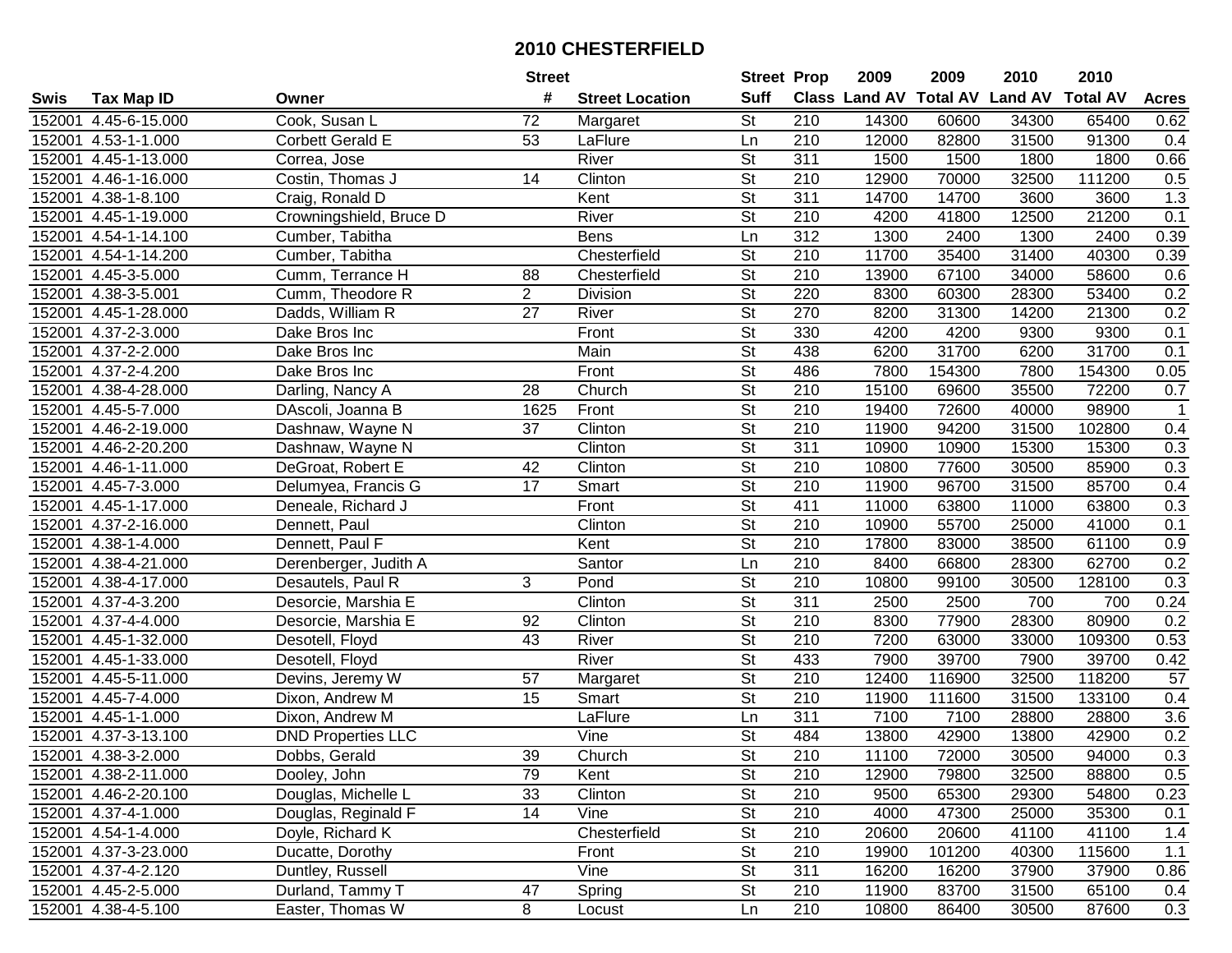| #<br><b>Suff</b><br><b>Class Land AV</b><br><b>Total AV</b><br><b>Tax Map ID</b><br><b>Street Location</b><br>Swis<br>Owner<br>Eloranto, Jeffrey L<br>35<br>112600<br>4.45-7-8.000<br>LaFlure<br>210<br>11800<br>152001<br>Ln<br>Clinton<br>St<br>620<br>12500<br>116400<br>152001<br>4.37-3-22.000<br><b>Episcopal Congregation</b><br>152001<br>4.53-2-1.200<br>Morrow<br>Ln<br>614<br>30300<br>325500 | <b>Land AV</b><br>31500<br>12500<br>30300<br>30000 | <b>Total AV</b><br>110600<br>116400<br>325500 | <b>Acres</b><br>0.4<br>0.2 |
|----------------------------------------------------------------------------------------------------------------------------------------------------------------------------------------------------------------------------------------------------------------------------------------------------------------------------------------------------------------------------------------------------------|----------------------------------------------------|-----------------------------------------------|----------------------------|
|                                                                                                                                                                                                                                                                                                                                                                                                          |                                                    |                                               |                            |
|                                                                                                                                                                                                                                                                                                                                                                                                          |                                                    |                                               |                            |
|                                                                                                                                                                                                                                                                                                                                                                                                          |                                                    |                                               |                            |
| <b>Essex County Facilities Inc</b>                                                                                                                                                                                                                                                                                                                                                                       |                                                    |                                               | 3.12                       |
| $\overline{\mathsf{St}}$<br>Clinton<br>210<br>21200<br>47000<br>152001<br>4.46-2-26.200<br>Everist, Penny<br>1                                                                                                                                                                                                                                                                                           |                                                    | 93400                                         | 0.25                       |
| $\overline{\mathsf{St}}$<br>4.45-6-7.000<br>Feeley, David W<br>50<br>210<br>16300<br>61700<br>152001<br>Margaret                                                                                                                                                                                                                                                                                         | 37000                                              | 75600                                         | 0.75                       |
| 61<br>$\overline{\mathsf{St}}$<br>$\overline{210}$<br>152001<br>4.45-1-10.000<br>Feigenbaum, Judy R<br>River<br>13300<br>87700                                                                                                                                                                                                                                                                           | 24600                                              | 85500                                         | 0.52                       |
| Chesterfield<br>$\overline{\mathsf{St}}$<br>43<br>210<br>8200<br>47900<br>152001<br>4.54-1-7.000<br>Finnegan, Carolyn A                                                                                                                                                                                                                                                                                  | 28300                                              | 61800                                         | 0.2                        |
| 210<br>152001<br>4.53-1-2.000<br>Finnegan, Tonia M<br>61<br>14100<br>79500<br>LaFlure<br>Ln                                                                                                                                                                                                                                                                                                              | 34000                                              | 87900                                         | 0.6                        |
| $\overline{\mathsf{St}}$<br>$\overline{88}$<br>Clinton<br>$\overline{210}$<br>17900<br>152001<br>4.38-2-14.001<br>Finney, Gary B<br>86600                                                                                                                                                                                                                                                                | 38500                                              | 115100                                        | 0.9                        |
| $\overline{311}$<br>Ford, Donald E<br>Rd<br>20100<br>152001<br>4.46-2-27.000<br>Port Douglas<br>20100                                                                                                                                                                                                                                                                                                    | 6100                                               | 6100                                          | 6.1                        |
| St<br>481<br>12400<br>152001<br>4.37-2-9.000<br>Foster, Willie<br>Front<br>100000                                                                                                                                                                                                                                                                                                                        | 12400                                              | 100000                                        | 0.2                        |
| 210<br>152001<br>4.38-4-10.002<br>Ln<br>13300<br>59800<br>Frank, James W<br>15<br>Locust                                                                                                                                                                                                                                                                                                                 | 16500                                              | 67000                                         | 0.53                       |
| $\overline{\mathsf{St}}$<br>4.46-2-23.000<br>19<br>Clinton<br>270<br>12900<br>42200<br>152001<br>Frazier, Shelley L                                                                                                                                                                                                                                                                                      | 32500                                              | 40400                                         | 0.5                        |
| $\overline{\mathsf{St}}$<br>24<br>210<br>54400<br>152001<br>4.38-1-13.000<br>Friedrich, Gary B<br>Kent<br>10700                                                                                                                                                                                                                                                                                          | 15300                                              | 52700                                         | 0.3                        |
| $\overline{\mathsf{St}}$<br>Friends Of Keeseville Inc<br>Mill<br>449<br>152001<br>4.37-2-23.000<br>8500<br>132500                                                                                                                                                                                                                                                                                        | 8500                                               | 132500                                        | 0.17                       |
| $\overline{\mathsf{St}}$<br>330<br>152001<br>4.37-3-7.100<br>Front<br>6700<br>6700<br>Front Street Fellowship Inc                                                                                                                                                                                                                                                                                        | 6100                                               | 6100                                          | 0.13                       |
| $\overline{\mathsf{St}}$<br>620<br>152001<br>4.37-3-21.001<br>Front<br>27300<br>85100<br>Front Street Fellowship Inc<br>1724                                                                                                                                                                                                                                                                             | 27300                                              | 85100                                         | 0.4                        |
| $\overline{St}$<br>210<br>152001<br>4.45-6-14.000<br>Front<br>8200<br>26300<br>Furnia, Patrick E<br>1611                                                                                                                                                                                                                                                                                                 | 27000                                              | 54700                                         | 0.16                       |
| $\overline{St}$<br>53<br>210<br>152001<br>4.45-5-12.000<br>Galarneau, Earl<br>12900<br>50500<br>Margaret                                                                                                                                                                                                                                                                                                 | 32500                                              | 47900                                         | 0.5                        |
| 152001<br>4.38-4-25.001<br>Galarneau, Michael C<br>14<br>210<br>12000<br>106500<br>Locust<br>Ln                                                                                                                                                                                                                                                                                                          | 31500                                              | 111000                                        | 0.4                        |
| $\overline{\mathsf{St}}$<br>$\overline{311}$<br>152001<br>Chesterfield<br>1500<br>1500<br>4.54-1-5.000<br>Gallo, Caroline A                                                                                                                                                                                                                                                                              | 1800                                               | 1800                                          | 0.65                       |
| 22<br><b>St</b><br>210<br>4.45-6-3.000<br>Ganter, Erin R<br>Smart<br>12000<br>82400<br>152001                                                                                                                                                                                                                                                                                                            | 31500                                              | 99900                                         | 0.4                        |
| $\overline{7}$<br>Church<br>St<br>210<br>152001<br>4.38-3-16.000<br>Goff, James<br>13900<br>78800                                                                                                                                                                                                                                                                                                        | 34000                                              | 82300                                         | 0.6                        |
| St<br>481<br>152001<br>4.37-3-3.000<br>Goff, James W<br>Front<br>4200<br>20000                                                                                                                                                                                                                                                                                                                           | 4200                                               | 20000                                         | 0.1                        |
| Front<br>$\overline{\mathsf{St}}$<br>411<br>4.37-3-2.000<br>7700<br>152001<br>Goff, James W<br>96700                                                                                                                                                                                                                                                                                                     | 7700                                               | 96700                                         | 0.1                        |
| 36<br>Santor<br>210<br>16300<br>152001<br>4.46-1-4.000<br>Gordon, Gail F<br>Ln<br>62000                                                                                                                                                                                                                                                                                                                  | 37000                                              | 84400                                         | 0.8                        |
| 4.54-1-15.000<br>8<br>270<br>152001<br>Goucher, Jerald E<br><b>Bens</b><br>Ln<br>4000<br>21000                                                                                                                                                                                                                                                                                                           | 12500                                              | 19300                                         | 0.1                        |
| <b>St</b><br>311<br>16700<br>152001<br>4.38-1-14.200<br>Gowan, Bruce L<br>Kent<br>16700                                                                                                                                                                                                                                                                                                                  | 20000                                              | 20000                                         | 1                          |
| $\overline{\mathsf{St}}$<br>411<br>4.38-4-27.000<br>Church<br>18300<br>152001<br>Greene, Susan M<br>73900                                                                                                                                                                                                                                                                                                | 18300                                              | 73900                                         | 0.4                        |
| $\overline{\mathsf{St}}$<br>$\overline{210}$<br>15500<br>152001<br>4.45-4-5.000<br>Griffith, Nancy L<br>Chesterfield<br>82300                                                                                                                                                                                                                                                                            | 36300                                              | 97600                                         | 0.75                       |
| 210<br>4.53-1-4.000<br>Grimett, William<br>LaFlure<br>132500<br>152001<br>69<br>Ln<br>13000                                                                                                                                                                                                                                                                                                              | 32500                                              | 132500                                        | 0.5                        |
| $\overline{\mathsf{St}}$<br>$\overline{210}$<br>152001<br>$4.46 - 1 - 6.000$<br>Guimond Gregg H<br>60<br>Clinton<br>8300<br>93900                                                                                                                                                                                                                                                                        | 28300                                              | 83400                                         | 0.2                        |
| $\overline{\mathsf{St}}$<br>210<br>152001<br>8<br>4.38-4-24.002<br>Guimond, Leonard H<br>Church<br>14100<br>97900                                                                                                                                                                                                                                                                                        | 33000                                              | 140400                                        | 0.53                       |
| $\overline{\mathsf{St}}$<br>230<br>152001 4.37-1-23.000<br>Kent<br>11300<br>165200<br>Gusciora, Jozefa                                                                                                                                                                                                                                                                                                   | 31500                                              | 160700                                        | 0.4                        |
| 152001 4.37-2-25.100<br>Hamilton, Robert R<br>Mill<br>St<br>311<br>2200<br>2200                                                                                                                                                                                                                                                                                                                          | 8800                                               | 8800                                          | 0.07                       |
| Clinton<br><b>St</b><br>152001 4.37-2-14.000<br>Hamilton, Robert R<br>124<br>483<br>17300<br>152800                                                                                                                                                                                                                                                                                                      | 17300                                              | 152800                                        | 0.3                        |
| Chesterfield<br><b>St</b><br>210<br>17300<br>152001 4.45-4-4.000<br>Hamilton, Robert T<br>105<br>109900                                                                                                                                                                                                                                                                                                  | 38100                                              | 105500                                        | 0.87                       |
| <b>St</b><br>311<br>152001 4.45-1-4.000<br>River<br>1200<br>Hanley, Robert<br>1200                                                                                                                                                                                                                                                                                                                       | 1500                                               | 1500                                          | 0.55                       |
| 81<br>River<br><b>St</b><br>210<br>21100<br>152001 4.45-1-11.300<br>Hanley, Robert<br>61500                                                                                                                                                                                                                                                                                                              | 32500                                              | 72900                                         | 1.88                       |
| Chesterfield<br>St<br>210<br>152001 4.46-2-31.000<br>Harfield, Arden Rock<br>13000<br>44400                                                                                                                                                                                                                                                                                                              | 32500                                              | 65800                                         | 0.5                        |
| 220<br>152001 4.45-1-27.002<br>St<br>10900<br>65200<br>Hart, Augustine J<br>Front                                                                                                                                                                                                                                                                                                                        | 15500                                              | 34100                                         | 0.34                       |
| 210<br>152001 4.38-4-7.003<br>Hathaway, Richard A<br>18<br>27200<br>Ln<br>89900<br>Locust                                                                                                                                                                                                                                                                                                                | 40800                                              | 126200                                        | 1.3                        |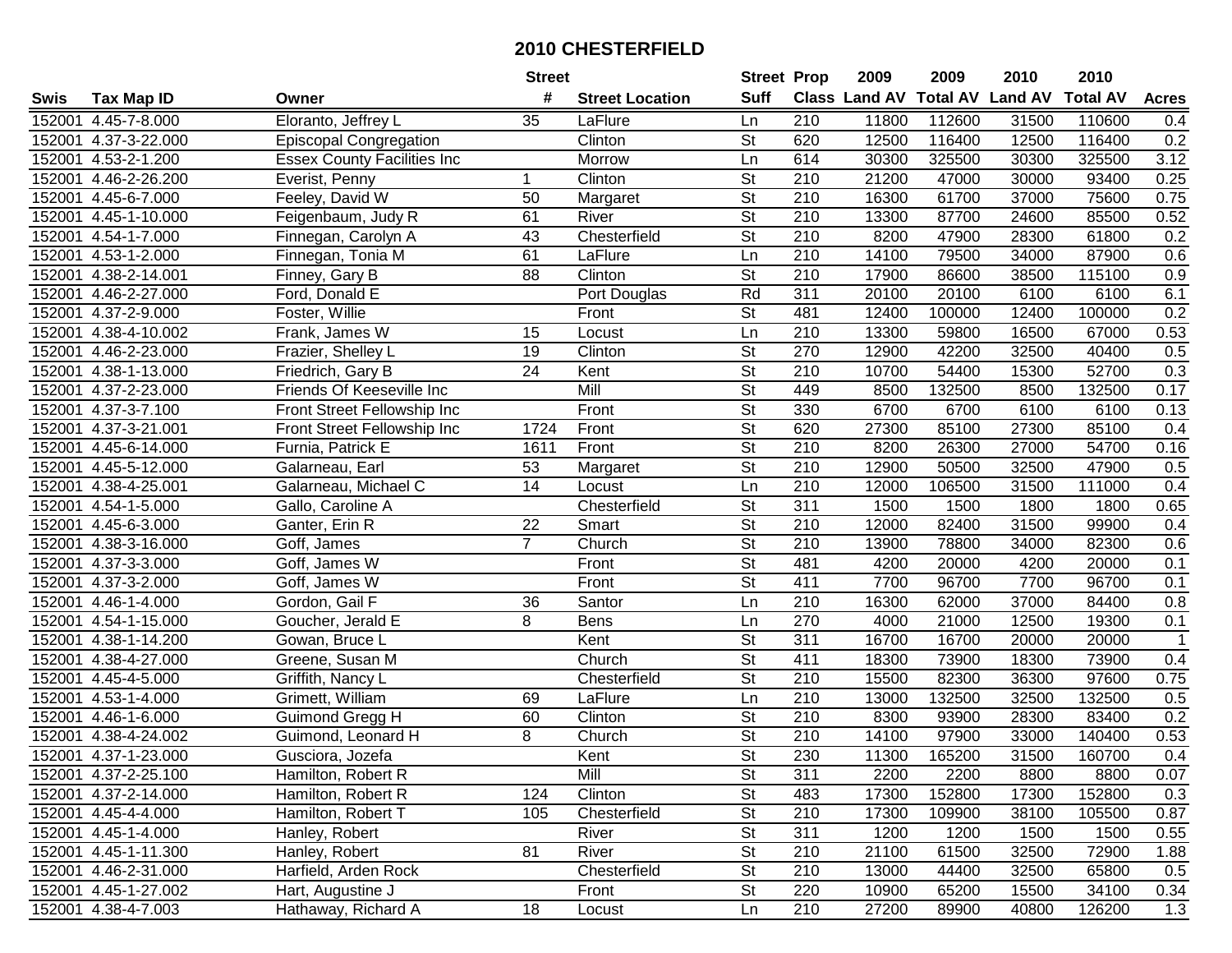|        |                            |                             | <b>Street</b>   |                        | <b>Street Prop</b>       |                  | 2009  | 2009   | 2010                           | 2010            |                |
|--------|----------------------------|-----------------------------|-----------------|------------------------|--------------------------|------------------|-------|--------|--------------------------------|-----------------|----------------|
| Swis   | <b>Tax Map ID</b>          | Owner                       | #               | <b>Street Location</b> | <b>Suff</b>              |                  |       |        | Class Land AV Total AV Land AV | <b>Total AV</b> | <b>Acres</b>   |
| 152001 | 4.38-4-1.000               | Hathaway, Roger A           | 47              | Kent                   | St                       | 210              | 10900 | 84300  | 30500                          | 93700           | 0.3            |
| 152001 | 4.37-1-14.000              | Hess, Carl F                |                 | Beach                  | $\overline{\mathsf{St}}$ | 312              | 700   | 8800   | 700                            | 8800            | 0.2            |
| 152001 | 4.37-1-10.000              | Hess, Carl F                | 19              | Beach                  | St                       | 220              | 11200 | 105500 | 30500                          | 90600           | 0.3            |
|        | 152001 4.54-1-3.200        | Hilborne, Scott             | 40              | Chesterfield           | $\overline{\mathsf{St}}$ | 210              | 15700 | 116000 | 15700                          | 116000          | 0.77           |
| 152001 | 4.37-2-5.100               | Holderman, Dale B           | 1727            | Front                  | $\overline{\mathsf{St}}$ | 481              | 4000  | 46400  | 4000                           | 46400           | 0.03           |
| 152001 | 4.45-4-11.000              | House, Frederick J          | 75              | Chesterfield           | $\overline{\mathsf{St}}$ | $\overline{210}$ | 17800 | 61600  | 38500                          | 73100           | 0.9            |
| 152001 | 4.45-1-18.000              | Hull, Gerald J              | 1679            | Front                  | $\overline{\mathsf{St}}$ | 220              | 8300  | 58200  | 28300                          | 68600           | 0.2            |
| 152001 | 4.45-5-6.000               | Hutchins, Heidi M           | 1629            | Front                  | $\overline{\mathsf{St}}$ | 210              | 13000 | 91400  | 32500                          | 73500           | 0.5            |
| 152001 | 4.46-1-13.000              | Johnson, Joseph             |                 | <b>Bushey</b>          | Rd                       | 271              | 14000 | 100200 | 34000                          | 114700          | 0.6            |
| 152001 | 4.37-1-6.000               | Johnson, Steven M           | 5               | Beach                  | $\overline{\mathsf{St}}$ | 210              | 10500 | 77500  | 28300                          | 87800           | 0.2            |
| 152001 | 4.37-1-19.000              | Johnson, Tammy I            |                 | Beach                  | $\overline{\mathsf{St}}$ | 210              | 8300  | 60900  | 28300                          | 74700           | 0.2            |
| 152001 | 4.46-1-12.000              | Jones, Herbert W            |                 | Clinton                | St                       | 210              | 12900 | 75100  | 32500                          | 98400           | 0.5            |
|        | 152001 4.53-2-12.200       | Joy, David A                | 33              | <b>Bens</b>            | Ln                       | 210              | 13100 | 101600 | 16400                          | 127100          | 0.52           |
| 152001 | 4.38-1-7.000               | K'ville Inc                 | 79              | Kent                   | <b>St</b>                | 220              | 13800 | 83000  | 34000                          | 72700           | 0.6            |
| 152001 | 4.37-3-11.000              | K'ville Inc                 |                 | Vine                   | $\overline{\mathsf{St}}$ | 411              | 12800 | 80700  | 12800                          | 80700           | 0.2            |
| 152001 | 4.46-2-8.000               | Kauffman, Hilary M          |                 | Clinton                | $\overline{\mathsf{St}}$ | 411              | 33600 | 114800 | 33600                          | 114800          | 2.6            |
| 152001 | $\overline{4.46}$ -2-4.000 | Kaufman, Dennis             | 44              | Spring                 | $\overline{\mathsf{St}}$ | $\overline{210}$ | 10700 | 71100  | 30500                          | 86100           | 0.3            |
| 152001 | $\overline{4.53}$ -1-6.200 | Keefe, Leslie C             |                 | LaFlure                | Ln                       | 311              | 13300 | 13300  | 32800                          | 32800           | 0.52           |
| 152001 | 4.45-3-2.000               | Keeseville Lodge #2072      |                 | Elk                    | $\overline{St}$          | 534              | 34800 | 247200 | 34800                          | 247200          | 4.9            |
| 152001 | 4.37-2-12.000              | Keeseville Methodist Church |                 | Front                  | <b>St</b>                | 620              | 6700  | 161500 | 6700                           | 161500          | 0.1            |
| 152001 | 4.37-2-17.000              | Keeseville Methodist Church |                 | Front                  | $\overline{\mathsf{St}}$ | 220              | 10500 | 58800  | 31800                          | 155700          | 0.43           |
| 152001 | 4.37-2-15.000              | Keeseville Methodist Church |                 | River                  | <b>St</b>                | 311              | 3500  | 3500   | 200                            | 200             | 0.07           |
| 152001 | 4.37-2-6.000               | Keeseville Public Library   | 1721            | Front                  | St                       | 611              | 5700  | 90900  | 5700                           | 90900           | 0.1            |
| 152001 | 4.38-4-19.000              | Kelly, Judith H             | 3               | Tony                   | Ln                       | 210              | 10700 | 98500  | 30500                          | 118800          | 0.3            |
| 152001 | 4.38-3-4.000               | Keyser, Gary T              | 10              | Division               | $\overline{St}$          | $\overline{210}$ | 8200  | 75200  | 28300                          | 90900           | 0.2            |
| 152001 | 4.37-3-1.000               | Khan, Chaudary S            | 1736            | Front                  | $\overline{\mathsf{St}}$ | 432              | 19400 | 184000 | 19400                          | 184000          | 0.2            |
| 152001 | 4.45-2-3.000               | Kilbourne, Lincoln F        |                 | Clinton                | $\overline{\mathsf{St}}$ | $\overline{210}$ | 14000 | 76500  | 34000                          | 76700           | 0.6            |
| 152001 | 4.37-4-5.000               | Kilbourne, Lincoln F        |                 | Clinton                | $\overline{\mathsf{St}}$ | 210              | 10900 | 100000 | 30500                          | 103100          | 0.3            |
| 152001 | 4.45-6-13.100              | Kilbourne, Lincoln F        |                 | Front                  | $\overline{\mathsf{St}}$ | $\overline{210}$ | 12000 | 70000  | 31500                          | 81400           | 0.4            |
|        | 152001 4.45-2-4.000        | Kilbourne, Lincoln F        | 51              | Spring                 | $\overline{\mathsf{St}}$ | $\overline{210}$ | 15900 | 235000 | 38500                          | 235000          | 0.9            |
|        | 152001 4.37-3-10.000       | Killinger, Christine M      |                 | Vine                   | $\overline{\mathsf{St}}$ | 311              | 7100  | 7100   | 300                            | 300             | 0.1            |
|        | 152001 4.45-7-5.000        | Klages, Richard J           | 9               | Smart                  | $\overline{\mathsf{St}}$ | 210              | 12000 | 81300  | 31500                          | 84600           | 0.4            |
| 152001 | 4.38-1-2.000               | Knapp, Bradley G            | $\overline{72}$ | Kent                   | $\overline{\mathsf{St}}$ | 210              | 21300 | 83800  | 42800                          | 57900           | $\overline{2}$ |
|        | 152001 4.38-4-26.100       | Kusy, Martin J              | 16              | Church                 | $\overline{\mathsf{St}}$ | $\overline{210}$ | 18100 | 85600  | 42200                          | 104400          | 1.8            |
|        | 152001 4.46-2-1.000        | Kville Inc                  |                 | Spring                 | St                       | 210              | 9400  | 93800  | 30500                          | 124600          | 0.3            |
|        | 152001 4.37-3-24.000       | Kville Inc                  |                 | Front                  | <b>St</b>                | 411              | 19000 | 101000 | 19000                          | 101000          | 0.4            |
|        | 152001 4.45-4-15.000       | Lacey, Diedre E             |                 | Front                  | <b>St</b>                | 210              | 16300 | 95900  | 37000                          | 120600          | 0.8            |
|        | 152001 4.37-1-8.000        | Lacy, John E                | 11              | Beach                  | <b>St</b>                | 210              | 8200  | 85600  | 28300                          | 74900           | 0.2            |
|        | 152001 4.45-4-12.100       | LaDuke, Wilbert J           | 12              | Morrow                 | Ln                       | 210              | 15400 | 59100  | 36300                          | 77400           | 0.75           |
|        | 152001 4.45-7-1.000        | LaDuke, William E           | 23              | LaFlure                | Ln                       | 210              | 13000 | 148100 | 32500                          | 167900          | 0.5            |
|        | 152001 4.45-7-10.000       | LaDuke, William E           |                 | LaFlure                | Ln                       | 311              | 1000  | 1000   | 31500                          | 31500           | 0.4            |
|        | 152001 4.45-1-3.000        | LaDuke, William E           |                 | LaFlure                | Ln                       | 311              | 1700  | 1700   | 2200                           | 2200            | 0.8            |
|        |                            |                             |                 |                        |                          |                  |       |        |                                |                 |                |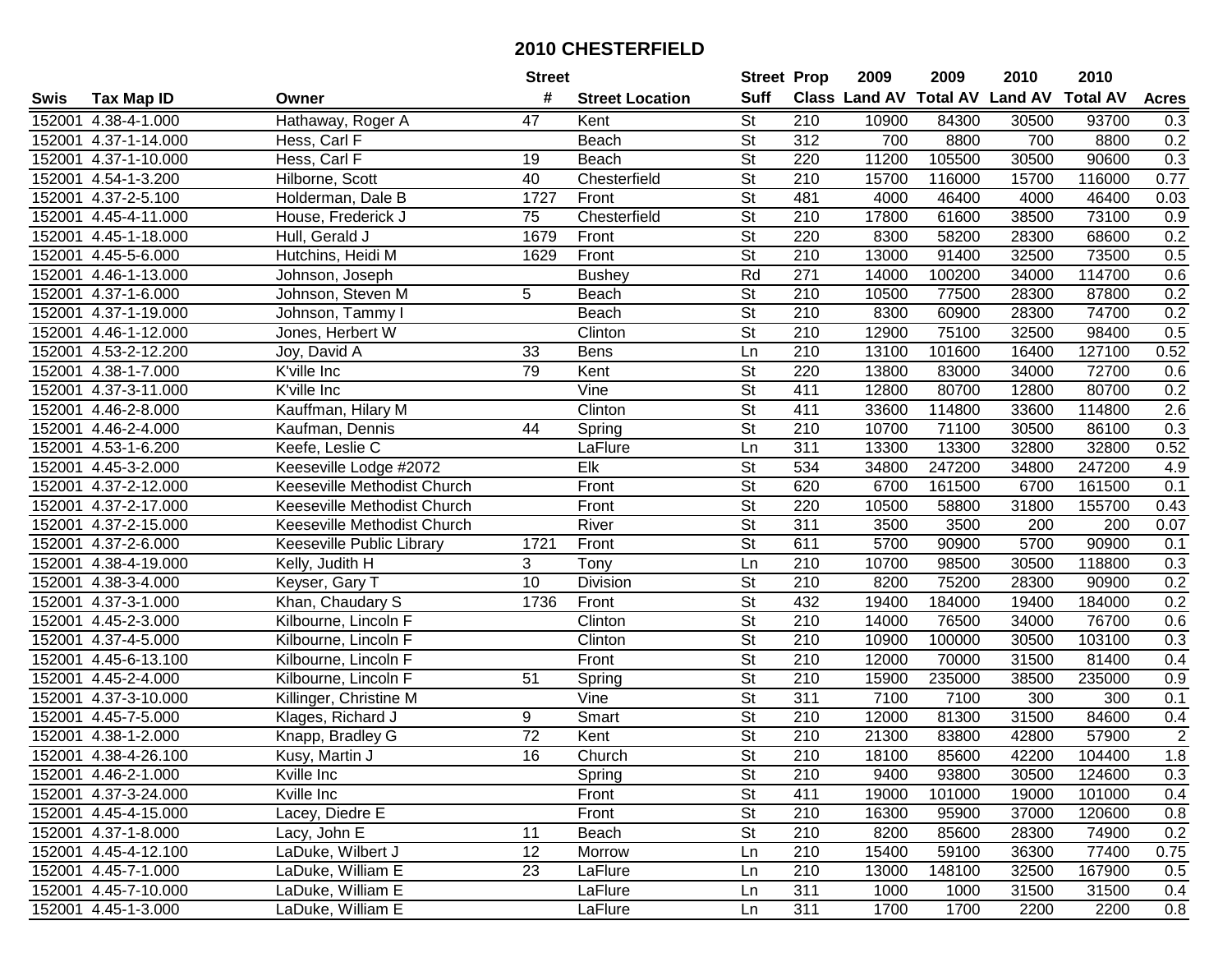|        |                            |                       | <b>Street</b>   |                        | <b>Street Prop</b>       |                  | 2009                          | 2009   | 2010           | 2010            |              |
|--------|----------------------------|-----------------------|-----------------|------------------------|--------------------------|------------------|-------------------------------|--------|----------------|-----------------|--------------|
| Swis   | <b>Tax Map ID</b>          | Owner                 | #               | <b>Street Location</b> | <b>Suff</b>              |                  | <b>Class Land AV Total AV</b> |        | <b>Land AV</b> | <b>Total AV</b> | <b>Acres</b> |
| 152001 | 4.46-2-9.000               | LaFountain, Robert E  | 69              | Clinton                | <b>St</b>                | 210              | 12000                         | 74200  | 31500          | 78800           | 0.4          |
| 152001 | 4.38-2-12.001              | Lafountain, Shirley A | 23              | Division               | <b>St</b>                | 210              | 11800                         | 54900  | 31500          | 62900           | 0.4          |
| 152001 | 4.38-4-20.000              | LaHart, Peter N Jr    | $\mathbf 1$     | Tony                   | Ln                       | 210              | 16600                         | 76100  | 28300          | 130200          | 0.2          |
| 152001 | 4.53-1-6.112               | Lambert Marilee A     | 81              | LaFlure                | Ln                       | 210              | 12900                         | 64700  | 32500          | 69200           | 0.5          |
| 152001 | 4.45-1-22.000              | LaMere, Michael H     | 17              | River                  | <b>St</b>                | 210              | 8500                          | 47500  | 14200          | 46500           | 0.2          |
| 152001 | 4.45-6-4.000               | LaMountain, Jeffrey P | 26              | Smart                  | $\overline{\mathsf{St}}$ | $\overline{210}$ | 12000                         | 90300  | 31500          | 89300           | 0.4          |
| 152001 | $\overline{4.54-1-12.000}$ | LaPier, Michael J     |                 | Mays                   | Ln                       | 210              | 8200                          | 32000  | 7100           | 85800           | 0.2          |
| 152001 | $4.53 - 2 - 9.210$         | LaPier, Michael J     |                 | <b>Mays</b>            | Ln                       | 311              | 100                           | 100    | 100            | 100             | 0.29         |
| 152001 | $4.53 - 2 - 8.000$         | LaPier, Reannon       |                 | <b>Bens</b>            | Ln                       | 311              | 600                           | 600    | 600            | 600             | 0.2          |
| 152001 | 4.53-2-9.100               | LaPier, Reannon       |                 | Mays                   | Ln                       | 210              | 7800                          | 32200  | 14000          | 101100          | 0.19         |
| 152001 | 4.53-2-10.000              | LaPier, Reannon       |                 | Mays                   | Ln                       | $\overline{311}$ | 600                           | 600    | 600            | 600             | 0.2          |
| 152001 | 4.38-3-6.002               | Latourelle, Mark F    | 33              | Church                 | <b>St</b>                | 210              | 12000                         | 93200  | 31500          | 100000          | 0.4          |
| 152001 | 4.38-3-15.000              | Lattrell, Timothy     | $\overline{11}$ | Church                 | $\overline{\mathsf{St}}$ | 210              | 14100                         | 77600  | 34000          | 101300          | 0.6          |
| 152001 | 4.46-2-5.000               | Lavarnway, Rodney L   |                 | Spring                 | $\overline{\mathsf{St}}$ | 210              | 8200                          | 43800  | 19800          | 52000           | 0.2          |
| 152001 | 4.54-1-8.000               | Law, Stephen R        | 47              | Chesterfield           | $\overline{\mathsf{St}}$ | 210              | 15000                         | 43600  | 35500          | 62100           | 0.7          |
| 152001 | 4.45-6-5.000               | Lazzari, Martha       | 46              | Margaret               | $\overline{\mathsf{St}}$ | 210              | 11000                         | 58000  | 15300          | 137800          | 0.3          |
| 152001 | 4.45-1-25.000              | Lease, John J III     |                 | Front                  | $\overline{\mathsf{St}}$ | $\overline{210}$ | 4300                          | 54000  | 25000          | 46300           | 0.1          |
| 152001 | 4.54-1-11.100              | LeClair, John J       | 61              | Chesterfield           | $\overline{\mathsf{St}}$ | 210              | 19700                         | 71400  | 40000          | 93900           | $\mathbf 1$  |
| 152001 | 4.38-1-11.000              | LeClerc, Franklyn     | 30              | Kent                   | $\overline{\mathsf{St}}$ | 210              | 15000                         | 54300  | 35500          | 74100           | 0.7          |
| 152001 | 4.53-2-13.000              | LeCuyer, Harvey       | 29              | <b>Bens</b>            | Ln                       | 210              | 13000                         | 49200  | 16300          | 77000           | 0.5          |
| 152001 | 4.38-4-16.000              | Ledwith, Sandra S     | 19              | Santor                 | Ln                       | 210              | 10800                         | 80700  | 30500          | 74000           | 0.3          |
| 152001 | 4.38-2-16.000              | LeFevre, Dorothy H    |                 | Division               | <b>St</b>                | 210              | 12800                         | 54800  | 32500          | 65700           | 0.5          |
| 152001 | 4.38-2-15.000              | LeFevre, Dorothy H    |                 | Division               | <b>St</b>                | 312              | 12900                         | 24800  | 12900          | 24800           | 0.5          |
| 152001 | 4.53-2-6.110/2010          | Lipke, Betty R        |                 | Morrow                 | Ln                       | 210              |                               |        | 33400          | 54100           |              |
| 152001 | 4.53-2-6.110               | Lipke, Betty R        |                 | Morrow                 | Ln                       | $\overline{210}$ | 13600                         | 23700  | 15900          | 23700           | 0.7          |
| 152001 | 4.45-7-2.000               | Lloyd, Jeffrey S      | 21              | Smart                  | $\overline{\mathsf{St}}$ | 210              | 11700                         | 143800 | 31500          | 137200          | 0.4          |
| 152001 | 4.38-2-13.200              | Long, Roger C         |                 | Vine                   | $\overline{\mathsf{St}}$ | 481              | 10500                         | 51900  | 10500          | 51900           | 0.2          |
| 152001 | 4.37-3-18.000              | Long, Roger C         |                 | Clinton                | $\overline{\mathsf{St}}$ | 210              | 4300                          | 72300  | 25000          | 88500           | 0.1          |
| 152001 | 4.37-3-25.000              | Long, Roger C         |                 | Front                  | $\overline{\mathsf{St}}$ | 484              | 19600                         | 381700 | 19600          | 381700          | 0.7          |
| 152001 | 4.53-1-8.000               | Loreman, Donald       |                 | Front                  | $\overline{\mathsf{St}}$ | 270              | 8200                          | 25700  | 28300          | 36800           | 0.2          |
| 152001 | $4.53 - 1 - 6.111$         | Loreman, Donald E     |                 | Front                  | $\overline{\mathsf{St}}$ | 483              | 33000                         | 81000  | 33000          | 81000           | 2.3          |
|        | 152001 4.53-1-6.120        | Loreman, Donald E Jr  | 91              | LaFlure                | Ln                       | $\overline{210}$ | 12700                         | 57600  | 32300          | 62400           | 0.48         |
| 152001 | 4.46-2-12.000              | Lucero, John D Jr     |                 | Clinton                | $\overline{\mathsf{St}}$ | $\overline{210}$ | 12900                         | 50500  | 32500          | 63900           | 0.5          |
|        | 152001 4.46-2-13.002       | Lucero, John D Jr     |                 | Clinton                | $\overline{\mathsf{St}}$ | $\overline{210}$ | 13900                         | 40100  | 36000          | 65800           | 0.73         |
|        | 152001 4.45-6-12.000       | MacDonald, Kenneth    |                 | Margaret               | St                       | 210              | 14300                         | 89900  | 34300          | 87400           | 0.62         |
|        | 152001 4.37-3-15.000       | Madden, Keith C       |                 | Vine                   | <b>St</b>                | 210              | 4100                          | 62300  | 25000          | 76800           | 0.1          |
|        | 152001 4.37-2-8.200        | Magro, Paolo          |                 | Front                  | <b>St</b>                | 481              | 4000                          | 74300  | 4000           | 74300           | 0.03         |
|        | 152001 4.37-2-8.100        | Magro, Paolo          |                 | Front                  | <b>St</b>                | 210              | 4000                          | 74300  | 7500           | 113700          | 0.03         |
|        | 152001 4.54-1-3.100        | Majewski, Gary E      | 46              | Chesterfield           | <b>St</b>                | 210              | 19500                         | 44300  | 39900          | 80700           | $\mathbf{1}$ |
|        | 152001 4.45-4-1.000        | Marshall, David L     | 121             | Chesterfield           | <b>St</b>                | 210              | 21300                         | 90000  | 42500          | 98500           | 1.9          |
|        | 152001 4.53-2-4.000        | Martin Raymond C      |                 | Morrow                 | Ln                       | 270              | 15200                         | 46200  | 27200          | 45600           | 0.75         |
|        | 152001 4.45-5-9.000        | Martin, Jerry A       | 69              | Margaret               | $\overline{\mathsf{St}}$ | 210              | 11000                         | 98900  | 30500          | 117600          | 0.3          |
|        |                            |                       |                 |                        |                          |                  |                               |        |                |                 |              |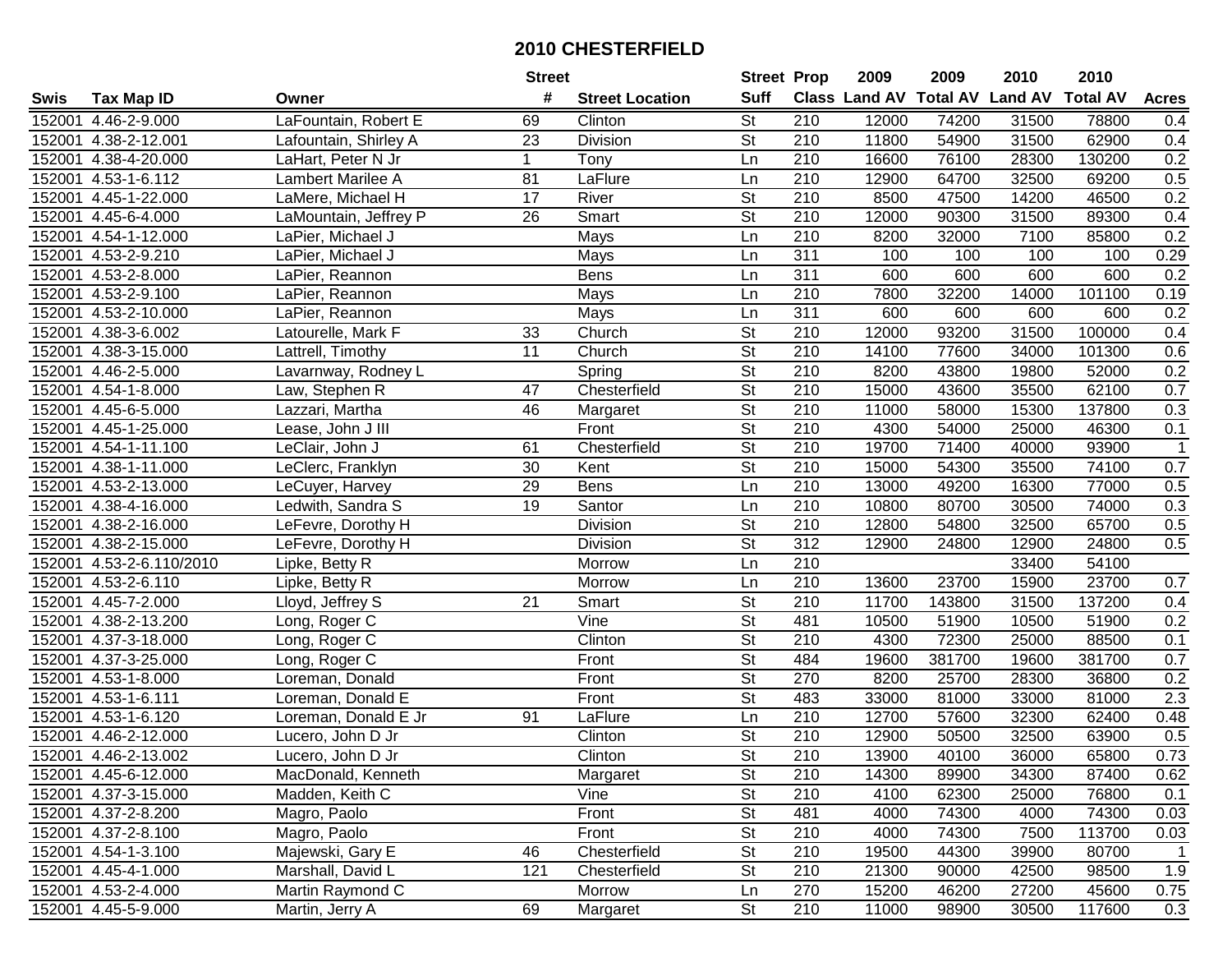|        |                      |                               | <b>Street</b>   |                        | <b>Street Prop</b>       |                  | 2009                          | 2009   | 2010           | 2010            |              |
|--------|----------------------|-------------------------------|-----------------|------------------------|--------------------------|------------------|-------------------------------|--------|----------------|-----------------|--------------|
| Swis   | <b>Tax Map ID</b>    | Owner                         | #               | <b>Street Location</b> | <b>Suff</b>              |                  | <b>Class Land AV Total AV</b> |        | <b>Land AV</b> | <b>Total AV</b> | <b>Acres</b> |
|        | 152001 4.45-4-12.200 | Martin, John                  | 16              | Morrow                 | Ln                       | 210              | 14200                         | 68000  | 17200          | 97800           | 0.62         |
|        | 152001 4.45-4-7.000  | Martin, Leonard A II          | 91              | Chesterfield           |                          | 210              | 11800                         | 70800  | 31500          | 97000           | 0.4          |
|        | 152001 4.53-2-5.200  | Martin, Raymond Jr            | 22              | <b>Bens</b>            | Ln                       | 210              | 13600                         | 44700  | 16700          | 106000          | 0.56         |
|        | 152001 4.38-1-15.000 | Marvin, Penny A               |                 | Kent                   | $\overline{\mathsf{St}}$ | 270              | 15200                         | 16700  | 10100          | 13800           | 1.2          |
|        | 152001 4.37-1-18.000 | Matott, Dale A                | $\overline{12}$ | Beach                  | <b>St</b>                | $\overline{210}$ | 10900                         | 80500  | 30500          | 98000           | 0.3          |
|        | 152001 4.45-4-8.000  | Mazur, Laura J                | 89              | Chesterfield           | $\overline{\mathsf{St}}$ | $\overline{210}$ | 13000                         | 95700  | 32500          | 72800           | 0.5          |
|        | 152001 4.38-4-30.001 | McBreairty, Donald G Jr       | 36              | Church                 | $\overline{\mathsf{St}}$ | 210              | 11700                         | 47500  | 31300          | 35200           | 0.38         |
|        | 152001 4.46-2-11.000 | McNeilly, Kevi A              |                 | Clinton                | $\overline{\mathsf{St}}$ | 210              | 19900                         | 99100  | 40300          | 108500          | 1.1          |
|        | 152001 4.45-1-14.000 | Meppen, Joshua                |                 | River                  | $\overline{\mathsf{St}}$ | 311              | 300                           | 300    | 300            | 300             | 0.1          |
|        | 152001 4.37-2-13.000 | <b>Methodist Congregation</b> |                 | Front                  | $\overline{\mathsf{St}}$ | 620              | 10400                         | 305900 | 10400          | 305900          | 0.2          |
|        | 152001 4.45-4-6.000  | Mills, Lawrence W             | 97              | Chesterfield           | $\overline{\mathsf{St}}$ | 210              | 13900                         | 106400 | 34000          | 114400          | 0.6          |
|        | 152001 4.38-3-18.000 | Moore Family Real Estate LLC  |                 | Division               | St                       | 210              | 5400                          | 41500  | 25000          | 52700           | 0.1          |
|        | 152001 4.38-3-17.000 | Moore Family Real Estate LLC  |                 | Church                 | $\overline{St}$          | 449              | 10900                         | 15600  | 10900          | 15600           | 0.5          |
|        | 152001 4.38-2-6.000  | Moore Family Real Estate LLC  |                 | Kent                   | $\overline{\mathsf{St}}$ | 311              | 2500                          | 2500   | 600            | 600             | 0.2          |
|        | 152001 4.38-2-5.000  | Moore Family Real Estate LLC  |                 | Kent                   | $\overline{\mathsf{St}}$ | $\overline{311}$ | 2500                          | 2500   | 600            | 600             | 0.2          |
|        | 152001 4.46-2-6.000  | Moore Family Real Estate LLC  |                 | Clinton                | $\overline{\mathsf{St}}$ | 210              | 10900                         | 38000  | 30500          | 51000           | 0.3          |
|        | 152001 4.45-4-18.000 | Moore Family Real Estate LLC  |                 | Front                  | $\overline{\mathsf{St}}$ | $\overline{210}$ | 12900                         | 69400  | 32500          | 96300           | 0.5          |
| 152001 | 4.45-1-15.000        | Moore, George                 |                 | River                  | $\overline{St}$          | 330              | 300                           | 300    | 800            | 800             | 0.3          |
|        | 152001 4.37-3-4.100  | Moore, George                 |                 | Kent                   | $\overline{\mathsf{St}}$ | 330              | 1000                          | 1000   | 1100           | 1100            | 0.1          |
|        | 152001 4.46-1-18.000 | Moore, Gretchen M             |                 | Clinton                | <b>St</b>                | 210              | 10900                         | 43700  | 30500          | 36700           | 0.3          |
|        | 152001 4.37-2-19.000 | Moore, Philip S               |                 | River                  | $\overline{\mathsf{St}}$ | 220              | 4100                          | 87700  | 7500           | 65300           | 0.03         |
|        | 152001 4.37-2-20.000 | Moore, Philip S               |                 | River                  | St                       | 220              | 11000                         | 69400  | 30500          | 36800           | 0.3          |
| 152001 | 4.53-2-5.100         | <b>Mooso Family Rev Trust</b> |                 | <b>Bens</b>            | Ln                       | 311              | 6400                          | 6400   | 9600           | 9600            | 0.22         |
| 152001 | 4.38-4-26.210        | Mooso Trust                   | 12              | Santor                 | Ln                       | 210              | 11400                         | 94200  | 31100          | 130600          | 0.36         |
| 152001 | 4.54-1-11.200        | Moran, Caryn L                | $\overline{57}$ | Chesterfield           | $\overline{\mathsf{St}}$ | $\overline{210}$ | 19100                         | 75300  | 39900          | 88700           | 0.99         |
| 152001 | 4.54-1-10.000        | Morrow, Mark A                |                 | Chesterfield           | $\overline{\mathsf{St}}$ | 210              | 13000                         | 42000  | 32500          | 50200           | 0.5          |
|        | 152001 4.46-2-16.017 | Morrow, Michael               | 45              | Clinton                | $\overline{\mathsf{St}}$ | $\overline{210}$ | 10900                         | 104300 | 30500          | 124900          | 0.3          |
|        | 152001 4.38-2-17.000 | Morrow, Michael R             | $\overline{7}$  | Division               | $\overline{\mathsf{St}}$ | 210              | 14100                         | 60600  | 34000          | 60100           | 0.6          |
|        | 152001 4.45-1-2.000  | Morrow, Wallace D             |                 | River                  | $\overline{St}$          | $\overline{210}$ | 22500                         | 111800 | 44800          | 145500          | 2.72         |
|        | 152001 4.38-4-15.000 | Morse, Clinton                |                 | Pond                   | $\overline{\mathsf{St}}$ | 311              | 10900                         | 10900  | 22900          | 22900           | 0.3          |
|        | 152001 4.38-4-14.000 | Morse, Clinton                |                 | Pond                   | $\overline{\mathsf{St}}$ | 311              | 10900                         | 10900  | 22900          | 22900           | 0.3          |
|        | 152001 4.38-4-13.000 | Morse, Clinton                |                 | Pond                   | $\overline{\mathsf{St}}$ | $\overline{311}$ | 10900                         | 10900  | 22900          | 22900           | 0.3          |
|        | 152001 4.38-4-12.100 | Morse, Clinton                |                 | Santor                 | Ln                       | 311              | 20800                         | 20800  | 20100          | 20100           | 0.87         |
|        | 152001 4.37-2-4.100  | Morwood LLC                   |                 | Front                  | $\overline{\mathsf{St}}$ | 481              | 5200                          | 68200  | 5200           | 68200           | 0.04         |
|        | 152001 4.46-1-9.000  | Mudd, Irving E                | 50              | Clinton                | <b>St</b>                | 210              | 12900                         | 82800  | 32500          | 70100           | 0.5          |
|        | 152001 4.45-6-11.000 | MurCray, Shirley M            | 64              | Margaret               | <b>St</b>                | 210              | 17800                         | 90100  | 38500          | 109400          | 0.9          |
|        | 152001 4.37-1-17.000 | Murphy, Edward M Sr           |                 | Beach                  | <b>St</b>                | 210              | 11600                         | 46400  | 31500          | 34200           | 0.4          |
|        | 152001 4.37-3-16.000 | Murphy, Lenora                | 5               | Vine                   | <b>St</b>                | 210              | 8300                          | 78700  | 28300          | 95700           | 0.2          |
|        | 152001 4.37-3-8.003  | Murray Logging LLC            |                 | Kent                   | <b>St</b>                | 541              | 20600                         | 122600 | 20600          | 122600          | 0.27         |
|        | 152001 4.38-1-3.000  | Mussen, Frank                 |                 | Kent                   | <b>St</b>                | 311              | 19200                         | 19200  | 30200          | 30200           | 7.2          |
|        | 152001 4.38-2-7.000  | Neveu, John                   |                 | Kent                   | <b>St</b>                | 312              | 10900                         | 26100  | 10900          | 26100           | 0.3          |
|        | 152001 4.46-1-8.000  | Nolan, Cassius                | 54              | <b>Clinton</b>         | $\overline{\mathsf{St}}$ | 210              | 12000                         | 61900  | 31500          | 58200           | 0.4          |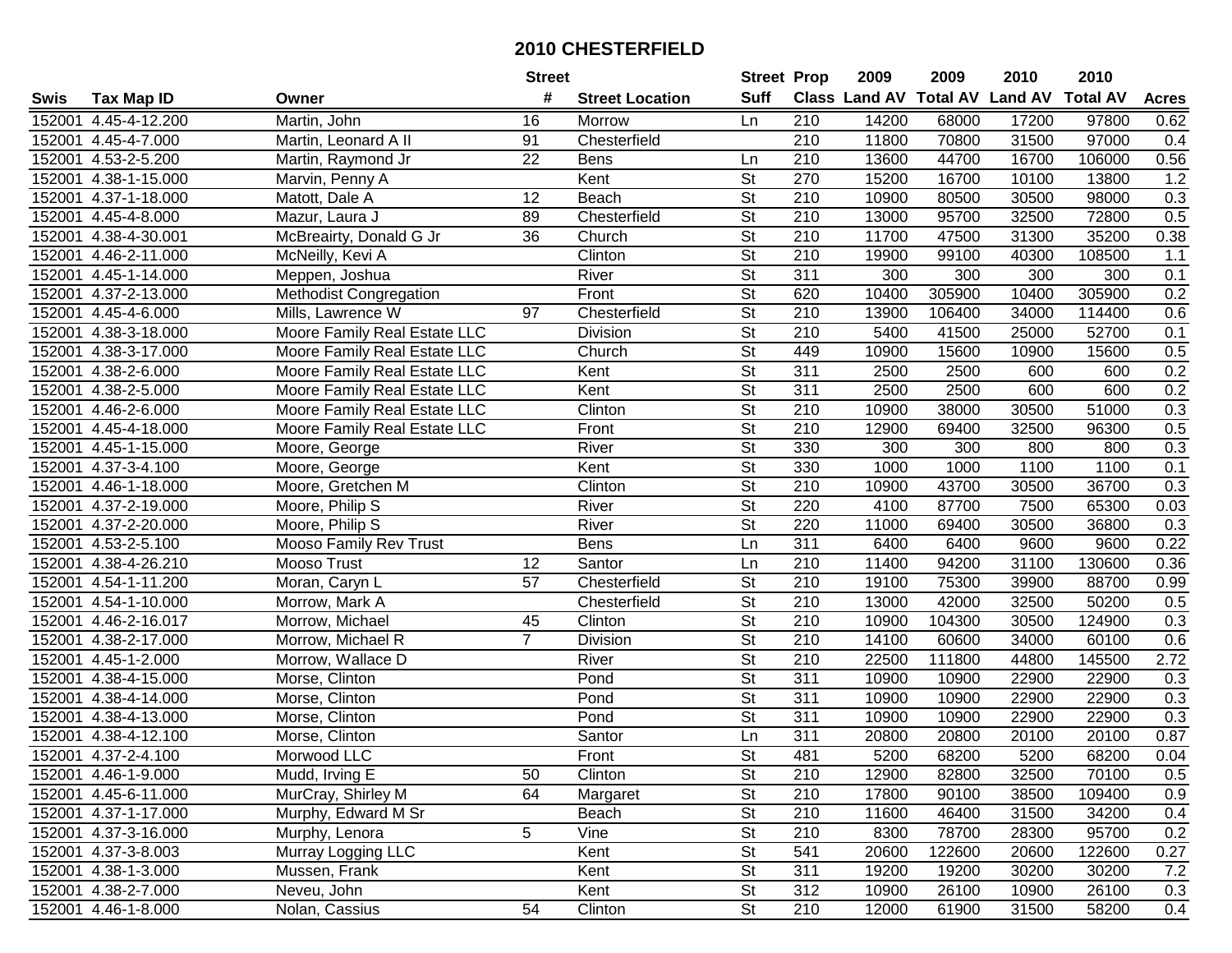|        |                                    |                        | <b>Street</b>   |                              | <b>Street Prop</b>       |                  | 2009                          | 2009   | 2010           | 2010            |              |
|--------|------------------------------------|------------------------|-----------------|------------------------------|--------------------------|------------------|-------------------------------|--------|----------------|-----------------|--------------|
| Swis   | <b>Tax Map ID</b>                  | Owner                  | #               | <b>Street Location</b>       | <b>Suff</b>              |                  | <b>Class Land AV Total AV</b> |        | <b>Land AV</b> | <b>Total AV</b> | <b>Acres</b> |
| 152001 | 4.45-4-16.100                      | North, Arthur H Jr     | 1622            | Front                        | <b>St</b>                | 210              | 8300                          | 76900  | 28300          | 83300           | 0.2          |
| 152001 | 4.45-1-11.200                      | <b>NYSEG Corp</b>      |                 | River                        | $\overline{\mathsf{St}}$ | 311              | 5300                          | 5300   | 5300           | 5300            | 0.6          |
| 152001 | 620.1-9999-131.600/1881 NYSEG Corp |                        |                 | <b>Electric Distribution</b> |                          | 884              | 0                             | 77273  | $\Omega$       | 77577           | $\pmb{0}$    |
|        | 152001 4.45-5-1.000                | O'Brien, Patrick J     |                 | Margaret                     | <b>St</b>                | 210              | 14900                         | 66500  | 35500          | 51200           | 0.7          |
|        | 152001 4.45-5-2.000                | OBrien, Patrick J      | 17              | Margaret                     | <b>St</b>                | 210              | 14600                         | 83900  | 35500          | 110200          | 0.7          |
| 152001 | 4.45-6-8.000                       | ONeill, Joseph T       | 48              | Margaret                     | $\overline{\mathsf{St}}$ | $\overline{210}$ | 19500                         | 85900  | 40000          | 100100          | $\mathbf{1}$ |
| 152001 | $\overline{4.45}$ -6-6.100         | ONeill, Joseph T       |                 | Margaret                     | $\overline{\mathsf{St}}$ | 311              | 12900                         | 12900  | 1400           | 1400            | 0.5          |
| 152001 | $4.37 - 4 - 3.100$                 | Osborne, Annette       | 4               | Vine                         | $\overline{\mathsf{St}}$ | 210              | 9200                          | 90700  | 29000          | 103200          | 0.22         |
| 152001 | 4.37-4-2.110                       | Osborne, Annette       |                 | Vine                         | $\overline{\mathsf{St}}$ | 311              | 500                           | 500    | 300            | 300             | 0.12         |
| 152001 | 4.45-7-9.000                       | Papp, Margaret M       |                 | LaFlure                      | Ln                       | 210              | 12900                         | 77200  | 32500          | 78700           | 0.5          |
| 152001 | 4.37-1-20.000                      | Passno, Kevin M        |                 | Beach                        | $\overline{\mathsf{St}}$ | 210              | 4100                          | 62500  | 25000          | 67600           | 0.1          |
| 152001 | 4.38-3-9.000                       | Pelkey, John R         | 31              | Church                       | <b>St</b>                | 210              | 8300                          | 58200  | 28300          | 77200           | 0.2          |
| 152001 | 4.37-1-22.000                      | Perkins, Donna L       |                 | <b>Beach</b>                 | $\overline{\mathsf{St}}$ | 484              | 19400                         | 69900  | 19400          | 69900           | 0.2          |
| 152001 | 4.53-1-7.000                       | Perky, David F         | 1605            | Front                        | $\overline{\mathsf{St}}$ | 210              | 15800                         | 86600  | 36600          | 85100           | 0.77         |
| 152001 | 4.37-2-21.000                      | Potter, Carol          | 10              | River                        | $\overline{\mathsf{St}}$ | 270              | 4000                          | 11000  | 12500          | 13900           | 0.1          |
| 152001 | 4.38-1-5.000                       | Pray Zachary B         | 52              | Kent                         | $\overline{\mathsf{St}}$ | 210              | 11900                         | 47600  | 31500          | 55000           | 0.4          |
| 152001 | 4.37-1-11.000                      | Pray, Eric J           | $\overline{21}$ | Beach                        | $\overline{\mathsf{St}}$ | 312              | 7100                          | 58200  | 42500          | 63500           | 0.2          |
| 152001 | 4.53-2-3.000                       | Pray, Kevin M          | 1598            | Front                        | $\overline{\mathsf{St}}$ | 210              | 15700                         | 96300  | 35500          | 111300          | 0.7          |
| 152001 | 4.38-1-10.000                      | Pray, Russell          |                 | Kent                         | $\overline{\mathsf{St}}$ | 210              | 17900                         | 41300  | 19300          | 79600           | 0.9          |
| 152001 | 4.45-1-16.000                      | Pray, Russell R        |                 | River                        | <b>St</b>                | 210              | 4200                          | 35300  | 12500          | 22400           | 0.1          |
| 152001 | 4.46-1-7.000                       | Preston, Jackson       | 58              | Clinton                      | $\overline{\mathsf{St}}$ | 210              | 8200                          | 67300  | 28300          | 48700           | 0.2          |
| 152001 | 4.45-3-1.000                       | Preston, Leigh A       | 16              | Spring                       | <b>St</b>                | 210              | 10900                         | 76400  | 30600          | 73300           | 0.31         |
| 152001 | 4.38-3-1.100                       | Prins, Jared           | 46              | Division                     | <b>St</b>                | 210              | 11100                         | 73000  | 30700          | 86100           | 0.32         |
| 152001 | 4.38-3-1.200                       | Prins, Jared           |                 | Kent                         | <b>St</b>                | 312              | 1400                          | 4000   | 1400           | 4000            | 0.03         |
| 152001 | $\overline{4.37}$ -3-6.000         | Rabideau, Harold J     |                 | Kent                         | $\overline{\mathsf{St}}$ | 484              | 7800                          | 77800  | 7800           | 77800           | 0.1          |
| 152001 | 4.37-3-4.200                       | Rabideau, Harold J     |                 | Kent                         | $\overline{\mathsf{St}}$ | $\overline{311}$ | 1700                          | 1700   | 2800           | 2800            | 0.06         |
| 152001 | 4.45-4-14.200                      | Rabideau, Wayne        | 1679            | Front                        | $\overline{\mathsf{St}}$ | 411              | 14100                         | 127500 | 14100          | 127500          | 0.23         |
| 152001 | 4.46-2-26.100                      | Ray Jay Properties LLC |                 | Clinton                      | $\overline{\mathsf{St}}$ | 311              | 13600                         | 13600  | 41800          | 41800           | 1.65         |
|        | 152001 4.46-2-28.000               | Ray Jay Properties LLC |                 | Spring                       | $\overline{\mathsf{St}}$ | $\overline{311}$ | 52100                         | 52100  | 52600          | 52600           | 50.7         |
| 152001 | 4.37-1-12.002                      | Reardon Shannon        | $\overline{27}$ | <b>Beach</b>                 | $\overline{\mathsf{St}}$ | $\overline{210}$ | 20700                         | 152900 | 101400         | 148500          | 1.5          |
| 152001 | 4.46-2-18.000                      | Rennie, Michael        | 43              | Clinton                      | $\overline{\mathsf{St}}$ | 210              | 15100                         | 80500  | 35500          | 73200           | 0.7          |
| 152001 | 4.45-5-3.001                       | Rhino, Karen K         | $\overline{37}$ | Margaret                     | $\overline{\mathsf{St}}$ | $\overline{210}$ | 14900                         | 51300  | 35500          | 74000           | 0.7          |
| 152001 | 4.37-3-12.000                      | Riker, Rick            | 17              | Vine                         | $\overline{\mathsf{St}}$ | 210              | 8200                          | 69400  | 28300          | 85700           | 0.2          |
|        | 152001 4.53-2-6.200                | Robare-Dzik, Mary E    | 9               | Morrow                       | Ln                       | 270              | 8500                          | 17500  | 14200          | 18900           | 0.2          |
|        | 152001 4.53-2-1.100                | Robare, Francis W      | 1610            | Front                        | St                       | 210              | 21800                         | 90900  | 43700          | 131100          | 2.31         |
|        | 152001 4.45-4-17.000               | Robare, Sherwood       |                 | Front                        | <b>St</b>                | 210              | 13900                         | 69100  | 33700          | 69700           | 0.58         |
|        | 152001 4.46-2-3.001                | Rock, David H          | 78              | Chesterfield                 | <b>St</b>                | 210              | 19800                         | 70100  | 40300          | 79700           | 1.1          |
|        | 152001 4.45-4-9.100                | Rock, Jeremy R         |                 | Morrow                       | Ln                       | 210              | 7100                          | 56800  | 27300          | 53500           | 0.17         |
|        | 152001 4.45-4-9.200                | Rock, Jeremy R         |                 | Morrow                       | Ln                       | 312              | 3700                          | 3700   | 3700           | 3700            | 0.09         |
|        | 152001 4.54-1-1.000                | Rock, Kimberly D       | 54              | Chesterfield                 | <b>St</b>                | 210              | 15100                         | 53500  | 35500          | 74800           | 0.7          |
|        | 152001 4.54-1-9.000                | Rock, Rolland R        | 49              | Chesterfield                 | <b>St</b>                | 210              | 13900                         | 51900  | 34000          | 62800           | 0.6          |
|        | 152001 4.38-1-12.000               | Rock, William J Jr     | 28              | Kent                         | $\overline{\mathsf{St}}$ | 270              | 15900                         | 32700  | 18500          | 31500           | 0.8          |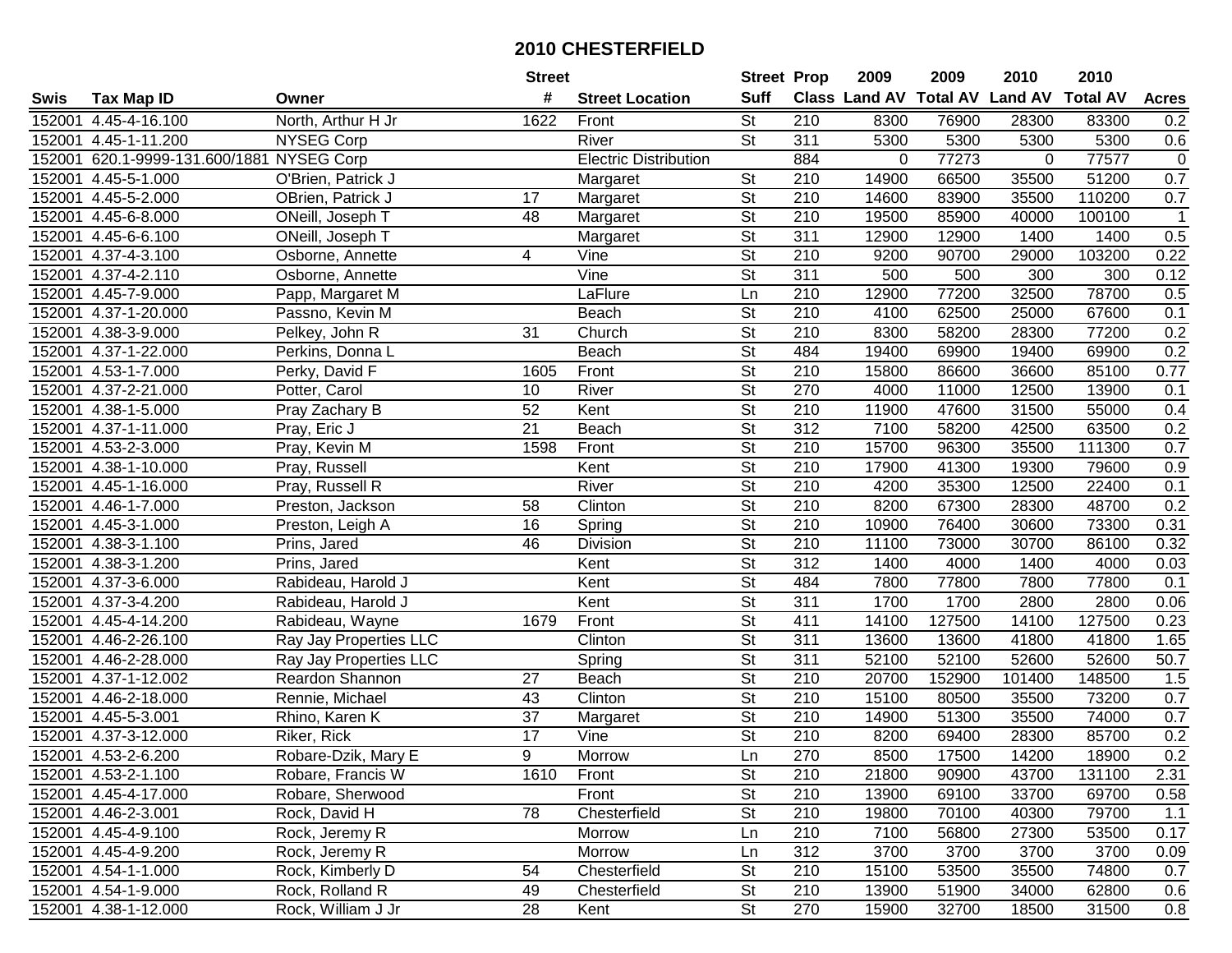| #<br><b>Suff</b><br>Class Land AV<br><b>Total AV</b><br><b>Land AV</b><br><b>Total AV</b><br><b>Acres</b><br><b>Tax Map ID</b><br><b>Street Location</b><br>Owner<br>St<br>620<br>4.45-2-2.001<br>Roman Catholic Cemetery Assoc<br>36900<br>247500<br>36900<br>247500<br>5.9<br>Spring<br>$\overline{\mathsf{St}}$<br>210<br>4.45-6-10.000<br>60<br>Margaret<br>20300<br>85900<br>40600<br>91400<br>1.21<br>Rooney, Sara L<br>St<br>2300<br>4.37-3-19.000<br>Russell, William E<br>Clinton<br>311<br>2300<br>2300<br>2300<br>0.09<br>$\overline{\mathsf{St}}$<br>Clinton<br>483<br>15400<br>69400<br>15400<br>69400<br>0.63<br>152001 4.37-3-20.003<br>Russell, William E<br>101<br>$\overline{\mathsf{St}}$<br>$\overline{210}$<br>0.5<br>4.45-5-4.000<br>13000<br>114400<br>32500<br>99600<br>Sanger, Jonathan E<br>Margaret<br>$\overline{\mathsf{St}}$<br>$\overline{210}$<br>12000<br>0.4<br>$4.45 - 6 - 2.000$<br>Saunders, Edward C<br>18<br>88400<br>31500<br>105600<br>Smart<br>$\overline{\mathsf{St}}$<br>0.2<br>6<br>Beach<br>210<br>8200<br>94200<br>105000<br>4.37-1-21.000<br>Schepers, Mark B<br>28300<br>Schneider, William E III<br>$\overline{9}$<br>$\overline{\mathsf{St}}$<br>210<br>1.1<br>Clinton<br>19800<br>40300<br>91100<br>4.46-2-25.000<br>68000<br>$\overline{71}$<br>$\overline{\mathsf{St}}$<br>$\overline{210}$<br>94200<br>89200<br>0.3<br>4.46-2-32.000<br>Chesterfield<br>10800<br>30500<br>Schoorens, David<br>$\overline{\mathsf{St}}$<br>0.12<br>485<br>8400<br>4.37-3-7.200<br>Shanley, Lawrence K<br>Front<br>139000<br>8400<br>139000<br>$\overline{\mathsf{St}}$<br>330<br>11600<br>17500<br>4.37-3-27.000<br>Sherman V Allen Real Estate L<br>Front<br>11600<br>17500<br>0.5<br>St<br>0.3<br>4.37-3-26.000<br>Sherman V Allen Real Estate L<br>Front<br>330<br>10500<br>10500<br>12800<br>12800<br>$\overline{\mathsf{St}}$<br>1.1<br>280<br>4.38-1-14.111<br>26<br>19400<br>64600<br>40300<br>70700<br>Shirley, Petra O<br>Kent<br>$\overline{\mathsf{St}}$<br>River<br>311<br>4.45-1-12.000<br>300<br>300<br>300<br>300<br>0.1<br>Shumway, Irene L<br>Ln<br>210<br>16100<br>60100<br>18400<br>83400<br>0.79<br>4.53-2-14.922<br>Shumway, Robert L<br>25<br><b>Bens</b><br>St<br>210<br>4.45-5-8.000<br>1621<br>Front<br>11100<br>63800<br>30500<br>86400<br>0.3<br>Signor, Mark<br>$\overline{210}$<br>24<br>96200<br>0.44<br>4.38-4-8.210<br>Smart, Frances J<br>Ln<br>12200<br>84600<br>31900<br>Locust<br>$\overline{\mathsf{St}}$<br>66<br>210<br>4.46-2-30.000<br>Chesterfield<br>16300<br>119800<br>37000<br>121100<br>0.8<br>Soule, Justin<br>$\overline{\mathsf{St}}$<br>0.7<br>25<br>Clinton<br>210<br>15100<br>4.46-2-22.000<br>56100<br>35500<br>53600<br>Sousis, Kelly<br>4.38-4-23.000<br>Spear, Everett P<br>Santor<br>270<br>12000<br>23300<br>31500<br>38600<br>0.4<br>Ln<br>0.5<br>$\overline{\mathsf{St}}$<br>$\overline{210}$<br>Clinton<br>12900<br>96300<br>32500<br>109800<br>4.46-1-5.000<br>Spear, James D<br>66<br>270<br>0.45<br>4.53-2-6.120<br>Spooner, Donald J<br>16<br><b>Bens</b><br>12400<br>34400<br>16000<br>30100<br>Ln<br>270<br>0.5<br>4.45-4-13.000<br>Spooner, Jennie R<br>20<br>Morrow<br>12900<br>28100<br>24400<br>27000<br>Ln<br>St<br>210<br>0.3<br>4.38-2-8.000<br>33<br>10800<br>78700<br>30500<br>114300<br>Stanford, Ronald<br>Division<br>$\overline{\mathsf{St}}$<br>330<br>0.7<br>4.37-1-1.000<br>Front<br>30200<br>30200<br>3700<br>3700<br>State Of New York<br>24<br>210<br>12900<br>32500<br>72500<br>0.5<br>4.53-2-2.000<br>Ln<br>53500<br>Strack, Jonathan P<br>Morrow<br>$\overline{\mathsf{St}}$<br>0.3<br>210<br>11000<br>30500<br>69700<br>4.37-1-15.000<br>57200<br>Szot, Joseph<br>Beach<br>0.2<br>St<br>210<br>22700<br>65500<br>4.37-1-16.000<br>8200<br>56600<br>Szot, Joseph<br>Beach<br>$\overline{\mathsf{St}}$<br>$\overline{210}$<br>0.2<br>4.45-2-7.001<br>Front<br>7900<br>52200<br>21300<br>37100<br>Szumski, Jakub<br>$\overline{\mathsf{St}}$<br>$\overline{210}$<br>7900<br>41300<br>4.45-2-8.001<br>Szumski, Jakub<br>Front<br>40800<br>25000<br>0.1<br>$\overline{\mathsf{St}}$<br>210<br>93700<br>78700<br>28300<br>0.2<br>4.38-2-4.000<br>Thomas, Richard C III<br>Kent<br>8300<br>$\overline{\mathsf{St}}$<br>210<br>25400<br>4.45-1-20.000<br>River<br>4100<br>46300<br>12500<br>0.1<br>Thomas, Shirley M<br>15<br>270<br>$\overline{21}$<br>$\overline{\text{Ln}}$<br>7900<br>19400<br>0.2<br>4.53-2-11.000<br>Thompson, George W<br><b>Bens</b><br>20000<br>14200<br>$\overline{\mathsf{St}}$<br>$\overline{84}$<br>$\overline{210}$<br>152001 4.46-2-17.035<br>Thorp, Keith W<br>Chesterfield<br>19300<br>46200<br>40000<br>64700<br>152001 4.37-2-10.000<br>Torok, Alex<br>1703<br>Front<br>St<br>481<br>15500<br>114400<br>15500<br>114400<br>0.2<br>Vine<br><b>St</b><br>152001 4.37-3-17.000<br>Town Of Chesterfield<br>652<br>13500<br>149400<br>13500<br>149400<br>0.3<br>1609<br><b>St</b><br>270<br>10600<br>33100<br>152001 4.45-6-13.200<br>Trombley, Hilda M<br>Front<br>17400<br>30700<br>0.32<br><b>St</b><br>Church<br>210<br>13300<br>38500<br>125000<br>0.9<br>152001 4.38-4-31.002<br>Trudell, Micah<br>40<br>90200<br><b>St</b><br>94800<br>152001 4.45-2-1.000<br>Turetsky, Aaron<br>1682<br>Front<br>210<br>26900<br>90400<br>30000<br>$\overline{1}$<br>Chesterfield<br>St<br>210<br>123100<br>152001 4.45-4-2.000<br>Turner, Joshua H<br>113<br>12500<br>109600<br>32100<br>0.46<br>152001 4.46-2-29.000<br>Turner, William M<br>60<br>Chesterfield<br>St<br>210<br>19300<br>81300<br>114400<br>40000<br>1 |        |                         | <b>Street</b> |       | <b>Street Prop</b> |     | 2009 | 2009  | 2010 | 2010  |             |
|------------------------------------------------------------------------------------------------------------------------------------------------------------------------------------------------------------------------------------------------------------------------------------------------------------------------------------------------------------------------------------------------------------------------------------------------------------------------------------------------------------------------------------------------------------------------------------------------------------------------------------------------------------------------------------------------------------------------------------------------------------------------------------------------------------------------------------------------------------------------------------------------------------------------------------------------------------------------------------------------------------------------------------------------------------------------------------------------------------------------------------------------------------------------------------------------------------------------------------------------------------------------------------------------------------------------------------------------------------------------------------------------------------------------------------------------------------------------------------------------------------------------------------------------------------------------------------------------------------------------------------------------------------------------------------------------------------------------------------------------------------------------------------------------------------------------------------------------------------------------------------------------------------------------------------------------------------------------------------------------------------------------------------------------------------------------------------------------------------------------------------------------------------------------------------------------------------------------------------------------------------------------------------------------------------------------------------------------------------------------------------------------------------------------------------------------------------------------------------------------------------------------------------------------------------------------------------------------------------------------------------------------------------------------------------------------------------------------------------------------------------------------------------------------------------------------------------------------------------------------------------------------------------------------------------------------------------------------------------------------------------------------------------------------------------------------------------------------------------------------------------------------------------------------------------------------------------------------------------------------------------------------------------------------------------------------------------------------------------------------------------------------------------------------------------------------------------------------------------------------------------------------------------------------------------------------------------------------------------------------------------------------------------------------------------------------------------------------------------------------------------------------------------------------------------------------------------------------------------------------------------------------------------------------------------------------------------------------------------------------------------------------------------------------------------------------------------------------------------------------------------------------------------------------------------------------------------------------------------------------------------------------------------------------------------------------------------------------------------------------------------------------------------------------------------------------------------------------------------------------------------------------------------------------------------------------------------------------------------------------------------------------------------------------------------------------------------------------------------------------------------------------------------------------------------------------------------------------------------------------------------------------------------------------------------------------------------------------------------------------------------------------------------------------------------------------------------------------------------------------------------------------------------------------------------------------------------------------------------------------------------------------------------------------------------------------------------------------------------------------------------------------------------------------------------------------------------------------------------------------------------------------------------------------------------------------|--------|-------------------------|---------------|-------|--------------------|-----|------|-------|------|-------|-------------|
| $\overline{1}$                                                                                                                                                                                                                                                                                                                                                                                                                                                                                                                                                                                                                                                                                                                                                                                                                                                                                                                                                                                                                                                                                                                                                                                                                                                                                                                                                                                                                                                                                                                                                                                                                                                                                                                                                                                                                                                                                                                                                                                                                                                                                                                                                                                                                                                                                                                                                                                                                                                                                                                                                                                                                                                                                                                                                                                                                                                                                                                                                                                                                                                                                                                                                                                                                                                                                                                                                                                                                                                                                                                                                                                                                                                                                                                                                                                                                                                                                                                                                                                                                                                                                                                                                                                                                                                                                                                                                                                                                                                                                                                                                                                                                                                                                                                                                                                                                                                                                                                                                                                                                                                                                                                                                                                                                                                                                                                                                                                                                                                                                                                                                         | Swis   |                         |               |       |                    |     |      |       |      |       |             |
|                                                                                                                                                                                                                                                                                                                                                                                                                                                                                                                                                                                                                                                                                                                                                                                                                                                                                                                                                                                                                                                                                                                                                                                                                                                                                                                                                                                                                                                                                                                                                                                                                                                                                                                                                                                                                                                                                                                                                                                                                                                                                                                                                                                                                                                                                                                                                                                                                                                                                                                                                                                                                                                                                                                                                                                                                                                                                                                                                                                                                                                                                                                                                                                                                                                                                                                                                                                                                                                                                                                                                                                                                                                                                                                                                                                                                                                                                                                                                                                                                                                                                                                                                                                                                                                                                                                                                                                                                                                                                                                                                                                                                                                                                                                                                                                                                                                                                                                                                                                                                                                                                                                                                                                                                                                                                                                                                                                                                                                                                                                                                                        | 152001 |                         |               |       |                    |     |      |       |      |       |             |
|                                                                                                                                                                                                                                                                                                                                                                                                                                                                                                                                                                                                                                                                                                                                                                                                                                                                                                                                                                                                                                                                                                                                                                                                                                                                                                                                                                                                                                                                                                                                                                                                                                                                                                                                                                                                                                                                                                                                                                                                                                                                                                                                                                                                                                                                                                                                                                                                                                                                                                                                                                                                                                                                                                                                                                                                                                                                                                                                                                                                                                                                                                                                                                                                                                                                                                                                                                                                                                                                                                                                                                                                                                                                                                                                                                                                                                                                                                                                                                                                                                                                                                                                                                                                                                                                                                                                                                                                                                                                                                                                                                                                                                                                                                                                                                                                                                                                                                                                                                                                                                                                                                                                                                                                                                                                                                                                                                                                                                                                                                                                                                        | 152001 |                         |               |       |                    |     |      |       |      |       |             |
|                                                                                                                                                                                                                                                                                                                                                                                                                                                                                                                                                                                                                                                                                                                                                                                                                                                                                                                                                                                                                                                                                                                                                                                                                                                                                                                                                                                                                                                                                                                                                                                                                                                                                                                                                                                                                                                                                                                                                                                                                                                                                                                                                                                                                                                                                                                                                                                                                                                                                                                                                                                                                                                                                                                                                                                                                                                                                                                                                                                                                                                                                                                                                                                                                                                                                                                                                                                                                                                                                                                                                                                                                                                                                                                                                                                                                                                                                                                                                                                                                                                                                                                                                                                                                                                                                                                                                                                                                                                                                                                                                                                                                                                                                                                                                                                                                                                                                                                                                                                                                                                                                                                                                                                                                                                                                                                                                                                                                                                                                                                                                                        | 152001 |                         |               |       |                    |     |      |       |      |       |             |
|                                                                                                                                                                                                                                                                                                                                                                                                                                                                                                                                                                                                                                                                                                                                                                                                                                                                                                                                                                                                                                                                                                                                                                                                                                                                                                                                                                                                                                                                                                                                                                                                                                                                                                                                                                                                                                                                                                                                                                                                                                                                                                                                                                                                                                                                                                                                                                                                                                                                                                                                                                                                                                                                                                                                                                                                                                                                                                                                                                                                                                                                                                                                                                                                                                                                                                                                                                                                                                                                                                                                                                                                                                                                                                                                                                                                                                                                                                                                                                                                                                                                                                                                                                                                                                                                                                                                                                                                                                                                                                                                                                                                                                                                                                                                                                                                                                                                                                                                                                                                                                                                                                                                                                                                                                                                                                                                                                                                                                                                                                                                                                        |        |                         |               |       |                    |     |      |       |      |       |             |
|                                                                                                                                                                                                                                                                                                                                                                                                                                                                                                                                                                                                                                                                                                                                                                                                                                                                                                                                                                                                                                                                                                                                                                                                                                                                                                                                                                                                                                                                                                                                                                                                                                                                                                                                                                                                                                                                                                                                                                                                                                                                                                                                                                                                                                                                                                                                                                                                                                                                                                                                                                                                                                                                                                                                                                                                                                                                                                                                                                                                                                                                                                                                                                                                                                                                                                                                                                                                                                                                                                                                                                                                                                                                                                                                                                                                                                                                                                                                                                                                                                                                                                                                                                                                                                                                                                                                                                                                                                                                                                                                                                                                                                                                                                                                                                                                                                                                                                                                                                                                                                                                                                                                                                                                                                                                                                                                                                                                                                                                                                                                                                        | 152001 |                         |               |       |                    |     |      |       |      |       |             |
|                                                                                                                                                                                                                                                                                                                                                                                                                                                                                                                                                                                                                                                                                                                                                                                                                                                                                                                                                                                                                                                                                                                                                                                                                                                                                                                                                                                                                                                                                                                                                                                                                                                                                                                                                                                                                                                                                                                                                                                                                                                                                                                                                                                                                                                                                                                                                                                                                                                                                                                                                                                                                                                                                                                                                                                                                                                                                                                                                                                                                                                                                                                                                                                                                                                                                                                                                                                                                                                                                                                                                                                                                                                                                                                                                                                                                                                                                                                                                                                                                                                                                                                                                                                                                                                                                                                                                                                                                                                                                                                                                                                                                                                                                                                                                                                                                                                                                                                                                                                                                                                                                                                                                                                                                                                                                                                                                                                                                                                                                                                                                                        | 152001 |                         |               |       |                    |     |      |       |      |       |             |
|                                                                                                                                                                                                                                                                                                                                                                                                                                                                                                                                                                                                                                                                                                                                                                                                                                                                                                                                                                                                                                                                                                                                                                                                                                                                                                                                                                                                                                                                                                                                                                                                                                                                                                                                                                                                                                                                                                                                                                                                                                                                                                                                                                                                                                                                                                                                                                                                                                                                                                                                                                                                                                                                                                                                                                                                                                                                                                                                                                                                                                                                                                                                                                                                                                                                                                                                                                                                                                                                                                                                                                                                                                                                                                                                                                                                                                                                                                                                                                                                                                                                                                                                                                                                                                                                                                                                                                                                                                                                                                                                                                                                                                                                                                                                                                                                                                                                                                                                                                                                                                                                                                                                                                                                                                                                                                                                                                                                                                                                                                                                                                        | 152001 |                         |               |       |                    |     |      |       |      |       |             |
|                                                                                                                                                                                                                                                                                                                                                                                                                                                                                                                                                                                                                                                                                                                                                                                                                                                                                                                                                                                                                                                                                                                                                                                                                                                                                                                                                                                                                                                                                                                                                                                                                                                                                                                                                                                                                                                                                                                                                                                                                                                                                                                                                                                                                                                                                                                                                                                                                                                                                                                                                                                                                                                                                                                                                                                                                                                                                                                                                                                                                                                                                                                                                                                                                                                                                                                                                                                                                                                                                                                                                                                                                                                                                                                                                                                                                                                                                                                                                                                                                                                                                                                                                                                                                                                                                                                                                                                                                                                                                                                                                                                                                                                                                                                                                                                                                                                                                                                                                                                                                                                                                                                                                                                                                                                                                                                                                                                                                                                                                                                                                                        | 152001 |                         |               |       |                    |     |      |       |      |       |             |
|                                                                                                                                                                                                                                                                                                                                                                                                                                                                                                                                                                                                                                                                                                                                                                                                                                                                                                                                                                                                                                                                                                                                                                                                                                                                                                                                                                                                                                                                                                                                                                                                                                                                                                                                                                                                                                                                                                                                                                                                                                                                                                                                                                                                                                                                                                                                                                                                                                                                                                                                                                                                                                                                                                                                                                                                                                                                                                                                                                                                                                                                                                                                                                                                                                                                                                                                                                                                                                                                                                                                                                                                                                                                                                                                                                                                                                                                                                                                                                                                                                                                                                                                                                                                                                                                                                                                                                                                                                                                                                                                                                                                                                                                                                                                                                                                                                                                                                                                                                                                                                                                                                                                                                                                                                                                                                                                                                                                                                                                                                                                                                        | 152001 |                         |               |       |                    |     |      |       |      |       |             |
|                                                                                                                                                                                                                                                                                                                                                                                                                                                                                                                                                                                                                                                                                                                                                                                                                                                                                                                                                                                                                                                                                                                                                                                                                                                                                                                                                                                                                                                                                                                                                                                                                                                                                                                                                                                                                                                                                                                                                                                                                                                                                                                                                                                                                                                                                                                                                                                                                                                                                                                                                                                                                                                                                                                                                                                                                                                                                                                                                                                                                                                                                                                                                                                                                                                                                                                                                                                                                                                                                                                                                                                                                                                                                                                                                                                                                                                                                                                                                                                                                                                                                                                                                                                                                                                                                                                                                                                                                                                                                                                                                                                                                                                                                                                                                                                                                                                                                                                                                                                                                                                                                                                                                                                                                                                                                                                                                                                                                                                                                                                                                                        | 152001 |                         |               |       |                    |     |      |       |      |       |             |
|                                                                                                                                                                                                                                                                                                                                                                                                                                                                                                                                                                                                                                                                                                                                                                                                                                                                                                                                                                                                                                                                                                                                                                                                                                                                                                                                                                                                                                                                                                                                                                                                                                                                                                                                                                                                                                                                                                                                                                                                                                                                                                                                                                                                                                                                                                                                                                                                                                                                                                                                                                                                                                                                                                                                                                                                                                                                                                                                                                                                                                                                                                                                                                                                                                                                                                                                                                                                                                                                                                                                                                                                                                                                                                                                                                                                                                                                                                                                                                                                                                                                                                                                                                                                                                                                                                                                                                                                                                                                                                                                                                                                                                                                                                                                                                                                                                                                                                                                                                                                                                                                                                                                                                                                                                                                                                                                                                                                                                                                                                                                                                        | 152001 |                         |               |       |                    |     |      |       |      |       |             |
|                                                                                                                                                                                                                                                                                                                                                                                                                                                                                                                                                                                                                                                                                                                                                                                                                                                                                                                                                                                                                                                                                                                                                                                                                                                                                                                                                                                                                                                                                                                                                                                                                                                                                                                                                                                                                                                                                                                                                                                                                                                                                                                                                                                                                                                                                                                                                                                                                                                                                                                                                                                                                                                                                                                                                                                                                                                                                                                                                                                                                                                                                                                                                                                                                                                                                                                                                                                                                                                                                                                                                                                                                                                                                                                                                                                                                                                                                                                                                                                                                                                                                                                                                                                                                                                                                                                                                                                                                                                                                                                                                                                                                                                                                                                                                                                                                                                                                                                                                                                                                                                                                                                                                                                                                                                                                                                                                                                                                                                                                                                                                                        | 152001 |                         |               |       |                    |     |      |       |      |       |             |
|                                                                                                                                                                                                                                                                                                                                                                                                                                                                                                                                                                                                                                                                                                                                                                                                                                                                                                                                                                                                                                                                                                                                                                                                                                                                                                                                                                                                                                                                                                                                                                                                                                                                                                                                                                                                                                                                                                                                                                                                                                                                                                                                                                                                                                                                                                                                                                                                                                                                                                                                                                                                                                                                                                                                                                                                                                                                                                                                                                                                                                                                                                                                                                                                                                                                                                                                                                                                                                                                                                                                                                                                                                                                                                                                                                                                                                                                                                                                                                                                                                                                                                                                                                                                                                                                                                                                                                                                                                                                                                                                                                                                                                                                                                                                                                                                                                                                                                                                                                                                                                                                                                                                                                                                                                                                                                                                                                                                                                                                                                                                                                        | 152001 |                         |               |       |                    |     |      |       |      |       |             |
|                                                                                                                                                                                                                                                                                                                                                                                                                                                                                                                                                                                                                                                                                                                                                                                                                                                                                                                                                                                                                                                                                                                                                                                                                                                                                                                                                                                                                                                                                                                                                                                                                                                                                                                                                                                                                                                                                                                                                                                                                                                                                                                                                                                                                                                                                                                                                                                                                                                                                                                                                                                                                                                                                                                                                                                                                                                                                                                                                                                                                                                                                                                                                                                                                                                                                                                                                                                                                                                                                                                                                                                                                                                                                                                                                                                                                                                                                                                                                                                                                                                                                                                                                                                                                                                                                                                                                                                                                                                                                                                                                                                                                                                                                                                                                                                                                                                                                                                                                                                                                                                                                                                                                                                                                                                                                                                                                                                                                                                                                                                                                                        | 152001 |                         |               |       |                    |     |      |       |      |       |             |
|                                                                                                                                                                                                                                                                                                                                                                                                                                                                                                                                                                                                                                                                                                                                                                                                                                                                                                                                                                                                                                                                                                                                                                                                                                                                                                                                                                                                                                                                                                                                                                                                                                                                                                                                                                                                                                                                                                                                                                                                                                                                                                                                                                                                                                                                                                                                                                                                                                                                                                                                                                                                                                                                                                                                                                                                                                                                                                                                                                                                                                                                                                                                                                                                                                                                                                                                                                                                                                                                                                                                                                                                                                                                                                                                                                                                                                                                                                                                                                                                                                                                                                                                                                                                                                                                                                                                                                                                                                                                                                                                                                                                                                                                                                                                                                                                                                                                                                                                                                                                                                                                                                                                                                                                                                                                                                                                                                                                                                                                                                                                                                        | 152001 |                         |               |       |                    |     |      |       |      |       |             |
|                                                                                                                                                                                                                                                                                                                                                                                                                                                                                                                                                                                                                                                                                                                                                                                                                                                                                                                                                                                                                                                                                                                                                                                                                                                                                                                                                                                                                                                                                                                                                                                                                                                                                                                                                                                                                                                                                                                                                                                                                                                                                                                                                                                                                                                                                                                                                                                                                                                                                                                                                                                                                                                                                                                                                                                                                                                                                                                                                                                                                                                                                                                                                                                                                                                                                                                                                                                                                                                                                                                                                                                                                                                                                                                                                                                                                                                                                                                                                                                                                                                                                                                                                                                                                                                                                                                                                                                                                                                                                                                                                                                                                                                                                                                                                                                                                                                                                                                                                                                                                                                                                                                                                                                                                                                                                                                                                                                                                                                                                                                                                                        | 152001 |                         |               |       |                    |     |      |       |      |       |             |
|                                                                                                                                                                                                                                                                                                                                                                                                                                                                                                                                                                                                                                                                                                                                                                                                                                                                                                                                                                                                                                                                                                                                                                                                                                                                                                                                                                                                                                                                                                                                                                                                                                                                                                                                                                                                                                                                                                                                                                                                                                                                                                                                                                                                                                                                                                                                                                                                                                                                                                                                                                                                                                                                                                                                                                                                                                                                                                                                                                                                                                                                                                                                                                                                                                                                                                                                                                                                                                                                                                                                                                                                                                                                                                                                                                                                                                                                                                                                                                                                                                                                                                                                                                                                                                                                                                                                                                                                                                                                                                                                                                                                                                                                                                                                                                                                                                                                                                                                                                                                                                                                                                                                                                                                                                                                                                                                                                                                                                                                                                                                                                        | 152001 |                         |               |       |                    |     |      |       |      |       |             |
|                                                                                                                                                                                                                                                                                                                                                                                                                                                                                                                                                                                                                                                                                                                                                                                                                                                                                                                                                                                                                                                                                                                                                                                                                                                                                                                                                                                                                                                                                                                                                                                                                                                                                                                                                                                                                                                                                                                                                                                                                                                                                                                                                                                                                                                                                                                                                                                                                                                                                                                                                                                                                                                                                                                                                                                                                                                                                                                                                                                                                                                                                                                                                                                                                                                                                                                                                                                                                                                                                                                                                                                                                                                                                                                                                                                                                                                                                                                                                                                                                                                                                                                                                                                                                                                                                                                                                                                                                                                                                                                                                                                                                                                                                                                                                                                                                                                                                                                                                                                                                                                                                                                                                                                                                                                                                                                                                                                                                                                                                                                                                                        | 152001 |                         |               |       |                    |     |      |       |      |       |             |
|                                                                                                                                                                                                                                                                                                                                                                                                                                                                                                                                                                                                                                                                                                                                                                                                                                                                                                                                                                                                                                                                                                                                                                                                                                                                                                                                                                                                                                                                                                                                                                                                                                                                                                                                                                                                                                                                                                                                                                                                                                                                                                                                                                                                                                                                                                                                                                                                                                                                                                                                                                                                                                                                                                                                                                                                                                                                                                                                                                                                                                                                                                                                                                                                                                                                                                                                                                                                                                                                                                                                                                                                                                                                                                                                                                                                                                                                                                                                                                                                                                                                                                                                                                                                                                                                                                                                                                                                                                                                                                                                                                                                                                                                                                                                                                                                                                                                                                                                                                                                                                                                                                                                                                                                                                                                                                                                                                                                                                                                                                                                                                        | 152001 |                         |               |       |                    |     |      |       |      |       |             |
|                                                                                                                                                                                                                                                                                                                                                                                                                                                                                                                                                                                                                                                                                                                                                                                                                                                                                                                                                                                                                                                                                                                                                                                                                                                                                                                                                                                                                                                                                                                                                                                                                                                                                                                                                                                                                                                                                                                                                                                                                                                                                                                                                                                                                                                                                                                                                                                                                                                                                                                                                                                                                                                                                                                                                                                                                                                                                                                                                                                                                                                                                                                                                                                                                                                                                                                                                                                                                                                                                                                                                                                                                                                                                                                                                                                                                                                                                                                                                                                                                                                                                                                                                                                                                                                                                                                                                                                                                                                                                                                                                                                                                                                                                                                                                                                                                                                                                                                                                                                                                                                                                                                                                                                                                                                                                                                                                                                                                                                                                                                                                                        | 152001 |                         |               |       |                    |     |      |       |      |       |             |
|                                                                                                                                                                                                                                                                                                                                                                                                                                                                                                                                                                                                                                                                                                                                                                                                                                                                                                                                                                                                                                                                                                                                                                                                                                                                                                                                                                                                                                                                                                                                                                                                                                                                                                                                                                                                                                                                                                                                                                                                                                                                                                                                                                                                                                                                                                                                                                                                                                                                                                                                                                                                                                                                                                                                                                                                                                                                                                                                                                                                                                                                                                                                                                                                                                                                                                                                                                                                                                                                                                                                                                                                                                                                                                                                                                                                                                                                                                                                                                                                                                                                                                                                                                                                                                                                                                                                                                                                                                                                                                                                                                                                                                                                                                                                                                                                                                                                                                                                                                                                                                                                                                                                                                                                                                                                                                                                                                                                                                                                                                                                                                        | 152001 |                         |               |       |                    |     |      |       |      |       |             |
|                                                                                                                                                                                                                                                                                                                                                                                                                                                                                                                                                                                                                                                                                                                                                                                                                                                                                                                                                                                                                                                                                                                                                                                                                                                                                                                                                                                                                                                                                                                                                                                                                                                                                                                                                                                                                                                                                                                                                                                                                                                                                                                                                                                                                                                                                                                                                                                                                                                                                                                                                                                                                                                                                                                                                                                                                                                                                                                                                                                                                                                                                                                                                                                                                                                                                                                                                                                                                                                                                                                                                                                                                                                                                                                                                                                                                                                                                                                                                                                                                                                                                                                                                                                                                                                                                                                                                                                                                                                                                                                                                                                                                                                                                                                                                                                                                                                                                                                                                                                                                                                                                                                                                                                                                                                                                                                                                                                                                                                                                                                                                                        | 152001 |                         |               |       |                    |     |      |       |      |       |             |
|                                                                                                                                                                                                                                                                                                                                                                                                                                                                                                                                                                                                                                                                                                                                                                                                                                                                                                                                                                                                                                                                                                                                                                                                                                                                                                                                                                                                                                                                                                                                                                                                                                                                                                                                                                                                                                                                                                                                                                                                                                                                                                                                                                                                                                                                                                                                                                                                                                                                                                                                                                                                                                                                                                                                                                                                                                                                                                                                                                                                                                                                                                                                                                                                                                                                                                                                                                                                                                                                                                                                                                                                                                                                                                                                                                                                                                                                                                                                                                                                                                                                                                                                                                                                                                                                                                                                                                                                                                                                                                                                                                                                                                                                                                                                                                                                                                                                                                                                                                                                                                                                                                                                                                                                                                                                                                                                                                                                                                                                                                                                                                        | 152001 |                         |               |       |                    |     |      |       |      |       |             |
|                                                                                                                                                                                                                                                                                                                                                                                                                                                                                                                                                                                                                                                                                                                                                                                                                                                                                                                                                                                                                                                                                                                                                                                                                                                                                                                                                                                                                                                                                                                                                                                                                                                                                                                                                                                                                                                                                                                                                                                                                                                                                                                                                                                                                                                                                                                                                                                                                                                                                                                                                                                                                                                                                                                                                                                                                                                                                                                                                                                                                                                                                                                                                                                                                                                                                                                                                                                                                                                                                                                                                                                                                                                                                                                                                                                                                                                                                                                                                                                                                                                                                                                                                                                                                                                                                                                                                                                                                                                                                                                                                                                                                                                                                                                                                                                                                                                                                                                                                                                                                                                                                                                                                                                                                                                                                                                                                                                                                                                                                                                                                                        | 152001 |                         |               |       |                    |     |      |       |      |       |             |
|                                                                                                                                                                                                                                                                                                                                                                                                                                                                                                                                                                                                                                                                                                                                                                                                                                                                                                                                                                                                                                                                                                                                                                                                                                                                                                                                                                                                                                                                                                                                                                                                                                                                                                                                                                                                                                                                                                                                                                                                                                                                                                                                                                                                                                                                                                                                                                                                                                                                                                                                                                                                                                                                                                                                                                                                                                                                                                                                                                                                                                                                                                                                                                                                                                                                                                                                                                                                                                                                                                                                                                                                                                                                                                                                                                                                                                                                                                                                                                                                                                                                                                                                                                                                                                                                                                                                                                                                                                                                                                                                                                                                                                                                                                                                                                                                                                                                                                                                                                                                                                                                                                                                                                                                                                                                                                                                                                                                                                                                                                                                                                        | 152001 |                         |               |       |                    |     |      |       |      |       |             |
|                                                                                                                                                                                                                                                                                                                                                                                                                                                                                                                                                                                                                                                                                                                                                                                                                                                                                                                                                                                                                                                                                                                                                                                                                                                                                                                                                                                                                                                                                                                                                                                                                                                                                                                                                                                                                                                                                                                                                                                                                                                                                                                                                                                                                                                                                                                                                                                                                                                                                                                                                                                                                                                                                                                                                                                                                                                                                                                                                                                                                                                                                                                                                                                                                                                                                                                                                                                                                                                                                                                                                                                                                                                                                                                                                                                                                                                                                                                                                                                                                                                                                                                                                                                                                                                                                                                                                                                                                                                                                                                                                                                                                                                                                                                                                                                                                                                                                                                                                                                                                                                                                                                                                                                                                                                                                                                                                                                                                                                                                                                                                                        | 152001 |                         |               |       |                    |     |      |       |      |       |             |
|                                                                                                                                                                                                                                                                                                                                                                                                                                                                                                                                                                                                                                                                                                                                                                                                                                                                                                                                                                                                                                                                                                                                                                                                                                                                                                                                                                                                                                                                                                                                                                                                                                                                                                                                                                                                                                                                                                                                                                                                                                                                                                                                                                                                                                                                                                                                                                                                                                                                                                                                                                                                                                                                                                                                                                                                                                                                                                                                                                                                                                                                                                                                                                                                                                                                                                                                                                                                                                                                                                                                                                                                                                                                                                                                                                                                                                                                                                                                                                                                                                                                                                                                                                                                                                                                                                                                                                                                                                                                                                                                                                                                                                                                                                                                                                                                                                                                                                                                                                                                                                                                                                                                                                                                                                                                                                                                                                                                                                                                                                                                                                        | 152001 |                         |               |       |                    |     |      |       |      |       |             |
|                                                                                                                                                                                                                                                                                                                                                                                                                                                                                                                                                                                                                                                                                                                                                                                                                                                                                                                                                                                                                                                                                                                                                                                                                                                                                                                                                                                                                                                                                                                                                                                                                                                                                                                                                                                                                                                                                                                                                                                                                                                                                                                                                                                                                                                                                                                                                                                                                                                                                                                                                                                                                                                                                                                                                                                                                                                                                                                                                                                                                                                                                                                                                                                                                                                                                                                                                                                                                                                                                                                                                                                                                                                                                                                                                                                                                                                                                                                                                                                                                                                                                                                                                                                                                                                                                                                                                                                                                                                                                                                                                                                                                                                                                                                                                                                                                                                                                                                                                                                                                                                                                                                                                                                                                                                                                                                                                                                                                                                                                                                                                                        | 152001 |                         |               |       |                    |     |      |       |      |       |             |
|                                                                                                                                                                                                                                                                                                                                                                                                                                                                                                                                                                                                                                                                                                                                                                                                                                                                                                                                                                                                                                                                                                                                                                                                                                                                                                                                                                                                                                                                                                                                                                                                                                                                                                                                                                                                                                                                                                                                                                                                                                                                                                                                                                                                                                                                                                                                                                                                                                                                                                                                                                                                                                                                                                                                                                                                                                                                                                                                                                                                                                                                                                                                                                                                                                                                                                                                                                                                                                                                                                                                                                                                                                                                                                                                                                                                                                                                                                                                                                                                                                                                                                                                                                                                                                                                                                                                                                                                                                                                                                                                                                                                                                                                                                                                                                                                                                                                                                                                                                                                                                                                                                                                                                                                                                                                                                                                                                                                                                                                                                                                                                        | 152001 |                         |               |       |                    |     |      |       |      |       |             |
|                                                                                                                                                                                                                                                                                                                                                                                                                                                                                                                                                                                                                                                                                                                                                                                                                                                                                                                                                                                                                                                                                                                                                                                                                                                                                                                                                                                                                                                                                                                                                                                                                                                                                                                                                                                                                                                                                                                                                                                                                                                                                                                                                                                                                                                                                                                                                                                                                                                                                                                                                                                                                                                                                                                                                                                                                                                                                                                                                                                                                                                                                                                                                                                                                                                                                                                                                                                                                                                                                                                                                                                                                                                                                                                                                                                                                                                                                                                                                                                                                                                                                                                                                                                                                                                                                                                                                                                                                                                                                                                                                                                                                                                                                                                                                                                                                                                                                                                                                                                                                                                                                                                                                                                                                                                                                                                                                                                                                                                                                                                                                                        | 152001 |                         |               |       |                    |     |      |       |      |       |             |
|                                                                                                                                                                                                                                                                                                                                                                                                                                                                                                                                                                                                                                                                                                                                                                                                                                                                                                                                                                                                                                                                                                                                                                                                                                                                                                                                                                                                                                                                                                                                                                                                                                                                                                                                                                                                                                                                                                                                                                                                                                                                                                                                                                                                                                                                                                                                                                                                                                                                                                                                                                                                                                                                                                                                                                                                                                                                                                                                                                                                                                                                                                                                                                                                                                                                                                                                                                                                                                                                                                                                                                                                                                                                                                                                                                                                                                                                                                                                                                                                                                                                                                                                                                                                                                                                                                                                                                                                                                                                                                                                                                                                                                                                                                                                                                                                                                                                                                                                                                                                                                                                                                                                                                                                                                                                                                                                                                                                                                                                                                                                                                        | 152001 |                         |               |       |                    |     |      |       |      |       |             |
|                                                                                                                                                                                                                                                                                                                                                                                                                                                                                                                                                                                                                                                                                                                                                                                                                                                                                                                                                                                                                                                                                                                                                                                                                                                                                                                                                                                                                                                                                                                                                                                                                                                                                                                                                                                                                                                                                                                                                                                                                                                                                                                                                                                                                                                                                                                                                                                                                                                                                                                                                                                                                                                                                                                                                                                                                                                                                                                                                                                                                                                                                                                                                                                                                                                                                                                                                                                                                                                                                                                                                                                                                                                                                                                                                                                                                                                                                                                                                                                                                                                                                                                                                                                                                                                                                                                                                                                                                                                                                                                                                                                                                                                                                                                                                                                                                                                                                                                                                                                                                                                                                                                                                                                                                                                                                                                                                                                                                                                                                                                                                                        | 152001 |                         |               |       |                    |     |      |       |      |       |             |
|                                                                                                                                                                                                                                                                                                                                                                                                                                                                                                                                                                                                                                                                                                                                                                                                                                                                                                                                                                                                                                                                                                                                                                                                                                                                                                                                                                                                                                                                                                                                                                                                                                                                                                                                                                                                                                                                                                                                                                                                                                                                                                                                                                                                                                                                                                                                                                                                                                                                                                                                                                                                                                                                                                                                                                                                                                                                                                                                                                                                                                                                                                                                                                                                                                                                                                                                                                                                                                                                                                                                                                                                                                                                                                                                                                                                                                                                                                                                                                                                                                                                                                                                                                                                                                                                                                                                                                                                                                                                                                                                                                                                                                                                                                                                                                                                                                                                                                                                                                                                                                                                                                                                                                                                                                                                                                                                                                                                                                                                                                                                                                        | 152001 |                         |               |       |                    |     |      |       |      |       |             |
|                                                                                                                                                                                                                                                                                                                                                                                                                                                                                                                                                                                                                                                                                                                                                                                                                                                                                                                                                                                                                                                                                                                                                                                                                                                                                                                                                                                                                                                                                                                                                                                                                                                                                                                                                                                                                                                                                                                                                                                                                                                                                                                                                                                                                                                                                                                                                                                                                                                                                                                                                                                                                                                                                                                                                                                                                                                                                                                                                                                                                                                                                                                                                                                                                                                                                                                                                                                                                                                                                                                                                                                                                                                                                                                                                                                                                                                                                                                                                                                                                                                                                                                                                                                                                                                                                                                                                                                                                                                                                                                                                                                                                                                                                                                                                                                                                                                                                                                                                                                                                                                                                                                                                                                                                                                                                                                                                                                                                                                                                                                                                                        |        |                         |               |       |                    |     |      |       |      |       |             |
|                                                                                                                                                                                                                                                                                                                                                                                                                                                                                                                                                                                                                                                                                                                                                                                                                                                                                                                                                                                                                                                                                                                                                                                                                                                                                                                                                                                                                                                                                                                                                                                                                                                                                                                                                                                                                                                                                                                                                                                                                                                                                                                                                                                                                                                                                                                                                                                                                                                                                                                                                                                                                                                                                                                                                                                                                                                                                                                                                                                                                                                                                                                                                                                                                                                                                                                                                                                                                                                                                                                                                                                                                                                                                                                                                                                                                                                                                                                                                                                                                                                                                                                                                                                                                                                                                                                                                                                                                                                                                                                                                                                                                                                                                                                                                                                                                                                                                                                                                                                                                                                                                                                                                                                                                                                                                                                                                                                                                                                                                                                                                                        |        |                         |               |       |                    |     |      |       |      |       |             |
|                                                                                                                                                                                                                                                                                                                                                                                                                                                                                                                                                                                                                                                                                                                                                                                                                                                                                                                                                                                                                                                                                                                                                                                                                                                                                                                                                                                                                                                                                                                                                                                                                                                                                                                                                                                                                                                                                                                                                                                                                                                                                                                                                                                                                                                                                                                                                                                                                                                                                                                                                                                                                                                                                                                                                                                                                                                                                                                                                                                                                                                                                                                                                                                                                                                                                                                                                                                                                                                                                                                                                                                                                                                                                                                                                                                                                                                                                                                                                                                                                                                                                                                                                                                                                                                                                                                                                                                                                                                                                                                                                                                                                                                                                                                                                                                                                                                                                                                                                                                                                                                                                                                                                                                                                                                                                                                                                                                                                                                                                                                                                                        |        |                         |               |       |                    |     |      |       |      |       |             |
|                                                                                                                                                                                                                                                                                                                                                                                                                                                                                                                                                                                                                                                                                                                                                                                                                                                                                                                                                                                                                                                                                                                                                                                                                                                                                                                                                                                                                                                                                                                                                                                                                                                                                                                                                                                                                                                                                                                                                                                                                                                                                                                                                                                                                                                                                                                                                                                                                                                                                                                                                                                                                                                                                                                                                                                                                                                                                                                                                                                                                                                                                                                                                                                                                                                                                                                                                                                                                                                                                                                                                                                                                                                                                                                                                                                                                                                                                                                                                                                                                                                                                                                                                                                                                                                                                                                                                                                                                                                                                                                                                                                                                                                                                                                                                                                                                                                                                                                                                                                                                                                                                                                                                                                                                                                                                                                                                                                                                                                                                                                                                                        |        |                         |               |       |                    |     |      |       |      |       |             |
|                                                                                                                                                                                                                                                                                                                                                                                                                                                                                                                                                                                                                                                                                                                                                                                                                                                                                                                                                                                                                                                                                                                                                                                                                                                                                                                                                                                                                                                                                                                                                                                                                                                                                                                                                                                                                                                                                                                                                                                                                                                                                                                                                                                                                                                                                                                                                                                                                                                                                                                                                                                                                                                                                                                                                                                                                                                                                                                                                                                                                                                                                                                                                                                                                                                                                                                                                                                                                                                                                                                                                                                                                                                                                                                                                                                                                                                                                                                                                                                                                                                                                                                                                                                                                                                                                                                                                                                                                                                                                                                                                                                                                                                                                                                                                                                                                                                                                                                                                                                                                                                                                                                                                                                                                                                                                                                                                                                                                                                                                                                                                                        |        |                         |               |       |                    |     |      |       |      |       |             |
|                                                                                                                                                                                                                                                                                                                                                                                                                                                                                                                                                                                                                                                                                                                                                                                                                                                                                                                                                                                                                                                                                                                                                                                                                                                                                                                                                                                                                                                                                                                                                                                                                                                                                                                                                                                                                                                                                                                                                                                                                                                                                                                                                                                                                                                                                                                                                                                                                                                                                                                                                                                                                                                                                                                                                                                                                                                                                                                                                                                                                                                                                                                                                                                                                                                                                                                                                                                                                                                                                                                                                                                                                                                                                                                                                                                                                                                                                                                                                                                                                                                                                                                                                                                                                                                                                                                                                                                                                                                                                                                                                                                                                                                                                                                                                                                                                                                                                                                                                                                                                                                                                                                                                                                                                                                                                                                                                                                                                                                                                                                                                                        |        |                         |               |       |                    |     |      |       |      |       |             |
|                                                                                                                                                                                                                                                                                                                                                                                                                                                                                                                                                                                                                                                                                                                                                                                                                                                                                                                                                                                                                                                                                                                                                                                                                                                                                                                                                                                                                                                                                                                                                                                                                                                                                                                                                                                                                                                                                                                                                                                                                                                                                                                                                                                                                                                                                                                                                                                                                                                                                                                                                                                                                                                                                                                                                                                                                                                                                                                                                                                                                                                                                                                                                                                                                                                                                                                                                                                                                                                                                                                                                                                                                                                                                                                                                                                                                                                                                                                                                                                                                                                                                                                                                                                                                                                                                                                                                                                                                                                                                                                                                                                                                                                                                                                                                                                                                                                                                                                                                                                                                                                                                                                                                                                                                                                                                                                                                                                                                                                                                                                                                                        |        |                         |               |       |                    |     |      |       |      |       |             |
|                                                                                                                                                                                                                                                                                                                                                                                                                                                                                                                                                                                                                                                                                                                                                                                                                                                                                                                                                                                                                                                                                                                                                                                                                                                                                                                                                                                                                                                                                                                                                                                                                                                                                                                                                                                                                                                                                                                                                                                                                                                                                                                                                                                                                                                                                                                                                                                                                                                                                                                                                                                                                                                                                                                                                                                                                                                                                                                                                                                                                                                                                                                                                                                                                                                                                                                                                                                                                                                                                                                                                                                                                                                                                                                                                                                                                                                                                                                                                                                                                                                                                                                                                                                                                                                                                                                                                                                                                                                                                                                                                                                                                                                                                                                                                                                                                                                                                                                                                                                                                                                                                                                                                                                                                                                                                                                                                                                                                                                                                                                                                                        |        |                         |               |       |                    |     |      |       |      |       |             |
| 152001 4.37-2-17.000/1                                                                                                                                                                                                                                                                                                                                                                                                                                                                                                                                                                                                                                                                                                                                                                                                                                                                                                                                                                                                                                                                                                                                                                                                                                                                                                                                                                                                                                                                                                                                                                                                                                                                                                                                                                                                                                                                                                                                                                                                                                                                                                                                                                                                                                                                                                                                                                                                                                                                                                                                                                                                                                                                                                                                                                                                                                                                                                                                                                                                                                                                                                                                                                                                                                                                                                                                                                                                                                                                                                                                                                                                                                                                                                                                                                                                                                                                                                                                                                                                                                                                                                                                                                                                                                                                                                                                                                                                                                                                                                                                                                                                                                                                                                                                                                                                                                                                                                                                                                                                                                                                                                                                                                                                                                                                                                                                                                                                                                                                                                                                                 |        | United Methodist Church |               | Front | <b>St</b>          | 411 | 100  | 60100 | 100  | 60100 | $\mathbf 0$ |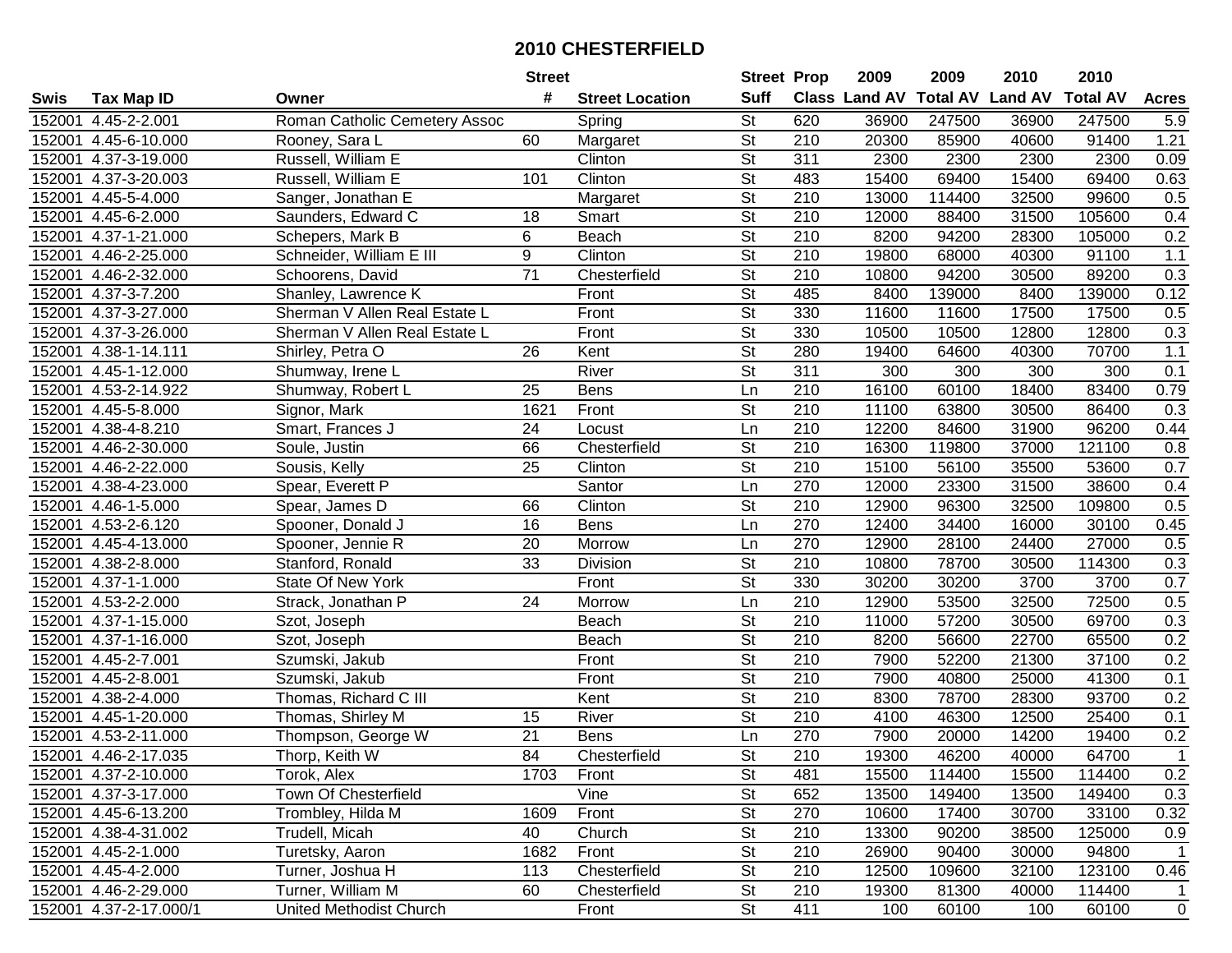|             |                                              |                                 | <b>Street</b>   |                        | <b>Street Prop</b>       |                  | 2009                          | 2009   | 2010           | 2010            |              |
|-------------|----------------------------------------------|---------------------------------|-----------------|------------------------|--------------------------|------------------|-------------------------------|--------|----------------|-----------------|--------------|
| <b>Swis</b> | <b>Tax Map ID</b>                            | Owner                           | #               | <b>Street Location</b> | <b>Suff</b>              |                  | <b>Class Land AV Total AV</b> |        | <b>Land AV</b> | <b>Total AV</b> | <b>Acres</b> |
| 152001      | 4.37-2-22.000                                | <b>United Methodist Church</b>  |                 | River                  | <b>St</b>                | 311              | 8300                          | 8300   | 1300           | 1300            | 0.46         |
|             | 152001 4.37-1-3.000                          | United States Of America        |                 | Kent                   | $\overline{\mathsf{St}}$ | 652              | 20100                         | 243000 | 20100          | 243000          | 0.4          |
|             | 152001 4.37-1-5.000                          | <b>United States Of America</b> |                 | Beach                  | St                       | 653              | 5600                          | 5600   | 5600           | 5600            | 0.1          |
|             | 152001 4.37-1-4.000                          | United States Of America        |                 | Kent                   | $\overline{\mathsf{St}}$ | 653              | 5400                          | 6300   | 5400           | 6300            | 0.1          |
|             | 152001 4.46-1-14.000                         | Vandenburgh, David E            |                 | Clinton                | $\overline{\mathsf{St}}$ | 311              | 900                           | 900    | 30500          | 30500           | 0.3          |
| 152001      | 4.46-1-15.000                                | Vandenburgh, David E            | $\overline{24}$ | Clinton                | $\overline{\mathsf{St}}$ | 210              | 16200                         | 83800  | 37000          | 71800           | 0.8          |
| 152001      | 620.1-9999-631.900/1881 Verizon New York Inc |                                 |                 | <b>Outside Plant</b>   |                          | 836              | $\Omega$                      | 17812  | 0              | 16177           | $\mathbf 0$  |
| 152001      | 4.37-2-1.000                                 | <b>Village of Keeseville</b>    |                 | Main                   | $\overline{\mathsf{St}}$ | 330              | 500                           | 500    | 500            | 500             | 0.1          |
| 152001      | 4.45-1-6.000                                 | Village Of Keeseville           |                 | River                  | $\overline{\mathsf{St}}$ | 311              | 10400                         | 10400  | 1100           | 1100            | 0.4          |
| 152001      | 4.38-4-11.100                                | Village Of Keeseville           |                 | Kent                   | $\overline{\mathsf{St}}$ | 592              | 21500                         | 21500  | 21500          | 21500           | 13.5         |
| 152001      | 4.37-2-27.000                                | Village Of Keeseville           |                 | Mill                   | $\overline{\mathsf{St}}$ | 330              | 14600                         | 14600  | 1600           | 1600            | 0.3          |
| 152001      | 4.37-2-26.000                                | Village Of Keeseville           |                 | Mill                   | St                       | 311              | 25300                         | 25300  | 2800           | 2800            |              |
| 152001      | 4.37-2-25.200                                | Village Of Keeseville           |                 | Mill                   | $\overline{\mathsf{St}}$ | 330              | 18300                         | 18300  | 1100           | 1100            | 0.21         |
| 152001      | 4.37-2-24.000                                | Village Of Keeseville           |                 | Mill                   | $\overline{\mathsf{St}}$ | 330              | 8000                          | 8000   | 400            | 400             | 0.08         |
| 152001      | 4.37-1-2.000                                 | Village of Keeseville           | 1790            | Main                   | $\overline{\mathsf{St}}$ | 484              | 15300                         | 15400  | 15300          | 15400           | 0.3          |
| 152001      | 4.38-4-8.100                                 | Village of Keeseville           |                 | Locust                 | Ln                       | 311              | 2500                          | 2500   | 3600           | 3600            | 1.3          |
| 152001      | 4.38-1-9.000                                 | Welch, Richard                  | 36              | Kent                   | $\overline{\mathsf{St}}$ | 270              | 20700                         | 66000  | 21400          | 117400          | 1.5          |
| 152001      | 4.38-2-10.000                                | West, Eleanor A                 |                 | Division               | $\overline{\mathsf{St}}$ | 210              | 8500                          | 30100  | 28300          | 53800           | 0.2          |
| 152001      | $\overline{4.45}$ -7-6.000                   | Whitaker, Donald                | 5               | Smart                  | $\overline{St}$          | 210              | 11900                         | 131100 | 31500          | 157400          | 0.4          |
| 152001      | 4.54-1-2.000                                 | Whitney, Mark J                 | 50              | Chesterfield           | <b>St</b>                | 210              | 17800                         | 83700  | 38500          | 105800          | 0.9          |
| 152001      | 4.38-3-7.000                                 | Winter, Beth A                  | $\overline{32}$ | Division               | $\overline{\mathsf{St}}$ | 210              | 8200                          | 52000  | 28300          | 50200           | 0.2          |
| 152001      | 4.38-1-6.000                                 | Winter, David A                 | 50              | Kent                   | <b>St</b>                | 210              | 15000                         | 64900  | 35500          | 99600           | 0.7          |
| 152001      | 4.37-2-11.000                                | Wisell, Jeff A                  |                 | Front                  | St                       | 481              | 3700                          | 67200  | 3700           | 67200           | 0.1          |
| 152001      | 4.38-4-5.200                                 | Wood, Richard S                 | 33              | Kent                   | St                       | 210              | 11900                         | 57700  | 31500          | 64300           | 0.4          |
| 152001      | 4.37-1-7.000                                 | Wright, Charles L               |                 | Beach                  | $\overline{\mathsf{St}}$ | $\overline{210}$ | 8300                          | 73100  | 28300          | 84800           | 0.2          |
| 152001      | 4.46-1-17.000                                | Yeager, Joseph                  | 10              | Clinton                | $\overline{\mathsf{St}}$ | 210              | 13000                         | 68200  | 32500          | 56900           | 0.5          |
| 152001      | 4.53-1-5.000                                 | Young Kyle D                    | $\overline{73}$ | LaFlure                | Ln                       | $\overline{210}$ | 13300                         | 84700  | 32800          | 84800           | 0.52         |
|             | 152089 10.3-1-4.000                          | Abair, David                    | 2192            | US Route 9             |                          | 210              | 42700                         | 52100  | 19300          | 77500           | 0.9          |
|             | 152089 1.76-4-2.002                          | Abair, David E                  |                 | Lake                   | $\overline{\mathsf{St}}$ | 210              | 15100                         | 134200 | 40000          | 136400          | 0.2          |
|             | 152089 11.9-1-9.000                          | Adams, D Michael                | 48              | Little Sandy           | Rd                       | 260              | 255900                        | 359300 | 296000         | 374900          | 0.5          |
|             | 152089 10.8-2-16.000                         | Adk Rental Opp Inc              |                 | Corlear Bay            | Rd                       | 311              | 207000                        | 207000 | 313900         | 313900          | 1.72         |
|             | 152089 4.16-2-9.000                          | Alexander, Joseph A             |                 | Schuyler               | Rd                       | 260              | 162100                        | 195400 | 303000         | 346700          | 0.5          |
|             | 152089 1.3-2-1.000                           | Alice Falls Corp                |                 | <b>Mace Chasm</b>      | Rd                       | 874              | 9300                          | 38700  | 9300           | 55000           | 2.79         |
|             | 152089 1.3-1-21.000/1                        | <b>Alice Falls Corporation</b>  |                 | Mace Chasm             | Rd                       | 874              | 8100                          | 8100   | 8100           | 8100            | $\mathbf 0$  |
|             | 152089 4.3-1-64.000                          | Allen, Alexander C              | 1384            | US Route 9             |                          | 210              | 12400                         | 87600  | 26000          | 95800           | 0.4          |
|             | 152089 4.3-1-67.000                          | Allen, Carol A                  | 45              | Augur Lake             | Rd                       | 210              | 28600                         | 75100  | 19500          | 70700           | 4            |
|             | 152089 1.75-1-17.000                         | Allen, Christine J              | 92              | Second                 | <b>St</b>                | 210              | 26700                         | 105000 | 56000          | 123500          | 0.4          |
|             | 152089 4.3-1-22.001                          | Allen, Raymond                  |                 | Dusty                  | Rd                       | 271              | 14700                         | 44500  | 13200          | 20400           | 0.45         |
|             | 152089 8.-1-13.400                           | Alley, Craig E                  |                 | <b>Trout Pond</b>      | Rd                       | 312              | 34300                         | 97700  | 39700          | 88600           | 5.48         |
|             | 152089 4.20-3-13.400                         | Allison, Samuel B               |                 | Kessel                 | Park                     | 210              | 144100                        | 336600 | 276000         | 378700          | 0.4          |
|             | 152089 1.75-2-23.200                         | Ames, Lynda J                   |                 | West                   | St                       | 210              | 22000                         | 169900 | 52400          | 177500          | 0.31         |
|             | 152089 10.3-1-5.000                          | Ammex Warehouse Co Inc          |                 | US Route 9             |                          | 314              | 17100                         | 17100  | 28700          | 28700           | 0.8          |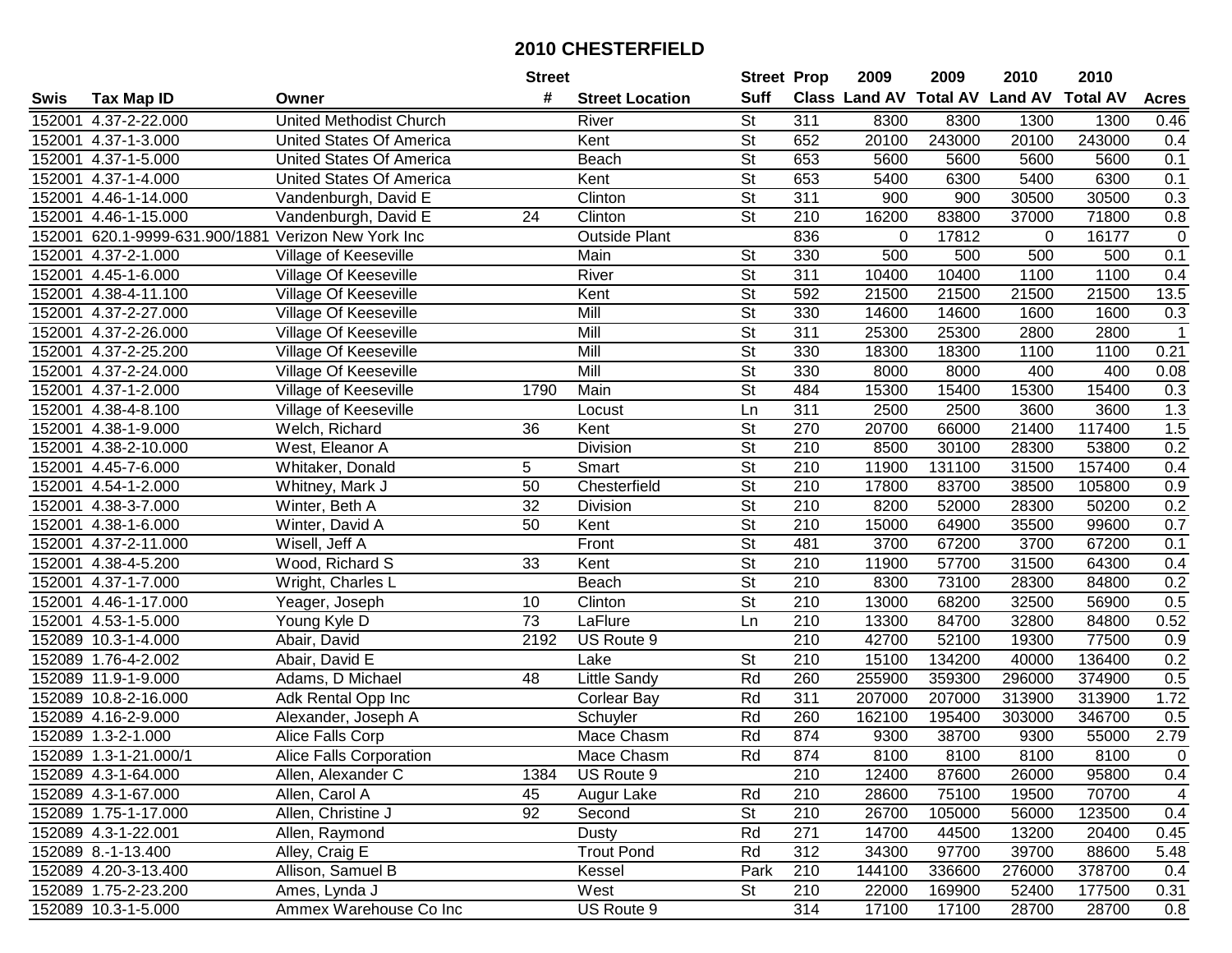|      |                      |                                                        | <b>Street</b>    |                        | <b>Street Prop</b>       |                  | 2009                          | 2009   | 2010           | 2010            |                  |
|------|----------------------|--------------------------------------------------------|------------------|------------------------|--------------------------|------------------|-------------------------------|--------|----------------|-----------------|------------------|
| Swis | <b>Tax Map ID</b>    | Owner                                                  | #                | <b>Street Location</b> | <b>Suff</b>              |                  | <b>Class Land AV Total AV</b> |        | <b>Land AV</b> | <b>Total AV</b> | <b>Acres</b>     |
|      | 152089 9.12-1-59.000 | Amorelli, Gene J                                       |                  | Clark                  | Rd                       | 260              | 57700                         | 77000  | 72800          | 98700           | 0.2              |
|      | 152089 9.12-1-55.000 | Anderson Robert E                                      |                  | Clark                  | Rd                       | 260              | 66600                         | 97000  | 56800          | 65700           | 0.39             |
|      | 152089 9.12-1-50.000 | Anderson-Harmon, Cathy                                 |                  | Merrilee               | Ln                       | 260              | 78900                         | 97000  | 100000         | 135600          | 0.4              |
|      | 152089 9.3-1-4.120   | Anderson, Donald                                       | 1167             | <b>Trout Pond</b>      | Rd                       | 210              | 28400                         | 105200 | 33900          | 163100          | 3.59             |
|      | 152089 9.1-1-21.000  | Ano, Roy                                               |                  | Dugway                 | Rd                       | 910              | 20100                         | 20100  | 18700          | 18700           | 31.1             |
|      | 152089 1.75-1-14.000 | Antoun, Fawzy                                          |                  | Washington             | $\overline{\mathsf{St}}$ | $\overline{210}$ | 21500                         | 54900  | 52000          | 83400           | 0.3              |
|      | 152089 1.67-1-2.002  | Aon, Georges                                           |                  | Lake                   | <b>St</b>                | 311              | 20100                         | 20100  | 31000          | 31000           | 1.14             |
|      | 152089 1.67-1-6.000  | Aon, Georges                                           |                  | Lake                   | $\overline{\mathsf{St}}$ | 210              | 26000                         | 69300  | 62000          | 119700          | 0.7              |
|      | 152089 8.-1-14.110   | Arena, Susan E                                         | $\overline{253}$ | Green                  | $\overline{\mathsf{St}}$ | $\overline{210}$ | 21000                         | 52100  | 31500          | 63600           | $\overline{2}$   |
|      | 152089 19.-1-3.000   | <b>Ariel Ministries</b>                                |                  | MacAvoy                | Way                      | 314              | 20700                         | 20700  | 52800          | 52800           | 2.3              |
|      | 152089 19.-1-12.000  | Ariel Ministries Inc                                   |                  | <b>Trout Pond</b>      | Rd                       | 910              | 74600                         | 74600  | 101200         | 101200          | 148              |
|      | 152089 19.-1-13.000  | Ariel Ministries Inc                                   |                  | <b>Trout Pond</b>      | Rd                       | 620              | 259800                        | 656800 | 355300         | 763600          | 264.16           |
|      | 152089 4.1-1-12.000  | Armstrong, Robert W Sr                                 | 957              | Mace Chasm             | Rd                       | 210              | 34000                         | 96900  | 39500          | 91600           | 7.3              |
|      | 152089 4.20-3-44.000 | Arnheiter, Anthony                                     |                  | Schuyler               | Rd                       | 210              | 43500                         | 80300  | 48500          | 54300           | 1.2              |
|      | 152089 9.4-1-2.100   | Arnold, Allison                                        |                  | Augur Lake             | Rd                       | 322              | 31000                         | 31000  | 66200          | 66200           | 83               |
|      | 152089 9.4-1-2.200   | Arnold, George E III                                   |                  | Augur Lake             | Rd                       | 312              | 52400                         | 55000  | 61600          | 70100           | 87.4             |
|      | 152089 9.4-1-2.300   | Arnold, Lisa                                           |                  | Augur Lake             | Rd                       | 910              | 37600                         | 37600  | 51000          | 51000           | 88               |
|      | 152089 10.2-1-4.100  | Arthur, Joshua L                                       | 1421             | Highlands              | Rd                       | 210              | 28700                         | 98200  | 33900          | 150800          | 3.6              |
|      | 152089 10.12-1-6.200 | Ashline, Randall L                                     | 1086             | Highlands              | Rd                       | 210              | 35000                         | 141200 | 92400          | 230900          | 0.66             |
|      |                      | 152089 620.89-9999-601.700/188 AT&T Communications Inc |                  | <b>Outside Plant</b>   |                          | 836              | 0                             | 291361 | $\mathbf 0$    | 245007          | $\mathbf 0$      |
|      | 152089 5.5-1-2.000   | Atchinson, Peter W                                     | 109              | Trembleau              | Rd                       | 240              | 51700                         | 153000 | 109000         | 209800          | 12.5             |
|      | 152089 8.-1-10.000   | Atkins, Gregory W                                      |                  | <b>Burke</b>           | Rd                       | 240              | 85300                         | 359200 | 100700         | 488200          | 71.68            |
|      | 152089 8.-1-23.001   | Atkins, Gregory W                                      |                  | Green                  | <b>St</b>                | 322              | 17700                         | 17700  | 20000          | 20000           | 20               |
|      | 152089 4.4-1-33.213  | Atwood, Dana K                                         |                  | Port Douglas           | Rd                       | 210              | 43900                         | 233700 | 41100          | 249100          | 8.38             |
|      | 152089 4.4-1-33.212  | Atwood, Dana K                                         |                  | Port Douglas           | Rd                       | 312              | 19600                         | 19600  | 28000          | 28700           | 8.02             |
|      | 152089 9.12-1-14.000 | <b>Auger Lake Realty Corp</b>                          |                  | Nichols                | Rd                       | 311              | 103300                        | 103300 | 366300         | 366300          | 26.1             |
|      | 152089 1.68-1-1.121  | Auger, Jean                                            |                  | Lake                   | $\overline{\mathsf{St}}$ | 260              | 28000                         | 58400  | 60000          | 121300          | 0.5              |
|      | 152089 10.1-1-30.004 | <b>Augur Lake Realty</b>                               |                  | Frontage               | Rd                       | 581              | 247800                        | 381000 | 694500         | 981300          | 84               |
|      | 152089 10.3-1-1.000  | <b>Augur Lake Realty</b>                               |                  | US Route 9             |                          | 314              | 200                           | 200    | 1700           | 1700            | 1.1              |
|      | 152089 9.12-3-1.000  | <b>Augur Lake Realty</b>                               |                  | Niesen                 | Rd                       | 322              | 124700                        | 124700 | 177500         | 177500          | 40               |
|      | 152089 1.3-1-29.000  | Ausable Chasm Co                                       |                  | US Route 9             |                          | 330              | 19900                         | 19900  | 76000          | 76000           | 18.1             |
|      | 152089 1.3-1-28.000  | Ausable Chasm Co                                       |                  | Mace Chasm             | Rd                       | 330              | 4300                          | 4300   | 200            | 200             | 0.1              |
|      | 152089 1.3-1-26.000  | Ausable Chasm Co                                       |                  | US Route 9             |                          | 415              | 36800                         | 113400 | 44200          | 111700          | $\overline{0.9}$ |
|      | 152089 1.3-1-1.000   | Ausable Chasm Co                                       |                  | US Route 9             |                          | 330              | 129700                        | 129700 | 153000         | 153000          | 153              |
|      | 152089 1.3-1-23.000  | Ausable Chasm Co                                       |                  | Mace Chasm             | Rd                       | 532              | 39900                         | 143400 | 116500         | 188200          | 2.5              |
|      | 152089 1.3-1-22.000  | Ausable Chasm Co                                       |                  | Mace Chasm             | Rd                       | 330              | 500                           | 500    | 7600           | 7600            | 1.8              |
|      | 152089 1.3-1-19.000  | Ausable Chasm Co                                       |                  | AuSable Hotel          | Rd                       | 331              | 100300                        | 139800 | 107000         | 133700          | 87.71            |
|      | 152089 1.3-1-18.000  | Ausable Chasm Co                                       |                  | NYS Route 373          |                          | 582              | 102900                        | 382900 | 306500         | 561200          | 22.5             |
|      | 152089 1.3-1-17.000  | Ausable Chasm Co                                       |                  | US Route 9             |                          | 330              | 26800                         | 26800  | 26700          | 26700           | 7.1              |
|      | 152089 1.3-1-16.000  | Ausable Chasm Co                                       |                  | US Route 9             |                          | 330              | 29200                         | 29200  | 43900          | 43900           | 18.6             |
|      | 152089 1.3-1-15.000  | Ausable Chasm Co                                       |                  | US Route 9             |                          | 330              | 6400                          | 6400   | 3100           | 3100            | 3.1              |
|      | 152089 1.3-1-14.000  | Ausable Chasm Co                                       |                  | US Route 9             |                          | 330              | 1000                          | 1000   | 1500           | 1500            | 1.5              |
|      |                      |                                                        |                  |                        |                          |                  |                               |        |                |                 |                  |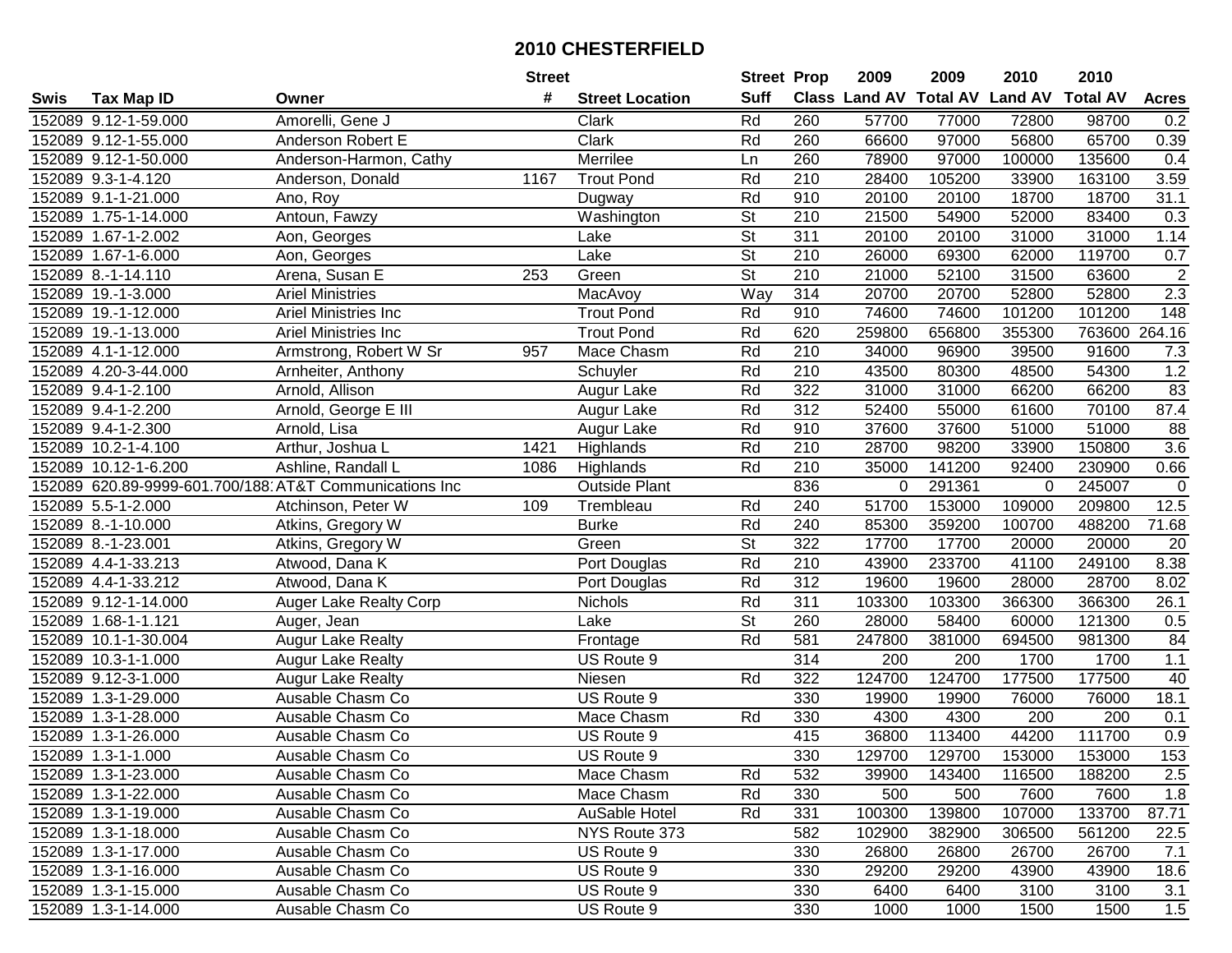|             |                      |                                                         | <b>Street</b>  |                        | <b>Street Prop</b>       |                  | 2009                          | 2009   | 2010                    | 2010          |                  |
|-------------|----------------------|---------------------------------------------------------|----------------|------------------------|--------------------------|------------------|-------------------------------|--------|-------------------------|---------------|------------------|
| <b>Swis</b> | <b>Tax Map ID</b>    | Owner                                                   | #              | <b>Street Location</b> | Suff                     |                  | <b>Class Land AV Total AV</b> |        | <b>Land AV Total AV</b> |               | <b>Acres</b>     |
|             | 152089 1.3-1-13.000  | Ausable Chasm Co                                        |                | NYS Route 373          |                          | 330              | 2400                          | 2400   | 3100                    | 3100          | 3.1              |
|             | 152089 1.3-1-11.000  | Ausable Chasm Co                                        |                | US Route 9             |                          | 330              | 40500                         | 40500  | 59400                   | 59400         | 59.4             |
|             | 152089 1.3-1-10.000  | Ausable Chasm Co                                        |                | US Route 9             |                          | 330              | 92100                         | 92100  | 108800                  | 108800        | 108.8            |
|             | 152089 1.3-1-9.100   | Ausable Chasm Co                                        |                | Giddings               | Rd                       | 322              | 23900                         | 23900  | 28100                   | 28100         | 28.1             |
|             | 152089 1.3-1-24.000  | Ausable Chasm Co                                        |                | Mace Chasm             | Rd                       | 532              | 68900                         | 438900 | 167700                  | 611200        | 3.6              |
|             | 152089 1.3-1-25.100  | Ausable Chasm Co                                        |                | US Route 9             |                          | 311              |                               |        | 800                     | 800           | 0.53             |
|             | 152089 1.3-1-12.000  | Ausable Chasm Rec Ctr Inc                               |                | NYS Route 373          |                          | 330              | 82100                         | 82100  | 103700                  | 103700        | 103.7            |
|             |                      | 152089 620.89-9999-602.500/188 Ausable Valley Telephone |                | <b>Outside Plant</b>   |                          | 836              | 0                             | 152796 | $\mathbf 0$             | 157605        | $\overline{0}$   |
|             | 152089 1.67-2-1.100  | Backus, Mark                                            |                | Lake                   | $\overline{\mathsf{St}}$ | 311              | 15100                         | 15100  | 12900                   | 12900         | 0.55             |
|             | 152089 4.16-2-6.000  | Baer, Judith A                                          |                | Schuyler               | Rd                       | 260              | 94700                         | 142700 | 225200                  | 269200        | 0.23             |
|             | 152089 8.-1-11.000   | Baer, Richard N                                         | 241            | Green                  | <b>St</b>                | 240              | 67000                         | 137300 | 49500                   | 135500        | 40               |
|             | 152089 10.8-2-14.000 | Baer, Richard N Jr                                      | 229            | <b>Corlear Bay</b>     | Rd                       | 210              | 260600                        | 397600 | 344600                  | 483100        | $\overline{3.1}$ |
|             | 152089 4.1-2-7.000   | Baer, Steven R                                          |                | Soper                  | Rd                       | 322              | 29600                         | 29600  | 43600                   | 43600         | 8.59             |
|             | 152089 4.1-2-6.000   | Baer, Steven R                                          |                | Soper                  | Rd                       | 210              | 43300                         | 107800 | 45800                   | 161300        | 11.56            |
|             | 152089 4.38-5-1.002  | Bailey G Arthur                                         |                | Soper                  | Rd                       | $\overline{311}$ | 100                           | 100    | 9200                    | 9200          | 1.3              |
|             | 152089 4.38-5-2.002  | <b>Bailey G Arthur</b>                                  |                | Soper                  | Rd                       | 312              | 100                           | 200    | 15000                   | 15100         | $\mathbf 1$      |
|             | 152089 4.38-5-3.000  | <b>Bailey G Arthur</b>                                  |                | Soper                  | Rd                       | $\overline{311}$ | 7200                          | 7200   | 8000                    | 8000          | 0.7              |
|             | 152089 4.10-1-3.000  | Bailey, G Arthur                                        |                | Mace Chasm             | Rd                       | 314              | 19700                         | 19700  | 31600                   | 31600         | 10.4             |
|             | 152089 4.10-1-4.110  | Bailey, G Arthur                                        | 494            | Port Douglas           | Rd                       | 449              | 81900                         | 156600 | 107100                  | 347800        | 70.56            |
|             | 152089 4.3-1-21.001  | Bailey, Harold H                                        | 1459           | Front                  | <b>St</b>                | 270              | 16000                         | 28900  | 13200                   | 40400         | 0.46             |
|             | 152089 1.75-2-18.100 | Bailey, Jeffrey G                                       |                | Sable                  | $\overline{\mathsf{St}}$ | 220              |                               |        | 52400                   | 129800        | 0.29             |
|             | 152089 4.10-1-4.200  | Bailey, Jeffrey G                                       | 653            | Mace Chasm             | Rd                       | 210              | 27200                         | 88700  | 33100                   | 120300        | 3.04             |
|             | 152089 1.84-2-5.000  | Bailey, Mary B                                          |                | NYS Route 373          |                          | 311              | 15700                         | 15700  | 38200                   | 38200         | 2.9              |
|             | 152089 1.75-2-14.002 | Bailey, Mary B                                          |                | Lumber                 | <b>St</b>                | 210              | 34300                         | 136300 | 61200                   | 145300        | 0.62             |
|             | 152089 4.3-1-65.002  | Bailey, Ronald V                                        | 1369           | US Route 9             |                          | $\overline{210}$ | 28300                         | 140500 | 32100                   | 190900        | 2.41             |
|             | 152089 9.16-1-7.220  | Bailey, Todd A                                          | 257            | Frontage               | Rd                       | 240              | 39900                         | 84500  | 112200                  | 166400        | 26.16            |
|             | 152089 4.3-1-75.000  | Bailey, Tracy A                                         | 14             | Cinnamon               | Rdg                      | 210              | 18000                         | 85500  | 27500                   | 88100         | 0.62             |
|             | 152089 1.75-3-3.100  | Baire, Michael R                                        |                | Sable                  | <b>St</b>                | 311              | 16700                         | 16700  | 24600                   | 24600         | 0.62             |
|             | 152089 1.75-3-3.200  | Baire, Michael R                                        | 35             | Sable                  | $\overline{\mathsf{St}}$ | 210              | 34300                         | 118400 | 61200                   | 128000        | 0.62             |
|             | 152089 4.53-3-14.100 | Baker, David E                                          | $\overline{7}$ | Scott                  | Ln                       | $\overline{210}$ | 18300                         | 94000  | 14000                   | 131700        | 0.7              |
|             | 152089 10.16-1-3.100 | Baker, Mabel                                            |                | Highlands              | Rd                       | 311              | 35700                         | 35700  | 56600                   | 56600         | 2.82             |
|             | 152089 4.4-1-27.000  | Baker, Ray                                              |                | Port Douglas           | Rd                       | 270              | 31500                         | 46600  | 43000                   | 54300         | 14               |
|             | 152089 9.3-1-8.000   | <b>Baldface Mountain Preserve LLC</b>                   |                | Dog Hill               | Rd                       | 912              | 56800                         | 56800  | 58800                   | 58800         | 71               |
|             | 152089 9.3-1-9.000   | <b>Baldface Mountain Preserve LLC</b>                   |                | Dog Hill               | Rd                       | 314              | 14200                         | 14200  | 10500                   | 10500         | $\overline{7}$   |
|             | 152089 9.3-1-12.000  | <b>Baldface Mountain Preserve LLC</b>                   |                | Dog Hill               | Rd                       | 240              | 81100                         | 119500 | 99600                   | 116500        | 90.6             |
|             | 152089 9.4-1-10.000  | <b>Baldface Mountain Preserve LLC</b>                   |                | Smith                  | Rd                       | 912              | 129400                        | 129400 | 116000                  | 116000        | 200              |
|             | 152089 9.3-1-24.000  | <b>Baldface Mountain Preserve LLC</b>                   |                | Dog Hill               | Rd                       | 314              | 5800                          | 5800   | 7000                    | 7000          | $\overline{7}$   |
|             | 152089 9.3-1-11.000  | <b>Baldface Mountain Preserve LLC</b>                   |                | Dog Hill               | Rd                       | 260              | 32200                         | 144000 | 35700                   | 67400         | 4.8              |
|             | 152089 19.2-1-11.000 | <b>Baldface Mountain Preserve LLC</b>                   |                | US Route 9             |                          | 912              | 104000                        | 104000 | 122900                  | 122900 137.43 |                  |
|             | 152089 9.3-1-10.000  | <b>Baldface Mountain Preserve LLC</b>                   |                | Dog Hill               | Rd                       | 210              | 20200                         | 53500  | 29300                   | 55500         | 0.9              |
|             | 152089 9.4-1-4.000   | <b>Baldface Mountain Preserve LLC</b>                   |                | Frontage               | Rd                       | 912              | 121700                        | 121700 | 317700                  | 317700        | 183              |
|             | 152089 19.2-1-6.000  | <b>Baldface Mountain Preserve LLC</b>                   |                | Smith                  | Rd                       | 912              | 192000                        | 192000 | 242100                  | 242100        | 66.7             |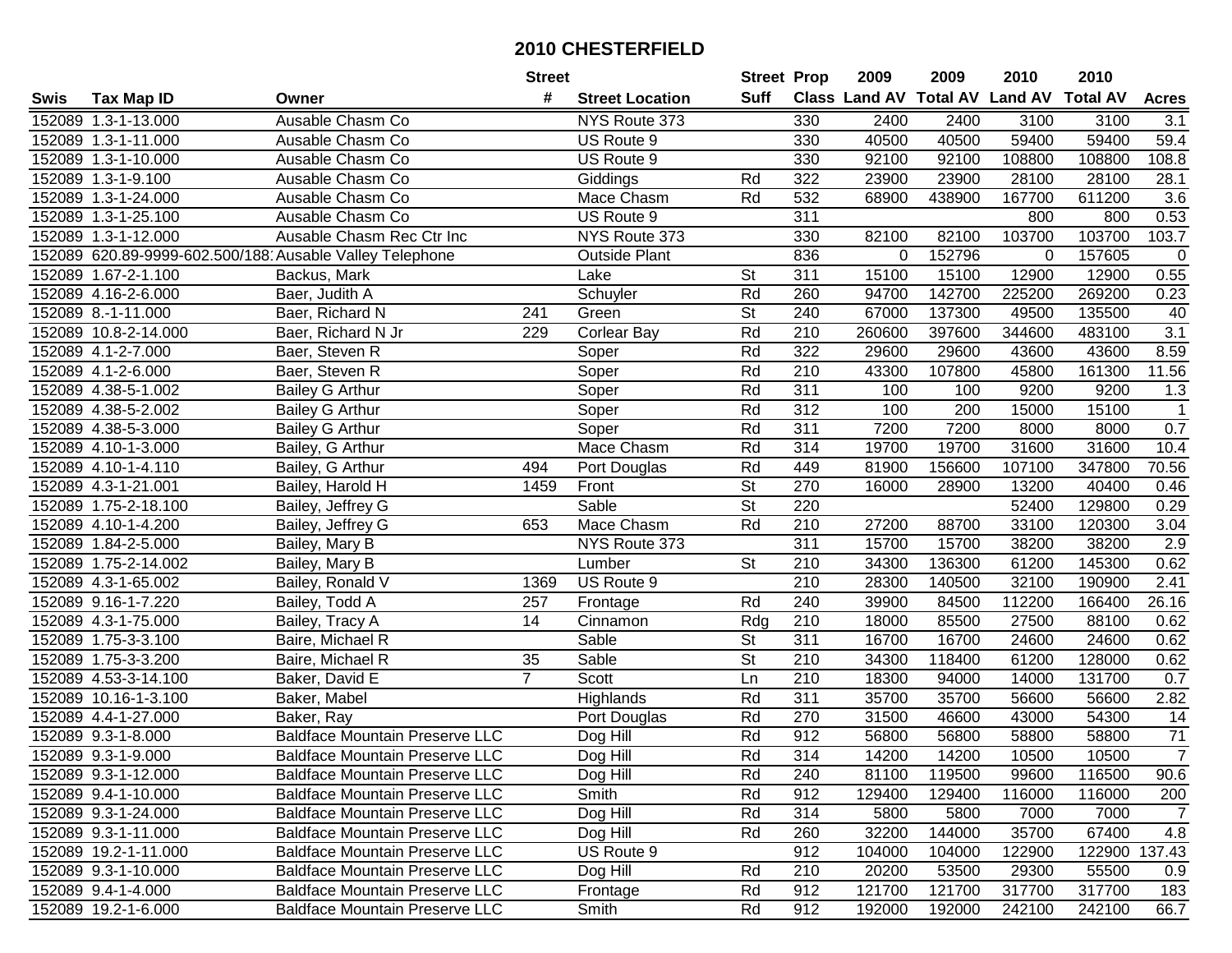|      |                                                       |                                       | <b>Street</b> |                        | <b>Street Prop</b>       |                  | 2009        | 2009   | 2010                                    | 2010   |                 |
|------|-------------------------------------------------------|---------------------------------------|---------------|------------------------|--------------------------|------------------|-------------|--------|-----------------------------------------|--------|-----------------|
| Swis | <b>Tax Map ID</b>                                     | Owner                                 | #             | <b>Street Location</b> | <b>Suff</b>              |                  |             |        | Class Land AV Total AV Land AV Total AV |        | <b>Acres</b>    |
|      | 152089 19.2-1-10.000                                  | <b>Baldface Mountain Preserve LLC</b> |               | US Route 9             |                          | 912              | 12300       | 12300  | 5100                                    | 5100   | 14.6            |
|      | 152089 19.2-1-12.000                                  | <b>Baldface Mountain Preserve LLC</b> |               | US Route 9             |                          | 912              | 131900      | 131900 | 123800                                  | 123800 | 213.4           |
|      | 152089 19.2-1-3.000                                   | <b>Baldface Mountain Preserve LLC</b> |               | Smith                  | Rd                       | 912              | 103400      | 103400 | 118100                                  | 118100 | 203.7           |
|      | 152089 19.2-1-4.000                                   | <b>Baldface Mountain Preserve LLC</b> |               | Smith                  | Rd                       | 912              | 106400      | 106400 | 121000                                  | 121000 | 208.6           |
|      | 152089 9.3-1-15.000                                   | <b>Baldface Mountain Preserve LLC</b> |               | Dog Hill               | Rd                       | 912              | 125700      | 125700 | 112700                                  | 112700 | 194.3           |
|      | 152089 9.3-1-16.000                                   | <b>Baldface Mountain Preserve LLC</b> |               | Smith                  | Rd                       | 912              | 116900      | 116900 | 104900                                  | 104900 | 180.8           |
|      | 152089 9.4-1-9.000                                    | <b>Baldface Mountain Preserve LLC</b> |               | Frontage               | Rd                       | 910              | 14500       | 14500  | 17000                                   | 17000  | $\overline{17}$ |
|      | 152089 19.2-1-5.000                                   | <b>Baldface Mountain Preserve LLC</b> |               | Smith                  | Rd                       | 912              | 142300      | 142300 | 151100                                  | 151100 | 16.1            |
|      | 152089 19.2-1-8.000                                   | <b>Baldface Mountain Preserve LLC</b> |               | Smith                  | Rd                       | 912              | 50000       | 50000  | 57100                                   | 57100  | 98.5            |
|      | 152089 19.2-1-9.000                                   | <b>Baldface Mountain Preserve LLC</b> |               | Smith                  | Rd                       | 912              | 37500       | 37500  | 80900                                   | 80900  | 44.3            |
|      | 152089 8.-1-13.300                                    | Baldwin, Paul                         | 177           | Green                  | $\overline{\mathsf{St}}$ | 240              | 45600       | 146000 | 53200                                   | 226700 | 26.78           |
|      | 152089 9.1-1-26.233                                   | Baldwin, Robert E Jr                  |               | Dog Hill               | Rd                       | 311              | 14900       | 14900  | 22900                                   | 22900  | 1.65            |
|      | 152089 9.12-1-57.000                                  | Bannigan, Sean                        |               | Clark                  | Rd                       | 260              | 146400      | 229400 | 102000                                  | 121200 | 0.6             |
|      | 152089 9.2-1-8.001                                    | Baraby, Bryan F                       |               | Frazier                | Rd                       | 323              | 26800       | 26800  | 18100                                   | 18100  | 18.1            |
|      | 152089 3.4-1-10.120                                   | Baraby, Bryan F                       | 67            | Dugway                 | Rd                       | 240              | 54800       | 195300 | 70900                                   | 275200 | 41.86           |
|      | 152089 4.10-1-5.000                                   | Barber, Brenda L                      | 526           | Port Douglas           | Rd                       | 270              | 26200       | 33200  | 34800                                   | 40600  | 4.2             |
|      | 152089 4.3-1-35.412                                   | Barber, Clayton J                     | 47            | Thompson               | Rd                       | 210              | 31200       | 169300 | 48200                                   | 254000 | 3.13            |
|      | 152089 4.3-1-35.413                                   | Barber, Clayton J                     |               | Thompson               | Rd                       | 322              | 6400        | 6400   | 29500                                   | 29500  | 3.16            |
|      | 152089 4.38-5-9.000                                   | Barber, Danny R                       | 389           | Soper                  | Rd                       | 210              | 25100       | 124400 | 30500                                   | 174800 | 1.3             |
|      | 152089 4.53-3-20.000                                  | Barber, George P Jr                   | 29            | Scott                  | Ln                       | 210              | 16600       | 60400  | 13700                                   | 53800  | 0.6             |
|      | 152089 4.46-3-2.000                                   | Barber, Mary                          |               | Clinton                | <b>St</b>                | 314              | 800         | 800    | 300                                     | 300    | 0.2             |
|      | 152089 4.14-2-1.000                                   | Barber, Matthew F                     |               | Mace Chasm             | Rd                       | $\overline{311}$ | 8000        | 8000   | 14000                                   | 14000  | 0.4             |
|      | 152089 10.8-2-17.000                                  | Barzen, Carole                        |               | <b>Corlear Bay</b>     | Rd                       | 280              | 230900      | 267600 | 324600                                  | 450700 | $\overline{c}$  |
|      | 152089 4.54-2-9.000                                   | Bashaw, Brent J                       | 132           | Prospect               | Rd                       | 210              | 21000       | 86800  | 29300                                   | 88900  | 0.9             |
|      | 152089 1.3-1-3.100                                    | Bashaw, Brian D                       | 2361          | US Route 9             |                          | 210              | 21300       | 98400  | 31200                                   | 137500 | 1.8             |
|      | 152089 1.76-4-8.200                                   | Bashaw, David A                       |               | Lake                   | <b>St</b>                | 210              | 36300       | 231000 | 108700                                  | 263300 | 0.71            |
|      | 152089 9.1-1-8.200                                    | Baxter, Lee A                         | 244           | LaMountain             | Rd                       | 210              | 38400       | 76400  | 42100                                   | 80700  | 9.07            |
|      | 152089 620.89-9999-713.000/188 BCE Nexxia Corporation |                                       |               | 888888 Outside Plant   |                          | 836              | $\mathbf 0$ | 250225 | $\mathbf 0$                             | 237155 | $\mathbf 0$     |
|      | 152089 9.3-1-5.120                                    | Bean, Harold B                        |               | <b>Trout Pond</b>      | Rd                       | 240              | 146500      | 215000 | 170200                                  | 294600 | 174.65          |
|      | 152089 1.75-1-16.000                                  | Beardsley, Lee E                      |               | Second                 | $\overline{\mathsf{St}}$ | $\overline{210}$ | 31600       | 62000  | 60000                                   | 74400  | 0.5             |
|      | 152089 4.3-1-47.000                                   | Beckwith, Catherine E                 | 420           | Mace Chasm             | Rd                       | 240              | 107200      | 264100 | 139000                                  | 320500 | 95              |
|      | 152089 10.3-1-7.210                                   | Bedard, Philip W Jr                   |               | US Route 9             |                          | 220              | 36300       | 98300  | 47500                                   | 137400 | 18.5            |
|      | 152089 10.20-1-4.302                                  | Bedoukian, Harold                     |               | <b>Highlands</b>       | Rd                       | 240              | 54000       | 226200 | 95400                                   | 247000 | 15.17           |
|      | 152089 4.3-1-66.200                                   | Belanger, Norman E                    |               | US Route 9             |                          | 210              | 17300       | 17300  | 32000                                   | 174100 | 2.31            |
|      | 152089 9.1-1-12.220                                   | Benjamin, Gordon E                    |               | Dugway                 | Rd                       | 270              | 15700       | 45800  | 34500                                   | 50200  | 4               |
|      | 152089 11.9-2-5.000                                   | Benjamin, Susan Greene A              |               | Corlear Bay            | Rd                       | 260              | 146700      | 181400 | 213300                                  | 231000 | 0.7             |
|      | 152089 4.46-3-4.200                                   | Bennage, Charles L                    |               | Port Douglas           | Rd                       | 311              | 11800       | 11800  | 16400                                   | 16400  | 0.77            |
|      | 152089 4.46-3-4.500                                   | Bennage, Frank L                      |               | Port Douglas           | Rd                       | 311              | 11800       | 11800  | 16400                                   | 16400  | 0.77            |
|      | 152089 4.46-3-3.002                                   | Bennage, Henry G                      |               | Clinton                | <b>St</b>                | 210              | 21200       | 124700 | 31400                                   | 138600 | 1.9             |
|      | 152089 4.46-3-4.300                                   | Bennage, Henry G                      | 662           | Port Douglas           | Rd                       | 270              | 17300       | 30600  | 28500                                   | 33300  | 0.77            |
|      | 152089 4.46-3-4.400                                   | Bennage, Joseph H                     |               | Port Douglas           | Rd                       | 311              | 11800       | 11800  | 16400                                   | 16400  | 0.77            |
|      | 152089 4.46-3-4.600                                   | Bennage, Russell P                    |               | Port Douglas           | Rd                       | 311              | 11800       | 11800  | 16400                                   | 16400  | 0.77            |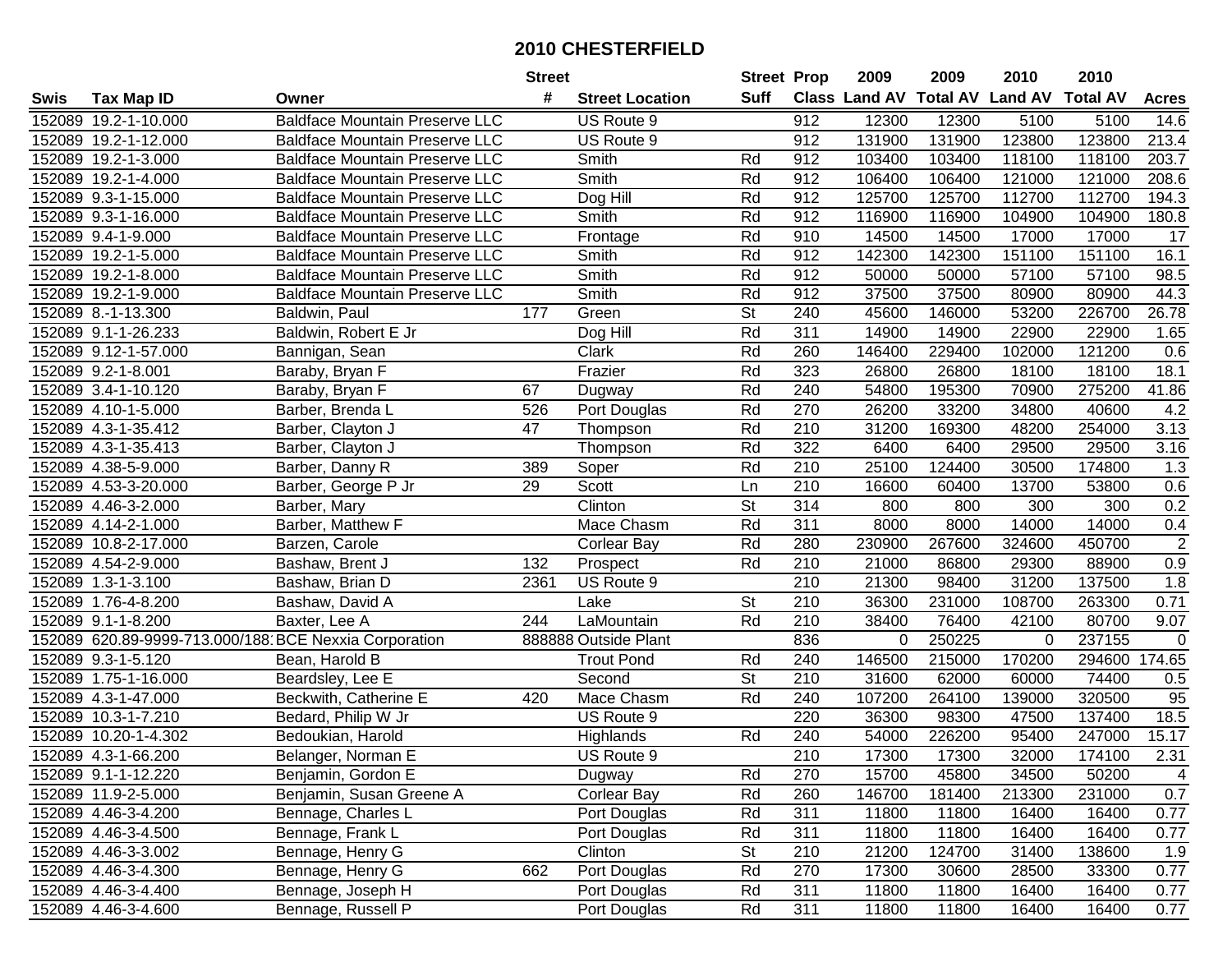| #<br><b>Suff</b><br>Class Land AV Total AV Land AV<br><b>Total AV</b><br><b>Acres</b><br><b>Tax Map ID</b><br><b>Street Location</b><br>Swis<br>Owner<br>Benoit, William T<br>314<br>152089 4.3-1-1.300<br>LaFlure<br>1400<br>1400<br>800<br>800<br>0.5<br>Ln<br>355100<br>Park<br>151100<br>257400<br>290400<br>0.84<br>152089 4.20-3-11.000<br>$\overline{7}$<br>Kessel<br>210<br>Benson, Barry<br>152089 1.76-1-3.000<br>Bernier, Carole<br>Washington<br><b>St</b><br>311<br>23600<br>23600<br>22700<br>22700<br>0.34<br>1.5<br>152089 10.3-1-2.200<br>823<br>210<br>24400<br>82400<br>99500<br>Berrick, Erin L<br>US Route 9<br>30800<br>NYS Route 22<br>1.58<br>152089 10.3-1-29.000<br>Berry, Robert R<br>210<br>23400<br>81500<br>30300<br>85200<br>Rd<br>322<br>27.73<br>152089 10.3-1-10.200<br>Bertrand, Brandon W<br>Shun Pike<br>45300<br>45300<br>24800<br>24800<br>NYS Route 22<br>322<br>8100<br>8100<br>11000<br>11.04<br>152089 10.3-2-3.000<br>Bertrand, Brandon W<br>11000<br>314<br>24700<br>152089 10.3-1-39.000<br>NYS Route 22<br>11900<br>11900<br>24700<br>5.8<br>Bertrand, Brandon W<br>$\overline{212}$<br>23200<br>81100<br>152089 4.4-1-23.000<br>Rd<br>210<br>30000<br>89900<br>$\overline{1}$<br>Bezio, Lynn A<br>Port Douglas<br>$\overline{\mathsf{St}}$<br>210<br>21500<br>81200<br>0.9<br>152089 4.54-2-6.000<br>Chesterfield<br>84000<br>29300<br>Bezio, Francis A<br>US Route 9<br>311<br>21600<br>23000<br>152089 4.3-1-65.111<br>21600<br>23000<br>4.69<br>Bezio, Francis A<br>1.3<br>152089 4.3-1-65.200<br>US Route 9<br>210<br>26100<br>131900<br>30500<br>130800<br>Bezio, Gary R<br>1383<br>311<br>2.62<br>152089 4.3-1-65.310<br>US Route 9<br>17400<br>17400<br>19900<br>19900<br>Bezio, Gary R<br>311<br>17800<br>152089 4.3-1-65.130<br>US Route 9<br>14700<br>14700<br>17800<br>1.22<br>Bezio, Gary R<br>314<br>9700<br>9700<br>0.7<br>152089 8.-1-8.000<br><b>Burke</b><br>Rd<br>28000<br>28000<br>Bhagat, Usha<br>Rd<br>314<br>152089 8.-1-7.000<br>14500<br>14500<br>16000<br>16000<br>0.7<br>Bhagat, Vikas<br><b>Burke</b><br>2.3<br>Way<br>260<br>132300<br>152089 19.-1-6.000<br>Biles, Leonard Jr<br>83000<br>52800<br>121700<br>MacAvoy<br>Rd<br>61.3<br>152089 9.1-1-25.000<br>235<br>Cassidy<br>240<br>72900<br>138000<br>135300<br>200500<br>Bimka, Sylvie<br>Rd<br>4.12<br>152089 10.8-2-31.000<br>260<br>193900<br>290100<br>374100<br>589900<br>Birdsey, Tom D<br><b>Corlear Bay</b><br>152089 10.8-2-29.200<br>Rd<br>322<br>31500<br>31500<br>18600<br>18600<br>0.11<br>Birdsey, Tom D<br>Old Ice House<br>152089 4.3-1-41.111<br>Rd<br>105<br>41300<br>34400<br>34400<br>34.35<br>533<br>Mace Chasm<br>41300<br>Blaise, Kevin M<br>Rd<br>44.4<br>152089 4.2-1-9.000<br>Pray<br>910<br>16000<br>16000<br>25800<br>25800<br>Blaise, Aaron J<br>$\sqrt{2}$<br>Rd<br>210<br>57600<br>152089 10.8-1-5.000<br>1305<br>Highlands<br>199700<br>105000<br>252800<br>Blaise, Aaron J<br>210<br>152089 4.53-3-21.000<br>35<br>Scott<br>16300<br>52300<br>13700<br>53600<br>0.6<br>Blaise, Ernest I<br>Ln<br>$\overline{210}$<br>152089 4.3-1-11.000<br>12200<br>12700<br>38500<br>0.3<br>Doty<br>Ln<br>43900<br>Blaise, Ernest I Jr<br>1.7<br>Shun Pike<br>Rd<br>314<br>23200<br>65600<br>152089 10.3-1-24.300<br>58000<br>31100<br>Blaise, Hector<br>$\overline{71}$<br>Rd<br>260<br>52800<br>152089 10.3-1-24.100<br>Blaise, Hector I<br>Shun Pike<br>60900<br>62000<br>62000<br>Rd<br>314<br>0.1<br>152089 10.3-1-24.200<br>Shun Pike<br>300<br>300<br>200<br>200<br>Blaise, Kathy A<br>$\overline{210}$<br>29400<br>17900<br>45300<br>4.8<br>152089 10.3-1-16.100<br>Shun Pike<br>Rd<br>82300<br>Blaise, Kathy A<br>558<br>210<br>Rd<br>31200<br>147700<br>56300<br>8.53<br>152089 4.3-1-41.120<br>533<br>Mace Chasm<br>161000<br>Blaise, Kevin M<br>260<br>152089 9.2-1-7.000<br>$\overline{23}$<br>Rd<br>15000<br>50300<br>0.5<br>Blaise, Russell L<br>Clark<br>44800<br>40000<br>$\overline{274}$<br>Rd<br>$\overline{210}$<br>75100<br>152089 1.3-1-7.202<br>12300<br>82600<br>27900<br>0.69<br>Blaise, Sherman<br>Giddings<br>210<br>152089 1.3-1-7.110<br>Rd<br>29700<br>92600<br>Blaise, Sherman M<br>86600<br>34600<br>4.08<br>Giddings<br>Rd<br>69.5<br>152089 18.-1-3.111<br>910<br>50300<br>50300<br>59500<br>59500<br>Blaskowski, Norbert<br>Tierney<br>152089 18.-1-5.000<br>Blaskowski, Norbert G Jr<br>Tierney<br>Rd<br>322<br>75700<br>78600<br>95300<br>100300<br>75<br>Rd<br>210<br>0.6<br>152089 4.46-3-8.000<br>Bleau, Bonnie<br>Port Douglas<br>17400<br>78600<br>27300<br>74500<br>Shady<br>Way<br>260<br>24800<br>112000<br>158800<br>152089 10.8-2-35.000<br>Boardman, Heather M<br>72300<br>0.4<br>26<br><b>Waters Edge</b><br>Rd<br>210<br>152089 5.5-3-34.000<br>Bogucki, Ej<br>159300<br>266700<br>321100<br>379500<br>0.6<br>152089 4.1-2-9.100<br>Bohman, Cheryl L<br>Soper<br>Rd<br>322<br>30500<br>26400<br>6.53<br>30500<br>26400<br>9<br>Sable<br><b>St</b><br>210<br>197400<br>107100<br>0.62<br>152089 1.76-3-2.000<br>Boivin, Cynthia<br>34300<br>179500<br>Bombard, Gregory P<br>311<br>152089 4.3-1-1.400<br>LaFlure<br>1400<br>1400<br>800<br>800<br>0.5<br>Ln<br>152089 4.3-1-43.100<br>Bombard, Thomas E Jr<br>364<br>Rd<br>240<br>226500<br>165.9<br>117300<br>182400<br>167100 |  | <b>Street</b> |              | <b>Street Prop</b> | 2009 | 2009 | 2010 | 2010 |  |
|---------------------------------------------------------------------------------------------------------------------------------------------------------------------------------------------------------------------------------------------------------------------------------------------------------------------------------------------------------------------------------------------------------------------------------------------------------------------------------------------------------------------------------------------------------------------------------------------------------------------------------------------------------------------------------------------------------------------------------------------------------------------------------------------------------------------------------------------------------------------------------------------------------------------------------------------------------------------------------------------------------------------------------------------------------------------------------------------------------------------------------------------------------------------------------------------------------------------------------------------------------------------------------------------------------------------------------------------------------------------------------------------------------------------------------------------------------------------------------------------------------------------------------------------------------------------------------------------------------------------------------------------------------------------------------------------------------------------------------------------------------------------------------------------------------------------------------------------------------------------------------------------------------------------------------------------------------------------------------------------------------------------------------------------------------------------------------------------------------------------------------------------------------------------------------------------------------------------------------------------------------------------------------------------------------------------------------------------------------------------------------------------------------------------------------------------------------------------------------------------------------------------------------------------------------------------------------------------------------------------------------------------------------------------------------------------------------------------------------------------------------------------------------------------------------------------------------------------------------------------------------------------------------------------------------------------------------------------------------------------------------------------------------------------------------------------------------------------------------------------------------------------------------------------------------------------------------------------------------------------------------------------------------------------------------------------------------------------------------------------------------------------------------------------------------------------------------------------------------------------------------------------------------------------------------------------------------------------------------------------------------------------------------------------------------------------------------------------------------------------------------------------------------------------------------------------------------------------------------------------------------------------------------------------------------------------------------------------------------------------------------------------------------------------------------------------------------------------------------------------------------------------------------------------------------------------------------------------------------------------------------------------------------------------------------------------------------------------------------------------------------------------------------------------------------------------------------------------------------------------------------------------------------------------------------------------------------------------------------------------------------------------------------------------------------------------------------------------------------------------------------------------------------------------------------------------------------------------------------------------------------------------------------------------------------------------------------------------------------------------------------------------------------------------------------------------------------------------------------------------------------------------------------------------------------------------------------------------------------------------------------------------------------------|--|---------------|--------------|--------------------|------|------|------|------|--|
|                                                                                                                                                                                                                                                                                                                                                                                                                                                                                                                                                                                                                                                                                                                                                                                                                                                                                                                                                                                                                                                                                                                                                                                                                                                                                                                                                                                                                                                                                                                                                                                                                                                                                                                                                                                                                                                                                                                                                                                                                                                                                                                                                                                                                                                                                                                                                                                                                                                                                                                                                                                                                                                                                                                                                                                                                                                                                                                                                                                                                                                                                                                                                                                                                                                                                                                                                                                                                                                                                                                                                                                                                                                                                                                                                                                                                                                                                                                                                                                                                                                                                                                                                                                                                                                                                                                                                                                                                                                                                                                                                                                                                                                                                                                                                                                                                                                                                                                                                                                                                                                                                                                                                                                                                                                                                       |  |               |              |                    |      |      |      |      |  |
|                                                                                                                                                                                                                                                                                                                                                                                                                                                                                                                                                                                                                                                                                                                                                                                                                                                                                                                                                                                                                                                                                                                                                                                                                                                                                                                                                                                                                                                                                                                                                                                                                                                                                                                                                                                                                                                                                                                                                                                                                                                                                                                                                                                                                                                                                                                                                                                                                                                                                                                                                                                                                                                                                                                                                                                                                                                                                                                                                                                                                                                                                                                                                                                                                                                                                                                                                                                                                                                                                                                                                                                                                                                                                                                                                                                                                                                                                                                                                                                                                                                                                                                                                                                                                                                                                                                                                                                                                                                                                                                                                                                                                                                                                                                                                                                                                                                                                                                                                                                                                                                                                                                                                                                                                                                                                       |  |               |              |                    |      |      |      |      |  |
|                                                                                                                                                                                                                                                                                                                                                                                                                                                                                                                                                                                                                                                                                                                                                                                                                                                                                                                                                                                                                                                                                                                                                                                                                                                                                                                                                                                                                                                                                                                                                                                                                                                                                                                                                                                                                                                                                                                                                                                                                                                                                                                                                                                                                                                                                                                                                                                                                                                                                                                                                                                                                                                                                                                                                                                                                                                                                                                                                                                                                                                                                                                                                                                                                                                                                                                                                                                                                                                                                                                                                                                                                                                                                                                                                                                                                                                                                                                                                                                                                                                                                                                                                                                                                                                                                                                                                                                                                                                                                                                                                                                                                                                                                                                                                                                                                                                                                                                                                                                                                                                                                                                                                                                                                                                                                       |  |               |              |                    |      |      |      |      |  |
|                                                                                                                                                                                                                                                                                                                                                                                                                                                                                                                                                                                                                                                                                                                                                                                                                                                                                                                                                                                                                                                                                                                                                                                                                                                                                                                                                                                                                                                                                                                                                                                                                                                                                                                                                                                                                                                                                                                                                                                                                                                                                                                                                                                                                                                                                                                                                                                                                                                                                                                                                                                                                                                                                                                                                                                                                                                                                                                                                                                                                                                                                                                                                                                                                                                                                                                                                                                                                                                                                                                                                                                                                                                                                                                                                                                                                                                                                                                                                                                                                                                                                                                                                                                                                                                                                                                                                                                                                                                                                                                                                                                                                                                                                                                                                                                                                                                                                                                                                                                                                                                                                                                                                                                                                                                                                       |  |               |              |                    |      |      |      |      |  |
|                                                                                                                                                                                                                                                                                                                                                                                                                                                                                                                                                                                                                                                                                                                                                                                                                                                                                                                                                                                                                                                                                                                                                                                                                                                                                                                                                                                                                                                                                                                                                                                                                                                                                                                                                                                                                                                                                                                                                                                                                                                                                                                                                                                                                                                                                                                                                                                                                                                                                                                                                                                                                                                                                                                                                                                                                                                                                                                                                                                                                                                                                                                                                                                                                                                                                                                                                                                                                                                                                                                                                                                                                                                                                                                                                                                                                                                                                                                                                                                                                                                                                                                                                                                                                                                                                                                                                                                                                                                                                                                                                                                                                                                                                                                                                                                                                                                                                                                                                                                                                                                                                                                                                                                                                                                                                       |  |               |              |                    |      |      |      |      |  |
|                                                                                                                                                                                                                                                                                                                                                                                                                                                                                                                                                                                                                                                                                                                                                                                                                                                                                                                                                                                                                                                                                                                                                                                                                                                                                                                                                                                                                                                                                                                                                                                                                                                                                                                                                                                                                                                                                                                                                                                                                                                                                                                                                                                                                                                                                                                                                                                                                                                                                                                                                                                                                                                                                                                                                                                                                                                                                                                                                                                                                                                                                                                                                                                                                                                                                                                                                                                                                                                                                                                                                                                                                                                                                                                                                                                                                                                                                                                                                                                                                                                                                                                                                                                                                                                                                                                                                                                                                                                                                                                                                                                                                                                                                                                                                                                                                                                                                                                                                                                                                                                                                                                                                                                                                                                                                       |  |               |              |                    |      |      |      |      |  |
|                                                                                                                                                                                                                                                                                                                                                                                                                                                                                                                                                                                                                                                                                                                                                                                                                                                                                                                                                                                                                                                                                                                                                                                                                                                                                                                                                                                                                                                                                                                                                                                                                                                                                                                                                                                                                                                                                                                                                                                                                                                                                                                                                                                                                                                                                                                                                                                                                                                                                                                                                                                                                                                                                                                                                                                                                                                                                                                                                                                                                                                                                                                                                                                                                                                                                                                                                                                                                                                                                                                                                                                                                                                                                                                                                                                                                                                                                                                                                                                                                                                                                                                                                                                                                                                                                                                                                                                                                                                                                                                                                                                                                                                                                                                                                                                                                                                                                                                                                                                                                                                                                                                                                                                                                                                                                       |  |               |              |                    |      |      |      |      |  |
|                                                                                                                                                                                                                                                                                                                                                                                                                                                                                                                                                                                                                                                                                                                                                                                                                                                                                                                                                                                                                                                                                                                                                                                                                                                                                                                                                                                                                                                                                                                                                                                                                                                                                                                                                                                                                                                                                                                                                                                                                                                                                                                                                                                                                                                                                                                                                                                                                                                                                                                                                                                                                                                                                                                                                                                                                                                                                                                                                                                                                                                                                                                                                                                                                                                                                                                                                                                                                                                                                                                                                                                                                                                                                                                                                                                                                                                                                                                                                                                                                                                                                                                                                                                                                                                                                                                                                                                                                                                                                                                                                                                                                                                                                                                                                                                                                                                                                                                                                                                                                                                                                                                                                                                                                                                                                       |  |               |              |                    |      |      |      |      |  |
|                                                                                                                                                                                                                                                                                                                                                                                                                                                                                                                                                                                                                                                                                                                                                                                                                                                                                                                                                                                                                                                                                                                                                                                                                                                                                                                                                                                                                                                                                                                                                                                                                                                                                                                                                                                                                                                                                                                                                                                                                                                                                                                                                                                                                                                                                                                                                                                                                                                                                                                                                                                                                                                                                                                                                                                                                                                                                                                                                                                                                                                                                                                                                                                                                                                                                                                                                                                                                                                                                                                                                                                                                                                                                                                                                                                                                                                                                                                                                                                                                                                                                                                                                                                                                                                                                                                                                                                                                                                                                                                                                                                                                                                                                                                                                                                                                                                                                                                                                                                                                                                                                                                                                                                                                                                                                       |  |               |              |                    |      |      |      |      |  |
|                                                                                                                                                                                                                                                                                                                                                                                                                                                                                                                                                                                                                                                                                                                                                                                                                                                                                                                                                                                                                                                                                                                                                                                                                                                                                                                                                                                                                                                                                                                                                                                                                                                                                                                                                                                                                                                                                                                                                                                                                                                                                                                                                                                                                                                                                                                                                                                                                                                                                                                                                                                                                                                                                                                                                                                                                                                                                                                                                                                                                                                                                                                                                                                                                                                                                                                                                                                                                                                                                                                                                                                                                                                                                                                                                                                                                                                                                                                                                                                                                                                                                                                                                                                                                                                                                                                                                                                                                                                                                                                                                                                                                                                                                                                                                                                                                                                                                                                                                                                                                                                                                                                                                                                                                                                                                       |  |               |              |                    |      |      |      |      |  |
|                                                                                                                                                                                                                                                                                                                                                                                                                                                                                                                                                                                                                                                                                                                                                                                                                                                                                                                                                                                                                                                                                                                                                                                                                                                                                                                                                                                                                                                                                                                                                                                                                                                                                                                                                                                                                                                                                                                                                                                                                                                                                                                                                                                                                                                                                                                                                                                                                                                                                                                                                                                                                                                                                                                                                                                                                                                                                                                                                                                                                                                                                                                                                                                                                                                                                                                                                                                                                                                                                                                                                                                                                                                                                                                                                                                                                                                                                                                                                                                                                                                                                                                                                                                                                                                                                                                                                                                                                                                                                                                                                                                                                                                                                                                                                                                                                                                                                                                                                                                                                                                                                                                                                                                                                                                                                       |  |               |              |                    |      |      |      |      |  |
|                                                                                                                                                                                                                                                                                                                                                                                                                                                                                                                                                                                                                                                                                                                                                                                                                                                                                                                                                                                                                                                                                                                                                                                                                                                                                                                                                                                                                                                                                                                                                                                                                                                                                                                                                                                                                                                                                                                                                                                                                                                                                                                                                                                                                                                                                                                                                                                                                                                                                                                                                                                                                                                                                                                                                                                                                                                                                                                                                                                                                                                                                                                                                                                                                                                                                                                                                                                                                                                                                                                                                                                                                                                                                                                                                                                                                                                                                                                                                                                                                                                                                                                                                                                                                                                                                                                                                                                                                                                                                                                                                                                                                                                                                                                                                                                                                                                                                                                                                                                                                                                                                                                                                                                                                                                                                       |  |               |              |                    |      |      |      |      |  |
|                                                                                                                                                                                                                                                                                                                                                                                                                                                                                                                                                                                                                                                                                                                                                                                                                                                                                                                                                                                                                                                                                                                                                                                                                                                                                                                                                                                                                                                                                                                                                                                                                                                                                                                                                                                                                                                                                                                                                                                                                                                                                                                                                                                                                                                                                                                                                                                                                                                                                                                                                                                                                                                                                                                                                                                                                                                                                                                                                                                                                                                                                                                                                                                                                                                                                                                                                                                                                                                                                                                                                                                                                                                                                                                                                                                                                                                                                                                                                                                                                                                                                                                                                                                                                                                                                                                                                                                                                                                                                                                                                                                                                                                                                                                                                                                                                                                                                                                                                                                                                                                                                                                                                                                                                                                                                       |  |               |              |                    |      |      |      |      |  |
|                                                                                                                                                                                                                                                                                                                                                                                                                                                                                                                                                                                                                                                                                                                                                                                                                                                                                                                                                                                                                                                                                                                                                                                                                                                                                                                                                                                                                                                                                                                                                                                                                                                                                                                                                                                                                                                                                                                                                                                                                                                                                                                                                                                                                                                                                                                                                                                                                                                                                                                                                                                                                                                                                                                                                                                                                                                                                                                                                                                                                                                                                                                                                                                                                                                                                                                                                                                                                                                                                                                                                                                                                                                                                                                                                                                                                                                                                                                                                                                                                                                                                                                                                                                                                                                                                                                                                                                                                                                                                                                                                                                                                                                                                                                                                                                                                                                                                                                                                                                                                                                                                                                                                                                                                                                                                       |  |               |              |                    |      |      |      |      |  |
|                                                                                                                                                                                                                                                                                                                                                                                                                                                                                                                                                                                                                                                                                                                                                                                                                                                                                                                                                                                                                                                                                                                                                                                                                                                                                                                                                                                                                                                                                                                                                                                                                                                                                                                                                                                                                                                                                                                                                                                                                                                                                                                                                                                                                                                                                                                                                                                                                                                                                                                                                                                                                                                                                                                                                                                                                                                                                                                                                                                                                                                                                                                                                                                                                                                                                                                                                                                                                                                                                                                                                                                                                                                                                                                                                                                                                                                                                                                                                                                                                                                                                                                                                                                                                                                                                                                                                                                                                                                                                                                                                                                                                                                                                                                                                                                                                                                                                                                                                                                                                                                                                                                                                                                                                                                                                       |  |               |              |                    |      |      |      |      |  |
|                                                                                                                                                                                                                                                                                                                                                                                                                                                                                                                                                                                                                                                                                                                                                                                                                                                                                                                                                                                                                                                                                                                                                                                                                                                                                                                                                                                                                                                                                                                                                                                                                                                                                                                                                                                                                                                                                                                                                                                                                                                                                                                                                                                                                                                                                                                                                                                                                                                                                                                                                                                                                                                                                                                                                                                                                                                                                                                                                                                                                                                                                                                                                                                                                                                                                                                                                                                                                                                                                                                                                                                                                                                                                                                                                                                                                                                                                                                                                                                                                                                                                                                                                                                                                                                                                                                                                                                                                                                                                                                                                                                                                                                                                                                                                                                                                                                                                                                                                                                                                                                                                                                                                                                                                                                                                       |  |               |              |                    |      |      |      |      |  |
|                                                                                                                                                                                                                                                                                                                                                                                                                                                                                                                                                                                                                                                                                                                                                                                                                                                                                                                                                                                                                                                                                                                                                                                                                                                                                                                                                                                                                                                                                                                                                                                                                                                                                                                                                                                                                                                                                                                                                                                                                                                                                                                                                                                                                                                                                                                                                                                                                                                                                                                                                                                                                                                                                                                                                                                                                                                                                                                                                                                                                                                                                                                                                                                                                                                                                                                                                                                                                                                                                                                                                                                                                                                                                                                                                                                                                                                                                                                                                                                                                                                                                                                                                                                                                                                                                                                                                                                                                                                                                                                                                                                                                                                                                                                                                                                                                                                                                                                                                                                                                                                                                                                                                                                                                                                                                       |  |               |              |                    |      |      |      |      |  |
|                                                                                                                                                                                                                                                                                                                                                                                                                                                                                                                                                                                                                                                                                                                                                                                                                                                                                                                                                                                                                                                                                                                                                                                                                                                                                                                                                                                                                                                                                                                                                                                                                                                                                                                                                                                                                                                                                                                                                                                                                                                                                                                                                                                                                                                                                                                                                                                                                                                                                                                                                                                                                                                                                                                                                                                                                                                                                                                                                                                                                                                                                                                                                                                                                                                                                                                                                                                                                                                                                                                                                                                                                                                                                                                                                                                                                                                                                                                                                                                                                                                                                                                                                                                                                                                                                                                                                                                                                                                                                                                                                                                                                                                                                                                                                                                                                                                                                                                                                                                                                                                                                                                                                                                                                                                                                       |  |               |              |                    |      |      |      |      |  |
|                                                                                                                                                                                                                                                                                                                                                                                                                                                                                                                                                                                                                                                                                                                                                                                                                                                                                                                                                                                                                                                                                                                                                                                                                                                                                                                                                                                                                                                                                                                                                                                                                                                                                                                                                                                                                                                                                                                                                                                                                                                                                                                                                                                                                                                                                                                                                                                                                                                                                                                                                                                                                                                                                                                                                                                                                                                                                                                                                                                                                                                                                                                                                                                                                                                                                                                                                                                                                                                                                                                                                                                                                                                                                                                                                                                                                                                                                                                                                                                                                                                                                                                                                                                                                                                                                                                                                                                                                                                                                                                                                                                                                                                                                                                                                                                                                                                                                                                                                                                                                                                                                                                                                                                                                                                                                       |  |               |              |                    |      |      |      |      |  |
|                                                                                                                                                                                                                                                                                                                                                                                                                                                                                                                                                                                                                                                                                                                                                                                                                                                                                                                                                                                                                                                                                                                                                                                                                                                                                                                                                                                                                                                                                                                                                                                                                                                                                                                                                                                                                                                                                                                                                                                                                                                                                                                                                                                                                                                                                                                                                                                                                                                                                                                                                                                                                                                                                                                                                                                                                                                                                                                                                                                                                                                                                                                                                                                                                                                                                                                                                                                                                                                                                                                                                                                                                                                                                                                                                                                                                                                                                                                                                                                                                                                                                                                                                                                                                                                                                                                                                                                                                                                                                                                                                                                                                                                                                                                                                                                                                                                                                                                                                                                                                                                                                                                                                                                                                                                                                       |  |               |              |                    |      |      |      |      |  |
|                                                                                                                                                                                                                                                                                                                                                                                                                                                                                                                                                                                                                                                                                                                                                                                                                                                                                                                                                                                                                                                                                                                                                                                                                                                                                                                                                                                                                                                                                                                                                                                                                                                                                                                                                                                                                                                                                                                                                                                                                                                                                                                                                                                                                                                                                                                                                                                                                                                                                                                                                                                                                                                                                                                                                                                                                                                                                                                                                                                                                                                                                                                                                                                                                                                                                                                                                                                                                                                                                                                                                                                                                                                                                                                                                                                                                                                                                                                                                                                                                                                                                                                                                                                                                                                                                                                                                                                                                                                                                                                                                                                                                                                                                                                                                                                                                                                                                                                                                                                                                                                                                                                                                                                                                                                                                       |  |               |              |                    |      |      |      |      |  |
|                                                                                                                                                                                                                                                                                                                                                                                                                                                                                                                                                                                                                                                                                                                                                                                                                                                                                                                                                                                                                                                                                                                                                                                                                                                                                                                                                                                                                                                                                                                                                                                                                                                                                                                                                                                                                                                                                                                                                                                                                                                                                                                                                                                                                                                                                                                                                                                                                                                                                                                                                                                                                                                                                                                                                                                                                                                                                                                                                                                                                                                                                                                                                                                                                                                                                                                                                                                                                                                                                                                                                                                                                                                                                                                                                                                                                                                                                                                                                                                                                                                                                                                                                                                                                                                                                                                                                                                                                                                                                                                                                                                                                                                                                                                                                                                                                                                                                                                                                                                                                                                                                                                                                                                                                                                                                       |  |               |              |                    |      |      |      |      |  |
|                                                                                                                                                                                                                                                                                                                                                                                                                                                                                                                                                                                                                                                                                                                                                                                                                                                                                                                                                                                                                                                                                                                                                                                                                                                                                                                                                                                                                                                                                                                                                                                                                                                                                                                                                                                                                                                                                                                                                                                                                                                                                                                                                                                                                                                                                                                                                                                                                                                                                                                                                                                                                                                                                                                                                                                                                                                                                                                                                                                                                                                                                                                                                                                                                                                                                                                                                                                                                                                                                                                                                                                                                                                                                                                                                                                                                                                                                                                                                                                                                                                                                                                                                                                                                                                                                                                                                                                                                                                                                                                                                                                                                                                                                                                                                                                                                                                                                                                                                                                                                                                                                                                                                                                                                                                                                       |  |               |              |                    |      |      |      |      |  |
|                                                                                                                                                                                                                                                                                                                                                                                                                                                                                                                                                                                                                                                                                                                                                                                                                                                                                                                                                                                                                                                                                                                                                                                                                                                                                                                                                                                                                                                                                                                                                                                                                                                                                                                                                                                                                                                                                                                                                                                                                                                                                                                                                                                                                                                                                                                                                                                                                                                                                                                                                                                                                                                                                                                                                                                                                                                                                                                                                                                                                                                                                                                                                                                                                                                                                                                                                                                                                                                                                                                                                                                                                                                                                                                                                                                                                                                                                                                                                                                                                                                                                                                                                                                                                                                                                                                                                                                                                                                                                                                                                                                                                                                                                                                                                                                                                                                                                                                                                                                                                                                                                                                                                                                                                                                                                       |  |               |              |                    |      |      |      |      |  |
|                                                                                                                                                                                                                                                                                                                                                                                                                                                                                                                                                                                                                                                                                                                                                                                                                                                                                                                                                                                                                                                                                                                                                                                                                                                                                                                                                                                                                                                                                                                                                                                                                                                                                                                                                                                                                                                                                                                                                                                                                                                                                                                                                                                                                                                                                                                                                                                                                                                                                                                                                                                                                                                                                                                                                                                                                                                                                                                                                                                                                                                                                                                                                                                                                                                                                                                                                                                                                                                                                                                                                                                                                                                                                                                                                                                                                                                                                                                                                                                                                                                                                                                                                                                                                                                                                                                                                                                                                                                                                                                                                                                                                                                                                                                                                                                                                                                                                                                                                                                                                                                                                                                                                                                                                                                                                       |  |               |              |                    |      |      |      |      |  |
|                                                                                                                                                                                                                                                                                                                                                                                                                                                                                                                                                                                                                                                                                                                                                                                                                                                                                                                                                                                                                                                                                                                                                                                                                                                                                                                                                                                                                                                                                                                                                                                                                                                                                                                                                                                                                                                                                                                                                                                                                                                                                                                                                                                                                                                                                                                                                                                                                                                                                                                                                                                                                                                                                                                                                                                                                                                                                                                                                                                                                                                                                                                                                                                                                                                                                                                                                                                                                                                                                                                                                                                                                                                                                                                                                                                                                                                                                                                                                                                                                                                                                                                                                                                                                                                                                                                                                                                                                                                                                                                                                                                                                                                                                                                                                                                                                                                                                                                                                                                                                                                                                                                                                                                                                                                                                       |  |               |              |                    |      |      |      |      |  |
|                                                                                                                                                                                                                                                                                                                                                                                                                                                                                                                                                                                                                                                                                                                                                                                                                                                                                                                                                                                                                                                                                                                                                                                                                                                                                                                                                                                                                                                                                                                                                                                                                                                                                                                                                                                                                                                                                                                                                                                                                                                                                                                                                                                                                                                                                                                                                                                                                                                                                                                                                                                                                                                                                                                                                                                                                                                                                                                                                                                                                                                                                                                                                                                                                                                                                                                                                                                                                                                                                                                                                                                                                                                                                                                                                                                                                                                                                                                                                                                                                                                                                                                                                                                                                                                                                                                                                                                                                                                                                                                                                                                                                                                                                                                                                                                                                                                                                                                                                                                                                                                                                                                                                                                                                                                                                       |  |               |              |                    |      |      |      |      |  |
|                                                                                                                                                                                                                                                                                                                                                                                                                                                                                                                                                                                                                                                                                                                                                                                                                                                                                                                                                                                                                                                                                                                                                                                                                                                                                                                                                                                                                                                                                                                                                                                                                                                                                                                                                                                                                                                                                                                                                                                                                                                                                                                                                                                                                                                                                                                                                                                                                                                                                                                                                                                                                                                                                                                                                                                                                                                                                                                                                                                                                                                                                                                                                                                                                                                                                                                                                                                                                                                                                                                                                                                                                                                                                                                                                                                                                                                                                                                                                                                                                                                                                                                                                                                                                                                                                                                                                                                                                                                                                                                                                                                                                                                                                                                                                                                                                                                                                                                                                                                                                                                                                                                                                                                                                                                                                       |  |               |              |                    |      |      |      |      |  |
|                                                                                                                                                                                                                                                                                                                                                                                                                                                                                                                                                                                                                                                                                                                                                                                                                                                                                                                                                                                                                                                                                                                                                                                                                                                                                                                                                                                                                                                                                                                                                                                                                                                                                                                                                                                                                                                                                                                                                                                                                                                                                                                                                                                                                                                                                                                                                                                                                                                                                                                                                                                                                                                                                                                                                                                                                                                                                                                                                                                                                                                                                                                                                                                                                                                                                                                                                                                                                                                                                                                                                                                                                                                                                                                                                                                                                                                                                                                                                                                                                                                                                                                                                                                                                                                                                                                                                                                                                                                                                                                                                                                                                                                                                                                                                                                                                                                                                                                                                                                                                                                                                                                                                                                                                                                                                       |  |               |              |                    |      |      |      |      |  |
|                                                                                                                                                                                                                                                                                                                                                                                                                                                                                                                                                                                                                                                                                                                                                                                                                                                                                                                                                                                                                                                                                                                                                                                                                                                                                                                                                                                                                                                                                                                                                                                                                                                                                                                                                                                                                                                                                                                                                                                                                                                                                                                                                                                                                                                                                                                                                                                                                                                                                                                                                                                                                                                                                                                                                                                                                                                                                                                                                                                                                                                                                                                                                                                                                                                                                                                                                                                                                                                                                                                                                                                                                                                                                                                                                                                                                                                                                                                                                                                                                                                                                                                                                                                                                                                                                                                                                                                                                                                                                                                                                                                                                                                                                                                                                                                                                                                                                                                                                                                                                                                                                                                                                                                                                                                                                       |  |               |              |                    |      |      |      |      |  |
|                                                                                                                                                                                                                                                                                                                                                                                                                                                                                                                                                                                                                                                                                                                                                                                                                                                                                                                                                                                                                                                                                                                                                                                                                                                                                                                                                                                                                                                                                                                                                                                                                                                                                                                                                                                                                                                                                                                                                                                                                                                                                                                                                                                                                                                                                                                                                                                                                                                                                                                                                                                                                                                                                                                                                                                                                                                                                                                                                                                                                                                                                                                                                                                                                                                                                                                                                                                                                                                                                                                                                                                                                                                                                                                                                                                                                                                                                                                                                                                                                                                                                                                                                                                                                                                                                                                                                                                                                                                                                                                                                                                                                                                                                                                                                                                                                                                                                                                                                                                                                                                                                                                                                                                                                                                                                       |  |               |              |                    |      |      |      |      |  |
|                                                                                                                                                                                                                                                                                                                                                                                                                                                                                                                                                                                                                                                                                                                                                                                                                                                                                                                                                                                                                                                                                                                                                                                                                                                                                                                                                                                                                                                                                                                                                                                                                                                                                                                                                                                                                                                                                                                                                                                                                                                                                                                                                                                                                                                                                                                                                                                                                                                                                                                                                                                                                                                                                                                                                                                                                                                                                                                                                                                                                                                                                                                                                                                                                                                                                                                                                                                                                                                                                                                                                                                                                                                                                                                                                                                                                                                                                                                                                                                                                                                                                                                                                                                                                                                                                                                                                                                                                                                                                                                                                                                                                                                                                                                                                                                                                                                                                                                                                                                                                                                                                                                                                                                                                                                                                       |  |               |              |                    |      |      |      |      |  |
|                                                                                                                                                                                                                                                                                                                                                                                                                                                                                                                                                                                                                                                                                                                                                                                                                                                                                                                                                                                                                                                                                                                                                                                                                                                                                                                                                                                                                                                                                                                                                                                                                                                                                                                                                                                                                                                                                                                                                                                                                                                                                                                                                                                                                                                                                                                                                                                                                                                                                                                                                                                                                                                                                                                                                                                                                                                                                                                                                                                                                                                                                                                                                                                                                                                                                                                                                                                                                                                                                                                                                                                                                                                                                                                                                                                                                                                                                                                                                                                                                                                                                                                                                                                                                                                                                                                                                                                                                                                                                                                                                                                                                                                                                                                                                                                                                                                                                                                                                                                                                                                                                                                                                                                                                                                                                       |  |               |              |                    |      |      |      |      |  |
|                                                                                                                                                                                                                                                                                                                                                                                                                                                                                                                                                                                                                                                                                                                                                                                                                                                                                                                                                                                                                                                                                                                                                                                                                                                                                                                                                                                                                                                                                                                                                                                                                                                                                                                                                                                                                                                                                                                                                                                                                                                                                                                                                                                                                                                                                                                                                                                                                                                                                                                                                                                                                                                                                                                                                                                                                                                                                                                                                                                                                                                                                                                                                                                                                                                                                                                                                                                                                                                                                                                                                                                                                                                                                                                                                                                                                                                                                                                                                                                                                                                                                                                                                                                                                                                                                                                                                                                                                                                                                                                                                                                                                                                                                                                                                                                                                                                                                                                                                                                                                                                                                                                                                                                                                                                                                       |  |               |              |                    |      |      |      |      |  |
|                                                                                                                                                                                                                                                                                                                                                                                                                                                                                                                                                                                                                                                                                                                                                                                                                                                                                                                                                                                                                                                                                                                                                                                                                                                                                                                                                                                                                                                                                                                                                                                                                                                                                                                                                                                                                                                                                                                                                                                                                                                                                                                                                                                                                                                                                                                                                                                                                                                                                                                                                                                                                                                                                                                                                                                                                                                                                                                                                                                                                                                                                                                                                                                                                                                                                                                                                                                                                                                                                                                                                                                                                                                                                                                                                                                                                                                                                                                                                                                                                                                                                                                                                                                                                                                                                                                                                                                                                                                                                                                                                                                                                                                                                                                                                                                                                                                                                                                                                                                                                                                                                                                                                                                                                                                                                       |  |               |              |                    |      |      |      |      |  |
|                                                                                                                                                                                                                                                                                                                                                                                                                                                                                                                                                                                                                                                                                                                                                                                                                                                                                                                                                                                                                                                                                                                                                                                                                                                                                                                                                                                                                                                                                                                                                                                                                                                                                                                                                                                                                                                                                                                                                                                                                                                                                                                                                                                                                                                                                                                                                                                                                                                                                                                                                                                                                                                                                                                                                                                                                                                                                                                                                                                                                                                                                                                                                                                                                                                                                                                                                                                                                                                                                                                                                                                                                                                                                                                                                                                                                                                                                                                                                                                                                                                                                                                                                                                                                                                                                                                                                                                                                                                                                                                                                                                                                                                                                                                                                                                                                                                                                                                                                                                                                                                                                                                                                                                                                                                                                       |  |               |              |                    |      |      |      |      |  |
|                                                                                                                                                                                                                                                                                                                                                                                                                                                                                                                                                                                                                                                                                                                                                                                                                                                                                                                                                                                                                                                                                                                                                                                                                                                                                                                                                                                                                                                                                                                                                                                                                                                                                                                                                                                                                                                                                                                                                                                                                                                                                                                                                                                                                                                                                                                                                                                                                                                                                                                                                                                                                                                                                                                                                                                                                                                                                                                                                                                                                                                                                                                                                                                                                                                                                                                                                                                                                                                                                                                                                                                                                                                                                                                                                                                                                                                                                                                                                                                                                                                                                                                                                                                                                                                                                                                                                                                                                                                                                                                                                                                                                                                                                                                                                                                                                                                                                                                                                                                                                                                                                                                                                                                                                                                                                       |  |               |              |                    |      |      |      |      |  |
|                                                                                                                                                                                                                                                                                                                                                                                                                                                                                                                                                                                                                                                                                                                                                                                                                                                                                                                                                                                                                                                                                                                                                                                                                                                                                                                                                                                                                                                                                                                                                                                                                                                                                                                                                                                                                                                                                                                                                                                                                                                                                                                                                                                                                                                                                                                                                                                                                                                                                                                                                                                                                                                                                                                                                                                                                                                                                                                                                                                                                                                                                                                                                                                                                                                                                                                                                                                                                                                                                                                                                                                                                                                                                                                                                                                                                                                                                                                                                                                                                                                                                                                                                                                                                                                                                                                                                                                                                                                                                                                                                                                                                                                                                                                                                                                                                                                                                                                                                                                                                                                                                                                                                                                                                                                                                       |  |               |              |                    |      |      |      |      |  |
|                                                                                                                                                                                                                                                                                                                                                                                                                                                                                                                                                                                                                                                                                                                                                                                                                                                                                                                                                                                                                                                                                                                                                                                                                                                                                                                                                                                                                                                                                                                                                                                                                                                                                                                                                                                                                                                                                                                                                                                                                                                                                                                                                                                                                                                                                                                                                                                                                                                                                                                                                                                                                                                                                                                                                                                                                                                                                                                                                                                                                                                                                                                                                                                                                                                                                                                                                                                                                                                                                                                                                                                                                                                                                                                                                                                                                                                                                                                                                                                                                                                                                                                                                                                                                                                                                                                                                                                                                                                                                                                                                                                                                                                                                                                                                                                                                                                                                                                                                                                                                                                                                                                                                                                                                                                                                       |  |               |              |                    |      |      |      |      |  |
|                                                                                                                                                                                                                                                                                                                                                                                                                                                                                                                                                                                                                                                                                                                                                                                                                                                                                                                                                                                                                                                                                                                                                                                                                                                                                                                                                                                                                                                                                                                                                                                                                                                                                                                                                                                                                                                                                                                                                                                                                                                                                                                                                                                                                                                                                                                                                                                                                                                                                                                                                                                                                                                                                                                                                                                                                                                                                                                                                                                                                                                                                                                                                                                                                                                                                                                                                                                                                                                                                                                                                                                                                                                                                                                                                                                                                                                                                                                                                                                                                                                                                                                                                                                                                                                                                                                                                                                                                                                                                                                                                                                                                                                                                                                                                                                                                                                                                                                                                                                                                                                                                                                                                                                                                                                                                       |  |               |              |                    |      |      |      |      |  |
|                                                                                                                                                                                                                                                                                                                                                                                                                                                                                                                                                                                                                                                                                                                                                                                                                                                                                                                                                                                                                                                                                                                                                                                                                                                                                                                                                                                                                                                                                                                                                                                                                                                                                                                                                                                                                                                                                                                                                                                                                                                                                                                                                                                                                                                                                                                                                                                                                                                                                                                                                                                                                                                                                                                                                                                                                                                                                                                                                                                                                                                                                                                                                                                                                                                                                                                                                                                                                                                                                                                                                                                                                                                                                                                                                                                                                                                                                                                                                                                                                                                                                                                                                                                                                                                                                                                                                                                                                                                                                                                                                                                                                                                                                                                                                                                                                                                                                                                                                                                                                                                                                                                                                                                                                                                                                       |  |               |              |                    |      |      |      |      |  |
|                                                                                                                                                                                                                                                                                                                                                                                                                                                                                                                                                                                                                                                                                                                                                                                                                                                                                                                                                                                                                                                                                                                                                                                                                                                                                                                                                                                                                                                                                                                                                                                                                                                                                                                                                                                                                                                                                                                                                                                                                                                                                                                                                                                                                                                                                                                                                                                                                                                                                                                                                                                                                                                                                                                                                                                                                                                                                                                                                                                                                                                                                                                                                                                                                                                                                                                                                                                                                                                                                                                                                                                                                                                                                                                                                                                                                                                                                                                                                                                                                                                                                                                                                                                                                                                                                                                                                                                                                                                                                                                                                                                                                                                                                                                                                                                                                                                                                                                                                                                                                                                                                                                                                                                                                                                                                       |  |               |              |                    |      |      |      |      |  |
|                                                                                                                                                                                                                                                                                                                                                                                                                                                                                                                                                                                                                                                                                                                                                                                                                                                                                                                                                                                                                                                                                                                                                                                                                                                                                                                                                                                                                                                                                                                                                                                                                                                                                                                                                                                                                                                                                                                                                                                                                                                                                                                                                                                                                                                                                                                                                                                                                                                                                                                                                                                                                                                                                                                                                                                                                                                                                                                                                                                                                                                                                                                                                                                                                                                                                                                                                                                                                                                                                                                                                                                                                                                                                                                                                                                                                                                                                                                                                                                                                                                                                                                                                                                                                                                                                                                                                                                                                                                                                                                                                                                                                                                                                                                                                                                                                                                                                                                                                                                                                                                                                                                                                                                                                                                                                       |  |               | Port Douglas |                    |      |      |      |      |  |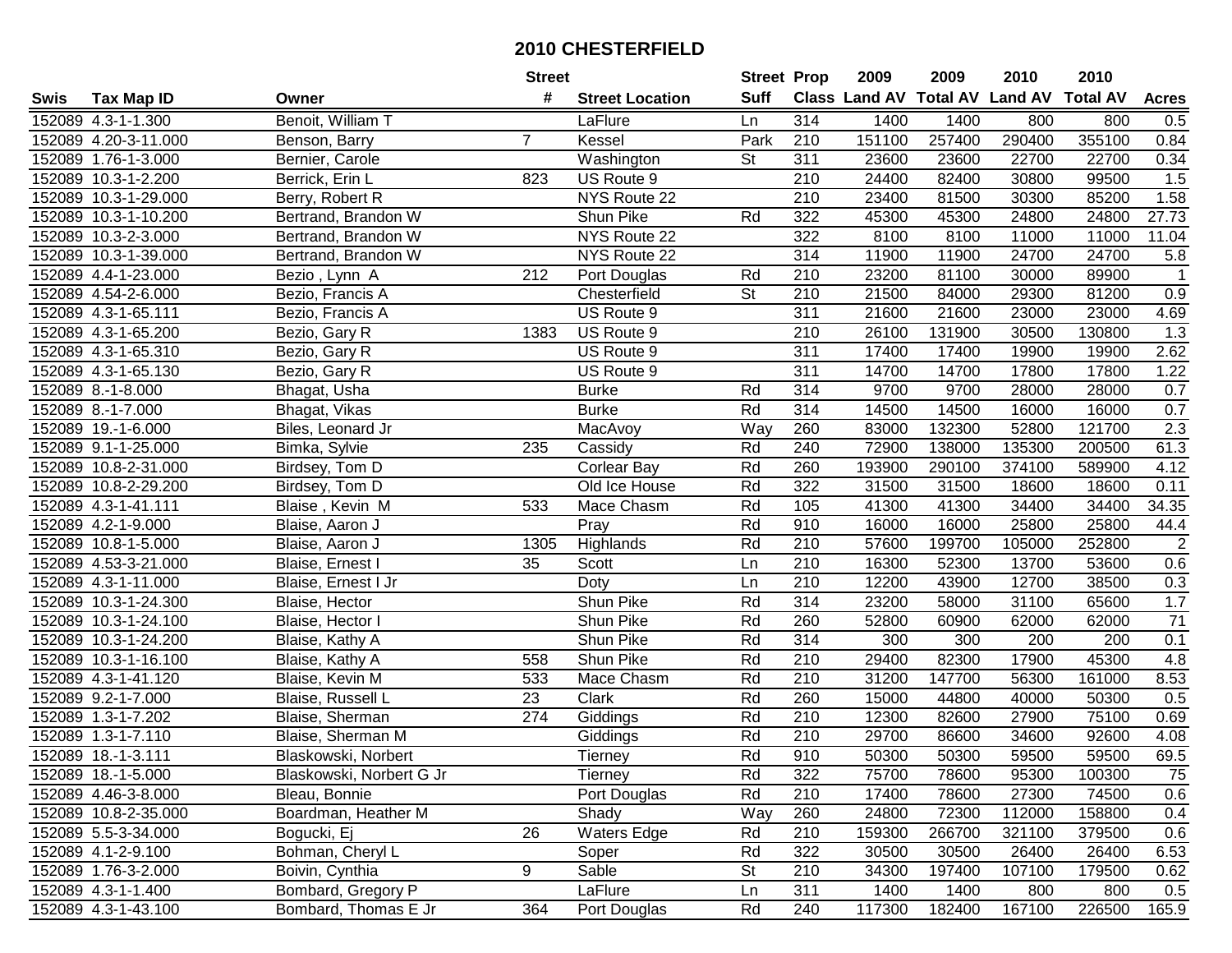|      |                      |                             | <b>Street</b> |                        | <b>Street Prop</b>       |                  | 2009                          | 2009    | 2010           | 2010            |                  |
|------|----------------------|-----------------------------|---------------|------------------------|--------------------------|------------------|-------------------------------|---------|----------------|-----------------|------------------|
| Swis | <b>Tax Map ID</b>    | Owner                       | #             | <b>Street Location</b> | <b>Suff</b>              |                  | <b>Class Land AV Total AV</b> |         | <b>Land AV</b> | <b>Total AV</b> | <b>Acres</b>     |
|      | 152089 1.76-1-13.000 | Bonadies-Morrow, Cathy      |               | Lumber                 | <b>St</b>                | 210              | 22600                         | 106400  | 52800          | 106700          | 0.32             |
|      | 152089 10.8-2-10.000 | Bond, Mary J                |               | <b>Bond</b>            | Rd                       | 260              | 230500                        | 275700  | 331900         | 368600          | 1.29             |
|      | 152089 4.3-1-41.130  | Bonner, Jon H               | 481           | Mace Chasm             | Rd                       | 240              | 43400                         | 119000  | 59500          | 140900          | 10.68            |
|      | 152089 3.4-1-2.212   | Booth, Gale                 | 374           | Dugway                 | Rd                       | 210              | 40000                         | 152400  | 41100          | 192400          | 8.4              |
|      | 152089 9.1-1-29.000  | Bosley, James L             | 172           | Cassidy                | Rd                       | 240              | 167900                        | 208700  | 184000         | 263100          | 200              |
|      | 152089 4.3-1-28.200  | <b>Bottling Group LLC</b>   |               | US Route 9             |                          | 330              | 7200                          | 7200    | 6300           | 6300            | 4.2              |
|      | 152089 4.53-4-1.000  | <b>Bottling Group LLC</b>   |               | US Route 9             |                          | 449              | 92000                         | 1187800 | 191000         | 1395300         | 4.1              |
|      | 152089 4.53-4-2.000  | <b>Bottling Group LLC</b>   |               | US Route 9             |                          | 449              | 42200                         | 251100  | 60600          | 352200          | $\overline{1.3}$ |
|      | 152089 4.1-1-10.110  | Bourgeois, Brian            |               | Soper                  | Rd                       | 322              | 37300                         | 37300   | 37700          | 37700           | 62.88            |
|      | 152089 4.1-1-19.000  | Bourgeois, Brian C          | 801           | Mace Chasm             | Rd                       | 105              | 121400                        | 212800  | 150000         | 155300          | 140              |
|      | 152089 4.2-1-35.000  | Bourgeois, Bruce L Jr       | 840           | Mace Chasm             | Rd                       | 210              | 25400                         | 104200  | 30900          | 106800          | 1.6              |
|      | 152089 4.2-1-37.000  | Bourgeois, Bruce L Jr       |               | Mace Chasm             | Rd                       | 314              | 14700                         | 14700   | 900            | 900             | 0.6              |
|      | 152089 1.67-1-1.000  | Bourgeois, Shirley P        |               | Lake                   | $\overline{\mathsf{St}}$ | 210              | 32700                         | 123100  | 60000          | 184500          | 0.5              |
|      | 152089 9.12-1-60.000 | Bourque, Helen M            |               | Clark                  | Rd                       | 260              | 58200                         | 93500   | 72300          | 100900          | 0.2              |
|      | 152089 1.67-1-15.200 | Boutros, Amal I             |               | Lake                   | $\overline{\mathsf{St}}$ | 210              | 24400                         | 83700   | 50000          | 104500          | 0.25             |
|      | 152089 4.53-3-6.100  | Bouyea, Kurt L              | 1523          | US Route 9             |                          | 210              | 23400                         | 82400   | 25500          | 92200           | 1.03             |
|      | 152089 9.12-1-47.000 | Boyer, Brynn                |               | Merrilee               | Ln                       | 210              | 10700                         | 47700   | 40000          | 60300           | 0.2              |
|      | 152089 4.3-1-65.120  | Boynton, Michael J          | 1377          | US Route 9             |                          | 210              | 25900                         | 130200  | 30200          | 160400          | 1.16             |
|      | 152089 4.53-3-14.200 | Boynton, Sheldon Jr         | 19            | Scott                  | Ln                       | 210              | 11400                         | 71700   | 10000          | 58500           | 0.2              |
|      | 152089 4.53-3-19.000 | Boynton, Terry              | 23            | Scott                  | Ln                       | 210              | 11200                         | 20800   | 12500          | 26200           | 0.25             |
|      | 152089 8.-1-19.000   | Bozek, Edward G             | 415           | Green                  | $\overline{\mathsf{St}}$ | 270              | 107800                        | 111300  | 125300         | 139600          | 159.1            |
|      | 152089 1.4-1-3.000   | Brancato, John C            |               | Giddings               | Rd                       | 323              | 6800                          | 6800    | 10600          | 10600           | 3.4              |
|      | 152089 9.12-1-2.000  | Brelia, Howard P            |               | Oak Hill               | Way                      | 260              | 79600                         | 137300  | 116900         | 155600          | 2.7              |
|      | 152089 4.54-2-5.000  | Brelia, John D              | 24            | Chesterfield           | <b>St</b>                | 210              | 19600                         | 106200  | 28000          | 121300          | 0.7              |
|      | 152089 4.14-2-2.000  | Bresette, Reginald L        | 660           | Mace Chasm             | Rd                       | 270              | 26600                         | 97000   | 32400          | 113600          | 2.6              |
|      | 152089 4.53-3-12.000 | Bresette, Robert            | 18            | Scott                  | Ln                       | 210              | 17300                         | 75600   | 13700          | 73800           | 0.6              |
|      | 152089 1.84-1-5.000  | <b>Brinton Family Trust</b> |               | Second                 | $\overline{\mathsf{St}}$ | $\overline{210}$ | 37800                         | 139700  | 62800          | 176400          | 0.78             |
|      | 152089 9.2-1-1.000   | Brizzolara, Mary            |               | Augur Lake             | Rd                       | 910              | 16700                         | 16700   | 19800          | 19800           | 19.8             |
|      | 152089 4.3-1-83.000  | Brockwell, Jr, Gary         | 41            | Cinnamon               | Rdg                      | 210              | 14600                         | 89400   | 23600          | 90400           | 0.43             |
|      | 152089 9.12-1-48.000 | Brown, Edward               |               | Glomann                | Rd                       | 260              | 54000                         | 88100   | 67300          | 91800           | 0.2              |
|      | 152089 4.3-1-85.600  | Brown, Glen                 |               | Cinnamon               | Rdg                      | 322              | 12700                         | 12700   | 13300          | 13300           | 0.33             |
|      | 152089 4.2-1-33.100  | Brown, Michael J            |               | Mace Chasm             | Rd                       | 240              | 97800                         | 249500  | 133700         | 275100          | 93.5             |
|      | 152089 10.1-1-29.000 | Brown, Michael J            |               | US Route 9             |                          | 260              | 29300                         | 91800   | 35300          | 96400           | 4.5              |
|      | 152089 11.9-2-8.000  | Brown, Nancy J              |               | <b>Corlear Bay</b>     | Rd                       | 260              | 250600                        | 268800  | 410000         | 468400          | 4.27             |
|      | 152089 9.3-1-2.000   | Brown, Robert M             |               | Trout Pond             | Rd                       | 312              | 29700                         | 32600   | 40900          | 43800           | 11.9             |
|      | 152089 10.16-2-2.000 | Brown, Thomas S II          |               | <b>Corlear Bay</b>     | Rd                       | 260              | 263000                        | 277200  | 485100         | 516000          | 5.9              |
|      | 152089 4.54-2-19.000 | Brumfield, Elizabeth J      | 204           | Thompson               | Rd                       | 240              | 39400                         | 108600  | 44600          | 126300          | 10.7             |
|      | 152089 4.3-1-50.000  | Brumgard, William K         |               | Robare                 | Rd                       | 105              | 58800                         | 58800   | 45900          | 45900           | 25.5             |
|      | 152089 4.1-2-2.000   | Brumgard, William K         |               | Mace Chasm             | Rd                       | 311              | 32000                         | 32000   | 38400          | 38400           | 6.68             |
|      | 152089 4.3-1-51.000  | Brumgard, William K         |               | Robare                 | Rd                       | 151              | 55000                         | 55000   | 36900          | 36900           | 20.5             |
|      | 152089 10.20-1-4.100 | Brunet, Michel              |               | Highlands              | Rd                       | 314              | 104400                        | 233400  | 227600         | 398900          | 107.7            |
|      | 152089 20.2-1-5.000  | Brunk, Carl F               |               | Highlands              | Rd                       | 270              | 11800                         | 21300   | 25300          | 28700           | 1.39             |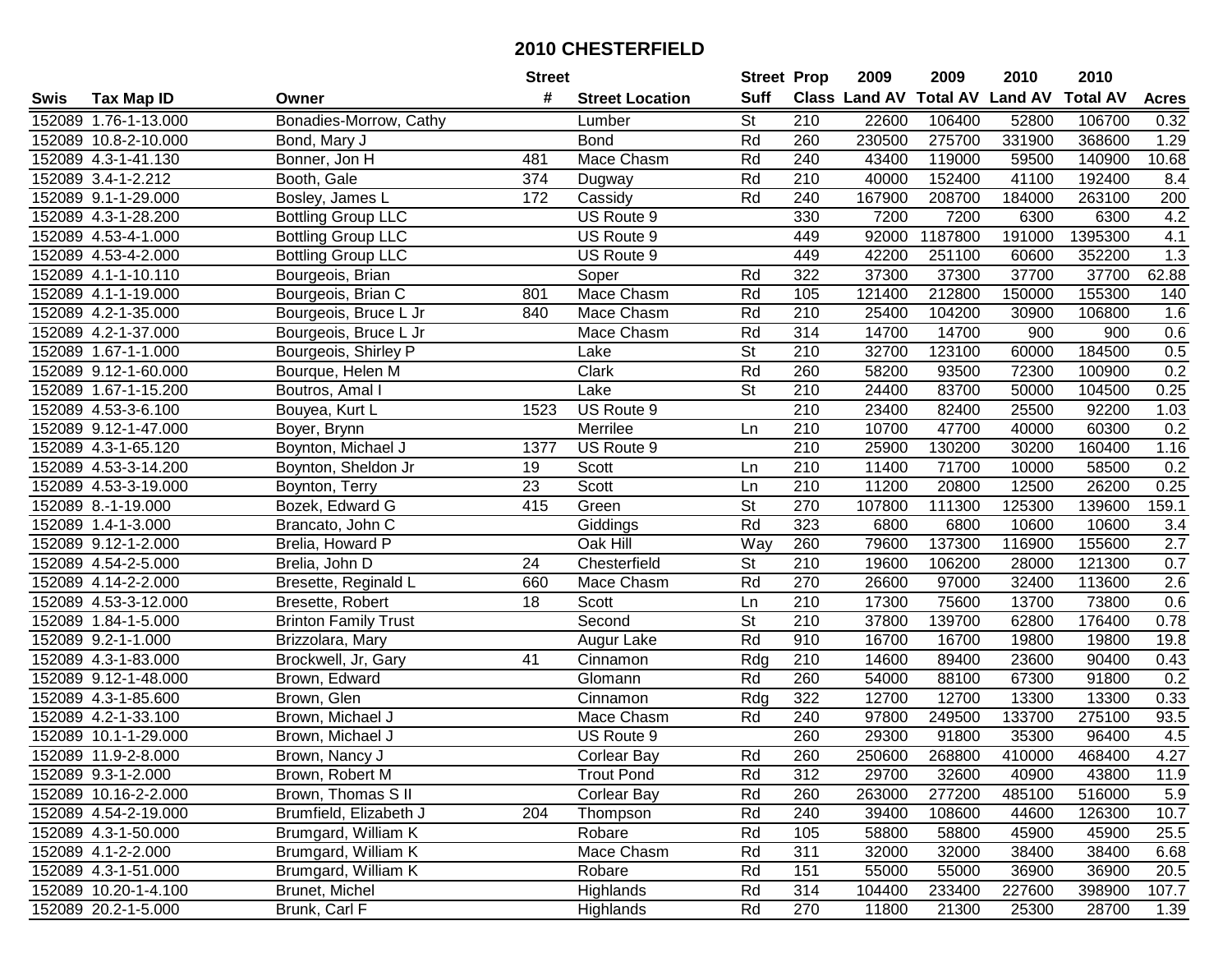|      |                                                     |                                  | <b>Street</b>   |                        | <b>Street Prop</b>       |                  | 2009          | 2009            | 2010           | 2010            |                |
|------|-----------------------------------------------------|----------------------------------|-----------------|------------------------|--------------------------|------------------|---------------|-----------------|----------------|-----------------|----------------|
| Swis | <b>Tax Map ID</b>                                   | Owner                            | #               | <b>Street Location</b> | <b>Suff</b>              |                  | Class Land AV | <b>Total AV</b> | <b>Land AV</b> | <b>Total AV</b> | <b>Acres</b>   |
|      | 152089 4.2-1-16.111                                 | Bruno Kenneth A                  |                 | Trembleau              | Rd                       | 322              | 13300         | 13300           | 28800          | 28800           | 8.52           |
|      | 152089 4.2-1-16.120                                 | Bruno Kenneth A                  |                 | Trembleau              | Rd                       | 314              | 18200         | 18200           | 33600          | 33600           | 11.71          |
|      | 152089 5.5-1-1.120                                  | Bruno, Kenneth A                 | 110             | Trembleau              | Rd                       | 240              | 67900         | 161300          | 101300         | 221300          | 11.75          |
|      | 152089 4.2-1-16.112                                 | Bruno, Kenneth A Jr              | 171             | Trembleau              | Rd                       | 210              | 32600         | 247900          | 101300         | 268800          | 8.5            |
|      | 152089 9.12-1-38.000                                | Buchholz, David A                | 5               | Randolph               | Rd                       | 260              | 52400         | 82000           | 66600          | 184700          | 0.18           |
|      | 152089 1.84-1-1.272                                 | Buesser, Arthur                  |                 | South                  | $\overline{\mathsf{St}}$ | $\overline{210}$ | 43500         | 65400           | 68400          | 126800          | 1.67           |
|      | 152089 1.84-1-4.000                                 | Buesser, Carl W                  |                 | South                  | $\overline{\mathsf{St}}$ | 311              | 33200         | 33200           | 42500          | 42500           | 0.97           |
|      | 152089 1.84-1-1.172                                 | Buesser, Debra                   | $\overline{24}$ | Second                 | $\overline{\mathsf{St}}$ | 210              | 34900         | 123700          | 62800          | 219900          | 0.78           |
|      | 152089 1.83-1-5.100                                 | Bugyi, Martin S                  |                 | Second                 | $\overline{\mathsf{St}}$ | $\overline{210}$ | 48700         | 101600          | 72900          | 132400          | 2.57           |
|      | 152089 10.8-2-9.000                                 | <b>Bull H&amp;H Family Trust</b> |                 | <b>Bond</b>            | Rd                       | 260              | 82000         | 113900          | 164500         | 187200          | 0.14           |
|      | 152089 10.8-2-8.000                                 | Bull, Loretta Camp               |                 | <b>Bond</b>            | Rd                       | 260              | 100000        | 134200          | 275400         | 297900          | 0.5            |
|      | 152089 1.76-3-10.100                                | Bullis, Steve F                  |                 | South                  | <b>St</b>                | 210              | 31100         | 160000          | 59600          | 194000          | 0.49           |
|      | 152089 1.75-2-5.000                                 | Bullis, Steven F                 |                 | Washington             | $\overline{\mathsf{St}}$ | 311              | 26200         | 26200           | 31500          | 31500           | 0.55           |
|      | 152089 1.75-2-4.000                                 | Bullis, Steven F                 |                 | Second                 | <b>St</b>                | 210              | 21500         | 88600           | 52000          | 94700           | 0.3            |
|      | 152089 10.8-1-1.300                                 | Burke, John T                    | 1314            | Highlands              | Rd                       | 240              | 86000         | 240900          | 202700         | 362900          | 29.72          |
|      | 152089 1.84-2-3.000                                 | Burns, Ryan M                    |                 | NYS Route 373          |                          | 210              | 36800         | 130200          | 63000          | 150000          | 0.8            |
|      | 152089 4.1-1-11.000                                 | Busha, Harold D                  | 232             | Soper                  | Rd                       | 210              | 31900         | 101000          | 36800          | 59200           | 5.55           |
|      | 152089 1.76-2-5.400                                 | Butler, Timothy W                |                 | <b>Bolivar</b>         | $\overline{\mathsf{St}}$ | 210              | 18600         | 127700          | 50800          | 181400          | 0.27           |
|      | 152089 620.89-9999-705.820/188 Cable & Wireless Inc |                                  |                 | <b>Outside Plant</b>   |                          | 836              | 0             | 16265           | $\Omega$       | 15656           | 0              |
|      | 152089 9.12-1-6.000                                 | Cacchio, George B                |                 | Augur Lake             | Rd                       | 280              | 228000        | 387000          | 243900         | 395200          | 9.2            |
|      | 152089 20.1-1-11.000                                | Calkins, Dan A                   |                 | NYS Route 22           |                          | $\overline{210}$ | 23800         | 82600           | 30300          | 110700          | 1.2            |
|      | 152089 10.8-2-7.000                                 | Camp Keepidle Trust              |                 | <b>Corlear Bay</b>     | Rd                       | 260              | 198100        | 257000          | 266300         | 312500          | 1.5            |
|      | 152089 20.1-1-10.200                                | Campanozzi, Ralph G Jr           | 239             | NYS Route 22           |                          | 210              | 28200         | 108500          | 33500          | 119900          | 3.3            |
|      | 152089 20.3-1-3.120                                 | Campanozzi, Ralph G Jr           |                 | NYS Route 22           |                          | 311              | 24000         | 24000           | 28400          | 28400           | 31.5           |
|      | 152089 20.3-1-4.000                                 | Campanozzi, Ralph G Jr           |                 | NYS Route 22           |                          | 314              | 700           | 700             | 1800           | 1800            | 1.2            |
|      | 152089 1.76-2-5.300                                 | Campbell, James L                |                 | <b>Bolivar</b>         | St                       | 311              | 20100         | 20100           | 19300          | 19300           | 0.27           |
|      | 152089 5.5-3-8.000                                  | Canas, Carol S                   |                 | <b>Waters Edge</b>     | Rd                       | 260              | 167500        | 225200          | 294700         | 316800          | 0.44           |
|      | 152089 5.5-3-36.000                                 | Canas, Servando Jr               | 18              | <b>Waters Edge</b>     | Rd                       | 210              | 152400        | 391000          | 309900         | 560700          | 0.5            |
|      | 152089 1.84-1-3.000                                 | Cannon, John G                   | $\overline{12}$ | Second                 | $\overline{\mathsf{St}}$ | $\overline{210}$ | 43200         | 125000          | 65500          | 170700          | $\,6$          |
|      | 152089 4.53-5-1.000                                 | Carron, Marcia                   |                 | <b>Bens</b>            | Ln                       | 311              | 1000          | 1000            | 500            | 500             | 0.3            |
|      | 152089 18.-1-6.000                                  | Carter Jack E                    | 185             | Tierney                | Rd                       | 240              | 49100         | 108400          | 58200          | 126500          | 29.2           |
|      | 152089 18.-1-7.000                                  | Carter Jack E                    |                 | Tierney                | Rd                       | 910              | 4000          | 4000            | 1000           | 1000            | $\overline{1}$ |
|      | 152089 4.1-2-1.000                                  | Carter, Craig A                  | 1010            | Mace Chasm             | Rd                       | $\overline{210}$ | 27700         | 131000          | 33300          | 141200          | 3.2            |
|      | 152089 9.3-1-23.100                                 | Cassevah, Deborah M              | 1045            | <b>Trout Pond</b>      | Rd                       | 240              | 33000         | 80800           | 37100          | 146700          | 17.1           |
|      | 152089 11.9-2-2.000                                 | Cassida, James D                 |                 | Lindsay                | Dr                       | 260              | 131900        | 179400          | 229500         | 251000          | 0.6            |
|      | 152089 28.-1-24.000                                 | Castaldo, Jeffrey D              |                 | <b>Trout Pond</b>      | Rd                       | 912              | 700           | 700             | 900            | 900             | 1.5            |
|      | 152089 4.3-1-1.212                                  | Champlain Valley REH Corp        |                 | <b>Industrial Park</b> | Rd                       | 449              | 43300         | 132000          | 54100          | 148700          | 2.8            |
|      | 152089 10.8-2-13.000                                | Chandler, Dean V                 | 213             | <b>Corlear Bay</b>     | Rd                       | 280              | 266200        | 382100          | 351700         | 481100          | 2.5            |
|      | 152089 5.5-2-2.000                                  | Changelo, Stacy P                |                 | Trembleau              | Rd                       | 314              | 25000         | 25000           | 41100          | 41100           | 2.1            |
|      | 152089 10.8-2-25.002                                | Chapman, Patricia E              |                 | Old Ice House          | Rd                       | 260              | 362600        | 398400          | 673100         | 700100          | 6.05           |
|      | 152089 9.12-1-11.200                                | Chartier, Allyne L               | 8               | Heather                | Ln                       | 210              | 95000         | 181100          | 134500         | 226400          | 1.08           |
|      | 152089 9.12-1-11.111                                | Chartier, Allyne L               |                 | Lewis                  | Rd                       | 322              | 13700         | 13700           | 37500          | 37500           | 16.16          |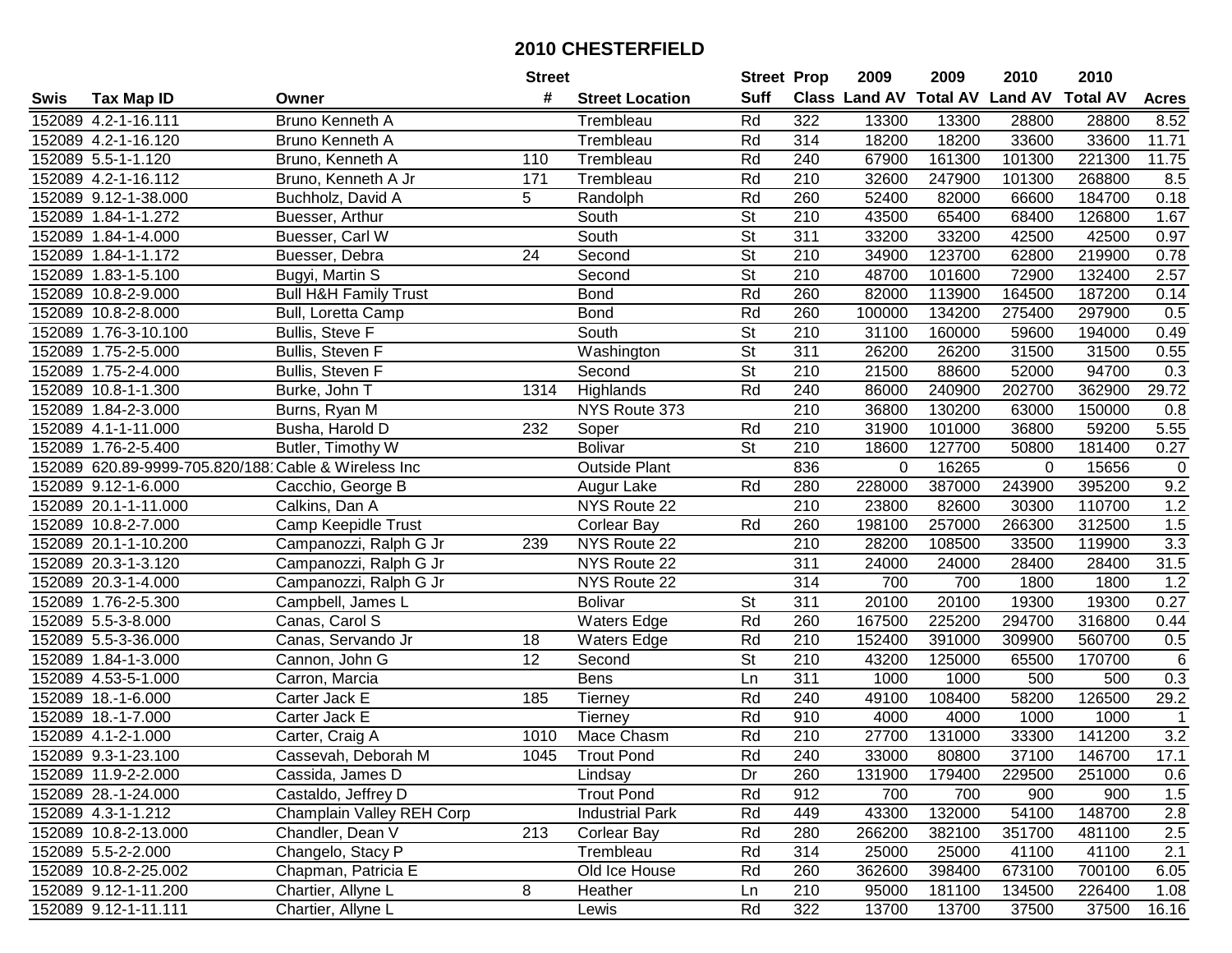|      |                       |                                  | <b>Street</b>   |                        | <b>Street Prop</b>       |     | 2009                          | 2009   | 2010           | 2010            |              |
|------|-----------------------|----------------------------------|-----------------|------------------------|--------------------------|-----|-------------------------------|--------|----------------|-----------------|--------------|
| Swis | <b>Tax Map ID</b>     | Owner                            | #               | <b>Street Location</b> | <b>Suff</b>              |     | <b>Class Land AV Total AV</b> |        | <b>Land AV</b> | <b>Total AV</b> | <b>Acres</b> |
|      | 152089 9.12-1-32.000  | Chartier, Allyne L               | 52              | Lewis                  | Rd                       | 210 | 33800                         | 115600 | 102300         | 183800          | 0.2          |
|      | 152089 1.4-1-12.200   | Charue, Rene                     |                 | Lake                   | <b>St</b>                | 314 | 24500                         | 24500  | 34200          | 34200           | 1.92         |
|      | 152089 1.67-1-4.000   | Charue, Rene                     |                 | Lake                   | <b>St</b>                | 311 | 27200                         | 27200  | 34700          | 34700           | 0.7          |
|      | 152089 1.67-1-12.000  | Charue, Rene                     |                 | Lake                   | $\overline{\mathsf{St}}$ | 210 | 37400                         | 70700  | 64700          | 107000          | 0.97         |
|      | 152089 1.67-1-13.000  | Charue, Rene                     |                 | Lake                   | $\overline{\mathsf{St}}$ | 414 | 53600                         | 130100 | 38700          | 146600          | 0.9          |
|      | 152089 4.3-1-80.000   | Cherrier, Douglas                | $\overline{27}$ | Cinnamon               | Rdg                      | 210 | 17200                         | 114500 | 26200          | 113100          | 0.43         |
|      | 152089 1.76-3-4.100   | Chesbrough, Robert R             |                 | <b>Bolivar</b>         | St                       | 210 | 44600                         | 404000 | 67500          | 315400          | 1.5          |
|      | 152089 8.-1-18.000    | Chesterfield Fish & Game Club    |                 | Green                  | $\overline{\mathsf{St}}$ | 920 | 46300                         | 74600  | 56900          | 56900           | 94.8         |
|      | 152089 8.-1-13.110    | Christmas & Assoc Inc            |                 | <b>Trout Pond</b>      | Rd                       | 322 | 34700                         | 34700  | 29900          | 29900           | 13.41        |
|      | 152089 9.1-1-26.120   | Ciani, Susanne L                 |                 | Cassidy                | Rd                       | 323 | 39500                         | 39500  | 26300          | 26300           | 26.3         |
|      | 152089 4.20-4-17.000  | Clark, Alice                     |                 | Corlear Bay            | Rd                       | 311 | 7100                          | 7100   | 500            | 500             | 0.1          |
|      | 152089 4.20-4-18.000  | Clark, Alice                     |                 | Corlear Bay            | Rd                       | 314 | 13600                         | 13600  | 1000           | 1000            | 0.2          |
|      | 152089 4.2-1-27.000   | Clark, Alice                     |                 | Pray                   | Rd                       | 210 | 13300                         | 28800  | 20800          | 37000           | 0.4          |
|      | 152089 4.2-1-26.100   | Clark, Alice                     | 238             | Pray                   | Rd                       | 312 | 60700                         | 60700  | 97300          | 99000           | 75.8         |
|      | 152089 4.4-1-33.100   | Clark, Avery                     | 267             | Port Douglas           | Rd                       | 240 | 94000                         | 217700 | 110300         | 219000          | 81.3         |
|      | 152089 4.3-1-66.400   | Clark, Dr Debra J                |                 | US Route 9             |                          | 210 | 28200                         | 158800 | 32400          | 208100          | 2.6          |
|      | 152089 10.8-2-18.000  | Clark, Frank                     |                 | <b>Corlear Bay</b>     | Rd                       | 260 | 231400                        | 316500 | 324200         | 383900          | 1.9          |
|      | 152089 9.12-1-58.000  | Clark, Joan A                    |                 | Clark                  | Rd                       | 314 | 8000                          | 8000   | 11000          | 11000           | 0.2          |
|      | 152089 9.2-1-6.003    | Clark, Joan A                    | 29              | Clark                  | Rd                       | 240 | 34600                         | 78200  | 47100          | 111300          | 18.1         |
|      | 152089 4.2-3-4.000    | Clark, Renee                     |                 | Soper                  | Rd                       | 210 | 32900                         | 410000 | 130800         | 371700          | 6.83         |
|      | 152089 4.1-1-2.100    | Clark, Robert F Jr               | 360             | Soper                  | Rd                       | 210 | 39400                         | 107100 | 26100          | 115100          | 23.16        |
|      | 152089 4.3-1-44.000   | Clarke, John N                   |                 | Finney                 | Rd                       | 240 | 108300                        | 172200 | 168000         | 201600          | 130.5        |
|      | 152089 4.2-3-2.100    | Clarke, John N                   |                 | NYS Route 373          |                          | 322 | 10800                         | 10800  | 24000          | 24000           | 5.3          |
|      | 152089 4.2-3-1.000    | Clarke, John N                   | 449             | NYS Route 373          |                          | 210 | 32800                         | 175800 | 34400          | 180100          | 3.9          |
|      | 152089 4.3-1-48.000   | Clarke, Mark R                   | 394             | Mace Chasm             | Rd                       | 210 | 18000                         | 112600 | 40000          | 201900          | 0.5          |
|      | 152089 28.-1-8.000    | Clear Pond Park Corp             |                 | <b>Trout Pond</b>      | Rd                       | 912 | 125100                        | 125100 | 143000         | 143000          | 246.5        |
|      | 152089 28.-1-10.000   | <b>Clear Pond Park Corp</b>      |                 | <b>Trout Pond</b>      | Rd                       | 912 | 118600                        | 118600 | 135400         | 135400          | 233.5        |
|      | 152089 28.-1-13.000   | <b>Clear Pond Park Corp</b>      |                 | <b>Trout Pond</b>      | Rd                       | 912 | 113400                        | 122000 | 129500         | 129500          | 223.3        |
|      | 152089 19.-1-34.000   | <b>Clear Pond Park Corp</b>      |                 | <b>Trout Pond</b>      | Rd                       | 912 | 178900                        | 178900 | 247200         | 247200          | 309          |
|      | 152089 19.-1-33.000   | <b>Clear Pond Park Corp</b>      |                 | <b>Trout Pond</b>      | Rd                       | 912 | 66500                         | 66500  | 90000          | 90000           | 100          |
|      | 152089 29.-1-12.000   | <b>Clear Pond Park Corp</b>      |                 | <b>Trout Pond</b>      | Rd                       | 912 | 148900                        | 148900 | 141700         | 141700          | 244.3        |
|      | 152089 18.-1-12.000   | <b>Clear Pond Park Corp</b>      |                 | <b>Trout Pond</b>      | Rd                       | 912 | 152200                        | 152200 | 173900         | 173900          | 299.9        |
|      | 152089 29.-1-2.000    | <b>Clear Pond Park Corp</b>      |                 | <b>Trout Pond</b>      | Rd                       | 912 | 128900                        | 128900 | 152100         | 152100          | 169          |
|      | 152089 29.-1-1.000    | <b>Clear Pond Park Corp</b>      |                 | <b>Trout Pond</b>      | Rd                       | 912 | 134100                        | 134100 | 158300         | 158300          | 175.9        |
|      | 152089 18.-1-13.000   | Clear Pond Park Corp             |                 | Trout Pond             | Rd                       | 912 | 111100                        | 111100 | 127000         | 127000          | 218.9        |
|      | 152089 18.-1-14.000   | <b>Clear Pond Park Corp</b>      |                 | <b>Trout Pond</b>      | Rd                       | 912 | 108700                        | 108700 | 124400         | 124400          | 214.4        |
|      | 152089 19.-1-13.000/1 | <b>Clinton Essex Evangelical</b> |                 | <b>Trout Pond</b>      | Rd                       | 620 | 100                           | 100    | 100            | 100             | 0            |
|      | 152089 4.4-1-10.000   | Clodgo, Michael                  | 61              | Port Douglas           | Rd                       | 210 | 18100                         | 56500  | 40000          | 75300           | 0.2          |
|      | 152089 5.5-3-9.000    | Clute, John E Jr                 |                 | <b>Waters Edge</b>     | Rd                       | 210 | 110000                        | 274900 | 292800         | 374600          | 0.5          |
|      | 152089 4.53-3-18.120  | Cobb, Charles L                  |                 | Hollywood              | Ave                      | 270 | 17100                         | 50100  | 14000          | 32100           | 0.71         |
|      | 152089 1.83-1-5.200   | Cochran, Jeffrey C               |                 | NYS Route 373          |                          | 311 | 21700                         | 21700  | 30500          | 30500           | 2.21         |
|      | 152089 4.16-2-25.000  | Cocke, Susan G                   |                 | Schuyler               | Rd                       | 260 | 181100                        | 225100 | 310400         | 356600          | 0.62         |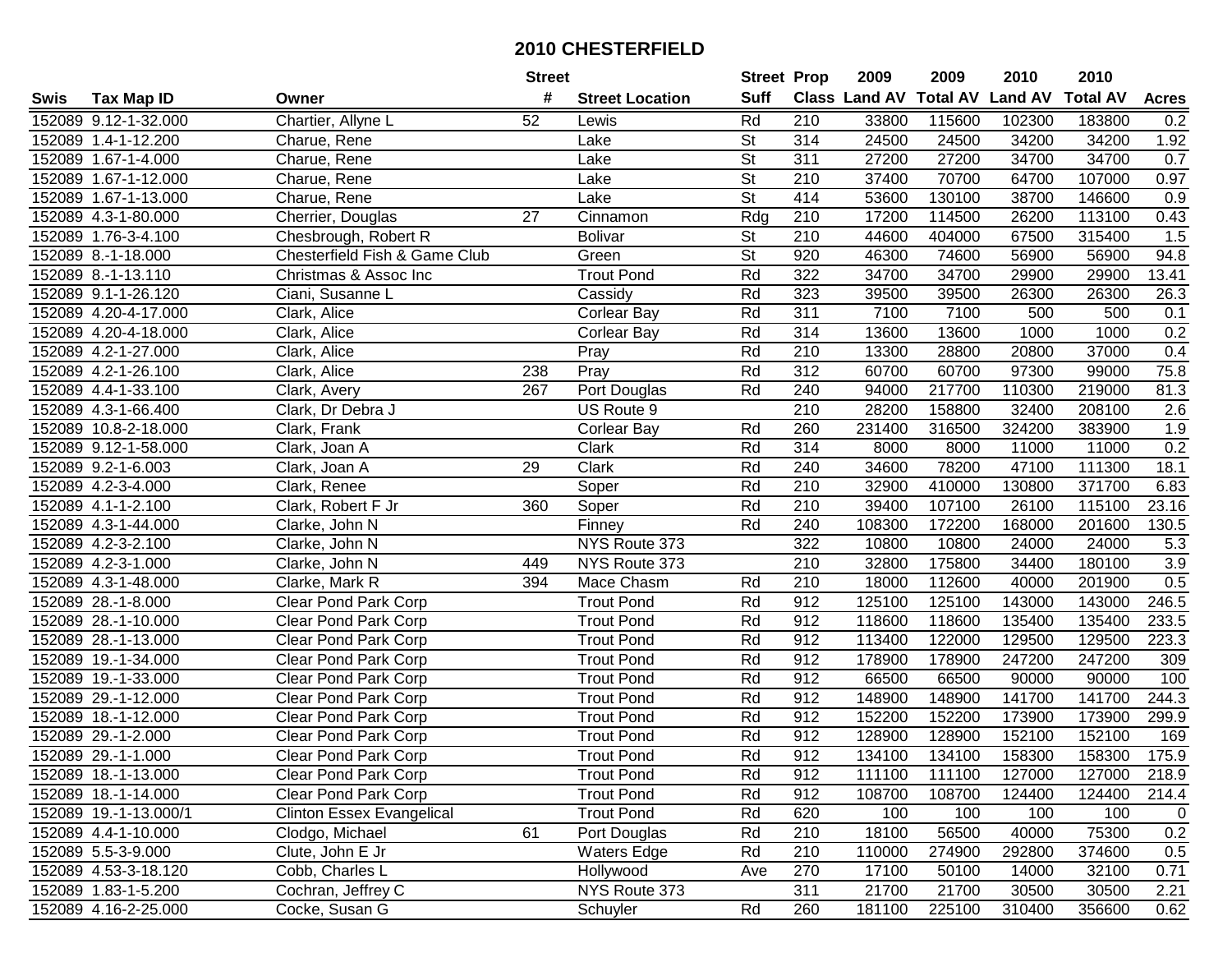|      |                       |                                 | <b>Street</b> |                        | <b>Street Prop</b>       |                  | 2009                          | 2009   | 2010           | 2010            |                |
|------|-----------------------|---------------------------------|---------------|------------------------|--------------------------|------------------|-------------------------------|--------|----------------|-----------------|----------------|
| Swis | <b>Tax Map ID</b>     | Owner                           | #             | <b>Street Location</b> | <b>Suff</b>              |                  | <b>Class Land AV Total AV</b> |        | <b>Land AV</b> | <b>Total AV</b> | <b>Acres</b>   |
|      | 152089 3.3-1-7.000    | Colby, Joseph S                 | 487           | Dugway                 | Rd                       | 240              | 34200                         | 113200 | 42300          | 158100          | 13.3           |
|      | 152089 4.4-1-33.230   | Cole, Donald J                  |               | <b>Brinton</b>         | Rd                       | 314              | 29400                         | 29400  | 28700          | 28700           | 8.44           |
|      | 152089 9.8-1-4.120    | Colquhoun, William R            | 407           | Augur Lake             | Rd                       | 210              | 45700                         | 225000 | 36000          | 220600          | 5.03           |
|      | 152089 1.75-2-24.200  | Conklin, Scott                  |               | First                  | <b>St</b>                | 311              | 19800                         | 19800  | 19300          | 19300           | 0.27           |
|      | 152089 9.1-1-17.000   | Connors, Shirley C              | 633           | Dugway                 | Rd                       | 210              | 23200                         | 102000 | 29300          | 81400           | 0.9            |
|      | 152089 8.-1-6.000     | Coolidge, Craig D               |               | <b>Burke</b>           | Rd                       | 210              | 76600                         | 107600 | 147800         | 238500          | 151.3          |
|      | 152089 4.53-4-3.000   | Coon, James                     |               | US Route 9             |                          | 449              | 36200                         | 359000 | 99000          | 363500          | 0.7            |
|      | 152089 4.53-4-4.000   | Coon, James                     |               | US Route 9             |                          | 330              | 24500                         | 24500  | 39200          | 42000           | $\overline{2}$ |
|      | 152089 4.3-1-28.110   | Coon, James                     |               | <b>Bens</b>            | Ln                       | 322              | 27500                         | 27500  | 33900          | 33900           | 33.87          |
|      | 152089 10.16-1-1.000  | Cooney, Lucy                    | 993           | Highlands              | Rd                       | 240              | 127100                        | 181300 | 217300         | 255100          | 164.8          |
|      | 152089 1.76-3-4.200   | Cooper, Jon J                   |               | <b>Bolivar</b>         | $\overline{\mathsf{St}}$ | 210              | 31600                         | 306600 | 60000          | 391300          | 0.5            |
|      | 152089 1.76-2-2.000   | Corigliano, Judith A            |               | First                  | <b>St</b>                | 210              | 34300                         | 124100 | 61200          | 146800          | 0.62           |
|      | 152089 11.9-1-16.000  | <b>Corlear Bay Owners Assoc</b> |               | Nixie Bay              | Rd                       | 311              | 23900                         | 23900  | 26300          | 26300           | 0.1            |
|      | 152089 11.9-1-12.000  | <b>Corlear Bay Owners Assoc</b> |               | Nixie Bay              | Rd                       | 311              | 48100                         | 48100  | 61900          | 61900           | 0.1            |
|      | 152089 11.9-1-11.000  | <b>Corlear Bay Owners Assoc</b> |               | Little Sandy           | Rd                       | 311              | 22500                         | 22500  | 30500          | 30500           | 0.1            |
|      | 152089 11.9-1-10.200  | Corlear Bay Owners Assoc        |               | Little Sandy           | Rd                       | 311              | 19700                         | 19700  | 25000          | 25000           | 0.07           |
|      | 152089 10.12-2-1.000  | Corlear Bay Owners Assoc        |               | Little Sandy           | Rd                       | 312              | 52900                         | 52900  | 76500          | 87900           | 6.8            |
|      | 152089 11.9-1-6.000   | <b>Corlear Bay Owners Assoc</b> |               | <b>Little Sandy</b>    | Rd                       | 311              | 17200                         | 17200  | 28200          | 28200           | 0.1            |
|      | 152089 10.12-2-3.000  | <b>Corlear Bay Owners Assoc</b> |               | <b>Little Sandy</b>    | Rd                       | 314              | 25500                         | 25500  | 42500          | 42500           | 0.5            |
|      | 152089 10.12-2-4.000  | <b>Corlear Bay Owners Assoc</b> |               | Harms                  | Way                      | 312              | 27800                         | 32900  | 44500          | 50400           | 0.7            |
|      | 152089 10.12-2-10.000 | <b>Corlear Bay Owners Assoc</b> |               | Nixie Bay              | Rd                       | 312              | 27700                         | 31200  | 44500          | 48900           | 0.7            |
|      | 152089 10.12-1-4.000  | <b>Corlear Bay Property</b>     |               | Highlands              | Rd                       | 210              | 128700                        | 241000 | 128700         | 241000          | 88.9           |
|      | 152089 4.3-1-55.000   | Costin, Jeffrey S               | 1239          | US Route 9             |                          | 240              | 33400                         | 62000  | 41600          | 78600           | 27             |
|      | 152089 4.4-1-17.000   | Cotter, Michael S               |               | <b>Highlands</b>       | Rd                       | 210              | 14200                         | 73900  | 26700          | 78200           | 0.5            |
|      | 152089 4.3-2-7.000    | Coty, Rachel                    | 83            | Thompson               | Rd                       | $\overline{210}$ | 29000                         | 121400 | 36400          | 213900          | 5.25           |
|      | 152089 10.3-1-6.200   | Courson, Russell A              |               | US Route 9             |                          | $\overline{210}$ | 23900                         | 47000  | 32000          | 46600           | 2.3            |
|      | 152089 4.16-2-30.200  | Cowan, Ann M                    | 48            | Schuyler               | Rd                       | 220              | 134000                        | 252700 | 223000         | 313300          | 0.5            |
|      | 152089 4.2-1-13.200   | Cowen, John V                   | 303           | Trembleau              | Rd                       | 210              | 32000                         | 112100 | 36000          | 122300          | $\overline{5}$ |
|      | 152089 4.3-1-52.000   | Cox, William G                  | 56            | Robare                 | Rd                       | 240              | 54300                         | 166300 | 72800          | 220000          | 55.2           |
|      | 152089 11.9-1-20.000  | Craft, Robert                   |               | Evans                  | Rd                       | 260              | 33700                         | 116300 | 62000          | 103800          | 0.7            |
|      | 152089 11.9-1-10.100  | Craft, Robert H Jr              |               | Little Sandy           | Rd                       | 260              | 60200                         | 245300 | 27600          | 138200          | 0.64           |
|      | 152089 4.20-3-36.000  | Craft, Robert H Jr              |               | Corlear Bay            | Rd                       | 314              | 40500                         | 40500  | 78000          | 78000           | 7.1            |
|      | 152089 10.8-2-19.000  | Craft, Robert H Jr              |               | <b>Corlear Bay</b>     | Rd                       | 260              | 178900                        | 348900 | 303200         | 330800          | 1.5            |
|      | 152089 4.20-3-8.000   | Craft, Robert H Jr              |               | <b>Corlear Bay</b>     | Rd                       | 448              | 174700                        | 174700 | 174700         | 174700          | 1.7            |
|      | 152089 4.3-1-35.120   | Craig, Harriette M              | 409           | Mace Chasm             | Rd                       | 210              | 32100                         | 86100  | 51900          | 103500          | 5.6            |
|      | 152089 4.3-1-35.411   | Craig, Harriette M              |               | Mace Chasm             | Rd                       | 210              | 34400                         | 34400  | 54900          | 94400           | 16.94          |
|      | 152089 4.14-1-5.200   | Crawford, Norman                | 467           | Port Douglas           | Rd                       | 210              | 18400                         | 59000  | 28000          | 66700           | 0.7            |
|      | 152089 9.8-1-7.001    | Crescenzo, John                 |               | Augur Lake             | Rd                       | 311              | 110100                        | 290000 | 270100         | 270100          | 19.1           |
|      | 152089 4.10-1-10.300  | Croghan, Michael                |               | Prospect               | Rd                       | 210              | 33500                         | 200100 | 34800          | 241000          | 4.17           |
|      | 152089 1.75-2-13.000  | Cross, Leo S                    |               | Second                 | <b>St</b>                | 210              | 33800                         | 122500 | 61000          | 134400          | 0.6            |
|      | 152089 1.75-1-13.100  | Crowningshied, Malcolm R        |               | Washington             | <b>St</b>                | 210              | 19000                         | 70600  | 50000          | 82500           | 0.25           |
|      | 152089 1.75-1-10.000  | Crowningshield, Charles E       | 47            | North                  | $\overline{\mathsf{St}}$ | 210              | 42600                         | 99200  | 65000          | 128900          | $\overline{1}$ |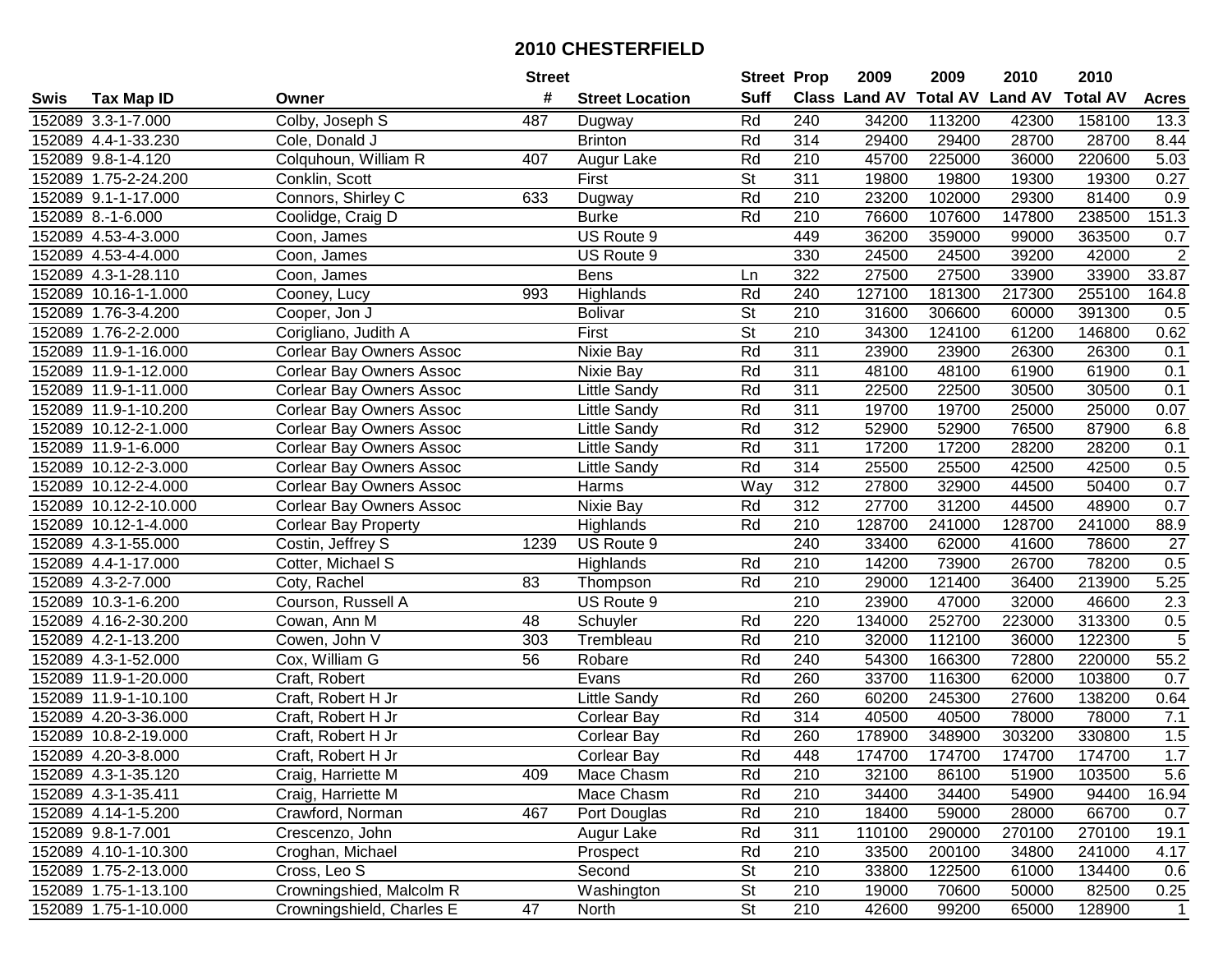|      |                       |                            | <b>Street</b>   |                        | <b>Street Prop</b>       |                  | 2009                 | 2009            | 2010           | 2010            |                |
|------|-----------------------|----------------------------|-----------------|------------------------|--------------------------|------------------|----------------------|-----------------|----------------|-----------------|----------------|
| Swis | Tax Map ID            | Owner                      | #               | <b>Street Location</b> | <b>Suff</b>              |                  | <b>Class Land AV</b> | <b>Total AV</b> | <b>Land AV</b> | <b>Total AV</b> | <b>Acres</b>   |
|      | 152089 1.75-3-7.300   | Crowningshield, Kerry M    |                 | <b>Bolivar</b>         | <b>St</b>                | 311              | 24500                | 24500           | 23600          | 23600           | 0.55           |
|      | 152089 1.75-2-21.000  | Crowningshield, Malcolm    |                 | Second                 | St                       | 210              | 31600                | 68200           | 60000          | 98800           | 0.5            |
|      | 152089 1.75-2-22.002  | Crowningshield, Malcolm    |                 | Sable                  | St                       | 210              | 42900                | 119100          | 65300          | 142800          | 1.05           |
|      | 152089 1.75-3-7.100   | Crowningshield, Malcolm    |                 | West                   | $\overline{\mathsf{St}}$ | 311              | 22000                | 22000           | 21200          | 21200           | 0.31           |
|      | 152089 1.4-1-15.000   | Crowningshield, Malcolm    |                 | Giddings               | Rd                       | 322              | 8500                 | 8500            | 15600          | 15600           | 10.1           |
|      | 152089 1.75-2-12.100  | Crowningshield, Malcolm R  |                 | Lumber                 | $\overline{\mathsf{St}}$ | $\overline{311}$ | 17800                | 17800           | 23600          | 23600           | 0.55           |
|      | 152089 1.75-3-7.200   | Crowningshield, Mathew R   |                 | <b>Bolivar</b>         | $\overline{\mathsf{St}}$ | 210              | 32800                | 80100           | 60500          | 118700          | 0.55           |
|      | 152089 1.4-1-8.200    | Crowningshield, Matthew    |                 | West                   | $\overline{\mathsf{St}}$ | 210              | 36400                | 105000          | 30500          | 220800          | 1.3            |
|      | 152089 9.2-1-4.212    | Crowningshield, Roger      | 584             | Augur Lake             | Rd                       | $\overline{240}$ | 41700                | 143400          | 43800          | 204000          | 14.76          |
|      | 152089 9.2-1-4.211    | Crowningshield, Roger      |                 | Augur Lake             | Rd                       | 322              | 8700                 | 8700            | 31300          | 31300           | 10.2           |
|      | 152089 19.-1-7.100    | Cullen, John               |                 | <b>Trout Pond</b>      | Rd                       | 210              | 18000                | 154100          | 63800          | 145200          | 1.76           |
|      | 152089 10.20-1-4.200  | Czaplinski, Leon W         |                 | Highlands              | Rd                       | 314              | 200                  | 200             | 500            | 500             | 0.1            |
|      | 152089 20.8-2-1.000   | Czaplinski, Leon W         |                 | Highlands              | Rd                       | 260              | 258000               | 310400          | 357600         | 387000          | 6.6            |
|      | 152089 10.20-3-1.000  | Czaplinski, Leon W         |                 | Highlands              | Rd                       | 311              | 22400                | 22400           | 4300           | 4300            | 1.5            |
|      | 152089 1.76-4-4.000/3 | <b>D&amp;H Corporation</b> |                 | Lake                   | $\overline{\mathsf{St}}$ | 843              | 14400                | 14400           | 14400          | 14400           | $\mathbf 0$    |
|      | 152089 10.1-1-5.000   | Dague, Arlene R            | 69              | Mace Chasm             | Rd                       | 210              | 27200                | 146700          | 30900          | 148100          | 1.6            |
|      | 152089 10.8-1-6.000   | Dague, Garrett P           | 1321            | Highlands              | Rd                       | 210              | 40300                | 149800          | 98500          | 235600          | 1.2            |
|      | 152089 10.3-2-1.000   | Dalbec, Yvon               |                 | Frontage               | Rd                       | 314              | 3000                 | 3000            | 2400           | 2400            | 1.6            |
|      | 152089 1.76-1-8.000   | Dame, Peter T              | 16              | Lumber                 | $\overline{\mathsf{St}}$ | 210              | 33600                | 149900          | 60900          | 144400          | 0.59           |
|      | 152089 8.-1-22.001    | Daniels, Ronald J          |                 | <b>Burke</b>           | Rd                       | 240              | 56800                | 92700           | 66300          | 136200          | 37.32          |
|      | 152089 9.3-1-1.000    | Dannis, Max                |                 | <b>Trout Pond</b>      | Rd                       | 260              | 67000                | 73000           | 64200          | 70300           | 64.2           |
|      | 152089 8.-1-15.000    | Dannis, Max                |                 | <b>Trout Pond</b>      | Rd                       | 910              | 71000                | 71000           | 81200          | 81200           | 140            |
|      | 152089 4.46-3-9.000   | Darling, Nancy A           |                 | Port Douglas           | Rd                       | 311              | 13800                | 13800           | 15000          | 15000           | 0.5            |
|      | 152089 5.5-3-19.000   | Davey, Harney              |                 | <b>Waters Edge</b>     | Rd                       | 311              | 2200                 | 2200            | 15600          | 15600           | 0.6            |
|      | 152089 5.5-3-22.003   | Davey, Harney W            | $\overline{76}$ | <b>Waters Edge</b>     | Rd                       | $\overline{210}$ | 298500               | 424000          | 412400         | 546700          | 1.52           |
|      | 152089 5.5-2-3.000    | Davey, Harney W            |                 | Trembleau              | Rd                       | 910              | 46800                | 46800           | 80400          | 80400           | 53.6           |
|      | 152089 5.5-3-21.200   | Davey, Thomas J            | 82              | <b>Waters Edge</b>     | Rd                       | 210              | 172900               | 360800          | 313100         | 494900          | 0.58           |
|      | 152089 4.4-1-32.000   | Davidson, Martin A         |                 | Highlands              | Rd                       | 912              | 48500                | 48500           | 123200         | 123200          | 123.23         |
|      | 152089 4.4-1-31.200   | Davidson, Martin A         | 1479            | Highlands              | Rd                       | 240              | 65100                | 367300          | 71000          | 481200          | 42             |
|      | 152089 4.4-1-31.100   | Davidson, Martin A         |                 | Highlands              | Rd                       | $\overline{912}$ | 33000                | 33000           | 39000          | 39000           | 39             |
|      | 152089 1.4-1-8.160    | Davis, Norman              |                 | NYS Route 373          |                          | 210              | 26000                | 234000          | 35100          | 225000          | 0.72           |
|      | 152089 4.20-3-35.000  | Day, Barbara H             |                 | <b>Corlear Bay</b>     | Rd                       | 260              | 42700                | 73200           | 76000          | 95500           | 3.2            |
|      | 152089 10.12-2-2.000  | Day, Timothy C             |                 | Harms                  | Way                      | 260              | 42600                | 106400          | 65000          | 144500          | $\overline{1}$ |
|      | 152089 4.2-1-36.000   | Daybreak Orchard LLC       |                 | Pray                   | Rd                       | 311              | 14700                | 14700           | 900            | 900             | 0.6            |
|      | 152089 4.2-1-1.112    | Daybreak Orchard LLC       |                 | Mace Chasm             | Rd                       | 105              | 125800               | 125800          | 136500         | 136500 109.16   |                |
|      | 152089 1.67-1-10.011  | Dean, Victor W             |                 | Lake                   | <b>St</b>                | 280              | 50500                | 231400          | 66300          | 279200          | 1.26           |
|      | 152089 10.8-2-6.000   | Debeer, John H             |                 | <b>Corlear Bay</b>     | Rd                       | 260              | 171400               | 204200          | 286800         | 332900          | $\overline{1}$ |
|      | 152089 10.8-2-1.211   | DeBeer, John H             | 201             | <b>Corlear Bay</b>     | Rd                       | 210              | 34600                | 69200           | 64200          | 109000          | 0.92           |
|      | 152089 1.4-1-8.140    | DeCicco, Ryan              |                 | NYS Route 373          |                          | 210              | 25500                | 234000          | 34500          | 255000          | 0.69           |
|      | 152089 10.1-1-24.000  | Deepdene Forestry LLC      |                 | Mace Chasm             | Rd                       | 912              | 95500                | 95500           | 184400         | 184400          | 318            |
|      | 152089 10.1-1-21.000  | Deepdene Forestry LLC      |                 | Mace Chasm             | Rd                       | 912              | 19000                | 19000           | 36700          | 36700           | 63.2           |
|      | 152089 10.1-1-22.000  | Deepdene Forestry LLC      |                 | Mace Chasm             | Rd                       | 912              | 19100                | 19100           | 37100          | 37100           | 63.1           |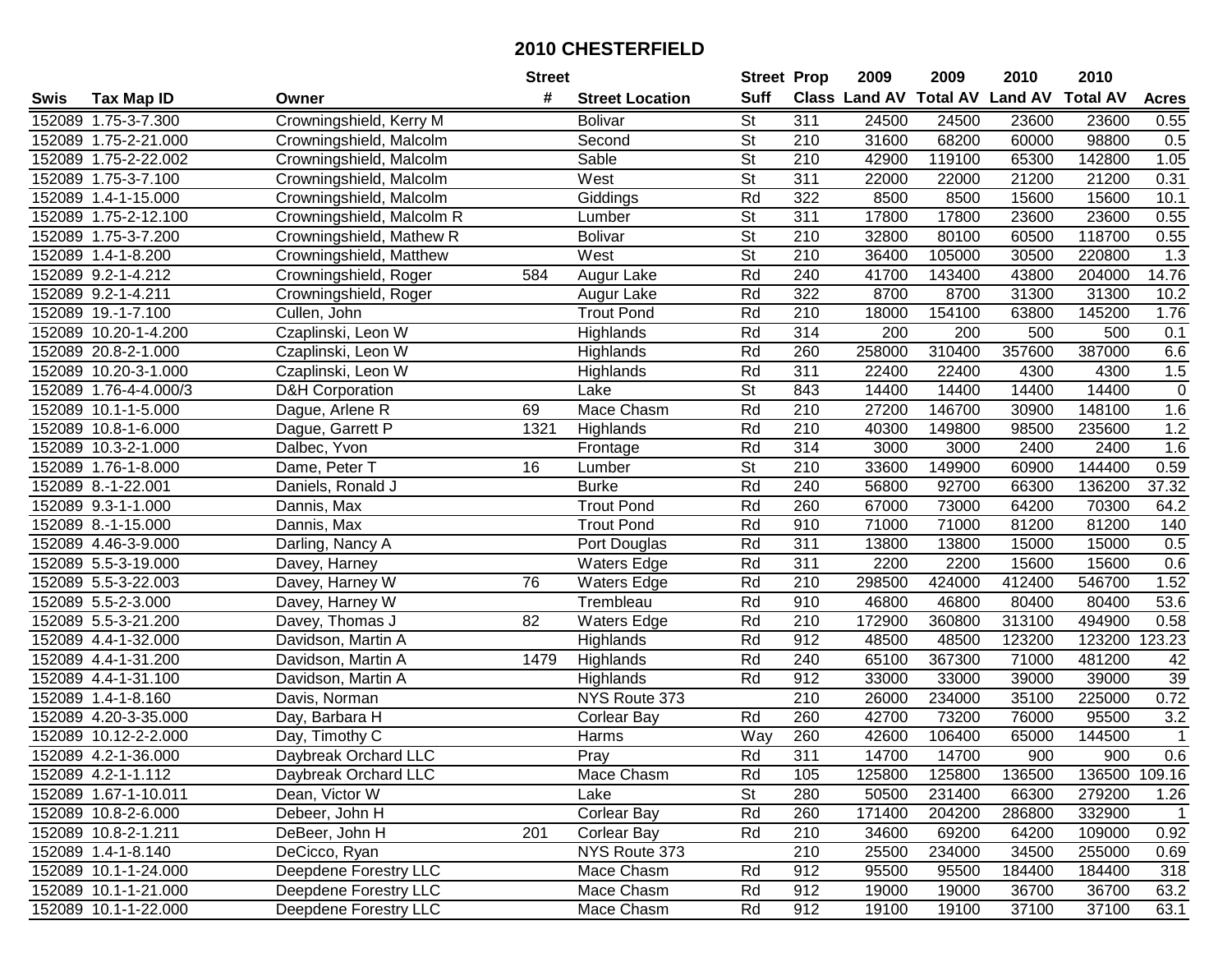|      |                       |                             | <b>Street</b>   |                        | <b>Street Prop</b> |                  | 2009                          | 2009   | 2010           | 2010            |                  |
|------|-----------------------|-----------------------------|-----------------|------------------------|--------------------|------------------|-------------------------------|--------|----------------|-----------------|------------------|
| Swis | <b>Tax Map ID</b>     | Owner                       | #               | <b>Street Location</b> | <b>Suff</b>        |                  | <b>Class Land AV Total AV</b> |        | <b>Land AV</b> | <b>Total AV</b> | <b>Acres</b>     |
|      | 152089 10.1-1-23.000  | Deepdene Forestry LLC       |                 | Mace Chasm             | Rd                 | 912              | 57100                         | 57100  | 110200         | 110200          | 190              |
|      | 152089 10.2-1-1.100   | Deepdene Forestry LLC       |                 | Highlands              | Rd                 | 912              | 19100                         | 19100  | 36600          | 36600           | 63.1             |
|      | 152089 10.2-1-1.200   | Deepdene Forestry LLC       |                 | Highlands              | Rd                 | 912              | 26300                         | 26300  | 34800          | 34800           | 60               |
|      | 152089 10.12-1-13.000 | Deepdene Forestry LLC       |                 | Highlands              | Rd                 | 912              | 9000                          | 9000   | 18700          | 18700           | 32.5             |
|      | 152089 10.3-1-17.000  | Deepdene Forestry LLC       |                 | Shun Pike              | Rd                 | 912              | 78900                         | 78900  | 245200         | 245200          | 281.6            |
|      | 152089 10.2-1-2.000   | Deepdene Forestry LLC       |                 | Highlands              | Rd                 | 912              | 13000                         | 13000  | 25100          | 25100           | 43.3             |
|      | 152089 10.2-1-8.000   | Deepdene Forestry LLC       |                 | Highlands              | Rd                 | 912              | 48200                         | 48200  | 93100          | 93100           | 160.5            |
|      | 152089 10.1-1-17.000  | Deepdene Forestry LLC       |                 | Mace Chasm             | Rd                 | 912              | 19000                         | 19000  | 36700          | 36700           | 63.3             |
|      | 152089 10.1-1-20.000  | Deepdene Forestry LLC       |                 | Mace Chasm             | Rd                 | 912              | 18800                         | 18800  | 36200          | 36200           | 62.4             |
|      | 152089 10.4-1-5.000   | Deepdene Forestry LLC       |                 | Highlands              | Rd                 | 912              | 89900                         | 89900  | 217900         | 217900          | 316.7            |
|      | 152089 10.1-1-16.000  | Deepdene Forestry LLC       |                 | Mace Chasm             | Rd                 | 912              | 8800                          | 8800   | 36900          | 36900           | 63.4             |
|      | 152089 10.4-1-1.000   | Deepdene Forestry LLC       |                 | Highlands              | Rd                 | 912              | 44400                         | 44400  | 91900          | 91900           | 158.4            |
|      | 152089 10.3-1-18.000  | Deepdene Forestry LLC       |                 | Shun Pike              | Rd                 | 912              | 88800                         | 88800  | 183900         | 183900          | 317              |
|      | 152089 10.3-1-19.000  | Deepdene Forestry LLC       |                 | Shun Pike              | Rd                 | 912              | 37600                         | 37600  | 76800          | 76800           | 132.4            |
|      | 152089 4.1-2-5.000    | Delap, Ronald J             |                 | Mace Chasm             | Rd                 | 311              | 30500                         | 30500  | 37900          | 37900           | 6.5              |
|      | 152089 9.12-1-12.003  | Dell, Trevor                |                 | Dellwood               | Ln                 | 311              | 122600                        | 122600 | 65600          | 65600           | 20.62            |
|      | 152089 9.12-1-13.202  | Dell, Trevor                | 15              | Dellwood               | Ln                 | $\overline{210}$ | 119900                        | 187800 | 189200         | 264300          | 8.8              |
|      | 152089 9.8-1-3.000    | Dell, Trevor                |                 | Augur Lake             | Rd                 | 314              | 19300                         | 19300  | 10400          | 10400           | 6.9              |
|      | 152089 9.12-1-62.000  | Delzio, Arthur              |                 | Clark                  | Rd                 | 260              | 93000                         | 112100 | 152000         | 178000          | 0.8              |
|      | 152089 4.3-1-14.000   | Demeulemeester, Donna K     | 15              | Hollywood              | Ave                | 270              | 9000                          | 16500  | 10000          | 13000           | 0.2              |
|      | 152089 5.5-3-15.000   | Dempsey, William            | 110             | <b>Waters Edge</b>     | Rd                 | 210              | 149000                        | 208500 | 308100         | 421000          | 0.7              |
|      | 152089 10.3-1-30.000  | Dennis, Kevin J             | 647             | Shun Pike              | Rd                 | 270              | 6200                          | 40600  | 10000          | 37200           | 0.1              |
|      | 152089 4.16-2-1.100   | Deresky John M              | 10              | <b>Gilbert Cameron</b> | Ln                 | 210              | 148100                        | 550100 | 352100         | 585700          | 1.89             |
|      | 152089 4.20-3-13.300  | Dergham, Nadim              |                 | Kessel                 | Park               | 210              | 169400                        | 375000 | 279000         | 375900          | 0.4              |
|      | 152089 4.3-1-66.100   | Dermody, Westley E Sr       | 1391            | US Route 9             |                    | 312              | 17500                         | 17500  | 19100          | 19100           | 2.07             |
|      | 152089 4.3-1-63.200   | Desotelle, Paul H           | 9               | Cinnamon               | Rdg                | 210              | 26200                         | 112600 | 31500          | 160500          | $\overline{c}$   |
|      | 152089 4.4-1-28.000   | Devi Estates Inc            |                 | Port Douglas           | Rd                 | 260              | 21300                         | 28500  | 41600          | 49300           | $\overline{3.7}$ |
|      | 152089 4.2-1-22.000   | Dickerson, William A        |                 | Pray                   | Rd                 | 910              | 7400                          | 7400   | 18900          | 18900           | 18.9             |
|      | 152089 11.9-1-5.000   | <b>Diestel Family Trust</b> |                 | Little Sandy           | Rd                 | 260              | 21100                         | 92100  | 19900          | 72200           | 0.4              |
|      | 152089 10.1-1-11.001  | Dion, Steven                | 43              | Whip-Linc              | Ln                 | 210              | 153200                        | 282700 | 215800         | 304500          | 4.6              |
|      | 152089 10.16-1-2.200  | Donela, Richard S           | 1017            | Highlands              | Rd                 | 210              | 42500                         | 98700  | 71400          | 130000          | 2.27             |
|      | 152089 4.4-1-18.200   | Donoghue, William           |                 | Port Douglas           | Rd                 | $\overline{210}$ | 35300                         | 90000  | 48500          | 114200          | 8.3              |
|      | 152089 4.54-2-12.100  | Dorr, George E              | $\overline{96}$ | Prospect               | Rd                 | $\overline{210}$ | 32600                         | 120500 | 37200          | 137000          | 5.8              |
|      | 152089 10.12-1-11.000 | Dorr, Madeline R            |                 | Highlands              | Rd                 | $\overline{210}$ | 39000                         | 74300  | 69000          | 99000           | 1.8              |
|      | 152089 4.54-2-13.000  | Dorr, Roger L               | 80              | Prospect               | Rd                 | 210              | 35700                         | 129200 | 39900          | 140800          | 7.6              |
|      | 152089 4.3-2-6.000    | Dorr, Roger L               |                 | Thompson               | Rd                 | 311              | 21300                         | 21300  | 23000          | 23000           | 4.68             |
|      | 152089 4.3-1-17.000   | Doty, Thelma E              |                 | Augur Lake             | Rd                 | 270              | 14500                         | 30600  | 13000          | 17700           | 0.4              |
|      | 152089 4.3-1-10.000   | Doty, Thelma E              |                 | Augur Lake             | Rd                 | 270              | 12200                         | 33800  | 12700          | 16800           | 0.3              |
|      | 152089 4.3-1-9.000    | Doty, Thelma E              |                 | Augur Lake             | Rd                 | 311              | 12200                         | 12200  | 25300          | 25300           | 0.3              |
|      | 152089 4.3-1-8.000    | Doty, Thelma E              |                 | Augur Lake             | Rd                 | 270              | 13800                         | 44700  | 13000          | 39900           | 0.4              |
|      | 152089 1.76-1-7.000   | Dougan, James               |                 | Lumber                 | <b>St</b>          | 210              | 23100                         | 88700  | 53200          | 109700          | 0.33             |
|      | 152089 4.20-3-41.000  | Douglas, Donna              | $\overline{23}$ | Schuyler               | Rd                 | 210              | 36600                         | 134100 | 64000          | 152100          | 0.9              |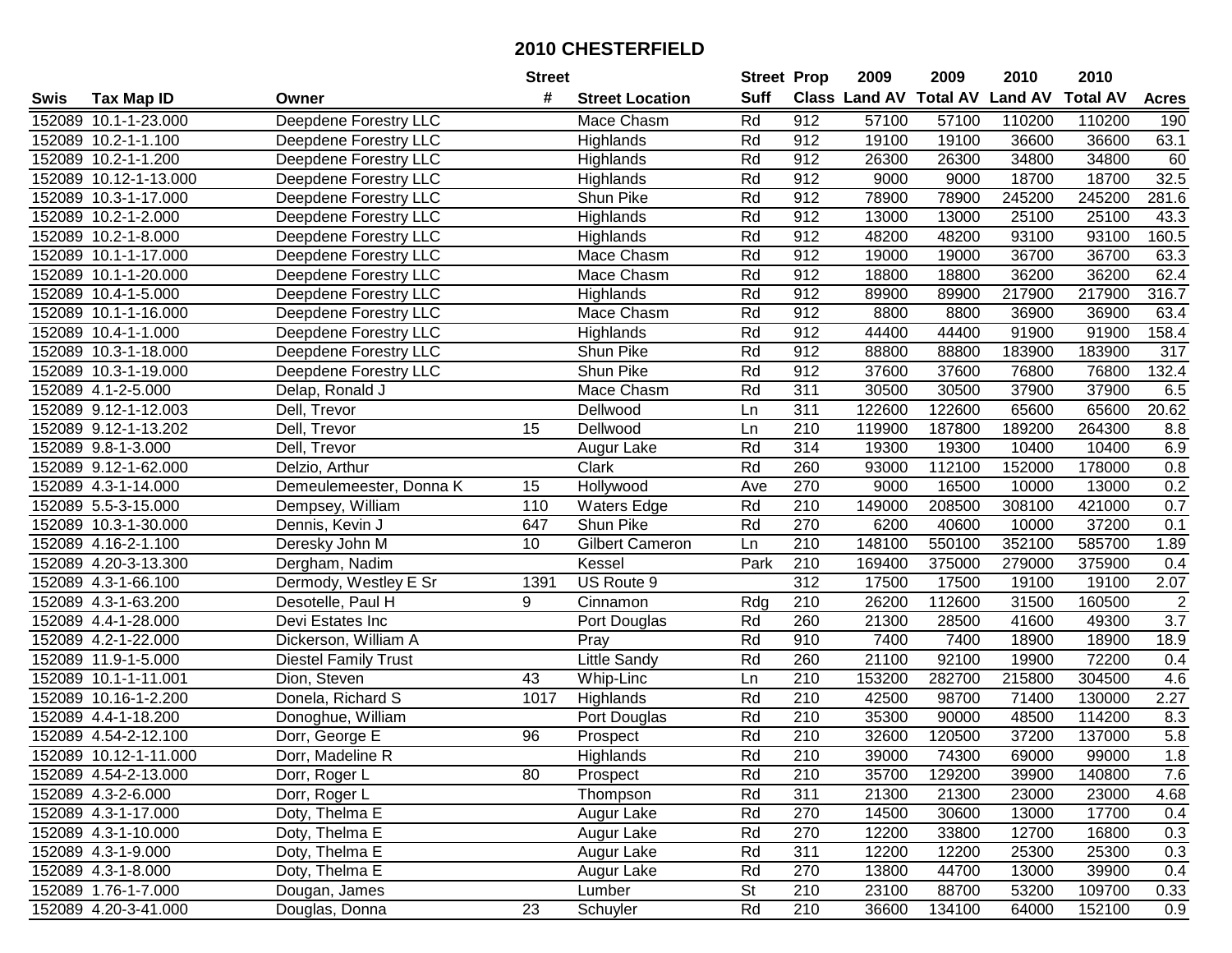| #<br><b>Suff</b><br>Class Land AV<br><b>Total AV Land AV</b><br><b>Total AV</b><br><b>Acres</b><br><b>Tax Map ID</b><br><b>Street Location</b><br>Swis<br>Owner<br>Douglas, Thomas F<br>314<br>152089 4.14-1-8.000<br>Mace Chasm<br>Rd<br>20000<br>20000<br>21700<br>21700<br>3.8<br>US Route 9<br>68800<br>15200<br>1.1<br>152089 4.3-1-23.000<br>210<br>23600<br>80400<br>Doyle Richard K<br>152089 5.5-3-29.000<br><b>Waters Edge</b><br>Rd<br>210<br>159100<br>245900<br>307000<br>388300<br>0.6<br>Doyle, Daniel<br><b>St</b><br>230<br>19000<br>137600<br>0.25<br>152089 1.75-2-20.220<br>Drown, Tyson L<br>Second<br>50000<br>145600<br>Rd<br>3.3<br>152089 10.8-2-24.000<br>Corlear Bay<br>260<br>199000<br>252200<br>377500<br>404700<br>Dudek, Arthur A<br>$\overline{\mathsf{St}}$<br>$\overline{210}$<br>0.31<br>152089 1.75-2-11.000<br>22000<br>161500<br>52400<br>212500<br>Dudley, Patricia<br>Lumber<br>$\overline{\mathsf{St}}$<br>152089 8.-1-12.300<br>Green<br>322<br>19300<br>19300<br>31000<br>10<br>31000<br>Dukett, John J<br>$\overline{\mathsf{St}}$<br>210<br>10<br>152089 8.-1-12.200<br>Dukett, Shane A<br>$\overline{214}$<br>30600<br>116400<br>43500<br>131000<br>Green<br>Rd<br>314<br>0.9<br>152089 4.3-1-30.111<br>Thompson<br>18800<br>18800<br>29300<br>29300<br>Dumas, Joseph V<br>$\overline{\mathsf{St}}$<br>311<br>17600<br>0.27<br>152089 1.76-1-2.120<br>Dwyer, Eric J<br>18300<br>18300<br>17600<br>Washington<br>$\overline{\mathsf{St}}$<br>First<br>210<br>21500<br>306700<br>152089 1.75-1-20.001<br>Dwyer, Eric J<br>178900<br>52000<br>0.3<br>St<br>152089 1.75-1-6.000<br>311<br>38300<br>38300<br>36800<br>36800<br>0.8<br>Dwyer, John<br>North<br>$\overline{\mathsf{St}}$<br>210<br>0.7<br>152089 1.76-1-1.000<br>36100<br>141300<br>62000<br>153400<br>North<br>Dwyer, John M<br><b>St</b><br>152089 1.76-1-2.110<br>230<br>18300<br>72500<br>50800<br>106800<br>0.27<br>Dwyer, John M<br>Washington<br>$\overline{210}$<br>152089 10.1-1-3.000<br>19700<br>108300<br>28000<br>110500<br>0.7<br>Dyer, Christina M<br>1054<br>US Route 9<br><b>St</b><br>210<br>152089 1.75-1-3.000<br>31600<br>118100<br>60000<br>118600<br>0.5<br>Dyer, Richard E<br>North<br>Rd<br>312<br>152089 4.3-1-91.001<br>75300<br>0.3<br>Dygert Real Estate Hidng Corp<br>69<br>14100<br>69200<br>25300<br>Thompson<br>Rd<br>322<br>96.6<br>152089 4.3-2-8.000<br>13500<br>13500<br>13500<br>13500<br>Dygert, Gerald H<br>Thompson<br>Rd<br>322<br>152089 4.3-1-90.001<br>20400<br>20400<br>58000<br>58000<br>19.68<br>Dygert, Gerald H<br>Thompson<br>Rd<br>152089 4.3-1-35.521<br>210<br>33200<br>84600<br>47700<br>266900<br>2.8<br>Dygert, Gerald H<br>83<br>Thompson<br>Rd<br>152089 4.3-1-35.522<br>91<br>210<br>29900<br>131500<br>3.6<br>48900<br>225000<br>Dygert, Jeremy L<br>Thompson<br>Rd<br>311<br>8.4<br>152089 4.3-1-92.001<br>Dziomba, Timothy<br>12100<br>12100<br>12100<br>12100<br>Thompson<br>74<br>Rd<br>210<br>40600<br>8.77<br>152089 4.3-1-36.000<br>Dziomba, Timothy J<br>140300<br>56700<br>260200<br>Thompson<br>322<br>152089 18.-1-16.000<br>Rd<br>9500<br>9500<br>11200<br>11200<br>19.3<br>Eagle View Properties LLC<br><b>Trout Pond</b><br>Rd<br>260<br>152089 4.16-2-4.000<br>133500<br>148500<br>222300<br>234800<br>Early, Michael<br>Schuyler<br>0.4<br>Rd<br>311<br>152089 4.20-4-5.000<br>Eddy, Michael F<br>16300<br>16300<br>11400<br>11400<br>0.23<br><b>Corlear Bay</b><br>Park<br>311<br>152089 4.20-4-4.000<br>Eddy, Michael F<br>Kessel<br>8400<br>8400<br>5800<br>5800<br>0.11<br>311<br>8500<br>8500<br>152089 4.20-4-6.000<br>Eddy, Michael F<br>Kessel<br>Park<br>200<br>200<br>0.11<br>910<br>152089 9.1-1-27.003<br>Rd<br>130900<br>130900<br>162000<br>162000<br>202.5<br>Edwards, Gerald<br>Cassidy<br>152089 9.1-1-9.002<br>Rd<br>240<br>175300<br>417000<br>211400<br>459000<br>171<br>Edwards, Gerald B<br>Cassidy<br>$\overline{\mathsf{St}}$<br>152089 1.75-2-7.000<br>$\overline{210}$<br>22500<br>122600<br>131800<br>0.32<br>Edwards, Kenneth W III<br>First<br>52800<br>Rd<br>152089 10.2-1-6.000<br>EF & MF Realty LLC<br>910<br>91200<br>91200<br>96300<br>96300<br>141.2<br>Highlands<br>$\overline{\mathsf{St}}$<br>152089 1.67-1-14.100<br>220<br>117700<br>57200<br>Elmasri, Rosette S<br>31100<br>157600<br>0.43<br>Lake<br>$\overline{\mathsf{St}}$<br>311<br>152089 1.68-2-1.300<br>Elmasri, Waguih<br>200<br>200<br>1100<br>1100<br>0.05<br>Lake<br>152089 1.68-1-1.300<br>Elmasri, Waguih<br>Lake<br>St<br>311<br>2000<br>2000<br>2100<br>2100<br>0.42<br>$1.2$<br>152089 4.4-1-20.200<br>Enfinger, Bobby<br>146<br>Port Douglas<br>Rd<br>210<br>24400<br>93600<br>37800<br>83700<br>Rd<br>26800<br>105700<br>152089 4.4-1-20.111<br>Enfinger, Donna M<br>124<br>Port Douglas<br>240<br>86600<br>49200<br>12.69<br>152089 4.53-3-23.000<br>36<br>Scott<br>210<br>13100<br>12700<br>43900<br>0.3<br>Ero, Paul A<br>Ln<br>25000<br>Erwin, Frank M<br>Rd<br>314<br>50300<br>50.28<br>152089 8.-1-5.300<br><b>Burke</b><br>56000<br>56000<br>50300<br>152089 8.-1-5.200<br>Rd<br>311<br>41.42<br>Erwin, Frank M<br><b>Burke</b><br>48600<br>48600<br>41400<br>41400<br>152089 8.-1-5.100<br>Erwin, Frank M<br><b>Burke</b><br>Rd<br>240<br>48400<br>93100<br>38800<br>113800<br>38.77<br>152089 9.1-1-22.001<br>Essex Co ARC Facilities Inc<br><b>St</b><br>240<br>Green<br>41100<br>220300<br>51100<br>296500<br>22.07 |  | <b>Street</b> |  | <b>Street Prop</b> | 2009 | 2009 | 2010 | 2010 |  |
|----------------------------------------------------------------------------------------------------------------------------------------------------------------------------------------------------------------------------------------------------------------------------------------------------------------------------------------------------------------------------------------------------------------------------------------------------------------------------------------------------------------------------------------------------------------------------------------------------------------------------------------------------------------------------------------------------------------------------------------------------------------------------------------------------------------------------------------------------------------------------------------------------------------------------------------------------------------------------------------------------------------------------------------------------------------------------------------------------------------------------------------------------------------------------------------------------------------------------------------------------------------------------------------------------------------------------------------------------------------------------------------------------------------------------------------------------------------------------------------------------------------------------------------------------------------------------------------------------------------------------------------------------------------------------------------------------------------------------------------------------------------------------------------------------------------------------------------------------------------------------------------------------------------------------------------------------------------------------------------------------------------------------------------------------------------------------------------------------------------------------------------------------------------------------------------------------------------------------------------------------------------------------------------------------------------------------------------------------------------------------------------------------------------------------------------------------------------------------------------------------------------------------------------------------------------------------------------------------------------------------------------------------------------------------------------------------------------------------------------------------------------------------------------------------------------------------------------------------------------------------------------------------------------------------------------------------------------------------------------------------------------------------------------------------------------------------------------------------------------------------------------------------------------------------------------------------------------------------------------------------------------------------------------------------------------------------------------------------------------------------------------------------------------------------------------------------------------------------------------------------------------------------------------------------------------------------------------------------------------------------------------------------------------------------------------------------------------------------------------------------------------------------------------------------------------------------------------------------------------------------------------------------------------------------------------------------------------------------------------------------------------------------------------------------------------------------------------------------------------------------------------------------------------------------------------------------------------------------------------------------------------------------------------------------------------------------------------------------------------------------------------------------------------------------------------------------------------------------------------------------------------------------------------------------------------------------------------------------------------------------------------------------------------------------------------------------------------------------------------------------------------------------------------------------------------------------------------------------------------------------------------------------------------------------------------------------------------------------------------------------------------------------------------------------------------------------------------------------------------------------------------------------------------------------------------------------------------------------------------------------------------------------------------------------------------------------------------------------------------------------------------------------------------------------------|--|---------------|--|--------------------|------|------|------|------|--|
|                                                                                                                                                                                                                                                                                                                                                                                                                                                                                                                                                                                                                                                                                                                                                                                                                                                                                                                                                                                                                                                                                                                                                                                                                                                                                                                                                                                                                                                                                                                                                                                                                                                                                                                                                                                                                                                                                                                                                                                                                                                                                                                                                                                                                                                                                                                                                                                                                                                                                                                                                                                                                                                                                                                                                                                                                                                                                                                                                                                                                                                                                                                                                                                                                                                                                                                                                                                                                                                                                                                                                                                                                                                                                                                                                                                                                                                                                                                                                                                                                                                                                                                                                                                                                                                                                                                                                                                                                                                                                                                                                                                                                                                                                                                                                                                                                                                                                                                                                                                                                                                                                                                                                                                                                                                                                                                                                                                                                                  |  |               |  |                    |      |      |      |      |  |
|                                                                                                                                                                                                                                                                                                                                                                                                                                                                                                                                                                                                                                                                                                                                                                                                                                                                                                                                                                                                                                                                                                                                                                                                                                                                                                                                                                                                                                                                                                                                                                                                                                                                                                                                                                                                                                                                                                                                                                                                                                                                                                                                                                                                                                                                                                                                                                                                                                                                                                                                                                                                                                                                                                                                                                                                                                                                                                                                                                                                                                                                                                                                                                                                                                                                                                                                                                                                                                                                                                                                                                                                                                                                                                                                                                                                                                                                                                                                                                                                                                                                                                                                                                                                                                                                                                                                                                                                                                                                                                                                                                                                                                                                                                                                                                                                                                                                                                                                                                                                                                                                                                                                                                                                                                                                                                                                                                                                                                  |  |               |  |                    |      |      |      |      |  |
|                                                                                                                                                                                                                                                                                                                                                                                                                                                                                                                                                                                                                                                                                                                                                                                                                                                                                                                                                                                                                                                                                                                                                                                                                                                                                                                                                                                                                                                                                                                                                                                                                                                                                                                                                                                                                                                                                                                                                                                                                                                                                                                                                                                                                                                                                                                                                                                                                                                                                                                                                                                                                                                                                                                                                                                                                                                                                                                                                                                                                                                                                                                                                                                                                                                                                                                                                                                                                                                                                                                                                                                                                                                                                                                                                                                                                                                                                                                                                                                                                                                                                                                                                                                                                                                                                                                                                                                                                                                                                                                                                                                                                                                                                                                                                                                                                                                                                                                                                                                                                                                                                                                                                                                                                                                                                                                                                                                                                                  |  |               |  |                    |      |      |      |      |  |
|                                                                                                                                                                                                                                                                                                                                                                                                                                                                                                                                                                                                                                                                                                                                                                                                                                                                                                                                                                                                                                                                                                                                                                                                                                                                                                                                                                                                                                                                                                                                                                                                                                                                                                                                                                                                                                                                                                                                                                                                                                                                                                                                                                                                                                                                                                                                                                                                                                                                                                                                                                                                                                                                                                                                                                                                                                                                                                                                                                                                                                                                                                                                                                                                                                                                                                                                                                                                                                                                                                                                                                                                                                                                                                                                                                                                                                                                                                                                                                                                                                                                                                                                                                                                                                                                                                                                                                                                                                                                                                                                                                                                                                                                                                                                                                                                                                                                                                                                                                                                                                                                                                                                                                                                                                                                                                                                                                                                                                  |  |               |  |                    |      |      |      |      |  |
|                                                                                                                                                                                                                                                                                                                                                                                                                                                                                                                                                                                                                                                                                                                                                                                                                                                                                                                                                                                                                                                                                                                                                                                                                                                                                                                                                                                                                                                                                                                                                                                                                                                                                                                                                                                                                                                                                                                                                                                                                                                                                                                                                                                                                                                                                                                                                                                                                                                                                                                                                                                                                                                                                                                                                                                                                                                                                                                                                                                                                                                                                                                                                                                                                                                                                                                                                                                                                                                                                                                                                                                                                                                                                                                                                                                                                                                                                                                                                                                                                                                                                                                                                                                                                                                                                                                                                                                                                                                                                                                                                                                                                                                                                                                                                                                                                                                                                                                                                                                                                                                                                                                                                                                                                                                                                                                                                                                                                                  |  |               |  |                    |      |      |      |      |  |
|                                                                                                                                                                                                                                                                                                                                                                                                                                                                                                                                                                                                                                                                                                                                                                                                                                                                                                                                                                                                                                                                                                                                                                                                                                                                                                                                                                                                                                                                                                                                                                                                                                                                                                                                                                                                                                                                                                                                                                                                                                                                                                                                                                                                                                                                                                                                                                                                                                                                                                                                                                                                                                                                                                                                                                                                                                                                                                                                                                                                                                                                                                                                                                                                                                                                                                                                                                                                                                                                                                                                                                                                                                                                                                                                                                                                                                                                                                                                                                                                                                                                                                                                                                                                                                                                                                                                                                                                                                                                                                                                                                                                                                                                                                                                                                                                                                                                                                                                                                                                                                                                                                                                                                                                                                                                                                                                                                                                                                  |  |               |  |                    |      |      |      |      |  |
|                                                                                                                                                                                                                                                                                                                                                                                                                                                                                                                                                                                                                                                                                                                                                                                                                                                                                                                                                                                                                                                                                                                                                                                                                                                                                                                                                                                                                                                                                                                                                                                                                                                                                                                                                                                                                                                                                                                                                                                                                                                                                                                                                                                                                                                                                                                                                                                                                                                                                                                                                                                                                                                                                                                                                                                                                                                                                                                                                                                                                                                                                                                                                                                                                                                                                                                                                                                                                                                                                                                                                                                                                                                                                                                                                                                                                                                                                                                                                                                                                                                                                                                                                                                                                                                                                                                                                                                                                                                                                                                                                                                                                                                                                                                                                                                                                                                                                                                                                                                                                                                                                                                                                                                                                                                                                                                                                                                                                                  |  |               |  |                    |      |      |      |      |  |
|                                                                                                                                                                                                                                                                                                                                                                                                                                                                                                                                                                                                                                                                                                                                                                                                                                                                                                                                                                                                                                                                                                                                                                                                                                                                                                                                                                                                                                                                                                                                                                                                                                                                                                                                                                                                                                                                                                                                                                                                                                                                                                                                                                                                                                                                                                                                                                                                                                                                                                                                                                                                                                                                                                                                                                                                                                                                                                                                                                                                                                                                                                                                                                                                                                                                                                                                                                                                                                                                                                                                                                                                                                                                                                                                                                                                                                                                                                                                                                                                                                                                                                                                                                                                                                                                                                                                                                                                                                                                                                                                                                                                                                                                                                                                                                                                                                                                                                                                                                                                                                                                                                                                                                                                                                                                                                                                                                                                                                  |  |               |  |                    |      |      |      |      |  |
|                                                                                                                                                                                                                                                                                                                                                                                                                                                                                                                                                                                                                                                                                                                                                                                                                                                                                                                                                                                                                                                                                                                                                                                                                                                                                                                                                                                                                                                                                                                                                                                                                                                                                                                                                                                                                                                                                                                                                                                                                                                                                                                                                                                                                                                                                                                                                                                                                                                                                                                                                                                                                                                                                                                                                                                                                                                                                                                                                                                                                                                                                                                                                                                                                                                                                                                                                                                                                                                                                                                                                                                                                                                                                                                                                                                                                                                                                                                                                                                                                                                                                                                                                                                                                                                                                                                                                                                                                                                                                                                                                                                                                                                                                                                                                                                                                                                                                                                                                                                                                                                                                                                                                                                                                                                                                                                                                                                                                                  |  |               |  |                    |      |      |      |      |  |
|                                                                                                                                                                                                                                                                                                                                                                                                                                                                                                                                                                                                                                                                                                                                                                                                                                                                                                                                                                                                                                                                                                                                                                                                                                                                                                                                                                                                                                                                                                                                                                                                                                                                                                                                                                                                                                                                                                                                                                                                                                                                                                                                                                                                                                                                                                                                                                                                                                                                                                                                                                                                                                                                                                                                                                                                                                                                                                                                                                                                                                                                                                                                                                                                                                                                                                                                                                                                                                                                                                                                                                                                                                                                                                                                                                                                                                                                                                                                                                                                                                                                                                                                                                                                                                                                                                                                                                                                                                                                                                                                                                                                                                                                                                                                                                                                                                                                                                                                                                                                                                                                                                                                                                                                                                                                                                                                                                                                                                  |  |               |  |                    |      |      |      |      |  |
|                                                                                                                                                                                                                                                                                                                                                                                                                                                                                                                                                                                                                                                                                                                                                                                                                                                                                                                                                                                                                                                                                                                                                                                                                                                                                                                                                                                                                                                                                                                                                                                                                                                                                                                                                                                                                                                                                                                                                                                                                                                                                                                                                                                                                                                                                                                                                                                                                                                                                                                                                                                                                                                                                                                                                                                                                                                                                                                                                                                                                                                                                                                                                                                                                                                                                                                                                                                                                                                                                                                                                                                                                                                                                                                                                                                                                                                                                                                                                                                                                                                                                                                                                                                                                                                                                                                                                                                                                                                                                                                                                                                                                                                                                                                                                                                                                                                                                                                                                                                                                                                                                                                                                                                                                                                                                                                                                                                                                                  |  |               |  |                    |      |      |      |      |  |
|                                                                                                                                                                                                                                                                                                                                                                                                                                                                                                                                                                                                                                                                                                                                                                                                                                                                                                                                                                                                                                                                                                                                                                                                                                                                                                                                                                                                                                                                                                                                                                                                                                                                                                                                                                                                                                                                                                                                                                                                                                                                                                                                                                                                                                                                                                                                                                                                                                                                                                                                                                                                                                                                                                                                                                                                                                                                                                                                                                                                                                                                                                                                                                                                                                                                                                                                                                                                                                                                                                                                                                                                                                                                                                                                                                                                                                                                                                                                                                                                                                                                                                                                                                                                                                                                                                                                                                                                                                                                                                                                                                                                                                                                                                                                                                                                                                                                                                                                                                                                                                                                                                                                                                                                                                                                                                                                                                                                                                  |  |               |  |                    |      |      |      |      |  |
|                                                                                                                                                                                                                                                                                                                                                                                                                                                                                                                                                                                                                                                                                                                                                                                                                                                                                                                                                                                                                                                                                                                                                                                                                                                                                                                                                                                                                                                                                                                                                                                                                                                                                                                                                                                                                                                                                                                                                                                                                                                                                                                                                                                                                                                                                                                                                                                                                                                                                                                                                                                                                                                                                                                                                                                                                                                                                                                                                                                                                                                                                                                                                                                                                                                                                                                                                                                                                                                                                                                                                                                                                                                                                                                                                                                                                                                                                                                                                                                                                                                                                                                                                                                                                                                                                                                                                                                                                                                                                                                                                                                                                                                                                                                                                                                                                                                                                                                                                                                                                                                                                                                                                                                                                                                                                                                                                                                                                                  |  |               |  |                    |      |      |      |      |  |
|                                                                                                                                                                                                                                                                                                                                                                                                                                                                                                                                                                                                                                                                                                                                                                                                                                                                                                                                                                                                                                                                                                                                                                                                                                                                                                                                                                                                                                                                                                                                                                                                                                                                                                                                                                                                                                                                                                                                                                                                                                                                                                                                                                                                                                                                                                                                                                                                                                                                                                                                                                                                                                                                                                                                                                                                                                                                                                                                                                                                                                                                                                                                                                                                                                                                                                                                                                                                                                                                                                                                                                                                                                                                                                                                                                                                                                                                                                                                                                                                                                                                                                                                                                                                                                                                                                                                                                                                                                                                                                                                                                                                                                                                                                                                                                                                                                                                                                                                                                                                                                                                                                                                                                                                                                                                                                                                                                                                                                  |  |               |  |                    |      |      |      |      |  |
|                                                                                                                                                                                                                                                                                                                                                                                                                                                                                                                                                                                                                                                                                                                                                                                                                                                                                                                                                                                                                                                                                                                                                                                                                                                                                                                                                                                                                                                                                                                                                                                                                                                                                                                                                                                                                                                                                                                                                                                                                                                                                                                                                                                                                                                                                                                                                                                                                                                                                                                                                                                                                                                                                                                                                                                                                                                                                                                                                                                                                                                                                                                                                                                                                                                                                                                                                                                                                                                                                                                                                                                                                                                                                                                                                                                                                                                                                                                                                                                                                                                                                                                                                                                                                                                                                                                                                                                                                                                                                                                                                                                                                                                                                                                                                                                                                                                                                                                                                                                                                                                                                                                                                                                                                                                                                                                                                                                                                                  |  |               |  |                    |      |      |      |      |  |
|                                                                                                                                                                                                                                                                                                                                                                                                                                                                                                                                                                                                                                                                                                                                                                                                                                                                                                                                                                                                                                                                                                                                                                                                                                                                                                                                                                                                                                                                                                                                                                                                                                                                                                                                                                                                                                                                                                                                                                                                                                                                                                                                                                                                                                                                                                                                                                                                                                                                                                                                                                                                                                                                                                                                                                                                                                                                                                                                                                                                                                                                                                                                                                                                                                                                                                                                                                                                                                                                                                                                                                                                                                                                                                                                                                                                                                                                                                                                                                                                                                                                                                                                                                                                                                                                                                                                                                                                                                                                                                                                                                                                                                                                                                                                                                                                                                                                                                                                                                                                                                                                                                                                                                                                                                                                                                                                                                                                                                  |  |               |  |                    |      |      |      |      |  |
|                                                                                                                                                                                                                                                                                                                                                                                                                                                                                                                                                                                                                                                                                                                                                                                                                                                                                                                                                                                                                                                                                                                                                                                                                                                                                                                                                                                                                                                                                                                                                                                                                                                                                                                                                                                                                                                                                                                                                                                                                                                                                                                                                                                                                                                                                                                                                                                                                                                                                                                                                                                                                                                                                                                                                                                                                                                                                                                                                                                                                                                                                                                                                                                                                                                                                                                                                                                                                                                                                                                                                                                                                                                                                                                                                                                                                                                                                                                                                                                                                                                                                                                                                                                                                                                                                                                                                                                                                                                                                                                                                                                                                                                                                                                                                                                                                                                                                                                                                                                                                                                                                                                                                                                                                                                                                                                                                                                                                                  |  |               |  |                    |      |      |      |      |  |
|                                                                                                                                                                                                                                                                                                                                                                                                                                                                                                                                                                                                                                                                                                                                                                                                                                                                                                                                                                                                                                                                                                                                                                                                                                                                                                                                                                                                                                                                                                                                                                                                                                                                                                                                                                                                                                                                                                                                                                                                                                                                                                                                                                                                                                                                                                                                                                                                                                                                                                                                                                                                                                                                                                                                                                                                                                                                                                                                                                                                                                                                                                                                                                                                                                                                                                                                                                                                                                                                                                                                                                                                                                                                                                                                                                                                                                                                                                                                                                                                                                                                                                                                                                                                                                                                                                                                                                                                                                                                                                                                                                                                                                                                                                                                                                                                                                                                                                                                                                                                                                                                                                                                                                                                                                                                                                                                                                                                                                  |  |               |  |                    |      |      |      |      |  |
|                                                                                                                                                                                                                                                                                                                                                                                                                                                                                                                                                                                                                                                                                                                                                                                                                                                                                                                                                                                                                                                                                                                                                                                                                                                                                                                                                                                                                                                                                                                                                                                                                                                                                                                                                                                                                                                                                                                                                                                                                                                                                                                                                                                                                                                                                                                                                                                                                                                                                                                                                                                                                                                                                                                                                                                                                                                                                                                                                                                                                                                                                                                                                                                                                                                                                                                                                                                                                                                                                                                                                                                                                                                                                                                                                                                                                                                                                                                                                                                                                                                                                                                                                                                                                                                                                                                                                                                                                                                                                                                                                                                                                                                                                                                                                                                                                                                                                                                                                                                                                                                                                                                                                                                                                                                                                                                                                                                                                                  |  |               |  |                    |      |      |      |      |  |
|                                                                                                                                                                                                                                                                                                                                                                                                                                                                                                                                                                                                                                                                                                                                                                                                                                                                                                                                                                                                                                                                                                                                                                                                                                                                                                                                                                                                                                                                                                                                                                                                                                                                                                                                                                                                                                                                                                                                                                                                                                                                                                                                                                                                                                                                                                                                                                                                                                                                                                                                                                                                                                                                                                                                                                                                                                                                                                                                                                                                                                                                                                                                                                                                                                                                                                                                                                                                                                                                                                                                                                                                                                                                                                                                                                                                                                                                                                                                                                                                                                                                                                                                                                                                                                                                                                                                                                                                                                                                                                                                                                                                                                                                                                                                                                                                                                                                                                                                                                                                                                                                                                                                                                                                                                                                                                                                                                                                                                  |  |               |  |                    |      |      |      |      |  |
|                                                                                                                                                                                                                                                                                                                                                                                                                                                                                                                                                                                                                                                                                                                                                                                                                                                                                                                                                                                                                                                                                                                                                                                                                                                                                                                                                                                                                                                                                                                                                                                                                                                                                                                                                                                                                                                                                                                                                                                                                                                                                                                                                                                                                                                                                                                                                                                                                                                                                                                                                                                                                                                                                                                                                                                                                                                                                                                                                                                                                                                                                                                                                                                                                                                                                                                                                                                                                                                                                                                                                                                                                                                                                                                                                                                                                                                                                                                                                                                                                                                                                                                                                                                                                                                                                                                                                                                                                                                                                                                                                                                                                                                                                                                                                                                                                                                                                                                                                                                                                                                                                                                                                                                                                                                                                                                                                                                                                                  |  |               |  |                    |      |      |      |      |  |
|                                                                                                                                                                                                                                                                                                                                                                                                                                                                                                                                                                                                                                                                                                                                                                                                                                                                                                                                                                                                                                                                                                                                                                                                                                                                                                                                                                                                                                                                                                                                                                                                                                                                                                                                                                                                                                                                                                                                                                                                                                                                                                                                                                                                                                                                                                                                                                                                                                                                                                                                                                                                                                                                                                                                                                                                                                                                                                                                                                                                                                                                                                                                                                                                                                                                                                                                                                                                                                                                                                                                                                                                                                                                                                                                                                                                                                                                                                                                                                                                                                                                                                                                                                                                                                                                                                                                                                                                                                                                                                                                                                                                                                                                                                                                                                                                                                                                                                                                                                                                                                                                                                                                                                                                                                                                                                                                                                                                                                  |  |               |  |                    |      |      |      |      |  |
|                                                                                                                                                                                                                                                                                                                                                                                                                                                                                                                                                                                                                                                                                                                                                                                                                                                                                                                                                                                                                                                                                                                                                                                                                                                                                                                                                                                                                                                                                                                                                                                                                                                                                                                                                                                                                                                                                                                                                                                                                                                                                                                                                                                                                                                                                                                                                                                                                                                                                                                                                                                                                                                                                                                                                                                                                                                                                                                                                                                                                                                                                                                                                                                                                                                                                                                                                                                                                                                                                                                                                                                                                                                                                                                                                                                                                                                                                                                                                                                                                                                                                                                                                                                                                                                                                                                                                                                                                                                                                                                                                                                                                                                                                                                                                                                                                                                                                                                                                                                                                                                                                                                                                                                                                                                                                                                                                                                                                                  |  |               |  |                    |      |      |      |      |  |
|                                                                                                                                                                                                                                                                                                                                                                                                                                                                                                                                                                                                                                                                                                                                                                                                                                                                                                                                                                                                                                                                                                                                                                                                                                                                                                                                                                                                                                                                                                                                                                                                                                                                                                                                                                                                                                                                                                                                                                                                                                                                                                                                                                                                                                                                                                                                                                                                                                                                                                                                                                                                                                                                                                                                                                                                                                                                                                                                                                                                                                                                                                                                                                                                                                                                                                                                                                                                                                                                                                                                                                                                                                                                                                                                                                                                                                                                                                                                                                                                                                                                                                                                                                                                                                                                                                                                                                                                                                                                                                                                                                                                                                                                                                                                                                                                                                                                                                                                                                                                                                                                                                                                                                                                                                                                                                                                                                                                                                  |  |               |  |                    |      |      |      |      |  |
|                                                                                                                                                                                                                                                                                                                                                                                                                                                                                                                                                                                                                                                                                                                                                                                                                                                                                                                                                                                                                                                                                                                                                                                                                                                                                                                                                                                                                                                                                                                                                                                                                                                                                                                                                                                                                                                                                                                                                                                                                                                                                                                                                                                                                                                                                                                                                                                                                                                                                                                                                                                                                                                                                                                                                                                                                                                                                                                                                                                                                                                                                                                                                                                                                                                                                                                                                                                                                                                                                                                                                                                                                                                                                                                                                                                                                                                                                                                                                                                                                                                                                                                                                                                                                                                                                                                                                                                                                                                                                                                                                                                                                                                                                                                                                                                                                                                                                                                                                                                                                                                                                                                                                                                                                                                                                                                                                                                                                                  |  |               |  |                    |      |      |      |      |  |
|                                                                                                                                                                                                                                                                                                                                                                                                                                                                                                                                                                                                                                                                                                                                                                                                                                                                                                                                                                                                                                                                                                                                                                                                                                                                                                                                                                                                                                                                                                                                                                                                                                                                                                                                                                                                                                                                                                                                                                                                                                                                                                                                                                                                                                                                                                                                                                                                                                                                                                                                                                                                                                                                                                                                                                                                                                                                                                                                                                                                                                                                                                                                                                                                                                                                                                                                                                                                                                                                                                                                                                                                                                                                                                                                                                                                                                                                                                                                                                                                                                                                                                                                                                                                                                                                                                                                                                                                                                                                                                                                                                                                                                                                                                                                                                                                                                                                                                                                                                                                                                                                                                                                                                                                                                                                                                                                                                                                                                  |  |               |  |                    |      |      |      |      |  |
|                                                                                                                                                                                                                                                                                                                                                                                                                                                                                                                                                                                                                                                                                                                                                                                                                                                                                                                                                                                                                                                                                                                                                                                                                                                                                                                                                                                                                                                                                                                                                                                                                                                                                                                                                                                                                                                                                                                                                                                                                                                                                                                                                                                                                                                                                                                                                                                                                                                                                                                                                                                                                                                                                                                                                                                                                                                                                                                                                                                                                                                                                                                                                                                                                                                                                                                                                                                                                                                                                                                                                                                                                                                                                                                                                                                                                                                                                                                                                                                                                                                                                                                                                                                                                                                                                                                                                                                                                                                                                                                                                                                                                                                                                                                                                                                                                                                                                                                                                                                                                                                                                                                                                                                                                                                                                                                                                                                                                                  |  |               |  |                    |      |      |      |      |  |
|                                                                                                                                                                                                                                                                                                                                                                                                                                                                                                                                                                                                                                                                                                                                                                                                                                                                                                                                                                                                                                                                                                                                                                                                                                                                                                                                                                                                                                                                                                                                                                                                                                                                                                                                                                                                                                                                                                                                                                                                                                                                                                                                                                                                                                                                                                                                                                                                                                                                                                                                                                                                                                                                                                                                                                                                                                                                                                                                                                                                                                                                                                                                                                                                                                                                                                                                                                                                                                                                                                                                                                                                                                                                                                                                                                                                                                                                                                                                                                                                                                                                                                                                                                                                                                                                                                                                                                                                                                                                                                                                                                                                                                                                                                                                                                                                                                                                                                                                                                                                                                                                                                                                                                                                                                                                                                                                                                                                                                  |  |               |  |                    |      |      |      |      |  |
|                                                                                                                                                                                                                                                                                                                                                                                                                                                                                                                                                                                                                                                                                                                                                                                                                                                                                                                                                                                                                                                                                                                                                                                                                                                                                                                                                                                                                                                                                                                                                                                                                                                                                                                                                                                                                                                                                                                                                                                                                                                                                                                                                                                                                                                                                                                                                                                                                                                                                                                                                                                                                                                                                                                                                                                                                                                                                                                                                                                                                                                                                                                                                                                                                                                                                                                                                                                                                                                                                                                                                                                                                                                                                                                                                                                                                                                                                                                                                                                                                                                                                                                                                                                                                                                                                                                                                                                                                                                                                                                                                                                                                                                                                                                                                                                                                                                                                                                                                                                                                                                                                                                                                                                                                                                                                                                                                                                                                                  |  |               |  |                    |      |      |      |      |  |
|                                                                                                                                                                                                                                                                                                                                                                                                                                                                                                                                                                                                                                                                                                                                                                                                                                                                                                                                                                                                                                                                                                                                                                                                                                                                                                                                                                                                                                                                                                                                                                                                                                                                                                                                                                                                                                                                                                                                                                                                                                                                                                                                                                                                                                                                                                                                                                                                                                                                                                                                                                                                                                                                                                                                                                                                                                                                                                                                                                                                                                                                                                                                                                                                                                                                                                                                                                                                                                                                                                                                                                                                                                                                                                                                                                                                                                                                                                                                                                                                                                                                                                                                                                                                                                                                                                                                                                                                                                                                                                                                                                                                                                                                                                                                                                                                                                                                                                                                                                                                                                                                                                                                                                                                                                                                                                                                                                                                                                  |  |               |  |                    |      |      |      |      |  |
|                                                                                                                                                                                                                                                                                                                                                                                                                                                                                                                                                                                                                                                                                                                                                                                                                                                                                                                                                                                                                                                                                                                                                                                                                                                                                                                                                                                                                                                                                                                                                                                                                                                                                                                                                                                                                                                                                                                                                                                                                                                                                                                                                                                                                                                                                                                                                                                                                                                                                                                                                                                                                                                                                                                                                                                                                                                                                                                                                                                                                                                                                                                                                                                                                                                                                                                                                                                                                                                                                                                                                                                                                                                                                                                                                                                                                                                                                                                                                                                                                                                                                                                                                                                                                                                                                                                                                                                                                                                                                                                                                                                                                                                                                                                                                                                                                                                                                                                                                                                                                                                                                                                                                                                                                                                                                                                                                                                                                                  |  |               |  |                    |      |      |      |      |  |
|                                                                                                                                                                                                                                                                                                                                                                                                                                                                                                                                                                                                                                                                                                                                                                                                                                                                                                                                                                                                                                                                                                                                                                                                                                                                                                                                                                                                                                                                                                                                                                                                                                                                                                                                                                                                                                                                                                                                                                                                                                                                                                                                                                                                                                                                                                                                                                                                                                                                                                                                                                                                                                                                                                                                                                                                                                                                                                                                                                                                                                                                                                                                                                                                                                                                                                                                                                                                                                                                                                                                                                                                                                                                                                                                                                                                                                                                                                                                                                                                                                                                                                                                                                                                                                                                                                                                                                                                                                                                                                                                                                                                                                                                                                                                                                                                                                                                                                                                                                                                                                                                                                                                                                                                                                                                                                                                                                                                                                  |  |               |  |                    |      |      |      |      |  |
|                                                                                                                                                                                                                                                                                                                                                                                                                                                                                                                                                                                                                                                                                                                                                                                                                                                                                                                                                                                                                                                                                                                                                                                                                                                                                                                                                                                                                                                                                                                                                                                                                                                                                                                                                                                                                                                                                                                                                                                                                                                                                                                                                                                                                                                                                                                                                                                                                                                                                                                                                                                                                                                                                                                                                                                                                                                                                                                                                                                                                                                                                                                                                                                                                                                                                                                                                                                                                                                                                                                                                                                                                                                                                                                                                                                                                                                                                                                                                                                                                                                                                                                                                                                                                                                                                                                                                                                                                                                                                                                                                                                                                                                                                                                                                                                                                                                                                                                                                                                                                                                                                                                                                                                                                                                                                                                                                                                                                                  |  |               |  |                    |      |      |      |      |  |
|                                                                                                                                                                                                                                                                                                                                                                                                                                                                                                                                                                                                                                                                                                                                                                                                                                                                                                                                                                                                                                                                                                                                                                                                                                                                                                                                                                                                                                                                                                                                                                                                                                                                                                                                                                                                                                                                                                                                                                                                                                                                                                                                                                                                                                                                                                                                                                                                                                                                                                                                                                                                                                                                                                                                                                                                                                                                                                                                                                                                                                                                                                                                                                                                                                                                                                                                                                                                                                                                                                                                                                                                                                                                                                                                                                                                                                                                                                                                                                                                                                                                                                                                                                                                                                                                                                                                                                                                                                                                                                                                                                                                                                                                                                                                                                                                                                                                                                                                                                                                                                                                                                                                                                                                                                                                                                                                                                                                                                  |  |               |  |                    |      |      |      |      |  |
|                                                                                                                                                                                                                                                                                                                                                                                                                                                                                                                                                                                                                                                                                                                                                                                                                                                                                                                                                                                                                                                                                                                                                                                                                                                                                                                                                                                                                                                                                                                                                                                                                                                                                                                                                                                                                                                                                                                                                                                                                                                                                                                                                                                                                                                                                                                                                                                                                                                                                                                                                                                                                                                                                                                                                                                                                                                                                                                                                                                                                                                                                                                                                                                                                                                                                                                                                                                                                                                                                                                                                                                                                                                                                                                                                                                                                                                                                                                                                                                                                                                                                                                                                                                                                                                                                                                                                                                                                                                                                                                                                                                                                                                                                                                                                                                                                                                                                                                                                                                                                                                                                                                                                                                                                                                                                                                                                                                                                                  |  |               |  |                    |      |      |      |      |  |
|                                                                                                                                                                                                                                                                                                                                                                                                                                                                                                                                                                                                                                                                                                                                                                                                                                                                                                                                                                                                                                                                                                                                                                                                                                                                                                                                                                                                                                                                                                                                                                                                                                                                                                                                                                                                                                                                                                                                                                                                                                                                                                                                                                                                                                                                                                                                                                                                                                                                                                                                                                                                                                                                                                                                                                                                                                                                                                                                                                                                                                                                                                                                                                                                                                                                                                                                                                                                                                                                                                                                                                                                                                                                                                                                                                                                                                                                                                                                                                                                                                                                                                                                                                                                                                                                                                                                                                                                                                                                                                                                                                                                                                                                                                                                                                                                                                                                                                                                                                                                                                                                                                                                                                                                                                                                                                                                                                                                                                  |  |               |  |                    |      |      |      |      |  |
|                                                                                                                                                                                                                                                                                                                                                                                                                                                                                                                                                                                                                                                                                                                                                                                                                                                                                                                                                                                                                                                                                                                                                                                                                                                                                                                                                                                                                                                                                                                                                                                                                                                                                                                                                                                                                                                                                                                                                                                                                                                                                                                                                                                                                                                                                                                                                                                                                                                                                                                                                                                                                                                                                                                                                                                                                                                                                                                                                                                                                                                                                                                                                                                                                                                                                                                                                                                                                                                                                                                                                                                                                                                                                                                                                                                                                                                                                                                                                                                                                                                                                                                                                                                                                                                                                                                                                                                                                                                                                                                                                                                                                                                                                                                                                                                                                                                                                                                                                                                                                                                                                                                                                                                                                                                                                                                                                                                                                                  |  |               |  |                    |      |      |      |      |  |
|                                                                                                                                                                                                                                                                                                                                                                                                                                                                                                                                                                                                                                                                                                                                                                                                                                                                                                                                                                                                                                                                                                                                                                                                                                                                                                                                                                                                                                                                                                                                                                                                                                                                                                                                                                                                                                                                                                                                                                                                                                                                                                                                                                                                                                                                                                                                                                                                                                                                                                                                                                                                                                                                                                                                                                                                                                                                                                                                                                                                                                                                                                                                                                                                                                                                                                                                                                                                                                                                                                                                                                                                                                                                                                                                                                                                                                                                                                                                                                                                                                                                                                                                                                                                                                                                                                                                                                                                                                                                                                                                                                                                                                                                                                                                                                                                                                                                                                                                                                                                                                                                                                                                                                                                                                                                                                                                                                                                                                  |  |               |  |                    |      |      |      |      |  |
|                                                                                                                                                                                                                                                                                                                                                                                                                                                                                                                                                                                                                                                                                                                                                                                                                                                                                                                                                                                                                                                                                                                                                                                                                                                                                                                                                                                                                                                                                                                                                                                                                                                                                                                                                                                                                                                                                                                                                                                                                                                                                                                                                                                                                                                                                                                                                                                                                                                                                                                                                                                                                                                                                                                                                                                                                                                                                                                                                                                                                                                                                                                                                                                                                                                                                                                                                                                                                                                                                                                                                                                                                                                                                                                                                                                                                                                                                                                                                                                                                                                                                                                                                                                                                                                                                                                                                                                                                                                                                                                                                                                                                                                                                                                                                                                                                                                                                                                                                                                                                                                                                                                                                                                                                                                                                                                                                                                                                                  |  |               |  |                    |      |      |      |      |  |
|                                                                                                                                                                                                                                                                                                                                                                                                                                                                                                                                                                                                                                                                                                                                                                                                                                                                                                                                                                                                                                                                                                                                                                                                                                                                                                                                                                                                                                                                                                                                                                                                                                                                                                                                                                                                                                                                                                                                                                                                                                                                                                                                                                                                                                                                                                                                                                                                                                                                                                                                                                                                                                                                                                                                                                                                                                                                                                                                                                                                                                                                                                                                                                                                                                                                                                                                                                                                                                                                                                                                                                                                                                                                                                                                                                                                                                                                                                                                                                                                                                                                                                                                                                                                                                                                                                                                                                                                                                                                                                                                                                                                                                                                                                                                                                                                                                                                                                                                                                                                                                                                                                                                                                                                                                                                                                                                                                                                                                  |  |               |  |                    |      |      |      |      |  |
|                                                                                                                                                                                                                                                                                                                                                                                                                                                                                                                                                                                                                                                                                                                                                                                                                                                                                                                                                                                                                                                                                                                                                                                                                                                                                                                                                                                                                                                                                                                                                                                                                                                                                                                                                                                                                                                                                                                                                                                                                                                                                                                                                                                                                                                                                                                                                                                                                                                                                                                                                                                                                                                                                                                                                                                                                                                                                                                                                                                                                                                                                                                                                                                                                                                                                                                                                                                                                                                                                                                                                                                                                                                                                                                                                                                                                                                                                                                                                                                                                                                                                                                                                                                                                                                                                                                                                                                                                                                                                                                                                                                                                                                                                                                                                                                                                                                                                                                                                                                                                                                                                                                                                                                                                                                                                                                                                                                                                                  |  |               |  |                    |      |      |      |      |  |
|                                                                                                                                                                                                                                                                                                                                                                                                                                                                                                                                                                                                                                                                                                                                                                                                                                                                                                                                                                                                                                                                                                                                                                                                                                                                                                                                                                                                                                                                                                                                                                                                                                                                                                                                                                                                                                                                                                                                                                                                                                                                                                                                                                                                                                                                                                                                                                                                                                                                                                                                                                                                                                                                                                                                                                                                                                                                                                                                                                                                                                                                                                                                                                                                                                                                                                                                                                                                                                                                                                                                                                                                                                                                                                                                                                                                                                                                                                                                                                                                                                                                                                                                                                                                                                                                                                                                                                                                                                                                                                                                                                                                                                                                                                                                                                                                                                                                                                                                                                                                                                                                                                                                                                                                                                                                                                                                                                                                                                  |  |               |  |                    |      |      |      |      |  |
|                                                                                                                                                                                                                                                                                                                                                                                                                                                                                                                                                                                                                                                                                                                                                                                                                                                                                                                                                                                                                                                                                                                                                                                                                                                                                                                                                                                                                                                                                                                                                                                                                                                                                                                                                                                                                                                                                                                                                                                                                                                                                                                                                                                                                                                                                                                                                                                                                                                                                                                                                                                                                                                                                                                                                                                                                                                                                                                                                                                                                                                                                                                                                                                                                                                                                                                                                                                                                                                                                                                                                                                                                                                                                                                                                                                                                                                                                                                                                                                                                                                                                                                                                                                                                                                                                                                                                                                                                                                                                                                                                                                                                                                                                                                                                                                                                                                                                                                                                                                                                                                                                                                                                                                                                                                                                                                                                                                                                                  |  |               |  |                    |      |      |      |      |  |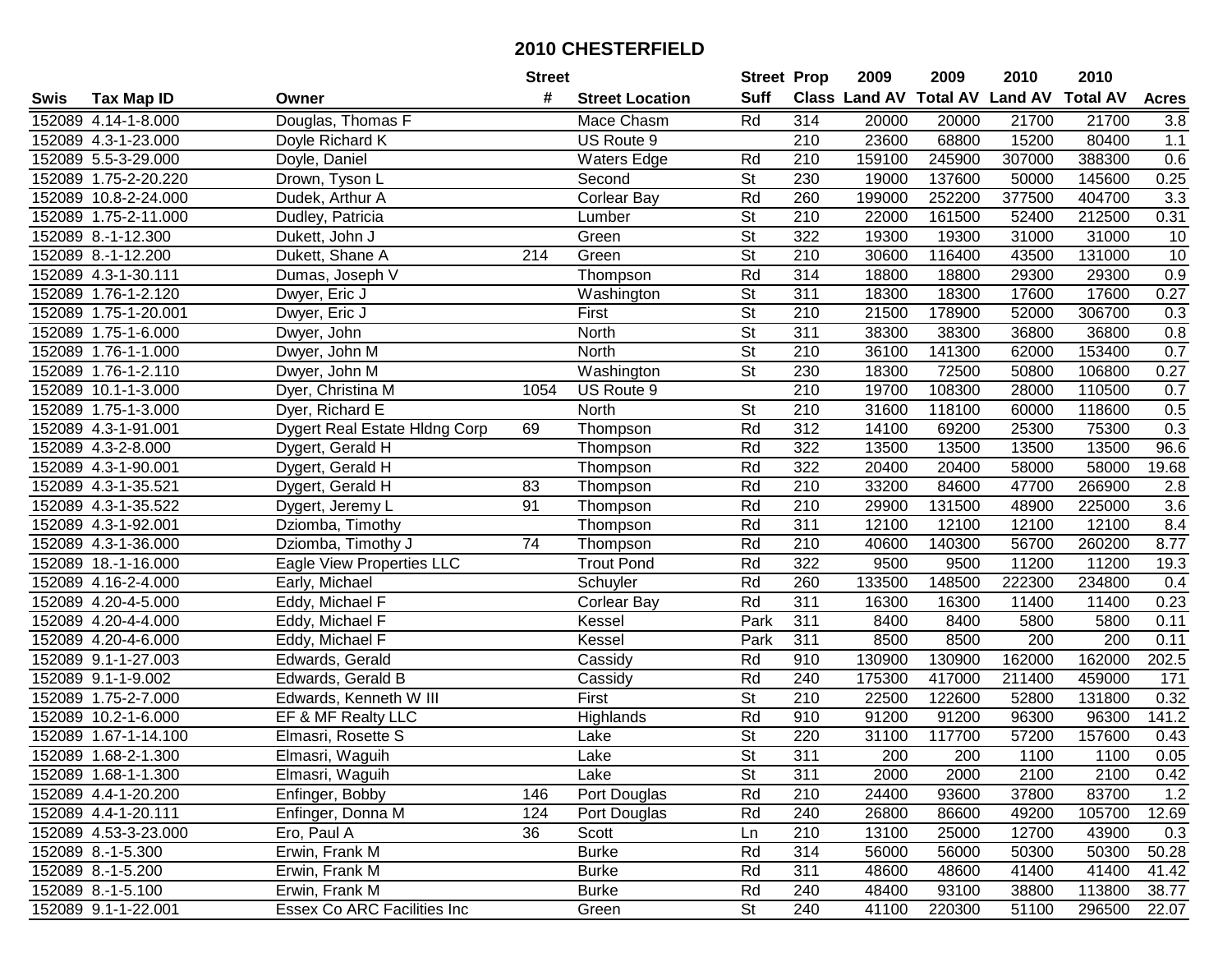|      |                           |                                 | <b>Street</b> |                        | <b>Street Prop</b>       |                  | 2009                          | 2009    | 2010           | 2010            |                |
|------|---------------------------|---------------------------------|---------------|------------------------|--------------------------|------------------|-------------------------------|---------|----------------|-----------------|----------------|
| Swis | <b>Tax Map ID</b>         | Owner                           | #             | <b>Street Location</b> | <b>Suff</b>              |                  | <b>Class Land AV Total AV</b> |         | <b>Land AV</b> | <b>Total AV</b> | <b>Acres</b>   |
|      | 152089 4.38-5-10.000      | <b>Essex Co Facilities Inc</b>  |               | Soper                  | Rd                       | 210              | 28200                         | 106000  | 30500          | 133100          | 1.31           |
|      | 152089 4.3-1-69.000       | <b>Essex Co Facilities Inc.</b> |               | <b>Industrial Park</b> | Rd                       | 614              | 173200                        | 1468400 | 327100         | 2496400         | 27.4           |
|      | 152089 4.3-1-1.120        | <b>Essex Co Facilitites Inc</b> |               | LaFlure                | Ln                       | 330              | 2500                          | 2500    | 18200          | 18200           | 1.48           |
|      | 152089 4.1-2-10.000       | <b>Essex County</b>             |               | Mace Chasm             | Rd                       | 322              | 41400                         | 41400   | 900            | 900             | 9.2            |
|      | 152089 4.3-1-22.000       | <b>Essex County</b>             |               | US Route 9             |                          | 311              | 1200                          | 1200    | 14000          | 14000           | 0.4            |
|      | 152089 10.8-2-12.000      | <b>Essex County</b>             |               | <b>Bond</b>            | Rd                       | 260              | 47700                         | 106600  | 153600         | 175300          | 0.12           |
|      | 152089 10.8-2-12.000/2010 | <b>Essex County</b>             |               | <b>Bond</b>            | Rd                       | 260              |                               |         | 47700          | 106600          |                |
|      | 152089 10.3-1-34.000      | <b>Essex County</b>             |               | <b>NYS Route 22</b>    |                          | 882              | 24900                         | 146000  | 122400         | 215200          | 3              |
|      | 152089 4.3-1-1.211/1      | <b>Essex County IDA</b>         |               | <b>Industrial Park</b> | Rd                       | $\overline{710}$ | 55100                         | 534400  | 800            | 800             | $\mathbf 0$    |
|      | 152089 4.3-1-1.211        | <b>Essex County Industrial</b>  | 49            | <b>Industrial Park</b> | Rd                       | 710              | 0                             | 133600  | $\mathbf 0$    | 133600          | 14.4           |
|      | 152089 4.53-3-16.000      | Estes, Carl                     | 18            | Hollywood              | Ave                      | 270              | 17200                         | 21300   | 14300          | 17900           | 0.8            |
|      | 152089 4.53-3-17.002      | Estes, Ella M                   | 27            | Hollywood              | Ave                      | 271              | 14800                         | 40100   | 15400          | 19600           | 1.25           |
|      | 152089 4.3-1-6.000        | Estes, Francis H Jr             |               | Hollywood              | Ave                      | 270              | 28100                         | 33800   | 35600          | 47100           | 4.7            |
|      | 152089 9.8-1-5.300        | Estes, Richard J                | 315           | Augur Lake             | Rd                       | 270              | 32600                         | 66400   | 46500          | 57800           | 11.99          |
|      | 152089 8.-1-14.200        | Estes, Robert J                 |               | Green                  | $\overline{\mathsf{St}}$ | 322              | 43500                         | 43500   | 42000          | 52200           | 13.03          |
|      | 152089 5.5-3-10.000       | Etesse, Gerald R                |               | <b>Waters Edge</b>     | Rd                       | 260              | 135900                        | 200900  | 291000         | 336200          | 0.4            |
|      | 152089 4.2-3-6.200        | Fadden, Joseph P                |               | Soper                  | Rd                       | 210              | 36200                         | 391500  | 131400         | 540200          | 7.38           |
|      | 152089 9.3-1-5.200        | Fairchild, Delores M            |               | <b>Trout Pond</b>      | Rd                       | 314              | 11000                         | 11000   | 8100           | 8100            | 5.4            |
|      | 152089 18.-1-3.200        | Fairchild, William W            |               | <b>Tierney</b>         | Rd                       | 910              | 63000                         | 63000   | 74500          | 74500           | 100.8          |
|      | 152089 9.1-1-26.231       | Favreau, Arlene M               | 45            | Dog Hill               | Rd                       | 210              | 27600                         | 44100   | 42300          | 68800           | 4.2            |
|      | 152089 4.20-1-1.000       | Fawkes, Joseph                  |               | <b>Corlear Bay</b>     | Rd                       | 314              | 3800                          | 3800    | 5000           | 5000            | $\overline{1}$ |
|      | 152089 4.20-2-2.000       | Fawkes, Joseph                  |               | <b>Corlear Bay</b>     | Rd                       | 311              | 2200                          | 2200    | 61000          | 61000           | 0.6            |
|      | 152089 1.76-2-3.000       | Febo, Frederick J               |               | First                  | <b>St</b>                | 312              | 20000                         | 57800   | 50800          | 134500          | 0.27           |
|      | 152089 9.1-1-8.111        | Feeley, Debra                   | 242           | LaMountain             | Rd                       | 240              | 38400                         | 76600   | 52300          | 90500           | 23.32          |
|      | 152089 9.1-1-8.120        | Feeley, Debra A Badger          |               | LaMountain             | Rd                       | 260              | 31200                         | 48000   | 37400          | 54500           | 5.96           |
|      | 152089 11.9-1-17.000      | Feher-Wood, Catherine           |               | Nixie Bay              | Rd                       | 260              | 33500                         | 61400   | 64000          | 83300           | 0.9            |
|      | 152089 10.8-2-4.000       | Feltman, John                   |               | Corlear Bay            | Rd                       | 260              | 265000                        | 301200  | 361400         | 407800          | 1.3            |
|      | 152089 9.12-1-52.100      | Ferguson, Glenn C               |               | Merrilee               | Ln                       | 260              | 55100                         | 125700  | 75000          | 114800          | 0.18           |
|      | 152089 10.8-2-33.000      | Fernholz, E Robert              |               | Harms                  | Way                      | 260              | 851900                        | 1047400 | 851900         | 1101200         | 19.68          |
|      | 152089 10.8-2-36.000      | Fernholz, E Robert              |               | Harms                  | <b>Way</b>               | 311              | 100                           | 100     | 2500           | 2500            | 0.49           |
|      | 152089 10.8-1-1.200       | Fernholz, Luisa T               |               | Highlands              | Rd                       | 322              | 72600                         | 72600   | 57800          | 57800           | 32.78          |
|      | 152089 11.9-1-1.000       | Fernholz, Robert E              |               | Evans                  | Rd                       | 260              | 38300                         | 90000   | 63000          | 88000           | 0.8            |
|      | 152089 4.4-1-1.200        | Fiedler, Ryszard A              | 636           | <b>Mace Chasm</b>      | Rd                       | 241              | 77300                         | 203600  | 92100          | 243400          | 107.5          |
|      | 152089 9.4-1-1.000        | Fields, Irene C                 |               | Cassidy                | Rd                       | 910              | 156600                        | 156600  | 192700         | 192700          | 284.2          |
|      | 152089 9.3-1-13.000       | Fields, Kenneth A               |               | Dog Hill               | Rd                       | 323              | 164500                        | 164500  | 202500         | 202500          | 273.7          |
|      | 152089 4.14-1-7.000       | Finnegan, Daniel H              |               | Port Douglas           | Rd                       | 210              | 24600                         | 94600   | 32700          | 172300          | 2.8            |
|      | 152089 4.20-3-10.000      | Finnegan, Patricia D            |               | Corlear Bay            | Rd                       | 260              | 230400                        | 265600  | 369700         | 436700          | 0.9            |
|      | 152089 4.14-1-6.000       | Finnegan, Patricia D            |               | Mace Chasm             | Rd                       | 312              | 8000                          | 8000    | 30100          | 30100           | 9.4            |
|      | 152089 4.20-4-19.000      | Finnegan, Patrick L             |               | <b>Corlear Bay</b>     | Rd                       | 311              | 300                           | 300     | 800            | 800             | 0.15           |
|      | 152089 4.20-3-52.000      | Finnegan, Patrick L             | 67            | Corlear Bay            | Rd                       | 210              | 31100                         | 145200  | 55200          | 55200           | 0.38           |
|      | 152089 9.12-1-23.000      | Fitzmaurice, Timothy J          |               | Acorn                  | Ln                       | 260              | 72700                         | 115100  | 142300         | 163400          | 0.5            |
|      | 152089 9.12-1-22.000      | Fitzmaurice, Timothy J          |               | Acorn                  | Ln                       | 314              | 21700                         | 21700   | 22700          | 22700           | 0.07           |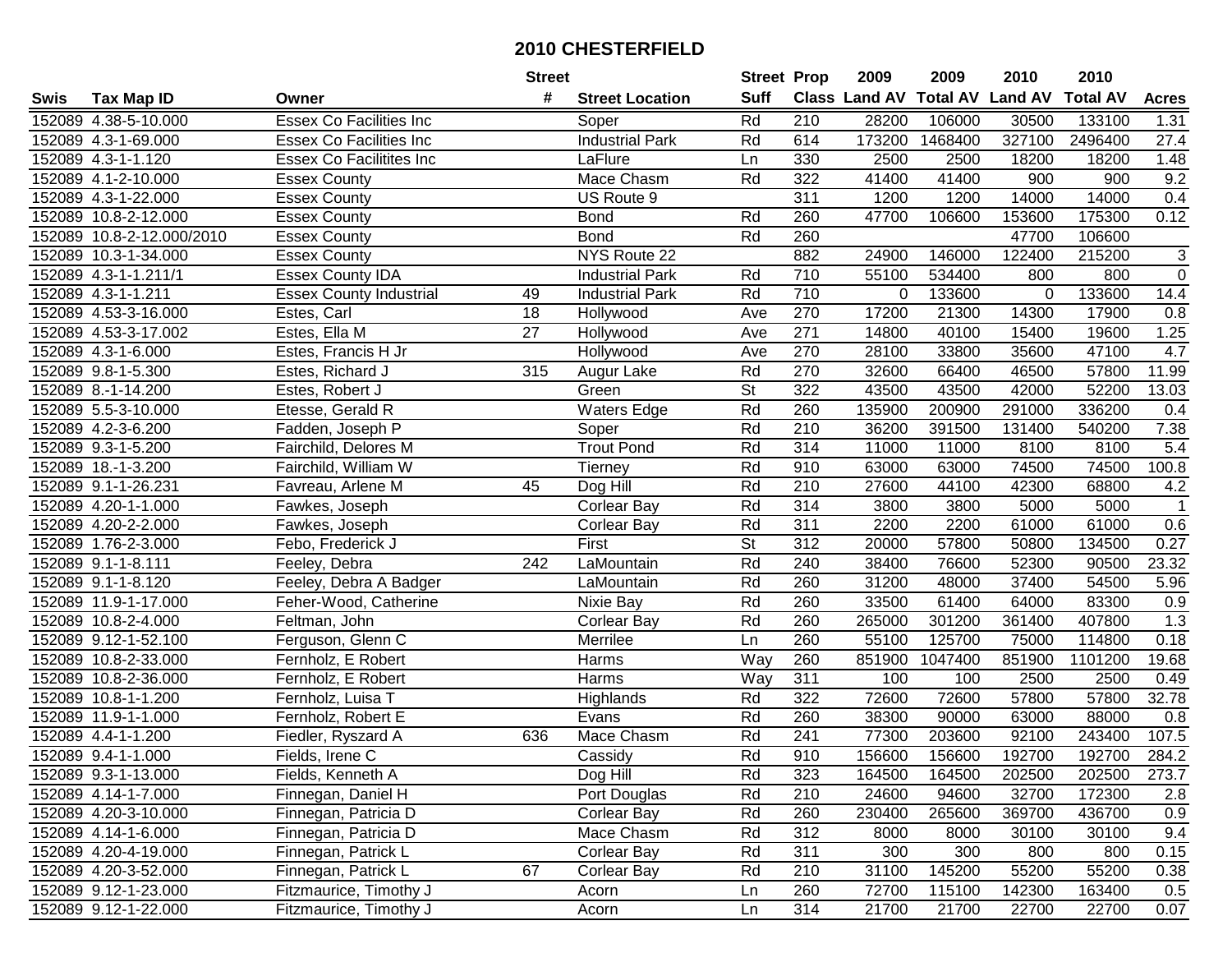|      |                      |                               | <b>Street</b> |                        | <b>Street Prop</b> |                  | 2009                          | 2009   | 2010           | 2010            |                |
|------|----------------------|-------------------------------|---------------|------------------------|--------------------|------------------|-------------------------------|--------|----------------|-----------------|----------------|
| Swis | <b>Tax Map ID</b>    | Owner                         | #             | <b>Street Location</b> | <b>Suff</b>        |                  | <b>Class Land AV Total AV</b> |        | <b>Land AV</b> | <b>Total AV</b> | <b>Acres</b>   |
|      | 152089 9.12-1-40.000 | FitzRandolph-Picard, Susan    |               | Randolph               | Rd                 | 260              | 55600                         | 73200  | 73000          | 94000           | 0.2            |
|      | 152089 9.12-1-39.000 | Fitzrandolph, Robert D        |               | Randolph               | Rd                 | 260              | 59600                         | 82400  | 84500          | 106400          | 0.43           |
|      | 152089 9.12-1-41.000 | Fitzrandolph, Robert D        |               | Randolph               | Rd                 | 260              | 13800                         | 29300  | 26300          | 50900           | 0.45           |
|      | 152089 9.1-1-1.000   | Flagg, Audrey                 |               | Green                  | <b>St</b>          | 210              | 34700                         | 90300  | 40500          | 104300          | $\overline{8}$ |
|      | 152089 8.-1-12.100   | Flagg, Audrey                 | 10            | Green                  | <b>St</b>          | 270              | 23100                         | 23100  | 43500          | 43500           | 10             |
|      | 152089 9.12-1-7.200  | Fobert, David A               |               | Glomann                | Rd                 | $\overline{312}$ | 500                           | 3500   | 200            | 6700            | 0.15           |
|      | 152089 9.12-1-8.000  | Fobert, David A               |               | Augur Lake             | Rd                 | 311              | 94800                         | 94800  | 135400         | 135400          | 3.11           |
|      | 152089 4.3-1-41.112  | Ford, Christian F             | 491           | Mace Chasm             | Rd                 | $\overline{210}$ | 46300                         | 183600 | 59500          | 254900          | 10.67          |
|      | 152089 4.10-1-10.200 | Ford, Donald E                |               | Prospect               | Rd                 | 322              | 15500                         | 15500  | 19900          | 19900           | 2.62           |
|      | 152089 4.10-1-10.400 | Ford, Donald E                |               | Prospect               | Rd                 | 322              | 17500                         | 17500  | 22100          | 22100           | 4.09           |
|      | 152089 4.10-1-10.500 | Ford, Donald E                |               | Port Douglas           | Rd                 | 322              | 13000                         | 13000  | 24000          | 24000           | 5.32           |
|      | 152089 4.46-3-6.000  | Ford, Donald E                |               | Port Douglas           | Rd                 | 322              | 14000                         | 14000  | 35500          | 35500           | 19             |
|      | 152089 4.10-1-10.100 | Ford, Donald E                |               | Prospect               | Rd                 | 322              | 15300                         | 15300  | 19600          | 19600           | 2.4            |
|      | 152089 4.10-1-12.002 | Ford, Donald E                | 580           | Port Douglas           | Rd                 | 210              | 28700                         | 126500 | 32900          | 158500          | 2.9            |
|      | 152089 9.1-1-4.000   | Ford, Neil                    |               | LaMountain             | Rd                 | 210              | 20900                         | 51900  | 28700          | 70800           | 0.8            |
|      | 152089 5.5-3-26.000  | Forrence, Mason               |               | Waters Edge            | Rd                 | 210              | 149400                        | 232900 | 312100         | 418500          | 0.7            |
|      | 152089 5.5-3-27.000  | Forrence, Mason R             |               | <b>Waters Edge</b>     | Rd                 | $\overline{311}$ | 162400                        | 162400 | 79100          | 79100           | 0.6            |
|      | 152089 5.5-3-3.000   | Forrence, Peter P             |               | <b>Waters Edge</b>     | Rd                 | 210              | 297500                        | 495900 | 380300         | 552600          | $\mathbf 1$    |
|      | 152089 5.5-3-2.202   | Forrence, Peter P             |               | <b>Waters Edge</b>     | Rd                 | 311              | 99900                         | 99900  | 49300          | 49300           | 0.67           |
|      | 152089 11.9-1-23.000 | Fountain, Abigail             |               | Evans                  | Rd                 | 260              | 34000                         | 108300 | 26700          | 63100           | 0.5            |
|      | 152089 4.38-5-4.002  | Fountain, Dale                | 408           | Soper                  | Rd                 | 210              | 24900                         | 75700  | 18900          | 88800           | 3.59           |
|      | 152089 5.5-3-31.000  | <b>Fournier Vincent</b>       | 38            | <b>Waters Edge</b>     | Rd                 | 210              | 140000                        | 429400 | 313300         | 429400          | 0.6            |
|      | 152089 4.14-1-3.000  | Fowler, Joseph B              |               | Prospect               | Rd                 | 210              | 25200                         | 137800 | 31700          | 135000          | 2.1            |
|      | 152089 1.76-3-7.000  | Fradenburg, George            | 105           | <b>Bolivar</b>         | <b>St</b>          | 210              | 21500                         | 97900  | 52000          | 106700          | 0.3            |
|      | 152089 5.9-2-1.000   | Frank, Jay WB                 | 14            | <b>Waters Edge</b>     | Rd                 | $\overline{210}$ | 133500                        | 319300 | 304000         | 400000          | 0.5            |
|      | 152089 4.3-1-1.110   | Frank, Patricia A             |               | LaFlure                | Ln                 | 311              | 5400                          | 5400   | 6200           | 6200            | 2.2            |
|      | 152089 4.3-1-1.500   | Frank, Patricia A             |               | LaFlure                | Ln                 | 321              | 1400                          | 1400   | 1700           | 1700            | 0.37           |
|      | 152089 18.-1-2.000   | Franks, Gregory C             |               | Tierney                | Rd                 | 910              | 184800                        | 184800 | 218300         | 218300          | 218.3          |
|      | 152089 18.-1-1.000   | Franks, Gregory C             |               | Tierney                | Rd                 | 910              | 97100                         | 97100  | 114500         | 114500          | 127.2          |
|      | 152089 18.-1-10.000  | Franks, Gregory C             |               | MacAvoy                | Way                | 910              | 160000                        | 160000 | 188800         | 188800          | 188.8          |
|      | 152089 18.-1-11.000  | Franks, Gregory C             |               | MacAvoy                | Way                | 910              | 39100                         | 39100  | 46100          | 46100           | 46.1           |
|      | 152089 18.-1-17.000  | Franks, Gregory C             |               | <b>Trout Pond</b>      | Rd                 | 910              | 54400                         | 54400  | 62300          | 62300           | 107.4          |
|      | 152089 18.-1-4.000   | Franks, Gregory C             |               | Tierney                | Rd                 | 910              | 90400                         | 90400  | 86300          | 86300           | 139.9          |
|      | 152089 20.3-1-3.110  | Frazier, Steven               | 243           | NYS Route 22           |                    | 240              | 77900                         | 164200 | 108700         | 196800          | 88.4           |
|      | 152089 10.2-1-7.000  | <b>Frederick Living Trust</b> |               | Highlands              | Rd                 | 912              | 133700                        | 133700 | 157800         | 157800 255.18   |                |
|      | 152089 9.3-1-20.000  | Fruchtenbaum, Arnold G        |               | <b>Trout Pond</b>      | Rd                 | 910              | 96000                         | 96000  | 117600         | 117600          | 153.7          |
|      | 152089 4.3-1-85.200  | <b>Fuller Kimberly S</b>      | 43            | Cinnamon               | Rdg                | 210              | 15900                         | 94800  | 14500          | 91700           | 0.45           |
|      | 152089 4.46-3-5.000  | Fuller, Alan D                | 634           | Port Douglas           | Rd                 | 210              | 25600                         | 121500 | 30300          | 128500          | 1.2            |
|      | 152089 4.16-2-1.300  | Fuller, John E                |               | <b>Gilbert Cameron</b> | Ln                 | 210              | 134500                        | 347600 | 348200         | 464000          | 1.84           |
|      | 152089 4.16-2-1.400  | Fuller, John E                |               | <b>Gilbert Cameron</b> | Ln                 | 311              | 260000                        | 260000 | 279600         | 279600          | 1.85           |
|      | 152089 4.16-2-14.000 | Fuller, Merritt               | 118           | Schuyler               | Rd                 | 210              | 179500                        | 257000 | 333200         | 395700          | 0.6            |
|      | 152089 4.54-2-17.000 | Fuller, Merritt               |               | Prospect               | Rd                 | 210              | 23300                         | 79700  | 30600          | 80100           | 1.4            |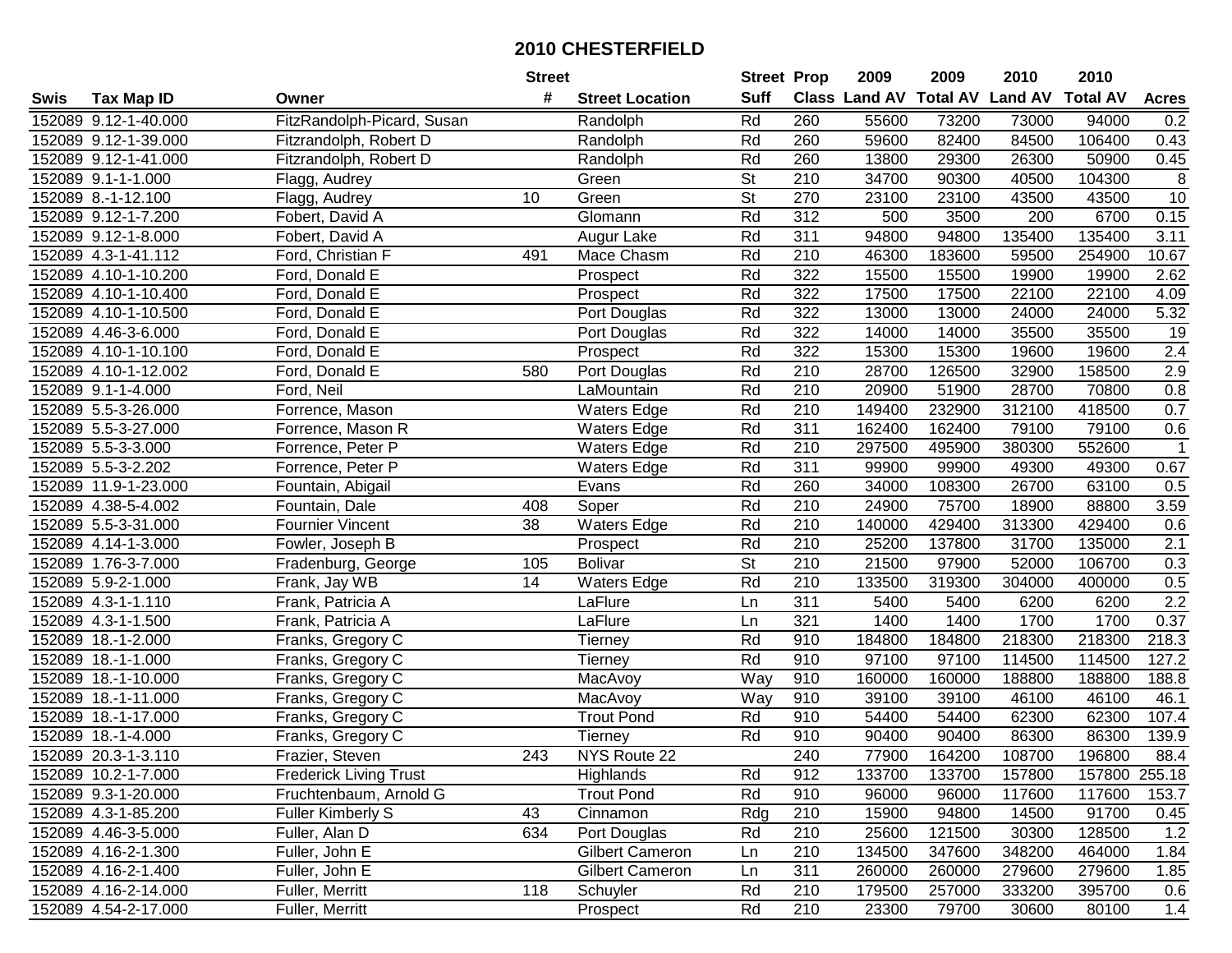| #<br><b>Suff</b><br>Class Land AV<br><b>Total AV</b><br><b>Land AV</b><br><b>Total AV</b><br><b>Acres</b><br><b>Tax Map ID</b><br><b>Street Location</b><br>Swis<br>Owner<br>Rd<br>910<br>37600<br>152089 10.16-1-7.000<br>Fuller, Merritt R<br>37600<br>39500<br>39500<br>94.7<br>Highlands<br>Rd<br>210<br>261000<br>405700<br>341500<br>152089 10.8-2-2.000<br>175<br><b>Corlear Bay</b><br>499800<br>1.1<br>Fuller, Steven E<br><b>St</b><br>0.27<br>152089 1.76-1-5.200<br>Fuller, Steven E<br>311<br>20100<br>20100<br>19300<br>19300<br>Lake<br>$\overline{\mathsf{St}}$<br>$\overline{311}$<br>Washington<br>29600<br>29600<br>28500<br>28500<br>0.46<br>152089 1.76-1-5.100<br>Fuller, Steven E<br>Rd<br>322<br>44.55<br>152089 10.8-1-1.100<br>82700<br>82700<br>77100<br>77100<br>Furnia, Amy<br>Highlands<br>Rd<br>311<br>0.2<br>152089 4.20-2-1.000<br>Furnia, Amy<br><b>Corlear Bay</b><br>1400<br>1400<br>1000<br>1000<br>0.2<br>152089 4.20-2-3.000<br>Rd<br>311<br>1400<br>Furnia, Amy<br><b>Corlear Bay</b><br>1400<br>1000<br>1000<br>Rd<br>311<br>0.3<br>152089 4.20-2-6.000<br>2400<br>2400<br>500<br>500<br>Furnia, Amy<br><b>Corlear Bay</b><br>Rd<br>$\overline{210}$<br>28900<br>81800<br>86300<br>4.09<br>152089 4.3-2-4.000<br>Gagnon, Steven<br>163<br>34600<br>Thompson<br>$\overline{\mathsf{St}}$<br>270<br>34700<br>1.5<br>152089 4.54-2-1.000<br>Gallo, Caroline A<br>33<br>Chesterfield<br>21800<br>26300<br>30800<br>Rd<br>152089 4.38-5-12.000<br>210<br>32600<br>4.27<br>Ganter, Sean M<br>409<br>Soper<br>117700<br>34900<br>161200<br>Chesterfield<br>St<br>210<br>152089 4.54-2-4.000<br>14<br>18900<br>91000<br>28000<br>94000<br>0.7<br>Garcia, Richard<br>Rd<br>$\overline{314}$<br>152089 9.1-1-3.000<br>500<br>500<br>11000<br>11000<br>0.11<br>Garner, David L<br>Dugway<br>Rd<br>210<br>79100<br>25300<br>152089 9.1-1-2.200<br>Garner, David L<br>941<br>14200<br>108600<br>0.3<br>Dugway<br>Mace Chasm<br>Rd<br>910<br>36.14<br>152089 4.14-1-9.000<br>Garner, David L<br>40000<br>40000<br>36100<br>36100<br>Rd<br>312<br>152089 9.1-1-2.100<br>17700<br>20000<br>4200<br>4500<br>2.8<br>Garner, David L<br>941<br>Dugway<br>Rd<br>322<br>29.5<br>152089 5.5-1-3.200<br>Trembleau<br>44300<br>Gellert, George G<br>46500<br>46500<br>44300<br>Rd<br>314<br>5.16<br>152089 8.-1-13.600<br><b>Trout Pond</b><br>22700<br>22700<br>25500<br>25500<br>Gero, Patricia<br>Rd<br>260<br>23500<br>152089 19.-1-9.000<br>Gero, Patricia A<br>64300<br>30600<br>68100<br>1.4<br><b>Trout Pond</b><br>Rd<br>60<br>152089 9.16-1-4.000<br>Gibbons, Thomas<br>910<br>94500<br>94500<br>295600<br>295600<br>Niesen<br>Rd<br>0.6<br>260<br>250500<br>325000<br>341800<br>400500<br>152089 11.9-1-8.000<br>Gibson, George C<br>Little Sandy<br>Rd<br>210<br>0.4<br>152089 4.3-1-15.000<br>Giddings, Edward C Jr<br>15<br>13800<br>57700<br>13000<br>97000<br>Dusty<br>210<br>22400<br>77100<br>$\mathbf{1}$<br>152089 10.3-1-37.000<br>Giddings, William G<br>628<br>US Route 9<br>68500<br>30000<br>210<br>0.53<br>152089 4.3-1-84.000<br>Giddings, William G Jr<br>42<br>Rdg<br>16000<br>93100<br>24200<br>92900<br>Cinnamon<br>Rd<br>260<br>172400<br>203700<br>348500<br>367500<br>0.97<br>152089 10.8-2-3.000<br>Gignac, Fred J<br><b>Corlear Bay</b><br>$\sqrt{2}$<br>Rd<br>210<br>26700<br>123700<br>152089 10.1-1-6.000<br>Gillen, John M<br>99<br>Mace Chasm<br>31500<br>147000<br>Rd<br>311<br>1200<br>1200<br>0.4<br>152089 10.8-1-8.200<br>Gload, David P<br>Highlands<br>2000<br>2000<br>Rd<br>210<br>48900<br>109700<br>97900<br>149400<br>152089 10.8-1-8.100<br>Gload, David P<br>1249<br>Highlands<br>4.33<br>Rd<br>240<br>116500<br>152089 10.2-1-9.000<br>135400<br>142300<br>150700<br>142.3<br>Glomann, John<br>Highlands<br>Rd<br>260<br>7900<br>50900<br>152089 9.12-1-46.000<br>23700<br>40100<br>Glomann, John<br>Glomann<br>0.3<br>260<br>152089 9.12-1-7.100<br>Rd<br>71300<br>94500<br>107900<br>130100<br>6.9<br>Glomann, John Sr<br>Augur Lake<br>152089 9.12-1-30.000<br>Heather<br>260<br>88100<br>179200<br>231800<br>0.4<br>Goar, James C<br>Ln<br>120800<br>210<br>Rd<br>26200<br>1.4<br>152089 4.54-2-8.000<br>Goff, George N Jr<br>136<br>126500<br>30600<br>167400<br>Prospect<br>Rd<br>910<br>77200<br>100<br>152089 18.-1-8.200<br>Goldman, Allan L<br>Tierney<br>57100<br>57100<br>77200<br>152089 18.-1-8.100<br>Goldman, Allan L<br>199<br>Tierney<br>Rd<br>240<br>85400<br>96200<br>109900<br>208900<br>100.1<br><b>St</b><br>311<br>152089 1.76-1-11.000<br>Gonnella, Joseph D<br>Lake<br>24600<br>24600<br>20700<br>20700<br>0.3<br>631<br>Rd<br>210<br>130400<br>152089 20.8-1-1.000<br>Good, Dwight<br>Highlands<br>52600<br>109100<br>56000<br>6.7<br>Rd<br>311<br>152089 20.8-1-2.212<br>3800<br>5200<br>5200<br>1.85<br>Good, Grace A<br>Highlands<br>3800<br>152089 1.76-1-2.200<br><b>St</b><br>210<br>35400<br>210500<br>0.67<br>Goodman, George<br>Lake<br>156500<br>34100<br><b>St</b><br>210<br>30400<br>152089 1.75-2-2.200<br>Goodman, Ronald J<br>Washington<br>73600<br>60000<br>120800<br>0.5<br>929<br>210<br>152089 9.1-1-5.000<br>Goodrow, Daniel F<br>Rd<br>32900<br>46200<br>40500<br>79000<br>8<br>Dugway<br>210<br>152089 4.20-3-39.200<br>Gordon, Alan<br>54100<br>214000<br>77900<br>247800<br>Ln |  | <b>Street</b> |         | <b>Street Prop</b> | 2009 | 2009 | 2010 | 2010 |      |
|------------------------------------------------------------------------------------------------------------------------------------------------------------------------------------------------------------------------------------------------------------------------------------------------------------------------------------------------------------------------------------------------------------------------------------------------------------------------------------------------------------------------------------------------------------------------------------------------------------------------------------------------------------------------------------------------------------------------------------------------------------------------------------------------------------------------------------------------------------------------------------------------------------------------------------------------------------------------------------------------------------------------------------------------------------------------------------------------------------------------------------------------------------------------------------------------------------------------------------------------------------------------------------------------------------------------------------------------------------------------------------------------------------------------------------------------------------------------------------------------------------------------------------------------------------------------------------------------------------------------------------------------------------------------------------------------------------------------------------------------------------------------------------------------------------------------------------------------------------------------------------------------------------------------------------------------------------------------------------------------------------------------------------------------------------------------------------------------------------------------------------------------------------------------------------------------------------------------------------------------------------------------------------------------------------------------------------------------------------------------------------------------------------------------------------------------------------------------------------------------------------------------------------------------------------------------------------------------------------------------------------------------------------------------------------------------------------------------------------------------------------------------------------------------------------------------------------------------------------------------------------------------------------------------------------------------------------------------------------------------------------------------------------------------------------------------------------------------------------------------------------------------------------------------------------------------------------------------------------------------------------------------------------------------------------------------------------------------------------------------------------------------------------------------------------------------------------------------------------------------------------------------------------------------------------------------------------------------------------------------------------------------------------------------------------------------------------------------------------------------------------------------------------------------------------------------------------------------------------------------------------------------------------------------------------------------------------------------------------------------------------------------------------------------------------------------------------------------------------------------------------------------------------------------------------------------------------------------------------------------------------------------------------------------------------------------------------------------------------------------------------------------------------------------------------------------------------------------------------------------------------------------------------------------------------------------------------------------------------------------------------------------------------------------------------------------------------------------------------------------------------------------------------------------------------------------------------------------------------------------------------------------------------------------------------------------------------------------------------------------------------------------------------------------------------------------------------------------------------------------------------------------------------------------------------------------------------------------------------------------------------------------------------------------------------|--|---------------|---------|--------------------|------|------|------|------|------|
|                                                                                                                                                                                                                                                                                                                                                                                                                                                                                                                                                                                                                                                                                                                                                                                                                                                                                                                                                                                                                                                                                                                                                                                                                                                                                                                                                                                                                                                                                                                                                                                                                                                                                                                                                                                                                                                                                                                                                                                                                                                                                                                                                                                                                                                                                                                                                                                                                                                                                                                                                                                                                                                                                                                                                                                                                                                                                                                                                                                                                                                                                                                                                                                                                                                                                                                                                                                                                                                                                                                                                                                                                                                                                                                                                                                                                                                                                                                                                                                                                                                                                                                                                                                                                                                                                                                                                                                                                                                                                                                                                                                                                                                                                                                                                                                                                                                                                                                                                                                                                                                                                                                                                                                                                                                                                                            |  |               |         |                    |      |      |      |      |      |
|                                                                                                                                                                                                                                                                                                                                                                                                                                                                                                                                                                                                                                                                                                                                                                                                                                                                                                                                                                                                                                                                                                                                                                                                                                                                                                                                                                                                                                                                                                                                                                                                                                                                                                                                                                                                                                                                                                                                                                                                                                                                                                                                                                                                                                                                                                                                                                                                                                                                                                                                                                                                                                                                                                                                                                                                                                                                                                                                                                                                                                                                                                                                                                                                                                                                                                                                                                                                                                                                                                                                                                                                                                                                                                                                                                                                                                                                                                                                                                                                                                                                                                                                                                                                                                                                                                                                                                                                                                                                                                                                                                                                                                                                                                                                                                                                                                                                                                                                                                                                                                                                                                                                                                                                                                                                                                            |  |               |         |                    |      |      |      |      |      |
|                                                                                                                                                                                                                                                                                                                                                                                                                                                                                                                                                                                                                                                                                                                                                                                                                                                                                                                                                                                                                                                                                                                                                                                                                                                                                                                                                                                                                                                                                                                                                                                                                                                                                                                                                                                                                                                                                                                                                                                                                                                                                                                                                                                                                                                                                                                                                                                                                                                                                                                                                                                                                                                                                                                                                                                                                                                                                                                                                                                                                                                                                                                                                                                                                                                                                                                                                                                                                                                                                                                                                                                                                                                                                                                                                                                                                                                                                                                                                                                                                                                                                                                                                                                                                                                                                                                                                                                                                                                                                                                                                                                                                                                                                                                                                                                                                                                                                                                                                                                                                                                                                                                                                                                                                                                                                                            |  |               |         |                    |      |      |      |      |      |
|                                                                                                                                                                                                                                                                                                                                                                                                                                                                                                                                                                                                                                                                                                                                                                                                                                                                                                                                                                                                                                                                                                                                                                                                                                                                                                                                                                                                                                                                                                                                                                                                                                                                                                                                                                                                                                                                                                                                                                                                                                                                                                                                                                                                                                                                                                                                                                                                                                                                                                                                                                                                                                                                                                                                                                                                                                                                                                                                                                                                                                                                                                                                                                                                                                                                                                                                                                                                                                                                                                                                                                                                                                                                                                                                                                                                                                                                                                                                                                                                                                                                                                                                                                                                                                                                                                                                                                                                                                                                                                                                                                                                                                                                                                                                                                                                                                                                                                                                                                                                                                                                                                                                                                                                                                                                                                            |  |               |         |                    |      |      |      |      |      |
|                                                                                                                                                                                                                                                                                                                                                                                                                                                                                                                                                                                                                                                                                                                                                                                                                                                                                                                                                                                                                                                                                                                                                                                                                                                                                                                                                                                                                                                                                                                                                                                                                                                                                                                                                                                                                                                                                                                                                                                                                                                                                                                                                                                                                                                                                                                                                                                                                                                                                                                                                                                                                                                                                                                                                                                                                                                                                                                                                                                                                                                                                                                                                                                                                                                                                                                                                                                                                                                                                                                                                                                                                                                                                                                                                                                                                                                                                                                                                                                                                                                                                                                                                                                                                                                                                                                                                                                                                                                                                                                                                                                                                                                                                                                                                                                                                                                                                                                                                                                                                                                                                                                                                                                                                                                                                                            |  |               |         |                    |      |      |      |      |      |
|                                                                                                                                                                                                                                                                                                                                                                                                                                                                                                                                                                                                                                                                                                                                                                                                                                                                                                                                                                                                                                                                                                                                                                                                                                                                                                                                                                                                                                                                                                                                                                                                                                                                                                                                                                                                                                                                                                                                                                                                                                                                                                                                                                                                                                                                                                                                                                                                                                                                                                                                                                                                                                                                                                                                                                                                                                                                                                                                                                                                                                                                                                                                                                                                                                                                                                                                                                                                                                                                                                                                                                                                                                                                                                                                                                                                                                                                                                                                                                                                                                                                                                                                                                                                                                                                                                                                                                                                                                                                                                                                                                                                                                                                                                                                                                                                                                                                                                                                                                                                                                                                                                                                                                                                                                                                                                            |  |               |         |                    |      |      |      |      |      |
|                                                                                                                                                                                                                                                                                                                                                                                                                                                                                                                                                                                                                                                                                                                                                                                                                                                                                                                                                                                                                                                                                                                                                                                                                                                                                                                                                                                                                                                                                                                                                                                                                                                                                                                                                                                                                                                                                                                                                                                                                                                                                                                                                                                                                                                                                                                                                                                                                                                                                                                                                                                                                                                                                                                                                                                                                                                                                                                                                                                                                                                                                                                                                                                                                                                                                                                                                                                                                                                                                                                                                                                                                                                                                                                                                                                                                                                                                                                                                                                                                                                                                                                                                                                                                                                                                                                                                                                                                                                                                                                                                                                                                                                                                                                                                                                                                                                                                                                                                                                                                                                                                                                                                                                                                                                                                                            |  |               |         |                    |      |      |      |      |      |
|                                                                                                                                                                                                                                                                                                                                                                                                                                                                                                                                                                                                                                                                                                                                                                                                                                                                                                                                                                                                                                                                                                                                                                                                                                                                                                                                                                                                                                                                                                                                                                                                                                                                                                                                                                                                                                                                                                                                                                                                                                                                                                                                                                                                                                                                                                                                                                                                                                                                                                                                                                                                                                                                                                                                                                                                                                                                                                                                                                                                                                                                                                                                                                                                                                                                                                                                                                                                                                                                                                                                                                                                                                                                                                                                                                                                                                                                                                                                                                                                                                                                                                                                                                                                                                                                                                                                                                                                                                                                                                                                                                                                                                                                                                                                                                                                                                                                                                                                                                                                                                                                                                                                                                                                                                                                                                            |  |               |         |                    |      |      |      |      |      |
|                                                                                                                                                                                                                                                                                                                                                                                                                                                                                                                                                                                                                                                                                                                                                                                                                                                                                                                                                                                                                                                                                                                                                                                                                                                                                                                                                                                                                                                                                                                                                                                                                                                                                                                                                                                                                                                                                                                                                                                                                                                                                                                                                                                                                                                                                                                                                                                                                                                                                                                                                                                                                                                                                                                                                                                                                                                                                                                                                                                                                                                                                                                                                                                                                                                                                                                                                                                                                                                                                                                                                                                                                                                                                                                                                                                                                                                                                                                                                                                                                                                                                                                                                                                                                                                                                                                                                                                                                                                                                                                                                                                                                                                                                                                                                                                                                                                                                                                                                                                                                                                                                                                                                                                                                                                                                                            |  |               |         |                    |      |      |      |      |      |
|                                                                                                                                                                                                                                                                                                                                                                                                                                                                                                                                                                                                                                                                                                                                                                                                                                                                                                                                                                                                                                                                                                                                                                                                                                                                                                                                                                                                                                                                                                                                                                                                                                                                                                                                                                                                                                                                                                                                                                                                                                                                                                                                                                                                                                                                                                                                                                                                                                                                                                                                                                                                                                                                                                                                                                                                                                                                                                                                                                                                                                                                                                                                                                                                                                                                                                                                                                                                                                                                                                                                                                                                                                                                                                                                                                                                                                                                                                                                                                                                                                                                                                                                                                                                                                                                                                                                                                                                                                                                                                                                                                                                                                                                                                                                                                                                                                                                                                                                                                                                                                                                                                                                                                                                                                                                                                            |  |               |         |                    |      |      |      |      |      |
|                                                                                                                                                                                                                                                                                                                                                                                                                                                                                                                                                                                                                                                                                                                                                                                                                                                                                                                                                                                                                                                                                                                                                                                                                                                                                                                                                                                                                                                                                                                                                                                                                                                                                                                                                                                                                                                                                                                                                                                                                                                                                                                                                                                                                                                                                                                                                                                                                                                                                                                                                                                                                                                                                                                                                                                                                                                                                                                                                                                                                                                                                                                                                                                                                                                                                                                                                                                                                                                                                                                                                                                                                                                                                                                                                                                                                                                                                                                                                                                                                                                                                                                                                                                                                                                                                                                                                                                                                                                                                                                                                                                                                                                                                                                                                                                                                                                                                                                                                                                                                                                                                                                                                                                                                                                                                                            |  |               |         |                    |      |      |      |      |      |
|                                                                                                                                                                                                                                                                                                                                                                                                                                                                                                                                                                                                                                                                                                                                                                                                                                                                                                                                                                                                                                                                                                                                                                                                                                                                                                                                                                                                                                                                                                                                                                                                                                                                                                                                                                                                                                                                                                                                                                                                                                                                                                                                                                                                                                                                                                                                                                                                                                                                                                                                                                                                                                                                                                                                                                                                                                                                                                                                                                                                                                                                                                                                                                                                                                                                                                                                                                                                                                                                                                                                                                                                                                                                                                                                                                                                                                                                                                                                                                                                                                                                                                                                                                                                                                                                                                                                                                                                                                                                                                                                                                                                                                                                                                                                                                                                                                                                                                                                                                                                                                                                                                                                                                                                                                                                                                            |  |               |         |                    |      |      |      |      |      |
|                                                                                                                                                                                                                                                                                                                                                                                                                                                                                                                                                                                                                                                                                                                                                                                                                                                                                                                                                                                                                                                                                                                                                                                                                                                                                                                                                                                                                                                                                                                                                                                                                                                                                                                                                                                                                                                                                                                                                                                                                                                                                                                                                                                                                                                                                                                                                                                                                                                                                                                                                                                                                                                                                                                                                                                                                                                                                                                                                                                                                                                                                                                                                                                                                                                                                                                                                                                                                                                                                                                                                                                                                                                                                                                                                                                                                                                                                                                                                                                                                                                                                                                                                                                                                                                                                                                                                                                                                                                                                                                                                                                                                                                                                                                                                                                                                                                                                                                                                                                                                                                                                                                                                                                                                                                                                                            |  |               |         |                    |      |      |      |      |      |
|                                                                                                                                                                                                                                                                                                                                                                                                                                                                                                                                                                                                                                                                                                                                                                                                                                                                                                                                                                                                                                                                                                                                                                                                                                                                                                                                                                                                                                                                                                                                                                                                                                                                                                                                                                                                                                                                                                                                                                                                                                                                                                                                                                                                                                                                                                                                                                                                                                                                                                                                                                                                                                                                                                                                                                                                                                                                                                                                                                                                                                                                                                                                                                                                                                                                                                                                                                                                                                                                                                                                                                                                                                                                                                                                                                                                                                                                                                                                                                                                                                                                                                                                                                                                                                                                                                                                                                                                                                                                                                                                                                                                                                                                                                                                                                                                                                                                                                                                                                                                                                                                                                                                                                                                                                                                                                            |  |               |         |                    |      |      |      |      |      |
|                                                                                                                                                                                                                                                                                                                                                                                                                                                                                                                                                                                                                                                                                                                                                                                                                                                                                                                                                                                                                                                                                                                                                                                                                                                                                                                                                                                                                                                                                                                                                                                                                                                                                                                                                                                                                                                                                                                                                                                                                                                                                                                                                                                                                                                                                                                                                                                                                                                                                                                                                                                                                                                                                                                                                                                                                                                                                                                                                                                                                                                                                                                                                                                                                                                                                                                                                                                                                                                                                                                                                                                                                                                                                                                                                                                                                                                                                                                                                                                                                                                                                                                                                                                                                                                                                                                                                                                                                                                                                                                                                                                                                                                                                                                                                                                                                                                                                                                                                                                                                                                                                                                                                                                                                                                                                                            |  |               |         |                    |      |      |      |      |      |
|                                                                                                                                                                                                                                                                                                                                                                                                                                                                                                                                                                                                                                                                                                                                                                                                                                                                                                                                                                                                                                                                                                                                                                                                                                                                                                                                                                                                                                                                                                                                                                                                                                                                                                                                                                                                                                                                                                                                                                                                                                                                                                                                                                                                                                                                                                                                                                                                                                                                                                                                                                                                                                                                                                                                                                                                                                                                                                                                                                                                                                                                                                                                                                                                                                                                                                                                                                                                                                                                                                                                                                                                                                                                                                                                                                                                                                                                                                                                                                                                                                                                                                                                                                                                                                                                                                                                                                                                                                                                                                                                                                                                                                                                                                                                                                                                                                                                                                                                                                                                                                                                                                                                                                                                                                                                                                            |  |               |         |                    |      |      |      |      |      |
|                                                                                                                                                                                                                                                                                                                                                                                                                                                                                                                                                                                                                                                                                                                                                                                                                                                                                                                                                                                                                                                                                                                                                                                                                                                                                                                                                                                                                                                                                                                                                                                                                                                                                                                                                                                                                                                                                                                                                                                                                                                                                                                                                                                                                                                                                                                                                                                                                                                                                                                                                                                                                                                                                                                                                                                                                                                                                                                                                                                                                                                                                                                                                                                                                                                                                                                                                                                                                                                                                                                                                                                                                                                                                                                                                                                                                                                                                                                                                                                                                                                                                                                                                                                                                                                                                                                                                                                                                                                                                                                                                                                                                                                                                                                                                                                                                                                                                                                                                                                                                                                                                                                                                                                                                                                                                                            |  |               |         |                    |      |      |      |      |      |
|                                                                                                                                                                                                                                                                                                                                                                                                                                                                                                                                                                                                                                                                                                                                                                                                                                                                                                                                                                                                                                                                                                                                                                                                                                                                                                                                                                                                                                                                                                                                                                                                                                                                                                                                                                                                                                                                                                                                                                                                                                                                                                                                                                                                                                                                                                                                                                                                                                                                                                                                                                                                                                                                                                                                                                                                                                                                                                                                                                                                                                                                                                                                                                                                                                                                                                                                                                                                                                                                                                                                                                                                                                                                                                                                                                                                                                                                                                                                                                                                                                                                                                                                                                                                                                                                                                                                                                                                                                                                                                                                                                                                                                                                                                                                                                                                                                                                                                                                                                                                                                                                                                                                                                                                                                                                                                            |  |               |         |                    |      |      |      |      |      |
|                                                                                                                                                                                                                                                                                                                                                                                                                                                                                                                                                                                                                                                                                                                                                                                                                                                                                                                                                                                                                                                                                                                                                                                                                                                                                                                                                                                                                                                                                                                                                                                                                                                                                                                                                                                                                                                                                                                                                                                                                                                                                                                                                                                                                                                                                                                                                                                                                                                                                                                                                                                                                                                                                                                                                                                                                                                                                                                                                                                                                                                                                                                                                                                                                                                                                                                                                                                                                                                                                                                                                                                                                                                                                                                                                                                                                                                                                                                                                                                                                                                                                                                                                                                                                                                                                                                                                                                                                                                                                                                                                                                                                                                                                                                                                                                                                                                                                                                                                                                                                                                                                                                                                                                                                                                                                                            |  |               |         |                    |      |      |      |      |      |
|                                                                                                                                                                                                                                                                                                                                                                                                                                                                                                                                                                                                                                                                                                                                                                                                                                                                                                                                                                                                                                                                                                                                                                                                                                                                                                                                                                                                                                                                                                                                                                                                                                                                                                                                                                                                                                                                                                                                                                                                                                                                                                                                                                                                                                                                                                                                                                                                                                                                                                                                                                                                                                                                                                                                                                                                                                                                                                                                                                                                                                                                                                                                                                                                                                                                                                                                                                                                                                                                                                                                                                                                                                                                                                                                                                                                                                                                                                                                                                                                                                                                                                                                                                                                                                                                                                                                                                                                                                                                                                                                                                                                                                                                                                                                                                                                                                                                                                                                                                                                                                                                                                                                                                                                                                                                                                            |  |               |         |                    |      |      |      |      |      |
|                                                                                                                                                                                                                                                                                                                                                                                                                                                                                                                                                                                                                                                                                                                                                                                                                                                                                                                                                                                                                                                                                                                                                                                                                                                                                                                                                                                                                                                                                                                                                                                                                                                                                                                                                                                                                                                                                                                                                                                                                                                                                                                                                                                                                                                                                                                                                                                                                                                                                                                                                                                                                                                                                                                                                                                                                                                                                                                                                                                                                                                                                                                                                                                                                                                                                                                                                                                                                                                                                                                                                                                                                                                                                                                                                                                                                                                                                                                                                                                                                                                                                                                                                                                                                                                                                                                                                                                                                                                                                                                                                                                                                                                                                                                                                                                                                                                                                                                                                                                                                                                                                                                                                                                                                                                                                                            |  |               |         |                    |      |      |      |      |      |
|                                                                                                                                                                                                                                                                                                                                                                                                                                                                                                                                                                                                                                                                                                                                                                                                                                                                                                                                                                                                                                                                                                                                                                                                                                                                                                                                                                                                                                                                                                                                                                                                                                                                                                                                                                                                                                                                                                                                                                                                                                                                                                                                                                                                                                                                                                                                                                                                                                                                                                                                                                                                                                                                                                                                                                                                                                                                                                                                                                                                                                                                                                                                                                                                                                                                                                                                                                                                                                                                                                                                                                                                                                                                                                                                                                                                                                                                                                                                                                                                                                                                                                                                                                                                                                                                                                                                                                                                                                                                                                                                                                                                                                                                                                                                                                                                                                                                                                                                                                                                                                                                                                                                                                                                                                                                                                            |  |               |         |                    |      |      |      |      |      |
|                                                                                                                                                                                                                                                                                                                                                                                                                                                                                                                                                                                                                                                                                                                                                                                                                                                                                                                                                                                                                                                                                                                                                                                                                                                                                                                                                                                                                                                                                                                                                                                                                                                                                                                                                                                                                                                                                                                                                                                                                                                                                                                                                                                                                                                                                                                                                                                                                                                                                                                                                                                                                                                                                                                                                                                                                                                                                                                                                                                                                                                                                                                                                                                                                                                                                                                                                                                                                                                                                                                                                                                                                                                                                                                                                                                                                                                                                                                                                                                                                                                                                                                                                                                                                                                                                                                                                                                                                                                                                                                                                                                                                                                                                                                                                                                                                                                                                                                                                                                                                                                                                                                                                                                                                                                                                                            |  |               |         |                    |      |      |      |      |      |
|                                                                                                                                                                                                                                                                                                                                                                                                                                                                                                                                                                                                                                                                                                                                                                                                                                                                                                                                                                                                                                                                                                                                                                                                                                                                                                                                                                                                                                                                                                                                                                                                                                                                                                                                                                                                                                                                                                                                                                                                                                                                                                                                                                                                                                                                                                                                                                                                                                                                                                                                                                                                                                                                                                                                                                                                                                                                                                                                                                                                                                                                                                                                                                                                                                                                                                                                                                                                                                                                                                                                                                                                                                                                                                                                                                                                                                                                                                                                                                                                                                                                                                                                                                                                                                                                                                                                                                                                                                                                                                                                                                                                                                                                                                                                                                                                                                                                                                                                                                                                                                                                                                                                                                                                                                                                                                            |  |               |         |                    |      |      |      |      |      |
|                                                                                                                                                                                                                                                                                                                                                                                                                                                                                                                                                                                                                                                                                                                                                                                                                                                                                                                                                                                                                                                                                                                                                                                                                                                                                                                                                                                                                                                                                                                                                                                                                                                                                                                                                                                                                                                                                                                                                                                                                                                                                                                                                                                                                                                                                                                                                                                                                                                                                                                                                                                                                                                                                                                                                                                                                                                                                                                                                                                                                                                                                                                                                                                                                                                                                                                                                                                                                                                                                                                                                                                                                                                                                                                                                                                                                                                                                                                                                                                                                                                                                                                                                                                                                                                                                                                                                                                                                                                                                                                                                                                                                                                                                                                                                                                                                                                                                                                                                                                                                                                                                                                                                                                                                                                                                                            |  |               |         |                    |      |      |      |      |      |
|                                                                                                                                                                                                                                                                                                                                                                                                                                                                                                                                                                                                                                                                                                                                                                                                                                                                                                                                                                                                                                                                                                                                                                                                                                                                                                                                                                                                                                                                                                                                                                                                                                                                                                                                                                                                                                                                                                                                                                                                                                                                                                                                                                                                                                                                                                                                                                                                                                                                                                                                                                                                                                                                                                                                                                                                                                                                                                                                                                                                                                                                                                                                                                                                                                                                                                                                                                                                                                                                                                                                                                                                                                                                                                                                                                                                                                                                                                                                                                                                                                                                                                                                                                                                                                                                                                                                                                                                                                                                                                                                                                                                                                                                                                                                                                                                                                                                                                                                                                                                                                                                                                                                                                                                                                                                                                            |  |               |         |                    |      |      |      |      |      |
|                                                                                                                                                                                                                                                                                                                                                                                                                                                                                                                                                                                                                                                                                                                                                                                                                                                                                                                                                                                                                                                                                                                                                                                                                                                                                                                                                                                                                                                                                                                                                                                                                                                                                                                                                                                                                                                                                                                                                                                                                                                                                                                                                                                                                                                                                                                                                                                                                                                                                                                                                                                                                                                                                                                                                                                                                                                                                                                                                                                                                                                                                                                                                                                                                                                                                                                                                                                                                                                                                                                                                                                                                                                                                                                                                                                                                                                                                                                                                                                                                                                                                                                                                                                                                                                                                                                                                                                                                                                                                                                                                                                                                                                                                                                                                                                                                                                                                                                                                                                                                                                                                                                                                                                                                                                                                                            |  |               |         |                    |      |      |      |      |      |
|                                                                                                                                                                                                                                                                                                                                                                                                                                                                                                                                                                                                                                                                                                                                                                                                                                                                                                                                                                                                                                                                                                                                                                                                                                                                                                                                                                                                                                                                                                                                                                                                                                                                                                                                                                                                                                                                                                                                                                                                                                                                                                                                                                                                                                                                                                                                                                                                                                                                                                                                                                                                                                                                                                                                                                                                                                                                                                                                                                                                                                                                                                                                                                                                                                                                                                                                                                                                                                                                                                                                                                                                                                                                                                                                                                                                                                                                                                                                                                                                                                                                                                                                                                                                                                                                                                                                                                                                                                                                                                                                                                                                                                                                                                                                                                                                                                                                                                                                                                                                                                                                                                                                                                                                                                                                                                            |  |               |         |                    |      |      |      |      |      |
|                                                                                                                                                                                                                                                                                                                                                                                                                                                                                                                                                                                                                                                                                                                                                                                                                                                                                                                                                                                                                                                                                                                                                                                                                                                                                                                                                                                                                                                                                                                                                                                                                                                                                                                                                                                                                                                                                                                                                                                                                                                                                                                                                                                                                                                                                                                                                                                                                                                                                                                                                                                                                                                                                                                                                                                                                                                                                                                                                                                                                                                                                                                                                                                                                                                                                                                                                                                                                                                                                                                                                                                                                                                                                                                                                                                                                                                                                                                                                                                                                                                                                                                                                                                                                                                                                                                                                                                                                                                                                                                                                                                                                                                                                                                                                                                                                                                                                                                                                                                                                                                                                                                                                                                                                                                                                                            |  |               |         |                    |      |      |      |      |      |
|                                                                                                                                                                                                                                                                                                                                                                                                                                                                                                                                                                                                                                                                                                                                                                                                                                                                                                                                                                                                                                                                                                                                                                                                                                                                                                                                                                                                                                                                                                                                                                                                                                                                                                                                                                                                                                                                                                                                                                                                                                                                                                                                                                                                                                                                                                                                                                                                                                                                                                                                                                                                                                                                                                                                                                                                                                                                                                                                                                                                                                                                                                                                                                                                                                                                                                                                                                                                                                                                                                                                                                                                                                                                                                                                                                                                                                                                                                                                                                                                                                                                                                                                                                                                                                                                                                                                                                                                                                                                                                                                                                                                                                                                                                                                                                                                                                                                                                                                                                                                                                                                                                                                                                                                                                                                                                            |  |               |         |                    |      |      |      |      |      |
|                                                                                                                                                                                                                                                                                                                                                                                                                                                                                                                                                                                                                                                                                                                                                                                                                                                                                                                                                                                                                                                                                                                                                                                                                                                                                                                                                                                                                                                                                                                                                                                                                                                                                                                                                                                                                                                                                                                                                                                                                                                                                                                                                                                                                                                                                                                                                                                                                                                                                                                                                                                                                                                                                                                                                                                                                                                                                                                                                                                                                                                                                                                                                                                                                                                                                                                                                                                                                                                                                                                                                                                                                                                                                                                                                                                                                                                                                                                                                                                                                                                                                                                                                                                                                                                                                                                                                                                                                                                                                                                                                                                                                                                                                                                                                                                                                                                                                                                                                                                                                                                                                                                                                                                                                                                                                                            |  |               |         |                    |      |      |      |      |      |
|                                                                                                                                                                                                                                                                                                                                                                                                                                                                                                                                                                                                                                                                                                                                                                                                                                                                                                                                                                                                                                                                                                                                                                                                                                                                                                                                                                                                                                                                                                                                                                                                                                                                                                                                                                                                                                                                                                                                                                                                                                                                                                                                                                                                                                                                                                                                                                                                                                                                                                                                                                                                                                                                                                                                                                                                                                                                                                                                                                                                                                                                                                                                                                                                                                                                                                                                                                                                                                                                                                                                                                                                                                                                                                                                                                                                                                                                                                                                                                                                                                                                                                                                                                                                                                                                                                                                                                                                                                                                                                                                                                                                                                                                                                                                                                                                                                                                                                                                                                                                                                                                                                                                                                                                                                                                                                            |  |               |         |                    |      |      |      |      |      |
|                                                                                                                                                                                                                                                                                                                                                                                                                                                                                                                                                                                                                                                                                                                                                                                                                                                                                                                                                                                                                                                                                                                                                                                                                                                                                                                                                                                                                                                                                                                                                                                                                                                                                                                                                                                                                                                                                                                                                                                                                                                                                                                                                                                                                                                                                                                                                                                                                                                                                                                                                                                                                                                                                                                                                                                                                                                                                                                                                                                                                                                                                                                                                                                                                                                                                                                                                                                                                                                                                                                                                                                                                                                                                                                                                                                                                                                                                                                                                                                                                                                                                                                                                                                                                                                                                                                                                                                                                                                                                                                                                                                                                                                                                                                                                                                                                                                                                                                                                                                                                                                                                                                                                                                                                                                                                                            |  |               |         |                    |      |      |      |      |      |
|                                                                                                                                                                                                                                                                                                                                                                                                                                                                                                                                                                                                                                                                                                                                                                                                                                                                                                                                                                                                                                                                                                                                                                                                                                                                                                                                                                                                                                                                                                                                                                                                                                                                                                                                                                                                                                                                                                                                                                                                                                                                                                                                                                                                                                                                                                                                                                                                                                                                                                                                                                                                                                                                                                                                                                                                                                                                                                                                                                                                                                                                                                                                                                                                                                                                                                                                                                                                                                                                                                                                                                                                                                                                                                                                                                                                                                                                                                                                                                                                                                                                                                                                                                                                                                                                                                                                                                                                                                                                                                                                                                                                                                                                                                                                                                                                                                                                                                                                                                                                                                                                                                                                                                                                                                                                                                            |  |               |         |                    |      |      |      |      |      |
|                                                                                                                                                                                                                                                                                                                                                                                                                                                                                                                                                                                                                                                                                                                                                                                                                                                                                                                                                                                                                                                                                                                                                                                                                                                                                                                                                                                                                                                                                                                                                                                                                                                                                                                                                                                                                                                                                                                                                                                                                                                                                                                                                                                                                                                                                                                                                                                                                                                                                                                                                                                                                                                                                                                                                                                                                                                                                                                                                                                                                                                                                                                                                                                                                                                                                                                                                                                                                                                                                                                                                                                                                                                                                                                                                                                                                                                                                                                                                                                                                                                                                                                                                                                                                                                                                                                                                                                                                                                                                                                                                                                                                                                                                                                                                                                                                                                                                                                                                                                                                                                                                                                                                                                                                                                                                                            |  |               |         |                    |      |      |      |      |      |
|                                                                                                                                                                                                                                                                                                                                                                                                                                                                                                                                                                                                                                                                                                                                                                                                                                                                                                                                                                                                                                                                                                                                                                                                                                                                                                                                                                                                                                                                                                                                                                                                                                                                                                                                                                                                                                                                                                                                                                                                                                                                                                                                                                                                                                                                                                                                                                                                                                                                                                                                                                                                                                                                                                                                                                                                                                                                                                                                                                                                                                                                                                                                                                                                                                                                                                                                                                                                                                                                                                                                                                                                                                                                                                                                                                                                                                                                                                                                                                                                                                                                                                                                                                                                                                                                                                                                                                                                                                                                                                                                                                                                                                                                                                                                                                                                                                                                                                                                                                                                                                                                                                                                                                                                                                                                                                            |  |               |         |                    |      |      |      |      |      |
|                                                                                                                                                                                                                                                                                                                                                                                                                                                                                                                                                                                                                                                                                                                                                                                                                                                                                                                                                                                                                                                                                                                                                                                                                                                                                                                                                                                                                                                                                                                                                                                                                                                                                                                                                                                                                                                                                                                                                                                                                                                                                                                                                                                                                                                                                                                                                                                                                                                                                                                                                                                                                                                                                                                                                                                                                                                                                                                                                                                                                                                                                                                                                                                                                                                                                                                                                                                                                                                                                                                                                                                                                                                                                                                                                                                                                                                                                                                                                                                                                                                                                                                                                                                                                                                                                                                                                                                                                                                                                                                                                                                                                                                                                                                                                                                                                                                                                                                                                                                                                                                                                                                                                                                                                                                                                                            |  |               |         |                    |      |      |      |      |      |
|                                                                                                                                                                                                                                                                                                                                                                                                                                                                                                                                                                                                                                                                                                                                                                                                                                                                                                                                                                                                                                                                                                                                                                                                                                                                                                                                                                                                                                                                                                                                                                                                                                                                                                                                                                                                                                                                                                                                                                                                                                                                                                                                                                                                                                                                                                                                                                                                                                                                                                                                                                                                                                                                                                                                                                                                                                                                                                                                                                                                                                                                                                                                                                                                                                                                                                                                                                                                                                                                                                                                                                                                                                                                                                                                                                                                                                                                                                                                                                                                                                                                                                                                                                                                                                                                                                                                                                                                                                                                                                                                                                                                                                                                                                                                                                                                                                                                                                                                                                                                                                                                                                                                                                                                                                                                                                            |  |               |         |                    |      |      |      |      |      |
|                                                                                                                                                                                                                                                                                                                                                                                                                                                                                                                                                                                                                                                                                                                                                                                                                                                                                                                                                                                                                                                                                                                                                                                                                                                                                                                                                                                                                                                                                                                                                                                                                                                                                                                                                                                                                                                                                                                                                                                                                                                                                                                                                                                                                                                                                                                                                                                                                                                                                                                                                                                                                                                                                                                                                                                                                                                                                                                                                                                                                                                                                                                                                                                                                                                                                                                                                                                                                                                                                                                                                                                                                                                                                                                                                                                                                                                                                                                                                                                                                                                                                                                                                                                                                                                                                                                                                                                                                                                                                                                                                                                                                                                                                                                                                                                                                                                                                                                                                                                                                                                                                                                                                                                                                                                                                                            |  |               |         |                    |      |      |      |      |      |
|                                                                                                                                                                                                                                                                                                                                                                                                                                                                                                                                                                                                                                                                                                                                                                                                                                                                                                                                                                                                                                                                                                                                                                                                                                                                                                                                                                                                                                                                                                                                                                                                                                                                                                                                                                                                                                                                                                                                                                                                                                                                                                                                                                                                                                                                                                                                                                                                                                                                                                                                                                                                                                                                                                                                                                                                                                                                                                                                                                                                                                                                                                                                                                                                                                                                                                                                                                                                                                                                                                                                                                                                                                                                                                                                                                                                                                                                                                                                                                                                                                                                                                                                                                                                                                                                                                                                                                                                                                                                                                                                                                                                                                                                                                                                                                                                                                                                                                                                                                                                                                                                                                                                                                                                                                                                                                            |  |               |         |                    |      |      |      |      |      |
|                                                                                                                                                                                                                                                                                                                                                                                                                                                                                                                                                                                                                                                                                                                                                                                                                                                                                                                                                                                                                                                                                                                                                                                                                                                                                                                                                                                                                                                                                                                                                                                                                                                                                                                                                                                                                                                                                                                                                                                                                                                                                                                                                                                                                                                                                                                                                                                                                                                                                                                                                                                                                                                                                                                                                                                                                                                                                                                                                                                                                                                                                                                                                                                                                                                                                                                                                                                                                                                                                                                                                                                                                                                                                                                                                                                                                                                                                                                                                                                                                                                                                                                                                                                                                                                                                                                                                                                                                                                                                                                                                                                                                                                                                                                                                                                                                                                                                                                                                                                                                                                                                                                                                                                                                                                                                                            |  |               |         |                    |      |      |      |      |      |
|                                                                                                                                                                                                                                                                                                                                                                                                                                                                                                                                                                                                                                                                                                                                                                                                                                                                                                                                                                                                                                                                                                                                                                                                                                                                                                                                                                                                                                                                                                                                                                                                                                                                                                                                                                                                                                                                                                                                                                                                                                                                                                                                                                                                                                                                                                                                                                                                                                                                                                                                                                                                                                                                                                                                                                                                                                                                                                                                                                                                                                                                                                                                                                                                                                                                                                                                                                                                                                                                                                                                                                                                                                                                                                                                                                                                                                                                                                                                                                                                                                                                                                                                                                                                                                                                                                                                                                                                                                                                                                                                                                                                                                                                                                                                                                                                                                                                                                                                                                                                                                                                                                                                                                                                                                                                                                            |  |               |         |                    |      |      |      |      |      |
|                                                                                                                                                                                                                                                                                                                                                                                                                                                                                                                                                                                                                                                                                                                                                                                                                                                                                                                                                                                                                                                                                                                                                                                                                                                                                                                                                                                                                                                                                                                                                                                                                                                                                                                                                                                                                                                                                                                                                                                                                                                                                                                                                                                                                                                                                                                                                                                                                                                                                                                                                                                                                                                                                                                                                                                                                                                                                                                                                                                                                                                                                                                                                                                                                                                                                                                                                                                                                                                                                                                                                                                                                                                                                                                                                                                                                                                                                                                                                                                                                                                                                                                                                                                                                                                                                                                                                                                                                                                                                                                                                                                                                                                                                                                                                                                                                                                                                                                                                                                                                                                                                                                                                                                                                                                                                                            |  |               | Whitney |                    |      |      |      |      | 3.58 |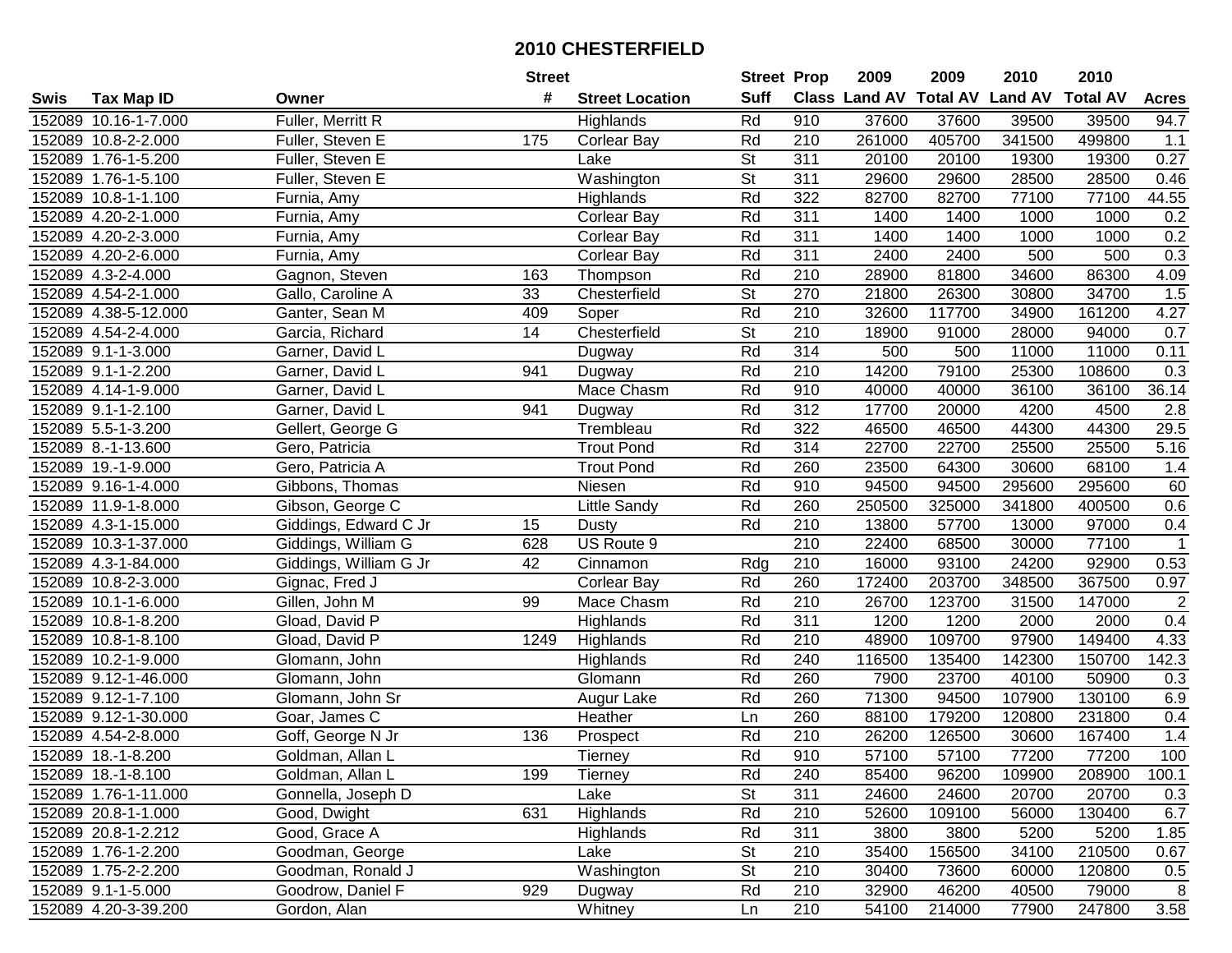|      |                       |                                | <b>Street</b> |                        | <b>Street Prop</b>       |                  | 2009                          | 2009   | 2010           | 2010            |              |
|------|-----------------------|--------------------------------|---------------|------------------------|--------------------------|------------------|-------------------------------|--------|----------------|-----------------|--------------|
| Swis | <b>Tax Map ID</b>     | Owner                          | #             | <b>Street Location</b> | <b>Suff</b>              |                  | <b>Class Land AV Total AV</b> |        | <b>Land AV</b> | <b>Total AV</b> | <b>Acres</b> |
|      | 152089 4.3-1-46.000   | Gordon, Jane W                 | 42            | Finney                 | Rd                       | 240              | 78300                         | 134900 | 118000         | 160900          | 121          |
|      | 152089 4.20-3-31.000  | Gordon, Jerald                 |               | Corlear Bay            | Rd                       | 314              | 400                           | 400    | 500            | 500             | 0.1          |
|      | 152089 4.20-2-7.000   | Gordon, Jerald E               |               | <b>Corlear Bay</b>     | Rd                       | 311              | 1000                          | 1000   | 61000          | 61000           | 0.6          |
|      | 152089 4.20-3-32.002  | Gordon, Jerald E               | 78            | <b>Corlear Bay</b>     | Rd                       | 210              | 38300                         | 77300  | 31500          | 74900           | 0.8          |
|      | 152089 4.2-1-3.000    | Gordon, Paul O                 |               | NYS Route 373          |                          | 322              | 32100                         | 32100  | 23000          | 23000           | 23           |
|      | 152089 5.5-3-4.000    | Gordon, Raymond                |               | Waters Edge            | Rd                       | 270              | 105100                        | 110100 | 232100         | 235600          | 0.4          |
|      | 152089 4.3-1-45.000   | Gordon, Raymond F              | 48            | Finney                 | Rd                       | 210              | 17000                         | 48800  | 22300          | 48500           | 0.69         |
|      | 152089 11.9-2-4.000   | Gordon, Shari E                |               | Lindsay                | Dr                       | 260              | 104900                        | 169900 | 242200         | 276400          | $\mathbf{1}$ |
|      | 152089 4.4-1-5.000    | Gorman, Dennis F               |               | <b>Brinton</b>         | Rd                       | $\overline{312}$ | 38100                         | 52800  | 45000          | 61700           | 28.5         |
|      | 152089 9.2-1-19.200   | Gough, Hunter                  |               | Augur Lake             | Rd                       | 260              | 23200                         | 27400  | 16100          | 24600           | 2.42         |
|      | 152089 9.1-1-28.000   | Gough, Olon B                  | 147           | Cassidy                | Rd                       | 210              | 23000                         | 79900  | 30000          | 81300           | -1           |
|      | 152089 8.-1-13.500    | Grant, Clinton P               |               | Green                  | St                       | 312              | 25600                         | 33800  | 30400          | 55700           | 13.92        |
|      | 152089 10.2-1-10.000  | Gratto, Stephen                |               | Highlands              | Rd                       | 210              | 37300                         | 91800  | 75800          | 146300          | 1.5          |
|      | 152089 1.84-2-4.200   | Gravelle, Norman C             | 360           | Trembleau              | Rd                       | 270              | 29600                         | 50500  | 29200          | 38800           | 0.46         |
|      | 152089 5.5-3-32.000   | Graves, Oril F                 | 34            | <b>Waters Edge</b>     | Rd                       | 210              | 209600                        | 486900 | 350400         | 530500          | 0.7          |
|      | 152089 4.1-1-7.000    | Gray, Edward                   | 336           | Soper                  | Rd                       | 240              | 50600                         | 136600 | 61400          | 153900          | 32.4         |
|      | 152089 4.1-1-8.000    | Gray, Joan M                   |               | Soper                  | Rd                       | 322              | 28200                         | 28200  | 21700          | 21700           | 31           |
|      | 152089 4.1-1-6.000    | Gray, Joan M                   |               | Soper                  | Rd                       | 311              | 23400                         | 36700  | 32600          | 35300           | 1.65         |
|      | 152089 4.3-1-25.200   | <b>Graystone Materials Inc</b> |               | US Route 9             |                          | 449              | 94200                         | 273900 | 147200         | 307100          | 3.16         |
|      | 152089 4.3-1-28.122   | Graystone Materials Inc        |               | US Route 9             |                          | 330              | 1600                          | 1600   | 22700          | 22700           | 5.41         |
|      | 152089 9.12-1-36.000  | Grec Renata G                  |               | Lewis                  | Rd                       | 210              | 19500                         | 139400 | 70800          | 127500          | 0.31         |
|      | 152089 10.3-1-8.100   | Green, Gary R                  | 898           | US Route 9             |                          | 240              | 46900                         | 102100 | 62700          | 119500          | 33.74        |
|      | 152089 4.2-1-24.001   | Greene, Alan H                 |               | NYS Route 373          |                          | 311              | 8600                          | 8600   | 300            | 300             | 0.2          |
|      | 152089 5.5-2-1.000    | Greene, Harold A               | 16            | Trembleau              | Rd                       | 210              | 56800                         | 181000 | 110800         | 205300          | 6.9          |
|      | 152089 1.76-4-3.000   | Greene, Kevin A                | 56            | Lake                   | $\overline{\mathsf{St}}$ | 230              | 20700                         | 168900 | 51200          | 154600          | 0.28         |
|      | 152089 1.67-1-15.100  | Griffin, Timothy J             | 135           | Lake                   | $\overline{\mathsf{St}}$ | 411              | 60600                         | 196100 | 38900          | 234000          | 0.91         |
|      | 152089 4.20-3-38.000  | Grimard, Raymonde              |               | Schuyler               | Rd                       | 270              | 22600                         | 50000  | 52000          | 57400           | 0.3          |
|      | 152089 10.12-2-15.000 | Gross, Charles F               |               | <b>Corlear Bay</b>     | Rd                       | 260              | 198700                        | 284400 | 304600         | 359200          | 1.9          |
|      | 152089 4.16-2-5.000   | Grover, Leslie A               |               | Schuyler               | Rd                       | $\overline{210}$ | 120400                        | 312600 | 300000         | 406300          | 0.5          |
|      | 152089 10.1-1-33.100  | Gucker, Peter                  | 419           | Frontage               | Rd                       | 240              | 31400                         | 62500  | 48400          | 90800           | 13.06        |
|      | 152089 10.1-1-30.112  | Gucker, Peter L                | 61            | Whip-Linc              | Ln                       | $\overline{210}$ | 119300                        | 197300 | 191000         | 258900          | 2.95         |
|      | 152089 4.3-1-68.000   | Guglielmo, Ruth S              |               | Augur Lake             | Rd                       | 210              | 23400                         | 54500  | 15300          | 36200           | 1.2          |
|      | 152089 4.53-3-4.000   | Gumlaw, Nancy L                |               | US Route 9             |                          | 270              | 13900                         | 19300  | 22700          | 27500           | 0.5          |
|      | 152089 28.-1-17.000   | Gutchess, Keith E Sr           |               | <b>Trout Pond</b>      | Rd                       | 912              | 19200                         | 19200  | 22000          | 22000           | 37.9         |
|      | 152089 28.-1-7.000    | Gutchess, Keith E Sr           |               | <b>Trout Pond</b>      | Rd                       | 912              | 203800                        | 203800 | 232800         | 232800          | 401.4        |
|      | 152089 28.-1-9.000    | Gutchess, Keith E Sr           |               | <b>Trout Pond</b>      | Rd                       | 912              | 115500                        | 115500 | 132000         | 132000          | 227.6        |
|      | 152089 28.-1-15.000   | Gutchess, Keith E Sr           |               | <b>Trout Pond</b>      | Rd                       | 912              | 49600                         | 49600  | 56700          | 56700           | 97.7         |
|      | 152089 28.-1-6.000    | Gutchess, Keith E Sr           |               | <b>Trout Pond</b>      | Rd                       | 912              | 173900                        | 173900 | 198800         | 198800          | 342.8        |
|      | 152089 28.-1-11.000   | Gutchess, Keith E Sr           |               | <b>Trout Pond</b>      | Rd                       | 912              | 99100                         | 99100  | 113300         | 113300          | 195.4        |
|      | 152089 28.-1-14.000   | Gutchess, Keith E Sr           |               | <b>Trout Pond</b>      | Rd                       | 912              | 16600                         | 16600  | 19000          | 19000           | 32.8         |
|      | 152089 28.-1-12.000   | Gutchess, Keith E Sr           |               | <b>Trout Pond</b>      | Rd                       | 912              | 90700                         | 90700  | 103600         | 103600          | 178.7        |
|      | 152089 28.-1-19.000   | Gutchess, Keith E Sr           |               | <b>Trout Pond</b>      | Rd                       | 912              | 97900                         | 97900  | 111800         | 111800          | 192.8        |
|      |                       |                                |               |                        |                          |                  |                               |        |                |                 |              |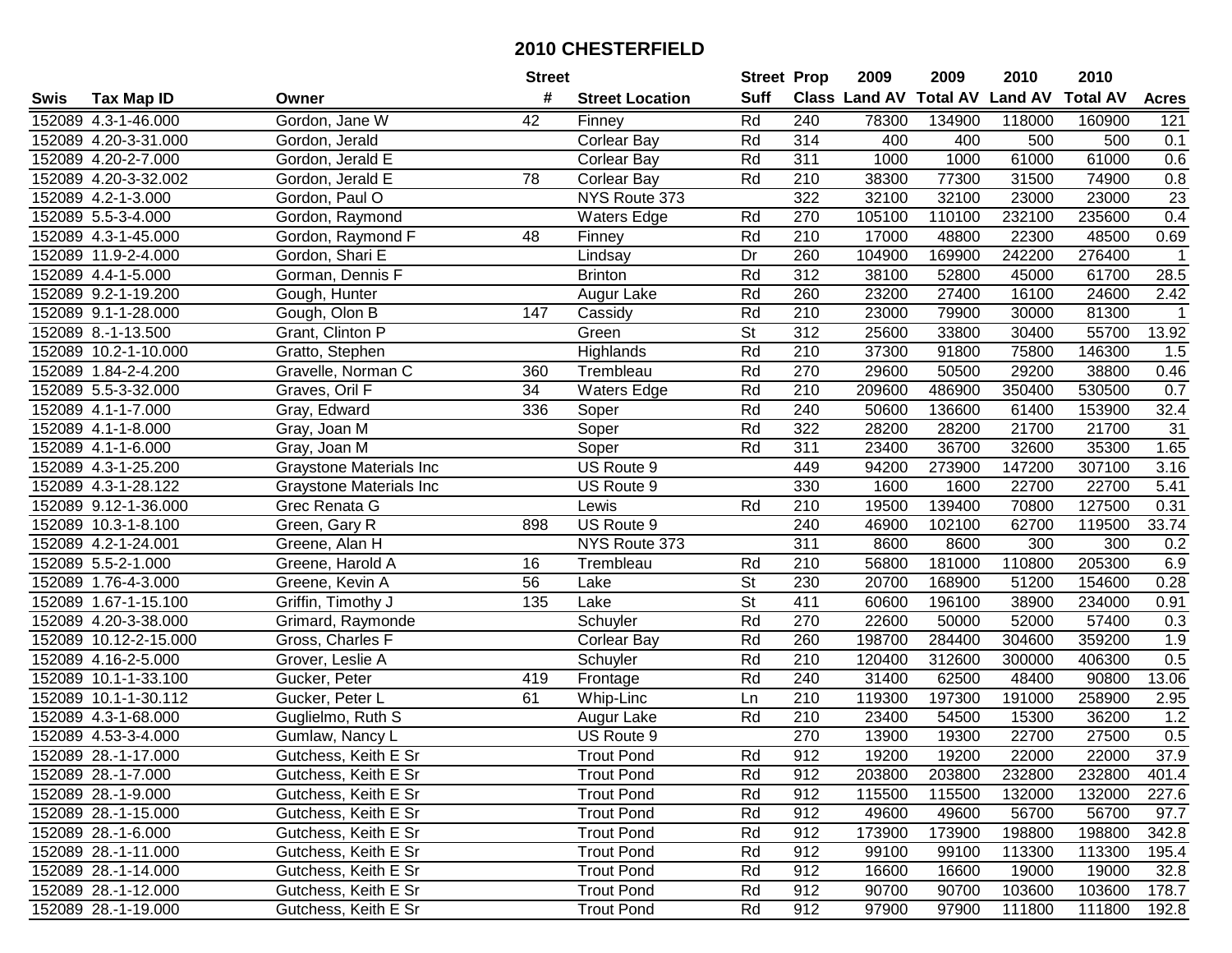|      |                      |                       | <b>Street</b> |                        | <b>Street Prop</b>       |                  | 2009                          | 2009   | 2010           | 2010            |              |
|------|----------------------|-----------------------|---------------|------------------------|--------------------------|------------------|-------------------------------|--------|----------------|-----------------|--------------|
| Swis | <b>Tax Map ID</b>    | Owner                 | #             | <b>Street Location</b> | <b>Suff</b>              |                  | <b>Class Land AV Total AV</b> |        | <b>Land AV</b> | <b>Total AV</b> | <b>Acres</b> |
|      | 152089 28.-1-20.000  | Gutchess, Keith E Sr  |               | <b>Trout Pond</b>      | Rd                       | 912              | 103600                        | 103600 | 118400         | 118400          | 204.1        |
|      | 152089 28.-1-18.000  | Gutchess, Keith E Sr  |               | <b>Trout Pond</b>      | Rd                       | 912              | 59000                         | 59000  | 67500          | 67500           | 116.4        |
|      | 152089 28.-1-2.000   | Gutchess, Keith E Sr  |               | <b>Trout Pond</b>      | Rd                       | 912              | 66400                         | 66400  | 75900          | 75900           | 130.9        |
|      | 152089 28.-1-3.000   | Gutchess, Keith E Sr  |               | <b>Trout Pond</b>      | Rd                       | 912              | 86700                         | 86700  | 125600         | 125600          | 216.6        |
|      | 152089 28.-1-21.000  | Gutchess, Keith E Sr  |               | <b>Trout Pond</b>      | Rd                       | 912              | 43000                         | 43000  | 49200          | 49200           | 84.8         |
|      | 152089 28.-1-22.000  | Gutchess, Keith E Sr  |               | <b>Trout Pond</b>      | Rd                       | 912              | 20600                         | 20600  | 23500          | 23500           | 40.6         |
|      | 152089 28.-1-23.000  | Gutchess, Keith E Sr  |               | <b>Trout Pond</b>      | Rd                       | 912              | 149000                        | 149000 | 170300         | 170300          | 293.7        |
|      | 152089 28.-1-26.000  | Gutchess, Keith E Sr  |               | <b>Trout Pond</b>      | Rd                       | 912              | 200                           | 200    | 400            | 400             | 0.5          |
|      | 152089 29.-1-9.100   | Gutchess, Keith E Sr  |               | <b>Trout Pond</b>      | Rd                       | 912              | 21600                         | 21600  | 37700          | 37700           | 41.9         |
|      | 152089 29.-1-10.000  | Gutchess, Keith E Sr  |               | <b>Trout Pond</b>      | Rd                       | 912              | 53200                         | 53200  | 94400          | 94400           | 104.9        |
|      | 152089 18.-1-15.000  | Gutchess, Keith E Sr  |               | <b>Trout Pond</b>      | Rd                       | 912              | 182600                        | 182600 | 208800         | 208800          | 360          |
|      | 152089 28.-1-5.000   | Gutchess, Keith E Sr  |               | <b>Trout Pond</b>      | Rd                       | 912              | 244100                        | 244100 | 279000         | 279000          | 481          |
|      | 152089 29.-1-11.000  | Gutchess, Keith E Sr  |               | <b>Trout Pond</b>      | Rd                       | 912              | 84400                         | 84400  | 96500          | 96500           | 166.3        |
|      | 152089 28.-1-4.000   | Gutchess, Keith E Sr  |               | <b>Trout Pond</b>      | Rd                       | 912              | 118800                        | 118800 | 135700         | 135700          | 234          |
|      | 152089 28.-1-16.000  | Gutchess, Keith E Sr  |               | <b>Trout Pond</b>      | Rd                       | 912              | 200                           | 200    | 200            | 200             | 0.3          |
|      | 152089 29.-1-9.200   | Gutknecht, Mary L     |               | <b>Trout Pond</b>      | Rd                       | 322              | 37000                         | 37000  | 51500          | 51500           | 57.2         |
|      | 152089 29.-1-8.000   | Gutknecht, Mary L     |               | <b>Trout Pond</b>      | Rd                       | 910              | 46300                         | 46300  | 41600          | 41600           | 71.7         |
|      | 152089 9.12-1-16.100 | Guy, Kathleen A       | 24            | Heron                  | Pt                       | 210              | 32600                         | 112900 | 58200          | 195900          | 1.55         |
|      | 152089 9.12-1-17.200 | Guy, Kathleen A       |               | Heron                  | $\overline{P}$           | 311              | 12700                         | 12700  | 12500          | 12500           | 0.25         |
|      | 152089 10.12-1-3.100 | Hachigian, Karen      | 1188          | Highlands              | Rd                       | 240              | 88500                         | 264500 | 213100         | 348500          | 46.5         |
|      | 152089 10.12-1-3.200 | Hachigian, Karen E    |               | Highlands              | Rd                       | 314              | 26100                         | 26100  | 108800         | 108800          | 8.5          |
|      | 152089 9.3-1-4.200   | Hack, Helmut E        |               | <b>Trout Pond</b>      | Rd                       | 240              | 42800                         | 138600 | 54600          | 176800          | 25.6         |
|      | 152089 4.3-1-85.400  | Hager, Keith R        | 43            | Cinnamon               | Rdg                      | 210              | 15800                         | 143300 | 26200          | 133400          | 0.43         |
|      | 152089 4.4-1-26.100  | Haines, Douglas K     | 4             | <b>Brinton</b>         | Rd                       | 210              | 19700                         | 99800  | 29200          | 115500          | 0.88         |
|      | 152089 9.12-1-64.001 | Haisten, Madeline G   |               | Acorn                  | Ln                       | 260              | 23600                         | 113700 | 54100          | 81900           | 1.1          |
|      | 152089 9.2-1-11.000  | Hamilton, Connie M    |               | Augur Lake             | Rd                       | 314              | 7300                          | 7300   | 43500          | 43500           | 10           |
|      | 152089 9.2-1-12.000  | Hamilton, Constance M | 658           | Augur Lake             | Rd                       | 210              | 27200                         | 118900 | 55400          | 141100          | $7.9$        |
|      | 152089 10.8-2-15.000 | Hamilton, Philip G    |               | <b>Corlear Bay</b>     | Rd                       | 260              | 273000                        | 303600 | 383500         | 412900          | 4.4          |
|      | 152089 4.2-1-19.000  | Hamlin, Harvey        |               | Pray                   | Rd                       | 910              | 16500                         | 16500  | 20300          | 20300           | 20.3         |
|      | 152089 4.54-2-16.000 | Hanbury, Martin T     |               | Prospect               | Rd                       | 270              | 15100                         | 26400  | 27700          | 37500           | 0.66         |
|      | 152089 1.76-3-10.200 | Handley, Arthur M     |               | South                  | $\overline{\mathsf{St}}$ | $\overline{210}$ | 33800                         | 150500 | 61000          | 145500          | 0.6          |
|      | 152089 19.-1-4.000   | Hanley, Jill P        |               | MacAvoy                | Way                      | 260              | 26600                         | 69900  | 52800          | 78800           | 2.3          |
|      | 152089 19.-1-15.100  | Hanley, Michael       |               | <b>Trout Pond</b>      | Rd                       | $\overline{312}$ | 26000                         | 26000  | 21500          | 39600           | 3.66         |
|      | 152089 1.75-2-3.000  | Hannah, Patricia A    |               | Second                 | $\overline{\mathsf{St}}$ | 210              | 38200                         | 125400 | 63000          | 152700          | 0.8          |
|      | 152089 19.4-1-13.000 | Hanson, Mark          |               | US Route 9             |                          | 270              | 20900                         | 25500  | 22700          | 26900           | 1.1          |
|      | 152089 10.3-1-25.000 | Hanson, Scott         |               | Shun Pike              | Rd                       | 210              | 16700                         | 33300  | 28000          | 37400           | 0.7          |
|      | 152089 4.1-1-4.000   | Harkness, Myrtle M    | 368           | Soper                  | Rd                       | 210              | 22300                         | 86900  | 29700          | 118900          | 0.95         |
|      | 152089 11.9-2-7.000  | Harnish, Dana         |               | Corlear Bay            | Rd                       | 260              | 71500                         | 111500 | 159400         | 176600          | 1.39         |
|      | 152089 1.67-1-14.200 | Harrigan, Thomas M    | 137           | Lake                   | <b>St</b>                | 220              | 39500                         | 120700 | 64100          | 158800          | 0.91         |
|      | 152089 4.3-1-2.000   | Hart, Richard A       | 49            | Doty                   | Ln                       | 270              | 13500                         | 19700  | 13200          | 14900           | 0.45         |
|      | 152089 20.1-1-1.000  | Hart, Sherwood        | 514           | US Route 9             |                          | 210              | 21600                         | 46200  | 30100          | 53600           | 1.74         |
|      | 152089 1.68-1-1.122  | Harvey, Martine       |               | Lake                   | $\overline{\mathsf{St}}$ | 311              | 13100                         | 13100  | 18000          | 18000           | 0.29         |
|      |                      |                       |               |                        |                          |                  |                               |        |                |                 |              |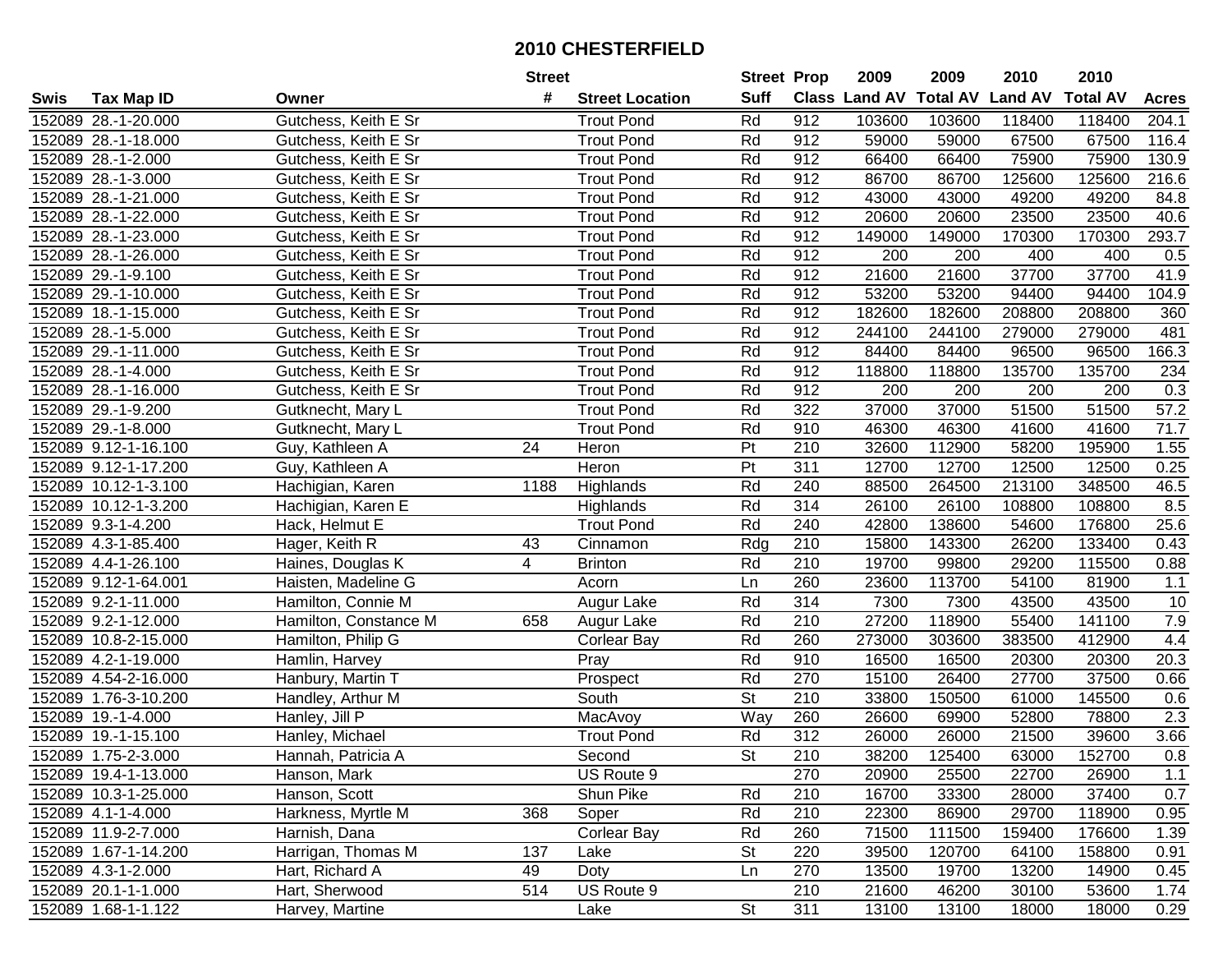|      |                      |                             | <b>Street</b> |                        | <b>Street Prop</b> |                  | 2009   | 2009   | 2010                                    | 2010   |                   |
|------|----------------------|-----------------------------|---------------|------------------------|--------------------|------------------|--------|--------|-----------------------------------------|--------|-------------------|
| Swis | <b>Tax Map ID</b>    | Owner                       | #             | <b>Street Location</b> | Suff               |                  |        |        | Class Land AV Total AV Land AV Total AV |        | <b>Acres</b>      |
|      | 152089 19.4-1-8.100  | Haupt, Thomas               |               | US Route 9             |                    | 314              | 500    | 500    | 1200                                    | 1200   | $1.2$             |
|      | 152089 19.4-1-8.200  | Haupt, Thomas               |               | US Route 9             |                    | 910              | 5400   | 5400   | 6400                                    | 6400   | 11                |
|      | 152089 19.4-1-8.300  | Haupt, Thomas               |               | US Route 9             |                    | 314              | 900    | 900    | 3300                                    | 3300   | 2.2               |
|      | 152089 5.5-3-35.000  | Hays, James T Jr            | 22            | <b>Waters Edge</b>     | Rd                 | 210              | 160300 | 341000 | 278200                                  | 403200 | 0.6               |
|      | 152089 4.10-1-15.000 | Hayward, Robin              |               | Port Douglas           | Rd                 | 270              | 15300  | 29400  | 27300                                   | 34300  | 0.6               |
|      | 152089 1.4-1-11.110  | Heath, Robert V             |               | Giddings               | Rd                 | 314              | 38400  | 38400  | 25200                                   | 25200  | 6.12              |
|      | 152089 10.3-1-33.113 | Helvetia Estates Inc        |               | NYS Route 22           |                    | 322              | 24100  | 24100  | 30500                                   | 30500  | 13.97             |
|      | 152089 10.3-1-33.111 | Helvetia Estates Inc        |               | NYS Route 22           |                    | 210              | 26000  | 80500  | 32700                                   | 175100 | 2.77              |
|      | 152089 4.54-2-15.000 | Henderson, David W          | 109           | Prospect               | Rd                 | 210              | 26600  | 138700 | 30500                                   | 145500 | 1.3               |
|      | 152089 4.1-1-14.000  | Hendren, Samuel C           |               | Mace Chasm             | Rd                 | 120              | 92900  | 185000 | 162900                                  | 281300 | 112.5             |
|      | 152089 8.-1-4.100    | Herbst, Stephen W           | 448           | Green                  | St                 | 210              | 53000  | 73400  | 73500                                   | 217900 | 44.52             |
|      | 152089 10.1-1-13.200 | Herringshaw, Irving J       |               | Lacy                   | Rd                 | 240              | 143800 | 245300 | 139400                                  | 242100 | 158.1             |
|      | 152089 10.1-1-12.000 | Herringshaw, Irving J       |               | Lacy                   | Rd                 | 314              | 3100   | 3100   | 2300                                    | 2300   | 1.5               |
|      | 152089 1.75-1-1.100  | Hetfield, John J            | 60            | North                  | <b>St</b>          | 210              | 48600  | 195400 | 70500                                   | 224300 | 2.1               |
|      | 152089 4.16-2-28.000 | Hickey, William D           | 58            | Schuyler               | Rd                 | 210              | 182000 | 262000 | 287000                                  | 402600 | 0.6               |
|      | 152089 4.20-3-7.100  | Higel, Judith R             |               | Corlear Bay            | Rd                 | 311              | 203800 | 203800 | 197700                                  | 197700 | 0.71              |
|      | 152089 4.20-4-15.000 | Higel, Judith R             |               | Corlear Bay            | Rd                 | $\overline{311}$ | 10500  | 10500  | 40000                                   | 40000  | 0.2               |
|      | 152089 4.20-4-14.000 | Higel, Judith R             |               | <b>Corlear Bay</b>     | Rd                 | 311              | 10500  | 10500  | 40000                                   | 40000  | 0.2               |
|      | 152089 10.8-2-5.000  | Higgins, Marilyn            |               | <b>Corlear Bay</b>     | Rd                 | 260              | 275700 | 344400 | 364700                                  | 397900 | 1.5               |
|      | 152089 10.3-1-10.100 | <b>Highland Forest LLC</b>  |               | Shun Pike              | Rd                 | 910              | 117500 | 117500 | 227000                                  | 227000 | 254.3             |
|      | 152089 20.2-1-12.000 | <b>Highland Forests LLC</b> |               | Highlands              | Rd                 | 910              | 128400 | 128400 | 178400                                  | 178400 | 165.9             |
|      | 152089 20.2-1-11.000 | <b>Highland Forests LLC</b> |               | Highlands              | Rd                 | 911              | 5700   | 5700   | 8000                                    | 8000   | 8                 |
|      | 152089 20.2-1-1.000  | <b>Highland Forests LLC</b> |               | Shun Pike              | Rd                 | 911              | 153200 | 153200 | 180900                                  | 180900 | 201               |
|      | 152089 20.2-1-3.000  | <b>Highland Forests LLC</b> |               | Highlands              | Rd                 | 911              | 49000  | 49000  | 69500                                   | 69500  | $\overline{77.2}$ |
|      | 152089 20.2-1-9.000  | <b>Highland Forests LLC</b> |               | Highlands              | Rd                 | 911              | 19200  | 19200  | 36000                                   | 36000  | 40                |
|      | 152089 20.3-1-3.200  | <b>Highland Forests LLC</b> |               | NYS Route 22           |                    | $\overline{311}$ | 2900   | 2900   | 3300                                    | 3300   | 3.3               |
|      | 152089 20.2-1-2.000  | <b>Highland Forests LLC</b> |               | Shun Pike              | Rd                 | 911              | 140500 | 140500 | 407900                                  | 407900 | 225.4             |
|      | 152089 20.1-1-15.000 | <b>Highland Forests LLC</b> |               | NYS Route 22           |                    | 911              | 23000  | 23000  | 27000                                   | 27000  | 30                |
|      | 152089 20.1-1-10.100 | <b>Highland Forests LLC</b> |               | NYS Route 22           |                    | 911              | 36100  | 36100  | 38300                                   | 38300  | 42.5              |
|      | 152089 20.1-1-5.000  | <b>Highland Forests LLC</b> |               | <b>Shun Pike</b>       | Rd                 | 911              | 71400  | 71400  | 84300                                   | 84300  | 93.7              |
|      | 152089 20.1-1-14.000 | <b>Highland Forests LLC</b> |               | NYS Route 22           |                    | 911              | 114300 | 114300 | 121500                                  | 121500 | $\overline{135}$  |
|      | 152089 20.1-1-8.000  | <b>Highland Forests LLC</b> |               | Shun Pike              | Rd                 | 911              | 72400  | 72400  | 85400                                   | 85400  | 147.3             |
|      | 152089 20.1-1-6.000  | <b>Highland Forests LLC</b> |               | <b>Shun Pike</b>       | Rd                 | 911              | 108500 | 108500 | 128300                                  | 128300 | 221.2             |
|      | 152089 20.1-1-4.000  | <b>Highland Forests LLC</b> |               | Shun Pike              | Rd                 | 911              | 115000 | 115000 | 167800                                  | 167800 | 186.4             |
|      | 152089 20.1-1-2.000  | <b>Highland Forests LLC</b> |               | NYS Route 22           |                    | 911              | 66200  | 66200  | 78300                                   | 78300  | 87                |
|      | 152089 20.1-1-3.000  | <b>Highland Forests LLC</b> |               | NYS Route 22           |                    | 911              | 81800  | 81800  | 86400                                   | 86400  | 149               |
|      | 152089 20.1-1-12.000 | <b>Highland Forests LLC</b> |               | NYS Route 22           |                    | 911              | 174600 | 174600 | 174000                                  | 174000 | 300               |
|      | 152089 20.1-1-9.000  | <b>Highland Forests LLC</b> |               | Shun Pike              | Rd                 | 911              | 3800   | 3800   | 8000                                    | 8000   | 8                 |
|      | 152089 10.3-1-20.000 | <b>Highland Forests LLC</b> |               | Shun Pike              | Rd                 | 911              | 53600  | 53600  | 49000                                   | 49000  | 82.9              |
|      | 152089 10.3-1-21.000 | <b>Highland Forests LLC</b> |               | Shun Pike              | Rd                 | 911              | 205100 | 205100 | 365300                                  | 365300 | 270.9             |
|      | 152089 10.3-1-22.000 | <b>Highland Forests LLC</b> |               | NYS Route 22           |                    | 911              | 191500 | 191500 | 226000                                  | 226000 | 226               |
|      | 152089 10.4-1-6.000  | <b>Highland Forests LLC</b> |               | Highlands              | Rd                 | 911              | 144400 | 144400 | 170500                                  | 170500 | 293.9             |
|      |                      |                             |               |                        |                    |                  |        |        |                                         |        |                   |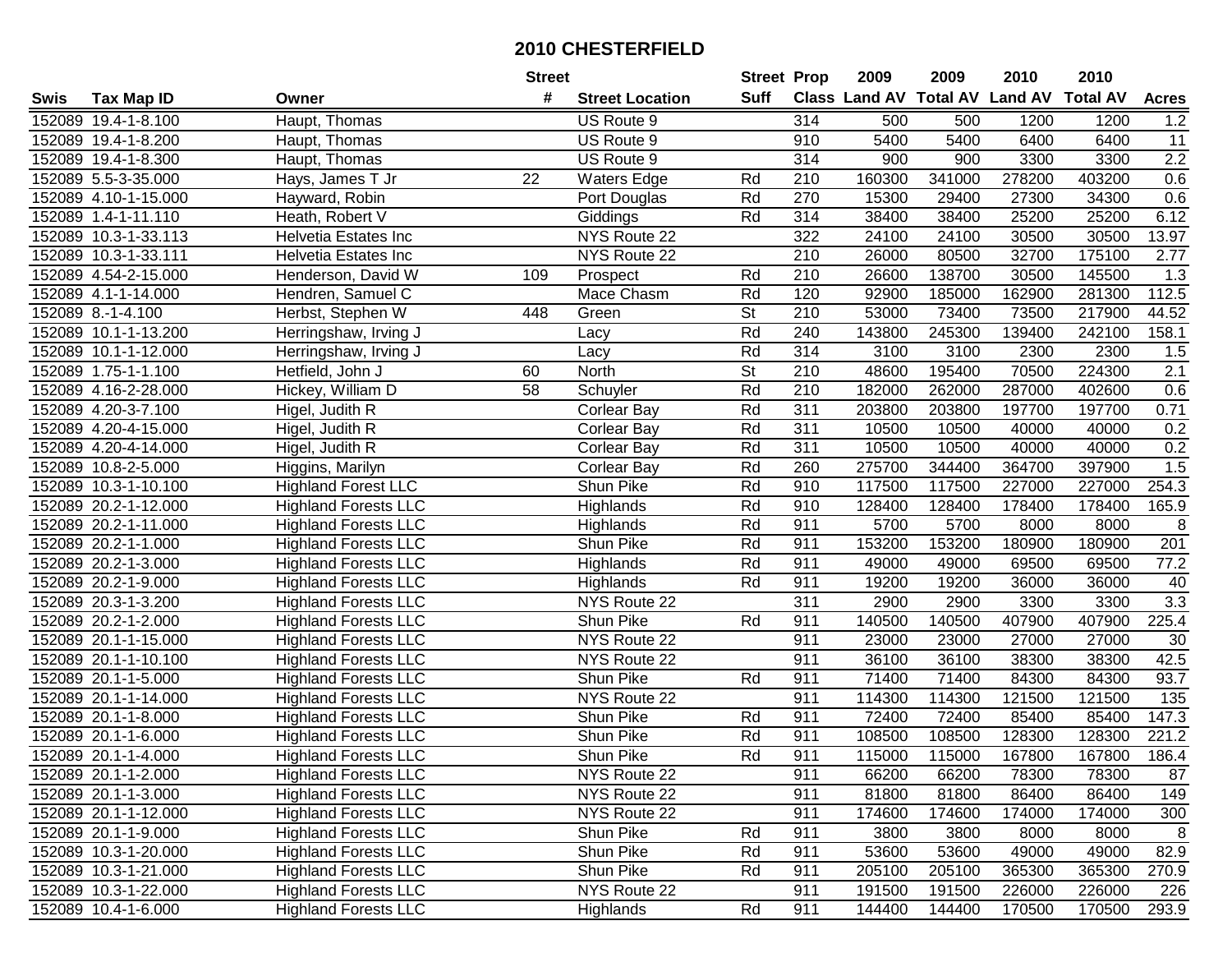| #<br><b>Suff</b><br><b>Class Land AV Total AV</b><br><b>Land AV</b><br><b>Total AV</b><br><b>Acres</b><br><b>Tax Map ID</b><br><b>Street Location</b><br>Swis<br>Owner<br><b>Highland Forests LLC</b><br>Rd<br>911<br>152089 10.3-1-23.000<br>Shun Pike<br>12100<br>12100<br>101400<br>101400<br>14.3<br>311<br>0.2<br>152089 10.20-1-6.000<br><b>Highland Forests LLC</b><br>Highlands<br>Rd<br>700<br>700<br>200<br>200<br>24200<br>$7.8\,$<br>152089 10.16-1-8.000<br><b>Highland Forests LLC</b><br>Rd<br>911<br>24200<br>4500<br>4500<br>Highlands<br>1.2<br>18<br><b>St</b><br>210<br>23600<br>79800<br>15300<br>73200<br>152089 4.53-3-11.102<br>Hilchey, Nikki<br>White<br>Rd<br>311<br>2.4<br>152089 10.12-2-14.000<br>Hill, Gail FC<br><b>Corlear Bay</b><br>204500<br>204500<br>261100<br>261100<br>Rd<br>311<br>0.8<br>152089 4.20-3-14.300<br>Hinkey, Lawrence<br><b>Corlear Bay</b><br>149400<br>149400<br>187100<br>187100<br>152089 4.20-3-14.100<br>Hinkey, Lawrence A<br>Rd<br>260<br>144900<br>215700<br>316200<br>375500<br>0.69<br><b>Corlear Bay</b><br>$\overline{\mathsf{St}}$<br>322<br>45<br>152089 8.-1-21.120<br>Hoey, Laura B<br>36500<br>36500<br>42800<br>42800<br>495<br>Green<br>Hoffert, Shelley<br>$\overline{210}$<br>16100<br>91900<br>26200<br>102500<br>0.43<br>152089 4.3-1-78.000<br>30<br>Cinnamon<br>Rdg<br>Rd<br>260<br>430200<br>343500<br>467600<br>0.7<br>152089 4.16-2-16.002<br>Hohn, William W<br>Schuyler<br>283600<br>Rd<br>240<br>327600<br>115600<br>26.55<br>152089 4.2-1-16.200<br>Hohwald, Walter<br>Trembleau<br>48000<br>313000<br>Rd<br>240<br>152089 10.12-1-8.000<br>Hooker, Sharra L<br>48000<br>95900<br>140800<br>204700<br>12.9<br>1044<br>Highlands<br>210<br>152089 4.20-3-13.112<br>Kessel<br>Park<br>166800<br>247000<br>276500<br>340700<br>Hoose, Guy E<br>0.4<br>Rd<br>260<br>152089 8.-1-13.120<br>Horton, Kenneth<br><b>Trout Pond</b><br>49600<br>61900<br>30500<br>30500<br>14.04<br>210<br>152089 1.84-2-2.000<br>Houde, Gerard J<br>NYS Route 373<br>38700<br>104400<br>63200<br>130400<br>0.82<br>109<br>311<br>8100<br>8100<br>4800<br>4800<br>0.74<br>152089 10.1-1-33.200<br>Howard, Glenn W<br>Whip-Linc<br>Ln<br>$\overline{311}$<br>$\sqrt{2}$<br>48900<br>129200<br>152089 10.1-1-35.200<br>Howard, Gordon E<br>Whip-Linc<br>48900<br>129200<br>Ln<br>Rd<br>260<br>0.6<br>152089 11.9-1-19.000<br>Evans<br>144500<br>213500<br>237900<br>277900<br>Howard, J Norman<br>$\overline{2.1}$<br>152089 10.1-1-34.200<br>Whip-Linc<br>210<br>81100<br>126000<br>111400<br>204800<br>Howard, Thelma<br>Ln<br>314<br>0.3<br>152089 10.1-1-30.210<br>700<br>700<br>500<br>500<br>Howard, Thelma E<br>Whip-Linc<br>Ln<br>0.2<br>314<br>300<br>300<br>300<br>300<br>152089 10.1-1-30.220<br>Howard, Thelma E<br>Whip-Linc<br>Ln<br>79200<br>112700<br>201100<br>245100<br>$5.6\,$<br>152089 10.1-1-34.100<br>Howard, Thelma E<br>Whip-Linc<br>Ln<br>260<br>311<br>1.79<br>152089 10.1-2-2.000<br>US Route 9<br>3700<br>3700<br>18700<br>18700<br>Huber, Mary A<br>311<br>6700<br>6700<br>27800<br>7.84<br>152089 10.1-2-1.200<br>US Route 9<br>27800<br>Huber, Mary A<br>70600<br>214200<br>58.2<br>152089 9.4-1-5.200<br>Rd<br>240<br>145700<br>371600<br>Hues, Fred J<br>Frontage<br>Mace Chasm<br>Rd<br>140<br>123600<br>161700<br>152089 4.10-1-2.000<br>765A<br>139500<br>178000<br>139.9<br>Hues, Robert K<br>$\overline{P}$<br>152089 9.12-1-19.000<br>210<br>115800<br>236400<br>154100<br>244200<br>Hull, David A<br>Heron<br>0.7<br>152089 9.12-1-15.000<br>314<br>16600<br>17700<br>1.1<br>Hull, David A<br>Ln<br>16600<br>17700<br>Acorn<br>Rd<br>311<br>152089 4.1-2-9.210<br>26000<br>26000<br>26000<br>26000<br>6.01<br>Hunter, John A<br>Soper<br>152089 8.-1-13.130<br>Rd<br>$\overline{210}$<br>28800<br>123100<br>36300<br><b>Trout Pond</b><br>169500<br>5.22<br>Hunter, John A<br>311<br>152089 4.1-2-9.220<br>Rd<br>24700<br>24700<br>24700<br>24700<br>5.4<br>Soper<br>Hunter, John A<br>152089 4.2-3-2.200<br>Rd<br>311<br>24100<br>Soper<br>19200<br>19200<br>24100<br>5.37<br>Hunter, John A<br>210<br>152089 4.1-1-18.000<br>Mace Chasm<br>Rd<br>32500<br>114500<br>36200<br>5.1<br>867<br>126600<br>Hurd, Philip L<br>Rd<br>311<br>7700<br>4.4<br>152089 4.1-1-10.200<br>Hurd, Philip L<br>Mace Chasm<br>7700<br>11900<br>11900<br>152089 4.2-1-1.200<br>Hurd, Philip L<br>Mace Chasm<br>Rd<br>311<br>7800<br>7800<br>6800<br>6800<br>4.5<br><b>St</b><br>0.6<br>152089 1.75-3-5.000<br>Hutchison, Taylor<br>260<br>33800<br>62200<br>61000<br>75100<br><b>Bolivar</b><br><b>Industrial Park</b><br>Rd<br>710<br>80700<br>266100<br>1416100<br>152089 4.3-1-76.000<br>International Garnet Inc<br>213600<br>5.71<br>Rd<br>152089 10.8-1-9.000<br>Highlands<br>210<br>40100<br>156800<br>112200<br>1.49<br>Irving, Joan<br>67500<br>152089 10.2-1-5.000<br>Rd<br>59200<br>Ivanits, Laszlo P<br>Highlands<br>240<br>214800<br>89000<br>196200<br>10.3<br><b>St</b><br>314<br>152089 1.68-1-1.110<br>Jakubowski, Roger<br>Lake<br>21800<br>21800<br>23600<br>23600<br>0.36<br>260<br>152089 4.20-3-13.140<br>Park<br>164400<br>398800<br>297000<br>463000<br>Jandreau, Terry L<br>Kessel<br>0.46<br>Rd<br>210<br>152089 4.20-4-9.000<br>Janoreau, Terry L<br>36200<br>61900<br>32700<br>58300 |  | <b>Street</b> |                    | <b>Street Prop</b> | 2009 | 2009 | 2010 | 2010 |  |
|----------------------------------------------------------------------------------------------------------------------------------------------------------------------------------------------------------------------------------------------------------------------------------------------------------------------------------------------------------------------------------------------------------------------------------------------------------------------------------------------------------------------------------------------------------------------------------------------------------------------------------------------------------------------------------------------------------------------------------------------------------------------------------------------------------------------------------------------------------------------------------------------------------------------------------------------------------------------------------------------------------------------------------------------------------------------------------------------------------------------------------------------------------------------------------------------------------------------------------------------------------------------------------------------------------------------------------------------------------------------------------------------------------------------------------------------------------------------------------------------------------------------------------------------------------------------------------------------------------------------------------------------------------------------------------------------------------------------------------------------------------------------------------------------------------------------------------------------------------------------------------------------------------------------------------------------------------------------------------------------------------------------------------------------------------------------------------------------------------------------------------------------------------------------------------------------------------------------------------------------------------------------------------------------------------------------------------------------------------------------------------------------------------------------------------------------------------------------------------------------------------------------------------------------------------------------------------------------------------------------------------------------------------------------------------------------------------------------------------------------------------------------------------------------------------------------------------------------------------------------------------------------------------------------------------------------------------------------------------------------------------------------------------------------------------------------------------------------------------------------------------------------------------------------------------------------------------------------------------------------------------------------------------------------------------------------------------------------------------------------------------------------------------------------------------------------------------------------------------------------------------------------------------------------------------------------------------------------------------------------------------------------------------------------------------------------------------------------------------------------------------------------------------------------------------------------------------------------------------------------------------------------------------------------------------------------------------------------------------------------------------------------------------------------------------------------------------------------------------------------------------------------------------------------------------------------------------------------------------------------------------------------------------------------------------------------------------------------------------------------------------------------------------------------------------------------------------------------------------------------------------------------------------------------------------------------------------------------------------------------------------------------------------------------------------------------------------------------------------------------------------------------------------------------------------------------------------------------------------------------------------------------------------------------------------------------------------------------------------------------------------------------------------------------------------------------------------------------------------------------------------------------------------------------------------------------------------------------------------------------------------------------------------------------------|--|---------------|--------------------|--------------------|------|------|------|------|--|
| 1.07                                                                                                                                                                                                                                                                                                                                                                                                                                                                                                                                                                                                                                                                                                                                                                                                                                                                                                                                                                                                                                                                                                                                                                                                                                                                                                                                                                                                                                                                                                                                                                                                                                                                                                                                                                                                                                                                                                                                                                                                                                                                                                                                                                                                                                                                                                                                                                                                                                                                                                                                                                                                                                                                                                                                                                                                                                                                                                                                                                                                                                                                                                                                                                                                                                                                                                                                                                                                                                                                                                                                                                                                                                                                                                                                                                                                                                                                                                                                                                                                                                                                                                                                                                                                                                                                                                                                                                                                                                                                                                                                                                                                                                                                                                                                                                                                                                                                                                                                                                                                                                                                                                                                                                                                                                                                                               |  |               |                    |                    |      |      |      |      |  |
|                                                                                                                                                                                                                                                                                                                                                                                                                                                                                                                                                                                                                                                                                                                                                                                                                                                                                                                                                                                                                                                                                                                                                                                                                                                                                                                                                                                                                                                                                                                                                                                                                                                                                                                                                                                                                                                                                                                                                                                                                                                                                                                                                                                                                                                                                                                                                                                                                                                                                                                                                                                                                                                                                                                                                                                                                                                                                                                                                                                                                                                                                                                                                                                                                                                                                                                                                                                                                                                                                                                                                                                                                                                                                                                                                                                                                                                                                                                                                                                                                                                                                                                                                                                                                                                                                                                                                                                                                                                                                                                                                                                                                                                                                                                                                                                                                                                                                                                                                                                                                                                                                                                                                                                                                                                                                                    |  |               |                    |                    |      |      |      |      |  |
|                                                                                                                                                                                                                                                                                                                                                                                                                                                                                                                                                                                                                                                                                                                                                                                                                                                                                                                                                                                                                                                                                                                                                                                                                                                                                                                                                                                                                                                                                                                                                                                                                                                                                                                                                                                                                                                                                                                                                                                                                                                                                                                                                                                                                                                                                                                                                                                                                                                                                                                                                                                                                                                                                                                                                                                                                                                                                                                                                                                                                                                                                                                                                                                                                                                                                                                                                                                                                                                                                                                                                                                                                                                                                                                                                                                                                                                                                                                                                                                                                                                                                                                                                                                                                                                                                                                                                                                                                                                                                                                                                                                                                                                                                                                                                                                                                                                                                                                                                                                                                                                                                                                                                                                                                                                                                                    |  |               |                    |                    |      |      |      |      |  |
|                                                                                                                                                                                                                                                                                                                                                                                                                                                                                                                                                                                                                                                                                                                                                                                                                                                                                                                                                                                                                                                                                                                                                                                                                                                                                                                                                                                                                                                                                                                                                                                                                                                                                                                                                                                                                                                                                                                                                                                                                                                                                                                                                                                                                                                                                                                                                                                                                                                                                                                                                                                                                                                                                                                                                                                                                                                                                                                                                                                                                                                                                                                                                                                                                                                                                                                                                                                                                                                                                                                                                                                                                                                                                                                                                                                                                                                                                                                                                                                                                                                                                                                                                                                                                                                                                                                                                                                                                                                                                                                                                                                                                                                                                                                                                                                                                                                                                                                                                                                                                                                                                                                                                                                                                                                                                                    |  |               |                    |                    |      |      |      |      |  |
|                                                                                                                                                                                                                                                                                                                                                                                                                                                                                                                                                                                                                                                                                                                                                                                                                                                                                                                                                                                                                                                                                                                                                                                                                                                                                                                                                                                                                                                                                                                                                                                                                                                                                                                                                                                                                                                                                                                                                                                                                                                                                                                                                                                                                                                                                                                                                                                                                                                                                                                                                                                                                                                                                                                                                                                                                                                                                                                                                                                                                                                                                                                                                                                                                                                                                                                                                                                                                                                                                                                                                                                                                                                                                                                                                                                                                                                                                                                                                                                                                                                                                                                                                                                                                                                                                                                                                                                                                                                                                                                                                                                                                                                                                                                                                                                                                                                                                                                                                                                                                                                                                                                                                                                                                                                                                                    |  |               |                    |                    |      |      |      |      |  |
|                                                                                                                                                                                                                                                                                                                                                                                                                                                                                                                                                                                                                                                                                                                                                                                                                                                                                                                                                                                                                                                                                                                                                                                                                                                                                                                                                                                                                                                                                                                                                                                                                                                                                                                                                                                                                                                                                                                                                                                                                                                                                                                                                                                                                                                                                                                                                                                                                                                                                                                                                                                                                                                                                                                                                                                                                                                                                                                                                                                                                                                                                                                                                                                                                                                                                                                                                                                                                                                                                                                                                                                                                                                                                                                                                                                                                                                                                                                                                                                                                                                                                                                                                                                                                                                                                                                                                                                                                                                                                                                                                                                                                                                                                                                                                                                                                                                                                                                                                                                                                                                                                                                                                                                                                                                                                                    |  |               |                    |                    |      |      |      |      |  |
|                                                                                                                                                                                                                                                                                                                                                                                                                                                                                                                                                                                                                                                                                                                                                                                                                                                                                                                                                                                                                                                                                                                                                                                                                                                                                                                                                                                                                                                                                                                                                                                                                                                                                                                                                                                                                                                                                                                                                                                                                                                                                                                                                                                                                                                                                                                                                                                                                                                                                                                                                                                                                                                                                                                                                                                                                                                                                                                                                                                                                                                                                                                                                                                                                                                                                                                                                                                                                                                                                                                                                                                                                                                                                                                                                                                                                                                                                                                                                                                                                                                                                                                                                                                                                                                                                                                                                                                                                                                                                                                                                                                                                                                                                                                                                                                                                                                                                                                                                                                                                                                                                                                                                                                                                                                                                                    |  |               |                    |                    |      |      |      |      |  |
|                                                                                                                                                                                                                                                                                                                                                                                                                                                                                                                                                                                                                                                                                                                                                                                                                                                                                                                                                                                                                                                                                                                                                                                                                                                                                                                                                                                                                                                                                                                                                                                                                                                                                                                                                                                                                                                                                                                                                                                                                                                                                                                                                                                                                                                                                                                                                                                                                                                                                                                                                                                                                                                                                                                                                                                                                                                                                                                                                                                                                                                                                                                                                                                                                                                                                                                                                                                                                                                                                                                                                                                                                                                                                                                                                                                                                                                                                                                                                                                                                                                                                                                                                                                                                                                                                                                                                                                                                                                                                                                                                                                                                                                                                                                                                                                                                                                                                                                                                                                                                                                                                                                                                                                                                                                                                                    |  |               |                    |                    |      |      |      |      |  |
|                                                                                                                                                                                                                                                                                                                                                                                                                                                                                                                                                                                                                                                                                                                                                                                                                                                                                                                                                                                                                                                                                                                                                                                                                                                                                                                                                                                                                                                                                                                                                                                                                                                                                                                                                                                                                                                                                                                                                                                                                                                                                                                                                                                                                                                                                                                                                                                                                                                                                                                                                                                                                                                                                                                                                                                                                                                                                                                                                                                                                                                                                                                                                                                                                                                                                                                                                                                                                                                                                                                                                                                                                                                                                                                                                                                                                                                                                                                                                                                                                                                                                                                                                                                                                                                                                                                                                                                                                                                                                                                                                                                                                                                                                                                                                                                                                                                                                                                                                                                                                                                                                                                                                                                                                                                                                                    |  |               |                    |                    |      |      |      |      |  |
|                                                                                                                                                                                                                                                                                                                                                                                                                                                                                                                                                                                                                                                                                                                                                                                                                                                                                                                                                                                                                                                                                                                                                                                                                                                                                                                                                                                                                                                                                                                                                                                                                                                                                                                                                                                                                                                                                                                                                                                                                                                                                                                                                                                                                                                                                                                                                                                                                                                                                                                                                                                                                                                                                                                                                                                                                                                                                                                                                                                                                                                                                                                                                                                                                                                                                                                                                                                                                                                                                                                                                                                                                                                                                                                                                                                                                                                                                                                                                                                                                                                                                                                                                                                                                                                                                                                                                                                                                                                                                                                                                                                                                                                                                                                                                                                                                                                                                                                                                                                                                                                                                                                                                                                                                                                                                                    |  |               |                    |                    |      |      |      |      |  |
|                                                                                                                                                                                                                                                                                                                                                                                                                                                                                                                                                                                                                                                                                                                                                                                                                                                                                                                                                                                                                                                                                                                                                                                                                                                                                                                                                                                                                                                                                                                                                                                                                                                                                                                                                                                                                                                                                                                                                                                                                                                                                                                                                                                                                                                                                                                                                                                                                                                                                                                                                                                                                                                                                                                                                                                                                                                                                                                                                                                                                                                                                                                                                                                                                                                                                                                                                                                                                                                                                                                                                                                                                                                                                                                                                                                                                                                                                                                                                                                                                                                                                                                                                                                                                                                                                                                                                                                                                                                                                                                                                                                                                                                                                                                                                                                                                                                                                                                                                                                                                                                                                                                                                                                                                                                                                                    |  |               |                    |                    |      |      |      |      |  |
|                                                                                                                                                                                                                                                                                                                                                                                                                                                                                                                                                                                                                                                                                                                                                                                                                                                                                                                                                                                                                                                                                                                                                                                                                                                                                                                                                                                                                                                                                                                                                                                                                                                                                                                                                                                                                                                                                                                                                                                                                                                                                                                                                                                                                                                                                                                                                                                                                                                                                                                                                                                                                                                                                                                                                                                                                                                                                                                                                                                                                                                                                                                                                                                                                                                                                                                                                                                                                                                                                                                                                                                                                                                                                                                                                                                                                                                                                                                                                                                                                                                                                                                                                                                                                                                                                                                                                                                                                                                                                                                                                                                                                                                                                                                                                                                                                                                                                                                                                                                                                                                                                                                                                                                                                                                                                                    |  |               |                    |                    |      |      |      |      |  |
|                                                                                                                                                                                                                                                                                                                                                                                                                                                                                                                                                                                                                                                                                                                                                                                                                                                                                                                                                                                                                                                                                                                                                                                                                                                                                                                                                                                                                                                                                                                                                                                                                                                                                                                                                                                                                                                                                                                                                                                                                                                                                                                                                                                                                                                                                                                                                                                                                                                                                                                                                                                                                                                                                                                                                                                                                                                                                                                                                                                                                                                                                                                                                                                                                                                                                                                                                                                                                                                                                                                                                                                                                                                                                                                                                                                                                                                                                                                                                                                                                                                                                                                                                                                                                                                                                                                                                                                                                                                                                                                                                                                                                                                                                                                                                                                                                                                                                                                                                                                                                                                                                                                                                                                                                                                                                                    |  |               |                    |                    |      |      |      |      |  |
|                                                                                                                                                                                                                                                                                                                                                                                                                                                                                                                                                                                                                                                                                                                                                                                                                                                                                                                                                                                                                                                                                                                                                                                                                                                                                                                                                                                                                                                                                                                                                                                                                                                                                                                                                                                                                                                                                                                                                                                                                                                                                                                                                                                                                                                                                                                                                                                                                                                                                                                                                                                                                                                                                                                                                                                                                                                                                                                                                                                                                                                                                                                                                                                                                                                                                                                                                                                                                                                                                                                                                                                                                                                                                                                                                                                                                                                                                                                                                                                                                                                                                                                                                                                                                                                                                                                                                                                                                                                                                                                                                                                                                                                                                                                                                                                                                                                                                                                                                                                                                                                                                                                                                                                                                                                                                                    |  |               |                    |                    |      |      |      |      |  |
|                                                                                                                                                                                                                                                                                                                                                                                                                                                                                                                                                                                                                                                                                                                                                                                                                                                                                                                                                                                                                                                                                                                                                                                                                                                                                                                                                                                                                                                                                                                                                                                                                                                                                                                                                                                                                                                                                                                                                                                                                                                                                                                                                                                                                                                                                                                                                                                                                                                                                                                                                                                                                                                                                                                                                                                                                                                                                                                                                                                                                                                                                                                                                                                                                                                                                                                                                                                                                                                                                                                                                                                                                                                                                                                                                                                                                                                                                                                                                                                                                                                                                                                                                                                                                                                                                                                                                                                                                                                                                                                                                                                                                                                                                                                                                                                                                                                                                                                                                                                                                                                                                                                                                                                                                                                                                                    |  |               |                    |                    |      |      |      |      |  |
|                                                                                                                                                                                                                                                                                                                                                                                                                                                                                                                                                                                                                                                                                                                                                                                                                                                                                                                                                                                                                                                                                                                                                                                                                                                                                                                                                                                                                                                                                                                                                                                                                                                                                                                                                                                                                                                                                                                                                                                                                                                                                                                                                                                                                                                                                                                                                                                                                                                                                                                                                                                                                                                                                                                                                                                                                                                                                                                                                                                                                                                                                                                                                                                                                                                                                                                                                                                                                                                                                                                                                                                                                                                                                                                                                                                                                                                                                                                                                                                                                                                                                                                                                                                                                                                                                                                                                                                                                                                                                                                                                                                                                                                                                                                                                                                                                                                                                                                                                                                                                                                                                                                                                                                                                                                                                                    |  |               |                    |                    |      |      |      |      |  |
|                                                                                                                                                                                                                                                                                                                                                                                                                                                                                                                                                                                                                                                                                                                                                                                                                                                                                                                                                                                                                                                                                                                                                                                                                                                                                                                                                                                                                                                                                                                                                                                                                                                                                                                                                                                                                                                                                                                                                                                                                                                                                                                                                                                                                                                                                                                                                                                                                                                                                                                                                                                                                                                                                                                                                                                                                                                                                                                                                                                                                                                                                                                                                                                                                                                                                                                                                                                                                                                                                                                                                                                                                                                                                                                                                                                                                                                                                                                                                                                                                                                                                                                                                                                                                                                                                                                                                                                                                                                                                                                                                                                                                                                                                                                                                                                                                                                                                                                                                                                                                                                                                                                                                                                                                                                                                                    |  |               |                    |                    |      |      |      |      |  |
|                                                                                                                                                                                                                                                                                                                                                                                                                                                                                                                                                                                                                                                                                                                                                                                                                                                                                                                                                                                                                                                                                                                                                                                                                                                                                                                                                                                                                                                                                                                                                                                                                                                                                                                                                                                                                                                                                                                                                                                                                                                                                                                                                                                                                                                                                                                                                                                                                                                                                                                                                                                                                                                                                                                                                                                                                                                                                                                                                                                                                                                                                                                                                                                                                                                                                                                                                                                                                                                                                                                                                                                                                                                                                                                                                                                                                                                                                                                                                                                                                                                                                                                                                                                                                                                                                                                                                                                                                                                                                                                                                                                                                                                                                                                                                                                                                                                                                                                                                                                                                                                                                                                                                                                                                                                                                                    |  |               |                    |                    |      |      |      |      |  |
|                                                                                                                                                                                                                                                                                                                                                                                                                                                                                                                                                                                                                                                                                                                                                                                                                                                                                                                                                                                                                                                                                                                                                                                                                                                                                                                                                                                                                                                                                                                                                                                                                                                                                                                                                                                                                                                                                                                                                                                                                                                                                                                                                                                                                                                                                                                                                                                                                                                                                                                                                                                                                                                                                                                                                                                                                                                                                                                                                                                                                                                                                                                                                                                                                                                                                                                                                                                                                                                                                                                                                                                                                                                                                                                                                                                                                                                                                                                                                                                                                                                                                                                                                                                                                                                                                                                                                                                                                                                                                                                                                                                                                                                                                                                                                                                                                                                                                                                                                                                                                                                                                                                                                                                                                                                                                                    |  |               |                    |                    |      |      |      |      |  |
|                                                                                                                                                                                                                                                                                                                                                                                                                                                                                                                                                                                                                                                                                                                                                                                                                                                                                                                                                                                                                                                                                                                                                                                                                                                                                                                                                                                                                                                                                                                                                                                                                                                                                                                                                                                                                                                                                                                                                                                                                                                                                                                                                                                                                                                                                                                                                                                                                                                                                                                                                                                                                                                                                                                                                                                                                                                                                                                                                                                                                                                                                                                                                                                                                                                                                                                                                                                                                                                                                                                                                                                                                                                                                                                                                                                                                                                                                                                                                                                                                                                                                                                                                                                                                                                                                                                                                                                                                                                                                                                                                                                                                                                                                                                                                                                                                                                                                                                                                                                                                                                                                                                                                                                                                                                                                                    |  |               |                    |                    |      |      |      |      |  |
|                                                                                                                                                                                                                                                                                                                                                                                                                                                                                                                                                                                                                                                                                                                                                                                                                                                                                                                                                                                                                                                                                                                                                                                                                                                                                                                                                                                                                                                                                                                                                                                                                                                                                                                                                                                                                                                                                                                                                                                                                                                                                                                                                                                                                                                                                                                                                                                                                                                                                                                                                                                                                                                                                                                                                                                                                                                                                                                                                                                                                                                                                                                                                                                                                                                                                                                                                                                                                                                                                                                                                                                                                                                                                                                                                                                                                                                                                                                                                                                                                                                                                                                                                                                                                                                                                                                                                                                                                                                                                                                                                                                                                                                                                                                                                                                                                                                                                                                                                                                                                                                                                                                                                                                                                                                                                                    |  |               |                    |                    |      |      |      |      |  |
|                                                                                                                                                                                                                                                                                                                                                                                                                                                                                                                                                                                                                                                                                                                                                                                                                                                                                                                                                                                                                                                                                                                                                                                                                                                                                                                                                                                                                                                                                                                                                                                                                                                                                                                                                                                                                                                                                                                                                                                                                                                                                                                                                                                                                                                                                                                                                                                                                                                                                                                                                                                                                                                                                                                                                                                                                                                                                                                                                                                                                                                                                                                                                                                                                                                                                                                                                                                                                                                                                                                                                                                                                                                                                                                                                                                                                                                                                                                                                                                                                                                                                                                                                                                                                                                                                                                                                                                                                                                                                                                                                                                                                                                                                                                                                                                                                                                                                                                                                                                                                                                                                                                                                                                                                                                                                                    |  |               |                    |                    |      |      |      |      |  |
|                                                                                                                                                                                                                                                                                                                                                                                                                                                                                                                                                                                                                                                                                                                                                                                                                                                                                                                                                                                                                                                                                                                                                                                                                                                                                                                                                                                                                                                                                                                                                                                                                                                                                                                                                                                                                                                                                                                                                                                                                                                                                                                                                                                                                                                                                                                                                                                                                                                                                                                                                                                                                                                                                                                                                                                                                                                                                                                                                                                                                                                                                                                                                                                                                                                                                                                                                                                                                                                                                                                                                                                                                                                                                                                                                                                                                                                                                                                                                                                                                                                                                                                                                                                                                                                                                                                                                                                                                                                                                                                                                                                                                                                                                                                                                                                                                                                                                                                                                                                                                                                                                                                                                                                                                                                                                                    |  |               |                    |                    |      |      |      |      |  |
|                                                                                                                                                                                                                                                                                                                                                                                                                                                                                                                                                                                                                                                                                                                                                                                                                                                                                                                                                                                                                                                                                                                                                                                                                                                                                                                                                                                                                                                                                                                                                                                                                                                                                                                                                                                                                                                                                                                                                                                                                                                                                                                                                                                                                                                                                                                                                                                                                                                                                                                                                                                                                                                                                                                                                                                                                                                                                                                                                                                                                                                                                                                                                                                                                                                                                                                                                                                                                                                                                                                                                                                                                                                                                                                                                                                                                                                                                                                                                                                                                                                                                                                                                                                                                                                                                                                                                                                                                                                                                                                                                                                                                                                                                                                                                                                                                                                                                                                                                                                                                                                                                                                                                                                                                                                                                                    |  |               |                    |                    |      |      |      |      |  |
|                                                                                                                                                                                                                                                                                                                                                                                                                                                                                                                                                                                                                                                                                                                                                                                                                                                                                                                                                                                                                                                                                                                                                                                                                                                                                                                                                                                                                                                                                                                                                                                                                                                                                                                                                                                                                                                                                                                                                                                                                                                                                                                                                                                                                                                                                                                                                                                                                                                                                                                                                                                                                                                                                                                                                                                                                                                                                                                                                                                                                                                                                                                                                                                                                                                                                                                                                                                                                                                                                                                                                                                                                                                                                                                                                                                                                                                                                                                                                                                                                                                                                                                                                                                                                                                                                                                                                                                                                                                                                                                                                                                                                                                                                                                                                                                                                                                                                                                                                                                                                                                                                                                                                                                                                                                                                                    |  |               |                    |                    |      |      |      |      |  |
|                                                                                                                                                                                                                                                                                                                                                                                                                                                                                                                                                                                                                                                                                                                                                                                                                                                                                                                                                                                                                                                                                                                                                                                                                                                                                                                                                                                                                                                                                                                                                                                                                                                                                                                                                                                                                                                                                                                                                                                                                                                                                                                                                                                                                                                                                                                                                                                                                                                                                                                                                                                                                                                                                                                                                                                                                                                                                                                                                                                                                                                                                                                                                                                                                                                                                                                                                                                                                                                                                                                                                                                                                                                                                                                                                                                                                                                                                                                                                                                                                                                                                                                                                                                                                                                                                                                                                                                                                                                                                                                                                                                                                                                                                                                                                                                                                                                                                                                                                                                                                                                                                                                                                                                                                                                                                                    |  |               |                    |                    |      |      |      |      |  |
|                                                                                                                                                                                                                                                                                                                                                                                                                                                                                                                                                                                                                                                                                                                                                                                                                                                                                                                                                                                                                                                                                                                                                                                                                                                                                                                                                                                                                                                                                                                                                                                                                                                                                                                                                                                                                                                                                                                                                                                                                                                                                                                                                                                                                                                                                                                                                                                                                                                                                                                                                                                                                                                                                                                                                                                                                                                                                                                                                                                                                                                                                                                                                                                                                                                                                                                                                                                                                                                                                                                                                                                                                                                                                                                                                                                                                                                                                                                                                                                                                                                                                                                                                                                                                                                                                                                                                                                                                                                                                                                                                                                                                                                                                                                                                                                                                                                                                                                                                                                                                                                                                                                                                                                                                                                                                                    |  |               |                    |                    |      |      |      |      |  |
|                                                                                                                                                                                                                                                                                                                                                                                                                                                                                                                                                                                                                                                                                                                                                                                                                                                                                                                                                                                                                                                                                                                                                                                                                                                                                                                                                                                                                                                                                                                                                                                                                                                                                                                                                                                                                                                                                                                                                                                                                                                                                                                                                                                                                                                                                                                                                                                                                                                                                                                                                                                                                                                                                                                                                                                                                                                                                                                                                                                                                                                                                                                                                                                                                                                                                                                                                                                                                                                                                                                                                                                                                                                                                                                                                                                                                                                                                                                                                                                                                                                                                                                                                                                                                                                                                                                                                                                                                                                                                                                                                                                                                                                                                                                                                                                                                                                                                                                                                                                                                                                                                                                                                                                                                                                                                                    |  |               |                    |                    |      |      |      |      |  |
|                                                                                                                                                                                                                                                                                                                                                                                                                                                                                                                                                                                                                                                                                                                                                                                                                                                                                                                                                                                                                                                                                                                                                                                                                                                                                                                                                                                                                                                                                                                                                                                                                                                                                                                                                                                                                                                                                                                                                                                                                                                                                                                                                                                                                                                                                                                                                                                                                                                                                                                                                                                                                                                                                                                                                                                                                                                                                                                                                                                                                                                                                                                                                                                                                                                                                                                                                                                                                                                                                                                                                                                                                                                                                                                                                                                                                                                                                                                                                                                                                                                                                                                                                                                                                                                                                                                                                                                                                                                                                                                                                                                                                                                                                                                                                                                                                                                                                                                                                                                                                                                                                                                                                                                                                                                                                                    |  |               |                    |                    |      |      |      |      |  |
|                                                                                                                                                                                                                                                                                                                                                                                                                                                                                                                                                                                                                                                                                                                                                                                                                                                                                                                                                                                                                                                                                                                                                                                                                                                                                                                                                                                                                                                                                                                                                                                                                                                                                                                                                                                                                                                                                                                                                                                                                                                                                                                                                                                                                                                                                                                                                                                                                                                                                                                                                                                                                                                                                                                                                                                                                                                                                                                                                                                                                                                                                                                                                                                                                                                                                                                                                                                                                                                                                                                                                                                                                                                                                                                                                                                                                                                                                                                                                                                                                                                                                                                                                                                                                                                                                                                                                                                                                                                                                                                                                                                                                                                                                                                                                                                                                                                                                                                                                                                                                                                                                                                                                                                                                                                                                                    |  |               |                    |                    |      |      |      |      |  |
|                                                                                                                                                                                                                                                                                                                                                                                                                                                                                                                                                                                                                                                                                                                                                                                                                                                                                                                                                                                                                                                                                                                                                                                                                                                                                                                                                                                                                                                                                                                                                                                                                                                                                                                                                                                                                                                                                                                                                                                                                                                                                                                                                                                                                                                                                                                                                                                                                                                                                                                                                                                                                                                                                                                                                                                                                                                                                                                                                                                                                                                                                                                                                                                                                                                                                                                                                                                                                                                                                                                                                                                                                                                                                                                                                                                                                                                                                                                                                                                                                                                                                                                                                                                                                                                                                                                                                                                                                                                                                                                                                                                                                                                                                                                                                                                                                                                                                                                                                                                                                                                                                                                                                                                                                                                                                                    |  |               |                    |                    |      |      |      |      |  |
|                                                                                                                                                                                                                                                                                                                                                                                                                                                                                                                                                                                                                                                                                                                                                                                                                                                                                                                                                                                                                                                                                                                                                                                                                                                                                                                                                                                                                                                                                                                                                                                                                                                                                                                                                                                                                                                                                                                                                                                                                                                                                                                                                                                                                                                                                                                                                                                                                                                                                                                                                                                                                                                                                                                                                                                                                                                                                                                                                                                                                                                                                                                                                                                                                                                                                                                                                                                                                                                                                                                                                                                                                                                                                                                                                                                                                                                                                                                                                                                                                                                                                                                                                                                                                                                                                                                                                                                                                                                                                                                                                                                                                                                                                                                                                                                                                                                                                                                                                                                                                                                                                                                                                                                                                                                                                                    |  |               |                    |                    |      |      |      |      |  |
|                                                                                                                                                                                                                                                                                                                                                                                                                                                                                                                                                                                                                                                                                                                                                                                                                                                                                                                                                                                                                                                                                                                                                                                                                                                                                                                                                                                                                                                                                                                                                                                                                                                                                                                                                                                                                                                                                                                                                                                                                                                                                                                                                                                                                                                                                                                                                                                                                                                                                                                                                                                                                                                                                                                                                                                                                                                                                                                                                                                                                                                                                                                                                                                                                                                                                                                                                                                                                                                                                                                                                                                                                                                                                                                                                                                                                                                                                                                                                                                                                                                                                                                                                                                                                                                                                                                                                                                                                                                                                                                                                                                                                                                                                                                                                                                                                                                                                                                                                                                                                                                                                                                                                                                                                                                                                                    |  |               |                    |                    |      |      |      |      |  |
|                                                                                                                                                                                                                                                                                                                                                                                                                                                                                                                                                                                                                                                                                                                                                                                                                                                                                                                                                                                                                                                                                                                                                                                                                                                                                                                                                                                                                                                                                                                                                                                                                                                                                                                                                                                                                                                                                                                                                                                                                                                                                                                                                                                                                                                                                                                                                                                                                                                                                                                                                                                                                                                                                                                                                                                                                                                                                                                                                                                                                                                                                                                                                                                                                                                                                                                                                                                                                                                                                                                                                                                                                                                                                                                                                                                                                                                                                                                                                                                                                                                                                                                                                                                                                                                                                                                                                                                                                                                                                                                                                                                                                                                                                                                                                                                                                                                                                                                                                                                                                                                                                                                                                                                                                                                                                                    |  |               |                    |                    |      |      |      |      |  |
|                                                                                                                                                                                                                                                                                                                                                                                                                                                                                                                                                                                                                                                                                                                                                                                                                                                                                                                                                                                                                                                                                                                                                                                                                                                                                                                                                                                                                                                                                                                                                                                                                                                                                                                                                                                                                                                                                                                                                                                                                                                                                                                                                                                                                                                                                                                                                                                                                                                                                                                                                                                                                                                                                                                                                                                                                                                                                                                                                                                                                                                                                                                                                                                                                                                                                                                                                                                                                                                                                                                                                                                                                                                                                                                                                                                                                                                                                                                                                                                                                                                                                                                                                                                                                                                                                                                                                                                                                                                                                                                                                                                                                                                                                                                                                                                                                                                                                                                                                                                                                                                                                                                                                                                                                                                                                                    |  |               |                    |                    |      |      |      |      |  |
|                                                                                                                                                                                                                                                                                                                                                                                                                                                                                                                                                                                                                                                                                                                                                                                                                                                                                                                                                                                                                                                                                                                                                                                                                                                                                                                                                                                                                                                                                                                                                                                                                                                                                                                                                                                                                                                                                                                                                                                                                                                                                                                                                                                                                                                                                                                                                                                                                                                                                                                                                                                                                                                                                                                                                                                                                                                                                                                                                                                                                                                                                                                                                                                                                                                                                                                                                                                                                                                                                                                                                                                                                                                                                                                                                                                                                                                                                                                                                                                                                                                                                                                                                                                                                                                                                                                                                                                                                                                                                                                                                                                                                                                                                                                                                                                                                                                                                                                                                                                                                                                                                                                                                                                                                                                                                                    |  |               |                    |                    |      |      |      |      |  |
|                                                                                                                                                                                                                                                                                                                                                                                                                                                                                                                                                                                                                                                                                                                                                                                                                                                                                                                                                                                                                                                                                                                                                                                                                                                                                                                                                                                                                                                                                                                                                                                                                                                                                                                                                                                                                                                                                                                                                                                                                                                                                                                                                                                                                                                                                                                                                                                                                                                                                                                                                                                                                                                                                                                                                                                                                                                                                                                                                                                                                                                                                                                                                                                                                                                                                                                                                                                                                                                                                                                                                                                                                                                                                                                                                                                                                                                                                                                                                                                                                                                                                                                                                                                                                                                                                                                                                                                                                                                                                                                                                                                                                                                                                                                                                                                                                                                                                                                                                                                                                                                                                                                                                                                                                                                                                                    |  |               |                    |                    |      |      |      |      |  |
|                                                                                                                                                                                                                                                                                                                                                                                                                                                                                                                                                                                                                                                                                                                                                                                                                                                                                                                                                                                                                                                                                                                                                                                                                                                                                                                                                                                                                                                                                                                                                                                                                                                                                                                                                                                                                                                                                                                                                                                                                                                                                                                                                                                                                                                                                                                                                                                                                                                                                                                                                                                                                                                                                                                                                                                                                                                                                                                                                                                                                                                                                                                                                                                                                                                                                                                                                                                                                                                                                                                                                                                                                                                                                                                                                                                                                                                                                                                                                                                                                                                                                                                                                                                                                                                                                                                                                                                                                                                                                                                                                                                                                                                                                                                                                                                                                                                                                                                                                                                                                                                                                                                                                                                                                                                                                                    |  |               |                    |                    |      |      |      |      |  |
|                                                                                                                                                                                                                                                                                                                                                                                                                                                                                                                                                                                                                                                                                                                                                                                                                                                                                                                                                                                                                                                                                                                                                                                                                                                                                                                                                                                                                                                                                                                                                                                                                                                                                                                                                                                                                                                                                                                                                                                                                                                                                                                                                                                                                                                                                                                                                                                                                                                                                                                                                                                                                                                                                                                                                                                                                                                                                                                                                                                                                                                                                                                                                                                                                                                                                                                                                                                                                                                                                                                                                                                                                                                                                                                                                                                                                                                                                                                                                                                                                                                                                                                                                                                                                                                                                                                                                                                                                                                                                                                                                                                                                                                                                                                                                                                                                                                                                                                                                                                                                                                                                                                                                                                                                                                                                                    |  |               |                    |                    |      |      |      |      |  |
|                                                                                                                                                                                                                                                                                                                                                                                                                                                                                                                                                                                                                                                                                                                                                                                                                                                                                                                                                                                                                                                                                                                                                                                                                                                                                                                                                                                                                                                                                                                                                                                                                                                                                                                                                                                                                                                                                                                                                                                                                                                                                                                                                                                                                                                                                                                                                                                                                                                                                                                                                                                                                                                                                                                                                                                                                                                                                                                                                                                                                                                                                                                                                                                                                                                                                                                                                                                                                                                                                                                                                                                                                                                                                                                                                                                                                                                                                                                                                                                                                                                                                                                                                                                                                                                                                                                                                                                                                                                                                                                                                                                                                                                                                                                                                                                                                                                                                                                                                                                                                                                                                                                                                                                                                                                                                                    |  |               |                    |                    |      |      |      |      |  |
|                                                                                                                                                                                                                                                                                                                                                                                                                                                                                                                                                                                                                                                                                                                                                                                                                                                                                                                                                                                                                                                                                                                                                                                                                                                                                                                                                                                                                                                                                                                                                                                                                                                                                                                                                                                                                                                                                                                                                                                                                                                                                                                                                                                                                                                                                                                                                                                                                                                                                                                                                                                                                                                                                                                                                                                                                                                                                                                                                                                                                                                                                                                                                                                                                                                                                                                                                                                                                                                                                                                                                                                                                                                                                                                                                                                                                                                                                                                                                                                                                                                                                                                                                                                                                                                                                                                                                                                                                                                                                                                                                                                                                                                                                                                                                                                                                                                                                                                                                                                                                                                                                                                                                                                                                                                                                                    |  |               |                    |                    |      |      |      |      |  |
|                                                                                                                                                                                                                                                                                                                                                                                                                                                                                                                                                                                                                                                                                                                                                                                                                                                                                                                                                                                                                                                                                                                                                                                                                                                                                                                                                                                                                                                                                                                                                                                                                                                                                                                                                                                                                                                                                                                                                                                                                                                                                                                                                                                                                                                                                                                                                                                                                                                                                                                                                                                                                                                                                                                                                                                                                                                                                                                                                                                                                                                                                                                                                                                                                                                                                                                                                                                                                                                                                                                                                                                                                                                                                                                                                                                                                                                                                                                                                                                                                                                                                                                                                                                                                                                                                                                                                                                                                                                                                                                                                                                                                                                                                                                                                                                                                                                                                                                                                                                                                                                                                                                                                                                                                                                                                                    |  |               |                    |                    |      |      |      |      |  |
|                                                                                                                                                                                                                                                                                                                                                                                                                                                                                                                                                                                                                                                                                                                                                                                                                                                                                                                                                                                                                                                                                                                                                                                                                                                                                                                                                                                                                                                                                                                                                                                                                                                                                                                                                                                                                                                                                                                                                                                                                                                                                                                                                                                                                                                                                                                                                                                                                                                                                                                                                                                                                                                                                                                                                                                                                                                                                                                                                                                                                                                                                                                                                                                                                                                                                                                                                                                                                                                                                                                                                                                                                                                                                                                                                                                                                                                                                                                                                                                                                                                                                                                                                                                                                                                                                                                                                                                                                                                                                                                                                                                                                                                                                                                                                                                                                                                                                                                                                                                                                                                                                                                                                                                                                                                                                                    |  |               | <b>Corlear Bay</b> |                    |      |      |      |      |  |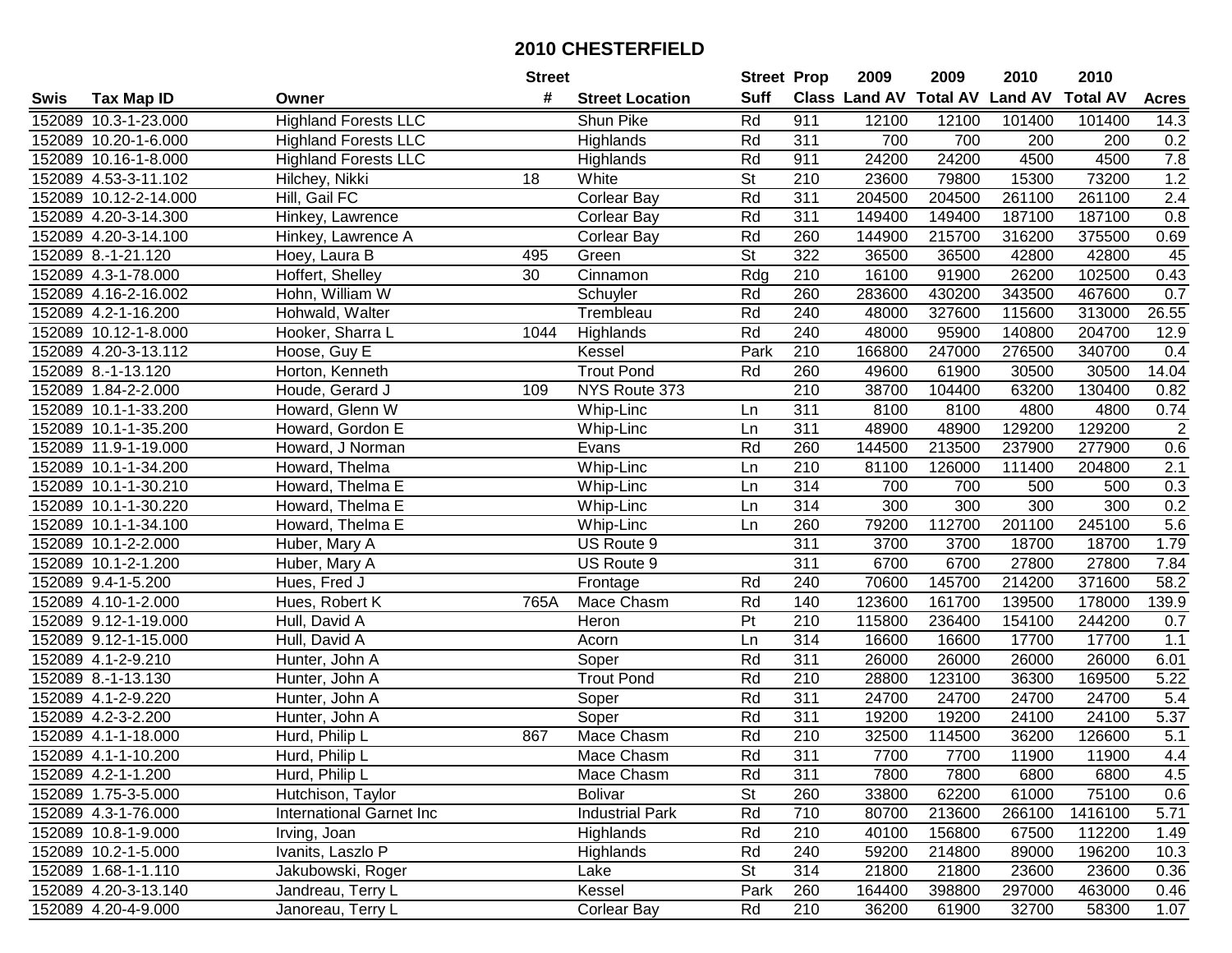|      |                      |                              | <b>Street</b> |                        | <b>Street Prop</b>       |     | 2009          | 2009            | 2010           | 2010            |              |
|------|----------------------|------------------------------|---------------|------------------------|--------------------------|-----|---------------|-----------------|----------------|-----------------|--------------|
| Swis | <b>Tax Map ID</b>    | Owner                        | #             | <b>Street Location</b> | <b>Suff</b>              |     | Class Land AV | <b>Total AV</b> | <b>Land AV</b> | <b>Total AV</b> | <b>Acres</b> |
|      | 152089 4.10-1-8.200  | Jarvis, Olinda A             | 548           | Port Douglas           | Rd                       | 210 | 33100         | 168400          | 36200          | 187600          | 5.14         |
|      | 152089 11.9-1-7.000  | Jeffrey Family Vacation Home |               | Little Sandy           | Rd                       | 260 | 29500         | 82900           | 60000          | 107900          | 0.54         |
|      | 152089 11.9-1-18.000 | Jeffrey, Robert L Jr         |               | Easton                 | Rd                       | 260 | 47600         | 98800           | 31200          | 83400           | 1.8          |
|      | 152089 4.16-2-26.000 | JL Northstar LLC             |               | Schuyler               | Rd                       | 323 | 34300         | 34300           | 51000          | 51000           | 1.7          |
|      | 152089 4.16-1-2.000  | JL Northstar LLC             |               | Schuyler               | Rd                       | 322 | 24300         | 24300           | 21700          | 21700           | 21.7         |
|      | 152089 9.3-1-7.000   | Johanson Belmont Inc         |               | Smith                  | Rd                       | 912 | 80800         | 80800           | 99700          | 99700           | 125          |
|      | 152089 9.4-1-12.000  | Johanson Belmont Inc         |               | Smith                  | Rd                       | 912 | 142100        | 142100          | 127400         | 127400          | 219.6        |
|      | 152089 9.4-1-11.000  | Johanson Belmont Inc         |               | Smith                  | Rd                       | 912 | 122300        | 122300          | 109700         | 109700          | 189.2        |
|      | 152089 9.3-1-19.000  | Johanson Belmont Inc         |               | Smith                  | Rd                       | 912 | 129400        | 129400          | 116000         | 116000          | 200          |
|      | 152089 9.3-1-18.000  | Johanson Belmont Inc         |               | Smith                  | Rd                       | 912 | 56400         | 56400           | 52100          | 52100           | 70.6         |
|      | 152089 19.-1-19.000  | Johanson Belmont Inc         |               | <b>Trout Pond</b>      | Rd                       | 912 | 53400         | 53400           | 63100          | 63100           | 108.8        |
|      | 152089 19.2-1-2.000  | Johanson Belmont Inc         |               | Smith                  | Rd                       | 912 | 104500        | 104500          | 186800         | 186800          | 206.1        |
|      | 152089 19.2-1-1.000  | Johanson Belmont Inc         |               | Smith                  | Rd                       | 912 | 101500        | 101500          | 116000         | 116000          | 200          |
|      | 152089 19.-1-21.000  | Johanson Belmont Inc         |               | <b>Trout Pond</b>      | Rd                       | 912 | 112500        | 112500          | 128600         | 128600          | 221.8        |
|      | 152089 19.-1-20.000  | Johanson Belmont Inc         |               | <b>Trout Pond</b>      | Rd                       | 912 | 107100        | 107100          | 122600         | 122600          | 211.3        |
|      | 152089 9.3-1-6.000   | Johanson Belmont Inc         |               | LaMountain             | Rd                       | 912 | 186700        | 186700          | 186800         | 186800          | 288.7        |
|      | 152089 9.3-1-17.000  | Johanson Belmont Inc         |               | Smith                  | Rd                       | 912 | 16400         | 16400           | 14700          | 14700           | 25           |
|      | 152089 10.12-1-2.000 | Johnson, H Keith             |               | Highlands              | Rd                       | 210 | 36900         | 140400          | 101500         | 185800          | 1.73         |
|      | 152089 4.4-1-18.122  | Johnson, H Keith             |               | Port Douglas           | Rd                       | 314 | 9700          | 9700            | 500            | 500             | 0.34         |
|      | 152089 10.12-1-9.000 | Johnson, Harry K             |               | Highlands              | Rd                       | 322 | 52100         | 52100           | 72900          | 72900           | 50.9         |
|      | 152089 10.8-1-7.000  | Johnson, Joseph A            | 1241          | Highlands              | Rd                       | 210 | 44400         | 164700          | 99300          | 238600          | 1.35         |
|      | 152089 4.3-1-66.300  | Johnson, Joseph A            |               | US Route 9             |                          | 311 | 17300         | 17300           | 32100          | 32100           | 2.42         |
|      | 152089 4.4-1-11.000  | Johnson, Keith H             |               | Port Douglas           | Rd                       | 210 | 49200         | 220600          | 72100          | 233500          | 2.42         |
|      | 152089 11.9-1-3.000  | Johnson, Nancy H             |               | Little Sandy           | Rd                       | 260 | 158600        | 250400          | 286500         | 374400          | 0.6          |
|      | 152089 9.1-1-24.000  | Johnson, Raymond N           |               | Cassidy                | Rd                       | 912 | 167500        | 167500          | 207600         | 207600          | 259.5        |
|      | 152089 11.9-1-22.000 | Joslow Suzanne R             |               | Little Sandy           | Rd                       | 260 | 30200         | 80400           | 61000          | 107200          | 0.6          |
|      | 152089 4.3-1-35.511  | Joy, Inger                   |               | Thompson               | Rd                       | 210 | 31600         | 141300          | 52800          | 157500          | 6.2          |
|      | 152089 11.9-1-14.000 | Judd, Vanderveer J           |               | Nixie Bay              | Rd                       | 260 | 118400        | 198100          | 124300         | 184200          | 0.7          |
|      | 152089 4.54-2-11.000 | Karkoski, Paul J             | 108           | Prospect               | Rd                       | 210 | 24000         | 97400           | 30200          | 107700          | 1.1          |
|      | 152089 9.1-1-34.000  | Kaschak, Theodore            | 126           | Green                  | $\overline{\mathsf{St}}$ | 240 | 45800         | 199000          | 58700          | 220200          | 36.44        |
|      | 152089 10.1-1-28.000 | Kearney, Marilyn D           |               | US Route 9             |                          | 240 | 49200         | 180900          | 58100          | 124100          | 29.1         |
|      | 152089 10.3-1-9.000  | Kearney, Marilyn D           | 970           | US Route 9             |                          | 910 | 97800         | 97800           | 141500         | 141500          | 244          |
|      | 152089 4.3-1-56.000  | Keeseville Memorial Post VFW |               | US Route 9             |                          | 534 | 35200         | 182500          | 69300          | 405300          | 6.4          |
|      | 152089 10.8-2-1.220  | Kehn, Edward J Jr            | 163           | Corlear Bay            | Rd                       | 220 | 316500        | 487500          | 469200         | 599100          | 2.31         |
|      | 152089 9.12-1-27.002 | Kelley, Barbara M            |               | Clark                  | Rd                       | 260 | 67000         | 113000          | 104300         | 136900          | 0.84         |
|      | 152089 4.14-1-10.000 | Kelley, William J            |               | Port Douglas           | Rd                       | 321 | 26800         | 26800           | 27900          | 27900           | 27.92        |
|      | 152089 9.12-1-63.000 | Kelley, William J            |               | Clark                  | Rd                       | 260 | 69500         | 91200           | 91000          | 110100          | 0.44         |
|      | 152089 4.3-1-77.000  | Keymel, John M               | 28            | Cinnamon               | Rdg                      | 210 | 16000         | 119600          | 26200          | 114400          | 0.43         |
|      | 152089 1.67-1-5.200  | Kheirallah, Blanche          |               | Lake                   | <b>St</b>                | 260 | 36600         | 49900           | 67500          | 95000           | 1.5          |
|      | 152089 4.4-1-2.000   | Kilbourn, Donald             |               | <b>Brinton</b>         | Rd                       | 314 | 27100         | 27100           | 27000          | 27000           | 7.3          |
|      | 152089 4.4-1-3.100   | Kilbourn, Donald R           | 44            | <b>Brinton</b>         | Rd                       | 240 | 32400         | 56200           | 47000          | 78200           | 18.03        |
|      | 152089 10.12-2-7.000 | Kilbourne, Diane             |               | Easton                 | Rd                       | 260 | 33200         | 87400           | 63000          | 113500          | 0.8          |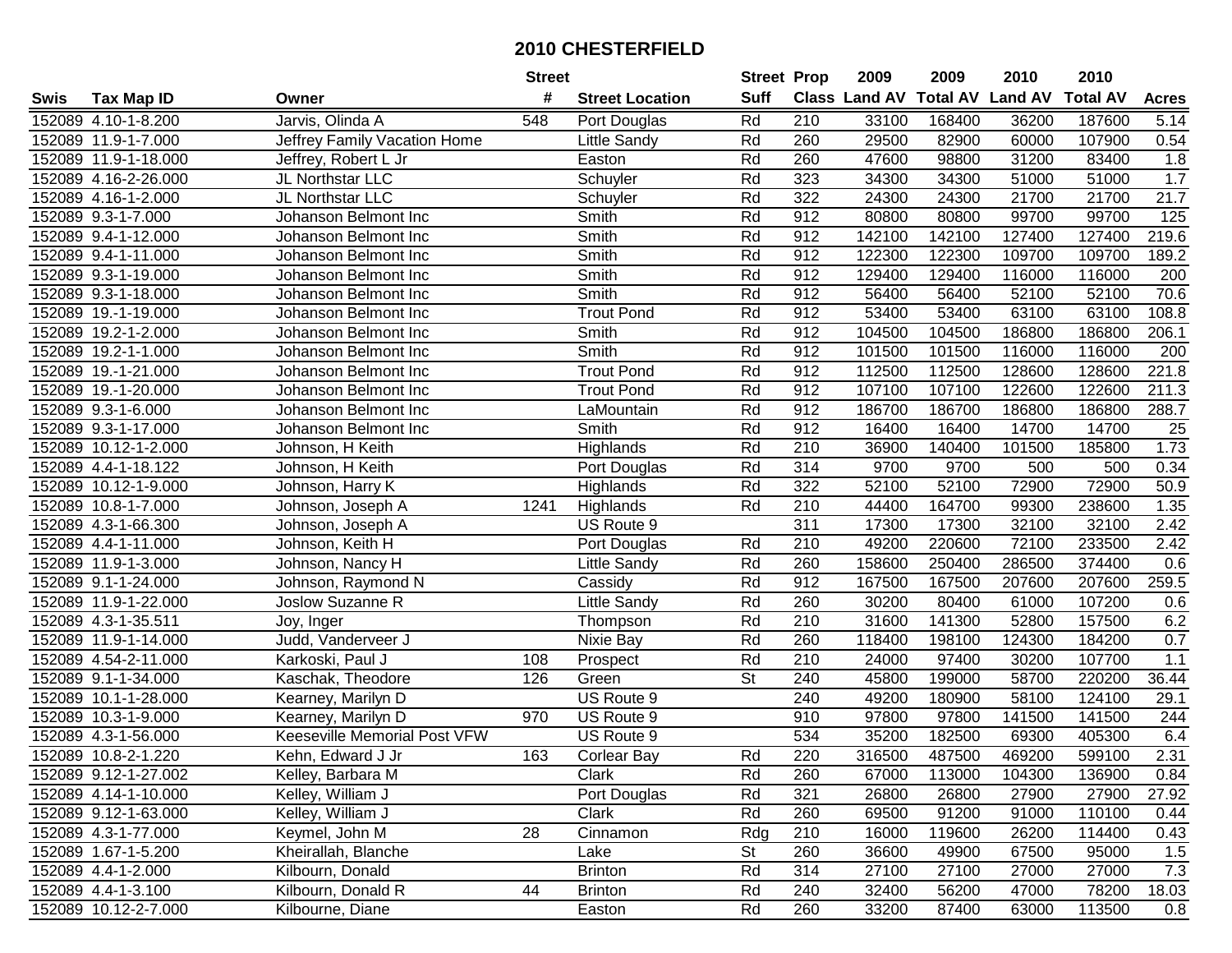|      |                      |                         | <b>Street</b> |                        | <b>Street Prop</b>       |                  | 2009   | 2009   | 2010                           | 2010            |                |
|------|----------------------|-------------------------|---------------|------------------------|--------------------------|------------------|--------|--------|--------------------------------|-----------------|----------------|
| Swis | <b>Tax Map ID</b>    | Owner                   | #             | <b>Street Location</b> | <b>Suff</b>              |                  |        |        | Class Land AV Total AV Land AV | <b>Total AV</b> | <b>Acres</b>   |
|      | 152089 10.16-1-4.000 | Kilbourne, Lincoln F    |               | Highlands              | Rd                       | 323              | 1600   | 1600   | 1900                           | 1900            | 0.76           |
|      | 152089 11.9-2-1.000  | Kilbourne, Lincoln F    | 22            | Lindsay                | Dr                       | 260              | 302500 | 371500 | 202400                         | 202400          | 3.67           |
|      | 152089 11.9-2-3.000  | Kilbourne, Lincoln F    |               | <b>Corlear Bay</b>     | Rd                       | 314              | 111100 | 111100 | 494000                         | 494000          | 4.63           |
|      | 152089 10.20-1-1.100 | Kilbourne, Lincoln F    |               | Highlands              | Rd                       | 910              | 140100 | 140100 | 261100                         | 261100          | 350            |
|      | 152089 10.20-2-1.000 | Kilbourne, Lincoln F    |               | Highlands              | Rd                       | 314              | 1700   | 1700   | 5500                           | 5500            | 8.7            |
|      | 152089 1.4-1-10.200  | Kilburn, Edward I       |               | <b>Back</b>            | Rd                       | 311              | 25300  | 25300  | 20800                          | 20800           | 3.21           |
|      | 152089 10.1-1-9.000  | King, Robert E          | 138           | Mace Chasm             | Rd                       | 151              | 105100 | 192000 | 128000                         | 210800          | 50             |
|      | 152089 10.1-1-26.000 | King, Robert E          |               | Mace Chasm             | Rd                       | 446              | 104700 | 352500 | 141900                         | 454900          | 51.6           |
|      | 152089 4.16-2-8.000  | King, Robert E          |               | Schuyler               | Rd                       | $\overline{210}$ | 159200 | 228200 | 303000                         | 362400          | 0.5            |
|      | 152089 4.3-1-86.000  | King, Todd M            | 40            | Cinnamon               | Rdg                      | 210              | 16600  | 87500  | 26500                          | 90100           | 0.48           |
|      | 152089 8.-1-2.000    | Kinsman, Robert A Sr    |               | Green                  | $\overline{\mathsf{St}}$ | 270              | 23500  | 28500  | 17300                          | 25800           | 2.5            |
|      | 152089 9.12-1-3.000  | Kirlin, Rev Louis       |               | Augur Lake             | Rd                       | 260              | 14400  | 30000  | 20000                          | 24600           | 0.2            |
|      | 152089 4.20-4-12.000 | Kirsch, Thomas          |               | Corlear Bay            | Rd                       | 311              | 7500   | 7500   | 26000                          | 26000           | 0.13           |
|      | 152089 4.20-4-10.000 | Kirsch, Thomas          |               | <b>Corlear Bay</b>     | Rd                       | 311              | 12600  | 12600  | 40000                          | 40000           | 0.25           |
|      | 152089 4.20-4-11.000 | Kirsch, Thomas R        | 95            | <b>Corlear Bay</b>     | Rd                       | 210              | 17700  | 83900  | 20000                          | 105500          | 0.1            |
|      | 152089 10.3-2-2.000  | <b>Kis David</b>        |               | US Route 9             |                          | 314              | 12100  | 12100  | 26200                          | 26200           | 6.83           |
|      | 152089 10.3-1-3.200  | Kis, David              |               | US Route 9             |                          | 432              | 41600  | 287200 | 47100                          | 215500          | 1.12           |
|      | 152089 10.3-1-7.220  | Kis, David              | 811           | US Route 9             |                          | 210              | 25300  | 87600  | 31500                          | 99300           | $\sqrt{2}$     |
|      | 152089 10.3-1-3.100  | Kis, David              |               | US Route 9             |                          | 415              | 38000  | 200600 | 47400                          | 239900          | 1.2            |
|      | 152089 3.4-1-1.000   | Klein, Hans A           |               | Dugway                 | Rd                       | 322              | 39700  | 39700  | 48800                          | 48800           | 32.25          |
|      | 152089 9.12-1-21.000 | Klopfer, Mary K         |               | Acorn                  | Ln                       | 260              | 96900  | 149400 | 146200                         | 191700          | 0.47           |
|      | 152089 4.4-1-9.000   | Knappmiller, Leonard V  |               | Port Douglas           | Rd                       | 330              | 280500 | 280500 | 301900                         | 301900          | 70.1           |
|      | 152089 10.1-1-4.120  | Knight, Andrea L        |               | Mace Chasm             | Rd                       | 210              | 36700  | 98800  | 40000                          | 86700           | 7.68           |
|      | 152089 10.1-1-4.112  | Knight, Andrea L        |               | US Route 9             |                          | 322              |        |        | 23400                          | 23400           | 4.92           |
|      | 152089 10.3-1-8.200  | Knight, Douglas O       |               | US Route 9             |                          | 910              | 27200  | 27200  | 47400                          | 47400           | 47.4           |
|      | 152089 10.1-1-4.200  | Knight, Douglas O       | 20            | Mace Chasm             | Rd                       | 210              | 28700  | 97000  | 34500                          | 129800          | $\overline{4}$ |
|      | 152089 10.1-1-4.111  | Knight, Frederick M     |               | US Route 9             |                          | 322              |        |        | 23400                          | 23400           | 4.92           |
|      | 152089 10.1-1-4.114  | Knight, Tanner          |               | US Route 9             |                          | 322              |        |        | 20900                          | 20900           | 3.24           |
|      | 152089 10.1-1-4.113  | Knight, Travis          |               | US Route 9             |                          | 322              |        |        | 23400                          | 23400           | 4.92           |
|      | 152089 9.12-1-56.000 | Knoche, John B          |               | Clark                  | Rd                       | 260              | 134100 | 173600 | 163400                         | 192400          | 0.9            |
|      | 152089 9.12-1-45.000 | Knott, Paul             |               | Glomann                | Rd                       | 260              | 15000  | 59100  | 22600                          | 60800           | 0.2            |
|      | 152089 4.53-3-29.002 | Kolonski, Harry         | 9             | White                  | $\overline{\mathsf{St}}$ | 210              | 16500  | 58600  | 13700                          | 57700           | 0.6            |
|      | 152089 4.3-1-58.000  | Korn Property Mgmnt Inc |               | US Route 9             |                          | 416              | 100100 | 320100 | 163100                         | 229300          | 3.5            |
|      | 152089 4.3-1-59.000  | Korn Property Mgmnt Inc |               | US Route 9             |                          | 311              | 11600  | 11600  | 16300                          | 16300           | 0.76           |
|      | 152089 1.4-1-13.200  | Kramer, Richard L       |               | Villa                  | Ln                       | 240              | 48500  | 133300 | 110700                         | 208300          | 10.13          |
|      | 152089 9.12-1-4.000  | Kramer, Thomas A        |               | Augur Lake             | Rd                       | 260              | 102300 | 151500 | 163900                         | 206600          | 3              |
|      | 152089 9.3-1-3.000   | Kravitz, Kenneth G      | 1205          | <b>Trout Pond</b>      | Rd                       | 210              | 30100  | 74700  | 37500                          | 104400          | 6              |
|      | 152089 9.3-1-23.200  | Kroder, Michael D       |               | <b>Trout Pond</b>      | Rd                       | 323              | 28100  | 28100  | 33800                          | 33800           | 17.3           |
|      | 152089 1.3-1-2.000   | Krohn, John W           |               | Giddings               | Rd                       | 322              | 45800  | 45800  | 52100                          | 52100           | 35.6           |
|      | 152089 3.4-1-2.220   | Kubista, Ralph J        |               | Dugway                 | Rd                       | 311              | 25400  | 25400  | 27400                          | 27400           | 7.6            |
|      | 152089 10.1-1-8.000  | Kunkel, George          |               | US Route 9             |                          | 240              | 154200 | 219000 | 175400                         | 304400          | 123.8          |
|      | 152089 5.5-3-13.000  | Kurz, James S           |               | <b>Waters Edge</b>     | Rd                       | 210              | 151600 | 383500 | 309900                         | 411500          | 0.5            |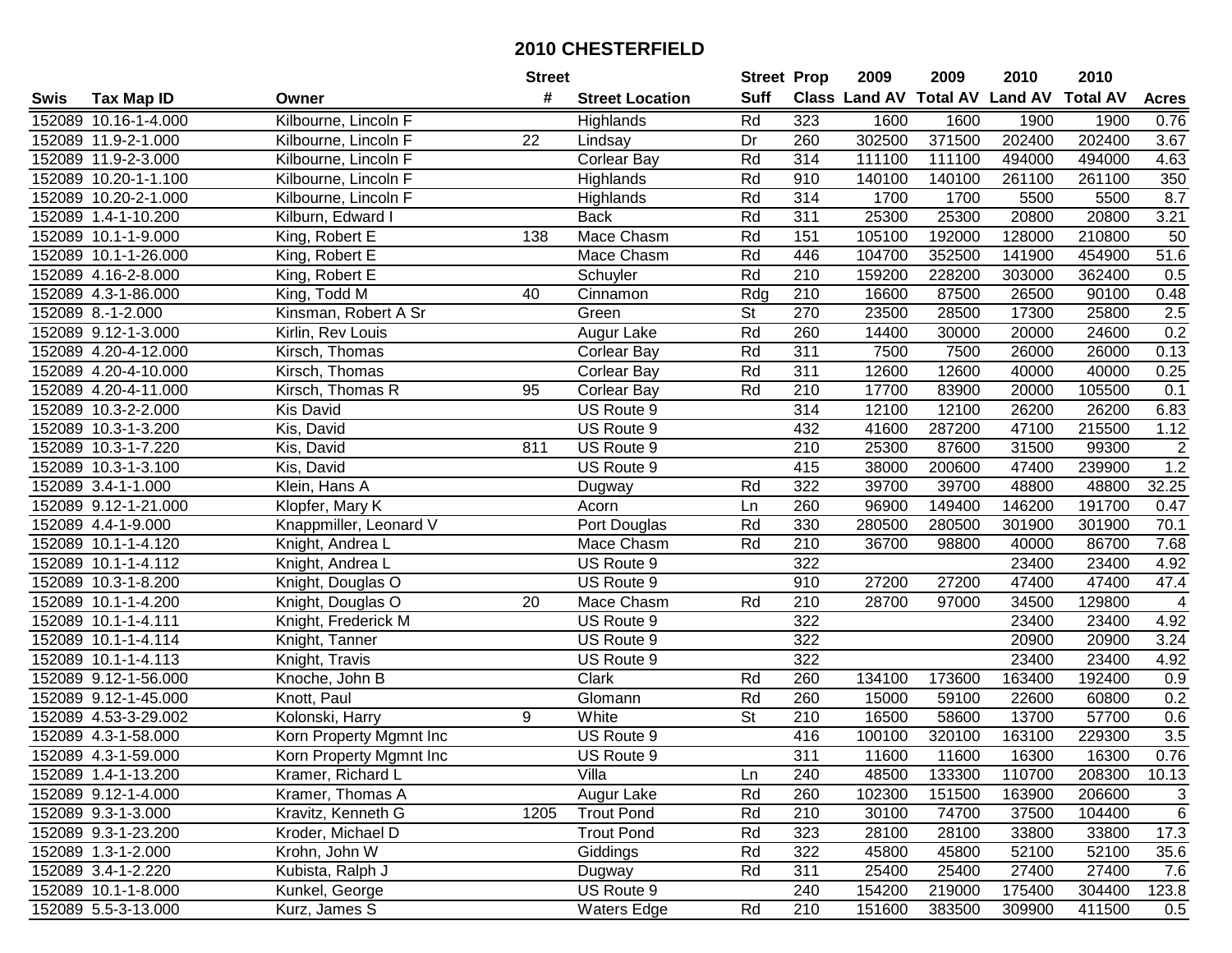|      |                      |                              | <b>Street</b>   |                        | <b>Street Prop</b>       |                  | 2009          | 2009            | 2010           | 2010            |                           |
|------|----------------------|------------------------------|-----------------|------------------------|--------------------------|------------------|---------------|-----------------|----------------|-----------------|---------------------------|
| Swis | <b>Tax Map ID</b>    | Owner                        | #               | <b>Street Location</b> | <b>Suff</b>              |                  | Class Land AV | <b>Total AV</b> | <b>Land AV</b> | <b>Total AV</b> | <b>Acres</b>              |
|      | 152089 4.20-3-34.000 | Kurzhals, John T             |                 | <b>Corlear Bay</b>     | Rd                       | 210              | 191300        | 223000          | 157800         | 231100          | 3                         |
|      | 152089 8.-1-9.100    | Kusalonis, Joseph W          | 266             | Green                  | St                       | 210              | 25700         | 42500           | 33400          | 45200           | 3.27                      |
|      | 152089 4.3-1-12.000  | Kusalonis, Lewis J           |                 | Hollywood              | Ave                      | 210              | 12200         | 30600           | 12700          | 27200           | 0.3                       |
|      | 152089 4.3-1-13.000  | Kusalonis, William P         | 19              | Hollywood              | Ave                      | 270              | 9900          | 33500           | 10000          | 26300           | 0.2                       |
|      | 152089 1.75-3-2.112  | LaBounty, Patricia           |                 | Sable                  | St                       | $\overline{311}$ | 23000         | 23000           | 22100          | 22100           | 0.47                      |
|      | 152089 9.2-1-18.100  | LaBounty, Patricia R         |                 | Augur Lake             | Rd                       | 910              | 35600         | 35600           | 44100          | 44100           | 55.1                      |
|      | 152089 4.54-2-14.000 | LaBounty, Robert E           | 99              | Prospect               | Rd                       | 210              | 19800         | 106700          | 28000          | 117000          | 0.7                       |
|      | 152089 4.3-1-7.000   | LaBounty, Susan P            | $\overline{24}$ | Augur Lake             | Rd                       | 210              | 22000         | 55800           | 15000          | 43900           | -1                        |
|      | 152089 1.75-3-6.000  | LaChaunce, Norma B           |                 | Second                 | $\overline{\mathsf{St}}$ | $\overline{210}$ | 33800         | 102000          | 61000          | 115800          | 0.6                       |
|      | 152089 10.1-1-2.200  | Lacy, John E                 |                 | Robare                 | Rd                       | 210              | 24100         | 24100           | 31300          | 166900          | 1.89                      |
|      | 152089 10.1-1-2.100  | Lacy, Peter J                | 207             | Mace Chasm             | Rd                       | 210              | 29600         | 137000          | 41900          | 211400          | 8.95                      |
|      | 152089 1.3-1-6.000   | LaDieu, Kathleen             | 280             | Giddings               | Rd                       | 210              | 28200         | 70000           | 34200          | 88700           | 3.8                       |
|      | 152089 10.1-1-27.002 | LaDuke, Daniel R             | 44              | Mace Chasm             | Rd                       | 240              | 51100         | 118700          | 50400          | 121500          | 14.61                     |
|      | 152089 10.8-2-1.212  | Ladwig, Christine A          |                 | <b>Corlear Bay</b>     | Rd                       | 311              | 201100        | 201100          | 188900         | 188900          | 1.41                      |
|      | 152089 4.38-5-8.000  | LaFountain, David W          | 385             | Soper                  | Rd                       | 210              | 23100         | 84800           | 30100          | 78500           | 1.08                      |
|      | 152089 10.20-1-5.000 | LaFountain, Mark D           | 670             | Highlands              | Rd                       | 210              | 61400         | 130900          | 110800         | 189700          | 6.9                       |
|      | 152089 4.53-3-25.024 | LaFountain, Nicholas         | 30              | Scott                  | Ln                       | 210              | 17300         | 67900           | 14200          | 70100           | 0.75                      |
|      | 152089 1.75-1-18.000 | LaFountain, Ronald A         |                 | Washington             | $\overline{\mathsf{St}}$ | 210              | 26600         | 78300           | 56000          | 85400           | 0.4                       |
|      | 152089 20.2-1-10.000 | LaFountain, Shawn            |                 | Highlands              | Rd                       | 240              | 56600         | 83700           | 75800          | 75800           | 40.75                     |
|      | 152089 4.54-2-3.000  | LaFountain, Shawn T          | $\overline{7}$  | Chesterfield           | <b>St</b>                | 210              | 30700         | 194900          | 33800          | 180600          | 3.5                       |
|      | 152089 5.9-2-2.000   | Lagace, Jean                 |                 | <b>Waters Edge</b>     | Rd                       | 260              | 164200        | 250000          | 218500         | 271200          | 0.5                       |
|      | 152089 1.76-3-5.002  | Lamar, Harmon T              |                 | <b>Bolivar</b>         | <b>St</b>                | 210              | 40500         | 142800          | 112000         | 204000          | 0.9                       |
|      | 152089 1.83-1-1.200  | Lamar, Kristi A              | 51              | South                  | $\overline{\mathsf{St}}$ | 210              | 46300         | 60100           | 69800          | 91400           | 1.95                      |
|      | 152089 10.8-1-3.000  | Lamar, Thomas C              | 1270            | Highlands              | Rd                       | 240              | 77800         | 283700          | 191000         | 442100          | 29.5                      |
|      | 152089 4.10-1-11.001 | LaMarche, Richard K          | 616             | Port Douglas           | Rd                       | 270              | 22300         | 50500           | 30500          | 41100           | 1.3                       |
|      | 152089 1.67-1-3.000  | Lambert, Marie J             |                 | Lake                   | $\overline{\mathsf{St}}$ | 311              | 20500         | 20500           | 20700          | 20700           | 0.3                       |
|      | 152089 9.12-1-5.100  | LaMere, Angel M              | 583             | Augur Lake             | Rd                       | 260              | 247000        | 290300          | 334200         | 361300          | 10.1                      |
|      | 152089 4.1-1-2.200   | Lamere, David A              | 356             | Soper                  | Rd                       | 210              | 24700         | 108700          | 30200          | 133500          | 1.14                      |
|      | 152089 4.4-2-1.000   | LaMountain, Christopher T    |                 | Highlands              | Rd                       | $\overline{322}$ | 43000         | 43000           | 34600          | 34600           | 34.56                     |
|      | 152089 4.4-2-3.300   | Lamountain, Christopher T    |                 | Highlands              | Rd                       | $\overline{210}$ | 37100         | 37100           | 24800          | 230800          | 5.89                      |
|      | 152089 4.4-2-3.200   | Lamountain, Matthew S        |                 | Highlands              | Rd                       | 210              | 37100         | 37100           | 24800          | 224100          | 5.89                      |
|      | 152089 4.4-2-3.100   | Lamountain, Walter E         | 1552            | Highlands              | Rd                       | $\overline{210}$ | 29900         | 121600          | 33600          | 108000          | 3.43                      |
|      | 152089 4.20-3-26.200 | Landis, Walter J             |                 | Corlear Bay            | Rd                       | 311              | 24100         | 24100           | 1800           | 1800            | 0.35                      |
|      | 152089 4.20-3-27.000 | Landis, Walter J             |                 | <b>Corlear Bay</b>     | Rd                       | $\overline{210}$ | 15200         | 15200           | 16000          | 44600           | 0.2                       |
|      | 152089 10.8-1-2.000  | Landis, Walter J             |                 | Highlands              | Rd                       | 322              | 28600         | 64000           | 44400          | 44400           | 29.1                      |
|      | 152089 20.1-1-16.100 | Landscape Real Estate HId LP |                 | US Route 9             |                          | 910              |               |                 | 282600         | 282600          | 493.4                     |
|      | 152089 4.4-1-30.100  | LaPerle, Philippe T          | 1525            | Highlands              | Rd                       | 240              | 63700         | 127500          | 159400         | 188400          | 129                       |
|      | 152089 10.8-2-21.000 | Lapham, Barbara              |                 | Less Traveled          | Rd                       | 210              | 294500        | 460000          | 383800         | 499700          | $\ensuremath{\mathsf{3}}$ |
|      | 152089 4.53-3-9.100  | LaPier, Elaine A             |                 | US Route 9             |                          | 210              | 13900         | 43400           | 22100          | 37900           | 0.4                       |
|      | 152089 4.53-3-26.000 | Lareau, Leonard              | 24              | Scott                  | Ln                       | 210              | 13400         | 56200           | 12700          | 59100           | 0.3                       |
|      | 152089 9.8-1-4.200   | Lashinsky, Barry             |                 | <b>Nichols</b>         | Rd                       | 311              | 189800        | 189800          | 272700         | 272700          | 10.9                      |
|      | 152089 1.68-1-1.200  | Latif, George                |                 | Lake                   | <b>St</b>                | 312              | 2000          | 2000            | 2200           | 2200            | 0.44                      |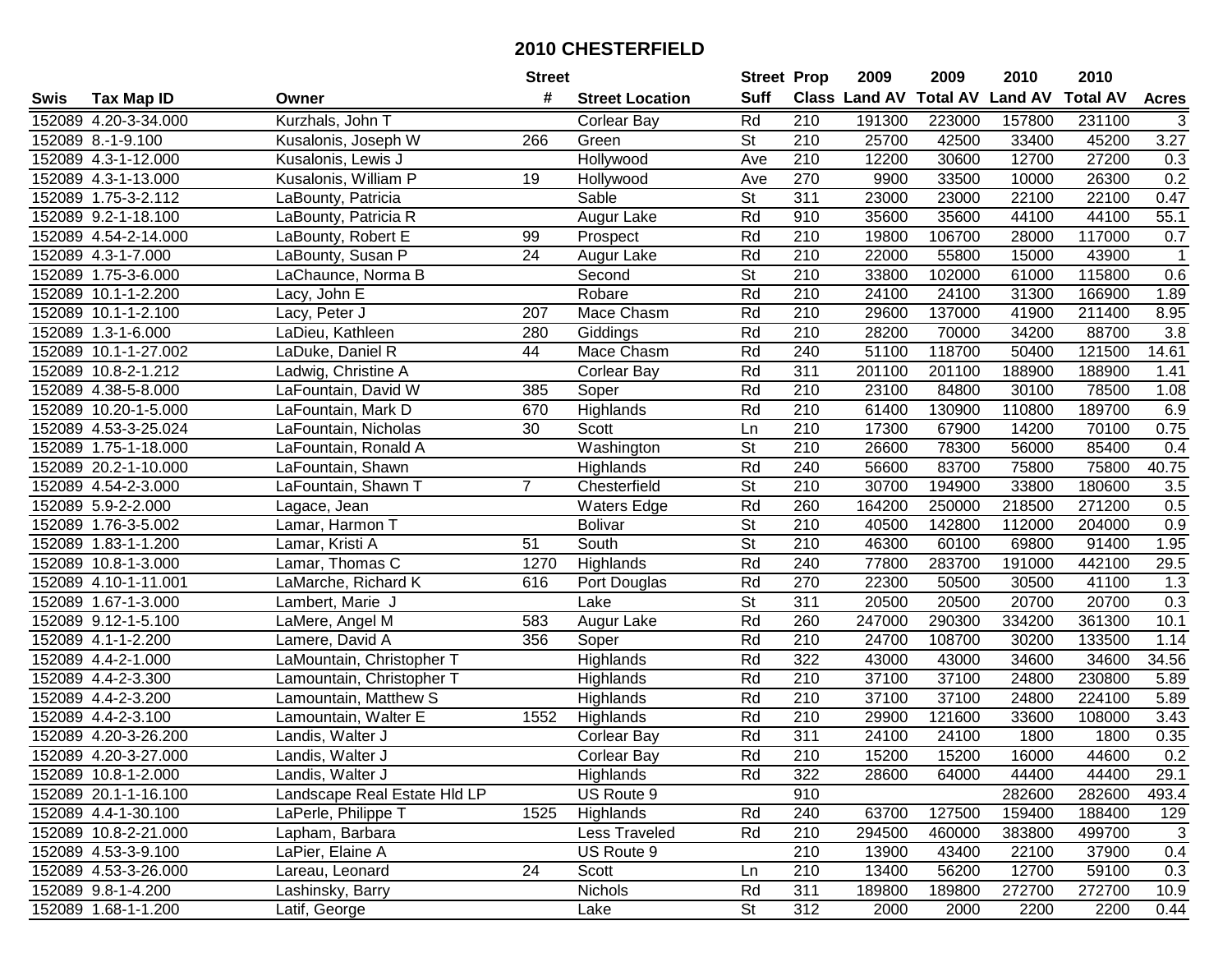|      |                      |                                    | <b>Street</b> |                        | <b>Street Prop</b> |                  | 2009                          | 2009   | 2010           | 2010            |                  |
|------|----------------------|------------------------------------|---------------|------------------------|--------------------|------------------|-------------------------------|--------|----------------|-----------------|------------------|
| Swis | <b>Tax Map ID</b>    | Owner                              | #             | <b>Street Location</b> | <b>Suff</b>        |                  | <b>Class Land AV Total AV</b> |        | <b>Land AV</b> | <b>Total AV</b> | <b>Acres</b>     |
|      | 152089 1.68-2-1.200  | Latif, George                      |               | Lake                   | <b>St</b>          | 311              | 200                           | 200    | 97500          | 99800           | 0.06             |
|      | 152089 1.4-1-8.130   | Latourelle, Mark F                 |               | NYS Route 373          |                    | 210              | 25500                         | 234000 | 34500          | 264000          | 0.69             |
|      | 152089 4.1-1-1.100   | Lattrelle, Maureen D               |               | Soper                  | Rd                 | 210              | 34900                         | 83500  | 39700          | 76100           | 10.67            |
|      | 152089 4.14-1-5.112  | Laundree, Brian M                  | 515           | Port Douglas           | Rd                 | 240              | 34300                         | 144600 | 40900          | 220900          | 11.9             |
|      | 152089 8.-1-9.200    | Laundree, Steven                   |               | Green                  | <b>St</b>          | 311              | 19900                         | 19900  | 21600          | 21600           | 3.76             |
|      | 152089 3.4-1-5.300   | Laundree, Steven W                 |               | Augur Lake             | Rd                 | 311              | 20400                         | 20400  | 22000          | 22000           | $\overline{3.5}$ |
|      | 152089 8.-1-9.300    | Laundree, Steven W                 | 284           | Green                  | <b>St</b>          | 210              | 25800                         | 51600  | 33800          | 92700           | 3.56             |
|      | 152089 19.4-1-5.000  | Lautenschuetz, Lonnie              | 176           | US Route 9             |                    | 240              | 35500                         | 148000 | 57200          | 200300          | 28.2             |
|      | 152089 19.-1-23.000  | LBA Forest Stwdshp Init LLC        |               | <b>Trout Pond</b>      | Rd                 | 912              | 83600                         | 83600  | 116000         | 116000          | 200              |
|      | 152089 19.-1-24.000  | <b>LBA Forest Stwdshp Init LLC</b> |               | <b>Trout Pond</b>      | Rd                 | 912              | 78200                         | 78200  | 112200         | 112200          | 193.4            |
|      | 152089 29.-1-4.000   | <b>LBA Forest Stwdshp Init LLC</b> |               | <b>Trout Pond</b>      | Rd                 | 912              | 89000                         | 89000  | 105000         | 105000          | 181              |
|      | 152089 29.-1-5.000   | LBA Forest Stwdshp Init LLC        |               | <b>Trout Pond</b>      | Rd                 | 912              | 77200                         | 77200  | 91100          | 91100           | 157.1            |
|      | 152089 29.-1-7.000   | LBA Forest Stwdshp Init LLC        |               | <b>Trout Pond</b>      | Rd                 | 912              | 21800                         | 21800  | 25900          | 25900           | 44.7             |
|      | 152089 29.-1-3.000   | <b>LBA Forest Stwdshp Init LLC</b> |               | <b>Trout Pond</b>      | Rd                 | 912              | 70000                         | 70000  | 111100         | 111100          | 191.6            |
|      | 152089 19.4-1-12.000 | <b>LBA Forest Stwdshp Init LLC</b> |               | US Route 9             |                    | 912              | 50200                         | 50200  | 91500          | 91500           | 157.7            |
|      | 152089 19.-1-28.000  | <b>LBA Forest Stwdshp Init LLC</b> |               | <b>Trout Pond</b>      | Rd                 | 912              | 99100                         | 99100  | 127800         | 127800          | 220.3            |
|      | 152089 19.-1-32.000  | <b>LBA Forest Stwdshp Init LLC</b> |               | <b>Trout Pond</b>      | Rd                 | 912              | 31600                         | 31600  | 90000          | 90000           | 100              |
|      | 152089 29.-1-6.000   | LBA Forest Stwdshp Init LLC        |               | <b>Trout Pond</b>      | Rd                 | 912              | 64000                         | 64000  | 100600         | 100600          | 173.5            |
|      | 152089 19.-1-27.000  | LBA Forest Stwdshp Init LLC        |               | <b>Trout Pond</b>      | Rd                 | 912              | 103500                        | 103500 | 121300         | 121300          | 209.1            |
|      | 152089 19.-1-30.000  | LBA Forest Stwdshp Init LLC        |               | <b>Trout Pond</b>      | Rd                 | 912              | 38100                         | 38100  | 45000          | 45000           | 50               |
|      | 152089 4.16-1-1.200  | Leaning, Richard K                 |               | <b>Gilbert Cameron</b> | Ln                 | $\overline{314}$ | 26100                         | 26100  | 27200          | 27200           | 8.5              |
|      | 152089 4.4-1-20.120  | LeClair, Bruce A                   | 152           | Port Douglas           | Rd                 | 210              | 25700                         | 119700 | 38100          | 115500          | 1.42             |
|      | 152089 10.3-1-15.000 | LeClair, Donald E Sr               |               | Shun Pike              | Rd                 | 210              | 23400                         | 68600  | 30500          | 106900          | 1.3              |
|      | 152089 4.4-1-19.200  | LeClair, Joseph H                  | 143           | Port Douglas           | Rd                 | 210              | 24800                         | 103700 | 38100          | 114300          | 1.4              |
|      | 152089 4.4-1-18.110  | LeClair, Michael J                 |               | Port Douglas           | Rd                 | 311              | 23300                         | 23300  | 22900          | 22900           | 1.7              |
|      | 152089 4.4-2-4.000   | LeClair, Michael J                 | 119           | Port Douglas           | Rd                 | 240              | 68300                         | 217400 | 92000          | 240000          | 55.46            |
|      | 152089 4.4-1-24.200  | LeClair, William J                 | 198           | Port Douglas           | Rd                 | 210              | 20100                         | 118000 | 28000          | 135400          | 0.7              |
|      | 152089 4.3-1-57.100  | LeClair, William J Jr              | 1321          | US Route 9             |                    | 210              | 22800                         | 42200  | 15900          | 45500           | 1.6              |
|      | 152089 4.4-1-24.320  | LeClair, William J Sr              |               | Port Douglas           | Rd                 | 312              | 6600                          | 6600   | 4800           | 16300           | $\overline{3.2}$ |
|      | 152089 10.4-1-4.000  | LeClair, William J Sr              |               | Highlands              | Rd                 | 910              | 11600                         | 11600  | 10200          | 10200           | 17.5             |
|      | 152089 4.4-1-25.112  | LeClair, William J Sr              |               | Port Douglas           | Rd                 | 311              | 1500                          | 1500   | 1000           | 1000            | 0.67             |
|      | 152089 10.4-1-3.000  | LeClair, William J Sr              |               | Highlands              | Rd                 | 910              | 13300                         | 13300  | 11600          | 11600           | 20               |
|      | 152089 10.4-1-2.000  | LeClair, William J Sr              |               | Highlands              | Rd                 | 321              | 12200                         | 12200  | 8900           | 8900            | 15.3             |
|      | 152089 3.4-1-8.100   | LeClerc, Robert H                  |               | Augur Lake             | Rd                 | 323              | 57100                         | 57100  | 76900          | 76900           | 76.89            |
|      | 152089 3.4-1-9.000   | LeClerc, Robert H                  | 252           | Augur Lake             | Rd                 | 240              | 67400                         | 169000 | 82400          | 208900          | 53.4             |
|      | 152089 1.75-1-1.300  | Lee, Richard                       | 13            | Villa                  | Ln                 | 210              | 42700                         | 121300 | 65000          | 167400          | $\mathbf 1$      |
|      | 152089 4.3-2-5.000   | LeFevre, Dorothy                   |               | Thompson               | Rd                 | 311              | 23300                         | 23300  | 24800          | 24800           | 5.86             |
|      | 152089 9.4-1-5.100   | Leggemann, Gerhard                 |               | Frontage               | Rd                 | 240              | 78000                         | 188200 | 247300         | 303500          | 59.7             |
|      | 152089 1.4-1-4.200   | <b>Lessard David</b>               |               | Giddings               | Rd                 | 311              | 11000                         | 11000  | 12100          | 12100           | 5.5              |
|      | 152089 1.4-1-2.100   | Lessard, David                     |               | Giddings               | Rd                 | 910              | 31000                         | 31000  | 36500          | 36500           | 36.52            |
|      | 152089 1.4-1-2.300   | Lessard, David RW                  |               | Giddings               | Rd                 | 210              | 7100                          | 7100   | 16400          | 16400           | 8.38             |
|      | 152089 1.3-1-3.200   | Lessard, David RW                  |               | US Route 9             |                    | 322              | 15000                         | 15000  | 28000          | 28000           | 11.5             |
|      |                      |                                    |               |                        |                    |                  |                               |        |                |                 |                  |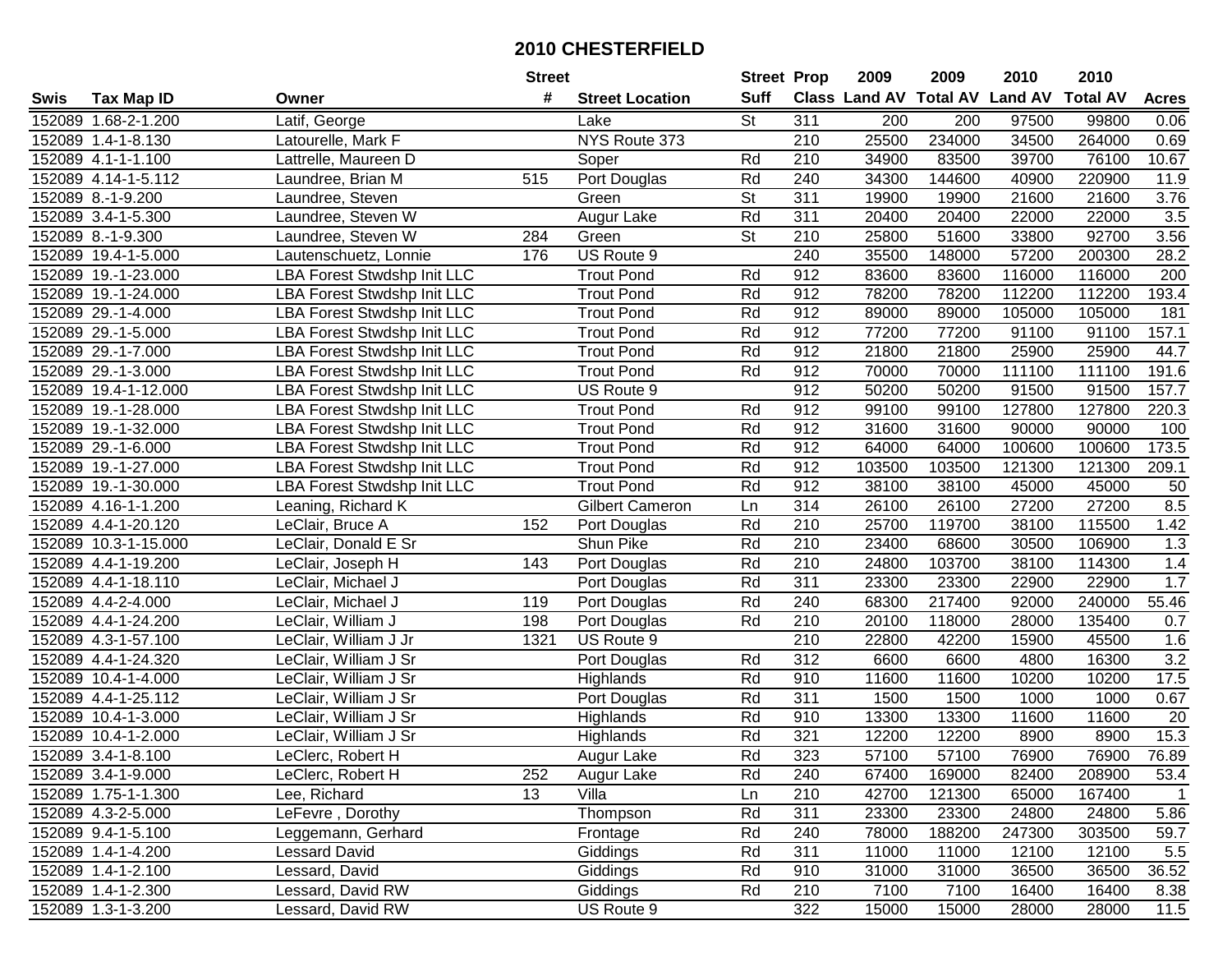|      |                                                       |                                   | <b>Street</b>   |                        | <b>Street Prop</b>       |                  | 2009                          | 2009   | 2010           | 2010            |              |
|------|-------------------------------------------------------|-----------------------------------|-----------------|------------------------|--------------------------|------------------|-------------------------------|--------|----------------|-----------------|--------------|
| Swis | <b>Tax Map ID</b>                                     | Owner                             | #               | <b>Street Location</b> | <b>Suff</b>              |                  | <b>Class Land AV Total AV</b> |        | <b>Land AV</b> | <b>Total AV</b> | <b>Acres</b> |
|      | 152089 4.20-3-29.000                                  | Lessard, Donald                   |                 | <b>Corlear Bay</b>     | Rd                       | 311              | 5100                          | 5100   | 4800           | 4800            | 0.1          |
|      | 152089 4.20-3-28.000                                  | Lessard, Donald G                 |                 | <b>Corlear Bay</b>     | Rd                       | 314              | 6200                          | 6200   | 16000          | 16000           | 0.2          |
|      | 152089 4.20-3-30.000                                  | Lessard, Donald G                 |                 | <b>Corlear Bay</b>     | Rd                       | 311              | 5100                          | 5100   | 4800           | 4800            | 0.1          |
|      | 152089 620.89-9999-760.700/188 Level 3 Communications |                                   |                 | <b>Outside Plant</b>   |                          | 836              | 0                             | 741269 | $\Omega$       | 737041          | $\mathbf 0$  |
|      | 152089 1.76-1-12.200                                  | Liberty, John O                   |                 | Lumber                 | St                       | 311              | 800                           | 800    | 40000          | 40000           | 0.25         |
|      | 152089 1.76-1-10.000                                  | Liberty, John O                   |                 | Lake                   | $\overline{\mathsf{St}}$ | $\overline{210}$ | 15200                         | 117800 | 70000          | 165700          | 0.2          |
|      | 152089 4.3-1-31.100                                   | Liccardi, Joseph R                | 190             | Thompson               | Rd                       | 210              | 36800                         | 110600 | 54600          | 129400          | 7.41         |
|      | 152089 4.20-3-13.220                                  | Lin, Angelina A                   |                 | Kessel                 | Park                     | 311              | 121900                        | 121900 | 172400         | 172400          | 0.4          |
|      | 152089 4.2-1-15.200                                   | <b>Lincoln Communications Inc</b> |                 | Trembleau              | Rd                       | 831              | 17900                         | 17900  | 102100         | 102100          | 9.44         |
|      | 152089 1.75-3-11.000                                  | Lindenberger, James               |                 | South                  | St                       | 210              | 33800                         | 85100  | 61000          | 93400           | 0.6          |
|      | 152089 1.75-3-12.000                                  | Lindenberger, James               |                 | South                  | $\overline{\mathsf{St}}$ | 210              | 33800                         | 33800  | 61000          | 194900          | 0.6          |
|      | 152089 1.75-3-13.000                                  | Lindenberger, James               |                 | South                  | St                       | 311              | 21500                         | 21500  | 20700          | 20700           | 0.3          |
|      | 152089 9.16-1-5.000                                   | Livingston, Robert W              |                 | Niesen                 | Rd                       | 910              | 62000                         | 62000  | 103000         | 103000          | 63.4         |
|      | 152089 9.16-1-6.000                                   | Livingston, Robert W              |                 | Niesen                 | Rd                       | 260              | 165400                        | 202400 | 117000         | 143100          | 89.4         |
|      | 152089 1.76-4-6.200                                   | Lk Champlain Trans Co Inc         |                 | NYS Route 373          |                          | 330              | 16700                         | 16700  | 324800         | 324800          | 6.65         |
|      | 152089 1.76-4-6.100                                   | Lk Champlain Trans Co Inc         |                 | NYS Route 373          |                          | 845              | 168500                        | 184700 | 44200          | 204800          | 1.9          |
|      | 152089 1.76-4-5.000                                   | Lk Champlain Trans Co Inc         |                 | NYS Route 373          |                          | $\overline{311}$ | 33800                         | 33800  | 32500          | 32500           | 0.6          |
|      | 152089 1.76-4-7.000                                   | Lk Champlain Trans Co Inc         |                 | NYS Route 373          |                          | 311              | 5000                          | 5000   | 99300          | 99300           | 0.2          |
|      | 152089 4.4-1-24.100                                   | Lloyd, Stephen J                  |                 | Port Douglas           | Rd                       | 311              | 15300                         | 15300  | 18000          | 18000           | 1.3          |
|      | 152089 4.4-1-24.310                                   | Lloyd, Stephen J                  | 238             | Port Douglas           | Rd                       | 240              | 33700                         | 133100 | 40600          | 147400          | 11.6         |
|      | 152089 9.12-1-54.000                                  | Lockwood, Jeffrey J               |                 | Augur Lake             | Rd                       | 260              | 59100                         | 128900 | 92200          | 160300          | 0.33         |
|      | 152089 4.2-1-6.000                                    | Loiacono, Stephan P               |                 | NYS Route 373          |                          | 210              | 21000                         | 97600  | 30000          | 170700          | $\mathbf{1}$ |
|      | 152089 4.2-1-5.000                                    | Longware, Thomas J                |                 | NYS Route 373          |                          | 312              | 21000                         | 54800  | 30000          | 64400           | $\mathbf{1}$ |
|      | 152089 4.53-3-1.100                                   | Loreman, Donald E                 |                 | LaFlure                | Ln                       | 311              | 14600                         | 14600  | 17700          | 17700           | 2.98         |
|      | 152089 4.3-1-20.000                                   | Loya, Stanton A                   |                 | Augur Lake             | Rd                       | 484              | 39000                         | 227000 | 46600          | 197200          | $\mathbf 1$  |
|      | 152089 4.3-1-82.000                                   | Lund, Cristina Y                  | 31              | Cinnamon               | Rdg                      | 210              | 15500                         | 103000 | 23600          | 111500          | 0.43         |
|      | 152089 4.53-3-24.031                                  | Lynch Dianne                      | 1509            | US Route 9             |                          | 270              | 17100                         | 72800  | 27300          | 75900           | 0.6          |
|      | 152089 3.4-1-11.000                                   | Lyon Mountain Properties LLC      |                 | Dugway                 | Rd                       | 322              | 247100                        | 247100 | 448000         | 448000          | 448          |
|      | 152089 3.4-1-2.100                                    | Lyon Mountain Properties LLC      |                 | Dugway                 | Rd                       | 322              | 9300                          | 9300   | 45600          | 45600           | 11.4         |
|      | 152089 3.4-1-13.000                                   | Lyon Mountain Properties LLC      |                 | Dugway                 | Rd                       | 910              | 33300                         | 33300  | 40900          | 40900           | 40.9         |
|      | 152089 3.4-1-14.000                                   | Lyon Mountain Properties LLC      |                 | Dugway                 | Rd                       | 910              | 97800                         | 97800  | 120200         | 120200          | 120.2        |
|      | 152089 3.4-1-12.000                                   | Lyon Mtn Properties LLC           |                 | Dugway                 | Rd                       | 910              | 56200                         | 56200  | 43900          | 43900           | 43.9         |
|      | 152089 19.-1-7.200                                    | MacAvoy, Francis E                | 687             | <b>Trout Pond</b>      | Rd                       | 240              | 53900                         | 265400 | 46400          | 320900          | 11.9         |
|      | 152089 9.12-1-44.000                                  | MacDougall, June                  | $\overline{36}$ | Glomann                | Rd                       | 260              | 59600                         | 98900  | 74700          | 110800          | 0.2          |
|      | 152089 8.-1-9.400                                     | Maffa, Patricia F                 | 308             | Green                  | St                       | 210              | 22400                         | 102500 | 19600          | 198200          | 2.41         |
|      | 152089 4.20-4-7.000                                   | Magro, Paolo                      |                 | <b>Corlear Bay</b>     | Rd                       | 311              | 15100                         | 15100  | 43900          | 43900           | 0.64         |
|      | 152089 4.16-2-31.000                                  | Maher, James J                    |                 | Schuyler               | Rd                       | 210              | 31500                         | 93900  | 54800          | 98800           | 0.37         |
|      | 152089 4.16-2-15.001                                  | Maher, James J                    |                 | Schuyler               | Rd                       | 314              | 21500                         | 21500  | 40500          | 40500           | 0.3          |
|      | 152089 4.16-2-29.000                                  | Maher, James J                    |                 | Schuyler               | Rd                       | 260              | 130000                        | 158400 | 272900         | 293500          | 0.6          |
|      | 152089 9.12-1-53.000                                  | Mahoney, Jackie                   |                 | Merrilee               | Ln                       | 260              | 51700                         | 91700  | 85400          | 109800          | 0.3          |
|      | 152089 4.10-1-9.200                                   | Mann, Jared W                     | 554             | Port Douglas           | Rd                       | 210              | 26100                         | 111200 | 30900          | 166600          | 1.58         |
|      | 152089 4.3-1-38.000                                   | Manning, David A                  | 34              | Thompson               | Rd                       | 210              | 37700                         | 145200 | 54200          | 172600          | 7.1          |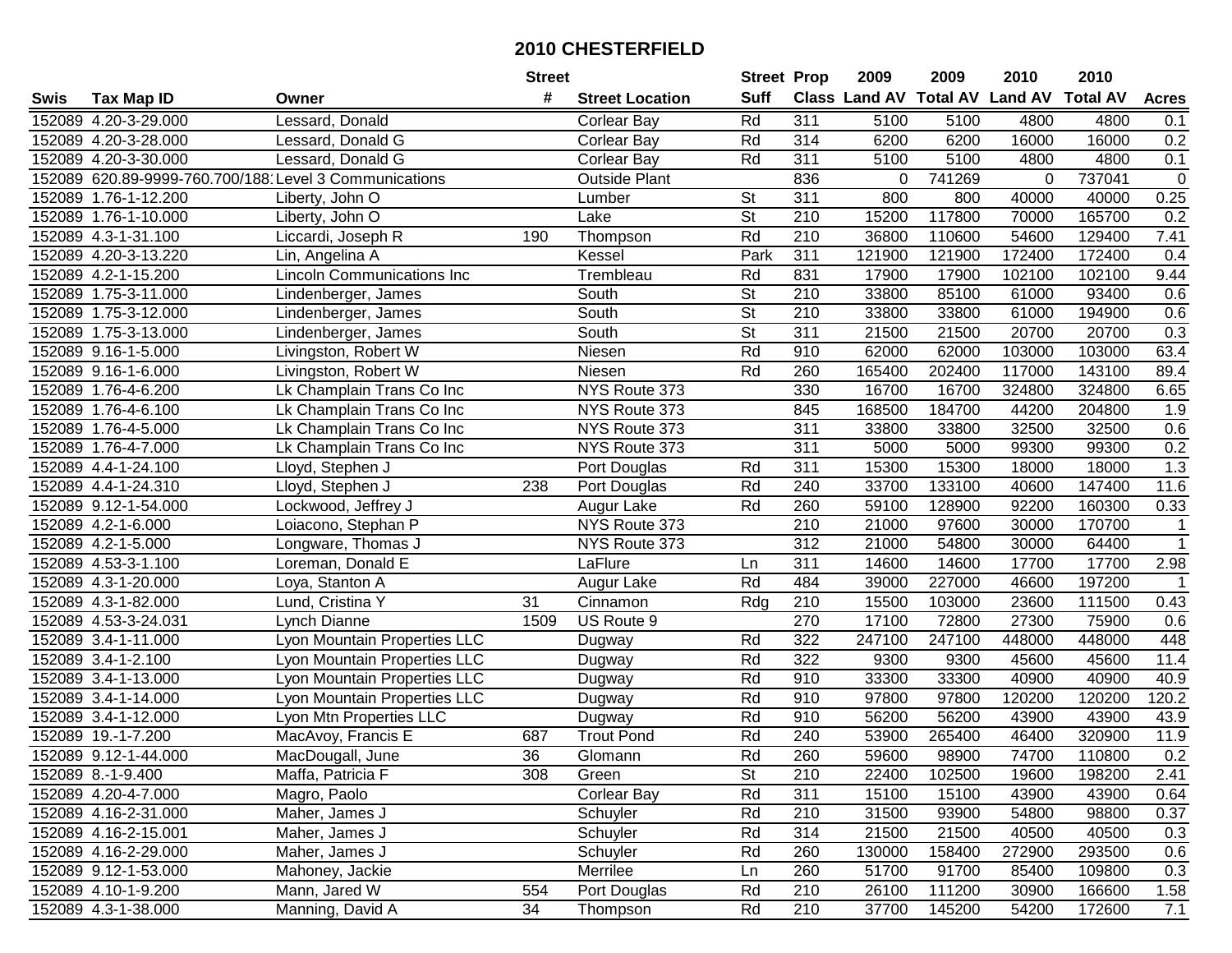|      |                      |                            | <b>Street</b> |                        | <b>Street Prop</b>       |                  | 2009                           | 2009   | 2010   | 2010            |                |
|------|----------------------|----------------------------|---------------|------------------------|--------------------------|------------------|--------------------------------|--------|--------|-----------------|----------------|
| Swis | <b>Tax Map ID</b>    | Owner                      | #             | <b>Street Location</b> | Suff                     |                  | Class Land AV Total AV Land AV |        |        | <b>Total AV</b> | <b>Acres</b>   |
|      | 152089 4.3-1-57.200  | Manning, Timothy F         |               | US Route 9             |                          | 210              | 19300                          | 70500  | 14300  | 59200           | 0.8            |
|      | 152089 4.20-3-12.000 | Marden, William            | 13            | Kessel                 | Park                     | 260              | 205000                         | 250900 | 287400 | 323200          | 0.63           |
|      | 152089 1.4-1-10.100  | Marsha, Bryan              |               | Giddings               | Rd                       | 323              | 18500                          | 18500  | 21800  | 21800           | 21.8           |
|      | 152089 10.1-1-10.200 | Marsha, Crystal            |               | Mace Chasm             | Rd                       | 210              | 25400                          | 167400 | 33500  | 289900          | 3.34           |
|      | 152089 10.1-1-25.000 | Marsha, Crystal            |               | Mace Chasm             | Rd                       | $\overline{322}$ | 34500                          | 34500  | 50200  | 50200           | 60             |
|      | 152089 10.1-1-10.100 | Marsha, Crystal            |               | Mace Chasm             | Rd                       | $\overline{240}$ | 87800                          | 209900 | 127400 | 162000          | 89.34          |
|      | 152089 4.3-1-63.110  | Marsha, Kim A              |               | Cinnamon               | Rdg                      | 322              | 1800                           | 1800   | 1300   | 1300            | 13.4           |
|      | 152089 4.2-3-6.100   | Marsha, Kim A              |               | Pray                   | Rd                       | 322              | 96200                          | 96200  | 176900 | 176900          | 129.12         |
|      | 152089 4.2-3-3.000   | Marsha, Kim A              |               | Virginia               | Dr                       | $\overline{210}$ | 29500                          | 365200 | 130100 | 480100          | 6.14           |
|      | 152089 4.16-2-10.000 | Marsha, Kim A              |               | Schuyler               | Rd                       | 311              | 102200                         | 102200 | 229500 | 229500          | 0.3            |
|      | 152089 4.3-1-85.300  | Marsha, Kim A              |               | Cinnamon               | Rdg                      | 322              | 12700                          | 12700  | 14900  | 14900           | 0.49           |
|      | 152089 4.3-1-85.500  | Marsha, Kim A              |               | Cinnamon               | Rdg                      | 322              | 12700                          | 12700  | 14300  | 14300           | 0.43           |
|      | 152089 10.8-2-30.001 | Marshall, Carol B          |               | Old Ice House          | Rd                       | 260              | 180600                         | 233200 | 368700 | 399600          | 0.9            |
|      | 152089 4.3-1-87.000  | Martin Judith              | 38            | Cinnamon               | Rdg                      | 210              | 15700                          | 88400  | 26200  | 111800          | 0.43           |
|      | 152089 3.3-1-6.000   | Martin, Capt Ralph K       |               | Dugway                 | Rd                       | 240              | 203400                         | 395000 | 236500 | 525900          | 301.9          |
|      | 152089 9.8-1-5.400   | Martin, James P            |               | Frazier                | Rd                       | 210              | 25500                          | 95600  | 31500  | 113500          | 2.01           |
|      | 152089 9.12-1-17.100 | Martin, John H             |               | Heron                  | $\overline{P}$           | 260              | 80400                          | 115900 | 131800 | 157500          | 0.45           |
|      | 152089 9.12-1-16.200 | Martin, John H             |               | Heron                  | $\overline{P}$           | 311              | 13400                          | 13400  | 8200   | 8200            | 0.38           |
|      | 152089 10.3-1-38.110 | Martin, Lyman P            |               | US Route 9             |                          | 240              | 37400                          | 117700 | 57800  | 136700          | 19.5           |
|      | 152089 9.4-1-6.000   | Martin, Lyman P            |               | Frontage               | Rd                       | 322              | 98700                          | 98700  | 148700 | 148700          | 93.8           |
|      | 152089 9.16-1-7.111  | Martin, Lyman P            |               | Frontage               | Rd                       | $\overline{311}$ | 175400                         | 175400 | 163100 | 163100          | 118.14         |
|      | 152089 10.3-1-38.120 | Martin, Peter J            |               | US Route 9             |                          | 240              | 37700                          | 127100 | 45700  | 140900          | 16.67          |
|      | 152089 3.4-1-15.000  | Martin, Ralph K            |               | Dugway                 | Rd                       | 322              | 24500                          | 24500  | 13300  | 13300           | 13.3           |
|      | 152089 10.3-2-4.200  | Martin, Terry              |               | NYS Route 22           |                          | 210              | 8900                           | 73400  | 34100  | 167400          | 3.71           |
|      | 152089 4.4-1-33.211  | Martinez, Peter J          | 326           | Port Douglas           | Rd                       | 210              | 40900                          | 213400 | 48400  | 258900          | 8.26           |
|      | 152089 9.1-1-26.232  | Masch-Potter, Debra J      |               | Dog Hill               | Rd                       | 210              | 23100                          | 58400  | 23000  | 23000           | 1.73           |
|      | 152089 9.1-1-26.220  | Masch-Potter, Debra J      |               | Dog Hill               | Rd                       | 311              | 20900                          | 20900  | 23000  | 23000           | 1.75           |
|      | 152089 4.2-1-13.111  | Mattig Inc                 |               | NYS Route 373          |                          | 910              | 119400                         | 119400 | 203600 | 203600          | 204.1          |
|      | 152089 1.4-1-8.110   | Mattig Inc                 |               | <b>North</b>           | $\overline{\mathsf{St}}$ | 552              | 197400                         | 329900 | 396600 | 522900          | 188.3          |
|      | 152089 1.4-1-13.300  | Mattig Inc                 |               | North                  | $\overline{\mathsf{St}}$ | $\overline{311}$ | 18400                          | 18400  | 900    | 900             | 0.24           |
|      | 152089 4.2-1-8.000   | Mattig Inc                 |               | NYS Route 373          |                          | $\overline{311}$ | 15400                          | 15400  | 18100  | 18100           | 1.4            |
|      | 152089 1.4-1-9.000   | Mattig Inc                 |               | NYS Route 373          |                          | 330              | 31200                          | 31200  | 35600  | 35600           | 35.6           |
|      | 152089 1.76-2-4.000  | Matvij, Peter              |               | <b>Bolivar</b>         | $\overline{\mathsf{St}}$ | 270              | 21600                          | 37500  | 52000  | 60500           | 0.3            |
|      | 152089 4.20-1-2.000  | May, Geoffrey              |               | Highlands              | Rd                       | 240              | 76400                          | 165700 | 113600 | 255600          | 41.56          |
|      | 152089 4.16-2-11.000 | Maynard, Patricia L        |               | Schuyler               | Rd                       | 260              | 108200                         | 232900 | 227300 | 269900          | 0.25           |
|      | 152089 9.8-1-6.000   | McBride, John J            |               | Prescott               | Rd                       | 210              | 165300                         | 374500 | 298800 | 502900          | 4.8            |
|      | 152089 10.3-1-36.000 | McCann, William A          | 604           | US Route 9             |                          | 240              | 98200                          | 160400 | 148600 | 223900          | 133            |
|      | 152089 9.12-1-52.200 | McCasland, James L         |               | Merrilee               | Ln                       | 311              | 1900                           | 13400  | 17500  | 17500           | 0.05           |
|      | 152089 10.1-1-13.100 | McColl, Allan C            |               | Mace Chasm             | Rd                       | 311              | 16200                          | 16200  | 19000  | 19000           | $\overline{2}$ |
|      | 152089 4.1-1-15.000  | McCormick Jacqueline D     | 921           | Mace Chasm             | Rd                       | 210              | 26900                          | 91800  | 33000  | 107800          | 3              |
|      | 152089 1.4-1-2.200   | <b>McCormick Patrick K</b> |               | Giddings               | Rd                       | 311              | 7200                           | 7200   | 15200  | 15200           | 9.6            |
|      | 152089 1.3-1-27.000  | McCormick, Timothy J       |               | Mace Chasm             | Rd                       | 311              | 17300                          | 17300  | 22900  | 22900           | 4.6            |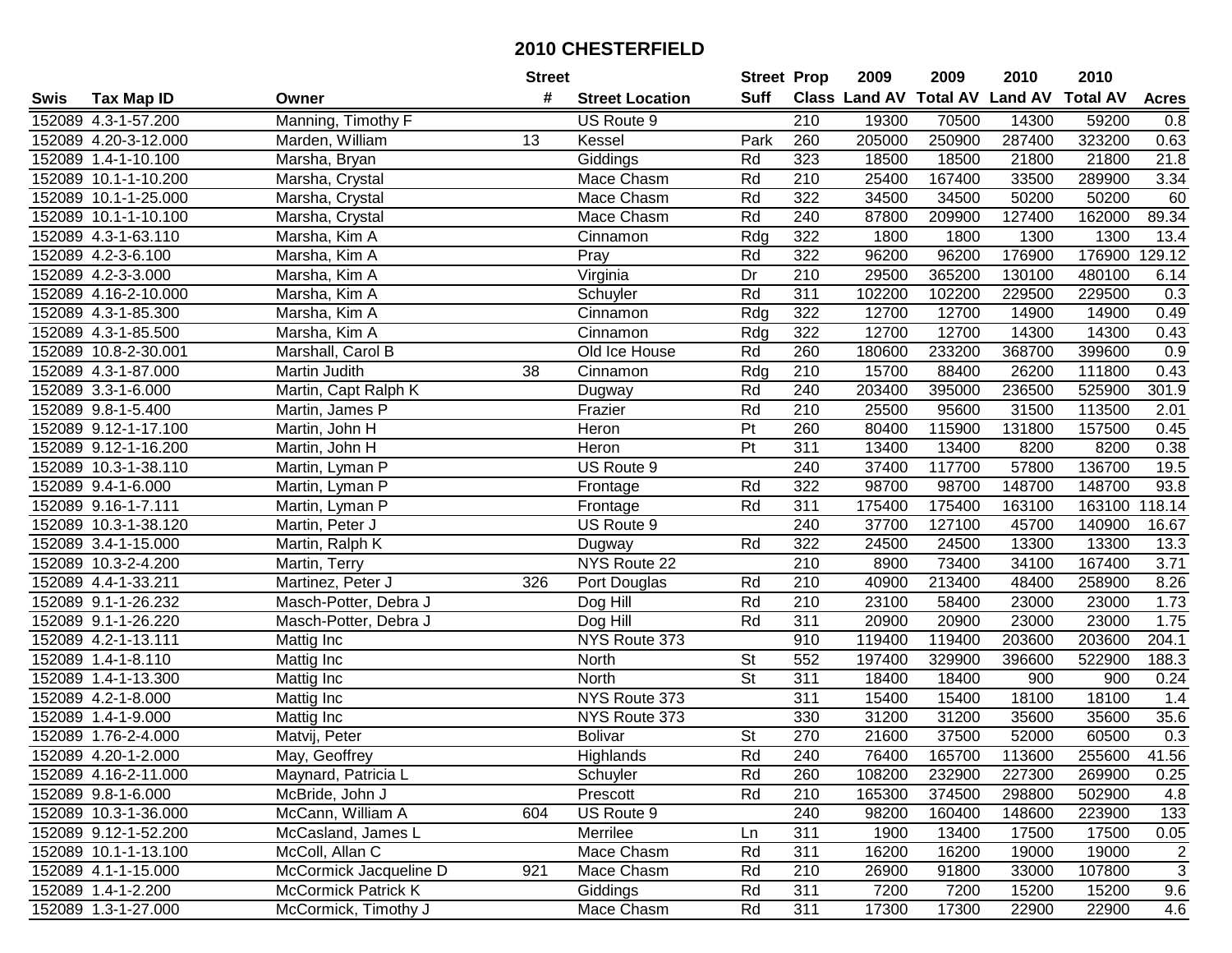|      |                           |                       | <b>Street</b> |                        | <b>Street Prop</b>       |                  | 2009                          | 2009   | 2010           | 2010            |                  |
|------|---------------------------|-----------------------|---------------|------------------------|--------------------------|------------------|-------------------------------|--------|----------------|-----------------|------------------|
| Swis | <b>Tax Map ID</b>         | Owner                 | #             | <b>Street Location</b> | <b>Suff</b>              |                  | <b>Class Land AV Total AV</b> |        | <b>Land AV</b> | <b>Total AV</b> | <b>Acres</b>     |
|      | 152089 9.1-1-15.000       | McCoy, Terrance       |               | Dugway                 | Rd                       | 314              | 8600                          | 8600   | 10000          | 10000           | 0.2              |
|      | 152089 1.75-1-11.002      | McCulloch Michael P   |               | Crowningshield         | Ln                       | 210              | 27200                         | 85300  | 56400          | 108800          | 0.41             |
|      | 152089 1.75-1-12.200      | McCulloch, Michael P  |               | North                  | St                       | 210              | 11400                         | 65700  | 30000          | 65500           | 0.15             |
|      | 152089 4.2-1-32.000       | McCusker, Michael     | 810           | Mace Chasm             | Rd                       | 120              | 104200                        | 239700 | 165600         | 239200          | 125.2            |
|      | 152089 4.2-1-31.000       | McCusker, Michael     |               | Pray                   | Rd                       | 322              | 25600                         | 25600  | 35400          | 35400           | 35.4             |
|      | 152089 4.2-1-1.120        | McCusker, Michael O   |               | Pray                   | Rd                       | 322              | 10900                         | 10900  | 14500          | 14500           | 14.51            |
|      | 152089 9.12-1-37.000      | McFadden, Kevin M     | 30            | Lewis                  | Rd                       | 210              | 124100                        | 250400 | 127400         | 250400          | 0.8              |
|      | 152089 1.75-3-8.128       | McGee, Gerard G       |               | <b>Bolivar</b>         | $\overline{\mathsf{St}}$ | 210              | 32800                         | 138700 | 60500          | 170400          | 0.55             |
|      | 152089 1.75-3-9.000       | McGee, Girard G       |               | Second                 | $\overline{\mathsf{St}}$ | $\overline{210}$ | 33800                         | 69700  | 61000          | 95000           | 0.6              |
|      | 152089 1.75-3-8.110       | McGee, Sarah L        |               | <b>Bolivar</b>         | $\overline{\mathsf{St}}$ | 270              | 31700                         | 48200  | 60000          | 74600           | 0.5              |
|      | 152089 4.3-1-73.000       | McGee, Sheila L       | 25            | Cinnamon               | Rdg                      | 210              | 17200                         | 101000 | 26900          | 102500          | 0.53             |
|      | 152089 1.76-1-6.000       | McIlreavy, Herbert L  |               | Lake                   | <b>St</b>                | 210              | 29100                         | 95900  | 58000          | 99400           | 0.45             |
|      | 152089 9.12-1-18.000      | McMahan, Michael C    |               | Heron                  | $\overline{P}$           | 210              | 174700                        | 235400 | 174200         | 526800          | 1.2              |
|      | 152089 4.53-3-5.000       | McNierney, Nyles H    | 1527          | US Route 9             |                          | 210              | 18400                         | 101000 | 25800          | 103600          | 1.2              |
|      | 152089 10.1-1-15.000      | Medina, Betty J       |               | Mace Chasm             | Rd                       | 910              | 64700                         | 64700  | 58000          | 58000           | 100              |
|      | 152089 5.5-3-30.000       | Meegan, Daniel J      |               | Waters Edge            | Rd                       | 210              | 148100                        | 240600 | 310900         | 374000          | 0.7              |
|      | 152089 10.12-2-5.000      | Meeker, Thomas G      |               | Little Sandy           | Rd                       | 260              | 39000                         | 94200  | 66000          | 119700          | 1.2              |
|      | 152089 9.12-1-1.000       | Meighan, Bruce        |               | Oak Hill               | Way                      | 260              | 104000                        | 104000 | 168000         | 219500          | $\overline{3.7}$ |
|      | 152089 4.10-1-7.001       | Meppen, Joshua        |               | Prospect               | Rd                       | 314              | 2200                          | 2200   | 7000           | 7000            | 0.3              |
|      | 152089 19.-1-8.000        | Metcalfe, Jane C      |               | <b>Trout Pond</b>      | Rd                       | 260              | 26600                         | 54400  | 51200          | 70700           | 0.66             |
|      | 152089 19.-1-14.120       | Meyer, Richard        |               | <b>Tierney</b>         | Rd                       | $\overline{311}$ | 9900                          | 9900   | 22600          | 22600           | 4.4              |
|      | 152089 19.-1-14.110       | Meyer, Richard W      | 18            | Tierney                | Rd                       | 260              | 31600                         | 65400  | 37100          | 73500           | 5.75             |
|      | 152089 19.-1-14.200       | Meyer, Richard W      |               | Tierney                | Rd                       | 210              | 25500                         | 94100  | 31500          | 134800          | 2.03             |
|      | 152089 4.16-2-18.000      | Meyer, Robert A       |               | Schuyler               | Rd                       | 260              | 131900                        | 184900 | 172400         | 201300          | 0.47             |
|      | 152089 1.76-2-8.000       | Meyers, Christopher S |               | Second                 | $\overline{\mathsf{St}}$ | 210              | 43100                         | 149800 | 65500          | 156000          | 1.1              |
|      | 152089 3.4-1-3.000        | Milchman, Alan        |               | Dugway                 | Rd                       | 321              | 66900                         | 66900  | 65900          | 65900           | 65.9             |
|      | 152089 10.1-1-14.000      | Miles, Mary W         |               | Merrill                | Rd                       | 240              | 145100                        | 293600 | 152000         | 316100          | 139.3            |
|      | 152089 10.1-1-35.100      | Miller, Gregory       |               | Whip-Linc              | Ln                       | 260              | 67400                         | 86100  | 141300         | 168800          | 3.2              |
|      | 152089 9.12-1-28.000      | Miller, Mary E        |               | Dellwood               | Ln                       | 260              | 73700                         | 171600 | 101500         | 150900          | 0.6              |
|      | 152089 9.1-1-32.000       | Miller, Michael C     | 14            | Green                  | $\overline{\mathsf{St}}$ | $\overline{210}$ | 15500                         | 38000  | 27200          | 45100           | 0.58             |
|      | 152089 10.16-1-6.000      | Miller, Raymond E     | 957           | Highlands              | Rd                       | 210              | 47900                         | 113400 | 82000          | 144800          | 4.4              |
|      | 152089 9.1-1-26.110       | <b>Mills Albert D</b> | 3             | Dog Hill               | Rd                       | 210              | 31300                         | 78300  | 84200          | 98900           | 55.2             |
|      | 152089 11.9-1-13.000      | Mills, Margaret A     |               | Nixie Bay              | Rd                       | 260              | 178500                        | 258000 | 161400         | 221000          | 0.6              |
|      | 152089 3.3-1-1.100        | Miner, Scott          | 624           | Dugway                 | Rd                       | 240              | 29700                         | 127300 | 37100          | 94700           | 15.5             |
|      | 152089 3.3-1-9.000        | Miner, Scott D        |               | Dugway                 | Rd                       | 323              | 7300                          | 7300   | 5400           | 5400            | 3.6              |
|      | 152089 9.12-1-34.000/2010 | Mischler, Michael     | 44            | Lewis                  | Rd                       | 312              |                               |        | 37100          | 42500           |                  |
|      | 152089 9.12-1-34.000      | Mischler, Michael     | 44            | Lewis                  | Rd                       | 260              | 37100                         | 42500  | 66100          | 88700           | 0.1              |
|      | 152089 9.12-1-33.000      | Mischler, Michael F   |               | Lewis                  | Rd                       | 210              | 55200                         | 121100 | 63800          | 110000          | 0.1              |
|      | 152089 4.38-5-5.000       | Mitchell, Patrick W   |               | Soper                  | Rd                       | 322              | 21600                         | 21600  | 31200          | 31200           | 10.1             |
|      | 152089 19.-1-10.000       | Mitchell, Patrick W   |               | <b>Trout Pond</b>      | Rd                       | 260              | 13000                         | 52500  | 27500          | 57000           | 0.62             |
|      | 152089 4.1-1-5.110        | Mitchell, Patrick W   |               | Soper                  | Rd                       | 322              | 25600                         | 25600  | 31100          | 31100           | 14.4             |
|      | 152089 4.1-1-5.200        | Mitchell, Patrick W   | 350           | Soper                  | Rd                       | 210              | 36000                         | 131900 | 38300          | 132600          | 6.55             |
|      |                           |                       |               |                        |                          |                  |                               |        |                |                 |                  |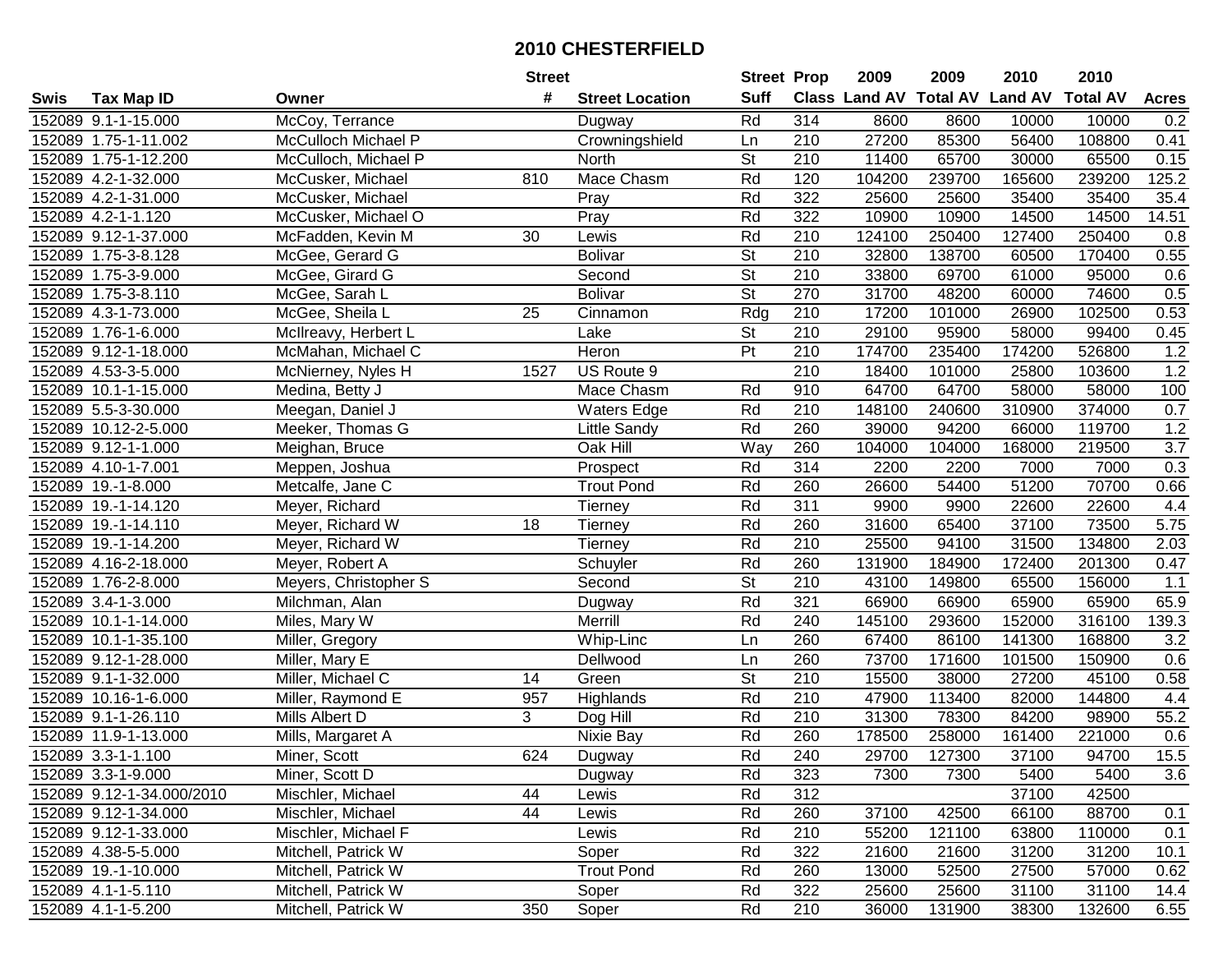| #<br><b>Suff</b><br>Class Land AV Total AV Land AV<br><b>Total AV</b><br><b>Acres</b><br><b>Tax Map ID</b><br>Owner<br><b>Street Location</b><br>Swis<br>Mitchell, Stacey<br>St<br>270<br>152089 1.75-1-5.110<br>8400<br>26000<br>22000<br>34400<br>0.11<br>North<br>Molholsky, Richard S<br>Mace Chasm<br>Rd<br>321<br>3500<br>3500<br>2900<br>2900<br>3.2<br>152089 10.1-1-7.000<br>210<br>148700<br>152089 4.54-2-18.000<br>Molholsky, Richard S<br>Rd<br>26900<br>143400<br>30600<br>1.4<br>Thompson<br>Rd<br>0.98<br>Monacella, Michael V<br>346<br>210<br>22700<br>76100<br>29900<br>86900<br>152089 4.1-1-5.120<br>Soper<br>311<br>29700<br>60700<br>3.64<br>152089 4.20-3-39.100<br>Monroe, Susan Amlaw<br>Port Douglas<br>Rd<br>29700<br>60700<br>$\overline{\mathsf{St}}$<br>$\overline{312}$<br>34300<br>38300<br>44300<br>1.1<br>152089 1.67-1-8.000<br>Montet, Michel<br>41400<br>Lake<br>33.09<br>152089 10.8-1-4.000<br>Moorcroft, Carlton J<br><b>Highlands</b><br>Rd<br>240<br>88200<br>271600<br>194600<br>422900<br>White<br>$\overline{\mathsf{St}}$<br>210<br>5700<br>Moore Family Real Estate LLC<br>31400<br>5000<br>44300<br>152089 4.53-3-27.000<br>0.1<br>152089 9.12-1-42.000<br>$\overline{22}$<br>$\overline{210}$<br>106000<br>184200<br>167700<br>210800<br>Moore, A Kathryn<br>Ln<br>4.1<br>Dellwood<br>Moore, Billie E<br>Rd<br>314<br>27100<br>27100<br>35000<br>35000<br>4.3<br>152089 4.3-1-42.000<br>Finney<br>2.5<br>311<br>16300<br>152089 4.3-1-33.000<br>Moore, George<br>2300<br>2300<br>16300<br>Rogers<br>Ln<br>202600<br>7.4<br>152089 10.3-1-6.110<br>US Route 9<br>210<br>39800<br>39600<br>240700<br>Moore, George<br>311<br>152089 10.3-2-5.000<br>US Route 9<br>2400<br>2400<br>4.04<br>Moore, George<br>6100<br>6100<br><b>St</b><br>314<br>200<br>200<br>152089 4.46-3-1.000<br>Moore, Gretchen M<br>Clinton<br>300<br>300<br>0.1<br>270<br>10400<br>49700<br>13000<br>76200<br>0.4<br>152089 4.3-1-62.000<br>Moore, Philip S<br>Ln<br>Doty<br>Rd<br>322<br>35.94<br>152089 3.4-1-10.112<br>Augur Lake<br>34900<br>34900<br>35900<br>35900<br>Moore, Philip S<br>Rd<br>240<br>14.67<br>152089 3.4-1-10.200<br>Moore, Philip S<br>41100<br>272500<br>43700<br>262900<br>208<br>Augur Lake<br>Rd<br>322<br>152089 3.4-1-10.111<br>29300<br>29300<br>32400<br>32400<br>43.06<br>Moore, Philip S<br>Augur Lake<br>Rd<br>270<br>18400<br>37200<br>152089 4.14-2-3.000<br>Mace Chasm<br>18400<br>29300<br>0.9<br>Moquin, Davis<br>Rd<br>311<br>26000<br>3.75<br>152089 4.1-2-4.000<br>Moran, James W<br>Mace Chasm<br>26000<br>21600<br>21600<br>Rd<br>5.52<br>152089 4.1-2-3.000<br>210<br>33400<br>243000<br>36800<br>392900<br>Moran, Michael J<br>986<br>Mace Chasm<br><b>St</b><br>210<br>38300<br>297300<br>0.8<br>152089 1.76-3-6.001<br>Mori, James C<br>South<br>300000<br>110300<br>$\overline{\mathsf{St}}$<br>210<br>324100<br>2.1<br>152089 1.76-3-11.000<br>Mori, James C<br>Lake<br>46900<br>319800<br>141000<br><b>St</b><br>21500<br>0.3<br>152089 1.75-3-4.000<br>Mori, Lloyd W<br>260<br>70300<br>52000<br>98800<br><b>Bolivar</b><br>Rd<br>$\overline{210}$<br>58200<br>3.25<br>152089 1.3-1-9.200<br>Giddings<br>25000<br>37000<br>33400<br>Morrow, Brent<br>Rd<br>260<br>17400<br>54600<br>2.8<br>152089 1.3-1-5.000<br>Giddings<br>42800<br>30200<br>Morrow, Brent<br>$\overline{311}$<br>Rd<br>0.55<br>152089 1.3-1-30.001<br>Morrow, Brent H Sr<br>Giddings<br>100<br>100<br>800<br>800<br>Rd<br>210<br>24100<br>60900<br>31600<br>59900<br>152089 19.-1-17.000<br>936<br><b>Trout Pond</b><br>2.06<br>Morrow, Bruce D<br>$\overline{\mathsf{St}}$<br>$\overline{210}$<br>241300<br>152089 8.-1-9.500<br>310<br>45900<br>171600<br>44700<br>10.8<br>Morrow, David A<br>Green<br>$\overline{\mathsf{St}}$<br>322<br>14500<br>14500<br>152089 8.-1-9.600<br>Morrow, David A<br>Green<br>19400<br>19400<br>19.39<br>Rd<br>240<br>152089 4.3-1-40.103<br>Mace Chasm<br>169700<br>57100<br>219600<br>Morrow, Gerald H<br>46400<br>11.1<br>Rd<br>152089 4.3-1-93.100<br>Morrow, Gerald H<br>451<br>Mace Chasm<br>120<br>190000<br>220500<br>136<br>314<br>152089 4.3-1-93.200<br>Morrow, Gerald H<br>Mace Chasm<br>Rd<br>30900<br>4.1<br>30900<br>Rd<br>$\overline{210}$<br>4.3<br>152089 1.3-1-4.000<br>Morrow, Kenneth F<br>22900<br>46000<br>35000<br>61600<br>Giddings<br>152089 1.4-1-4.100<br>Morrow, Mark A<br>Giddings<br>Rd<br>314<br>11000<br>11000<br>12100<br>12100<br>$5.5$<br><b>St</b><br>0.3<br>152089 1.75-1-15.000<br>Morrow, Rita<br>Washington<br>210<br>21500<br>47200<br>52000<br>76600<br>322<br>105000<br>105000<br>152089 4.10-1-1.000<br>Morse, Clinton<br>Port Douglas<br>Rd<br>55500<br>55500<br>105<br>32.18<br>152089 9.1-1-31.001<br><b>Trout Pond</b><br>Rd<br>240<br>46300<br>142900<br>61200<br>168200<br>Morse, Walter H<br>152089 4.4-2-5.000<br>Morwood LLC<br>Rd<br>912<br>Highlands<br>8800<br>8800<br>10000<br>10000<br>10<br>Rd<br>912<br>113400<br>133700<br>133700<br>180.9<br>152089 10.2-1-4.200<br>Morwood LLC<br>Highlands<br>113400<br>912<br>152089 10.1-1-19.000<br>Morwood LLC<br>Mace Chasm<br>Rd<br>33600<br>33600<br>39600<br>39600<br>68.3<br>Rd<br>152089 10.1-1-18.000<br>Morwood LLC<br>Mace Chasm<br>910<br>30900<br>36300<br>36300<br>62.6<br>30900 |  | <b>Street</b> | <b>Street Prop</b> | 2009 | 2009 | 2010 | 2010 |  |
|----------------------------------------------------------------------------------------------------------------------------------------------------------------------------------------------------------------------------------------------------------------------------------------------------------------------------------------------------------------------------------------------------------------------------------------------------------------------------------------------------------------------------------------------------------------------------------------------------------------------------------------------------------------------------------------------------------------------------------------------------------------------------------------------------------------------------------------------------------------------------------------------------------------------------------------------------------------------------------------------------------------------------------------------------------------------------------------------------------------------------------------------------------------------------------------------------------------------------------------------------------------------------------------------------------------------------------------------------------------------------------------------------------------------------------------------------------------------------------------------------------------------------------------------------------------------------------------------------------------------------------------------------------------------------------------------------------------------------------------------------------------------------------------------------------------------------------------------------------------------------------------------------------------------------------------------------------------------------------------------------------------------------------------------------------------------------------------------------------------------------------------------------------------------------------------------------------------------------------------------------------------------------------------------------------------------------------------------------------------------------------------------------------------------------------------------------------------------------------------------------------------------------------------------------------------------------------------------------------------------------------------------------------------------------------------------------------------------------------------------------------------------------------------------------------------------------------------------------------------------------------------------------------------------------------------------------------------------------------------------------------------------------------------------------------------------------------------------------------------------------------------------------------------------------------------------------------------------------------------------------------------------------------------------------------------------------------------------------------------------------------------------------------------------------------------------------------------------------------------------------------------------------------------------------------------------------------------------------------------------------------------------------------------------------------------------------------------------------------------------------------------------------------------------------------------------------------------------------------------------------------------------------------------------------------------------------------------------------------------------------------------------------------------------------------------------------------------------------------------------------------------------------------------------------------------------------------------------------------------------------------------------------------------------------------------------------------------------------------------------------------------------------------------------------------------------------------------------------------------------------------------------------------------------------------------------------------------------------------------------------------------------------------------------------------------------------------------------------------------------------------------------------------------------------------------------------------------------------------------------------------------------------------------------------------------------------------------------------------------------------------------------------------------------------------------------------------------------------------------------------------------------------------------------------------------------------------------------------------------------------------------------------------|--|---------------|--------------------|------|------|------|------|--|
|                                                                                                                                                                                                                                                                                                                                                                                                                                                                                                                                                                                                                                                                                                                                                                                                                                                                                                                                                                                                                                                                                                                                                                                                                                                                                                                                                                                                                                                                                                                                                                                                                                                                                                                                                                                                                                                                                                                                                                                                                                                                                                                                                                                                                                                                                                                                                                                                                                                                                                                                                                                                                                                                                                                                                                                                                                                                                                                                                                                                                                                                                                                                                                                                                                                                                                                                                                                                                                                                                                                                                                                                                                                                                                                                                                                                                                                                                                                                                                                                                                                                                                                                                                                                                                                                                                                                                                                                                                                                                                                                                                                                                                                                                                                                                                                                                                                                                                                                                                                                                                                                                                                                                                                                                                                                                  |  |               |                    |      |      |      |      |  |
|                                                                                                                                                                                                                                                                                                                                                                                                                                                                                                                                                                                                                                                                                                                                                                                                                                                                                                                                                                                                                                                                                                                                                                                                                                                                                                                                                                                                                                                                                                                                                                                                                                                                                                                                                                                                                                                                                                                                                                                                                                                                                                                                                                                                                                                                                                                                                                                                                                                                                                                                                                                                                                                                                                                                                                                                                                                                                                                                                                                                                                                                                                                                                                                                                                                                                                                                                                                                                                                                                                                                                                                                                                                                                                                                                                                                                                                                                                                                                                                                                                                                                                                                                                                                                                                                                                                                                                                                                                                                                                                                                                                                                                                                                                                                                                                                                                                                                                                                                                                                                                                                                                                                                                                                                                                                                  |  |               |                    |      |      |      |      |  |
|                                                                                                                                                                                                                                                                                                                                                                                                                                                                                                                                                                                                                                                                                                                                                                                                                                                                                                                                                                                                                                                                                                                                                                                                                                                                                                                                                                                                                                                                                                                                                                                                                                                                                                                                                                                                                                                                                                                                                                                                                                                                                                                                                                                                                                                                                                                                                                                                                                                                                                                                                                                                                                                                                                                                                                                                                                                                                                                                                                                                                                                                                                                                                                                                                                                                                                                                                                                                                                                                                                                                                                                                                                                                                                                                                                                                                                                                                                                                                                                                                                                                                                                                                                                                                                                                                                                                                                                                                                                                                                                                                                                                                                                                                                                                                                                                                                                                                                                                                                                                                                                                                                                                                                                                                                                                                  |  |               |                    |      |      |      |      |  |
|                                                                                                                                                                                                                                                                                                                                                                                                                                                                                                                                                                                                                                                                                                                                                                                                                                                                                                                                                                                                                                                                                                                                                                                                                                                                                                                                                                                                                                                                                                                                                                                                                                                                                                                                                                                                                                                                                                                                                                                                                                                                                                                                                                                                                                                                                                                                                                                                                                                                                                                                                                                                                                                                                                                                                                                                                                                                                                                                                                                                                                                                                                                                                                                                                                                                                                                                                                                                                                                                                                                                                                                                                                                                                                                                                                                                                                                                                                                                                                                                                                                                                                                                                                                                                                                                                                                                                                                                                                                                                                                                                                                                                                                                                                                                                                                                                                                                                                                                                                                                                                                                                                                                                                                                                                                                                  |  |               |                    |      |      |      |      |  |
|                                                                                                                                                                                                                                                                                                                                                                                                                                                                                                                                                                                                                                                                                                                                                                                                                                                                                                                                                                                                                                                                                                                                                                                                                                                                                                                                                                                                                                                                                                                                                                                                                                                                                                                                                                                                                                                                                                                                                                                                                                                                                                                                                                                                                                                                                                                                                                                                                                                                                                                                                                                                                                                                                                                                                                                                                                                                                                                                                                                                                                                                                                                                                                                                                                                                                                                                                                                                                                                                                                                                                                                                                                                                                                                                                                                                                                                                                                                                                                                                                                                                                                                                                                                                                                                                                                                                                                                                                                                                                                                                                                                                                                                                                                                                                                                                                                                                                                                                                                                                                                                                                                                                                                                                                                                                                  |  |               |                    |      |      |      |      |  |
|                                                                                                                                                                                                                                                                                                                                                                                                                                                                                                                                                                                                                                                                                                                                                                                                                                                                                                                                                                                                                                                                                                                                                                                                                                                                                                                                                                                                                                                                                                                                                                                                                                                                                                                                                                                                                                                                                                                                                                                                                                                                                                                                                                                                                                                                                                                                                                                                                                                                                                                                                                                                                                                                                                                                                                                                                                                                                                                                                                                                                                                                                                                                                                                                                                                                                                                                                                                                                                                                                                                                                                                                                                                                                                                                                                                                                                                                                                                                                                                                                                                                                                                                                                                                                                                                                                                                                                                                                                                                                                                                                                                                                                                                                                                                                                                                                                                                                                                                                                                                                                                                                                                                                                                                                                                                                  |  |               |                    |      |      |      |      |  |
|                                                                                                                                                                                                                                                                                                                                                                                                                                                                                                                                                                                                                                                                                                                                                                                                                                                                                                                                                                                                                                                                                                                                                                                                                                                                                                                                                                                                                                                                                                                                                                                                                                                                                                                                                                                                                                                                                                                                                                                                                                                                                                                                                                                                                                                                                                                                                                                                                                                                                                                                                                                                                                                                                                                                                                                                                                                                                                                                                                                                                                                                                                                                                                                                                                                                                                                                                                                                                                                                                                                                                                                                                                                                                                                                                                                                                                                                                                                                                                                                                                                                                                                                                                                                                                                                                                                                                                                                                                                                                                                                                                                                                                                                                                                                                                                                                                                                                                                                                                                                                                                                                                                                                                                                                                                                                  |  |               |                    |      |      |      |      |  |
|                                                                                                                                                                                                                                                                                                                                                                                                                                                                                                                                                                                                                                                                                                                                                                                                                                                                                                                                                                                                                                                                                                                                                                                                                                                                                                                                                                                                                                                                                                                                                                                                                                                                                                                                                                                                                                                                                                                                                                                                                                                                                                                                                                                                                                                                                                                                                                                                                                                                                                                                                                                                                                                                                                                                                                                                                                                                                                                                                                                                                                                                                                                                                                                                                                                                                                                                                                                                                                                                                                                                                                                                                                                                                                                                                                                                                                                                                                                                                                                                                                                                                                                                                                                                                                                                                                                                                                                                                                                                                                                                                                                                                                                                                                                                                                                                                                                                                                                                                                                                                                                                                                                                                                                                                                                                                  |  |               |                    |      |      |      |      |  |
|                                                                                                                                                                                                                                                                                                                                                                                                                                                                                                                                                                                                                                                                                                                                                                                                                                                                                                                                                                                                                                                                                                                                                                                                                                                                                                                                                                                                                                                                                                                                                                                                                                                                                                                                                                                                                                                                                                                                                                                                                                                                                                                                                                                                                                                                                                                                                                                                                                                                                                                                                                                                                                                                                                                                                                                                                                                                                                                                                                                                                                                                                                                                                                                                                                                                                                                                                                                                                                                                                                                                                                                                                                                                                                                                                                                                                                                                                                                                                                                                                                                                                                                                                                                                                                                                                                                                                                                                                                                                                                                                                                                                                                                                                                                                                                                                                                                                                                                                                                                                                                                                                                                                                                                                                                                                                  |  |               |                    |      |      |      |      |  |
|                                                                                                                                                                                                                                                                                                                                                                                                                                                                                                                                                                                                                                                                                                                                                                                                                                                                                                                                                                                                                                                                                                                                                                                                                                                                                                                                                                                                                                                                                                                                                                                                                                                                                                                                                                                                                                                                                                                                                                                                                                                                                                                                                                                                                                                                                                                                                                                                                                                                                                                                                                                                                                                                                                                                                                                                                                                                                                                                                                                                                                                                                                                                                                                                                                                                                                                                                                                                                                                                                                                                                                                                                                                                                                                                                                                                                                                                                                                                                                                                                                                                                                                                                                                                                                                                                                                                                                                                                                                                                                                                                                                                                                                                                                                                                                                                                                                                                                                                                                                                                                                                                                                                                                                                                                                                                  |  |               |                    |      |      |      |      |  |
|                                                                                                                                                                                                                                                                                                                                                                                                                                                                                                                                                                                                                                                                                                                                                                                                                                                                                                                                                                                                                                                                                                                                                                                                                                                                                                                                                                                                                                                                                                                                                                                                                                                                                                                                                                                                                                                                                                                                                                                                                                                                                                                                                                                                                                                                                                                                                                                                                                                                                                                                                                                                                                                                                                                                                                                                                                                                                                                                                                                                                                                                                                                                                                                                                                                                                                                                                                                                                                                                                                                                                                                                                                                                                                                                                                                                                                                                                                                                                                                                                                                                                                                                                                                                                                                                                                                                                                                                                                                                                                                                                                                                                                                                                                                                                                                                                                                                                                                                                                                                                                                                                                                                                                                                                                                                                  |  |               |                    |      |      |      |      |  |
|                                                                                                                                                                                                                                                                                                                                                                                                                                                                                                                                                                                                                                                                                                                                                                                                                                                                                                                                                                                                                                                                                                                                                                                                                                                                                                                                                                                                                                                                                                                                                                                                                                                                                                                                                                                                                                                                                                                                                                                                                                                                                                                                                                                                                                                                                                                                                                                                                                                                                                                                                                                                                                                                                                                                                                                                                                                                                                                                                                                                                                                                                                                                                                                                                                                                                                                                                                                                                                                                                                                                                                                                                                                                                                                                                                                                                                                                                                                                                                                                                                                                                                                                                                                                                                                                                                                                                                                                                                                                                                                                                                                                                                                                                                                                                                                                                                                                                                                                                                                                                                                                                                                                                                                                                                                                                  |  |               |                    |      |      |      |      |  |
|                                                                                                                                                                                                                                                                                                                                                                                                                                                                                                                                                                                                                                                                                                                                                                                                                                                                                                                                                                                                                                                                                                                                                                                                                                                                                                                                                                                                                                                                                                                                                                                                                                                                                                                                                                                                                                                                                                                                                                                                                                                                                                                                                                                                                                                                                                                                                                                                                                                                                                                                                                                                                                                                                                                                                                                                                                                                                                                                                                                                                                                                                                                                                                                                                                                                                                                                                                                                                                                                                                                                                                                                                                                                                                                                                                                                                                                                                                                                                                                                                                                                                                                                                                                                                                                                                                                                                                                                                                                                                                                                                                                                                                                                                                                                                                                                                                                                                                                                                                                                                                                                                                                                                                                                                                                                                  |  |               |                    |      |      |      |      |  |
|                                                                                                                                                                                                                                                                                                                                                                                                                                                                                                                                                                                                                                                                                                                                                                                                                                                                                                                                                                                                                                                                                                                                                                                                                                                                                                                                                                                                                                                                                                                                                                                                                                                                                                                                                                                                                                                                                                                                                                                                                                                                                                                                                                                                                                                                                                                                                                                                                                                                                                                                                                                                                                                                                                                                                                                                                                                                                                                                                                                                                                                                                                                                                                                                                                                                                                                                                                                                                                                                                                                                                                                                                                                                                                                                                                                                                                                                                                                                                                                                                                                                                                                                                                                                                                                                                                                                                                                                                                                                                                                                                                                                                                                                                                                                                                                                                                                                                                                                                                                                                                                                                                                                                                                                                                                                                  |  |               |                    |      |      |      |      |  |
|                                                                                                                                                                                                                                                                                                                                                                                                                                                                                                                                                                                                                                                                                                                                                                                                                                                                                                                                                                                                                                                                                                                                                                                                                                                                                                                                                                                                                                                                                                                                                                                                                                                                                                                                                                                                                                                                                                                                                                                                                                                                                                                                                                                                                                                                                                                                                                                                                                                                                                                                                                                                                                                                                                                                                                                                                                                                                                                                                                                                                                                                                                                                                                                                                                                                                                                                                                                                                                                                                                                                                                                                                                                                                                                                                                                                                                                                                                                                                                                                                                                                                                                                                                                                                                                                                                                                                                                                                                                                                                                                                                                                                                                                                                                                                                                                                                                                                                                                                                                                                                                                                                                                                                                                                                                                                  |  |               |                    |      |      |      |      |  |
|                                                                                                                                                                                                                                                                                                                                                                                                                                                                                                                                                                                                                                                                                                                                                                                                                                                                                                                                                                                                                                                                                                                                                                                                                                                                                                                                                                                                                                                                                                                                                                                                                                                                                                                                                                                                                                                                                                                                                                                                                                                                                                                                                                                                                                                                                                                                                                                                                                                                                                                                                                                                                                                                                                                                                                                                                                                                                                                                                                                                                                                                                                                                                                                                                                                                                                                                                                                                                                                                                                                                                                                                                                                                                                                                                                                                                                                                                                                                                                                                                                                                                                                                                                                                                                                                                                                                                                                                                                                                                                                                                                                                                                                                                                                                                                                                                                                                                                                                                                                                                                                                                                                                                                                                                                                                                  |  |               |                    |      |      |      |      |  |
|                                                                                                                                                                                                                                                                                                                                                                                                                                                                                                                                                                                                                                                                                                                                                                                                                                                                                                                                                                                                                                                                                                                                                                                                                                                                                                                                                                                                                                                                                                                                                                                                                                                                                                                                                                                                                                                                                                                                                                                                                                                                                                                                                                                                                                                                                                                                                                                                                                                                                                                                                                                                                                                                                                                                                                                                                                                                                                                                                                                                                                                                                                                                                                                                                                                                                                                                                                                                                                                                                                                                                                                                                                                                                                                                                                                                                                                                                                                                                                                                                                                                                                                                                                                                                                                                                                                                                                                                                                                                                                                                                                                                                                                                                                                                                                                                                                                                                                                                                                                                                                                                                                                                                                                                                                                                                  |  |               |                    |      |      |      |      |  |
|                                                                                                                                                                                                                                                                                                                                                                                                                                                                                                                                                                                                                                                                                                                                                                                                                                                                                                                                                                                                                                                                                                                                                                                                                                                                                                                                                                                                                                                                                                                                                                                                                                                                                                                                                                                                                                                                                                                                                                                                                                                                                                                                                                                                                                                                                                                                                                                                                                                                                                                                                                                                                                                                                                                                                                                                                                                                                                                                                                                                                                                                                                                                                                                                                                                                                                                                                                                                                                                                                                                                                                                                                                                                                                                                                                                                                                                                                                                                                                                                                                                                                                                                                                                                                                                                                                                                                                                                                                                                                                                                                                                                                                                                                                                                                                                                                                                                                                                                                                                                                                                                                                                                                                                                                                                                                  |  |               |                    |      |      |      |      |  |
|                                                                                                                                                                                                                                                                                                                                                                                                                                                                                                                                                                                                                                                                                                                                                                                                                                                                                                                                                                                                                                                                                                                                                                                                                                                                                                                                                                                                                                                                                                                                                                                                                                                                                                                                                                                                                                                                                                                                                                                                                                                                                                                                                                                                                                                                                                                                                                                                                                                                                                                                                                                                                                                                                                                                                                                                                                                                                                                                                                                                                                                                                                                                                                                                                                                                                                                                                                                                                                                                                                                                                                                                                                                                                                                                                                                                                                                                                                                                                                                                                                                                                                                                                                                                                                                                                                                                                                                                                                                                                                                                                                                                                                                                                                                                                                                                                                                                                                                                                                                                                                                                                                                                                                                                                                                                                  |  |               |                    |      |      |      |      |  |
|                                                                                                                                                                                                                                                                                                                                                                                                                                                                                                                                                                                                                                                                                                                                                                                                                                                                                                                                                                                                                                                                                                                                                                                                                                                                                                                                                                                                                                                                                                                                                                                                                                                                                                                                                                                                                                                                                                                                                                                                                                                                                                                                                                                                                                                                                                                                                                                                                                                                                                                                                                                                                                                                                                                                                                                                                                                                                                                                                                                                                                                                                                                                                                                                                                                                                                                                                                                                                                                                                                                                                                                                                                                                                                                                                                                                                                                                                                                                                                                                                                                                                                                                                                                                                                                                                                                                                                                                                                                                                                                                                                                                                                                                                                                                                                                                                                                                                                                                                                                                                                                                                                                                                                                                                                                                                  |  |               |                    |      |      |      |      |  |
|                                                                                                                                                                                                                                                                                                                                                                                                                                                                                                                                                                                                                                                                                                                                                                                                                                                                                                                                                                                                                                                                                                                                                                                                                                                                                                                                                                                                                                                                                                                                                                                                                                                                                                                                                                                                                                                                                                                                                                                                                                                                                                                                                                                                                                                                                                                                                                                                                                                                                                                                                                                                                                                                                                                                                                                                                                                                                                                                                                                                                                                                                                                                                                                                                                                                                                                                                                                                                                                                                                                                                                                                                                                                                                                                                                                                                                                                                                                                                                                                                                                                                                                                                                                                                                                                                                                                                                                                                                                                                                                                                                                                                                                                                                                                                                                                                                                                                                                                                                                                                                                                                                                                                                                                                                                                                  |  |               |                    |      |      |      |      |  |
|                                                                                                                                                                                                                                                                                                                                                                                                                                                                                                                                                                                                                                                                                                                                                                                                                                                                                                                                                                                                                                                                                                                                                                                                                                                                                                                                                                                                                                                                                                                                                                                                                                                                                                                                                                                                                                                                                                                                                                                                                                                                                                                                                                                                                                                                                                                                                                                                                                                                                                                                                                                                                                                                                                                                                                                                                                                                                                                                                                                                                                                                                                                                                                                                                                                                                                                                                                                                                                                                                                                                                                                                                                                                                                                                                                                                                                                                                                                                                                                                                                                                                                                                                                                                                                                                                                                                                                                                                                                                                                                                                                                                                                                                                                                                                                                                                                                                                                                                                                                                                                                                                                                                                                                                                                                                                  |  |               |                    |      |      |      |      |  |
|                                                                                                                                                                                                                                                                                                                                                                                                                                                                                                                                                                                                                                                                                                                                                                                                                                                                                                                                                                                                                                                                                                                                                                                                                                                                                                                                                                                                                                                                                                                                                                                                                                                                                                                                                                                                                                                                                                                                                                                                                                                                                                                                                                                                                                                                                                                                                                                                                                                                                                                                                                                                                                                                                                                                                                                                                                                                                                                                                                                                                                                                                                                                                                                                                                                                                                                                                                                                                                                                                                                                                                                                                                                                                                                                                                                                                                                                                                                                                                                                                                                                                                                                                                                                                                                                                                                                                                                                                                                                                                                                                                                                                                                                                                                                                                                                                                                                                                                                                                                                                                                                                                                                                                                                                                                                                  |  |               |                    |      |      |      |      |  |
|                                                                                                                                                                                                                                                                                                                                                                                                                                                                                                                                                                                                                                                                                                                                                                                                                                                                                                                                                                                                                                                                                                                                                                                                                                                                                                                                                                                                                                                                                                                                                                                                                                                                                                                                                                                                                                                                                                                                                                                                                                                                                                                                                                                                                                                                                                                                                                                                                                                                                                                                                                                                                                                                                                                                                                                                                                                                                                                                                                                                                                                                                                                                                                                                                                                                                                                                                                                                                                                                                                                                                                                                                                                                                                                                                                                                                                                                                                                                                                                                                                                                                                                                                                                                                                                                                                                                                                                                                                                                                                                                                                                                                                                                                                                                                                                                                                                                                                                                                                                                                                                                                                                                                                                                                                                                                  |  |               |                    |      |      |      |      |  |
|                                                                                                                                                                                                                                                                                                                                                                                                                                                                                                                                                                                                                                                                                                                                                                                                                                                                                                                                                                                                                                                                                                                                                                                                                                                                                                                                                                                                                                                                                                                                                                                                                                                                                                                                                                                                                                                                                                                                                                                                                                                                                                                                                                                                                                                                                                                                                                                                                                                                                                                                                                                                                                                                                                                                                                                                                                                                                                                                                                                                                                                                                                                                                                                                                                                                                                                                                                                                                                                                                                                                                                                                                                                                                                                                                                                                                                                                                                                                                                                                                                                                                                                                                                                                                                                                                                                                                                                                                                                                                                                                                                                                                                                                                                                                                                                                                                                                                                                                                                                                                                                                                                                                                                                                                                                                                  |  |               |                    |      |      |      |      |  |
|                                                                                                                                                                                                                                                                                                                                                                                                                                                                                                                                                                                                                                                                                                                                                                                                                                                                                                                                                                                                                                                                                                                                                                                                                                                                                                                                                                                                                                                                                                                                                                                                                                                                                                                                                                                                                                                                                                                                                                                                                                                                                                                                                                                                                                                                                                                                                                                                                                                                                                                                                                                                                                                                                                                                                                                                                                                                                                                                                                                                                                                                                                                                                                                                                                                                                                                                                                                                                                                                                                                                                                                                                                                                                                                                                                                                                                                                                                                                                                                                                                                                                                                                                                                                                                                                                                                                                                                                                                                                                                                                                                                                                                                                                                                                                                                                                                                                                                                                                                                                                                                                                                                                                                                                                                                                                  |  |               |                    |      |      |      |      |  |
|                                                                                                                                                                                                                                                                                                                                                                                                                                                                                                                                                                                                                                                                                                                                                                                                                                                                                                                                                                                                                                                                                                                                                                                                                                                                                                                                                                                                                                                                                                                                                                                                                                                                                                                                                                                                                                                                                                                                                                                                                                                                                                                                                                                                                                                                                                                                                                                                                                                                                                                                                                                                                                                                                                                                                                                                                                                                                                                                                                                                                                                                                                                                                                                                                                                                                                                                                                                                                                                                                                                                                                                                                                                                                                                                                                                                                                                                                                                                                                                                                                                                                                                                                                                                                                                                                                                                                                                                                                                                                                                                                                                                                                                                                                                                                                                                                                                                                                                                                                                                                                                                                                                                                                                                                                                                                  |  |               |                    |      |      |      |      |  |
|                                                                                                                                                                                                                                                                                                                                                                                                                                                                                                                                                                                                                                                                                                                                                                                                                                                                                                                                                                                                                                                                                                                                                                                                                                                                                                                                                                                                                                                                                                                                                                                                                                                                                                                                                                                                                                                                                                                                                                                                                                                                                                                                                                                                                                                                                                                                                                                                                                                                                                                                                                                                                                                                                                                                                                                                                                                                                                                                                                                                                                                                                                                                                                                                                                                                                                                                                                                                                                                                                                                                                                                                                                                                                                                                                                                                                                                                                                                                                                                                                                                                                                                                                                                                                                                                                                                                                                                                                                                                                                                                                                                                                                                                                                                                                                                                                                                                                                                                                                                                                                                                                                                                                                                                                                                                                  |  |               |                    |      |      |      |      |  |
|                                                                                                                                                                                                                                                                                                                                                                                                                                                                                                                                                                                                                                                                                                                                                                                                                                                                                                                                                                                                                                                                                                                                                                                                                                                                                                                                                                                                                                                                                                                                                                                                                                                                                                                                                                                                                                                                                                                                                                                                                                                                                                                                                                                                                                                                                                                                                                                                                                                                                                                                                                                                                                                                                                                                                                                                                                                                                                                                                                                                                                                                                                                                                                                                                                                                                                                                                                                                                                                                                                                                                                                                                                                                                                                                                                                                                                                                                                                                                                                                                                                                                                                                                                                                                                                                                                                                                                                                                                                                                                                                                                                                                                                                                                                                                                                                                                                                                                                                                                                                                                                                                                                                                                                                                                                                                  |  |               |                    |      |      |      |      |  |
|                                                                                                                                                                                                                                                                                                                                                                                                                                                                                                                                                                                                                                                                                                                                                                                                                                                                                                                                                                                                                                                                                                                                                                                                                                                                                                                                                                                                                                                                                                                                                                                                                                                                                                                                                                                                                                                                                                                                                                                                                                                                                                                                                                                                                                                                                                                                                                                                                                                                                                                                                                                                                                                                                                                                                                                                                                                                                                                                                                                                                                                                                                                                                                                                                                                                                                                                                                                                                                                                                                                                                                                                                                                                                                                                                                                                                                                                                                                                                                                                                                                                                                                                                                                                                                                                                                                                                                                                                                                                                                                                                                                                                                                                                                                                                                                                                                                                                                                                                                                                                                                                                                                                                                                                                                                                                  |  |               |                    |      |      |      |      |  |
|                                                                                                                                                                                                                                                                                                                                                                                                                                                                                                                                                                                                                                                                                                                                                                                                                                                                                                                                                                                                                                                                                                                                                                                                                                                                                                                                                                                                                                                                                                                                                                                                                                                                                                                                                                                                                                                                                                                                                                                                                                                                                                                                                                                                                                                                                                                                                                                                                                                                                                                                                                                                                                                                                                                                                                                                                                                                                                                                                                                                                                                                                                                                                                                                                                                                                                                                                                                                                                                                                                                                                                                                                                                                                                                                                                                                                                                                                                                                                                                                                                                                                                                                                                                                                                                                                                                                                                                                                                                                                                                                                                                                                                                                                                                                                                                                                                                                                                                                                                                                                                                                                                                                                                                                                                                                                  |  |               |                    |      |      |      |      |  |
|                                                                                                                                                                                                                                                                                                                                                                                                                                                                                                                                                                                                                                                                                                                                                                                                                                                                                                                                                                                                                                                                                                                                                                                                                                                                                                                                                                                                                                                                                                                                                                                                                                                                                                                                                                                                                                                                                                                                                                                                                                                                                                                                                                                                                                                                                                                                                                                                                                                                                                                                                                                                                                                                                                                                                                                                                                                                                                                                                                                                                                                                                                                                                                                                                                                                                                                                                                                                                                                                                                                                                                                                                                                                                                                                                                                                                                                                                                                                                                                                                                                                                                                                                                                                                                                                                                                                                                                                                                                                                                                                                                                                                                                                                                                                                                                                                                                                                                                                                                                                                                                                                                                                                                                                                                                                                  |  |               |                    |      |      |      |      |  |
|                                                                                                                                                                                                                                                                                                                                                                                                                                                                                                                                                                                                                                                                                                                                                                                                                                                                                                                                                                                                                                                                                                                                                                                                                                                                                                                                                                                                                                                                                                                                                                                                                                                                                                                                                                                                                                                                                                                                                                                                                                                                                                                                                                                                                                                                                                                                                                                                                                                                                                                                                                                                                                                                                                                                                                                                                                                                                                                                                                                                                                                                                                                                                                                                                                                                                                                                                                                                                                                                                                                                                                                                                                                                                                                                                                                                                                                                                                                                                                                                                                                                                                                                                                                                                                                                                                                                                                                                                                                                                                                                                                                                                                                                                                                                                                                                                                                                                                                                                                                                                                                                                                                                                                                                                                                                                  |  |               |                    |      |      |      |      |  |
|                                                                                                                                                                                                                                                                                                                                                                                                                                                                                                                                                                                                                                                                                                                                                                                                                                                                                                                                                                                                                                                                                                                                                                                                                                                                                                                                                                                                                                                                                                                                                                                                                                                                                                                                                                                                                                                                                                                                                                                                                                                                                                                                                                                                                                                                                                                                                                                                                                                                                                                                                                                                                                                                                                                                                                                                                                                                                                                                                                                                                                                                                                                                                                                                                                                                                                                                                                                                                                                                                                                                                                                                                                                                                                                                                                                                                                                                                                                                                                                                                                                                                                                                                                                                                                                                                                                                                                                                                                                                                                                                                                                                                                                                                                                                                                                                                                                                                                                                                                                                                                                                                                                                                                                                                                                                                  |  |               |                    |      |      |      |      |  |
|                                                                                                                                                                                                                                                                                                                                                                                                                                                                                                                                                                                                                                                                                                                                                                                                                                                                                                                                                                                                                                                                                                                                                                                                                                                                                                                                                                                                                                                                                                                                                                                                                                                                                                                                                                                                                                                                                                                                                                                                                                                                                                                                                                                                                                                                                                                                                                                                                                                                                                                                                                                                                                                                                                                                                                                                                                                                                                                                                                                                                                                                                                                                                                                                                                                                                                                                                                                                                                                                                                                                                                                                                                                                                                                                                                                                                                                                                                                                                                                                                                                                                                                                                                                                                                                                                                                                                                                                                                                                                                                                                                                                                                                                                                                                                                                                                                                                                                                                                                                                                                                                                                                                                                                                                                                                                  |  |               |                    |      |      |      |      |  |
|                                                                                                                                                                                                                                                                                                                                                                                                                                                                                                                                                                                                                                                                                                                                                                                                                                                                                                                                                                                                                                                                                                                                                                                                                                                                                                                                                                                                                                                                                                                                                                                                                                                                                                                                                                                                                                                                                                                                                                                                                                                                                                                                                                                                                                                                                                                                                                                                                                                                                                                                                                                                                                                                                                                                                                                                                                                                                                                                                                                                                                                                                                                                                                                                                                                                                                                                                                                                                                                                                                                                                                                                                                                                                                                                                                                                                                                                                                                                                                                                                                                                                                                                                                                                                                                                                                                                                                                                                                                                                                                                                                                                                                                                                                                                                                                                                                                                                                                                                                                                                                                                                                                                                                                                                                                                                  |  |               |                    |      |      |      |      |  |
|                                                                                                                                                                                                                                                                                                                                                                                                                                                                                                                                                                                                                                                                                                                                                                                                                                                                                                                                                                                                                                                                                                                                                                                                                                                                                                                                                                                                                                                                                                                                                                                                                                                                                                                                                                                                                                                                                                                                                                                                                                                                                                                                                                                                                                                                                                                                                                                                                                                                                                                                                                                                                                                                                                                                                                                                                                                                                                                                                                                                                                                                                                                                                                                                                                                                                                                                                                                                                                                                                                                                                                                                                                                                                                                                                                                                                                                                                                                                                                                                                                                                                                                                                                                                                                                                                                                                                                                                                                                                                                                                                                                                                                                                                                                                                                                                                                                                                                                                                                                                                                                                                                                                                                                                                                                                                  |  |               |                    |      |      |      |      |  |
|                                                                                                                                                                                                                                                                                                                                                                                                                                                                                                                                                                                                                                                                                                                                                                                                                                                                                                                                                                                                                                                                                                                                                                                                                                                                                                                                                                                                                                                                                                                                                                                                                                                                                                                                                                                                                                                                                                                                                                                                                                                                                                                                                                                                                                                                                                                                                                                                                                                                                                                                                                                                                                                                                                                                                                                                                                                                                                                                                                                                                                                                                                                                                                                                                                                                                                                                                                                                                                                                                                                                                                                                                                                                                                                                                                                                                                                                                                                                                                                                                                                                                                                                                                                                                                                                                                                                                                                                                                                                                                                                                                                                                                                                                                                                                                                                                                                                                                                                                                                                                                                                                                                                                                                                                                                                                  |  |               |                    |      |      |      |      |  |
|                                                                                                                                                                                                                                                                                                                                                                                                                                                                                                                                                                                                                                                                                                                                                                                                                                                                                                                                                                                                                                                                                                                                                                                                                                                                                                                                                                                                                                                                                                                                                                                                                                                                                                                                                                                                                                                                                                                                                                                                                                                                                                                                                                                                                                                                                                                                                                                                                                                                                                                                                                                                                                                                                                                                                                                                                                                                                                                                                                                                                                                                                                                                                                                                                                                                                                                                                                                                                                                                                                                                                                                                                                                                                                                                                                                                                                                                                                                                                                                                                                                                                                                                                                                                                                                                                                                                                                                                                                                                                                                                                                                                                                                                                                                                                                                                                                                                                                                                                                                                                                                                                                                                                                                                                                                                                  |  |               |                    |      |      |      |      |  |
|                                                                                                                                                                                                                                                                                                                                                                                                                                                                                                                                                                                                                                                                                                                                                                                                                                                                                                                                                                                                                                                                                                                                                                                                                                                                                                                                                                                                                                                                                                                                                                                                                                                                                                                                                                                                                                                                                                                                                                                                                                                                                                                                                                                                                                                                                                                                                                                                                                                                                                                                                                                                                                                                                                                                                                                                                                                                                                                                                                                                                                                                                                                                                                                                                                                                                                                                                                                                                                                                                                                                                                                                                                                                                                                                                                                                                                                                                                                                                                                                                                                                                                                                                                                                                                                                                                                                                                                                                                                                                                                                                                                                                                                                                                                                                                                                                                                                                                                                                                                                                                                                                                                                                                                                                                                                                  |  |               |                    |      |      |      |      |  |
|                                                                                                                                                                                                                                                                                                                                                                                                                                                                                                                                                                                                                                                                                                                                                                                                                                                                                                                                                                                                                                                                                                                                                                                                                                                                                                                                                                                                                                                                                                                                                                                                                                                                                                                                                                                                                                                                                                                                                                                                                                                                                                                                                                                                                                                                                                                                                                                                                                                                                                                                                                                                                                                                                                                                                                                                                                                                                                                                                                                                                                                                                                                                                                                                                                                                                                                                                                                                                                                                                                                                                                                                                                                                                                                                                                                                                                                                                                                                                                                                                                                                                                                                                                                                                                                                                                                                                                                                                                                                                                                                                                                                                                                                                                                                                                                                                                                                                                                                                                                                                                                                                                                                                                                                                                                                                  |  |               |                    |      |      |      |      |  |
|                                                                                                                                                                                                                                                                                                                                                                                                                                                                                                                                                                                                                                                                                                                                                                                                                                                                                                                                                                                                                                                                                                                                                                                                                                                                                                                                                                                                                                                                                                                                                                                                                                                                                                                                                                                                                                                                                                                                                                                                                                                                                                                                                                                                                                                                                                                                                                                                                                                                                                                                                                                                                                                                                                                                                                                                                                                                                                                                                                                                                                                                                                                                                                                                                                                                                                                                                                                                                                                                                                                                                                                                                                                                                                                                                                                                                                                                                                                                                                                                                                                                                                                                                                                                                                                                                                                                                                                                                                                                                                                                                                                                                                                                                                                                                                                                                                                                                                                                                                                                                                                                                                                                                                                                                                                                                  |  |               |                    |      |      |      |      |  |
|                                                                                                                                                                                                                                                                                                                                                                                                                                                                                                                                                                                                                                                                                                                                                                                                                                                                                                                                                                                                                                                                                                                                                                                                                                                                                                                                                                                                                                                                                                                                                                                                                                                                                                                                                                                                                                                                                                                                                                                                                                                                                                                                                                                                                                                                                                                                                                                                                                                                                                                                                                                                                                                                                                                                                                                                                                                                                                                                                                                                                                                                                                                                                                                                                                                                                                                                                                                                                                                                                                                                                                                                                                                                                                                                                                                                                                                                                                                                                                                                                                                                                                                                                                                                                                                                                                                                                                                                                                                                                                                                                                                                                                                                                                                                                                                                                                                                                                                                                                                                                                                                                                                                                                                                                                                                                  |  |               |                    |      |      |      |      |  |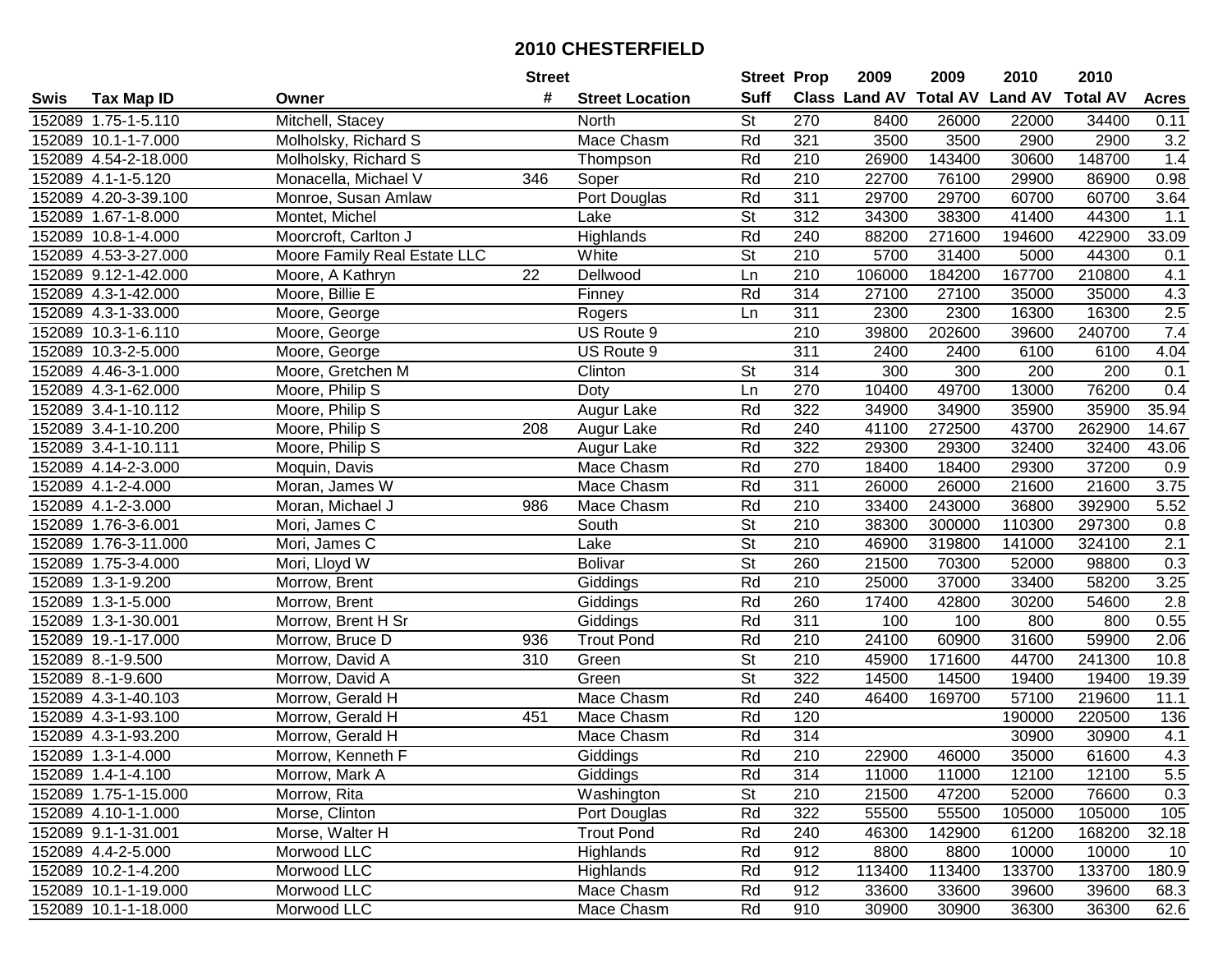|      |                      |                            | <b>Street</b> |                        | <b>Street Prop</b>       |                  | 2009   | 2009   | 2010                           | 2010            |                |
|------|----------------------|----------------------------|---------------|------------------------|--------------------------|------------------|--------|--------|--------------------------------|-----------------|----------------|
| Swis | <b>Tax Map ID</b>    | Owner                      | #             | <b>Street Location</b> | <b>Suff</b>              |                  |        |        | Class Land AV Total AV Land AV | <b>Total AV</b> | <b>Acres</b>   |
|      | 152089 10.2-1-3.000  | Morwood LLC                |               | Highlands              | Rd                       | 912              | 32000  | 32000  | 37700                          | 37700           | 65             |
|      | 152089 8.-1-1.100    | Mosher, Peter A            |               | <b>Burke</b>           | Rd                       | 322              | 44800  | 44800  | 37100                          | 37100           | 37.13          |
|      | 152089 4.3-1-89.000  | Moussa, Mahmoud            | 23            | Cinnamon               | Rdg                      | 210              | 16000  | 88600  | 26200                          | 85800           | 0.43           |
|      | 152089 3.3-1-2.000   | Mrose, Russell K           | 612           | Dugway                 | Rd                       | 210              | 26100  | 70700  | 32600                          | 56200           | 2.7            |
|      | 152089 1.4-1-11.120  | Mudd, George R Sr          | 255           | Giddings               | Rd                       | 210              | 34100  | 101300 | 37700                          | 104100          | 6.12           |
|      | 152089 5.5-3-14.000  | Mullen, Craig S            |               | <b>Waters Edge</b>     | Rd                       | 260              | 143200 | 237500 | 280000                         | 365100          | 0.6            |
|      | 152089 10.8-2-20.000 | Munter, Rosemary L         |               | Less Traveled          | Rd                       | 210              | 204400 | 318100 | 379200                         | 461800          | 3              |
|      | 152089 2.17-1-3.000  | <b>Murnane Enterprises</b> |               | <b>Waters Edge</b>     |                          | 260              | 340100 | 448600 | 384000                         | 495700          | 1.2            |
|      | 152089 5.5-3-1.002   | Murnane Enterprises        |               | <b>Waters Edge</b>     | Rd                       | 311              | 266200 | 266200 | 382600                         | 382600          | 1.11           |
|      | 152089 2.17-1-2.000  | Murnane, James             |               | <b>Waters Edge</b>     |                          | 260              | 279000 | 347900 | 439900                         | 512600          | 1.6            |
|      | 152089 5.5-3-2.100   | Murnane, James M           |               | <b>Waters Edge</b>     | Rd                       | 312              | 138600 | 153800 | 133300                         | 148700          | 0.6            |
|      | 152089 5.5-3-37.200  | Murnane, James M           |               | <b>Waters Edge</b>     | Rd                       | 314              | 1100   | 1100   | 1600                           | 1600            | 0.31           |
|      | 152089 9.1-1-33.112  | Murnane, Michael P         |               | Green                  | $\overline{\mathsf{St}}$ | 322              | 39100  | 39100  | 33600                          | 33600           | 33.59          |
|      | 152089 5.5-3-17.000  | Murnane, Patrick T         |               | <b>Waters Edge</b>     | Rd                       | 260              | 157500 | 504500 | 350800                         | 815500          | $\overline{1}$ |
|      | 152089 4.3-1-18.200  | Murphy, Patrick J          | 31            | Augur Lake             | Rd                       | 210              | 22100  | 50500  | 15200                          | 56800           | 1.16           |
|      | 152089 4.3-1-18.100  | Murphy, Patrick J          | 31            | Augur Lake             | Rd                       | 270              | 21500  | 31000  | 15300                          | 32700           | 1.17           |
|      | 152089 10.1-1-30.120 | Murphy, Thomas W           |               | Frontage               | Rd                       | 210              | 24400  | 127200 | 24200                          | 128700          | 1.1            |
|      | 152089 4.53-3-1.200  | Murray William & Sons      |               | US Route 9             |                          | 311              | 700    | 700    | 200                            | 200             | 0.12           |
|      | 152089 4.53-3-6.200  | Murray William & Sons      |               | US Route 9             |                          | 311              | 6400   | 6400   | 5500                           | 5500            | 3.68           |
|      | 152089 4.3-1-30.120  | Murray, James E            |               | Thompson               | Rd                       | 314              | 13000  | 13000  | 17000                          | 17000           | 0.89           |
|      | 152089 4.3-1-30.200  | Murray, James E            | 90            | Thompson               | Rd                       | 210              | 22400  | 140800 | 43000                          | 172200          | 0.8            |
|      | 152089 3.4-1-5.200   | Murray, Robert             | 132           | Augur Lake             | Rd                       | 210              | 39700  | 136600 | 40400                          | 140000          | $7.9$          |
|      | 152089 3.4-1-5.120   | Murray, Robert             |               | Dugway                 | Rd                       | 323              | 23300  | 23300  | 28700                          | 28700           | 28.68          |
|      | 152089 4.53-3-2.200  | Murray, William            |               | US Route 9             |                          | 311              | 800    | 800    | 600                            | 600             | 0.4            |
|      | 152089 4.53-3-3.000  | Murray, William H          |               | US Route 9             |                          | $\overline{210}$ | 17200  | 72000  | 23200                          | 79900           | 0.6            |
|      | 152089 1.75-2-20.100 | Murrell, Robin L           |               | Sable                  | $\overline{\mathsf{St}}$ | 210              | 34100  | 92400  | 61100                          | 112300          | 0.61           |
|      | 152089 4.3-1-3.000   | Mussen, Allegra            | 15            | Doty                   | Ln                       | 270              | 14400  | 27900  | 13300                          | 18700           | 0.5            |
|      | 152089 10.12-1-6.100 | Mussen, Benjamin F Jr      | 1074          | Highlands              | Rd                       | 210              | 41300  | 104400 | 69000                          | 92500           | 1.8            |
|      | 152089 10.12-1-7.000 | Mussen, Benjamin Jr        |               | Highlands              | Rd                       | 314              | 200    | 200    | 500                            | 500             | 0.1            |
|      | 152089 4.14-1-4.000  | Mussen, Frank              |               | Prospect               | Rd                       | 910              | 23200  | 23200  | 27900                          | 27900           | 11.4           |
|      | 152089 20.8-1-3.000  | Mussen, Frank              | 644           | Highlands              | Rd                       | $\overline{210}$ | 38500  | 100500 | 52800                          | 86900           | $\overline{2}$ |
|      | 152089 4.54-2-12.200 | Mussen, Michael D          | 93            | Prospect               | Rd                       | $\overline{210}$ | 24200  | 80600  | 30800                          | 91700           | 1.5            |
|      | 152089 20.8-1-2.220  | Mussen, Michael L          | 626           | Highlands              | Rd                       | 210              | 34100  | 65500  | 41000                          | 93900           | 1.34           |
|      | 152089 10.4-1-7.000  | Mussen, Norma              |               | Shun Pike              | Rd                       | 240              | 67500  | 74900  | 145900                         | 145900          | 184.5          |
|      | 152089 20.8-1-2.100  | Mussen, Philip             | 617           | Highlands              | Rd                       | 210              | 47700  | 100900 | 52000                          | 137000          | 5.3            |
|      | 152089 20.8-1-2.211  | Mussen, Philip             |               | Highlands              | Rd                       | 322              | 17600  | 17600  | 14600                          | 14600           | 23.35          |
|      | 152089 4.3-1-31.300  | Mussen, Robin M            | 144           | Thompson               | Rd                       | 210              | 37000  | 116900 | 54600                          | 185600          | 7.37           |
|      | 152089 9.1-1-23.001  | Navajosky, Arthur J        |               | <b>Trout Pond</b>      | Rd                       | 322              | 46500  | 46500  | 38800                          | 38800           | 45.75          |
|      | 152089 4.3-1-28.121  | <b>NC Properties Inc</b>   |               | US Route 9             |                          | 330              | 27800  | 27800  | 30200                          | 30200           | 7.19           |
|      | 152089 4.3-1-27.200  | <b>NC Properties Inc</b>   |               | US Route 9             |                          | 330              | 38300  | 38300  | 91800                          | 91800           | 1.97           |
|      | 152089 4.3-1-27.120  | <b>NC Properties Inc</b>   |               | US Route 9             |                          | 331              | 49200  | 49200  | 134200                         | 134200          | 2.88           |
|      | 152089 4.3-1-26.000  | <b>NC Properties Inc</b>   | 1823          | US Route 9             |                          | 447              | 58200  | 273700 | 81500                          | 442800          | 1.75           |
|      |                      |                            |               |                        |                          |                  |        |        |                                |                 |                |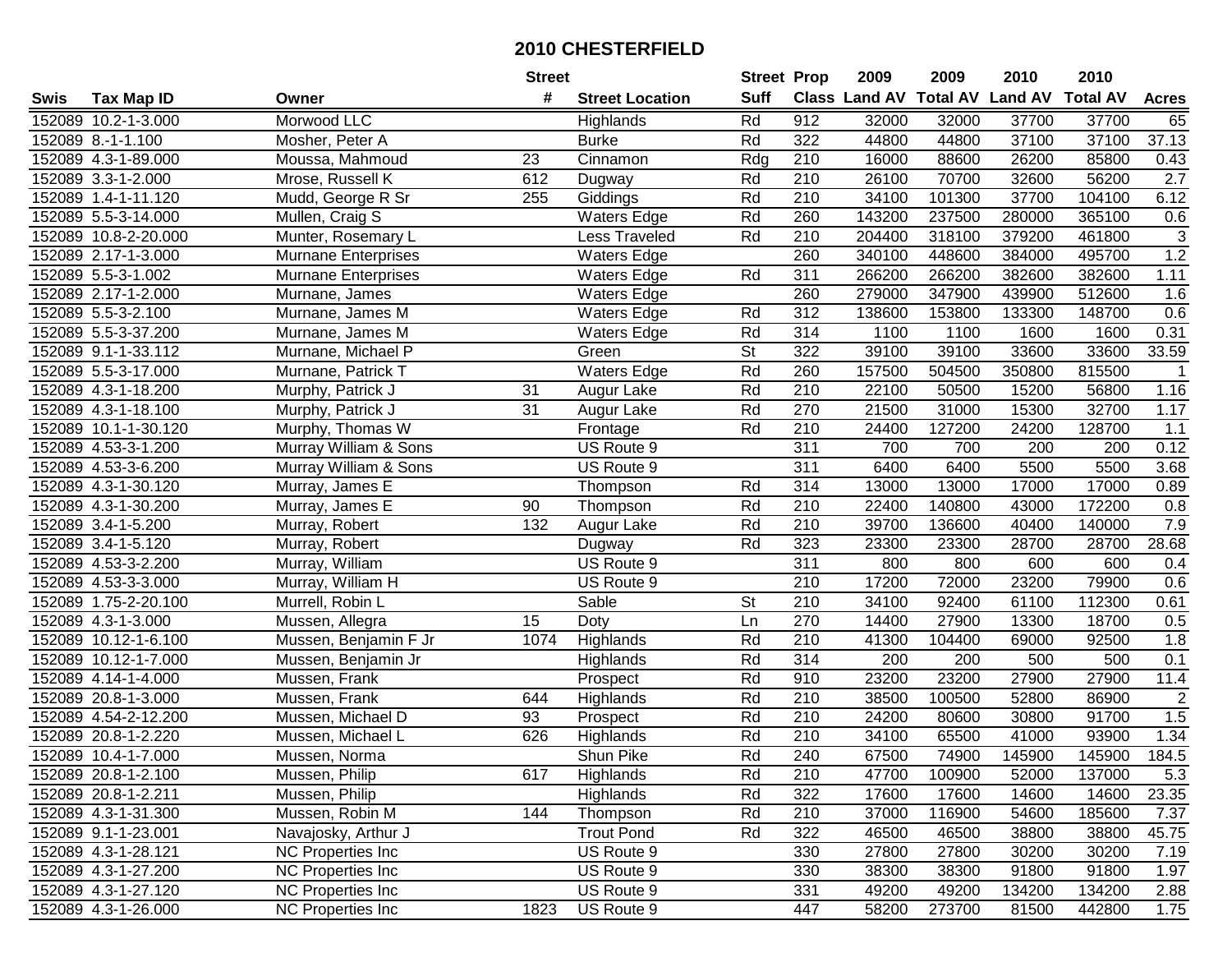|      |                                           |                              | <b>Street</b>    |                          | <b>Street Prop</b>       |                  | 2009                           | 2009    | 2010     | 2010            |                |
|------|-------------------------------------------|------------------------------|------------------|--------------------------|--------------------------|------------------|--------------------------------|---------|----------|-----------------|----------------|
| Swis | <b>Tax Map ID</b>                         | Owner                        | #                | <b>Street Location</b>   | Suff                     |                  | Class Land AV Total AV Land AV |         |          | <b>Total AV</b> | <b>Acres</b>   |
|      | 152089 4.3-1-25.100                       | NC Properties Inc            |                  | US Route 9               |                          | 449              | 48600                          | 130400  | 54000    | 254000          | 2.76           |
|      | 152089 9.1-1-12.210                       | Neugold, Douglas             |                  | Dugway                   | Rd                       | 270              | 73100                          | 103200  | 86600    | 102300          | 57.6           |
|      | 152089 3.3-1-1.200                        | Neugold, Douglas             |                  | Dugway                   | Rd                       | 322              | 94800                          | 94800   | 60600    | 60600           | 60.6           |
|      | 152089 4.3-1-5.000                        | Neverett, Esther             | 25               | Doty                     | Ln                       | $\overline{210}$ | 15400                          | 65500   | 13200    | 118400          | 0.45           |
|      | 152089 10.12-1-12.000                     | Nichols, Richard             | 1066             | Highlands                | Rd                       | 240              | 67500                          | 123700  | 129200   | 200300          | 40.2           |
|      | 152089 10.16-1-5.000                      | Nichols, Robert J            | 901              | Highlands                | Rd                       | 270              | 46100                          | 49900   | 57000    | 58900           | 5.9            |
|      | 152089 9.16-1-1.000                       | Niesen, Roderick J           |                  | Niesen                   | Rd                       | 260              | 60000                          | 94600   | 75000    | 100200          | 0.3            |
|      | 152089 10.8-2-22.000                      | Noel, Nancy                  |                  | Corlear Bay              | Rd                       | 280              | 297000                         | 585400  | 371800   | 477500          | 2.95           |
|      | 152089 4.2-1-29.000                       | Nolan, Darwin                | 311              | Pray                     | Rd                       | 270              | 12900                          | 21500   | 26000    | 29000           | 0.4            |
|      | 152089 4.2-1-4.200/1                      | Nolan, Darwin                |                  | Pray                     | Rd                       | 210              | 6200                           | 166000  | 36000    | 205200          | 0.01           |
|      | 152089 4.2-1-4.210                        | Nolan, Darwin J              | 355              | Pray                     | Rd                       | 240              | 64700                          | 85600   | 78100    | 102000          | 54.14          |
|      | 152089 4.3-1-43.200                       | Nolan, Darwin J              |                  | Port Douglas             | Rd                       | 311              | 22400                          | 22400   | 31100    | 31100           | 1.7            |
|      | 152089 10.12-1-1.000                      | Nolan, John                  | 1179             | Highlands                | Rd                       | 240              | 64500                          | 158400  | 123200   | 189800          | 26.7           |
|      | 152089 4.20-3-7.200                       | Nolan, Richard M             | 5                | <b>Corlear Bay</b>       | Rd                       | 210              | 142600                         | 250100  | 305800   | 466900          | 0.67           |
|      | 152089 4.3-1-66.500                       | North Country Amvets #87 Inc |                  | US Route 9               |                          | $\overline{311}$ | 18200                          | 18200   | 22800    | 22800           | 4.55           |
|      | 152089 1.67-1-17.000                      | North Country Dev Group LLC  |                  | Villa                    | Ln                       | 323              | 700                            | 700     | 17700    | 17700           | 3.54           |
|      | 152089 1.4-1-14.000                       | North Country Dev Group LLC  |                  | Lake                     | $\overline{\mathsf{St}}$ | 322              | 44900                          | 44900   | 56700    | 56700           | 22.7           |
|      | 152089 1.4-1-8.120                        | North Country Dev Group LLC  |                  | NYS Route 373            |                          | 552              | 100                            | 100     | 1900     | 1900            | 0.5            |
|      | 152089 1.4-1-8.150                        | North Country Dev Group LLC  |                  | NYS Route 373            |                          | 210              | 25500                          | 234000  | 34500    | 275000          | 0.69           |
|      | 152089 4.53-3-15.000                      | North, Arthur H Jr           |                  | US Route 9               |                          | 270              | 20800                          | 31200   | 15000    | 18600           | $\mathbf{1}$   |
|      | 152089 4.53-3-10.000                      | North, Arthur H Jr           |                  | US Route 9               |                          | 210              | 23200                          | 57300   | 15700    | 53700           | 1.47           |
|      | 152089 4.53-3-13.200                      | North, Arthur H Jr           |                  | US Route 9               |                          | 425              | 27900                          | 94100   | 20600    | 82700           | 0.77           |
|      | 152089 620.89-9999-131.600/188 NYSEG Corp |                              |                  | Misc Electric Total Dist |                          | 884              | 0                              | 2450669 | $\Omega$ | 2718505         | $\mathbf 0$    |
|      | 152089 620.89-9999-131.600/100 NYSEG Corp |                              |                  | Northeast Grouped Tra    |                          | 882              | 0                              | 497131  | $\Omega$ | 484357          | $\mathsf 0$    |
|      | 152089 9.1-1-10.001                       | NYSEG Corp                   |                  | <b>Burke</b>             | Rd                       | 315              | 100                            | 100     | 100      | 100             | 0.9            |
|      | 152089 1.3-1-21.000                       | <b>NYSEG Corp</b>            |                  | Mace Chasm               | Rd                       | 874              | 87900                          | 513900  | 87900    | 384000          | 15             |
|      | 152089 9.3-1-22.000                       | ODonnell, Elizabeth A        |                  | <b>Trout Pond</b>        | Rd                       | 314              | 60700                          | 60700   | 70600    | 70600           | 76             |
|      | 152089 8.-1-17.000                        | ODonnell, Elizabeth A        |                  | <b>Trout Pond</b>        | Rd                       | 910              | 61700                          | 61700   | 100000   | 213800          | 121.7          |
|      | 152089 8.-1-16.000                        | ODonnell, Elizabeth A        |                  | <b>Trout Pond</b>        | Rd                       | 910              | 55800                          | 55800   | 63800    | 63800           | 110            |
|      | 152089 10.8-2-27.000                      | Old Ice House Realty Trust   |                  | Old Ice House            | Rd                       | 312              | 325100                         | 328900  | 519800   | 523100          | 8.5            |
|      | 152089 10.8-2-26.200                      | Old Ice House Realty Trust   |                  | Old Ice House            | Rd                       | 311              | 232900                         | 232900  | 236700   | 236700          | 0.51           |
|      | 152089 5.5-3-12.000                       | OLeary, Jeanne M             |                  | <b>Waters Edge</b>       | Rd                       | 210              | 110600                         | 361400  | 289300   | 480400          | 0.4            |
|      | 152089 4.4-1-6.100                        | ONeil, Kevin R               | 159              | <b>Brinton</b>           | Rd                       | 240              | 106000                         | 201400  | 112800   | 179300          | 80.7           |
|      | 152089 10.3-1-31.000                      | <b>ONeill, Francis</b>       | $\overline{714}$ | NYS Route 22             |                          | $\overline{210}$ | 9700                           | 27900   | 20000    | 28200           | 0.2            |
|      | 152089 10.8-2-34.000                      | Ortiz, Sharon                |                  | Shady                    | Way                      | 260              | 286000                         | 341000  | 440000   | 497100          | 1.6            |
|      | 152089 11.9-1-2.000                       | Osgood, David T              |                  | <b>Little Sandy</b>      | Rd                       | 260              | 100000                         | 157400  | 114900   | 158900          | $1.2$          |
|      | 152089 10.16-1-3.200                      | Pace, Ralph                  |                  | Highlands                | Rd                       | 311              | 34400                          | 34400   | 100600   | 100600          | 2.12           |
|      | 152089 10.16-1-3.600                      | Pace, Ryland W               |                  | Highlands                | Rd                       | 311              | 33800                          | 33800   | 52100    | 52100           | 1.92           |
|      | 152089 10.16-1-3.400                      | Pace, Sherry W               |                  | Highlands                | Rd                       | 311              | 53800                          | 53800   | 147600   | 147600          | 11.52          |
|      | 152089 10.16-1-3.500                      | Pace, Silas EH               |                  | Highlands                | Rd                       | 311              | 34400                          | 34400   | 52500    | 52500           | $\overline{2}$ |
|      | 152089 5.9-2-3.000                        | Padula, Dominic A            |                  | <b>Waters Edge</b>       | Rd                       | 312              | 111300                         | 156000  | 151300   | 152600          | 0.3            |
|      | 152089 4.2-1-28.000                       | Pagnello, Joseph J           |                  | Pray                     | Rd                       | 311              | 13900                          | 21400   | 15000    | 15000           | 0.5            |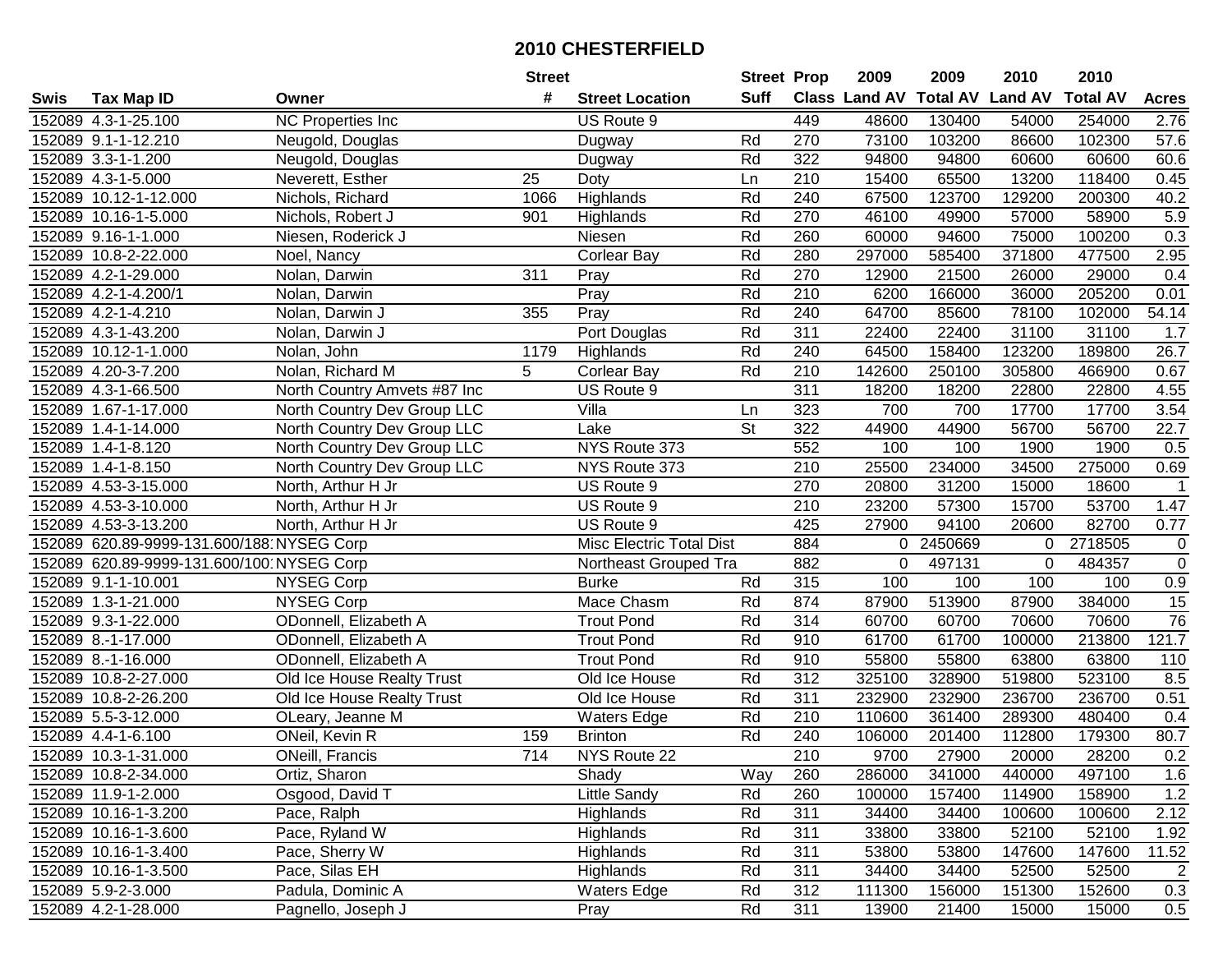|      |                      |                           | <b>Street</b> |                        | <b>Street Prop</b>       |                  | 2009                          | 2009   | 2010           | 2010            |                  |
|------|----------------------|---------------------------|---------------|------------------------|--------------------------|------------------|-------------------------------|--------|----------------|-----------------|------------------|
| Swis | <b>Tax Map ID</b>    | Owner                     | #             | <b>Street Location</b> | <b>Suff</b>              |                  | <b>Class Land AV Total AV</b> |        | <b>Land AV</b> | <b>Total AV</b> | <b>Acres</b>     |
|      | 152089 4.2-1-12.000  | Pagnello, Joseph J        |               | Pray                   | Rd                       | 910              | 23300                         | 23300  | 28700          | 28700           | 28.7             |
|      | 152089 9.2-1-16.000  | Pampalone, Thomas         |               | Augur Lake             | Rd                       | 240              | 100700                        | 261600 | 146000         | 379900          | 87               |
|      | 152089 9.2-1-15.000  | Pampalone, Thomas         |               | Augur Lake             | Rd                       | 910              | 62700                         | 62700  | 74000          | 74000           | 74               |
|      | 152089 5.5-3-18.000  | Paradis, Louise           |               | <b>Waters Edge</b>     | Rd                       | $\overline{210}$ | 158200                        | 345000 | 314000         | 517400          | 0.51             |
|      | 152089 4.1-1-3.000   | Parrish, Alice M          | 372           | Soper                  | Rd                       | 270              | 16300                         | 55800  | 27300          | 35900           | 0.6              |
|      | 152089 4.38-5-11.001 | Parrish, Chad K           |               | Soper                  | Rd                       | 311              | 23700                         | 81100  | 30500          | 125000          | 1.3              |
|      | 152089 1.76-1-12.120 | Parrow, Paul A            | 61            | Lake                   | <b>St</b>                | 210              | 20600                         | 130600 | 51200          | 158900          | 0.28             |
|      | 152089 1.76-1-12.110 | Parrow, Paul A            |               | Sable                  | $\overline{\mathsf{St}}$ | 311              | 7500                          | 7500   | 20400          | 20400           | 0.33             |
|      | 152089 4.2-1-34.000  | Pasho, James              |               | Mace Chasm             | Rd                       | 240              | 152500                        | 196000 | 266700         | 286700          | 218.7            |
|      | 152089 1.75-3-1.000  | Pasho, James R            |               | West                   | $\overline{\mathsf{St}}$ | 270              | 43100                         | 67600  | 65500          | 77800           | 1.1              |
|      | 152089 4.3-1-35.512  | Pashow, Kenneth J         |               | Thompson               | Rd                       | 322              | 23300                         | 23300  | 29700          | 29700           | 13.15            |
|      | 152089 4.3-1-35.200  | Pashow, Kenneth J         | 64            | Thompson               | Rd                       | 240              | 43300                         | 149200 | 58500          | 204800          | 10               |
|      | 152089 4.2-1-26.200  | Patnode, Cecil F Jr       |               | Pray                   | Rd                       | 240              | 35000                         | 174800 | 47300          | 223600          | 12.55            |
|      | 152089 4.2-1-20.000  | Patnode, Dr Roger         |               | Pray                   | Rd                       | 910              | 31000                         | 31000  | 36500          | 36500           | 36.5             |
|      | 152089 5.5-3-28.000  | Patnode, Roger E          |               | <b>Waters Edge</b>     | Rd                       | 210              | 129400                        | 266500 | 307000         | 370100          | 0.6              |
|      | 152089 1.75-1-4.100  | Paugh, John A             | 12            | Villa                  | Ln                       | 210              | 44200                         | 215500 | 67000          | 244100          | 1.4              |
|      | 152089 1.76-4-10.000 | Pecor Ray Jr              |               | NYS Route 373          |                          | 485              | 53200                         | 243800 | 30600          | 223300          | 0.5              |
|      | 152089 8.-1-13.200   | Pecue, Michael L          | 137           | Green                  | <b>St</b>                | 210              | 33500                         | 102200 | 37200          | 104700          | 5.8              |
|      | 152089 4.2-1-2.000   | Pejas Enterprises LLC     |               | NYS Route 373          |                          | 416              | 101200                        | 503500 | 119600         | 507300          | 44.3             |
|      | 152089 3.4-1-4.200   | Pelkey, Wayne F           |               | Dugway                 | Rd                       | 240              | 28000                         | 88700  | 47900          | 109900          | 12.9             |
|      | 152089 1.4-1-1.120   | Pelton, Robert R          |               | Giddings               | Rd                       | 322              | 21500                         | 21500  | 21000          | 21000           | $\overline{26}$  |
|      | 152089 1.3-1-8.200   | Pelton, Robert R          |               | Giddings               | Rd                       | 311              | 3700                          | 3700   | 26900          | 26900           | 8.22             |
|      | 152089 1.3-1-8.100   | Pelton, Robert R          | 260           | Giddings               | Rd                       | 210              | 22200                         | 76900  | 37400          | 99000           | 5.95             |
|      | 152089 18.-1-3.112   | Perelli, Vincent          |               | Tierney                | Rd                       | 910              | 46100                         | 46100  | 54400          | 54400           | 60.45            |
|      | 152089 10.3-1-38.200 | Perrin, Patricia L        | 672           | US Route 9             |                          | 240              | 34300                         | 148400 | 39300          | 199900          | 10.26            |
|      | 152089 1.83-1-2.000  | Perry, Gerhardt W         |               | South                  | $\overline{\mathsf{St}}$ | 210              | 26600                         | 153600 | 56000          | 142400          | 0.4              |
|      | 152089 4.1-1-20.200  | Peryea, Michael J         | 357           | Soper                  | Rd                       | 210              | 29600                         | 103200 | 34900          | 196000          | 4.24             |
|      | 152089 4.1-1-10.120  | Peryea, Norman W          | 283           | Soper                  | Rd                       | 210              | 25900                         | 126700 | 31500          | 181700          | 2.02             |
|      | 152089 4.3-1-54.000  | Peryea, Patrick S         | 1240          | US Route 9             |                          | 210              | 24000                         | 88400  | 30300          | 108500          | 1.2              |
|      | 152089 9.12-2-1.000  | Peterson, Robert A Jr     |               | Augur Lake             | ls                       | 323              | 1000                          | 1000   | 1100           | 1100            | 0.1              |
|      | 152089 9.12-1-61.000 | Peterson, Robert A Jr     |               | Clark                  | Rd                       | 260              | 100500                        | 145400 | 149800         | 178300          | $\mathbf{1}$     |
|      | 152089 1.67-1-7.000  | Petrasovic, Stephen J     | 123           | Lake                   | $\overline{\mathsf{St}}$ | 210              | 45800                         | 183700 | 65500          | 225800          | $1.1$            |
|      | 152089 1.83-1-4.001  | Phillips, Cheryl A        |               | Second                 | $\overline{\mathsf{St}}$ | $\overline{210}$ | 33800                         | 84600  | 61100          | 85200           | 0.6              |
|      | 152089 1.75-3-2.120  | Phillips, John G          |               | Second                 | $\overline{\mathsf{St}}$ | $\overline{210}$ | 34300                         | 164400 | 61200          | 189500          | 0.62             |
|      | 152089 9.1-1-11.110  | Plishka, Lawrence         | 789           | Dugway                 | Rd                       | 210              | 40000                         | 115600 | 35300          | 151800          | 4.5              |
|      | 152089 19.2-1-7.000  | Podmore, John             |               | Smith                  | Rd                       | 314              | 15400                         | 15400  | 18700          | 18700           | 0.5              |
|      | 152089 4.4-1-4.000   | Poland, Bruce W           |               | <b>Brinton</b>         | Rd                       | 314              | 30700                         | 30700  | 24900          | 24900           | 5.9              |
|      | 152089 4.53-3-18.110 | Poland, Roger E           | 1485          | US Route 9             |                          | 210              | 23300                         | 94600  | 15200          | 107600          | 1.16             |
|      | 152089 1.75-3-2.111  | Poquette, Michael         |               | Sable                  | <b>St</b>                | 210              | 30300                         | 104300 | 58800          | 135300          | 0.47             |
|      | 152089 1.84-2-4.110  | Port Kent Development Inc |               | Trembleau              | Rd                       | 582              |                               |        | 147200         | 350500          | 57               |
|      | 152089 1.75-2-19.000 | Porter, Anne C            |               | Sable                  | <b>St</b>                | 210              | 22100                         | 85200  | 52400          | 104800          | 0.31             |
|      | 152089 1.67-1-11.010 | Porter, Anne E            |               | North                  | $\overline{\mathsf{St}}$ | 411              | 65700                         | 205000 | 140700         | 295700          | $\overline{2.3}$ |
|      |                      |                           |               |                        |                          |                  |                               |        |                |                 |                  |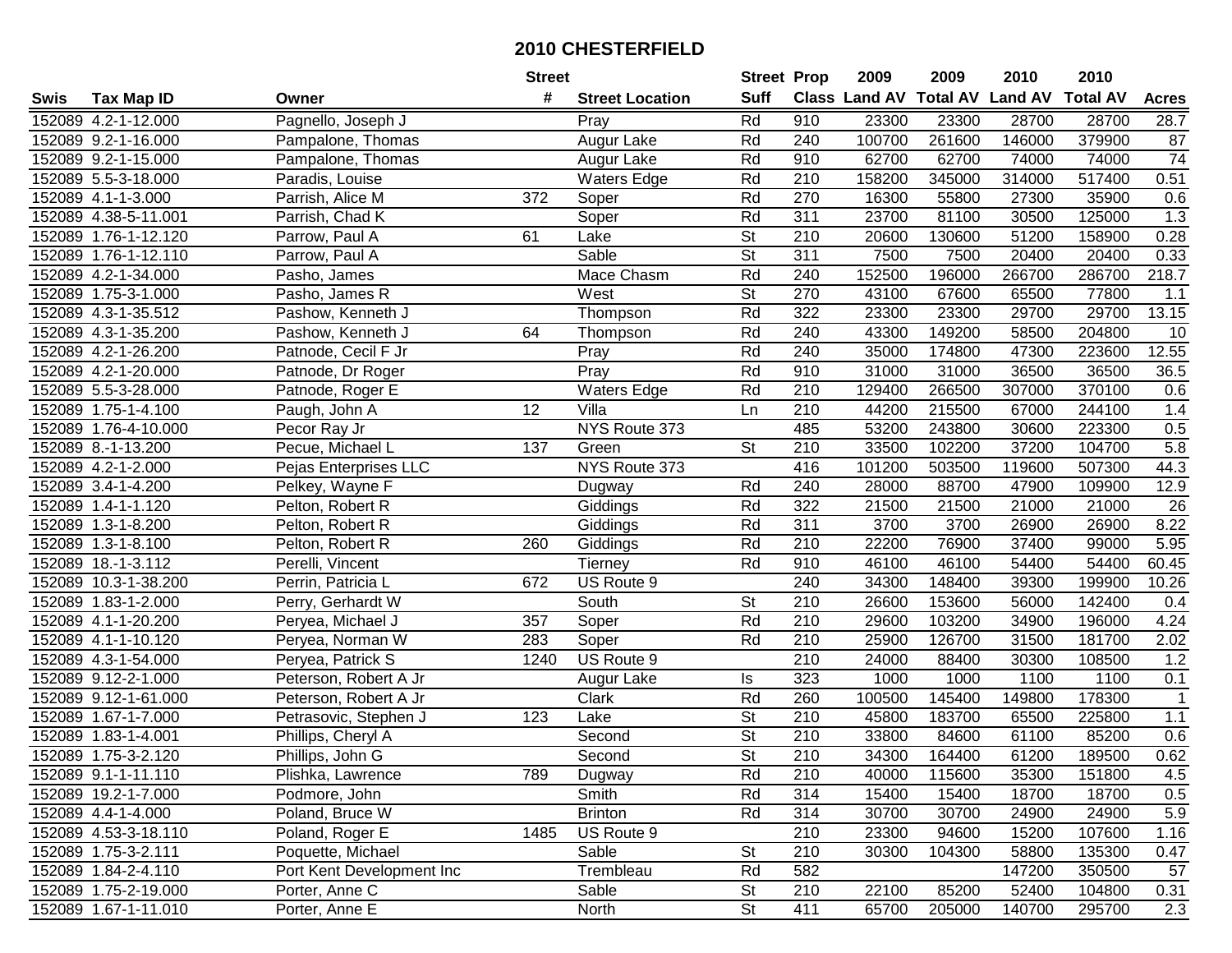| #<br><b>Suff</b><br>Class Land AV<br><b>Total AV</b><br><b>Land AV</b><br><b>Total AV</b><br><b>Acres</b><br><b>Tax Map ID</b><br><b>Street Location</b><br>Swis<br>Owner<br><b>St</b><br>152089 1.75-2-17.000<br>Porter, Anne E<br>Sable<br>210<br>25500<br>126800<br>52400<br>210900<br>0.31<br>Way<br>314<br>152089 19.-1-2.000<br>Post, Lawrence R<br>MacAvoy<br>43300<br>74400<br>41600<br>76700<br>2.3<br>7.37<br>152089 4.3-1-31.200<br>Powell, James E III<br>Rd<br>210<br>34500<br>234000<br>54600<br>270000<br>Thompson<br>$\sqrt{5}$<br>152089 4.2-1-4.220<br>Pray, Daniel G<br>331<br>Rd<br>210<br>43300<br>135500<br>36000<br>190600<br>Pray<br>95.86<br>152089 4.2-1-4.100<br>$\overline{Pr}$<br>Rd<br>910<br>71100<br>71100<br>95900<br>95900<br>Pray, Darcy<br>Pray, David H<br>Mace Chasm<br>Rd<br>62800<br>5.3<br>152089 4.1-1-17.000<br>901<br>210<br>29500<br>70000<br>27300<br>3.2<br>Pray, Maureen R<br>Mace Chasm<br>Rd<br>210<br>27600<br>103900<br>100500<br>152089 4.1-1-16.000<br>911<br>33300<br>2.2<br>210<br>31800<br>152089 4.2-1-30.200<br>$\overline{271}$<br>Rd<br>24800<br>70900<br>91100<br>Pray, Philip W<br>Pray<br>Scott<br>$\overline{271}$<br>63100<br>1.1<br>152089 4.53-3-13.100<br>23000<br>75800<br>15200<br>Pray, Randall D<br>Ln<br>Rd<br>311<br>43500<br>51800<br>152089 4.2-1-30.120<br>Pray<br>64300<br>36100<br>5.06<br>Pray, Randall D<br>Shun Pike<br>Rd<br>210<br>5400<br>11200<br>152089 10.3-1-13.000<br>163<br>27000<br>10000<br>0.1<br>Pray, Roy J<br>22700<br>152089 10.3-1-12.100<br>Shun Pike<br>Rd<br>210<br>52800<br>30400<br>45600<br>1.29<br>Pray, Roy J<br>Rd<br>240<br>11.31<br>152089 4.1-1-9.120<br>31800<br>98300<br>42400<br>175700<br>Pray, Russell D<br>276<br>Soper<br>Rd<br>322<br>117.04<br>152089 4.1-1-9.110<br>Soper<br>118200<br>118200<br>116200<br>116200<br>Pray, Russell R<br>Rd<br>240<br>83200<br>152089 9.8-1-5.500<br>31200<br>59000<br>44100<br>10.41<br>Pray, Russell R<br>Augur Lake<br>$\overline{W}$ ay<br>210<br>152089 9.8-1-4.111<br>102400<br>243000<br>235200<br>442000<br>12.31<br>Pray, Russell R<br>43<br><b>Rocky Cove</b><br>152089 4.14-1-5.111<br>Rd<br>210<br>37700<br>90400<br>39600<br>121500<br>7.4<br>Pray, Russell R<br>Port Douglas<br>Rd<br>314<br>$\overline{5.05}$<br>152089 4.1-1-9.200<br>Soper<br>3000<br>3000<br>6100<br>25200<br>Pray, Russell R<br>Rd<br>152089 4.2-1-17.000<br>Pray<br>910<br>20100<br>20100<br>50000<br>50000<br>50<br>Pray, Stephen M<br>Rd<br>74.14<br>152089 4.2-1-30.110<br>227<br>Pray<br>112<br>59500<br>85300<br>110700<br>134900<br>Pray, Stephen M<br>152089 4.2-1-23.000<br>Rd<br>322<br>15400<br>15400<br>19000<br>19<br>Pray<br>19000<br>Prescott, Kathleen T<br>$\overline{4}$<br>Rd<br>314<br>152089 4.16-1-3.000<br>31000<br>31000<br>40000<br>Prescott, Kathleen T<br>Schuyler<br>40000<br>Rd<br>311<br>1.8<br>152089 4.16-2-27.110<br>36400<br>36400<br>9000<br>9000<br>Prescott, Kathleen T<br>Schuyler<br>311<br>1.4<br>152089 4.16-2-27.120<br>Rd<br>326700<br>326700<br>119000<br>119000<br>Schuyler<br>Prescott, Kathleen T<br>51<br>Rd<br>152089 4.16-1-1.110<br>Schuyler<br>322<br>77600<br>77600<br>51000<br>51000<br>Prescott, Kathleen T<br>Rd<br>910<br>15900<br>18700<br>18.7<br>152089 4.2-1-21.000<br>Pray<br>15900<br>18700<br>Prescott, Kathleen T<br>322<br>Rd<br>35700<br>17.06<br>152089 4.16-1-1.120<br>Prescott, Kathleen T<br>Schuyler<br>35700<br>40700<br>40700<br>Trl<br>322<br>26200<br>32400<br>32400<br>152089 4.4-1-6.200<br>Kats<br>26200<br>53.94<br>Prescott, Kathleen T<br>910<br>15400<br>152089 4.2-1-25.002<br>Rd<br>15400<br>19200<br>19200<br>19.2<br>Prescott, Kathleen T<br>Pray<br>152089 4.16-2-27.200<br>Rd<br>260<br>406800<br>138700<br>184600<br>306000<br>0.58<br>Prescott, Kathleen T<br>Schuyler<br>311<br>152089 4.16-1-4.000<br>Rd<br>47800<br>47800<br>57600<br>57600<br>9.5<br>Prescott, Kathleen T<br>Schuyler<br>Rd<br>2.4<br>152089 4.16-1-5.000<br>314<br>26000<br>34900<br>34900<br>Prescott, Kathleen T<br>26000<br>Schuyler<br>152089 4.20-3-9.000<br>Rd<br>260<br>213900<br>385700<br>$\overline{0.8}$<br>Prescott, Peter R<br>270800<br>320200<br>Corlear Bay<br>Rd<br>240<br>152089 9.8-1-5.110<br>Prescott, Roger B Jr<br>255000<br>364800<br>528800<br>646400 138.44<br>Augur Lake<br>152089 10.1-2-1.100<br>Prescott, Roger B Jr<br>Prescott<br>Rd<br>311<br>6600<br>6600<br>4100<br>4100<br>4.1<br>1.2<br>Rd<br>314<br>152089 4.20-3-25.000<br>Prescott, Romeyn<br><b>Corlear Bay</b><br>4200<br>4200<br>6000<br>6000<br>Shun Pike<br>Rd<br>270<br>27600<br>5.2<br>152089 10.3-1-11.000<br>Preston, Richard Sr<br>612<br>30200<br>36300<br>38900<br>Rd<br>152089 4.3-1-1.220<br>Propane Continental Inc<br><b>Industrial Park</b><br>330<br>38800<br>21100<br>21100<br>3.41<br>67700<br>152089 4.4-2-2.000<br><b>Public Cemetery Assoc</b><br>Rd<br>695<br>17300<br>3.26<br><b>Highlands</b><br>4700<br>4700<br>19900<br>152089 1.75-2-2.100<br><b>St</b><br>695<br>2400<br>57100<br>57100<br>1.4<br><b>Public Cemetery Assoc</b><br>2400<br>Lumber<br>152089 8.-1-21.130<br><b>St</b><br>322<br>Green<br>33600<br>33600<br>40100<br>40100<br>57.6<br>Quinn, Patrick<br>$\overline{\mathsf{St}}$<br>152089 8.-1-21.200<br>210<br>2.4<br>495<br>Green<br>24400<br>32100<br>75100<br>Quinn, Patrick<br>48400 |  | <b>Street</b> | <b>Street Prop</b> | 2009 | 2009 | 2010 | 2010 |  |
|-------------------------------------------------------------------------------------------------------------------------------------------------------------------------------------------------------------------------------------------------------------------------------------------------------------------------------------------------------------------------------------------------------------------------------------------------------------------------------------------------------------------------------------------------------------------------------------------------------------------------------------------------------------------------------------------------------------------------------------------------------------------------------------------------------------------------------------------------------------------------------------------------------------------------------------------------------------------------------------------------------------------------------------------------------------------------------------------------------------------------------------------------------------------------------------------------------------------------------------------------------------------------------------------------------------------------------------------------------------------------------------------------------------------------------------------------------------------------------------------------------------------------------------------------------------------------------------------------------------------------------------------------------------------------------------------------------------------------------------------------------------------------------------------------------------------------------------------------------------------------------------------------------------------------------------------------------------------------------------------------------------------------------------------------------------------------------------------------------------------------------------------------------------------------------------------------------------------------------------------------------------------------------------------------------------------------------------------------------------------------------------------------------------------------------------------------------------------------------------------------------------------------------------------------------------------------------------------------------------------------------------------------------------------------------------------------------------------------------------------------------------------------------------------------------------------------------------------------------------------------------------------------------------------------------------------------------------------------------------------------------------------------------------------------------------------------------------------------------------------------------------------------------------------------------------------------------------------------------------------------------------------------------------------------------------------------------------------------------------------------------------------------------------------------------------------------------------------------------------------------------------------------------------------------------------------------------------------------------------------------------------------------------------------------------------------------------------------------------------------------------------------------------------------------------------------------------------------------------------------------------------------------------------------------------------------------------------------------------------------------------------------------------------------------------------------------------------------------------------------------------------------------------------------------------------------------------------------------------------------------------------------------------------------------------------------------------------------------------------------------------------------------------------------------------------------------------------------------------------------------------------------------------------------------------------------------------------------------------------------------------------------------------------------------------------------------------------------------------------------------------------------------------------------------------------------------------------------------------------------------------------------------------------------------------------------------------------------------------------------------------------------------------------------------------------------------------------------------------------------------------------------------------------------------------------------------------------------------------------------------------------------------------------------------------------------------------------------|--|---------------|--------------------|------|------|------|------|--|
|                                                                                                                                                                                                                                                                                                                                                                                                                                                                                                                                                                                                                                                                                                                                                                                                                                                                                                                                                                                                                                                                                                                                                                                                                                                                                                                                                                                                                                                                                                                                                                                                                                                                                                                                                                                                                                                                                                                                                                                                                                                                                                                                                                                                                                                                                                                                                                                                                                                                                                                                                                                                                                                                                                                                                                                                                                                                                                                                                                                                                                                                                                                                                                                                                                                                                                                                                                                                                                                                                                                                                                                                                                                                                                                                                                                                                                                                                                                                                                                                                                                                                                                                                                                                                                                                                                                                                                                                                                                                                                                                                                                                                                                                                                                                                                                                                                                                                                                                                                                                                                                                                                                                                                                                                                                                                                                                           |  |               |                    |      |      |      |      |  |
|                                                                                                                                                                                                                                                                                                                                                                                                                                                                                                                                                                                                                                                                                                                                                                                                                                                                                                                                                                                                                                                                                                                                                                                                                                                                                                                                                                                                                                                                                                                                                                                                                                                                                                                                                                                                                                                                                                                                                                                                                                                                                                                                                                                                                                                                                                                                                                                                                                                                                                                                                                                                                                                                                                                                                                                                                                                                                                                                                                                                                                                                                                                                                                                                                                                                                                                                                                                                                                                                                                                                                                                                                                                                                                                                                                                                                                                                                                                                                                                                                                                                                                                                                                                                                                                                                                                                                                                                                                                                                                                                                                                                                                                                                                                                                                                                                                                                                                                                                                                                                                                                                                                                                                                                                                                                                                                                           |  |               |                    |      |      |      |      |  |
|                                                                                                                                                                                                                                                                                                                                                                                                                                                                                                                                                                                                                                                                                                                                                                                                                                                                                                                                                                                                                                                                                                                                                                                                                                                                                                                                                                                                                                                                                                                                                                                                                                                                                                                                                                                                                                                                                                                                                                                                                                                                                                                                                                                                                                                                                                                                                                                                                                                                                                                                                                                                                                                                                                                                                                                                                                                                                                                                                                                                                                                                                                                                                                                                                                                                                                                                                                                                                                                                                                                                                                                                                                                                                                                                                                                                                                                                                                                                                                                                                                                                                                                                                                                                                                                                                                                                                                                                                                                                                                                                                                                                                                                                                                                                                                                                                                                                                                                                                                                                                                                                                                                                                                                                                                                                                                                                           |  |               |                    |      |      |      |      |  |
|                                                                                                                                                                                                                                                                                                                                                                                                                                                                                                                                                                                                                                                                                                                                                                                                                                                                                                                                                                                                                                                                                                                                                                                                                                                                                                                                                                                                                                                                                                                                                                                                                                                                                                                                                                                                                                                                                                                                                                                                                                                                                                                                                                                                                                                                                                                                                                                                                                                                                                                                                                                                                                                                                                                                                                                                                                                                                                                                                                                                                                                                                                                                                                                                                                                                                                                                                                                                                                                                                                                                                                                                                                                                                                                                                                                                                                                                                                                                                                                                                                                                                                                                                                                                                                                                                                                                                                                                                                                                                                                                                                                                                                                                                                                                                                                                                                                                                                                                                                                                                                                                                                                                                                                                                                                                                                                                           |  |               |                    |      |      |      |      |  |
|                                                                                                                                                                                                                                                                                                                                                                                                                                                                                                                                                                                                                                                                                                                                                                                                                                                                                                                                                                                                                                                                                                                                                                                                                                                                                                                                                                                                                                                                                                                                                                                                                                                                                                                                                                                                                                                                                                                                                                                                                                                                                                                                                                                                                                                                                                                                                                                                                                                                                                                                                                                                                                                                                                                                                                                                                                                                                                                                                                                                                                                                                                                                                                                                                                                                                                                                                                                                                                                                                                                                                                                                                                                                                                                                                                                                                                                                                                                                                                                                                                                                                                                                                                                                                                                                                                                                                                                                                                                                                                                                                                                                                                                                                                                                                                                                                                                                                                                                                                                                                                                                                                                                                                                                                                                                                                                                           |  |               |                    |      |      |      |      |  |
|                                                                                                                                                                                                                                                                                                                                                                                                                                                                                                                                                                                                                                                                                                                                                                                                                                                                                                                                                                                                                                                                                                                                                                                                                                                                                                                                                                                                                                                                                                                                                                                                                                                                                                                                                                                                                                                                                                                                                                                                                                                                                                                                                                                                                                                                                                                                                                                                                                                                                                                                                                                                                                                                                                                                                                                                                                                                                                                                                                                                                                                                                                                                                                                                                                                                                                                                                                                                                                                                                                                                                                                                                                                                                                                                                                                                                                                                                                                                                                                                                                                                                                                                                                                                                                                                                                                                                                                                                                                                                                                                                                                                                                                                                                                                                                                                                                                                                                                                                                                                                                                                                                                                                                                                                                                                                                                                           |  |               |                    |      |      |      |      |  |
|                                                                                                                                                                                                                                                                                                                                                                                                                                                                                                                                                                                                                                                                                                                                                                                                                                                                                                                                                                                                                                                                                                                                                                                                                                                                                                                                                                                                                                                                                                                                                                                                                                                                                                                                                                                                                                                                                                                                                                                                                                                                                                                                                                                                                                                                                                                                                                                                                                                                                                                                                                                                                                                                                                                                                                                                                                                                                                                                                                                                                                                                                                                                                                                                                                                                                                                                                                                                                                                                                                                                                                                                                                                                                                                                                                                                                                                                                                                                                                                                                                                                                                                                                                                                                                                                                                                                                                                                                                                                                                                                                                                                                                                                                                                                                                                                                                                                                                                                                                                                                                                                                                                                                                                                                                                                                                                                           |  |               |                    |      |      |      |      |  |
|                                                                                                                                                                                                                                                                                                                                                                                                                                                                                                                                                                                                                                                                                                                                                                                                                                                                                                                                                                                                                                                                                                                                                                                                                                                                                                                                                                                                                                                                                                                                                                                                                                                                                                                                                                                                                                                                                                                                                                                                                                                                                                                                                                                                                                                                                                                                                                                                                                                                                                                                                                                                                                                                                                                                                                                                                                                                                                                                                                                                                                                                                                                                                                                                                                                                                                                                                                                                                                                                                                                                                                                                                                                                                                                                                                                                                                                                                                                                                                                                                                                                                                                                                                                                                                                                                                                                                                                                                                                                                                                                                                                                                                                                                                                                                                                                                                                                                                                                                                                                                                                                                                                                                                                                                                                                                                                                           |  |               |                    |      |      |      |      |  |
|                                                                                                                                                                                                                                                                                                                                                                                                                                                                                                                                                                                                                                                                                                                                                                                                                                                                                                                                                                                                                                                                                                                                                                                                                                                                                                                                                                                                                                                                                                                                                                                                                                                                                                                                                                                                                                                                                                                                                                                                                                                                                                                                                                                                                                                                                                                                                                                                                                                                                                                                                                                                                                                                                                                                                                                                                                                                                                                                                                                                                                                                                                                                                                                                                                                                                                                                                                                                                                                                                                                                                                                                                                                                                                                                                                                                                                                                                                                                                                                                                                                                                                                                                                                                                                                                                                                                                                                                                                                                                                                                                                                                                                                                                                                                                                                                                                                                                                                                                                                                                                                                                                                                                                                                                                                                                                                                           |  |               |                    |      |      |      |      |  |
|                                                                                                                                                                                                                                                                                                                                                                                                                                                                                                                                                                                                                                                                                                                                                                                                                                                                                                                                                                                                                                                                                                                                                                                                                                                                                                                                                                                                                                                                                                                                                                                                                                                                                                                                                                                                                                                                                                                                                                                                                                                                                                                                                                                                                                                                                                                                                                                                                                                                                                                                                                                                                                                                                                                                                                                                                                                                                                                                                                                                                                                                                                                                                                                                                                                                                                                                                                                                                                                                                                                                                                                                                                                                                                                                                                                                                                                                                                                                                                                                                                                                                                                                                                                                                                                                                                                                                                                                                                                                                                                                                                                                                                                                                                                                                                                                                                                                                                                                                                                                                                                                                                                                                                                                                                                                                                                                           |  |               |                    |      |      |      |      |  |
|                                                                                                                                                                                                                                                                                                                                                                                                                                                                                                                                                                                                                                                                                                                                                                                                                                                                                                                                                                                                                                                                                                                                                                                                                                                                                                                                                                                                                                                                                                                                                                                                                                                                                                                                                                                                                                                                                                                                                                                                                                                                                                                                                                                                                                                                                                                                                                                                                                                                                                                                                                                                                                                                                                                                                                                                                                                                                                                                                                                                                                                                                                                                                                                                                                                                                                                                                                                                                                                                                                                                                                                                                                                                                                                                                                                                                                                                                                                                                                                                                                                                                                                                                                                                                                                                                                                                                                                                                                                                                                                                                                                                                                                                                                                                                                                                                                                                                                                                                                                                                                                                                                                                                                                                                                                                                                                                           |  |               |                    |      |      |      |      |  |
|                                                                                                                                                                                                                                                                                                                                                                                                                                                                                                                                                                                                                                                                                                                                                                                                                                                                                                                                                                                                                                                                                                                                                                                                                                                                                                                                                                                                                                                                                                                                                                                                                                                                                                                                                                                                                                                                                                                                                                                                                                                                                                                                                                                                                                                                                                                                                                                                                                                                                                                                                                                                                                                                                                                                                                                                                                                                                                                                                                                                                                                                                                                                                                                                                                                                                                                                                                                                                                                                                                                                                                                                                                                                                                                                                                                                                                                                                                                                                                                                                                                                                                                                                                                                                                                                                                                                                                                                                                                                                                                                                                                                                                                                                                                                                                                                                                                                                                                                                                                                                                                                                                                                                                                                                                                                                                                                           |  |               |                    |      |      |      |      |  |
|                                                                                                                                                                                                                                                                                                                                                                                                                                                                                                                                                                                                                                                                                                                                                                                                                                                                                                                                                                                                                                                                                                                                                                                                                                                                                                                                                                                                                                                                                                                                                                                                                                                                                                                                                                                                                                                                                                                                                                                                                                                                                                                                                                                                                                                                                                                                                                                                                                                                                                                                                                                                                                                                                                                                                                                                                                                                                                                                                                                                                                                                                                                                                                                                                                                                                                                                                                                                                                                                                                                                                                                                                                                                                                                                                                                                                                                                                                                                                                                                                                                                                                                                                                                                                                                                                                                                                                                                                                                                                                                                                                                                                                                                                                                                                                                                                                                                                                                                                                                                                                                                                                                                                                                                                                                                                                                                           |  |               |                    |      |      |      |      |  |
|                                                                                                                                                                                                                                                                                                                                                                                                                                                                                                                                                                                                                                                                                                                                                                                                                                                                                                                                                                                                                                                                                                                                                                                                                                                                                                                                                                                                                                                                                                                                                                                                                                                                                                                                                                                                                                                                                                                                                                                                                                                                                                                                                                                                                                                                                                                                                                                                                                                                                                                                                                                                                                                                                                                                                                                                                                                                                                                                                                                                                                                                                                                                                                                                                                                                                                                                                                                                                                                                                                                                                                                                                                                                                                                                                                                                                                                                                                                                                                                                                                                                                                                                                                                                                                                                                                                                                                                                                                                                                                                                                                                                                                                                                                                                                                                                                                                                                                                                                                                                                                                                                                                                                                                                                                                                                                                                           |  |               |                    |      |      |      |      |  |
|                                                                                                                                                                                                                                                                                                                                                                                                                                                                                                                                                                                                                                                                                                                                                                                                                                                                                                                                                                                                                                                                                                                                                                                                                                                                                                                                                                                                                                                                                                                                                                                                                                                                                                                                                                                                                                                                                                                                                                                                                                                                                                                                                                                                                                                                                                                                                                                                                                                                                                                                                                                                                                                                                                                                                                                                                                                                                                                                                                                                                                                                                                                                                                                                                                                                                                                                                                                                                                                                                                                                                                                                                                                                                                                                                                                                                                                                                                                                                                                                                                                                                                                                                                                                                                                                                                                                                                                                                                                                                                                                                                                                                                                                                                                                                                                                                                                                                                                                                                                                                                                                                                                                                                                                                                                                                                                                           |  |               |                    |      |      |      |      |  |
|                                                                                                                                                                                                                                                                                                                                                                                                                                                                                                                                                                                                                                                                                                                                                                                                                                                                                                                                                                                                                                                                                                                                                                                                                                                                                                                                                                                                                                                                                                                                                                                                                                                                                                                                                                                                                                                                                                                                                                                                                                                                                                                                                                                                                                                                                                                                                                                                                                                                                                                                                                                                                                                                                                                                                                                                                                                                                                                                                                                                                                                                                                                                                                                                                                                                                                                                                                                                                                                                                                                                                                                                                                                                                                                                                                                                                                                                                                                                                                                                                                                                                                                                                                                                                                                                                                                                                                                                                                                                                                                                                                                                                                                                                                                                                                                                                                                                                                                                                                                                                                                                                                                                                                                                                                                                                                                                           |  |               |                    |      |      |      |      |  |
|                                                                                                                                                                                                                                                                                                                                                                                                                                                                                                                                                                                                                                                                                                                                                                                                                                                                                                                                                                                                                                                                                                                                                                                                                                                                                                                                                                                                                                                                                                                                                                                                                                                                                                                                                                                                                                                                                                                                                                                                                                                                                                                                                                                                                                                                                                                                                                                                                                                                                                                                                                                                                                                                                                                                                                                                                                                                                                                                                                                                                                                                                                                                                                                                                                                                                                                                                                                                                                                                                                                                                                                                                                                                                                                                                                                                                                                                                                                                                                                                                                                                                                                                                                                                                                                                                                                                                                                                                                                                                                                                                                                                                                                                                                                                                                                                                                                                                                                                                                                                                                                                                                                                                                                                                                                                                                                                           |  |               |                    |      |      |      |      |  |
|                                                                                                                                                                                                                                                                                                                                                                                                                                                                                                                                                                                                                                                                                                                                                                                                                                                                                                                                                                                                                                                                                                                                                                                                                                                                                                                                                                                                                                                                                                                                                                                                                                                                                                                                                                                                                                                                                                                                                                                                                                                                                                                                                                                                                                                                                                                                                                                                                                                                                                                                                                                                                                                                                                                                                                                                                                                                                                                                                                                                                                                                                                                                                                                                                                                                                                                                                                                                                                                                                                                                                                                                                                                                                                                                                                                                                                                                                                                                                                                                                                                                                                                                                                                                                                                                                                                                                                                                                                                                                                                                                                                                                                                                                                                                                                                                                                                                                                                                                                                                                                                                                                                                                                                                                                                                                                                                           |  |               |                    |      |      |      |      |  |
|                                                                                                                                                                                                                                                                                                                                                                                                                                                                                                                                                                                                                                                                                                                                                                                                                                                                                                                                                                                                                                                                                                                                                                                                                                                                                                                                                                                                                                                                                                                                                                                                                                                                                                                                                                                                                                                                                                                                                                                                                                                                                                                                                                                                                                                                                                                                                                                                                                                                                                                                                                                                                                                                                                                                                                                                                                                                                                                                                                                                                                                                                                                                                                                                                                                                                                                                                                                                                                                                                                                                                                                                                                                                                                                                                                                                                                                                                                                                                                                                                                                                                                                                                                                                                                                                                                                                                                                                                                                                                                                                                                                                                                                                                                                                                                                                                                                                                                                                                                                                                                                                                                                                                                                                                                                                                                                                           |  |               |                    |      |      |      |      |  |
|                                                                                                                                                                                                                                                                                                                                                                                                                                                                                                                                                                                                                                                                                                                                                                                                                                                                                                                                                                                                                                                                                                                                                                                                                                                                                                                                                                                                                                                                                                                                                                                                                                                                                                                                                                                                                                                                                                                                                                                                                                                                                                                                                                                                                                                                                                                                                                                                                                                                                                                                                                                                                                                                                                                                                                                                                                                                                                                                                                                                                                                                                                                                                                                                                                                                                                                                                                                                                                                                                                                                                                                                                                                                                                                                                                                                                                                                                                                                                                                                                                                                                                                                                                                                                                                                                                                                                                                                                                                                                                                                                                                                                                                                                                                                                                                                                                                                                                                                                                                                                                                                                                                                                                                                                                                                                                                                           |  |               |                    |      |      |      |      |  |
|                                                                                                                                                                                                                                                                                                                                                                                                                                                                                                                                                                                                                                                                                                                                                                                                                                                                                                                                                                                                                                                                                                                                                                                                                                                                                                                                                                                                                                                                                                                                                                                                                                                                                                                                                                                                                                                                                                                                                                                                                                                                                                                                                                                                                                                                                                                                                                                                                                                                                                                                                                                                                                                                                                                                                                                                                                                                                                                                                                                                                                                                                                                                                                                                                                                                                                                                                                                                                                                                                                                                                                                                                                                                                                                                                                                                                                                                                                                                                                                                                                                                                                                                                                                                                                                                                                                                                                                                                                                                                                                                                                                                                                                                                                                                                                                                                                                                                                                                                                                                                                                                                                                                                                                                                                                                                                                                           |  |               |                    |      |      |      |      |  |
|                                                                                                                                                                                                                                                                                                                                                                                                                                                                                                                                                                                                                                                                                                                                                                                                                                                                                                                                                                                                                                                                                                                                                                                                                                                                                                                                                                                                                                                                                                                                                                                                                                                                                                                                                                                                                                                                                                                                                                                                                                                                                                                                                                                                                                                                                                                                                                                                                                                                                                                                                                                                                                                                                                                                                                                                                                                                                                                                                                                                                                                                                                                                                                                                                                                                                                                                                                                                                                                                                                                                                                                                                                                                                                                                                                                                                                                                                                                                                                                                                                                                                                                                                                                                                                                                                                                                                                                                                                                                                                                                                                                                                                                                                                                                                                                                                                                                                                                                                                                                                                                                                                                                                                                                                                                                                                                                           |  |               |                    |      |      |      |      |  |
|                                                                                                                                                                                                                                                                                                                                                                                                                                                                                                                                                                                                                                                                                                                                                                                                                                                                                                                                                                                                                                                                                                                                                                                                                                                                                                                                                                                                                                                                                                                                                                                                                                                                                                                                                                                                                                                                                                                                                                                                                                                                                                                                                                                                                                                                                                                                                                                                                                                                                                                                                                                                                                                                                                                                                                                                                                                                                                                                                                                                                                                                                                                                                                                                                                                                                                                                                                                                                                                                                                                                                                                                                                                                                                                                                                                                                                                                                                                                                                                                                                                                                                                                                                                                                                                                                                                                                                                                                                                                                                                                                                                                                                                                                                                                                                                                                                                                                                                                                                                                                                                                                                                                                                                                                                                                                                                                           |  |               |                    |      |      |      |      |  |
|                                                                                                                                                                                                                                                                                                                                                                                                                                                                                                                                                                                                                                                                                                                                                                                                                                                                                                                                                                                                                                                                                                                                                                                                                                                                                                                                                                                                                                                                                                                                                                                                                                                                                                                                                                                                                                                                                                                                                                                                                                                                                                                                                                                                                                                                                                                                                                                                                                                                                                                                                                                                                                                                                                                                                                                                                                                                                                                                                                                                                                                                                                                                                                                                                                                                                                                                                                                                                                                                                                                                                                                                                                                                                                                                                                                                                                                                                                                                                                                                                                                                                                                                                                                                                                                                                                                                                                                                                                                                                                                                                                                                                                                                                                                                                                                                                                                                                                                                                                                                                                                                                                                                                                                                                                                                                                                                           |  |               |                    |      |      |      |      |  |
|                                                                                                                                                                                                                                                                                                                                                                                                                                                                                                                                                                                                                                                                                                                                                                                                                                                                                                                                                                                                                                                                                                                                                                                                                                                                                                                                                                                                                                                                                                                                                                                                                                                                                                                                                                                                                                                                                                                                                                                                                                                                                                                                                                                                                                                                                                                                                                                                                                                                                                                                                                                                                                                                                                                                                                                                                                                                                                                                                                                                                                                                                                                                                                                                                                                                                                                                                                                                                                                                                                                                                                                                                                                                                                                                                                                                                                                                                                                                                                                                                                                                                                                                                                                                                                                                                                                                                                                                                                                                                                                                                                                                                                                                                                                                                                                                                                                                                                                                                                                                                                                                                                                                                                                                                                                                                                                                           |  |               |                    |      |      |      |      |  |
|                                                                                                                                                                                                                                                                                                                                                                                                                                                                                                                                                                                                                                                                                                                                                                                                                                                                                                                                                                                                                                                                                                                                                                                                                                                                                                                                                                                                                                                                                                                                                                                                                                                                                                                                                                                                                                                                                                                                                                                                                                                                                                                                                                                                                                                                                                                                                                                                                                                                                                                                                                                                                                                                                                                                                                                                                                                                                                                                                                                                                                                                                                                                                                                                                                                                                                                                                                                                                                                                                                                                                                                                                                                                                                                                                                                                                                                                                                                                                                                                                                                                                                                                                                                                                                                                                                                                                                                                                                                                                                                                                                                                                                                                                                                                                                                                                                                                                                                                                                                                                                                                                                                                                                                                                                                                                                                                           |  |               |                    |      |      |      |      |  |
|                                                                                                                                                                                                                                                                                                                                                                                                                                                                                                                                                                                                                                                                                                                                                                                                                                                                                                                                                                                                                                                                                                                                                                                                                                                                                                                                                                                                                                                                                                                                                                                                                                                                                                                                                                                                                                                                                                                                                                                                                                                                                                                                                                                                                                                                                                                                                                                                                                                                                                                                                                                                                                                                                                                                                                                                                                                                                                                                                                                                                                                                                                                                                                                                                                                                                                                                                                                                                                                                                                                                                                                                                                                                                                                                                                                                                                                                                                                                                                                                                                                                                                                                                                                                                                                                                                                                                                                                                                                                                                                                                                                                                                                                                                                                                                                                                                                                                                                                                                                                                                                                                                                                                                                                                                                                                                                                           |  |               |                    |      |      |      |      |  |
|                                                                                                                                                                                                                                                                                                                                                                                                                                                                                                                                                                                                                                                                                                                                                                                                                                                                                                                                                                                                                                                                                                                                                                                                                                                                                                                                                                                                                                                                                                                                                                                                                                                                                                                                                                                                                                                                                                                                                                                                                                                                                                                                                                                                                                                                                                                                                                                                                                                                                                                                                                                                                                                                                                                                                                                                                                                                                                                                                                                                                                                                                                                                                                                                                                                                                                                                                                                                                                                                                                                                                                                                                                                                                                                                                                                                                                                                                                                                                                                                                                                                                                                                                                                                                                                                                                                                                                                                                                                                                                                                                                                                                                                                                                                                                                                                                                                                                                                                                                                                                                                                                                                                                                                                                                                                                                                                           |  |               |                    |      |      |      |      |  |
|                                                                                                                                                                                                                                                                                                                                                                                                                                                                                                                                                                                                                                                                                                                                                                                                                                                                                                                                                                                                                                                                                                                                                                                                                                                                                                                                                                                                                                                                                                                                                                                                                                                                                                                                                                                                                                                                                                                                                                                                                                                                                                                                                                                                                                                                                                                                                                                                                                                                                                                                                                                                                                                                                                                                                                                                                                                                                                                                                                                                                                                                                                                                                                                                                                                                                                                                                                                                                                                                                                                                                                                                                                                                                                                                                                                                                                                                                                                                                                                                                                                                                                                                                                                                                                                                                                                                                                                                                                                                                                                                                                                                                                                                                                                                                                                                                                                                                                                                                                                                                                                                                                                                                                                                                                                                                                                                           |  |               |                    |      |      |      |      |  |
|                                                                                                                                                                                                                                                                                                                                                                                                                                                                                                                                                                                                                                                                                                                                                                                                                                                                                                                                                                                                                                                                                                                                                                                                                                                                                                                                                                                                                                                                                                                                                                                                                                                                                                                                                                                                                                                                                                                                                                                                                                                                                                                                                                                                                                                                                                                                                                                                                                                                                                                                                                                                                                                                                                                                                                                                                                                                                                                                                                                                                                                                                                                                                                                                                                                                                                                                                                                                                                                                                                                                                                                                                                                                                                                                                                                                                                                                                                                                                                                                                                                                                                                                                                                                                                                                                                                                                                                                                                                                                                                                                                                                                                                                                                                                                                                                                                                                                                                                                                                                                                                                                                                                                                                                                                                                                                                                           |  |               |                    |      |      |      |      |  |
|                                                                                                                                                                                                                                                                                                                                                                                                                                                                                                                                                                                                                                                                                                                                                                                                                                                                                                                                                                                                                                                                                                                                                                                                                                                                                                                                                                                                                                                                                                                                                                                                                                                                                                                                                                                                                                                                                                                                                                                                                                                                                                                                                                                                                                                                                                                                                                                                                                                                                                                                                                                                                                                                                                                                                                                                                                                                                                                                                                                                                                                                                                                                                                                                                                                                                                                                                                                                                                                                                                                                                                                                                                                                                                                                                                                                                                                                                                                                                                                                                                                                                                                                                                                                                                                                                                                                                                                                                                                                                                                                                                                                                                                                                                                                                                                                                                                                                                                                                                                                                                                                                                                                                                                                                                                                                                                                           |  |               |                    |      |      |      |      |  |
|                                                                                                                                                                                                                                                                                                                                                                                                                                                                                                                                                                                                                                                                                                                                                                                                                                                                                                                                                                                                                                                                                                                                                                                                                                                                                                                                                                                                                                                                                                                                                                                                                                                                                                                                                                                                                                                                                                                                                                                                                                                                                                                                                                                                                                                                                                                                                                                                                                                                                                                                                                                                                                                                                                                                                                                                                                                                                                                                                                                                                                                                                                                                                                                                                                                                                                                                                                                                                                                                                                                                                                                                                                                                                                                                                                                                                                                                                                                                                                                                                                                                                                                                                                                                                                                                                                                                                                                                                                                                                                                                                                                                                                                                                                                                                                                                                                                                                                                                                                                                                                                                                                                                                                                                                                                                                                                                           |  |               |                    |      |      |      |      |  |
|                                                                                                                                                                                                                                                                                                                                                                                                                                                                                                                                                                                                                                                                                                                                                                                                                                                                                                                                                                                                                                                                                                                                                                                                                                                                                                                                                                                                                                                                                                                                                                                                                                                                                                                                                                                                                                                                                                                                                                                                                                                                                                                                                                                                                                                                                                                                                                                                                                                                                                                                                                                                                                                                                                                                                                                                                                                                                                                                                                                                                                                                                                                                                                                                                                                                                                                                                                                                                                                                                                                                                                                                                                                                                                                                                                                                                                                                                                                                                                                                                                                                                                                                                                                                                                                                                                                                                                                                                                                                                                                                                                                                                                                                                                                                                                                                                                                                                                                                                                                                                                                                                                                                                                                                                                                                                                                                           |  |               |                    |      |      |      |      |  |
|                                                                                                                                                                                                                                                                                                                                                                                                                                                                                                                                                                                                                                                                                                                                                                                                                                                                                                                                                                                                                                                                                                                                                                                                                                                                                                                                                                                                                                                                                                                                                                                                                                                                                                                                                                                                                                                                                                                                                                                                                                                                                                                                                                                                                                                                                                                                                                                                                                                                                                                                                                                                                                                                                                                                                                                                                                                                                                                                                                                                                                                                                                                                                                                                                                                                                                                                                                                                                                                                                                                                                                                                                                                                                                                                                                                                                                                                                                                                                                                                                                                                                                                                                                                                                                                                                                                                                                                                                                                                                                                                                                                                                                                                                                                                                                                                                                                                                                                                                                                                                                                                                                                                                                                                                                                                                                                                           |  |               |                    |      |      |      |      |  |
|                                                                                                                                                                                                                                                                                                                                                                                                                                                                                                                                                                                                                                                                                                                                                                                                                                                                                                                                                                                                                                                                                                                                                                                                                                                                                                                                                                                                                                                                                                                                                                                                                                                                                                                                                                                                                                                                                                                                                                                                                                                                                                                                                                                                                                                                                                                                                                                                                                                                                                                                                                                                                                                                                                                                                                                                                                                                                                                                                                                                                                                                                                                                                                                                                                                                                                                                                                                                                                                                                                                                                                                                                                                                                                                                                                                                                                                                                                                                                                                                                                                                                                                                                                                                                                                                                                                                                                                                                                                                                                                                                                                                                                                                                                                                                                                                                                                                                                                                                                                                                                                                                                                                                                                                                                                                                                                                           |  |               |                    |      |      |      |      |  |
|                                                                                                                                                                                                                                                                                                                                                                                                                                                                                                                                                                                                                                                                                                                                                                                                                                                                                                                                                                                                                                                                                                                                                                                                                                                                                                                                                                                                                                                                                                                                                                                                                                                                                                                                                                                                                                                                                                                                                                                                                                                                                                                                                                                                                                                                                                                                                                                                                                                                                                                                                                                                                                                                                                                                                                                                                                                                                                                                                                                                                                                                                                                                                                                                                                                                                                                                                                                                                                                                                                                                                                                                                                                                                                                                                                                                                                                                                                                                                                                                                                                                                                                                                                                                                                                                                                                                                                                                                                                                                                                                                                                                                                                                                                                                                                                                                                                                                                                                                                                                                                                                                                                                                                                                                                                                                                                                           |  |               |                    |      |      |      |      |  |
|                                                                                                                                                                                                                                                                                                                                                                                                                                                                                                                                                                                                                                                                                                                                                                                                                                                                                                                                                                                                                                                                                                                                                                                                                                                                                                                                                                                                                                                                                                                                                                                                                                                                                                                                                                                                                                                                                                                                                                                                                                                                                                                                                                                                                                                                                                                                                                                                                                                                                                                                                                                                                                                                                                                                                                                                                                                                                                                                                                                                                                                                                                                                                                                                                                                                                                                                                                                                                                                                                                                                                                                                                                                                                                                                                                                                                                                                                                                                                                                                                                                                                                                                                                                                                                                                                                                                                                                                                                                                                                                                                                                                                                                                                                                                                                                                                                                                                                                                                                                                                                                                                                                                                                                                                                                                                                                                           |  |               |                    |      |      |      |      |  |
|                                                                                                                                                                                                                                                                                                                                                                                                                                                                                                                                                                                                                                                                                                                                                                                                                                                                                                                                                                                                                                                                                                                                                                                                                                                                                                                                                                                                                                                                                                                                                                                                                                                                                                                                                                                                                                                                                                                                                                                                                                                                                                                                                                                                                                                                                                                                                                                                                                                                                                                                                                                                                                                                                                                                                                                                                                                                                                                                                                                                                                                                                                                                                                                                                                                                                                                                                                                                                                                                                                                                                                                                                                                                                                                                                                                                                                                                                                                                                                                                                                                                                                                                                                                                                                                                                                                                                                                                                                                                                                                                                                                                                                                                                                                                                                                                                                                                                                                                                                                                                                                                                                                                                                                                                                                                                                                                           |  |               |                    |      |      |      |      |  |
|                                                                                                                                                                                                                                                                                                                                                                                                                                                                                                                                                                                                                                                                                                                                                                                                                                                                                                                                                                                                                                                                                                                                                                                                                                                                                                                                                                                                                                                                                                                                                                                                                                                                                                                                                                                                                                                                                                                                                                                                                                                                                                                                                                                                                                                                                                                                                                                                                                                                                                                                                                                                                                                                                                                                                                                                                                                                                                                                                                                                                                                                                                                                                                                                                                                                                                                                                                                                                                                                                                                                                                                                                                                                                                                                                                                                                                                                                                                                                                                                                                                                                                                                                                                                                                                                                                                                                                                                                                                                                                                                                                                                                                                                                                                                                                                                                                                                                                                                                                                                                                                                                                                                                                                                                                                                                                                                           |  |               |                    |      |      |      |      |  |
|                                                                                                                                                                                                                                                                                                                                                                                                                                                                                                                                                                                                                                                                                                                                                                                                                                                                                                                                                                                                                                                                                                                                                                                                                                                                                                                                                                                                                                                                                                                                                                                                                                                                                                                                                                                                                                                                                                                                                                                                                                                                                                                                                                                                                                                                                                                                                                                                                                                                                                                                                                                                                                                                                                                                                                                                                                                                                                                                                                                                                                                                                                                                                                                                                                                                                                                                                                                                                                                                                                                                                                                                                                                                                                                                                                                                                                                                                                                                                                                                                                                                                                                                                                                                                                                                                                                                                                                                                                                                                                                                                                                                                                                                                                                                                                                                                                                                                                                                                                                                                                                                                                                                                                                                                                                                                                                                           |  |               |                    |      |      |      |      |  |
|                                                                                                                                                                                                                                                                                                                                                                                                                                                                                                                                                                                                                                                                                                                                                                                                                                                                                                                                                                                                                                                                                                                                                                                                                                                                                                                                                                                                                                                                                                                                                                                                                                                                                                                                                                                                                                                                                                                                                                                                                                                                                                                                                                                                                                                                                                                                                                                                                                                                                                                                                                                                                                                                                                                                                                                                                                                                                                                                                                                                                                                                                                                                                                                                                                                                                                                                                                                                                                                                                                                                                                                                                                                                                                                                                                                                                                                                                                                                                                                                                                                                                                                                                                                                                                                                                                                                                                                                                                                                                                                                                                                                                                                                                                                                                                                                                                                                                                                                                                                                                                                                                                                                                                                                                                                                                                                                           |  |               |                    |      |      |      |      |  |
|                                                                                                                                                                                                                                                                                                                                                                                                                                                                                                                                                                                                                                                                                                                                                                                                                                                                                                                                                                                                                                                                                                                                                                                                                                                                                                                                                                                                                                                                                                                                                                                                                                                                                                                                                                                                                                                                                                                                                                                                                                                                                                                                                                                                                                                                                                                                                                                                                                                                                                                                                                                                                                                                                                                                                                                                                                                                                                                                                                                                                                                                                                                                                                                                                                                                                                                                                                                                                                                                                                                                                                                                                                                                                                                                                                                                                                                                                                                                                                                                                                                                                                                                                                                                                                                                                                                                                                                                                                                                                                                                                                                                                                                                                                                                                                                                                                                                                                                                                                                                                                                                                                                                                                                                                                                                                                                                           |  |               |                    |      |      |      |      |  |
|                                                                                                                                                                                                                                                                                                                                                                                                                                                                                                                                                                                                                                                                                                                                                                                                                                                                                                                                                                                                                                                                                                                                                                                                                                                                                                                                                                                                                                                                                                                                                                                                                                                                                                                                                                                                                                                                                                                                                                                                                                                                                                                                                                                                                                                                                                                                                                                                                                                                                                                                                                                                                                                                                                                                                                                                                                                                                                                                                                                                                                                                                                                                                                                                                                                                                                                                                                                                                                                                                                                                                                                                                                                                                                                                                                                                                                                                                                                                                                                                                                                                                                                                                                                                                                                                                                                                                                                                                                                                                                                                                                                                                                                                                                                                                                                                                                                                                                                                                                                                                                                                                                                                                                                                                                                                                                                                           |  |               |                    |      |      |      |      |  |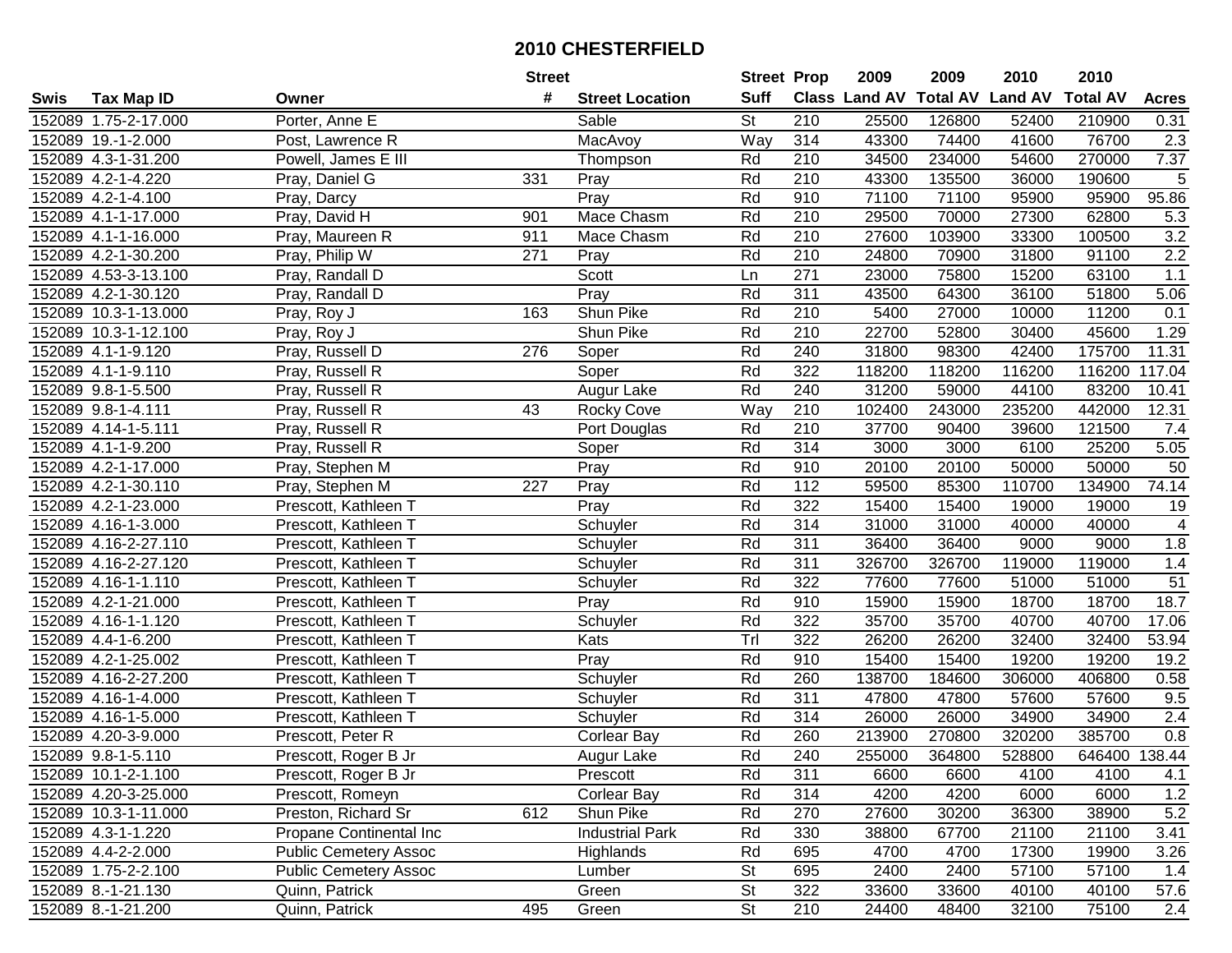|      |                       |                          | <b>Street</b>   |                        | <b>Street Prop</b>       |                  | 2009                 | 2009            | 2010           | 2010            |                |
|------|-----------------------|--------------------------|-----------------|------------------------|--------------------------|------------------|----------------------|-----------------|----------------|-----------------|----------------|
| Swis | <b>Tax Map ID</b>     | Owner                    | #               | <b>Street Location</b> | Suff                     |                  | <b>Class Land AV</b> | <b>Total AV</b> | <b>Land AV</b> | <b>Total AV</b> | <b>Acres</b>   |
|      | 152089 4.3-1-63.120   | Rabideau, Wayne          |                 | US Route 9             |                          | 220              | 13000                | 103800          | 26700          | 115600          | 0.5            |
|      | 152089 1.75-2-15.102  | Racette, Scott           |                 | Lumber                 | <b>St</b>                | 210              | 32500                | 192100          | 60400          | 226600          | 0.54           |
|      | 152089 1.75-2-15.210  | Racette, Scott A         |                 | First                  | St                       | 311              | 700                  | 700             | 10200          | 10200           | 0.14           |
|      | 152089 1.75-2-18.200  | Racette, Scott A         |                 | Sable                  | $\overline{\mathsf{St}}$ | 220              |                      |                 | 200            | 200             | 0.04           |
|      | 152089 1.75-2-16.000  | Racette, Scott A         |                 | First                  | <b>St</b>                | 270              | 8100                 | 30400           | 20000          | 30900           | 0.1            |
|      | 152089 4.20-3-40.000  | Raczynski, Michael R     |                 | Schuyler               | Rd                       | $\overline{210}$ | 28800                | 70000           | 60000          | 96400           | 0.5            |
|      | 152089 9.1-1-11.200   | Rafferty, Gerald         | 803             | Dugway                 | Rd                       | 210              | 28700                | 117700          | 36200          | 137200          | 3.16           |
|      | 152089 8.-1-1.200     | Ramirez, Jose E          |                 | <b>Burke</b>           | Rd                       | 322              | 43600                | 43600           | 35500          | 35500           | 35.52          |
|      | 152089 9.8-1-4.112    | Rankin, Kevin G          |                 | <b>Rocky Cove</b>      | Way                      | $\overline{210}$ | 107600               | 174400          | 208300         | 354200          | 7.42           |
|      | 152089 9.8-1-5.600    | Rankin, Michael D        | 328             | Augur Lake             | Rd                       | 240              | 36400                | 140900          | 51400          | 212800          | 24.82          |
|      | 152089 1.67-1-9.000   | Rankov, Stephen I        |                 | Lake                   | $\overline{\mathsf{St}}$ | 210              | 36600                | 101300          | 64000          | 113800          | 0.9            |
|      | 152089 1.75-1-21.002  | Ray James M              |                 | North                  | St                       | 311              | 32400                | 32400           | 31300          | 31300           | 1.21           |
|      | 152089 4.54-2-7.000   | Ray Jay Properties LLC   |                 | Chesterfield           | $\overline{St}$          | 449              | 52600                | 204300          | 182000         | 303700          | 20.6           |
|      | 152089 1.75-1-5.200   | Ray, James M             |                 | North                  | $\overline{\mathsf{St}}$ | 210              | 40900                | 95600           | 64200          | 120900          | 0.92           |
|      | 152089 4.3-1-40.200   | Ray, Joyce               | 10              | Thompson               | Rd                       | 210              | 27300                | 114300          | 39500          | 132100          | 2.3            |
|      | 152089 3.3-1-3.000    | Raymond, Gerard          | 600             | Dugway                 | Rd                       | 210              | 25100                | 108600          | 30800          | 105100          | 1.5            |
|      | 152089 3.3-1-4.000    | Raymond, Gerard V        |                 | Dugway                 | Rd                       | 311              | 20000                | 20000           | 22400          | 22400           | 4.28           |
|      | 152089 3.3-1-10.000   | Raymond, Patricia        |                 | Dugway                 | Rd                       | 210              | 17400                | 20800           | 19000          | 60100           | 6.33           |
|      | 152089 1.75-1-2.000   | Reals, Joan E            |                 | North                  | $\overline{\mathsf{St}}$ | 311              | 31600                | 31600           | 30400          | 30400           | 0.5            |
|      | 152089 4.3-1-61.000   | Reardon, Aimee J         |                 | US Route 9             |                          | 270              | 88200                | 98100           | 126100         | 140700          | 107.9          |
|      | 152089 10.12-1-10.000 | Recny, Thomas E          | 1031            | Highlands              | Rd                       | 240              | 111000               | 273700          | 157100         | 335800          | 76.8           |
|      | 152089 4.3-1-24.000   | Reed, Jesse              |                 | Front                  | <b>St</b>                | 210              | 16100                | 48800           | 13700          | 32800           | 0.6            |
|      | 152089 4.4-1-13.001   | Reese, Delores L         |                 | Highlands              | Rd                       | 314              | 2200                 | 2200            | 1500           | 1500            | $\mathbf{1}$   |
|      | 152089 4.3-1-85.100   | Regan, Mandy L           | 44              | Cinnamon               | Rdg                      | 210              | 15800                | 97100           | 26100          | 98600           | 0.5            |
|      | 152089 1.4-1-1.110    | Reid, Thomas W           |                 | Giddings               | Rd                       | 322              | 23300                | 23300           | 31500          | 31500           | 15             |
|      | 152089 1.4-1-1.200    | Reid, Thomas W           | 230             | Giddings               | Rd                       | 210              | 37500                | 172300          | 43500          | 182300          | 10             |
|      | 152089 4.2-1-13.120   | Reilly, John F           | 279             | Trembleau              | Rd                       | 210              | 29400                | 100700          | 37500          | 100400          | 8.5            |
|      | 152089 9.12-1-5.200   | Rein, Jeffrey            |                 | Augur Lake             | Rd                       | 210              | 101000               | 197600          | 157600         | 401700          | 2.25           |
|      | 152089 1.84-2-1.000   | Rennell, Charles L Jr    |                 | NYS Route 373          |                          | 260              | 33800                | 65000           | 61000          | 89400           | 0.6            |
|      | 152089 1.76-3-3.000   | Rennell, Dr Charles L Jr |                 | Lake                   | $\overline{\mathsf{St}}$ | 260              | 31600                | 166100          | 59600          | 119500          | 0.5            |
|      | 152089 1.75-2-23.100  | Rennell, Robert H        |                 | West                   | $\overline{\mathsf{St}}$ | 210              | 20100                | 83000           | 50800          | 114800          | 0.27           |
|      | 152089 4.3-1-74.000   | Rennie, Michael          | 13              | Cinnamon               | $\overline{Rdg}$         | 210              | 15000                | 85400           | 25500          | 97900           | 0.33           |
|      | 152089 4.20-3-42.100  | Reubold, Edward H        | $\overline{33}$ | Schuyler               | Rd                       | $\overline{210}$ | 29500                | 93600           | 58800          | 89600           | 0.47           |
|      | 152089 4.20-3-43.000  | Reubold, Edward H        |                 | Schuyler               | Rd                       | 270              | 27800                | 34600           | 62000          | 62400           | 0.7            |
|      | 152089 9.1-1-6.002    | Riani, Robert S          | 41              | Green                  | <b>St</b>                | 240              | 47000                | 134600          | 78300          | 184500          | 49.3           |
|      | 152089 9.8-1-1.000    | Rice, Kevin A            |                 | <b>Nichols</b>         | Rd                       | 260              | 98600                | 140300          | 249900         | 338600          | 2.93           |
|      | 152089 10.1-1-31.000  | Richman, Katherine K     |                 | Frontage               | Rd                       | 314              | 61200                | 61200           | 110700         | 110700          | $\overline{1}$ |
|      | 152089 4.2-1-38.200   | Rivard, Alain            |                 | NYS Route 373          |                          | 270              | 15900                | 27500           | 27700          | 33700           | 0.66           |
|      | 152089 19.-1-38.000   | Riznick, Scott T         |                 | <b>Trout Pond</b>      | Rd                       | 910              | 47900                | 47900           | 54800          | 54800           | 96.8           |
|      | 152089 19.-1-35.001   | Riznick, Scott T         |                 | <b>Trout Pond</b>      | Rd                       | 910              | 75300                | 75300           | 112600         | 112600          | 125.1          |
|      | 152089 10.3-1-33.114  | Robare, Francis W        |                 | NYS Route 22           |                          | 210              | 27200                | 27200           | 40900          | 167600          | 11.91          |
|      | 152089 4.3-1-60.000   | Robare, James            | 1335            | US Route 9             |                          | 210              | 13600                | 59800           | 12700          | 56300           | 0.3            |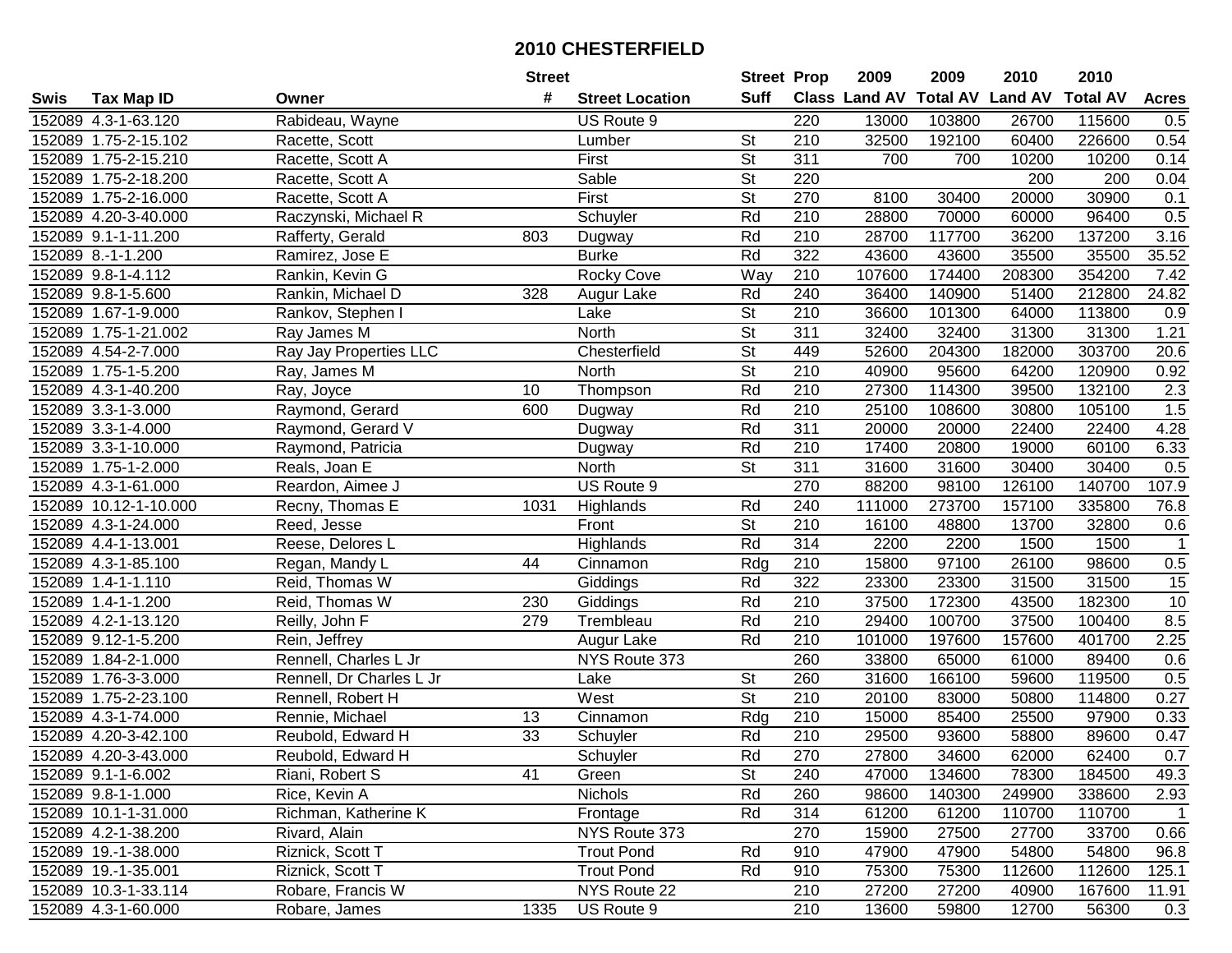|      |                       |                       | <b>Street</b> |                        | <b>Street Prop</b>       |                  | 2009   | 2009   | 2010                           | 2010            |                |
|------|-----------------------|-----------------------|---------------|------------------------|--------------------------|------------------|--------|--------|--------------------------------|-----------------|----------------|
| Swis | <b>Tax Map ID</b>     | Owner                 | #             | <b>Street Location</b> | <b>Suff</b>              |                  |        |        | Class Land AV Total AV Land AV | <b>Total AV</b> | <b>Acres</b>   |
|      | 152089 10.3-1-14.002  | Robare, Richard J     | 536           | Shun Pike              | Rd                       | 210              | 27300  | 97600  | 34200                          | 125900          | 3.8            |
|      | 152089 4.3-1-79.000   | Robare, Timothy S     | 32            | Cinnamon               | Rdg                      | 210              | 25200  | 135000 | 27100                          | 138700          | 0.57           |
|      | 152089 9.3-1-14.000   | Roberts, Earl J Sr    |               | Dog Hill               | Rd                       | 260              | 24400  | 24500  | 38500                          | 38500           | 38.5           |
|      | 152089 9.12-1-10.000  | Robertson, Clayton    |               | Randolph               | Rd                       | 260              | 42700  | 79000  | 63200                          | 86500           | 4.9            |
|      | 152089 4.20-2-4.000   | Robertson, Duncan G   |               | <b>Corlear Bay</b>     | Rd                       | 311              | 1800   | 1800   | 1000                           | 1000            | 0.2            |
|      | 152089 4.20-2-5.000   | Robertson, Duncan G   |               | <b>Corlear Bay</b>     | Rd                       | 311              | 1800   | 1800   | 1500                           | 1500            | 0.3            |
|      | 152089 8.-1-20.000    | Robins, Douglas       |               | Green                  | $\overline{\mathsf{St}}$ | 240              | 103500 | 195300 | 100000                         | 299100          | 108.7          |
|      | 152089 10.12-2-13.100 | Robinson, Susan MC    |               | Corlear Bay            | Rd                       | 260              | 265500 | 313100 | 374200                         | 465800          | 2.55           |
|      | 152089 9.8-1-2.000    | Roche, William        |               | <b>Nichols</b>         | Rd                       | $\overline{210}$ | 122800 | 334600 | 158900                         | 290900          | 0.8            |
|      | 152089 4.2-1-7.000    | Rock, Erin J          |               | NYS Route 373          |                          | 240              | 67400  | 140600 | 84000                          | 140000          | 55             |
|      | 152089 1.75-1-4.200   | Rock, James R         |               | North                  | <b>St</b>                | 210              | 29600  | 53000  | 58400                          | 82600           | 0.46           |
|      | 152089 5.5-3-16.000   | Rodgers, Ronald R     |               | <b>Waters Edge</b>     | Rd                       | 260              | 119800 | 210200 | 317700                         | 347600          | 0.76           |
|      | 152089 1.68-2-2.000   | Rogers Borderwalk Inc |               | Lake                   | $\overline{\mathsf{St}}$ | 311              | 20700  | 20700  | 178100                         | 178100          | 0.57           |
|      | 152089 1.68-2-1.500   | Rogers Borderwalk Inc |               | Lake                   | $\overline{\mathsf{St}}$ | 311              | 30500  | 30500  | 9700                           | 9700            | 0.27           |
|      | 152089 1.4-1-7.000    | Rogers Borderwalk Inc |               | NYS Route 373          |                          | 720              | 74300  | 617100 | 97600                          | 311700          | 24             |
|      | 152089 9.1-1-7.000    | Rogers, David         | 207           | LaMountain             | Rd                       | 210              | 25300  | 62500  | 32700                          | 78500           | 2.8            |
|      | 152089 9.2-1-19.100   | Rogers, David B       |               | Augur Lake             | Rd                       | 910              | 86600  | 86600  | 134000                         | 134000          | 134            |
|      | 152089 9.2-1-18.200   | Rogers, David B       |               | Augur Lake             | Rd                       | 910              | 23400  | 23400  | 29000                          | 29000           | 36.3           |
|      | 152089 9.2-1-17.000   | Rogers, David B       |               | Augur Lake             | Rd                       | 910              | 8000   | 8000   | 10000                          | 10000           | 12.5           |
|      | 152089 9.1-1-8.112    | Rogers, David B       |               | LaMountain             | Rd                       | 311              | 7100   | 7100   | 9600                           | 10100           | 9.62           |
|      | 152089 1.83-1-6.000   | Rohleder, Dana C      | 110           | NYS Route 373          |                          | $\overline{210}$ | 33600  | 151300 | 60900                          | 145600          | 0.59           |
|      | 152089 9.12-1-20.000  | Romanchuk, Donald M   | 4             | Heron                  | Pt                       | 210              | 119500 | 217000 | 159000                         | 244400          | 0.8            |
|      | 152089 10.8-2-11.000  | Rooney, Ann E         |               | <b>Bond</b>            | Rd                       | 312              | 87400  | 94100  | 233700                         | 245800          | 0.31           |
|      | 152089 4.20-3-37.000  | Root, Margaret G      |               | Legend                 | Ln                       | 210              | 44200  | 95900  | 47500                          | 104900          | $\overline{7}$ |
|      | 152089 4.3-1-39.000   | Ross, David           | 20            | Thompson               | Rd                       | $\overline{210}$ | 37500  | 157100 | 46200                          | 175200          | $6.8\,$        |
|      | 152089 4.14-1-11.000  | Rotelli, Raniere      |               | Mace Chasm             | Rd                       | 210              | 35300  | 152000 | 37100                          | 160000          | 5.72           |
|      | 152089 3.4-1-2.211    | Rothamel, Raymond     | 350           | Dugway                 | Rd                       | 240              | 41800  | 104200 | 43500                          | 85300           | 10.03          |
|      | 152089 9.1-1-19.000   | Ruff, John Jr         |               | Dugway                 | Rd                       | 910              | 23300  | 23300  | 17500                          | 17500           | 29.2           |
|      | 152089 1.76-2-6.000   | Rumney, Thomas A      |               | South                  | $\overline{\mathsf{St}}$ | 270              | 30700  | 61400  | 61000                          | 66100           | 0.6            |
|      | 152089 4.2-1-38.120   | Russell Robert J      | 428           | NYS Route 373          |                          | 582              | 23100  | 23100  | 12600                          | 19700           | 3              |
|      | 152089 10.8-2-32.000  | Russell, Richard A    |               | Harms                  | Way                      | 260              | 144000 | 202100 | 344900                         | 394100          | $\overline{1}$ |
|      | 152089 4.2-1-38.110   | Russell, Robert J     | 428           | NYS Route 373          |                          | 210              | 29100  | 88400  | 38600                          | 133600          | 6.7            |
|      | 152089 1.76-2-7.010   | Rutenberg, Elinor L   |               | First                  | $\overline{\mathsf{St}}$ | $\overline{210}$ | 31600  | 169000 | 60000                          | 147900          | 0.5            |
|      | 152089 9.1-1-13.000   | Ruzzo, Robert E       |               | Dugway                 | Rd                       | $\overline{312}$ | 24100  | 25300  | 32700                          | 35300           | 2.8            |
|      | 152089 8.-1-21.110    | Ryan, John J          |               | Green                  | <b>St</b>                | 322              | 30100  | 30100  | 36000                          | 36000           | 50             |
|      | 152089 4.20-3-26.100  | Ryan, Kathleen J      |               | <b>Corlear Bay</b>     | Rd                       | 311              | 24100  | 24100  | 54000                          | 54000           | 0.35           |
|      | 152089 4.20-4-13.000  | Ryan, Kathleen J      |               | <b>Corlear Bay</b>     | Rd                       | 311              | 100    | 100    | 19200                          | 19200           | 0.12           |
|      | 152089 4.20-4-16.000  | Ryan, Kathleen J      |               | <b>Corlear Bay</b>     | Rd                       | 311              | 3500   | 3500   | 20000                          | 20000           | 0.1            |
|      | 152089 4.4-1-33.214   | Ryan, Randall         | 316           | Port Douglas           | Rd                       | 210              | 39600  | 130600 | 41200                          | 154400          | 8.44           |
|      | 152089 4.4-1-22.000   | Ryan, Robert D        | 186           | Port Douglas           | Rd                       | 210              | 23900  | 87800  | 37800                          | 92600           | 1.2            |
|      | 152089 1.84-2-4.300   | Ryan, Ronald          | 356           | Trembleau              | Rd                       | 270              | 24500  | 45400  | 27200                          | 33300           | 0.36           |
|      | 152089 4.20-4-8.000   | Ryan, Wayne           |               | Corlear Bay            | Rd                       | 311              | 14700  | 14700  | 41500                          | 41500           | 0.4            |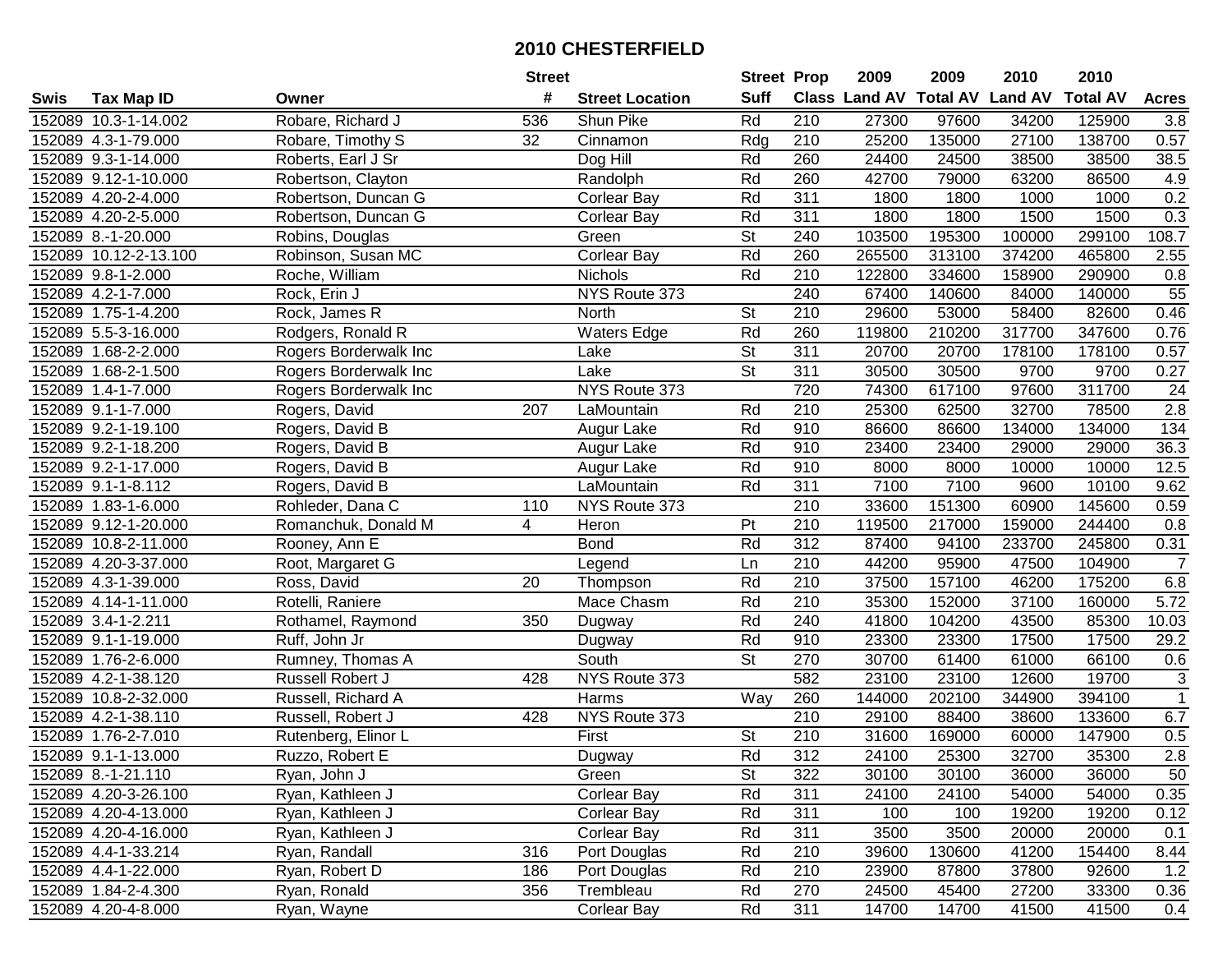| #<br><b>Suff</b><br><b>Total AV</b><br><b>Land AV</b><br>Class Land AV<br><b>Total AV</b><br><b>Acres</b><br><b>Tax Map ID</b><br><b>Street Location</b><br>Swis<br>Owner<br>Ryan, Wayne<br>29<br>Park<br>210<br>152089 4.20-3-45.000<br>113600<br>292100<br>263300<br>423900<br>0.3<br>Kessel<br><b>Gilbert Cameron</b><br>210<br>215500<br>152089 4.16-2-3.002<br>178800<br>332500<br>368400<br>0.4<br>Rytina, Steven<br>Ln<br>21.76<br>152089 4.1-1-20.100<br>Sackett, Mary B<br>341<br>Rd<br>240<br>43200<br>120100<br>61100<br>148700<br>Soper<br>152089 4.3-1-32.130<br>210<br>38100<br>55500<br>31500<br>84100<br>Salley, Victor D Jr<br>29<br>Rogers<br>Ln<br>$\mathbf 1$<br>Rd<br>107000<br>152089 3.4-1-4.100<br>Salmon, Richard W<br>134<br>240<br>45600<br>54000<br>156500<br>61<br>Dugway<br>Rd<br>35600<br>12.5<br>152089 4.2-1-14.000<br>Trembleau<br>240<br>162600<br>101500<br>230400<br>Sandberg, Roy H<br>$\overline{24}$<br>Gilbert Cameron<br>210<br>148100<br>485500<br>352700<br>657600<br>1.9<br>152089 4.16-2-1.200<br>Sanders, David<br>Ln<br>Santor KofC Council 4689 Inc<br>Rd<br>534<br>47000<br>199500<br>60900<br>424500<br>4.4<br>152089 4.3-1-66.800<br>Augur Lake<br>Rd<br>323<br>179500<br>179500<br>152089 4.16-2-20.000<br>Schuyler<br>333900<br>333900<br>1.81<br>Santor, Carmen E<br>Pill<br>260<br>66700<br>168700<br>152089 4.16-2-21.000<br>Santor, Carmen E<br>Row<br>43900<br>107900<br>0.06<br>Rd<br>210<br>13200<br>47600<br>152089 4.3-1-19.018<br>Sayward, Nelson G Sr<br>Dusty<br>14900<br>56100<br>0.45<br>Shun Pike<br>Rd<br>36500<br>152089 10.3-1-26.000<br>Sayward, Roy C Jr<br>210<br>132000<br>32400<br>167900<br>2.46<br>527<br>210<br>152089 10.3-1-2.100<br>US Route 9<br>31600<br>103900<br>37200<br>120200<br>5.8<br>Schafer, Phillip L<br>845<br>Rd<br>260<br>72900<br>2.1<br>152089 9.16-1-3.000<br>Schell, Ellen C<br>88100<br>63300<br>90600<br>Niesen<br>Mace Chasm<br>Rd<br>120<br>153200<br>113.47<br>152089 1.3-1-20.000<br>81500<br>155300<br>273500<br>Schermerhorn, Jon L<br>St<br>311<br>21500<br>21500<br>20700<br>20700<br>152089 1.75-1-9.000<br>0.3<br>Schilling, John<br>North<br>$\overline{210}$<br>Park<br>0.5<br>152089 4.20-3-13.120<br>Schnell, Richard L<br>174100<br>296000<br>322000<br>384800<br>Kessel<br>7.7<br>Rd<br>311<br>152089 3.4-1-6.000<br>28000<br>28000<br>27600<br>27600<br>Schoenig, Steven P<br>Augur Lake<br>53<br>Rd<br>322<br>152089 4.14-1-2.000<br>43100<br>43100<br>53000<br>53000<br>Schoenig, William G<br>Prospect<br>6.12<br>Rd<br>195700<br>152089 1.4-1-11.200<br>Schouten, Hans<br>210<br>30900<br>165000<br>37700<br>245<br>Giddings<br>Rd<br>Shun Pike<br>271<br>15800<br>46200<br>13700<br>27700<br>0.6<br>152089 10.3-1-32.000<br>Schultz, Beverly J<br>653<br><b>St</b><br>152089 1.75-1-7.000<br>Schwartz, Teresa E<br>North<br>210<br>21500<br>86900<br>52000<br>106100<br>0.3<br>7.9<br>Rd<br>260<br>99100<br>144900<br>152089 10.1-1-32.000<br>397<br>265300<br>321600<br>Segur, Ruth W<br>Frontage<br>Rd<br>210<br>5.65<br>152089 4.2-3-5.000<br>Soper<br>24400<br>416000<br>129700<br>429700<br>Semeraro, Thomas<br>Pill<br>6<br>$\overline{210}$<br>0.42<br>Row<br>141600<br>226000<br>238600<br>382500<br>152089 4.16-2-24.000<br>Shanley, Craig P<br>Pill<br>260<br>95900<br>140600<br>174100<br>0.2<br>152089 4.16-2-23.000<br>Shanley, Timothy W<br>Row<br>199400<br>1.3<br>152089 9.12-1-9.000<br>Rd<br>260<br>114700<br>162900<br>153200<br>Shaw, James B Jr<br>Randolph<br>213800<br>Rd<br>260<br>90600<br>139200<br>0.5<br>152089 9.12-1-35.000<br>137400<br>165900<br>Shaw, Robert B<br>Lewis<br>Rd<br>152089 9.8-1-5.200<br>323<br>240<br>43000<br>138100<br>53500<br>219100<br>24.45<br>Shay Donald R II<br>Augur Lake<br>Rd<br>311<br>63400<br>152089 4.20-3-1.000<br>Sheehey, Jo-Ann<br>103100<br>103100<br>63400<br>Schuyler<br>0.4<br>152089 4.20-3-2.000<br>Rd<br>$\overline{210}$<br>312900<br>340600<br>103000<br>240300<br>0.4<br>Sheehey, Jo-Ann<br>Schuyler<br>$\overline{\mathsf{St}}$<br>$\overline{210}$<br>45700<br>152089 1.75-1-1.200<br>118200<br>155400<br>1.8<br>Sheffer, James<br>50<br>North<br>69000<br>Rd<br>240<br>152089 3.3-1-8.100<br>36200<br>45500<br>Sheil, John F<br>111000<br>114100<br>16.5<br>Dugway<br>Rd<br>260<br>152089 4.16-2-13.000<br>Sherman, Thomas T<br>Schuyler<br>157100<br>209900<br>239500<br>269900<br>0.4<br>152089 20.3-1-2.000<br><b>Shirley Forrest Inc</b><br>NYS Route 22<br>910<br>68600<br>68600<br>81000<br>81000<br>139.7<br>152089 4.20-3-42.200<br>Shoff, Samuel<br>27<br>Rd<br>210<br>24200<br>85500<br>50000<br>101100<br>0.25<br>Schuyler<br>Siegel-Marcus, Frances R<br><b>St</b><br>50800<br>141900<br>152089 8.-1-4.202<br>Green<br>240<br>125700<br>58600<br>29.55<br>21<br>152089 4.3-1-4.000<br>Simpson, Richard A Jr<br>Ln<br>210<br>10300<br>10000<br>40300<br>0.2<br>Doty<br>43800<br>Singleton, John E<br><b>St</b><br>210<br>152089 1.84-1-2.000<br>Lake<br>41000<br>137600<br>113800<br>181500<br>$\overline{1}$<br>St<br>270<br>24600<br>0.26<br>152089 1.75-1-13.200<br>Sitts, Marilyn<br>Washington<br>72800<br>50400<br>78700<br>260<br>152089 19.-1-11.000<br>Skinner, Scott<br><b>Trout Pond</b><br>Rd<br>11900<br>36600<br>25300<br>58100<br>0.3<br>152089 10.12-2-6.000<br>Rd<br>260<br>Smith, Douglas G<br>31200<br>92800<br>61000<br>247600<br>0.6 |  | <b>Street</b> |                     | <b>Street Prop</b> | 2009 | 2009 | 2010 | 2010 |  |
|-------------------------------------------------------------------------------------------------------------------------------------------------------------------------------------------------------------------------------------------------------------------------------------------------------------------------------------------------------------------------------------------------------------------------------------------------------------------------------------------------------------------------------------------------------------------------------------------------------------------------------------------------------------------------------------------------------------------------------------------------------------------------------------------------------------------------------------------------------------------------------------------------------------------------------------------------------------------------------------------------------------------------------------------------------------------------------------------------------------------------------------------------------------------------------------------------------------------------------------------------------------------------------------------------------------------------------------------------------------------------------------------------------------------------------------------------------------------------------------------------------------------------------------------------------------------------------------------------------------------------------------------------------------------------------------------------------------------------------------------------------------------------------------------------------------------------------------------------------------------------------------------------------------------------------------------------------------------------------------------------------------------------------------------------------------------------------------------------------------------------------------------------------------------------------------------------------------------------------------------------------------------------------------------------------------------------------------------------------------------------------------------------------------------------------------------------------------------------------------------------------------------------------------------------------------------------------------------------------------------------------------------------------------------------------------------------------------------------------------------------------------------------------------------------------------------------------------------------------------------------------------------------------------------------------------------------------------------------------------------------------------------------------------------------------------------------------------------------------------------------------------------------------------------------------------------------------------------------------------------------------------------------------------------------------------------------------------------------------------------------------------------------------------------------------------------------------------------------------------------------------------------------------------------------------------------------------------------------------------------------------------------------------------------------------------------------------------------------------------------------------------------------------------------------------------------------------------------------------------------------------------------------------------------------------------------------------------------------------------------------------------------------------------------------------------------------------------------------------------------------------------------------------------------------------------------------------------------------------------------------------------------------------------------------------------------------------------------------------------------------------------------------------------------------------------------------------------------------------------------------------------------------------------------------------------------------------------------------------------------------------------------------------------------------------------------------------------------------------------------------------------------------------------------------------------------------------------------------------------------------------------------------------------------------------------------------------------------------------------------------------------------------------------------------------------------------------------------------------------------------------------------------------------------------------------------------------------------------------------------------------------------------------------------------------------------------------------------------------------------------------------|--|---------------|---------------------|--------------------|------|------|------|------|--|
|                                                                                                                                                                                                                                                                                                                                                                                                                                                                                                                                                                                                                                                                                                                                                                                                                                                                                                                                                                                                                                                                                                                                                                                                                                                                                                                                                                                                                                                                                                                                                                                                                                                                                                                                                                                                                                                                                                                                                                                                                                                                                                                                                                                                                                                                                                                                                                                                                                                                                                                                                                                                                                                                                                                                                                                                                                                                                                                                                                                                                                                                                                                                                                                                                                                                                                                                                                                                                                                                                                                                                                                                                                                                                                                                                                                                                                                                                                                                                                                                                                                                                                                                                                                                                                                                                                                                                                                                                                                                                                                                                                                                                                                                                                                                                                                                                                                                                                                                                                                                                                                                                                                                                                                                                                                                                                                                                                                     |  |               |                     |                    |      |      |      |      |  |
|                                                                                                                                                                                                                                                                                                                                                                                                                                                                                                                                                                                                                                                                                                                                                                                                                                                                                                                                                                                                                                                                                                                                                                                                                                                                                                                                                                                                                                                                                                                                                                                                                                                                                                                                                                                                                                                                                                                                                                                                                                                                                                                                                                                                                                                                                                                                                                                                                                                                                                                                                                                                                                                                                                                                                                                                                                                                                                                                                                                                                                                                                                                                                                                                                                                                                                                                                                                                                                                                                                                                                                                                                                                                                                                                                                                                                                                                                                                                                                                                                                                                                                                                                                                                                                                                                                                                                                                                                                                                                                                                                                                                                                                                                                                                                                                                                                                                                                                                                                                                                                                                                                                                                                                                                                                                                                                                                                                     |  |               |                     |                    |      |      |      |      |  |
|                                                                                                                                                                                                                                                                                                                                                                                                                                                                                                                                                                                                                                                                                                                                                                                                                                                                                                                                                                                                                                                                                                                                                                                                                                                                                                                                                                                                                                                                                                                                                                                                                                                                                                                                                                                                                                                                                                                                                                                                                                                                                                                                                                                                                                                                                                                                                                                                                                                                                                                                                                                                                                                                                                                                                                                                                                                                                                                                                                                                                                                                                                                                                                                                                                                                                                                                                                                                                                                                                                                                                                                                                                                                                                                                                                                                                                                                                                                                                                                                                                                                                                                                                                                                                                                                                                                                                                                                                                                                                                                                                                                                                                                                                                                                                                                                                                                                                                                                                                                                                                                                                                                                                                                                                                                                                                                                                                                     |  |               |                     |                    |      |      |      |      |  |
|                                                                                                                                                                                                                                                                                                                                                                                                                                                                                                                                                                                                                                                                                                                                                                                                                                                                                                                                                                                                                                                                                                                                                                                                                                                                                                                                                                                                                                                                                                                                                                                                                                                                                                                                                                                                                                                                                                                                                                                                                                                                                                                                                                                                                                                                                                                                                                                                                                                                                                                                                                                                                                                                                                                                                                                                                                                                                                                                                                                                                                                                                                                                                                                                                                                                                                                                                                                                                                                                                                                                                                                                                                                                                                                                                                                                                                                                                                                                                                                                                                                                                                                                                                                                                                                                                                                                                                                                                                                                                                                                                                                                                                                                                                                                                                                                                                                                                                                                                                                                                                                                                                                                                                                                                                                                                                                                                                                     |  |               |                     |                    |      |      |      |      |  |
|                                                                                                                                                                                                                                                                                                                                                                                                                                                                                                                                                                                                                                                                                                                                                                                                                                                                                                                                                                                                                                                                                                                                                                                                                                                                                                                                                                                                                                                                                                                                                                                                                                                                                                                                                                                                                                                                                                                                                                                                                                                                                                                                                                                                                                                                                                                                                                                                                                                                                                                                                                                                                                                                                                                                                                                                                                                                                                                                                                                                                                                                                                                                                                                                                                                                                                                                                                                                                                                                                                                                                                                                                                                                                                                                                                                                                                                                                                                                                                                                                                                                                                                                                                                                                                                                                                                                                                                                                                                                                                                                                                                                                                                                                                                                                                                                                                                                                                                                                                                                                                                                                                                                                                                                                                                                                                                                                                                     |  |               |                     |                    |      |      |      |      |  |
|                                                                                                                                                                                                                                                                                                                                                                                                                                                                                                                                                                                                                                                                                                                                                                                                                                                                                                                                                                                                                                                                                                                                                                                                                                                                                                                                                                                                                                                                                                                                                                                                                                                                                                                                                                                                                                                                                                                                                                                                                                                                                                                                                                                                                                                                                                                                                                                                                                                                                                                                                                                                                                                                                                                                                                                                                                                                                                                                                                                                                                                                                                                                                                                                                                                                                                                                                                                                                                                                                                                                                                                                                                                                                                                                                                                                                                                                                                                                                                                                                                                                                                                                                                                                                                                                                                                                                                                                                                                                                                                                                                                                                                                                                                                                                                                                                                                                                                                                                                                                                                                                                                                                                                                                                                                                                                                                                                                     |  |               |                     |                    |      |      |      |      |  |
|                                                                                                                                                                                                                                                                                                                                                                                                                                                                                                                                                                                                                                                                                                                                                                                                                                                                                                                                                                                                                                                                                                                                                                                                                                                                                                                                                                                                                                                                                                                                                                                                                                                                                                                                                                                                                                                                                                                                                                                                                                                                                                                                                                                                                                                                                                                                                                                                                                                                                                                                                                                                                                                                                                                                                                                                                                                                                                                                                                                                                                                                                                                                                                                                                                                                                                                                                                                                                                                                                                                                                                                                                                                                                                                                                                                                                                                                                                                                                                                                                                                                                                                                                                                                                                                                                                                                                                                                                                                                                                                                                                                                                                                                                                                                                                                                                                                                                                                                                                                                                                                                                                                                                                                                                                                                                                                                                                                     |  |               |                     |                    |      |      |      |      |  |
|                                                                                                                                                                                                                                                                                                                                                                                                                                                                                                                                                                                                                                                                                                                                                                                                                                                                                                                                                                                                                                                                                                                                                                                                                                                                                                                                                                                                                                                                                                                                                                                                                                                                                                                                                                                                                                                                                                                                                                                                                                                                                                                                                                                                                                                                                                                                                                                                                                                                                                                                                                                                                                                                                                                                                                                                                                                                                                                                                                                                                                                                                                                                                                                                                                                                                                                                                                                                                                                                                                                                                                                                                                                                                                                                                                                                                                                                                                                                                                                                                                                                                                                                                                                                                                                                                                                                                                                                                                                                                                                                                                                                                                                                                                                                                                                                                                                                                                                                                                                                                                                                                                                                                                                                                                                                                                                                                                                     |  |               |                     |                    |      |      |      |      |  |
|                                                                                                                                                                                                                                                                                                                                                                                                                                                                                                                                                                                                                                                                                                                                                                                                                                                                                                                                                                                                                                                                                                                                                                                                                                                                                                                                                                                                                                                                                                                                                                                                                                                                                                                                                                                                                                                                                                                                                                                                                                                                                                                                                                                                                                                                                                                                                                                                                                                                                                                                                                                                                                                                                                                                                                                                                                                                                                                                                                                                                                                                                                                                                                                                                                                                                                                                                                                                                                                                                                                                                                                                                                                                                                                                                                                                                                                                                                                                                                                                                                                                                                                                                                                                                                                                                                                                                                                                                                                                                                                                                                                                                                                                                                                                                                                                                                                                                                                                                                                                                                                                                                                                                                                                                                                                                                                                                                                     |  |               |                     |                    |      |      |      |      |  |
|                                                                                                                                                                                                                                                                                                                                                                                                                                                                                                                                                                                                                                                                                                                                                                                                                                                                                                                                                                                                                                                                                                                                                                                                                                                                                                                                                                                                                                                                                                                                                                                                                                                                                                                                                                                                                                                                                                                                                                                                                                                                                                                                                                                                                                                                                                                                                                                                                                                                                                                                                                                                                                                                                                                                                                                                                                                                                                                                                                                                                                                                                                                                                                                                                                                                                                                                                                                                                                                                                                                                                                                                                                                                                                                                                                                                                                                                                                                                                                                                                                                                                                                                                                                                                                                                                                                                                                                                                                                                                                                                                                                                                                                                                                                                                                                                                                                                                                                                                                                                                                                                                                                                                                                                                                                                                                                                                                                     |  |               |                     |                    |      |      |      |      |  |
|                                                                                                                                                                                                                                                                                                                                                                                                                                                                                                                                                                                                                                                                                                                                                                                                                                                                                                                                                                                                                                                                                                                                                                                                                                                                                                                                                                                                                                                                                                                                                                                                                                                                                                                                                                                                                                                                                                                                                                                                                                                                                                                                                                                                                                                                                                                                                                                                                                                                                                                                                                                                                                                                                                                                                                                                                                                                                                                                                                                                                                                                                                                                                                                                                                                                                                                                                                                                                                                                                                                                                                                                                                                                                                                                                                                                                                                                                                                                                                                                                                                                                                                                                                                                                                                                                                                                                                                                                                                                                                                                                                                                                                                                                                                                                                                                                                                                                                                                                                                                                                                                                                                                                                                                                                                                                                                                                                                     |  |               |                     |                    |      |      |      |      |  |
|                                                                                                                                                                                                                                                                                                                                                                                                                                                                                                                                                                                                                                                                                                                                                                                                                                                                                                                                                                                                                                                                                                                                                                                                                                                                                                                                                                                                                                                                                                                                                                                                                                                                                                                                                                                                                                                                                                                                                                                                                                                                                                                                                                                                                                                                                                                                                                                                                                                                                                                                                                                                                                                                                                                                                                                                                                                                                                                                                                                                                                                                                                                                                                                                                                                                                                                                                                                                                                                                                                                                                                                                                                                                                                                                                                                                                                                                                                                                                                                                                                                                                                                                                                                                                                                                                                                                                                                                                                                                                                                                                                                                                                                                                                                                                                                                                                                                                                                                                                                                                                                                                                                                                                                                                                                                                                                                                                                     |  |               |                     |                    |      |      |      |      |  |
|                                                                                                                                                                                                                                                                                                                                                                                                                                                                                                                                                                                                                                                                                                                                                                                                                                                                                                                                                                                                                                                                                                                                                                                                                                                                                                                                                                                                                                                                                                                                                                                                                                                                                                                                                                                                                                                                                                                                                                                                                                                                                                                                                                                                                                                                                                                                                                                                                                                                                                                                                                                                                                                                                                                                                                                                                                                                                                                                                                                                                                                                                                                                                                                                                                                                                                                                                                                                                                                                                                                                                                                                                                                                                                                                                                                                                                                                                                                                                                                                                                                                                                                                                                                                                                                                                                                                                                                                                                                                                                                                                                                                                                                                                                                                                                                                                                                                                                                                                                                                                                                                                                                                                                                                                                                                                                                                                                                     |  |               |                     |                    |      |      |      |      |  |
|                                                                                                                                                                                                                                                                                                                                                                                                                                                                                                                                                                                                                                                                                                                                                                                                                                                                                                                                                                                                                                                                                                                                                                                                                                                                                                                                                                                                                                                                                                                                                                                                                                                                                                                                                                                                                                                                                                                                                                                                                                                                                                                                                                                                                                                                                                                                                                                                                                                                                                                                                                                                                                                                                                                                                                                                                                                                                                                                                                                                                                                                                                                                                                                                                                                                                                                                                                                                                                                                                                                                                                                                                                                                                                                                                                                                                                                                                                                                                                                                                                                                                                                                                                                                                                                                                                                                                                                                                                                                                                                                                                                                                                                                                                                                                                                                                                                                                                                                                                                                                                                                                                                                                                                                                                                                                                                                                                                     |  |               |                     |                    |      |      |      |      |  |
|                                                                                                                                                                                                                                                                                                                                                                                                                                                                                                                                                                                                                                                                                                                                                                                                                                                                                                                                                                                                                                                                                                                                                                                                                                                                                                                                                                                                                                                                                                                                                                                                                                                                                                                                                                                                                                                                                                                                                                                                                                                                                                                                                                                                                                                                                                                                                                                                                                                                                                                                                                                                                                                                                                                                                                                                                                                                                                                                                                                                                                                                                                                                                                                                                                                                                                                                                                                                                                                                                                                                                                                                                                                                                                                                                                                                                                                                                                                                                                                                                                                                                                                                                                                                                                                                                                                                                                                                                                                                                                                                                                                                                                                                                                                                                                                                                                                                                                                                                                                                                                                                                                                                                                                                                                                                                                                                                                                     |  |               |                     |                    |      |      |      |      |  |
|                                                                                                                                                                                                                                                                                                                                                                                                                                                                                                                                                                                                                                                                                                                                                                                                                                                                                                                                                                                                                                                                                                                                                                                                                                                                                                                                                                                                                                                                                                                                                                                                                                                                                                                                                                                                                                                                                                                                                                                                                                                                                                                                                                                                                                                                                                                                                                                                                                                                                                                                                                                                                                                                                                                                                                                                                                                                                                                                                                                                                                                                                                                                                                                                                                                                                                                                                                                                                                                                                                                                                                                                                                                                                                                                                                                                                                                                                                                                                                                                                                                                                                                                                                                                                                                                                                                                                                                                                                                                                                                                                                                                                                                                                                                                                                                                                                                                                                                                                                                                                                                                                                                                                                                                                                                                                                                                                                                     |  |               |                     |                    |      |      |      |      |  |
|                                                                                                                                                                                                                                                                                                                                                                                                                                                                                                                                                                                                                                                                                                                                                                                                                                                                                                                                                                                                                                                                                                                                                                                                                                                                                                                                                                                                                                                                                                                                                                                                                                                                                                                                                                                                                                                                                                                                                                                                                                                                                                                                                                                                                                                                                                                                                                                                                                                                                                                                                                                                                                                                                                                                                                                                                                                                                                                                                                                                                                                                                                                                                                                                                                                                                                                                                                                                                                                                                                                                                                                                                                                                                                                                                                                                                                                                                                                                                                                                                                                                                                                                                                                                                                                                                                                                                                                                                                                                                                                                                                                                                                                                                                                                                                                                                                                                                                                                                                                                                                                                                                                                                                                                                                                                                                                                                                                     |  |               |                     |                    |      |      |      |      |  |
|                                                                                                                                                                                                                                                                                                                                                                                                                                                                                                                                                                                                                                                                                                                                                                                                                                                                                                                                                                                                                                                                                                                                                                                                                                                                                                                                                                                                                                                                                                                                                                                                                                                                                                                                                                                                                                                                                                                                                                                                                                                                                                                                                                                                                                                                                                                                                                                                                                                                                                                                                                                                                                                                                                                                                                                                                                                                                                                                                                                                                                                                                                                                                                                                                                                                                                                                                                                                                                                                                                                                                                                                                                                                                                                                                                                                                                                                                                                                                                                                                                                                                                                                                                                                                                                                                                                                                                                                                                                                                                                                                                                                                                                                                                                                                                                                                                                                                                                                                                                                                                                                                                                                                                                                                                                                                                                                                                                     |  |               |                     |                    |      |      |      |      |  |
|                                                                                                                                                                                                                                                                                                                                                                                                                                                                                                                                                                                                                                                                                                                                                                                                                                                                                                                                                                                                                                                                                                                                                                                                                                                                                                                                                                                                                                                                                                                                                                                                                                                                                                                                                                                                                                                                                                                                                                                                                                                                                                                                                                                                                                                                                                                                                                                                                                                                                                                                                                                                                                                                                                                                                                                                                                                                                                                                                                                                                                                                                                                                                                                                                                                                                                                                                                                                                                                                                                                                                                                                                                                                                                                                                                                                                                                                                                                                                                                                                                                                                                                                                                                                                                                                                                                                                                                                                                                                                                                                                                                                                                                                                                                                                                                                                                                                                                                                                                                                                                                                                                                                                                                                                                                                                                                                                                                     |  |               |                     |                    |      |      |      |      |  |
|                                                                                                                                                                                                                                                                                                                                                                                                                                                                                                                                                                                                                                                                                                                                                                                                                                                                                                                                                                                                                                                                                                                                                                                                                                                                                                                                                                                                                                                                                                                                                                                                                                                                                                                                                                                                                                                                                                                                                                                                                                                                                                                                                                                                                                                                                                                                                                                                                                                                                                                                                                                                                                                                                                                                                                                                                                                                                                                                                                                                                                                                                                                                                                                                                                                                                                                                                                                                                                                                                                                                                                                                                                                                                                                                                                                                                                                                                                                                                                                                                                                                                                                                                                                                                                                                                                                                                                                                                                                                                                                                                                                                                                                                                                                                                                                                                                                                                                                                                                                                                                                                                                                                                                                                                                                                                                                                                                                     |  |               |                     |                    |      |      |      |      |  |
|                                                                                                                                                                                                                                                                                                                                                                                                                                                                                                                                                                                                                                                                                                                                                                                                                                                                                                                                                                                                                                                                                                                                                                                                                                                                                                                                                                                                                                                                                                                                                                                                                                                                                                                                                                                                                                                                                                                                                                                                                                                                                                                                                                                                                                                                                                                                                                                                                                                                                                                                                                                                                                                                                                                                                                                                                                                                                                                                                                                                                                                                                                                                                                                                                                                                                                                                                                                                                                                                                                                                                                                                                                                                                                                                                                                                                                                                                                                                                                                                                                                                                                                                                                                                                                                                                                                                                                                                                                                                                                                                                                                                                                                                                                                                                                                                                                                                                                                                                                                                                                                                                                                                                                                                                                                                                                                                                                                     |  |               |                     |                    |      |      |      |      |  |
|                                                                                                                                                                                                                                                                                                                                                                                                                                                                                                                                                                                                                                                                                                                                                                                                                                                                                                                                                                                                                                                                                                                                                                                                                                                                                                                                                                                                                                                                                                                                                                                                                                                                                                                                                                                                                                                                                                                                                                                                                                                                                                                                                                                                                                                                                                                                                                                                                                                                                                                                                                                                                                                                                                                                                                                                                                                                                                                                                                                                                                                                                                                                                                                                                                                                                                                                                                                                                                                                                                                                                                                                                                                                                                                                                                                                                                                                                                                                                                                                                                                                                                                                                                                                                                                                                                                                                                                                                                                                                                                                                                                                                                                                                                                                                                                                                                                                                                                                                                                                                                                                                                                                                                                                                                                                                                                                                                                     |  |               |                     |                    |      |      |      |      |  |
|                                                                                                                                                                                                                                                                                                                                                                                                                                                                                                                                                                                                                                                                                                                                                                                                                                                                                                                                                                                                                                                                                                                                                                                                                                                                                                                                                                                                                                                                                                                                                                                                                                                                                                                                                                                                                                                                                                                                                                                                                                                                                                                                                                                                                                                                                                                                                                                                                                                                                                                                                                                                                                                                                                                                                                                                                                                                                                                                                                                                                                                                                                                                                                                                                                                                                                                                                                                                                                                                                                                                                                                                                                                                                                                                                                                                                                                                                                                                                                                                                                                                                                                                                                                                                                                                                                                                                                                                                                                                                                                                                                                                                                                                                                                                                                                                                                                                                                                                                                                                                                                                                                                                                                                                                                                                                                                                                                                     |  |               |                     |                    |      |      |      |      |  |
|                                                                                                                                                                                                                                                                                                                                                                                                                                                                                                                                                                                                                                                                                                                                                                                                                                                                                                                                                                                                                                                                                                                                                                                                                                                                                                                                                                                                                                                                                                                                                                                                                                                                                                                                                                                                                                                                                                                                                                                                                                                                                                                                                                                                                                                                                                                                                                                                                                                                                                                                                                                                                                                                                                                                                                                                                                                                                                                                                                                                                                                                                                                                                                                                                                                                                                                                                                                                                                                                                                                                                                                                                                                                                                                                                                                                                                                                                                                                                                                                                                                                                                                                                                                                                                                                                                                                                                                                                                                                                                                                                                                                                                                                                                                                                                                                                                                                                                                                                                                                                                                                                                                                                                                                                                                                                                                                                                                     |  |               |                     |                    |      |      |      |      |  |
|                                                                                                                                                                                                                                                                                                                                                                                                                                                                                                                                                                                                                                                                                                                                                                                                                                                                                                                                                                                                                                                                                                                                                                                                                                                                                                                                                                                                                                                                                                                                                                                                                                                                                                                                                                                                                                                                                                                                                                                                                                                                                                                                                                                                                                                                                                                                                                                                                                                                                                                                                                                                                                                                                                                                                                                                                                                                                                                                                                                                                                                                                                                                                                                                                                                                                                                                                                                                                                                                                                                                                                                                                                                                                                                                                                                                                                                                                                                                                                                                                                                                                                                                                                                                                                                                                                                                                                                                                                                                                                                                                                                                                                                                                                                                                                                                                                                                                                                                                                                                                                                                                                                                                                                                                                                                                                                                                                                     |  |               |                     |                    |      |      |      |      |  |
|                                                                                                                                                                                                                                                                                                                                                                                                                                                                                                                                                                                                                                                                                                                                                                                                                                                                                                                                                                                                                                                                                                                                                                                                                                                                                                                                                                                                                                                                                                                                                                                                                                                                                                                                                                                                                                                                                                                                                                                                                                                                                                                                                                                                                                                                                                                                                                                                                                                                                                                                                                                                                                                                                                                                                                                                                                                                                                                                                                                                                                                                                                                                                                                                                                                                                                                                                                                                                                                                                                                                                                                                                                                                                                                                                                                                                                                                                                                                                                                                                                                                                                                                                                                                                                                                                                                                                                                                                                                                                                                                                                                                                                                                                                                                                                                                                                                                                                                                                                                                                                                                                                                                                                                                                                                                                                                                                                                     |  |               |                     |                    |      |      |      |      |  |
|                                                                                                                                                                                                                                                                                                                                                                                                                                                                                                                                                                                                                                                                                                                                                                                                                                                                                                                                                                                                                                                                                                                                                                                                                                                                                                                                                                                                                                                                                                                                                                                                                                                                                                                                                                                                                                                                                                                                                                                                                                                                                                                                                                                                                                                                                                                                                                                                                                                                                                                                                                                                                                                                                                                                                                                                                                                                                                                                                                                                                                                                                                                                                                                                                                                                                                                                                                                                                                                                                                                                                                                                                                                                                                                                                                                                                                                                                                                                                                                                                                                                                                                                                                                                                                                                                                                                                                                                                                                                                                                                                                                                                                                                                                                                                                                                                                                                                                                                                                                                                                                                                                                                                                                                                                                                                                                                                                                     |  |               |                     |                    |      |      |      |      |  |
|                                                                                                                                                                                                                                                                                                                                                                                                                                                                                                                                                                                                                                                                                                                                                                                                                                                                                                                                                                                                                                                                                                                                                                                                                                                                                                                                                                                                                                                                                                                                                                                                                                                                                                                                                                                                                                                                                                                                                                                                                                                                                                                                                                                                                                                                                                                                                                                                                                                                                                                                                                                                                                                                                                                                                                                                                                                                                                                                                                                                                                                                                                                                                                                                                                                                                                                                                                                                                                                                                                                                                                                                                                                                                                                                                                                                                                                                                                                                                                                                                                                                                                                                                                                                                                                                                                                                                                                                                                                                                                                                                                                                                                                                                                                                                                                                                                                                                                                                                                                                                                                                                                                                                                                                                                                                                                                                                                                     |  |               |                     |                    |      |      |      |      |  |
|                                                                                                                                                                                                                                                                                                                                                                                                                                                                                                                                                                                                                                                                                                                                                                                                                                                                                                                                                                                                                                                                                                                                                                                                                                                                                                                                                                                                                                                                                                                                                                                                                                                                                                                                                                                                                                                                                                                                                                                                                                                                                                                                                                                                                                                                                                                                                                                                                                                                                                                                                                                                                                                                                                                                                                                                                                                                                                                                                                                                                                                                                                                                                                                                                                                                                                                                                                                                                                                                                                                                                                                                                                                                                                                                                                                                                                                                                                                                                                                                                                                                                                                                                                                                                                                                                                                                                                                                                                                                                                                                                                                                                                                                                                                                                                                                                                                                                                                                                                                                                                                                                                                                                                                                                                                                                                                                                                                     |  |               |                     |                    |      |      |      |      |  |
|                                                                                                                                                                                                                                                                                                                                                                                                                                                                                                                                                                                                                                                                                                                                                                                                                                                                                                                                                                                                                                                                                                                                                                                                                                                                                                                                                                                                                                                                                                                                                                                                                                                                                                                                                                                                                                                                                                                                                                                                                                                                                                                                                                                                                                                                                                                                                                                                                                                                                                                                                                                                                                                                                                                                                                                                                                                                                                                                                                                                                                                                                                                                                                                                                                                                                                                                                                                                                                                                                                                                                                                                                                                                                                                                                                                                                                                                                                                                                                                                                                                                                                                                                                                                                                                                                                                                                                                                                                                                                                                                                                                                                                                                                                                                                                                                                                                                                                                                                                                                                                                                                                                                                                                                                                                                                                                                                                                     |  |               |                     |                    |      |      |      |      |  |
|                                                                                                                                                                                                                                                                                                                                                                                                                                                                                                                                                                                                                                                                                                                                                                                                                                                                                                                                                                                                                                                                                                                                                                                                                                                                                                                                                                                                                                                                                                                                                                                                                                                                                                                                                                                                                                                                                                                                                                                                                                                                                                                                                                                                                                                                                                                                                                                                                                                                                                                                                                                                                                                                                                                                                                                                                                                                                                                                                                                                                                                                                                                                                                                                                                                                                                                                                                                                                                                                                                                                                                                                                                                                                                                                                                                                                                                                                                                                                                                                                                                                                                                                                                                                                                                                                                                                                                                                                                                                                                                                                                                                                                                                                                                                                                                                                                                                                                                                                                                                                                                                                                                                                                                                                                                                                                                                                                                     |  |               |                     |                    |      |      |      |      |  |
|                                                                                                                                                                                                                                                                                                                                                                                                                                                                                                                                                                                                                                                                                                                                                                                                                                                                                                                                                                                                                                                                                                                                                                                                                                                                                                                                                                                                                                                                                                                                                                                                                                                                                                                                                                                                                                                                                                                                                                                                                                                                                                                                                                                                                                                                                                                                                                                                                                                                                                                                                                                                                                                                                                                                                                                                                                                                                                                                                                                                                                                                                                                                                                                                                                                                                                                                                                                                                                                                                                                                                                                                                                                                                                                                                                                                                                                                                                                                                                                                                                                                                                                                                                                                                                                                                                                                                                                                                                                                                                                                                                                                                                                                                                                                                                                                                                                                                                                                                                                                                                                                                                                                                                                                                                                                                                                                                                                     |  |               |                     |                    |      |      |      |      |  |
|                                                                                                                                                                                                                                                                                                                                                                                                                                                                                                                                                                                                                                                                                                                                                                                                                                                                                                                                                                                                                                                                                                                                                                                                                                                                                                                                                                                                                                                                                                                                                                                                                                                                                                                                                                                                                                                                                                                                                                                                                                                                                                                                                                                                                                                                                                                                                                                                                                                                                                                                                                                                                                                                                                                                                                                                                                                                                                                                                                                                                                                                                                                                                                                                                                                                                                                                                                                                                                                                                                                                                                                                                                                                                                                                                                                                                                                                                                                                                                                                                                                                                                                                                                                                                                                                                                                                                                                                                                                                                                                                                                                                                                                                                                                                                                                                                                                                                                                                                                                                                                                                                                                                                                                                                                                                                                                                                                                     |  |               |                     |                    |      |      |      |      |  |
|                                                                                                                                                                                                                                                                                                                                                                                                                                                                                                                                                                                                                                                                                                                                                                                                                                                                                                                                                                                                                                                                                                                                                                                                                                                                                                                                                                                                                                                                                                                                                                                                                                                                                                                                                                                                                                                                                                                                                                                                                                                                                                                                                                                                                                                                                                                                                                                                                                                                                                                                                                                                                                                                                                                                                                                                                                                                                                                                                                                                                                                                                                                                                                                                                                                                                                                                                                                                                                                                                                                                                                                                                                                                                                                                                                                                                                                                                                                                                                                                                                                                                                                                                                                                                                                                                                                                                                                                                                                                                                                                                                                                                                                                                                                                                                                                                                                                                                                                                                                                                                                                                                                                                                                                                                                                                                                                                                                     |  |               |                     |                    |      |      |      |      |  |
|                                                                                                                                                                                                                                                                                                                                                                                                                                                                                                                                                                                                                                                                                                                                                                                                                                                                                                                                                                                                                                                                                                                                                                                                                                                                                                                                                                                                                                                                                                                                                                                                                                                                                                                                                                                                                                                                                                                                                                                                                                                                                                                                                                                                                                                                                                                                                                                                                                                                                                                                                                                                                                                                                                                                                                                                                                                                                                                                                                                                                                                                                                                                                                                                                                                                                                                                                                                                                                                                                                                                                                                                                                                                                                                                                                                                                                                                                                                                                                                                                                                                                                                                                                                                                                                                                                                                                                                                                                                                                                                                                                                                                                                                                                                                                                                                                                                                                                                                                                                                                                                                                                                                                                                                                                                                                                                                                                                     |  |               |                     |                    |      |      |      |      |  |
|                                                                                                                                                                                                                                                                                                                                                                                                                                                                                                                                                                                                                                                                                                                                                                                                                                                                                                                                                                                                                                                                                                                                                                                                                                                                                                                                                                                                                                                                                                                                                                                                                                                                                                                                                                                                                                                                                                                                                                                                                                                                                                                                                                                                                                                                                                                                                                                                                                                                                                                                                                                                                                                                                                                                                                                                                                                                                                                                                                                                                                                                                                                                                                                                                                                                                                                                                                                                                                                                                                                                                                                                                                                                                                                                                                                                                                                                                                                                                                                                                                                                                                                                                                                                                                                                                                                                                                                                                                                                                                                                                                                                                                                                                                                                                                                                                                                                                                                                                                                                                                                                                                                                                                                                                                                                                                                                                                                     |  |               |                     |                    |      |      |      |      |  |
|                                                                                                                                                                                                                                                                                                                                                                                                                                                                                                                                                                                                                                                                                                                                                                                                                                                                                                                                                                                                                                                                                                                                                                                                                                                                                                                                                                                                                                                                                                                                                                                                                                                                                                                                                                                                                                                                                                                                                                                                                                                                                                                                                                                                                                                                                                                                                                                                                                                                                                                                                                                                                                                                                                                                                                                                                                                                                                                                                                                                                                                                                                                                                                                                                                                                                                                                                                                                                                                                                                                                                                                                                                                                                                                                                                                                                                                                                                                                                                                                                                                                                                                                                                                                                                                                                                                                                                                                                                                                                                                                                                                                                                                                                                                                                                                                                                                                                                                                                                                                                                                                                                                                                                                                                                                                                                                                                                                     |  |               |                     |                    |      |      |      |      |  |
|                                                                                                                                                                                                                                                                                                                                                                                                                                                                                                                                                                                                                                                                                                                                                                                                                                                                                                                                                                                                                                                                                                                                                                                                                                                                                                                                                                                                                                                                                                                                                                                                                                                                                                                                                                                                                                                                                                                                                                                                                                                                                                                                                                                                                                                                                                                                                                                                                                                                                                                                                                                                                                                                                                                                                                                                                                                                                                                                                                                                                                                                                                                                                                                                                                                                                                                                                                                                                                                                                                                                                                                                                                                                                                                                                                                                                                                                                                                                                                                                                                                                                                                                                                                                                                                                                                                                                                                                                                                                                                                                                                                                                                                                                                                                                                                                                                                                                                                                                                                                                                                                                                                                                                                                                                                                                                                                                                                     |  |               |                     |                    |      |      |      |      |  |
|                                                                                                                                                                                                                                                                                                                                                                                                                                                                                                                                                                                                                                                                                                                                                                                                                                                                                                                                                                                                                                                                                                                                                                                                                                                                                                                                                                                                                                                                                                                                                                                                                                                                                                                                                                                                                                                                                                                                                                                                                                                                                                                                                                                                                                                                                                                                                                                                                                                                                                                                                                                                                                                                                                                                                                                                                                                                                                                                                                                                                                                                                                                                                                                                                                                                                                                                                                                                                                                                                                                                                                                                                                                                                                                                                                                                                                                                                                                                                                                                                                                                                                                                                                                                                                                                                                                                                                                                                                                                                                                                                                                                                                                                                                                                                                                                                                                                                                                                                                                                                                                                                                                                                                                                                                                                                                                                                                                     |  |               |                     |                    |      |      |      |      |  |
|                                                                                                                                                                                                                                                                                                                                                                                                                                                                                                                                                                                                                                                                                                                                                                                                                                                                                                                                                                                                                                                                                                                                                                                                                                                                                                                                                                                                                                                                                                                                                                                                                                                                                                                                                                                                                                                                                                                                                                                                                                                                                                                                                                                                                                                                                                                                                                                                                                                                                                                                                                                                                                                                                                                                                                                                                                                                                                                                                                                                                                                                                                                                                                                                                                                                                                                                                                                                                                                                                                                                                                                                                                                                                                                                                                                                                                                                                                                                                                                                                                                                                                                                                                                                                                                                                                                                                                                                                                                                                                                                                                                                                                                                                                                                                                                                                                                                                                                                                                                                                                                                                                                                                                                                                                                                                                                                                                                     |  |               |                     |                    |      |      |      |      |  |
|                                                                                                                                                                                                                                                                                                                                                                                                                                                                                                                                                                                                                                                                                                                                                                                                                                                                                                                                                                                                                                                                                                                                                                                                                                                                                                                                                                                                                                                                                                                                                                                                                                                                                                                                                                                                                                                                                                                                                                                                                                                                                                                                                                                                                                                                                                                                                                                                                                                                                                                                                                                                                                                                                                                                                                                                                                                                                                                                                                                                                                                                                                                                                                                                                                                                                                                                                                                                                                                                                                                                                                                                                                                                                                                                                                                                                                                                                                                                                                                                                                                                                                                                                                                                                                                                                                                                                                                                                                                                                                                                                                                                                                                                                                                                                                                                                                                                                                                                                                                                                                                                                                                                                                                                                                                                                                                                                                                     |  |               |                     |                    |      |      |      |      |  |
|                                                                                                                                                                                                                                                                                                                                                                                                                                                                                                                                                                                                                                                                                                                                                                                                                                                                                                                                                                                                                                                                                                                                                                                                                                                                                                                                                                                                                                                                                                                                                                                                                                                                                                                                                                                                                                                                                                                                                                                                                                                                                                                                                                                                                                                                                                                                                                                                                                                                                                                                                                                                                                                                                                                                                                                                                                                                                                                                                                                                                                                                                                                                                                                                                                                                                                                                                                                                                                                                                                                                                                                                                                                                                                                                                                                                                                                                                                                                                                                                                                                                                                                                                                                                                                                                                                                                                                                                                                                                                                                                                                                                                                                                                                                                                                                                                                                                                                                                                                                                                                                                                                                                                                                                                                                                                                                                                                                     |  |               |                     |                    |      |      |      |      |  |
|                                                                                                                                                                                                                                                                                                                                                                                                                                                                                                                                                                                                                                                                                                                                                                                                                                                                                                                                                                                                                                                                                                                                                                                                                                                                                                                                                                                                                                                                                                                                                                                                                                                                                                                                                                                                                                                                                                                                                                                                                                                                                                                                                                                                                                                                                                                                                                                                                                                                                                                                                                                                                                                                                                                                                                                                                                                                                                                                                                                                                                                                                                                                                                                                                                                                                                                                                                                                                                                                                                                                                                                                                                                                                                                                                                                                                                                                                                                                                                                                                                                                                                                                                                                                                                                                                                                                                                                                                                                                                                                                                                                                                                                                                                                                                                                                                                                                                                                                                                                                                                                                                                                                                                                                                                                                                                                                                                                     |  |               | <b>Little Sandy</b> |                    |      |      |      |      |  |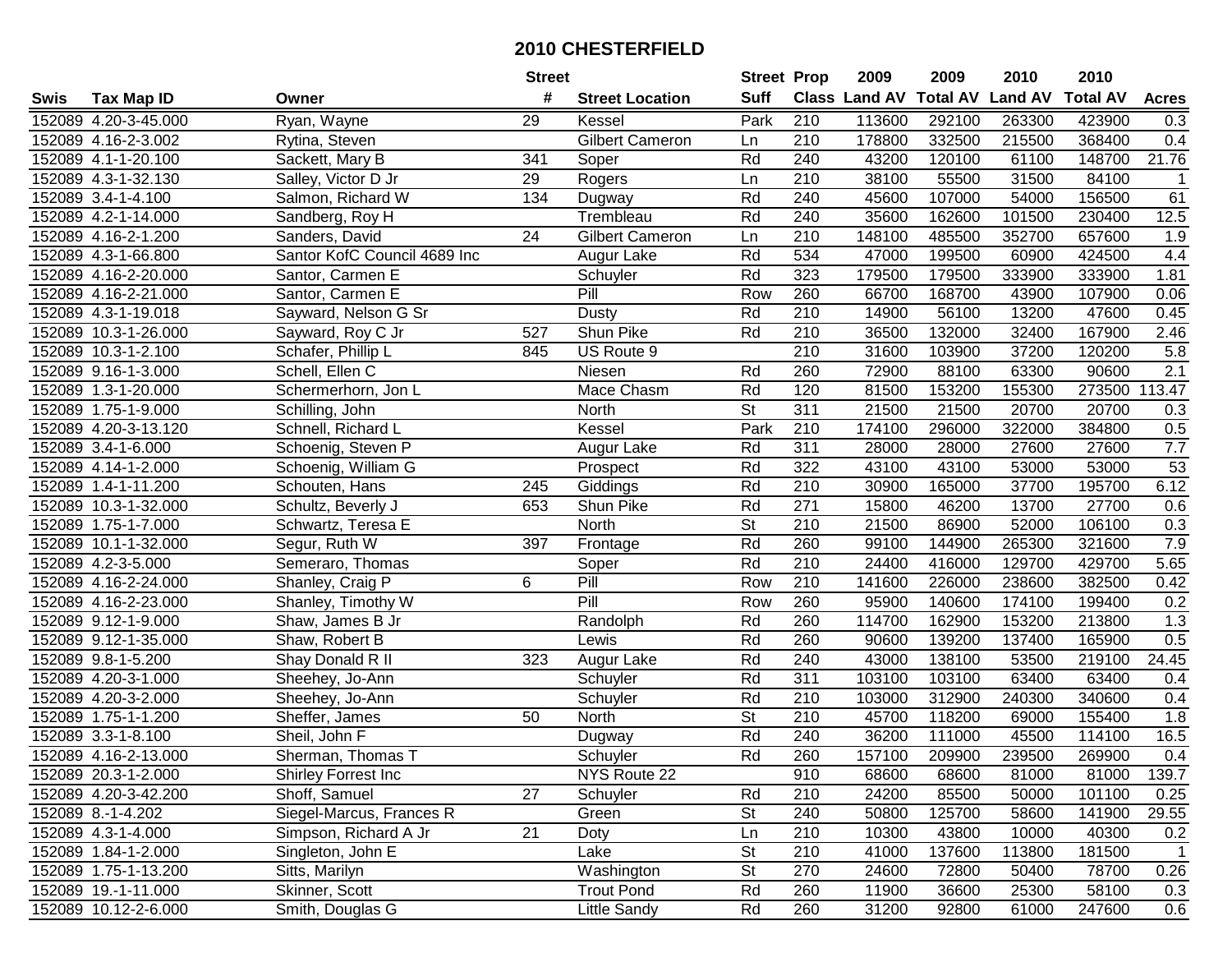|      |                       |                          | <b>Street</b>   |                        | <b>Street Prop</b>       |                  | 2009   | 2009   | 2010                           | 2010            |                  |
|------|-----------------------|--------------------------|-----------------|------------------------|--------------------------|------------------|--------|--------|--------------------------------|-----------------|------------------|
| Swis | <b>Tax Map ID</b>     | Owner                    | #               | <b>Street Location</b> | <b>Suff</b>              |                  |        |        | Class Land AV Total AV Land AV | <b>Total AV</b> | <b>Acres</b>     |
|      | 152089 1.76-3-9.000   | Smith, Elaine E          |                 | First                  | <b>St</b>                | 210              | 33800  | 81800  | 61000                          | 98300           | 0.6              |
|      | 152089 4.16-1-1.130   | Smith, James C           |                 | <b>Gilbert Cameron</b> | Ln                       | 260              | 35700  | 89100  | 113600                         | 272000          | 17.13            |
|      | 152089 4.16-2-17.000  | Smith, James H           |                 | Schuyler               | Rd                       | 210              | 119500 | 119500 | 221300                         | 250100          | 0.4              |
|      | 152089 4.3-1-27.110   | Smith, James R Jr        |                 | US Route 9             |                          | 330              | 51200  | 51200  | 47500                          | 47500           | $\overline{21}$  |
|      | 152089 4.54-2-2.000   | Smith, Kenneth L         | $\overline{27}$ | Chesterfield           | St                       | 210              | 27800  | 149700 | 32300                          | 139700          | 2.5              |
|      | 152089 8.-1-14.120    | Smith, Todd L            |                 | Green                  | $\overline{\mathsf{St}}$ | 311              | 131000 | 131000 | 132000                         | 132000          | 154.5            |
|      | 152089 9.2-1-10.200   | Smithson, Charles        |                 | Clark                  | Rd                       | 314              | 2400   | 2400   | 1100                           | 1100            | 0.7              |
|      | 152089 9.2-1-9.000    | Smithson, Charles        | 3               | <b>Clark</b>           | Rd                       | 210              | 24900  | 102900 | 45500                          | 126900          | 1.3              |
|      | 152089 9.2-1-10.100   | Smithson, Sarah          |                 | Augur Lake             | Rd                       | 314              | 24800  | 24800  | 36300                          | 36300           | 7.7              |
|      | 152089 10.12-2-11.100 | Smyth, Robert O          |                 | Nixie Bay              | Rd                       | 260              | 155100 | 227900 | 328200                         | 391000          | 0.8              |
|      | 152089 4.3-1-41.200   | Snedeker, Patrick W      |                 | Mace Chasm             | Rd                       | 105              | 84400  | 84700  | 140100                         | 141200          | 84.08            |
|      | 152089 4.1-2-8.000    | Snow, Martin             |                 | Soper                  | Rd                       | 322              | 28500  | 28500  | 41900                          | 41900           | 7.98             |
|      | 152089 4.4-1-8.000    | Snyder, Curtis W         |                 | Kats                   | Trl                      | 210              | 59200  | 75800  | 104000                         | 125800          | 8.8              |
|      | 152089 4.4-1-21.000   | Sola, Carol              | 174             | Port Douglas           | Rd                       | 210              | 30900  | 109200 | 42600                          | 85700           | 4.4              |
|      | 152089 4.14-1-5.120   | Soloski, William R       | 486             | Port Douglas           | Rd                       | 210              | 31700  | 146500 | 40000                          | 183800          | 7.64             |
|      | 152089 28.-1-25.000   | Southmayd, Maurice Jr    |                 | <b>Trout Pond</b>      | Rd                       | 910              | 13500  | 13500  | 16000                          | 16000           | 27.6             |
|      | 152089 4.10-1-14.000  | Spear, Everett P         | 604             | Port Douglas           | Rd                       | $\overline{210}$ | 18000  | 91400  | 27300                          | 97600           | 0.6              |
|      | 152089 19.-1-5.000    | Spivey, June D           |                 | MacAvoy                | Way                      | 260              | 148200 | 158700 | 60500                          | 71700           | 4.6              |
|      | 152089 4.4-1-26.200   | Spooner, Harold          |                 | <b>Brinton</b>         | Rd                       | 311              | 12500  | 12500  | 600                            | 600             | 0.4              |
|      | 152089 10.8-2-23.000  | Sproule, Vivian A        |                 | <b>Corlear Bay</b>     | Rd                       | 260              | 276700 | 342900 | 380600                         | 417200          | 4.2              |
|      | 152089 19.-1-15.200   | St Clair, Jeffrey        |                 | <b>Trout Pond</b>      | Rd                       | 270              | 26200  | 34200  | 33700                          | 36500           | 3.45             |
|      | 152089 4.3-1-88.000   | Stan, Marian             | 67              | Thompson               | Rd                       | 210              | 29400  | 138100 | 48000                          | 172800          | 2.97             |
|      | 152089 4.3-1-70.000   | Stanford, Michael J      | 16              | Cinnamon               | Rdg                      | 210              | 26200  | 106800 | 27600                          | 112700          | 0.64             |
|      | 152089 9.1-1-30.000   | Stanyon Aisha L          |                 | LaMountain             | Rd                       | 240              | 61100  | 65100  | 131900                         | 135600          | 115.4            |
|      | 152089 9.1-1-26.210   | Stanyon, Aisha L         | $\overline{21}$ | Dog Hill               | Rd                       | $\overline{210}$ | 43200  | 138300 | 41300                          | 119300          | $3.5\,$          |
|      | 152089 999.20-1-2.000 | State Of New York        |                 | erratta                |                          | 961              | 25000  | 25000  | 25000                          | 25000           | $\mathbf 0$      |
|      | 152089 999.20-1-1.000 | State Of New York        |                 | <b>ERRATTA</b>         |                          | 961              | 75000  | 75000  | 75000                          | 75000           | $\overline{0}$   |
|      | 152089 1.4-1-5.000    | State Of New York        |                 | Lake                   | St                       | 971              | 48500  | 48500  | 65200                          | 65200           | 187.2            |
|      | 152089 1.4-1-6.000    | <b>State Of New York</b> |                 | Lake                   | $\overline{\mathsf{St}}$ | 330              | 88800  | 88800  | 50600                          | 50600           | 506.4            |
|      | 152089 19.4-1-11.000  | State of New York DEC    |                 | US Route 9             |                          | 910              | 67200  | 67200  | 76900                          | 76900           | 128.08           |
|      | 152089 10.3-1-33.120  | State of New York DOT    |                 | NYS Route 22           |                          | 330              | 21700  | 71300  | 46600                          | 46600           | 3.78             |
|      | 152089 1.83-1-3.112   | Steffy, Joseph C         |                 | Second                 | $\overline{\mathsf{St}}$ | 210              | 38500  | 101800 | 63100                          | 97900           | 0.81             |
|      | 152089 9.1-1-16.000   | Stetson, Dennis J        | 641             | Dugway                 | Rd                       | 210              | 22700  | 106600 | 29300                          | 120000          | $\overline{0.9}$ |
|      | 152089 4.16-2-22.000  | Stevens, Brian M         |                 | PIII                   | Row                      | 260              | 91200  | 266000 | 172500                         | 239400          | 0.2              |
|      | 152089 11.9-1-4.000   | Stevenson Camp LLC       |                 | Little Sandy           | Rd                       | 260              | 269000 | 333100 | 312400                         | 376300          | 0.6              |
|      | 152089 10.12-2-12.000 | Stevenson, Mary B        |                 | <b>Corlear Bay</b>     | Rd                       | 260              | 220500 | 318000 | 325400                         | 385600          | $2.2\,$          |
|      | 152089 10.12-2-9.000  | Stewart, John W          |                 | <b>Corlear Bay</b>     | Rd                       | 314              | 36000  | 36000  | 53000                          | 53000           | 2.07             |
|      | 152089 10.12-2-8.000  | Stewart, John W          |                 | Corlear Bay            | Rd                       | 260              | 45200  | 132900 | 72500                          | 221700          | 2.5              |
|      | 152089 9.2-1-3.000    | Stock, Paul B            |                 | Augur Lake             | Rd                       | 240              | 132500 | 132500 | 203200                         | 203200          | 295              |
|      | 152089 9.3-1-4.110    | Stone, Ethel M           | 1161            | <b>Trout Pond</b>      | Rd                       | 210              | 30300  | 73000  | 37000                          | 81900           | 5.67             |
|      | 152089 9.2-1-5.100    | Stranahan, George A Jr   | 536             | Augur Lake             | Rd                       | 210              | 24500  | 73800  | 33800                          | 71600           | 3.5              |
|      | 152089 9.2-1-4.220    | Stranahan, George A Jr   |                 | Augur Lake             | Rd                       | 322              | 7300   | 7300   | 10000                          | 10000           | 10.04            |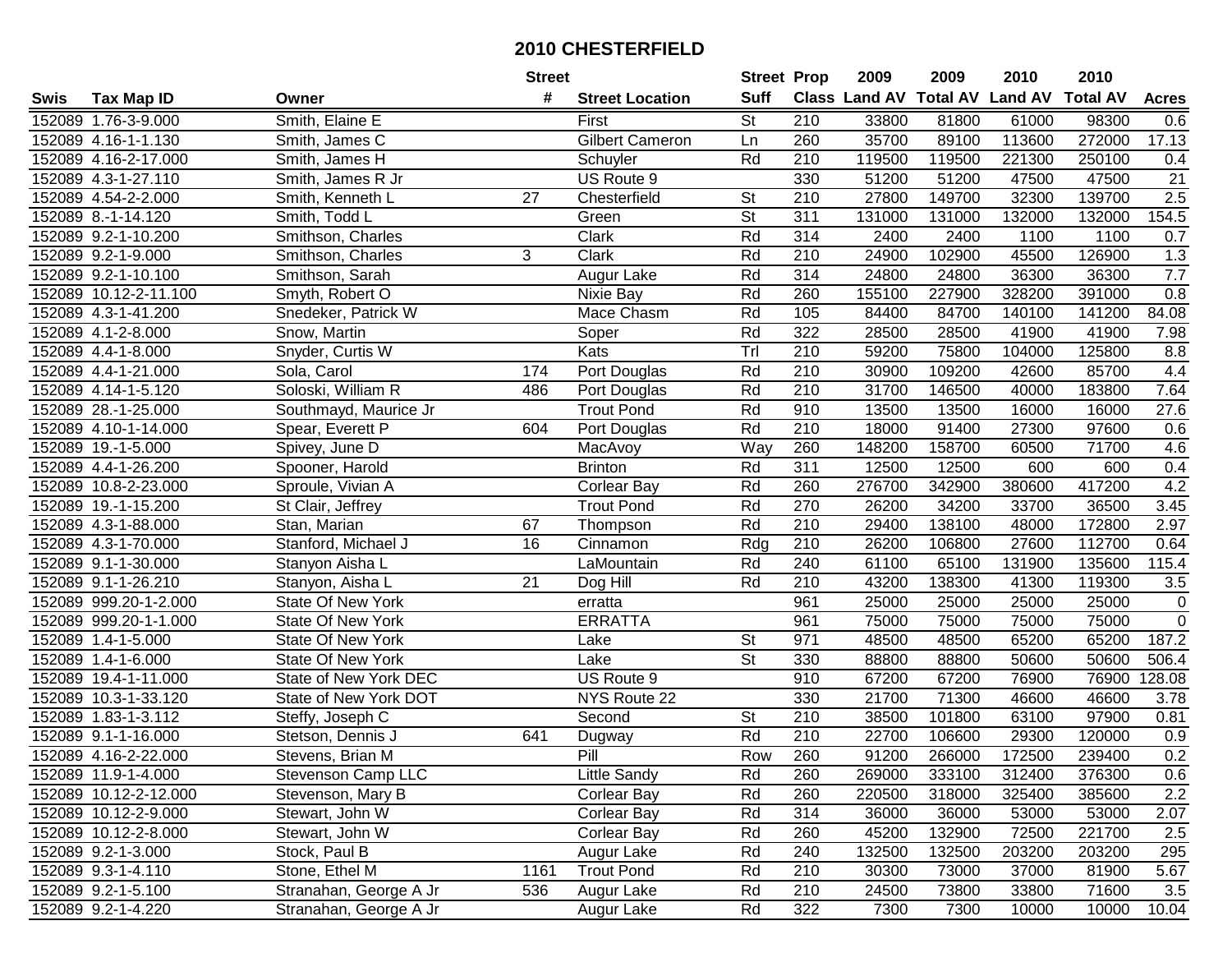| #<br><b>Suff</b><br><b>Class Land AV Total AV</b><br><b>Land AV</b><br><b>Total AV</b><br><b>Acres</b><br><b>Tax Map ID</b><br><b>Street Location</b><br>Swis<br>Owner<br>550<br>270<br>55400<br>152089 9.2-1-5.200<br>Stranahan, Jeane M<br>Rd<br>20600<br>32900<br>30800<br>1.5<br>Augur Lake<br>Rd<br>35400<br>1.4<br>152089 4.10-1-6.000<br>Port Douglas<br>270<br>21800<br>25000<br>30600<br>Stranahan, John A<br>534<br>215500<br>0.8<br>152089 9.12-1-49.000<br>210<br>118400<br>183400<br>159600<br>Strouse, Elizabeth<br>Merrilee<br>Ln<br>Rd<br>210<br>30400<br>125900<br>35200<br>174400<br>4.46<br>152089 9.8-1-5.120<br>Sucharski, Steven D<br>Frontage<br>152089 4.20-3-15.000<br>Rd<br>260<br>297600<br>409500<br>428800<br>456300<br>1.7<br>Sullivan, David A<br><b>Corlear Bay</b><br>Rd<br>311<br>0.8<br>152089 4.20-3-16.000<br>Sullivan, David A<br>Corlear Bay<br>28900<br>28900<br>63000<br>63000<br>23.4<br>152089 4.4-1-7.000<br>Rd<br>322<br>32400<br>32400<br>23400<br>23400<br>Sullivan, Donald F<br><b>Brinton</b><br>Rd<br>240<br>172100<br>10.2<br>152089 4.4-1-25.202<br>$\overline{24}$<br>44800<br>51300<br>186300<br>Sullivan, Donald F<br><b>Brinton</b><br>Trl<br>910<br>68000<br>111.63<br>152089 4.4-1-25.111<br>Sullivan, Donald F<br>Kats<br>68000<br>111600<br>111600<br>Rd<br>260<br>152089 11.9-2-6.000<br>Corlear Bay<br>151600<br>188900<br>130800<br>180000<br>0.24<br>Sullivan, John D<br>$\overline{\mathsf{St}}$<br>152089 1.76-1-12.300<br>Sullivan, Kevin F<br>314<br>19400<br>18800<br>Lake<br>19400<br>18800<br>0.26<br>Rd<br>323<br>152089 3.4-1-5.110<br>5500<br>5500<br>26300<br>26300<br>6.84<br>Sullivan, Sarah<br>Dugway<br>Rd<br>260<br>152089 5.5-3-11.000<br><b>Waters Edge</b><br>130200<br>171200<br>286800<br>309600<br>Sullivan, Susan A<br>0.4<br>Rd<br>240<br>31.2<br>152089 4.2-1-33.200<br>Summers, William H<br>Mace Chasm<br>47400<br>127500<br>69500<br>154500<br>690<br>$\overline{\mathsf{St}}$<br>695<br>600<br>5300<br>152089 1.75-2-1.000<br><b>Sussdorff WH Estate Cemetery</b><br>West<br>600<br>5300<br>1.4<br>$\overline{\mathsf{St}}$<br>215<br>247100<br>152089 1.76-4-8.100<br>18<br>37100<br>109400<br>277200<br>0.75<br>Sussdorff, Edmund<br>Lake<br>$\overline{\mathsf{St}}$<br>$\overline{210}$<br>First<br>152089 1.76-3-8.000<br>Sussdorff, Edmund J<br>33800<br>107000<br>61000<br>125200<br>0.6<br>Rd<br>311<br>152089 5.9-2-6.000<br>Sussdorff, Edmund L Jr<br><b>Waters Edge</b><br>4500<br>4500<br>4500<br>4500<br>1.06<br>Rd<br>25700<br>51100<br>55600<br>3.09<br>152089 19.-1-16.000<br><b>Trout Pond</b><br>260<br>33100<br>Symanski, Carol A<br>$\overline{2}$<br>210<br>152089 5.9-2-4.102<br>Szot, David J<br><b>Waters Edge</b><br>Rd<br>239400<br>324900<br>245600<br>327300<br>1.4<br>Rd<br>240<br>32300<br>94000<br>11.71<br>152089 4.10-1-9.100<br>Port Douglas<br>75000<br>40700<br>Szumski, Jakub<br>Rd<br>311<br>152089 4.10-1-4.120<br>Szumski, Jakub<br>Mace Chasm<br>15900<br>15900<br>18600<br>18600<br>1.7<br>St<br>210<br>21500<br>0.3<br>152089 1.75-1-8.000<br>35<br>North<br>101600<br>52000<br>118800<br>Taylor-Girardi, Patricia A<br>330<br>152089 4.53-4-5.000<br>Taylor, Edward W<br>US Route 9<br>12600<br>27100<br>26200<br>26200<br>0.25<br>0.7<br>152089 4.53-3-2.100<br>220<br>20100<br>117400<br>136900<br>Taylor, Edward W<br>US Route 9<br>16000<br><b>Trout Pond</b><br>Rd<br>210<br>25900<br>1.5<br>152089 9.3-1-21.000<br>Taylor, Frank D<br>1042<br>119000<br>30800<br>158200<br>$\overline{210}$<br>152089 10.3-2-4.300<br>26200<br>32700<br>2.77<br>Taylor, Jeffrey<br>775<br>NYS Route 22<br>95900<br>166000<br><b>St</b><br>210<br>45400<br>262400<br>152089 1.75-1-19.002<br>Taylor, Julie<br>68500<br>321400<br>1.7<br>Washington<br>Rd<br>152089 9.3-1-5.110<br>Taylor, Thomas P<br>240<br>31600<br>136600<br>75300<br>213700<br>46.25<br>1094<br><b>Trout Pond</b><br>$\overline{21}$<br>Rd<br>311<br>18200<br>152089 4.3-1-66.700<br>3000<br>3000<br>18200<br>1.47<br>Tellstone, George<br>Augur Lake<br>270<br>152089 4.3-1-66.600<br>Rd<br>21800<br>36200<br>15700<br>51100<br>Tellstone, George<br>1.46<br>Augur Lake<br>831<br>152089 620.89-9999-701.800/188 Telus Communications Inc<br>888888 Outside Plant<br>0<br>20585<br>19862<br>$\mathbf 0$<br>0<br>Rd<br>260<br>10100<br>39700<br>30000<br>36800<br>0.1<br>152089 10.12-1-14.000<br>Tenerowicz, Paul<br>Highlands<br>$\overline{\mathsf{St}}$<br>311<br>0.72<br>152089 1.67-1-18.000<br>27400<br>27400<br>35100<br>35100<br>Terrise, Laurence<br>Lake<br>152089 1.67-1-16.000<br>Terrisse, Bernard<br>127<br>Lake<br><b>St</b><br>210<br>40000<br>106400<br>66000<br>138900<br>1.2<br><b>St</b><br>311<br>152089 1.68-2-1.400<br>Terrisse, Bernard<br>Lake<br>8600<br>8600<br>60900<br>60900<br>0.04<br><b>St</b><br>311<br>16500<br>16500<br>25600<br>25600<br>152089 1.68-1-1.400<br>Terrisse, Bernard<br>Lake<br>0.4<br><b>St</b><br>311<br>152089 1.67-1-19.000<br>25600<br>25600<br>31100<br>31100<br>0.53<br>Terrisse, Jean-Philippe<br>Lake<br>Terrisse, Jean-Philippe<br><b>St</b><br>311<br>24600<br>0.47<br>152089 1.67-1-20.100<br>Lake<br>24600<br>29000<br>29000<br><b>St</b><br>311<br>20000<br>152089 1.67-1-20.200<br>Terrisse, Laurence<br>Lake<br>20000<br>19800<br>19800<br>0.28<br><b>St</b><br>314<br>152089 1.4-1-12.100<br>22900<br>22900<br>32000<br>32000<br>1.38<br>Terrisse, Laurence<br>Lake<br>152089 4.3-1-32.300<br>Rd<br>311<br>Theroux, Joseph R<br>2500<br>2500<br>13100<br>13100<br>0.31<br>Prospect |  | <b>Street</b> | <b>Street Prop</b> | 2009 | 2009 | 2010 | 2010 |  |
|---------------------------------------------------------------------------------------------------------------------------------------------------------------------------------------------------------------------------------------------------------------------------------------------------------------------------------------------------------------------------------------------------------------------------------------------------------------------------------------------------------------------------------------------------------------------------------------------------------------------------------------------------------------------------------------------------------------------------------------------------------------------------------------------------------------------------------------------------------------------------------------------------------------------------------------------------------------------------------------------------------------------------------------------------------------------------------------------------------------------------------------------------------------------------------------------------------------------------------------------------------------------------------------------------------------------------------------------------------------------------------------------------------------------------------------------------------------------------------------------------------------------------------------------------------------------------------------------------------------------------------------------------------------------------------------------------------------------------------------------------------------------------------------------------------------------------------------------------------------------------------------------------------------------------------------------------------------------------------------------------------------------------------------------------------------------------------------------------------------------------------------------------------------------------------------------------------------------------------------------------------------------------------------------------------------------------------------------------------------------------------------------------------------------------------------------------------------------------------------------------------------------------------------------------------------------------------------------------------------------------------------------------------------------------------------------------------------------------------------------------------------------------------------------------------------------------------------------------------------------------------------------------------------------------------------------------------------------------------------------------------------------------------------------------------------------------------------------------------------------------------------------------------------------------------------------------------------------------------------------------------------------------------------------------------------------------------------------------------------------------------------------------------------------------------------------------------------------------------------------------------------------------------------------------------------------------------------------------------------------------------------------------------------------------------------------------------------------------------------------------------------------------------------------------------------------------------------------------------------------------------------------------------------------------------------------------------------------------------------------------------------------------------------------------------------------------------------------------------------------------------------------------------------------------------------------------------------------------------------------------------------------------------------------------------------------------------------------------------------------------------------------------------------------------------------------------------------------------------------------------------------------------------------------------------------------------------------------------------------------------------------------------------------------------------------------------------------------------------------------------------------------------------------------------------------------------------------------------------------------------------------------------------------------------------------------------------------------------------------------------------------------------------------------------------------------------------------------------------------------------------------------------------------------------------------------------------------------------------------------------------------------------------------------------------------------------------------------------------------------------------------------------------------------------------------------------------------------------------------------------------------------------------------------------------|--|---------------|--------------------|------|------|------|------|--|
|                                                                                                                                                                                                                                                                                                                                                                                                                                                                                                                                                                                                                                                                                                                                                                                                                                                                                                                                                                                                                                                                                                                                                                                                                                                                                                                                                                                                                                                                                                                                                                                                                                                                                                                                                                                                                                                                                                                                                                                                                                                                                                                                                                                                                                                                                                                                                                                                                                                                                                                                                                                                                                                                                                                                                                                                                                                                                                                                                                                                                                                                                                                                                                                                                                                                                                                                                                                                                                                                                                                                                                                                                                                                                                                                                                                                                                                                                                                                                                                                                                                                                                                                                                                                                                                                                                                                                                                                                                                                                                                                                                                                                                                                                                                                                                                                                                                                                                                                                                                                                                                                                                                                                                                                                                                                                                                                                                                                                                                                                                                                                         |  |               |                    |      |      |      |      |  |
|                                                                                                                                                                                                                                                                                                                                                                                                                                                                                                                                                                                                                                                                                                                                                                                                                                                                                                                                                                                                                                                                                                                                                                                                                                                                                                                                                                                                                                                                                                                                                                                                                                                                                                                                                                                                                                                                                                                                                                                                                                                                                                                                                                                                                                                                                                                                                                                                                                                                                                                                                                                                                                                                                                                                                                                                                                                                                                                                                                                                                                                                                                                                                                                                                                                                                                                                                                                                                                                                                                                                                                                                                                                                                                                                                                                                                                                                                                                                                                                                                                                                                                                                                                                                                                                                                                                                                                                                                                                                                                                                                                                                                                                                                                                                                                                                                                                                                                                                                                                                                                                                                                                                                                                                                                                                                                                                                                                                                                                                                                                                                         |  |               |                    |      |      |      |      |  |
|                                                                                                                                                                                                                                                                                                                                                                                                                                                                                                                                                                                                                                                                                                                                                                                                                                                                                                                                                                                                                                                                                                                                                                                                                                                                                                                                                                                                                                                                                                                                                                                                                                                                                                                                                                                                                                                                                                                                                                                                                                                                                                                                                                                                                                                                                                                                                                                                                                                                                                                                                                                                                                                                                                                                                                                                                                                                                                                                                                                                                                                                                                                                                                                                                                                                                                                                                                                                                                                                                                                                                                                                                                                                                                                                                                                                                                                                                                                                                                                                                                                                                                                                                                                                                                                                                                                                                                                                                                                                                                                                                                                                                                                                                                                                                                                                                                                                                                                                                                                                                                                                                                                                                                                                                                                                                                                                                                                                                                                                                                                                                         |  |               |                    |      |      |      |      |  |
|                                                                                                                                                                                                                                                                                                                                                                                                                                                                                                                                                                                                                                                                                                                                                                                                                                                                                                                                                                                                                                                                                                                                                                                                                                                                                                                                                                                                                                                                                                                                                                                                                                                                                                                                                                                                                                                                                                                                                                                                                                                                                                                                                                                                                                                                                                                                                                                                                                                                                                                                                                                                                                                                                                                                                                                                                                                                                                                                                                                                                                                                                                                                                                                                                                                                                                                                                                                                                                                                                                                                                                                                                                                                                                                                                                                                                                                                                                                                                                                                                                                                                                                                                                                                                                                                                                                                                                                                                                                                                                                                                                                                                                                                                                                                                                                                                                                                                                                                                                                                                                                                                                                                                                                                                                                                                                                                                                                                                                                                                                                                                         |  |               |                    |      |      |      |      |  |
|                                                                                                                                                                                                                                                                                                                                                                                                                                                                                                                                                                                                                                                                                                                                                                                                                                                                                                                                                                                                                                                                                                                                                                                                                                                                                                                                                                                                                                                                                                                                                                                                                                                                                                                                                                                                                                                                                                                                                                                                                                                                                                                                                                                                                                                                                                                                                                                                                                                                                                                                                                                                                                                                                                                                                                                                                                                                                                                                                                                                                                                                                                                                                                                                                                                                                                                                                                                                                                                                                                                                                                                                                                                                                                                                                                                                                                                                                                                                                                                                                                                                                                                                                                                                                                                                                                                                                                                                                                                                                                                                                                                                                                                                                                                                                                                                                                                                                                                                                                                                                                                                                                                                                                                                                                                                                                                                                                                                                                                                                                                                                         |  |               |                    |      |      |      |      |  |
|                                                                                                                                                                                                                                                                                                                                                                                                                                                                                                                                                                                                                                                                                                                                                                                                                                                                                                                                                                                                                                                                                                                                                                                                                                                                                                                                                                                                                                                                                                                                                                                                                                                                                                                                                                                                                                                                                                                                                                                                                                                                                                                                                                                                                                                                                                                                                                                                                                                                                                                                                                                                                                                                                                                                                                                                                                                                                                                                                                                                                                                                                                                                                                                                                                                                                                                                                                                                                                                                                                                                                                                                                                                                                                                                                                                                                                                                                                                                                                                                                                                                                                                                                                                                                                                                                                                                                                                                                                                                                                                                                                                                                                                                                                                                                                                                                                                                                                                                                                                                                                                                                                                                                                                                                                                                                                                                                                                                                                                                                                                                                         |  |               |                    |      |      |      |      |  |
|                                                                                                                                                                                                                                                                                                                                                                                                                                                                                                                                                                                                                                                                                                                                                                                                                                                                                                                                                                                                                                                                                                                                                                                                                                                                                                                                                                                                                                                                                                                                                                                                                                                                                                                                                                                                                                                                                                                                                                                                                                                                                                                                                                                                                                                                                                                                                                                                                                                                                                                                                                                                                                                                                                                                                                                                                                                                                                                                                                                                                                                                                                                                                                                                                                                                                                                                                                                                                                                                                                                                                                                                                                                                                                                                                                                                                                                                                                                                                                                                                                                                                                                                                                                                                                                                                                                                                                                                                                                                                                                                                                                                                                                                                                                                                                                                                                                                                                                                                                                                                                                                                                                                                                                                                                                                                                                                                                                                                                                                                                                                                         |  |               |                    |      |      |      |      |  |
|                                                                                                                                                                                                                                                                                                                                                                                                                                                                                                                                                                                                                                                                                                                                                                                                                                                                                                                                                                                                                                                                                                                                                                                                                                                                                                                                                                                                                                                                                                                                                                                                                                                                                                                                                                                                                                                                                                                                                                                                                                                                                                                                                                                                                                                                                                                                                                                                                                                                                                                                                                                                                                                                                                                                                                                                                                                                                                                                                                                                                                                                                                                                                                                                                                                                                                                                                                                                                                                                                                                                                                                                                                                                                                                                                                                                                                                                                                                                                                                                                                                                                                                                                                                                                                                                                                                                                                                                                                                                                                                                                                                                                                                                                                                                                                                                                                                                                                                                                                                                                                                                                                                                                                                                                                                                                                                                                                                                                                                                                                                                                         |  |               |                    |      |      |      |      |  |
|                                                                                                                                                                                                                                                                                                                                                                                                                                                                                                                                                                                                                                                                                                                                                                                                                                                                                                                                                                                                                                                                                                                                                                                                                                                                                                                                                                                                                                                                                                                                                                                                                                                                                                                                                                                                                                                                                                                                                                                                                                                                                                                                                                                                                                                                                                                                                                                                                                                                                                                                                                                                                                                                                                                                                                                                                                                                                                                                                                                                                                                                                                                                                                                                                                                                                                                                                                                                                                                                                                                                                                                                                                                                                                                                                                                                                                                                                                                                                                                                                                                                                                                                                                                                                                                                                                                                                                                                                                                                                                                                                                                                                                                                                                                                                                                                                                                                                                                                                                                                                                                                                                                                                                                                                                                                                                                                                                                                                                                                                                                                                         |  |               |                    |      |      |      |      |  |
|                                                                                                                                                                                                                                                                                                                                                                                                                                                                                                                                                                                                                                                                                                                                                                                                                                                                                                                                                                                                                                                                                                                                                                                                                                                                                                                                                                                                                                                                                                                                                                                                                                                                                                                                                                                                                                                                                                                                                                                                                                                                                                                                                                                                                                                                                                                                                                                                                                                                                                                                                                                                                                                                                                                                                                                                                                                                                                                                                                                                                                                                                                                                                                                                                                                                                                                                                                                                                                                                                                                                                                                                                                                                                                                                                                                                                                                                                                                                                                                                                                                                                                                                                                                                                                                                                                                                                                                                                                                                                                                                                                                                                                                                                                                                                                                                                                                                                                                                                                                                                                                                                                                                                                                                                                                                                                                                                                                                                                                                                                                                                         |  |               |                    |      |      |      |      |  |
|                                                                                                                                                                                                                                                                                                                                                                                                                                                                                                                                                                                                                                                                                                                                                                                                                                                                                                                                                                                                                                                                                                                                                                                                                                                                                                                                                                                                                                                                                                                                                                                                                                                                                                                                                                                                                                                                                                                                                                                                                                                                                                                                                                                                                                                                                                                                                                                                                                                                                                                                                                                                                                                                                                                                                                                                                                                                                                                                                                                                                                                                                                                                                                                                                                                                                                                                                                                                                                                                                                                                                                                                                                                                                                                                                                                                                                                                                                                                                                                                                                                                                                                                                                                                                                                                                                                                                                                                                                                                                                                                                                                                                                                                                                                                                                                                                                                                                                                                                                                                                                                                                                                                                                                                                                                                                                                                                                                                                                                                                                                                                         |  |               |                    |      |      |      |      |  |
|                                                                                                                                                                                                                                                                                                                                                                                                                                                                                                                                                                                                                                                                                                                                                                                                                                                                                                                                                                                                                                                                                                                                                                                                                                                                                                                                                                                                                                                                                                                                                                                                                                                                                                                                                                                                                                                                                                                                                                                                                                                                                                                                                                                                                                                                                                                                                                                                                                                                                                                                                                                                                                                                                                                                                                                                                                                                                                                                                                                                                                                                                                                                                                                                                                                                                                                                                                                                                                                                                                                                                                                                                                                                                                                                                                                                                                                                                                                                                                                                                                                                                                                                                                                                                                                                                                                                                                                                                                                                                                                                                                                                                                                                                                                                                                                                                                                                                                                                                                                                                                                                                                                                                                                                                                                                                                                                                                                                                                                                                                                                                         |  |               |                    |      |      |      |      |  |
|                                                                                                                                                                                                                                                                                                                                                                                                                                                                                                                                                                                                                                                                                                                                                                                                                                                                                                                                                                                                                                                                                                                                                                                                                                                                                                                                                                                                                                                                                                                                                                                                                                                                                                                                                                                                                                                                                                                                                                                                                                                                                                                                                                                                                                                                                                                                                                                                                                                                                                                                                                                                                                                                                                                                                                                                                                                                                                                                                                                                                                                                                                                                                                                                                                                                                                                                                                                                                                                                                                                                                                                                                                                                                                                                                                                                                                                                                                                                                                                                                                                                                                                                                                                                                                                                                                                                                                                                                                                                                                                                                                                                                                                                                                                                                                                                                                                                                                                                                                                                                                                                                                                                                                                                                                                                                                                                                                                                                                                                                                                                                         |  |               |                    |      |      |      |      |  |
|                                                                                                                                                                                                                                                                                                                                                                                                                                                                                                                                                                                                                                                                                                                                                                                                                                                                                                                                                                                                                                                                                                                                                                                                                                                                                                                                                                                                                                                                                                                                                                                                                                                                                                                                                                                                                                                                                                                                                                                                                                                                                                                                                                                                                                                                                                                                                                                                                                                                                                                                                                                                                                                                                                                                                                                                                                                                                                                                                                                                                                                                                                                                                                                                                                                                                                                                                                                                                                                                                                                                                                                                                                                                                                                                                                                                                                                                                                                                                                                                                                                                                                                                                                                                                                                                                                                                                                                                                                                                                                                                                                                                                                                                                                                                                                                                                                                                                                                                                                                                                                                                                                                                                                                                                                                                                                                                                                                                                                                                                                                                                         |  |               |                    |      |      |      |      |  |
|                                                                                                                                                                                                                                                                                                                                                                                                                                                                                                                                                                                                                                                                                                                                                                                                                                                                                                                                                                                                                                                                                                                                                                                                                                                                                                                                                                                                                                                                                                                                                                                                                                                                                                                                                                                                                                                                                                                                                                                                                                                                                                                                                                                                                                                                                                                                                                                                                                                                                                                                                                                                                                                                                                                                                                                                                                                                                                                                                                                                                                                                                                                                                                                                                                                                                                                                                                                                                                                                                                                                                                                                                                                                                                                                                                                                                                                                                                                                                                                                                                                                                                                                                                                                                                                                                                                                                                                                                                                                                                                                                                                                                                                                                                                                                                                                                                                                                                                                                                                                                                                                                                                                                                                                                                                                                                                                                                                                                                                                                                                                                         |  |               |                    |      |      |      |      |  |
|                                                                                                                                                                                                                                                                                                                                                                                                                                                                                                                                                                                                                                                                                                                                                                                                                                                                                                                                                                                                                                                                                                                                                                                                                                                                                                                                                                                                                                                                                                                                                                                                                                                                                                                                                                                                                                                                                                                                                                                                                                                                                                                                                                                                                                                                                                                                                                                                                                                                                                                                                                                                                                                                                                                                                                                                                                                                                                                                                                                                                                                                                                                                                                                                                                                                                                                                                                                                                                                                                                                                                                                                                                                                                                                                                                                                                                                                                                                                                                                                                                                                                                                                                                                                                                                                                                                                                                                                                                                                                                                                                                                                                                                                                                                                                                                                                                                                                                                                                                                                                                                                                                                                                                                                                                                                                                                                                                                                                                                                                                                                                         |  |               |                    |      |      |      |      |  |
|                                                                                                                                                                                                                                                                                                                                                                                                                                                                                                                                                                                                                                                                                                                                                                                                                                                                                                                                                                                                                                                                                                                                                                                                                                                                                                                                                                                                                                                                                                                                                                                                                                                                                                                                                                                                                                                                                                                                                                                                                                                                                                                                                                                                                                                                                                                                                                                                                                                                                                                                                                                                                                                                                                                                                                                                                                                                                                                                                                                                                                                                                                                                                                                                                                                                                                                                                                                                                                                                                                                                                                                                                                                                                                                                                                                                                                                                                                                                                                                                                                                                                                                                                                                                                                                                                                                                                                                                                                                                                                                                                                                                                                                                                                                                                                                                                                                                                                                                                                                                                                                                                                                                                                                                                                                                                                                                                                                                                                                                                                                                                         |  |               |                    |      |      |      |      |  |
|                                                                                                                                                                                                                                                                                                                                                                                                                                                                                                                                                                                                                                                                                                                                                                                                                                                                                                                                                                                                                                                                                                                                                                                                                                                                                                                                                                                                                                                                                                                                                                                                                                                                                                                                                                                                                                                                                                                                                                                                                                                                                                                                                                                                                                                                                                                                                                                                                                                                                                                                                                                                                                                                                                                                                                                                                                                                                                                                                                                                                                                                                                                                                                                                                                                                                                                                                                                                                                                                                                                                                                                                                                                                                                                                                                                                                                                                                                                                                                                                                                                                                                                                                                                                                                                                                                                                                                                                                                                                                                                                                                                                                                                                                                                                                                                                                                                                                                                                                                                                                                                                                                                                                                                                                                                                                                                                                                                                                                                                                                                                                         |  |               |                    |      |      |      |      |  |
|                                                                                                                                                                                                                                                                                                                                                                                                                                                                                                                                                                                                                                                                                                                                                                                                                                                                                                                                                                                                                                                                                                                                                                                                                                                                                                                                                                                                                                                                                                                                                                                                                                                                                                                                                                                                                                                                                                                                                                                                                                                                                                                                                                                                                                                                                                                                                                                                                                                                                                                                                                                                                                                                                                                                                                                                                                                                                                                                                                                                                                                                                                                                                                                                                                                                                                                                                                                                                                                                                                                                                                                                                                                                                                                                                                                                                                                                                                                                                                                                                                                                                                                                                                                                                                                                                                                                                                                                                                                                                                                                                                                                                                                                                                                                                                                                                                                                                                                                                                                                                                                                                                                                                                                                                                                                                                                                                                                                                                                                                                                                                         |  |               |                    |      |      |      |      |  |
|                                                                                                                                                                                                                                                                                                                                                                                                                                                                                                                                                                                                                                                                                                                                                                                                                                                                                                                                                                                                                                                                                                                                                                                                                                                                                                                                                                                                                                                                                                                                                                                                                                                                                                                                                                                                                                                                                                                                                                                                                                                                                                                                                                                                                                                                                                                                                                                                                                                                                                                                                                                                                                                                                                                                                                                                                                                                                                                                                                                                                                                                                                                                                                                                                                                                                                                                                                                                                                                                                                                                                                                                                                                                                                                                                                                                                                                                                                                                                                                                                                                                                                                                                                                                                                                                                                                                                                                                                                                                                                                                                                                                                                                                                                                                                                                                                                                                                                                                                                                                                                                                                                                                                                                                                                                                                                                                                                                                                                                                                                                                                         |  |               |                    |      |      |      |      |  |
|                                                                                                                                                                                                                                                                                                                                                                                                                                                                                                                                                                                                                                                                                                                                                                                                                                                                                                                                                                                                                                                                                                                                                                                                                                                                                                                                                                                                                                                                                                                                                                                                                                                                                                                                                                                                                                                                                                                                                                                                                                                                                                                                                                                                                                                                                                                                                                                                                                                                                                                                                                                                                                                                                                                                                                                                                                                                                                                                                                                                                                                                                                                                                                                                                                                                                                                                                                                                                                                                                                                                                                                                                                                                                                                                                                                                                                                                                                                                                                                                                                                                                                                                                                                                                                                                                                                                                                                                                                                                                                                                                                                                                                                                                                                                                                                                                                                                                                                                                                                                                                                                                                                                                                                                                                                                                                                                                                                                                                                                                                                                                         |  |               |                    |      |      |      |      |  |
|                                                                                                                                                                                                                                                                                                                                                                                                                                                                                                                                                                                                                                                                                                                                                                                                                                                                                                                                                                                                                                                                                                                                                                                                                                                                                                                                                                                                                                                                                                                                                                                                                                                                                                                                                                                                                                                                                                                                                                                                                                                                                                                                                                                                                                                                                                                                                                                                                                                                                                                                                                                                                                                                                                                                                                                                                                                                                                                                                                                                                                                                                                                                                                                                                                                                                                                                                                                                                                                                                                                                                                                                                                                                                                                                                                                                                                                                                                                                                                                                                                                                                                                                                                                                                                                                                                                                                                                                                                                                                                                                                                                                                                                                                                                                                                                                                                                                                                                                                                                                                                                                                                                                                                                                                                                                                                                                                                                                                                                                                                                                                         |  |               |                    |      |      |      |      |  |
|                                                                                                                                                                                                                                                                                                                                                                                                                                                                                                                                                                                                                                                                                                                                                                                                                                                                                                                                                                                                                                                                                                                                                                                                                                                                                                                                                                                                                                                                                                                                                                                                                                                                                                                                                                                                                                                                                                                                                                                                                                                                                                                                                                                                                                                                                                                                                                                                                                                                                                                                                                                                                                                                                                                                                                                                                                                                                                                                                                                                                                                                                                                                                                                                                                                                                                                                                                                                                                                                                                                                                                                                                                                                                                                                                                                                                                                                                                                                                                                                                                                                                                                                                                                                                                                                                                                                                                                                                                                                                                                                                                                                                                                                                                                                                                                                                                                                                                                                                                                                                                                                                                                                                                                                                                                                                                                                                                                                                                                                                                                                                         |  |               |                    |      |      |      |      |  |
|                                                                                                                                                                                                                                                                                                                                                                                                                                                                                                                                                                                                                                                                                                                                                                                                                                                                                                                                                                                                                                                                                                                                                                                                                                                                                                                                                                                                                                                                                                                                                                                                                                                                                                                                                                                                                                                                                                                                                                                                                                                                                                                                                                                                                                                                                                                                                                                                                                                                                                                                                                                                                                                                                                                                                                                                                                                                                                                                                                                                                                                                                                                                                                                                                                                                                                                                                                                                                                                                                                                                                                                                                                                                                                                                                                                                                                                                                                                                                                                                                                                                                                                                                                                                                                                                                                                                                                                                                                                                                                                                                                                                                                                                                                                                                                                                                                                                                                                                                                                                                                                                                                                                                                                                                                                                                                                                                                                                                                                                                                                                                         |  |               |                    |      |      |      |      |  |
|                                                                                                                                                                                                                                                                                                                                                                                                                                                                                                                                                                                                                                                                                                                                                                                                                                                                                                                                                                                                                                                                                                                                                                                                                                                                                                                                                                                                                                                                                                                                                                                                                                                                                                                                                                                                                                                                                                                                                                                                                                                                                                                                                                                                                                                                                                                                                                                                                                                                                                                                                                                                                                                                                                                                                                                                                                                                                                                                                                                                                                                                                                                                                                                                                                                                                                                                                                                                                                                                                                                                                                                                                                                                                                                                                                                                                                                                                                                                                                                                                                                                                                                                                                                                                                                                                                                                                                                                                                                                                                                                                                                                                                                                                                                                                                                                                                                                                                                                                                                                                                                                                                                                                                                                                                                                                                                                                                                                                                                                                                                                                         |  |               |                    |      |      |      |      |  |
|                                                                                                                                                                                                                                                                                                                                                                                                                                                                                                                                                                                                                                                                                                                                                                                                                                                                                                                                                                                                                                                                                                                                                                                                                                                                                                                                                                                                                                                                                                                                                                                                                                                                                                                                                                                                                                                                                                                                                                                                                                                                                                                                                                                                                                                                                                                                                                                                                                                                                                                                                                                                                                                                                                                                                                                                                                                                                                                                                                                                                                                                                                                                                                                                                                                                                                                                                                                                                                                                                                                                                                                                                                                                                                                                                                                                                                                                                                                                                                                                                                                                                                                                                                                                                                                                                                                                                                                                                                                                                                                                                                                                                                                                                                                                                                                                                                                                                                                                                                                                                                                                                                                                                                                                                                                                                                                                                                                                                                                                                                                                                         |  |               |                    |      |      |      |      |  |
|                                                                                                                                                                                                                                                                                                                                                                                                                                                                                                                                                                                                                                                                                                                                                                                                                                                                                                                                                                                                                                                                                                                                                                                                                                                                                                                                                                                                                                                                                                                                                                                                                                                                                                                                                                                                                                                                                                                                                                                                                                                                                                                                                                                                                                                                                                                                                                                                                                                                                                                                                                                                                                                                                                                                                                                                                                                                                                                                                                                                                                                                                                                                                                                                                                                                                                                                                                                                                                                                                                                                                                                                                                                                                                                                                                                                                                                                                                                                                                                                                                                                                                                                                                                                                                                                                                                                                                                                                                                                                                                                                                                                                                                                                                                                                                                                                                                                                                                                                                                                                                                                                                                                                                                                                                                                                                                                                                                                                                                                                                                                                         |  |               |                    |      |      |      |      |  |
|                                                                                                                                                                                                                                                                                                                                                                                                                                                                                                                                                                                                                                                                                                                                                                                                                                                                                                                                                                                                                                                                                                                                                                                                                                                                                                                                                                                                                                                                                                                                                                                                                                                                                                                                                                                                                                                                                                                                                                                                                                                                                                                                                                                                                                                                                                                                                                                                                                                                                                                                                                                                                                                                                                                                                                                                                                                                                                                                                                                                                                                                                                                                                                                                                                                                                                                                                                                                                                                                                                                                                                                                                                                                                                                                                                                                                                                                                                                                                                                                                                                                                                                                                                                                                                                                                                                                                                                                                                                                                                                                                                                                                                                                                                                                                                                                                                                                                                                                                                                                                                                                                                                                                                                                                                                                                                                                                                                                                                                                                                                                                         |  |               |                    |      |      |      |      |  |
|                                                                                                                                                                                                                                                                                                                                                                                                                                                                                                                                                                                                                                                                                                                                                                                                                                                                                                                                                                                                                                                                                                                                                                                                                                                                                                                                                                                                                                                                                                                                                                                                                                                                                                                                                                                                                                                                                                                                                                                                                                                                                                                                                                                                                                                                                                                                                                                                                                                                                                                                                                                                                                                                                                                                                                                                                                                                                                                                                                                                                                                                                                                                                                                                                                                                                                                                                                                                                                                                                                                                                                                                                                                                                                                                                                                                                                                                                                                                                                                                                                                                                                                                                                                                                                                                                                                                                                                                                                                                                                                                                                                                                                                                                                                                                                                                                                                                                                                                                                                                                                                                                                                                                                                                                                                                                                                                                                                                                                                                                                                                                         |  |               |                    |      |      |      |      |  |
|                                                                                                                                                                                                                                                                                                                                                                                                                                                                                                                                                                                                                                                                                                                                                                                                                                                                                                                                                                                                                                                                                                                                                                                                                                                                                                                                                                                                                                                                                                                                                                                                                                                                                                                                                                                                                                                                                                                                                                                                                                                                                                                                                                                                                                                                                                                                                                                                                                                                                                                                                                                                                                                                                                                                                                                                                                                                                                                                                                                                                                                                                                                                                                                                                                                                                                                                                                                                                                                                                                                                                                                                                                                                                                                                                                                                                                                                                                                                                                                                                                                                                                                                                                                                                                                                                                                                                                                                                                                                                                                                                                                                                                                                                                                                                                                                                                                                                                                                                                                                                                                                                                                                                                                                                                                                                                                                                                                                                                                                                                                                                         |  |               |                    |      |      |      |      |  |
|                                                                                                                                                                                                                                                                                                                                                                                                                                                                                                                                                                                                                                                                                                                                                                                                                                                                                                                                                                                                                                                                                                                                                                                                                                                                                                                                                                                                                                                                                                                                                                                                                                                                                                                                                                                                                                                                                                                                                                                                                                                                                                                                                                                                                                                                                                                                                                                                                                                                                                                                                                                                                                                                                                                                                                                                                                                                                                                                                                                                                                                                                                                                                                                                                                                                                                                                                                                                                                                                                                                                                                                                                                                                                                                                                                                                                                                                                                                                                                                                                                                                                                                                                                                                                                                                                                                                                                                                                                                                                                                                                                                                                                                                                                                                                                                                                                                                                                                                                                                                                                                                                                                                                                                                                                                                                                                                                                                                                                                                                                                                                         |  |               |                    |      |      |      |      |  |
|                                                                                                                                                                                                                                                                                                                                                                                                                                                                                                                                                                                                                                                                                                                                                                                                                                                                                                                                                                                                                                                                                                                                                                                                                                                                                                                                                                                                                                                                                                                                                                                                                                                                                                                                                                                                                                                                                                                                                                                                                                                                                                                                                                                                                                                                                                                                                                                                                                                                                                                                                                                                                                                                                                                                                                                                                                                                                                                                                                                                                                                                                                                                                                                                                                                                                                                                                                                                                                                                                                                                                                                                                                                                                                                                                                                                                                                                                                                                                                                                                                                                                                                                                                                                                                                                                                                                                                                                                                                                                                                                                                                                                                                                                                                                                                                                                                                                                                                                                                                                                                                                                                                                                                                                                                                                                                                                                                                                                                                                                                                                                         |  |               |                    |      |      |      |      |  |
|                                                                                                                                                                                                                                                                                                                                                                                                                                                                                                                                                                                                                                                                                                                                                                                                                                                                                                                                                                                                                                                                                                                                                                                                                                                                                                                                                                                                                                                                                                                                                                                                                                                                                                                                                                                                                                                                                                                                                                                                                                                                                                                                                                                                                                                                                                                                                                                                                                                                                                                                                                                                                                                                                                                                                                                                                                                                                                                                                                                                                                                                                                                                                                                                                                                                                                                                                                                                                                                                                                                                                                                                                                                                                                                                                                                                                                                                                                                                                                                                                                                                                                                                                                                                                                                                                                                                                                                                                                                                                                                                                                                                                                                                                                                                                                                                                                                                                                                                                                                                                                                                                                                                                                                                                                                                                                                                                                                                                                                                                                                                                         |  |               |                    |      |      |      |      |  |
|                                                                                                                                                                                                                                                                                                                                                                                                                                                                                                                                                                                                                                                                                                                                                                                                                                                                                                                                                                                                                                                                                                                                                                                                                                                                                                                                                                                                                                                                                                                                                                                                                                                                                                                                                                                                                                                                                                                                                                                                                                                                                                                                                                                                                                                                                                                                                                                                                                                                                                                                                                                                                                                                                                                                                                                                                                                                                                                                                                                                                                                                                                                                                                                                                                                                                                                                                                                                                                                                                                                                                                                                                                                                                                                                                                                                                                                                                                                                                                                                                                                                                                                                                                                                                                                                                                                                                                                                                                                                                                                                                                                                                                                                                                                                                                                                                                                                                                                                                                                                                                                                                                                                                                                                                                                                                                                                                                                                                                                                                                                                                         |  |               |                    |      |      |      |      |  |
|                                                                                                                                                                                                                                                                                                                                                                                                                                                                                                                                                                                                                                                                                                                                                                                                                                                                                                                                                                                                                                                                                                                                                                                                                                                                                                                                                                                                                                                                                                                                                                                                                                                                                                                                                                                                                                                                                                                                                                                                                                                                                                                                                                                                                                                                                                                                                                                                                                                                                                                                                                                                                                                                                                                                                                                                                                                                                                                                                                                                                                                                                                                                                                                                                                                                                                                                                                                                                                                                                                                                                                                                                                                                                                                                                                                                                                                                                                                                                                                                                                                                                                                                                                                                                                                                                                                                                                                                                                                                                                                                                                                                                                                                                                                                                                                                                                                                                                                                                                                                                                                                                                                                                                                                                                                                                                                                                                                                                                                                                                                                                         |  |               |                    |      |      |      |      |  |
|                                                                                                                                                                                                                                                                                                                                                                                                                                                                                                                                                                                                                                                                                                                                                                                                                                                                                                                                                                                                                                                                                                                                                                                                                                                                                                                                                                                                                                                                                                                                                                                                                                                                                                                                                                                                                                                                                                                                                                                                                                                                                                                                                                                                                                                                                                                                                                                                                                                                                                                                                                                                                                                                                                                                                                                                                                                                                                                                                                                                                                                                                                                                                                                                                                                                                                                                                                                                                                                                                                                                                                                                                                                                                                                                                                                                                                                                                                                                                                                                                                                                                                                                                                                                                                                                                                                                                                                                                                                                                                                                                                                                                                                                                                                                                                                                                                                                                                                                                                                                                                                                                                                                                                                                                                                                                                                                                                                                                                                                                                                                                         |  |               |                    |      |      |      |      |  |
|                                                                                                                                                                                                                                                                                                                                                                                                                                                                                                                                                                                                                                                                                                                                                                                                                                                                                                                                                                                                                                                                                                                                                                                                                                                                                                                                                                                                                                                                                                                                                                                                                                                                                                                                                                                                                                                                                                                                                                                                                                                                                                                                                                                                                                                                                                                                                                                                                                                                                                                                                                                                                                                                                                                                                                                                                                                                                                                                                                                                                                                                                                                                                                                                                                                                                                                                                                                                                                                                                                                                                                                                                                                                                                                                                                                                                                                                                                                                                                                                                                                                                                                                                                                                                                                                                                                                                                                                                                                                                                                                                                                                                                                                                                                                                                                                                                                                                                                                                                                                                                                                                                                                                                                                                                                                                                                                                                                                                                                                                                                                                         |  |               |                    |      |      |      |      |  |
|                                                                                                                                                                                                                                                                                                                                                                                                                                                                                                                                                                                                                                                                                                                                                                                                                                                                                                                                                                                                                                                                                                                                                                                                                                                                                                                                                                                                                                                                                                                                                                                                                                                                                                                                                                                                                                                                                                                                                                                                                                                                                                                                                                                                                                                                                                                                                                                                                                                                                                                                                                                                                                                                                                                                                                                                                                                                                                                                                                                                                                                                                                                                                                                                                                                                                                                                                                                                                                                                                                                                                                                                                                                                                                                                                                                                                                                                                                                                                                                                                                                                                                                                                                                                                                                                                                                                                                                                                                                                                                                                                                                                                                                                                                                                                                                                                                                                                                                                                                                                                                                                                                                                                                                                                                                                                                                                                                                                                                                                                                                                                         |  |               |                    |      |      |      |      |  |
|                                                                                                                                                                                                                                                                                                                                                                                                                                                                                                                                                                                                                                                                                                                                                                                                                                                                                                                                                                                                                                                                                                                                                                                                                                                                                                                                                                                                                                                                                                                                                                                                                                                                                                                                                                                                                                                                                                                                                                                                                                                                                                                                                                                                                                                                                                                                                                                                                                                                                                                                                                                                                                                                                                                                                                                                                                                                                                                                                                                                                                                                                                                                                                                                                                                                                                                                                                                                                                                                                                                                                                                                                                                                                                                                                                                                                                                                                                                                                                                                                                                                                                                                                                                                                                                                                                                                                                                                                                                                                                                                                                                                                                                                                                                                                                                                                                                                                                                                                                                                                                                                                                                                                                                                                                                                                                                                                                                                                                                                                                                                                         |  |               |                    |      |      |      |      |  |
|                                                                                                                                                                                                                                                                                                                                                                                                                                                                                                                                                                                                                                                                                                                                                                                                                                                                                                                                                                                                                                                                                                                                                                                                                                                                                                                                                                                                                                                                                                                                                                                                                                                                                                                                                                                                                                                                                                                                                                                                                                                                                                                                                                                                                                                                                                                                                                                                                                                                                                                                                                                                                                                                                                                                                                                                                                                                                                                                                                                                                                                                                                                                                                                                                                                                                                                                                                                                                                                                                                                                                                                                                                                                                                                                                                                                                                                                                                                                                                                                                                                                                                                                                                                                                                                                                                                                                                                                                                                                                                                                                                                                                                                                                                                                                                                                                                                                                                                                                                                                                                                                                                                                                                                                                                                                                                                                                                                                                                                                                                                                                         |  |               |                    |      |      |      |      |  |
|                                                                                                                                                                                                                                                                                                                                                                                                                                                                                                                                                                                                                                                                                                                                                                                                                                                                                                                                                                                                                                                                                                                                                                                                                                                                                                                                                                                                                                                                                                                                                                                                                                                                                                                                                                                                                                                                                                                                                                                                                                                                                                                                                                                                                                                                                                                                                                                                                                                                                                                                                                                                                                                                                                                                                                                                                                                                                                                                                                                                                                                                                                                                                                                                                                                                                                                                                                                                                                                                                                                                                                                                                                                                                                                                                                                                                                                                                                                                                                                                                                                                                                                                                                                                                                                                                                                                                                                                                                                                                                                                                                                                                                                                                                                                                                                                                                                                                                                                                                                                                                                                                                                                                                                                                                                                                                                                                                                                                                                                                                                                                         |  |               |                    |      |      |      |      |  |
|                                                                                                                                                                                                                                                                                                                                                                                                                                                                                                                                                                                                                                                                                                                                                                                                                                                                                                                                                                                                                                                                                                                                                                                                                                                                                                                                                                                                                                                                                                                                                                                                                                                                                                                                                                                                                                                                                                                                                                                                                                                                                                                                                                                                                                                                                                                                                                                                                                                                                                                                                                                                                                                                                                                                                                                                                                                                                                                                                                                                                                                                                                                                                                                                                                                                                                                                                                                                                                                                                                                                                                                                                                                                                                                                                                                                                                                                                                                                                                                                                                                                                                                                                                                                                                                                                                                                                                                                                                                                                                                                                                                                                                                                                                                                                                                                                                                                                                                                                                                                                                                                                                                                                                                                                                                                                                                                                                                                                                                                                                                                                         |  |               |                    |      |      |      |      |  |
|                                                                                                                                                                                                                                                                                                                                                                                                                                                                                                                                                                                                                                                                                                                                                                                                                                                                                                                                                                                                                                                                                                                                                                                                                                                                                                                                                                                                                                                                                                                                                                                                                                                                                                                                                                                                                                                                                                                                                                                                                                                                                                                                                                                                                                                                                                                                                                                                                                                                                                                                                                                                                                                                                                                                                                                                                                                                                                                                                                                                                                                                                                                                                                                                                                                                                                                                                                                                                                                                                                                                                                                                                                                                                                                                                                                                                                                                                                                                                                                                                                                                                                                                                                                                                                                                                                                                                                                                                                                                                                                                                                                                                                                                                                                                                                                                                                                                                                                                                                                                                                                                                                                                                                                                                                                                                                                                                                                                                                                                                                                                                         |  |               |                    |      |      |      |      |  |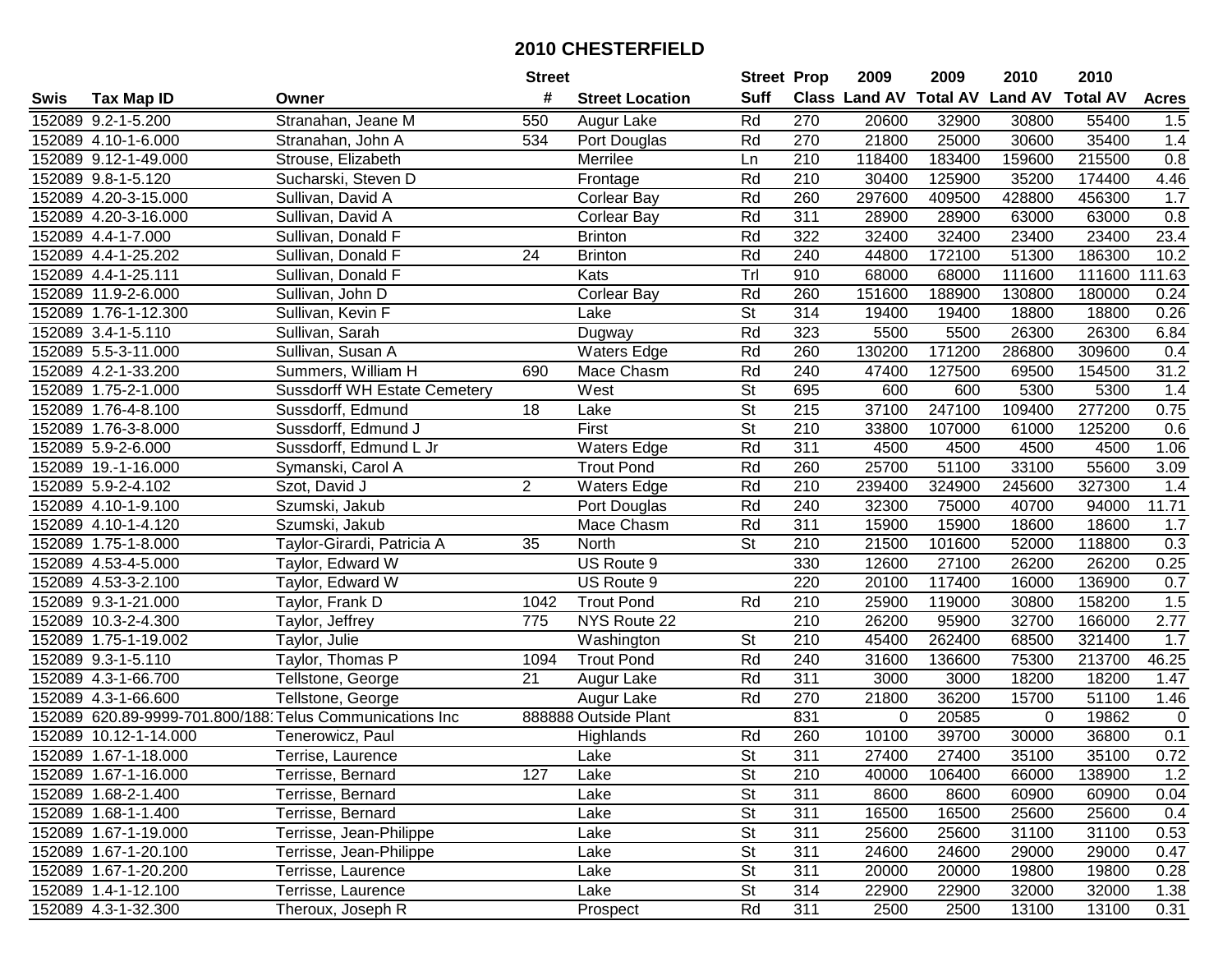|      |                        |                                | <b>Street</b> |                        | <b>Street Prop</b>       |                  | 2009          | 2009            | 2010           | 2010            |                |
|------|------------------------|--------------------------------|---------------|------------------------|--------------------------|------------------|---------------|-----------------|----------------|-----------------|----------------|
| Swis | <b>Tax Map ID</b>      | Owner                          | #             | <b>Street Location</b> | <b>Suff</b>              |                  | Class Land AV | <b>Total AV</b> | <b>Land AV</b> | <b>Total AV</b> | <b>Acres</b>   |
|      | 152089 4.3-1-32.110    | Theroux, Joseph R              |               | Prospect               | Rd                       | 240              | 37600         | 111200          | 100600         | 177200          | 57.51          |
|      | 152089 4.3-1-32.140    | Theroux, Joseph RR             | 39            | Rogers                 | Ln                       | 210              | 500           | 60400           | 45000          | 108800          | $\mathbf{1}$   |
|      | 152089 4.3-1-32.120    | Theroux, Joyce                 |               | Rogers                 | Ln                       | 210              | 33700         | 75200           | 41100          | 85700           | 0.61           |
|      | 152089 1.75-3-10.100   | Thomas, Linda L                |               | Second                 | $\overline{\mathsf{St}}$ | 210              | 9900          | 81000           | 26000          | 71000           | 0.13           |
|      | 152089 9.12-1-51.000   | Thomas, Philip A               |               | Merrilee               | Ln                       | 260              | 77400         | 134000          | 75000          | 109400          | 0.2            |
|      | 152089 9.12-1-11.120   | Thomas, Richard                |               | Lewis                  | Rd                       | 260              | 14400         | 22600           | 52400          | 70600           | 0.1            |
|      | 152089 4.46-3-7.000    | Thomas, Richard C Jr           | 649           | Port Douglas           | Rd                       | 210              | 14900         | 64600           | 26000          | 71200           | 0.4            |
|      | 152089 9.4-1-3.000     | Thompson Bros                  |               | Niesen                 | Rd                       | 910              | 122700        | 122700          | 146900         | 146900          | 189.7          |
|      | 152089 5.5-3-6.000     | <b>Thompson Michael C</b>      |               | <b>Waters Edge</b>     | Rd                       | $\overline{210}$ | 112500        | 197100          | 291600         | 323700          | 0.4            |
|      | 152089 5.5-3-7.000     | Thompson Nancy S               |               | <b>Waters Edge</b>     | Rd                       | 260              | 157500        | 181500          | 294000         | 313400          | 0.5            |
|      | 152089 9.2-1-4.100     | Thompson, Gary A               |               | Augur Lake             | Rd                       | 260              | 35100         | 72400           | 47500          | 82000           | 19.07          |
|      | 152089 5.5-3-5.000     | Thompson, Michael              | 148           | <b>Waters Edge</b>     | Rd                       | 210              | 145800        | 285500          | 286200         | 322500          | 0.4            |
|      | 152089 5.5-1-3.100     | Thompson, Michael C            |               | Trembleau              | Rd                       | $\overline{322}$ | 16100         | 16100           | 27600          | 27600           | 18.4           |
|      | 152089 4.3-1-37.000    | Thompson, Robert J             |               | Thompson               | Rd                       | 210              | 23400         | 65600           | 45600          | 77800           | 1.4            |
|      | 152089 4.54-2-10.000   | Thompson, Timothy J            |               | Prospect               | Rd                       | 210              | 15200         | 54700           | 26700          | 58600           | 0.5            |
|      | 152089 1.76-1-4.000    | Thornhill, Mary G              |               | Lake                   | St                       | 210              | 21500         | 110000          | 53200          | 130200          | 0.33           |
|      | 152089 9.1-1-14.000    | Thwaits, William L III         | 667           | Dugway                 | Rd                       | $\overline{210}$ | 22800         | 112400          | 29300          | 147700          | 0.9            |
|      | 152089 4.3-1-72.000    | Timosevich, Robert E           | 26            | Cinnamon               | Rdg                      | 210              | 19700         | 95000           | 23500          | 90500           | 0.41           |
|      | 152089 1.75-2-10.000   | Torricelli, Mark J             |               | Lumber                 | $\overline{\mathsf{St}}$ | 311              | 33800         | 33800           | 41000          | 41000           | $\mathbf 1$    |
|      | 152089 4.20-3-53.000   | Town Of Chesterfield           |               | Kessel                 | Park                     | 311              | 6100          | 6100            | 20000          | 20000           | 0.1            |
|      | 152089 3.4-1-8.200     | Town Of Chesterfield           |               | US Interstate 87       |                          | 323              | 18900         | 18900           | 25700          | 25700           | 25.71          |
|      | 152089 4.3-2-2.000     | Town Of Chesterfield           |               | US Route 9             |                          | 330              | 41000         | 41000           | 90600          | 161100          | 61.6           |
|      | 152089 4.3-2-1.000     | Town Of Chesterfield           |               | US Route 9             |                          | 330              | 29200         | 29200           | 41400          | 41400           | 41.37          |
|      | 152089 4.3-2-3.000     | Town Of Chesterfield           |               | Thompson               | Rd                       | 240              | 13400         | 13400           | 13400          | 13400           | 20.21          |
|      | 152089 1.3-1-25.200    | Town of Chesterfield           |               | US Route 9             |                          | 210              |               |                 | 26100          | 103000          | 0.41           |
|      | 152089 4.53-3-6.300    | Town Of Chesterfield           |               | White                  | $\overline{\mathsf{St}}$ | 330              | 4500          | 4500            | 10700          | 10700           | 2.54           |
|      | 152089 1.84-2-4.120    | Town of Chesterfield           |               | Trembleau              | Rd                       | 582              |               |                 | 32200          | 32200           | 1.42           |
|      | 152089 4.2-1-13.112    | Town of Chesterfield           |               | Trembleau              | Rd                       | 330              | 2600          | 2600            | 48800          | 48800           | 3.13           |
|      | 152089 1.76-1-9.000    | Town Of Chesterfield           |               | First                  | $\overline{St}$          | 330              | 100300        | 100300          | 64200          | 64200           | 1.75           |
|      | 152089 3.4-1-7.200     | Town Of Chesterfield           |               | Augur Lake             | Rd                       | 330              | 400           | 400             | 6700           | 6700            | 1.6            |
|      | 152089 1.76-4-11.000   | Town Of Chesterfield           |               | Lake                   | $\overline{\mathsf{St}}$ | 330              | 65000         | 65000           | 66100          | 66100           | 1.8            |
|      | 152089 10.3-1-35.000   | Town Of Chesterfield           |               | NYS Route 22           |                          | 330              | 7900          | 7900            | 13400          | 13400           | 3.2            |
|      | 152089 1.76-4-12.000   | Town Of Chesterfield           |               | Lake                   | $\overline{\mathsf{St}}$ | 330              | 25900         | 25900           | 26000          | 26000           | 0.35           |
|      | 152089 9.12-1-13.202/1 | <b>Town Of Chesterfield</b>    |               | Dellwood               | Ln                       | 692              | 2400          | 2400            | 2400           | 2400            | $\overline{0}$ |
|      | 152089 4.53-3-9.200    | Town Of Chesterfield           |               | US Route 9             |                          | 330              | 700           | 700             | 1700           | 1700            | 0.4            |
|      | 152089 4.53-3-7.000    | Town Of Chesterfield           |               | US Route 9             |                          | 651              | 21500         | 64900           | 44200          | 215600          | 0.9            |
|      | 152089 1.76-2-1.000    | Town Of Chesterfield           |               | Sable                  | <b>St</b>                | 484              | 35900         | 145400          | 24800          | 155500          | 0.31           |
|      | 152089 1.76-4-9.000    | Town Of Chesterfield           |               | NYS Route 373          |                          | 963              | 20100         | 20100           | 18400          | 18400           | 0.2            |
|      | 152089 1.83-1-1.112    | Town Of Chesterfield           |               | Second                 | <b>St</b>                | 822              | 88400         | 112000          | 96600          | 237700          | 2.37           |
|      | 152089 3.4-1-7.100     | Town Of Chesterfield           |               | Augur Lake             | Rd                       | 330              | 32800         | 32800           | 88600          | 88600           | 21.1           |
|      | 152089 4.20-3-6.000    | Town Of Chesterfield & AuSable |               | Corlear Bay            | Rd                       | 963              | 109400        | 119100          | 109400         | 119100          | 0.63           |
|      | 152089 4.20-3-4.000    | Town Of Chesterfield & AuSable |               | Schuyler               | Rd                       | 963              | 147700        | 151400          | 147700         | 151400          | 1.4            |
|      |                        |                                |               |                        |                          |                  |               |                 |                |                 |                |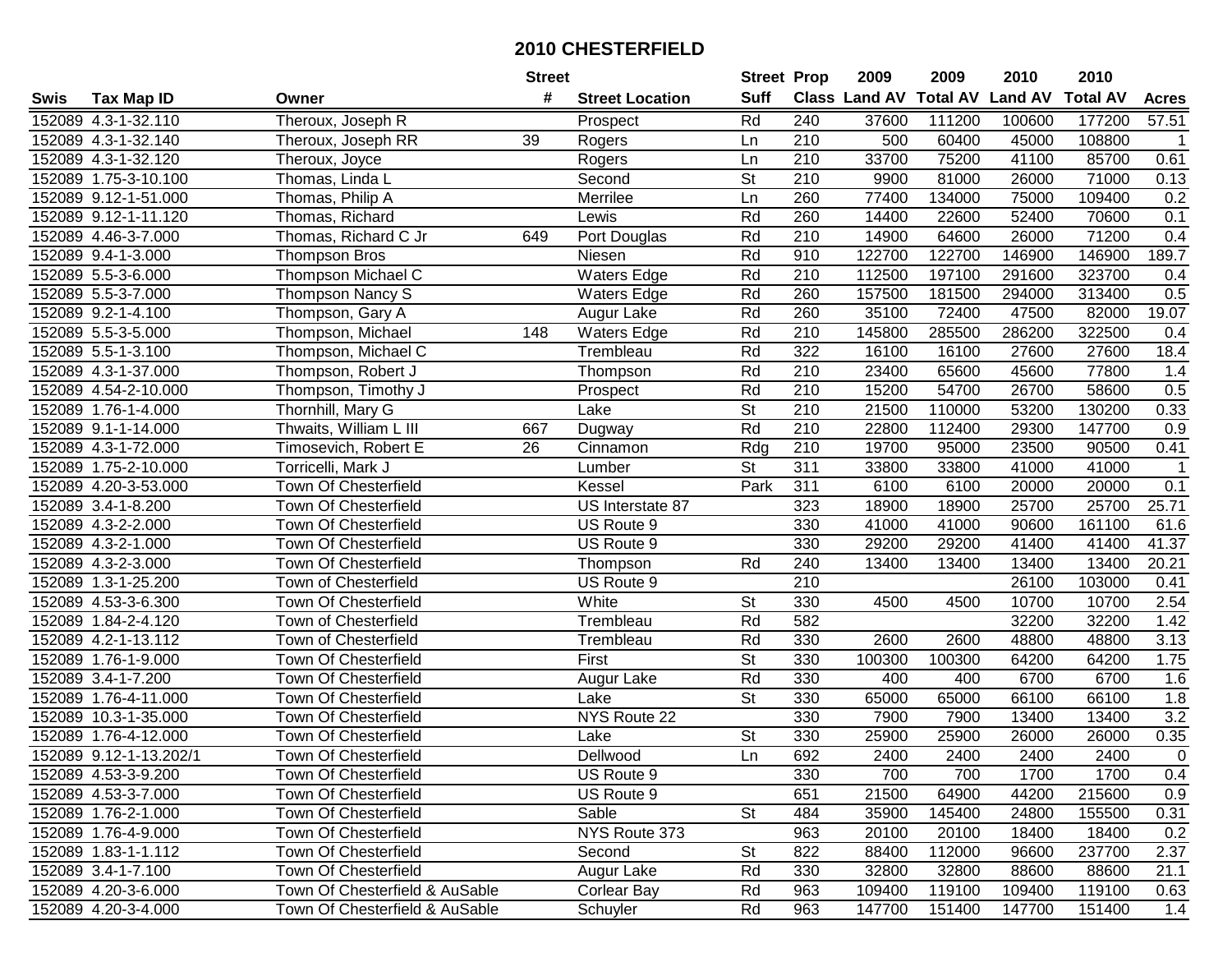|      |                       |                                  | <b>Street</b> |                        | <b>Street Prop</b>       |     | 2009                          | 2009   | 2010           | 2010            |                |
|------|-----------------------|----------------------------------|---------------|------------------------|--------------------------|-----|-------------------------------|--------|----------------|-----------------|----------------|
| Swis | <b>Tax Map ID</b>     | Owner                            | #             | <b>Street Location</b> | <b>Suff</b>              |     | <b>Class Land AV Total AV</b> |        | <b>Land AV</b> | <b>Total AV</b> | <b>Acres</b>   |
|      | 152089 4.20-3-5.000   | Town Of Chesterfield & AuSable   |               | Schuyler               | Rd                       | 963 | 76600                         | 76600  | 76600          | 76600           | 0.4            |
|      | 152089 10.12-2-11.200 | Townsend, Barbara T              |               | <b>Corlear Bay</b>     | Rd                       | 314 | 29800                         | 29800  | 60500          | 60500           | 3.6            |
|      | 152089 11.9-1-15.000  | Townsend, Barbara T              |               | Nixie Bay              | Rd                       | 260 | 265700                        | 346500 | 302400         | 362800          | $0.6\,$        |
|      | 152089 9.12-1-43.000  | Treat, Mary E                    |               | Glomann                | Rd                       | 260 | 79900                         | 113500 | 84700          | 117300          | 0.3            |
|      | 152089 5.5-3-23.001   | Trembleau Pt HO Assoc Inc        |               | <b>Waters Edge</b>     | Rd                       | 314 | 300                           | 300    | 600            | 600             | 0.12           |
|      | 152089 5.9-1-1.000    | <b>Trioka Associates</b>         |               | <b>Waters Edge</b>     | Rd                       | 910 | 31900                         | 31900  | 49100          | 49100           | 49.1           |
|      | 152089 4.16-2-2.001   | <b>Trioka Associates</b>         |               | <b>Gilbert Cameron</b> | Ln                       | 311 | 194500                        | 194500 | 191300         | 191300          | 1.2            |
|      | 152089 4.2-1-18.000   | <b>Trioka Associates</b>         |               | Pray                   | Rd                       | 910 | 319200                        | 319200 | 493600         | 493600          | 493.6          |
|      | 152089 4.2-1-11.000   | <b>Trioka Associates</b>         |               | Pray                   | Rd                       | 910 | 21200                         | 21200  | 26400          | 26400           | 26.4           |
|      | 152089 5.9-2-5.000    | <b>Troika Associates</b>         |               | <b>Waters Edge</b>     | Rd                       | 311 | 285300                        | 285300 | 247700         | 247700          | $\overline{2}$ |
|      | 152089 4.2-2-1.000    | <b>Troika Associates</b>         |               | <b>Gilbert Cameron</b> | Ln                       | 322 | 42200                         | 42200  | 377600         | 377600          | 14.8           |
|      | 152089 9.2-1-13.000   | Trombley, Kevin R                | 635           | Augur Lake             | Rd                       | 210 | 29400                         | 141600 | 55700          | 98400           | 8.1            |
|      | 152089 20.2-1-6.000   | Trombley, Peter                  | 561           | Highlands              | Rd                       | 210 | 24500                         | 92200  | 30500          | 92600           | 1.3            |
|      | 152089 20.2-1-4.100   | Trombley, Peter                  |               | Highlands              | Rd                       | 321 | 39000                         | 39000  | 86700          | 86700           | 149.56         |
|      | 152089 20.2-1-8.200   | Trombley, Peter                  |               | Highlands              | Rd                       | 240 | 26200                         | 80600  | 44900          | 120800          | 10.96          |
|      | 152089 20.2-1-7.000   | Trombley, Peter A                |               | Highlands              | Rd                       | 322 | 1500                          | 1500   | 8700           | 8700            | 15             |
|      | 152089 10.3-1-28.000  | Trombly, Perry L                 |               | NYS Route 22           |                          | 270 | 20200                         | 71500  | 21500          | 48500           | 0.8            |
|      | 152089 19.-1-31.000   | <b>Trout Pond Trotters Assoc</b> |               | <b>Trout Pond</b>      | Rd                       | 912 | 66700                         | 66700  | 78800          | 78800           | 87.5           |
|      | 152089 4.3-1-53.000   | Turco, Marco C                   |               | US Route 9             |                          | 120 | 103400                        | 145300 | 198900         | 223500          | 143.9          |
|      | 152089 19.-1-1.000    | Twetan, Karl A Jr                |               | MacAvoy                | Way                      | 322 | 52900                         | 55200  | 43800          | 48200           | 43.8           |
|      | 152089 9.4-1-8.000    | Twining, Judith B                |               | Frontage               | Rd                       | 322 | 8600                          | 8600   | 255100         | 255100          | 14.8           |
|      | 152089 4.3-1-1.213    | <b>Unifirst Corporation</b>      |               | <b>Industrial Park</b> | Rd                       | 449 | 65000                         | 234600 | 123000         | 541400          | 9.09           |
|      | 152089 4.3-1-71.000   | Valentine, Carol                 |               | Cinnamon               | Rdg                      | 210 | 15200                         | 81600  | 25800          | 92800           | 0.37           |
|      | 152089 10.8-2-29.100  | Vanherpe, Gary                   |               | Corlear Bay            | Rd                       | 260 | 284600                        | 300000 | 306200         | 306200          | 2.85           |
|      | 152089 10.8-2-28.000  | VanHerpe, Gary                   |               | Old Ice House          | Rd                       | 260 | 279900                        | 309200 | 384300         | 414000          | 3.9            |
|      | 152089 4.16-2-12.000  | VanHerpe, Gary                   |               | Schuyler               | Rd                       | 311 | 121400                        | 121400 | 303000         | 303000          | 0.5            |
|      | 152089 4.16-2-7.000   | Vendetti, James A                |               | Schuyler               | Rd                       | 260 | 159200                        | 213900 | 306000         | 349800          | 0.6            |
|      | 152089 5.5-3-25.000   | Vernaire, Jacques                |               | <b>Waters Edge</b>     | Rd                       | 260 | 133300                        | 154400 | 322200         | 356600          | 0.6            |
|      | 152089 9.12-1-24.000  | Vetro, Sandra A                  |               | Acorn                  | Ln                       | 260 | 74300                         | 95000  | 136900         | 155000          | 0.49           |
|      | 152089 9.12-1-29.001  | Vetro, Sandra A                  |               | Acorn                  | Ln                       | 260 | 18100                         | 26800  | 25700          | 38800           | 0.36           |
|      | 152089 4.3-1-34.000   | Village Of Keeseville            |               | Rogers                 | Ln                       | 822 | 23000                         | 53700  | 37300          | 37300           | 0.6            |
|      | 152089 4.38-5-7.000   | <b>Village Of Keeseville</b>     |               | Soper                  | Rd                       | 963 | 26500                         | 26500  | 4200           | 4200            | $\mathbf{1}$   |
|      | 152089 10.1-1-1.000   | Village Of Keeseville            |               | Frontage               | Rd                       | 822 | 24200                         | 71800  | 41400          | 113500          | 0.78           |
|      | 152089 4.3-1-32.200   | Village Of Keeseville            |               | Prospect               | Rd                       | 822 | 24700                         | 38800  | 43800          | 543800          | 0.88           |
|      | 152089 9.4-1-7.000    | Village Of Keeseville            |               | Frontage               | Rd                       | 822 | 5000                          | 5000   | 5000           | 5000            | 6.6            |
|      | 152089 4.38-5-6.000   | Village Of Keeseville            |               | Soper                  | Rd                       | 322 | 20900                         | 20900  | 17700          | 17700           | 11.8           |
|      | 152089 10.3-1-27.000  | Vincelette, Norman               | 557           | Shun Pike              | Rd                       | 210 | 24600                         | 84400  | 31200          | 63900           | 1.8            |
|      | 152089 9.1-1-12.100   | Vira, Albert N Jr                |               | Dugway                 | Rd                       | 323 | 99500                         | 99500  | 158700         | 158700          | 198.4          |
|      | 152089 1.75-2-9.000   | Vogt, Wilhelm F                  | 34            | Lumber                 | St                       | 210 | 21500                         | 161400 | 52000          | 195900          | 0.3            |
|      | 152089 1.75-2-8.000   | Vogt, Wilhelm F                  |               | Lumber                 | <b>St</b>                | 311 | 21500                         | 21500  | 20700          | 20700           | 0.3            |
|      | 152089 1.76-2-5.200   | Wagner, William                  |               | <b>Bolivar</b>         | <b>St</b>                | 311 | 20600                         | 20600  | 19800          | 19800           | 0.28           |
|      | 152089 1.76-2-5.100   | Wagner, William                  |               | <b>Bolivar</b>         | $\overline{\mathsf{St}}$ | 210 | 24600                         | 65600  | 53600          | 86600           | 0.34           |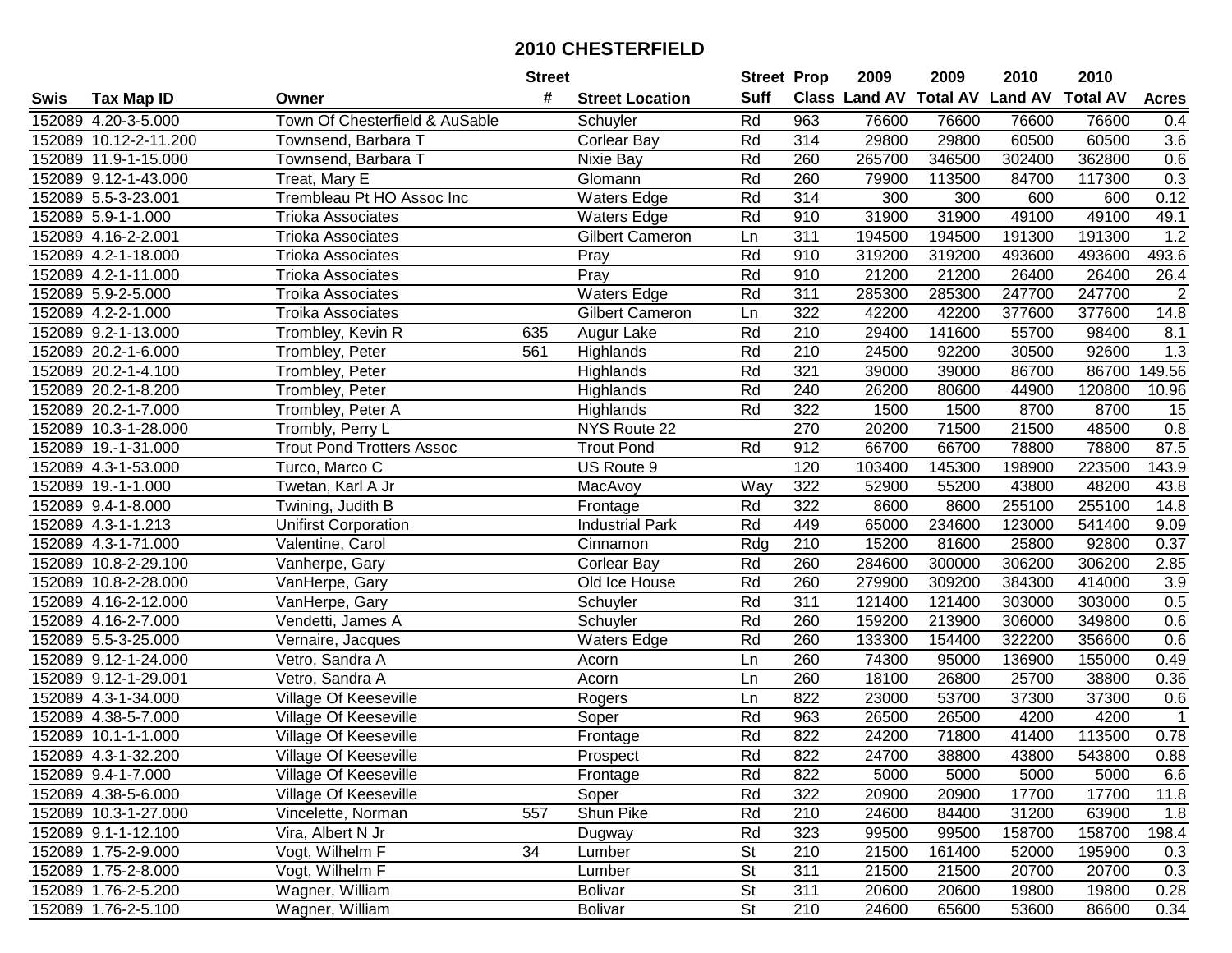|      |                      |                          | <b>Street</b> |                        | <b>Street Prop</b>       |                  | 2009                          | 2009    | 2010           | 2010            |                  |
|------|----------------------|--------------------------|---------------|------------------------|--------------------------|------------------|-------------------------------|---------|----------------|-----------------|------------------|
| Swis | <b>Tax Map ID</b>    | Owner                    | #             | <b>Street Location</b> | <b>Suff</b>              |                  | <b>Class Land AV Total AV</b> |         | <b>Land AV</b> | <b>Total AV</b> | <b>Acres</b>     |
|      | 152089 19.-1-29.000  | Ward Bros TI LLC         |               | <b>Trout Pond</b>      | Rd                       | 912              | 103500                        | 103500  | 188200         | 188200          | 209.1            |
|      | 152089 19.-1-25.000  | Ward Bros TI LLC         |               | <b>Trout Pond</b>      | Rd                       | 912              | 96700                         | 96700   | 110500         | 110500          | 190.6            |
|      | 152089 19.-1-26.000  | Ward Bros TI LLC         |               | <b>Trout Pond</b>      | Rd                       | 912              | 107300                        | 107300  | 94800          | 94800           | 163.4            |
|      | 152089 9.1-1-18.000  | Ward, Janet G            |               | Dugway                 | Rd                       | 912              | 78100                         | 78100   | 119900         | 119900          | 149.9            |
|      | 152089 9.1-1-20.000  | Ward, Janet G            |               | Dugway                 | Rd                       | 912              | 22900                         | 22900   | 21200          | 21200           | 35.3             |
|      | 152089 19.-1-37.000  | Ward, Jeffrey A          |               | <b>Trout Pond</b>      | Rd                       | 912              | 98800                         | 98800   | 131400         | 131400          | 146              |
|      | 152089 1.75-2-6.000  | Warner, David            |               | Washington             | $\overline{\mathsf{St}}$ | 210              | 21600                         | 108300  | 52000          | 123000          | 0.3              |
|      | 152089 1.75-2-24.100 | Warner, David            |               | Washington             | $\overline{\mathsf{St}}$ | 312              | 20100                         | 33800   | 19300          | 26900           | 0.27             |
|      | 152089 10.8-2-1.100  | Warner, John             |               | Corlear Bay            | Rd                       | $\overline{210}$ | 131700                        | 232500  | 256900         | 344700          | 1.7              |
|      | 152089 10.20-2-2.000 | Warner, Robert           |               | Highlands              | Rd                       | 323              | 100                           | 100     | 2000           | 2000            | 0.2              |
|      | 152089 10.20-3-2.000 | Warner, Robert S         |               | Highlands              | Rd                       | 323              | $\overline{200}$              | 200     | 6300           | 6300            | 1.8              |
|      | 152089 10.20-1-3.000 | Warner, Robert S         |               | Highlands              | Rd                       | 240              | 57100                         | 208000  | 98500          | 251400          | 18.2             |
|      | 152089 10.20-1-2.000 | Warner, Robert S         |               | Highlands              | Rd                       | 314              | 700                           | 700     | 1100           | 1100            | 0.57             |
|      | 152089 4.3-1-30.112  | Washburn, David H        | 122           | Thompson               | Rd                       | 210              | 37100                         | 102200  | 43100          | 118700          | 9.74             |
|      | 152089 4.4-1-3.200   | Webb, Robert P           |               | <b>Brinton</b>         | Rd                       | $\overline{311}$ | 19900                         | 19900   | 20600          | 20600           | 3.07             |
|      | 152089 10.16-2-1.002 | Weed Dale                |               | Highlands              | Rd                       | 314              | 13600                         | 13600   | 29000          | 29000           | 3.7              |
|      | 152089 20.1-1-13.000 | Weed, Dale               |               | NYS Route 22           |                          | 314              | 17100                         | 17100   | 1200           | 1200            | 0.8              |
|      | 152089 10.16-1-3.300 | Weed, Margaret P         |               | Highlands              | Rd                       | 311              | 38100                         | 38100   | 130600         | 130600          | 8.11             |
|      | 152089 4.2-1-15.100  | Weerts, Richard R II     |               | Trembleau              | Rd                       | 250              | 185000                        | 1174900 | 374900         | 1434000         | 285.9            |
|      | 152089 1.84-3-1.000  | Weerts, Richard R II     |               | NYS Route 373          |                          | 311              | 61500                         | 61500   | 12800          | 12800           | 1.2              |
|      | 152089 2.17-1-1.000  | Weerts, Richard R II     |               | Trembleau              | Rd                       | 311              | 59100                         | 59100   | 22700          | 22700           | 3.5              |
|      | 152089 4.20-3-14.200 | Weins, Edward            |               | <b>Corlear Bay</b>     | Rd                       | 210              | 133400                        | 194000  | 304300         | 354200          | 0.75             |
|      | 152089 5.5-1-1.200   | Weisburgh, Jeffrey       | 172           | Trembleau              | Rd                       | 210              | 71600                         | 584800  | 119000         | 532700          | 5.3              |
|      | 152089 5.5-1-1.110   | Weisburgh, Jeffrey       |               | Trembleau              | Rd                       | 314              | 33700                         | 33700   | 85000          | 85000           | 14.75            |
|      | 152089 9.12-1-31.000 | Weisman, Luther A        |               | Heather                | Ln                       | 260              | 63400                         | 72900   | 85000          | 99700           | 0.3              |
|      | 152089 4.53-3-22.000 | Welch, Howard W          | 40            | Scott                  | Ln                       | 210              | 25300                         | 92800   | 16500          | 99300           | $\sqrt{2}$       |
|      | 152089 9.12-1-25.000 | Wells, Heidi V           |               | Acorn                  | Ln                       | $\overline{311}$ | 88000                         | 88000   | 45500          | 45500           | 1.25             |
|      | 152089 9.12-1-26.000 | Wells, Merrill H         |               | Acorn                  | Ln                       | 260              | 61700                         | 92600   | 117200         | 136600          | 0.47             |
|      | 152089 4.14-1-1.000  | Wemette, Brenda T        | 83            | Prospect               | Rd                       | 210              | 25600                         | 80300   | 32000          | 188400          | 2.3              |
|      | 152089 4.4-1-33.220  | Wemette, Danny H         | 49            | <b>Brinton</b>         | Rd                       | 210              | 35900                         | 120500  | 48200          | 204000          | 8.1              |
|      | 152089 1.76-3-1.000  | Wenzel, Cynthia          |               | Sable                  | $\overline{\mathsf{St}}$ | 210              | 29000                         | 115400  | 54800          | 137500          | 0.37             |
|      | 152089 4.10-1-13.000 | Wheelin, James G Jr      | 584           | Port Douglas           | Rd                       | $\overline{210}$ | 28600                         | 148400  | 34100          | 124100          | $\overline{3.7}$ |
|      | 152089 19.-1-36.002  | Whisher, Randall W       |               | MacAvoy                | Way                      | 910              | 137000                        | 137000  | 156600         | 156600          | 270              |
|      | 152089 18.-1-9.002   | Whisher, Randall W       |               | MacAvoy                | <b>Way</b>               | 912              | 154100                        | 175900  | 171300         | 191600          | 303.6            |
|      | 152089 4.3-1-35.420  | Whitaker, Theo J         |               | Thompson               | Rd                       | 312              | 24900                         | 50000   | 47400          | 47400           | 2.6              |
|      | 152089 5.5-3-20.000  | Whitcomb, Brent M        |               | <b>Waters Edge</b>     | Rd                       | 210              | 218500                        | 285300  | 372500         | 410500          | $\mathbf 1$      |
|      | 152089 10.16-1-2.100 | White, Timothy J         | 1001          | Highlands              | Rd                       | 210              | 52400                         | 182100  | 115500         | 235900          | 4.6              |
|      | 152089 10.3-1-33.200 | Whitford, David B        |               | NYS Route 22           |                          | 210              | 26100                         | 95600   | 35000          | 104600          | 4.3              |
|      | 152089 19.2-1-16.000 | Whittington, Thomas D Jr |               | US Route 9             |                          | 910              | 21800                         | 21800   | 23100          | 23100           | 39.9             |
|      | 152089 3.3-1-5.000   | Wickman, Donald H        |               | Dugway                 | Rd                       | 240              | 74900                         | 97900   | 90400          | 167600          | 61.4             |
|      | 152089 9.1-1-11.120  | Wiedl, Troy              |               | Dugway                 | Rd                       | 210              | 31200                         | 122000  | 35000          | 273700          | 4.3              |
|      | 152089 1.76-2-9.000  | Wilken, Tamara J         |               | <b>Bolivar</b>         | $\overline{\mathsf{St}}$ | 311              | 20100                         | 20100   | 19300          | 19300           | 0.27             |